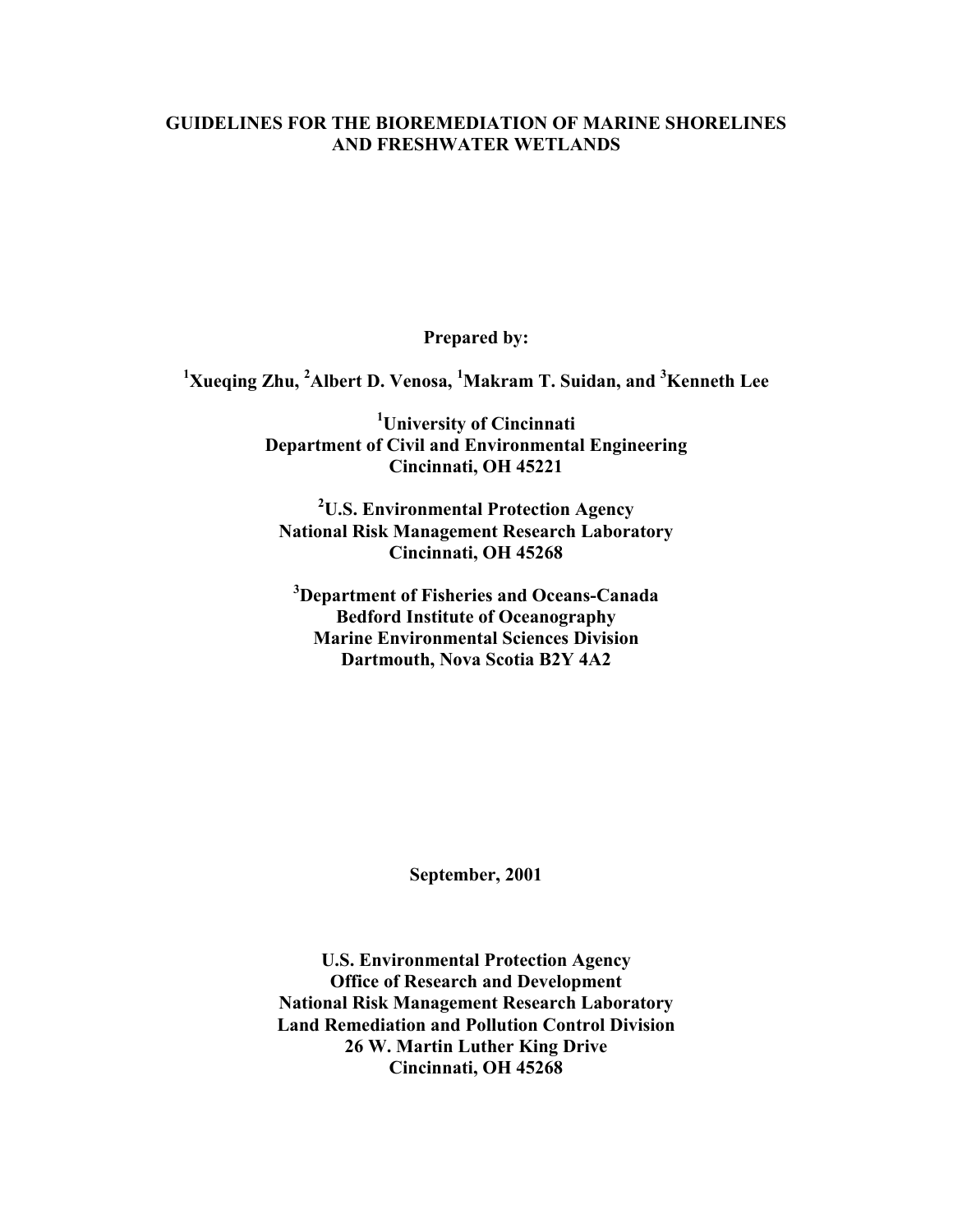# **Acknowledgments**

The preparation of this guidance document was performed under the direction of Albert D. Venosa of EPA's Treatment and Destruction Branch, Land Remediation and Pollution Control Division, National Risk Management Research Laboratory, Cincinnati, OH. The report was prepared under EPA Contract 68-C7-0057, Task Order 23 by the University of Cincinnati with the assistance of the Department of Fisheries and Oceans-Canada.

### **Disclaimer**

This report has been reviewed and approved for publication by the Land Remediation and Pollution Control Division, National Risk Management Research Laboratory of the U.S. Environmental Protection Agency. Mention of company names, trade names, or commercial products does not constitute EPA endorsement or recommendations for use.

### **Further Information**

For further information, contact:

Albert D. Venosa, Ph.D. U.S. EPA 26 W. Martin Luther King Drive Cincinnati, OH 45268 Tel: 513-569-7668 Fax: 513-569-7105 Email: venosa.albert@epa.gov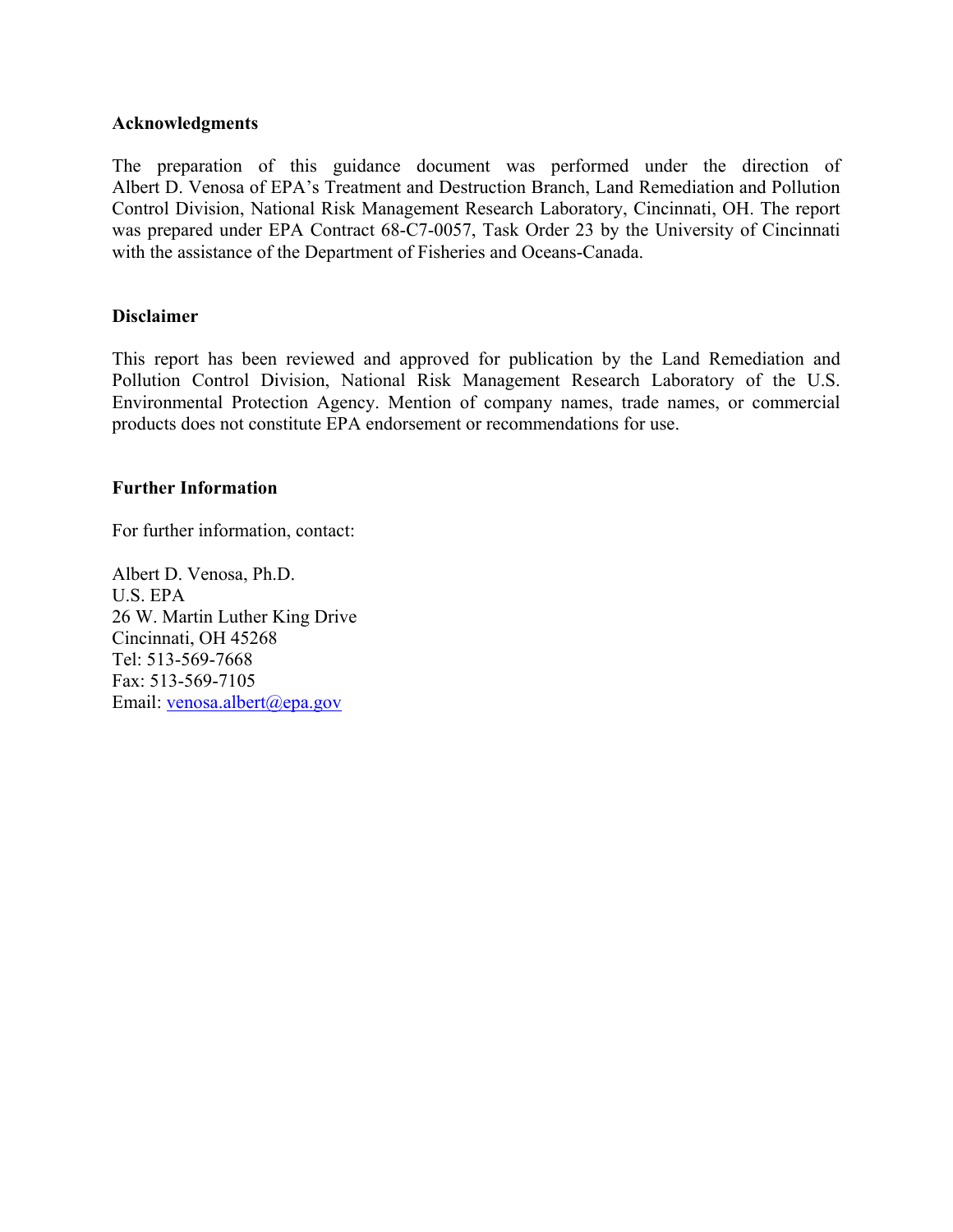#### **EXECUTIVE SUMMARY**

The objective of this document is to present a detailed technical guidance document for use by spill responders for the bioremediation of marine shorelines and freshwater wetlands contaminated with oil and oil products. Technical personnel who are responsible for designing and operating field bioremediation processes as well as consultants and equipment manufacturers will also find it useful. This manual presents a rational approach for the design of bioremediation processes pertinent to cleanup of oil-contaminated marine shorelines and freshwater wetlands. This document evaluates current practices and state-of-the-art research results pertaining to bioremediation of hydrocarbon contamination relative to types and amounts of amendments used, frequency of application, assessment of the extent of bioremediation, sampling, and analysis. The scope of the document is limited to marine shorelines and freshwater wetlands because of definitive results from recently completed, EPA-sponsored field studies. The final product is presented in a report form that is understandable by responders, on-scene coordinators, and remediation specialists. This report includes a thorough review and critique of the literature and theories pertinent to oil biodegradation, nutrient dynamics in shorelines, and analytical chemistry of oil and remediation nutrients.

A planning approach to site identification, evaluation, and selection along with information on field investigations is also presented. The manual includes examples of bioremediation options and case studies of bioremediation applied to marine shorelines and freshwater wetland environments.

The contents of this document are arranged in a logical sequence first to provide basic information for the evaluation of bioremediation as a spill response option followed by guidelines for application that includes methods to monitor its effectiveness. Thus, Chapter 1 presents an overall introduction and background discussion of bioremediation including occurrence of oil spills, response methodologies, and a summary of the scope, organization, and objective of the manual. Chapter 2 covers the basic information about oil, shorelines, mechanisms of oil biodegradation, and a state-of-the-art review of controlled laboratory experiments and field trials of oil biodegradation and nutrient dynamics in shoreline environments. For additional background information, Chapter 3 provides a more thorough review and critique of current analytical methods used to monitor and verify oil spill bioremediation success. Chapter 4 summarizes major biostimulatory and bioaugmenting amendment methods and their application strategies. Chapter 5 is the heart of the document and presents the actual guidelines for designing, planning, and implementing oil bioremediation in the field, including site characterization, evaluation of appropriate bioremediation technologies, and the selection of the most appropriate technology for a specific site. Finally, Chapter 6 provides guidelines for assessment and interpretation of field results and provides help in assessing endpoints of bioremediation (i.e., when treatment is considered complete).

The overall conclusions reached by the guidance manual are as follows. First, with respect to marine sandy shorelines, natural attenuation may be appropriate if background nutrient concentrations were high enough that intrinsic biodegradation would take place at close to the expected maximum rate. The Delaware study proved this clearly. Certainly in nutrient-limited places like Prince William Sound, Alaska, nutrient addition should accelerate cleanup rates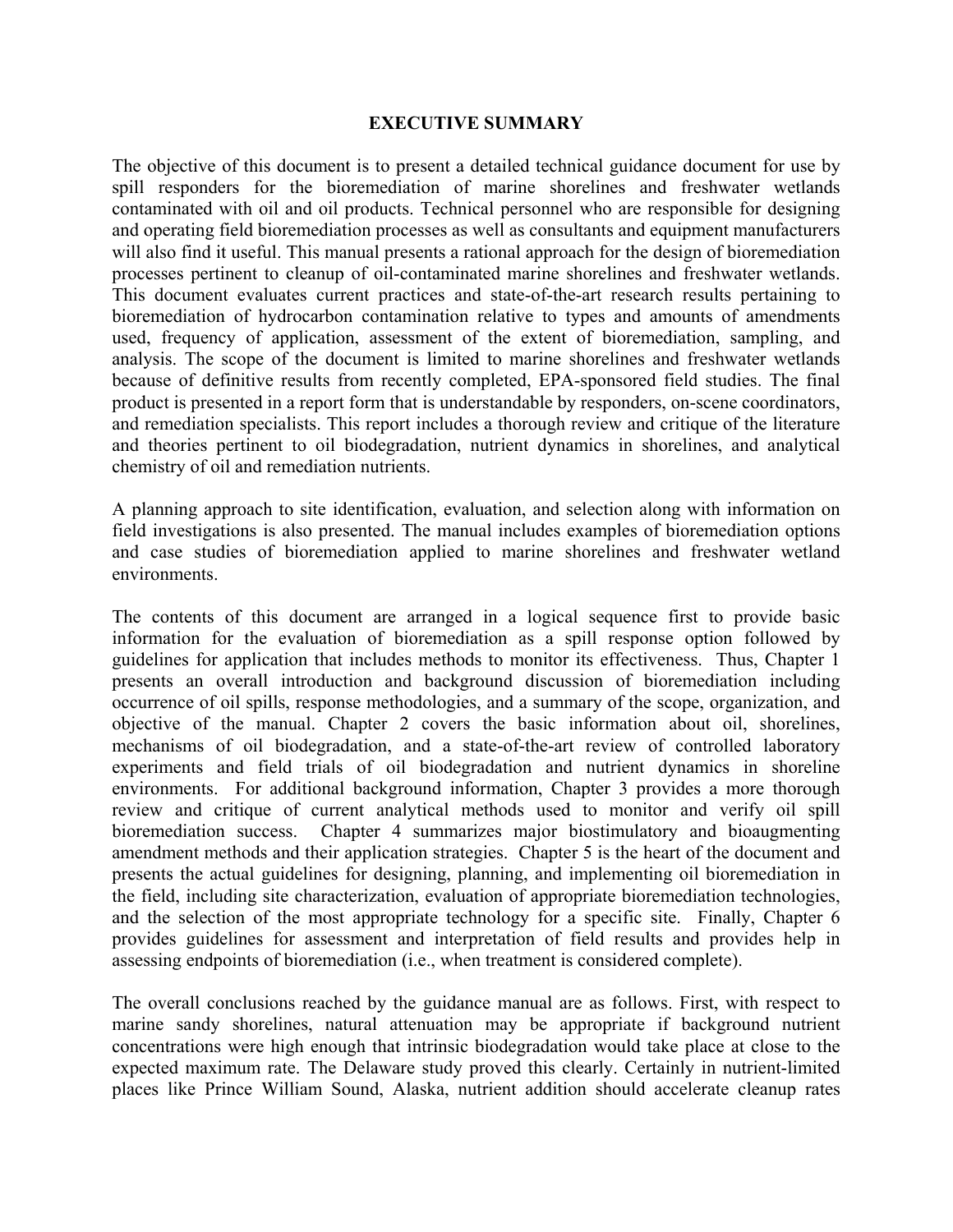many-fold. However, the decision to use the natural attenuation approach may be tempered by the need to protect a certain habitat or vital resource from the impact of oil. For example, using Delaware as the model, every spring season, horseshoe crabs migrate to the shoreline of Delaware for their annual mating season. Millions of eggs are laid and buried a few mm below the surface of the sand. Migrating birds making their way from South America to Arctic Canada fly by this area and feed upon these eggs to provide energy to continue their long flight. If an oil spill occurred in February or March, it would certainly be appropriate to institute bioremediation to accelerate the disappearance of the oil prior to the horseshoe crab mating season despite the expected high natural attenuation rate. So, even in the case where background nutrients are high enough to support rapid biodegradation, addition of more nutrients would help protect such a vital resource. If the spill occurred during the summer, and no vital natural resources were threatened by the spill, then reliance on natural attenuation might be the wisest course of action. Of course, removal of free product and high concentrations of oil should still be conducted by conventional means even if a no bioremediation action is warranted by the circumstances.

With respect to freshwater wetlands, the St. Lawrence River study demonstrated that, if significant penetration of oil takes place into the subsurface, biodegradation would take place very slowly and ineffectively. This is because of the anaerobic conditions that quickly occur in these types of saturated environments, and anaerobic biodegradation of petroleum oils is much slower and less complete than under aerobic conditions. One of the objectives of the St. Lawrence River experimental design was to determine the amenability of wetlands to biodegradation when oil has penetrated into the sediment. The oil was artificially raked into the sediment to mimic such an occurrence. Consequently, no significant treatment effects were observed because all the nutrients in the world would not stimulate biodegradation if oxygen were the primary limiting material. If penetration did not take place beyond a few mm, then bioremediation might be an appropriate cleanup technology, since more oxygen would be available near the surface. It is clear that whatever oxygen gets transported to the root zone by the plants is only sufficient to support plant growth and insufficient to support the rhizosphere microorganisms to degrade contaminating oil.

However, if ecosystem restoration is the primary goal rather than oil cleanup, the St. Lawrence River study strongly suggested that nutrient addition would accelerate and greatly enhance restoration of the site. Abundant plant growth took place in the nutrient-treated plots despite the lack of oil disappearance from the extra nutrients. Furthermore, the stimulation lasted more than one growing season even though nutrients were never added after the first year. Clearly, the plants took up and stored the extra nitrogen for use in subsequent growing seasons, so restoration of the site was abundantly evident in a few short months.

Thus, in conclusion, the decision to bioremediate a site is dependent on cleanup, restoration, and habitat protection objectives and whatever factors that are present that would have an impact on success. Responders must take into consideration the oxygen and nutrient balance at the site. If the circumstances are such that no amount of nutrients will accelerate biodegradation, then the decision should be made on the need to accelerate oil disappearance to protect a vital living resource or simply to speed up restoration of the ecosystem. If there is no immediate need to protect a vital resource or restore the ecosystem, then natural attenuation may be the appropriate response action. These decisions are clearly influenced by the circumstances of the spill.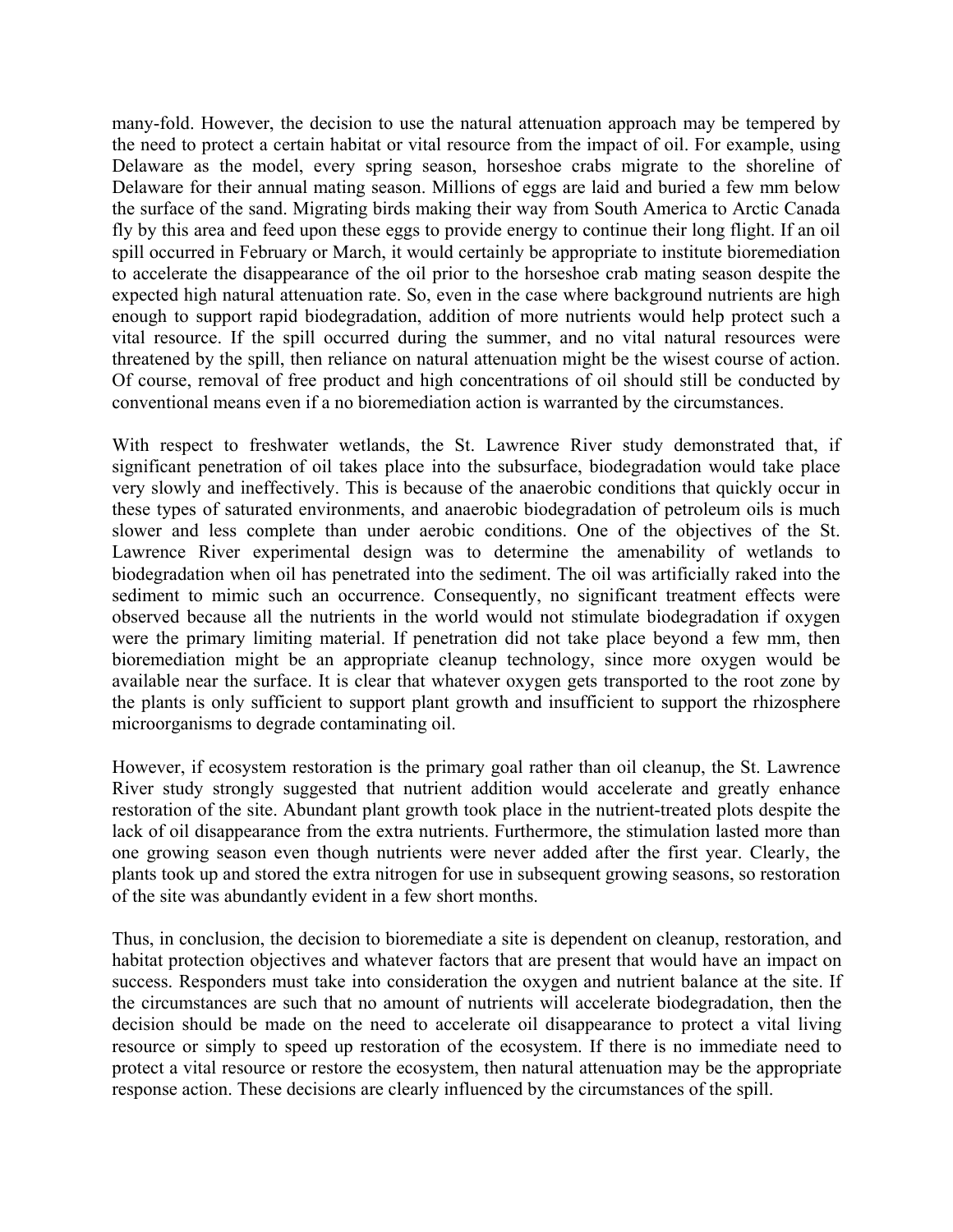# **TABLE OF CONTENTS**

| <b>Chapter 1</b> |                                                                                                                                                                                                                                         |  |
|------------------|-----------------------------------------------------------------------------------------------------------------------------------------------------------------------------------------------------------------------------------------|--|
| 1.1              | Occurrence of Oil Spills <b>Contained a Contract Contained A</b> Contract Contained a Leonard December 2014                                                                                                                             |  |
| 1.2              | Response to Oil Spills to Marine Shorelines and                                                                                                                                                                                         |  |
|                  | <b>Freshwater Environments</b>                                                                                                                                                                                                          |  |
|                  | Natural methods<br>1.2.1                                                                                                                                                                                                                |  |
|                  | 1.2.2 Physical methods                                                                                                                                                                                                                  |  |
|                  | 1.2.3 Chemical methods                                                                                                                                                                                                                  |  |
| 1.3              | Bioremediation as an Oil Spills Cleanup Technology manufactured as an Oil Spills Cleanup Technology                                                                                                                                     |  |
| 1.4              |                                                                                                                                                                                                                                         |  |
|                  | 1.4.1<br>Objectives                                                                                                                                                                                                                     |  |
|                  | Organization of the guidance document manufactured and manufactured and manufactured and manufactured and manufactured and manufactured and manufactured and manufactured and manufactured and manufactured and manufactured a<br>1.4.2 |  |
| <b>Chapter 2</b> | <b>FACTORS AFFECTING NATURAL OIL BIODEGRADATION</b>                                                                                                                                                                                     |  |
|                  | <b>AND BIOREMEDIATION SUCCESS</b>                                                                                                                                                                                                       |  |
| 2.1              | Physical-Chemical Properties of Crude Oil and Oil Products manufactured.9                                                                                                                                                               |  |
|                  |                                                                                                                                                                                                                                         |  |
|                  | 2.1.2 Physical properties of oil                                                                                                                                                                                                        |  |
| 2.2              |                                                                                                                                                                                                                                         |  |
|                  | 2.2.1                                                                                                                                                                                                                                   |  |
|                  | 2.2.2                                                                                                                                                                                                                                   |  |
|                  | 2.2.3                                                                                                                                                                                                                                   |  |
| 2.3              |                                                                                                                                                                                                                                         |  |
|                  | 2.3.1 Mechanism of oil biodegradation: a microbiological perspective 17                                                                                                                                                                 |  |
|                  | 2.3.2                                                                                                                                                                                                                                   |  |
|                  | Evaluation of oil biodegradation: application of biomarkers 23<br>2.3.3                                                                                                                                                                 |  |
| 2.4              | Laboratory Studies on Bioremediation of Oil manufacturers and 24                                                                                                                                                                        |  |
|                  | 2.4.1<br>Bioaugmentation                                                                                                                                                                                                                |  |
|                  | Biostimulation<br>2.4.2                                                                                                                                                                                                                 |  |
| 2.5              | Demonstrations of Oil Bioremediation Under Field Conditions <b>Example 28</b>                                                                                                                                                           |  |
|                  | 2.5.1 Mesocosm studies                                                                                                                                                                                                                  |  |
|                  | 2.5.2                                                                                                                                                                                                                                   |  |
|                  | Kinetics of oil bioremediation manufacturers and the set of oil bioremediation<br>2.5.3                                                                                                                                                 |  |
| 2.6              | Nutrient Hydrodynamics <b>contract to the contract of the contract of the contract of the contract of the contract of the contract of the contract of the contract of the contract of the contract of the contract of the contra</b>    |  |
|                  | 2.6.1 Nutrient transport in beaches: a mesocosm study manufactured manufactured $42$                                                                                                                                                    |  |
|                  | 2.6.2 Nutrient transport in beaches: field trials manufactured and 43                                                                                                                                                                   |  |
| <b>Chapter 3</b> | <b>METHODS USED IN MONITORING OIL BIOREMEDIATION FIG. 47</b>                                                                                                                                                                            |  |
| 3.1              | <b>Analytical Methods</b>                                                                                                                                                                                                               |  |
|                  |                                                                                                                                                                                                                                         |  |
|                  | 3.1.1.1 Enumeration of hydrocarbon-degrading microorganisms:                                                                                                                                                                            |  |
|                  | culture based techniques                                                                                                                                                                                                                |  |
|                  | 3.1.1.2 Culture-independent population/community techniques manual 48                                                                                                                                                                   |  |
|                  | 3.1.2                                                                                                                                                                                                                                   |  |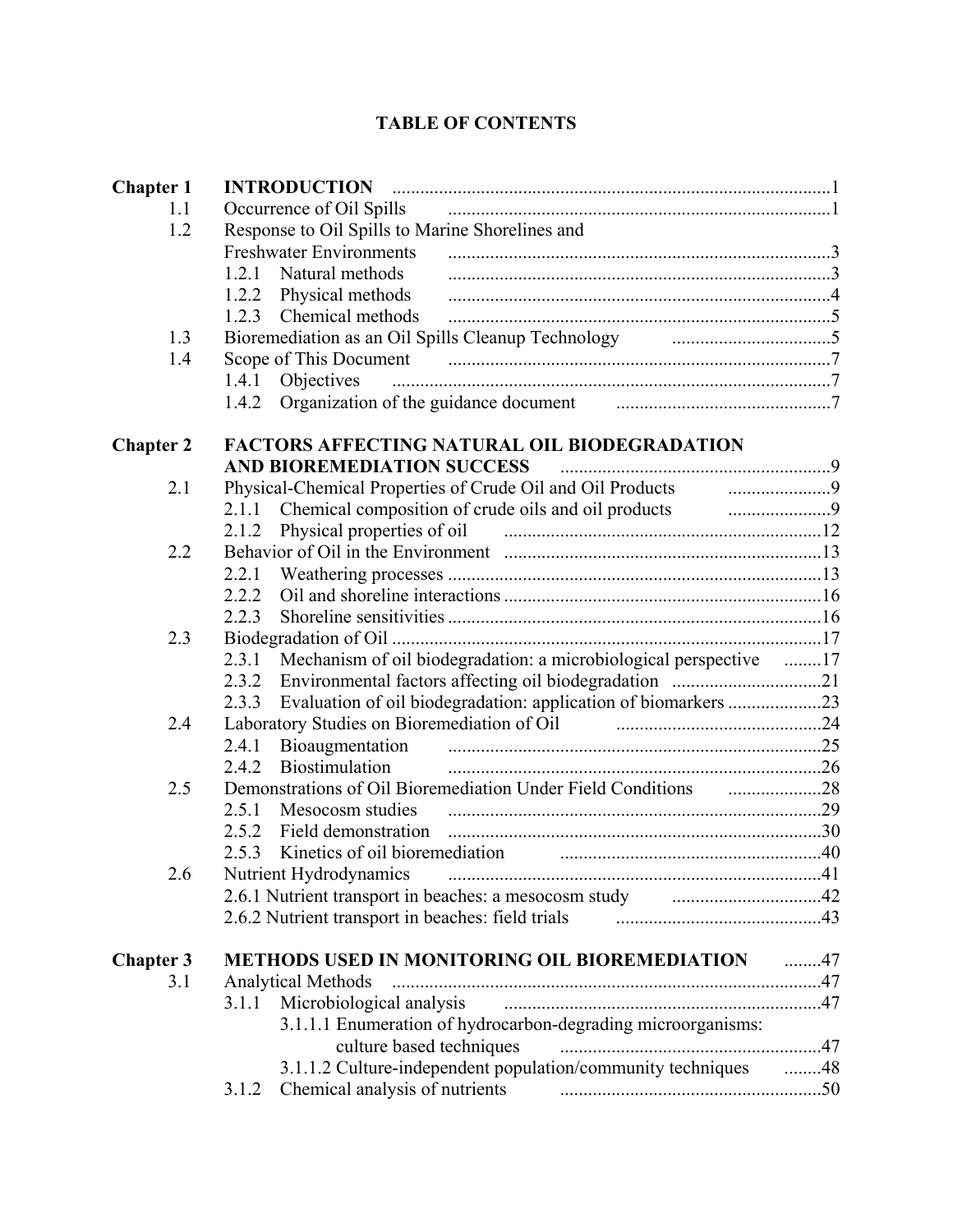|                  | 3.1.3.1 Total petroleum hydrocarbon (TPH) techniques <i>machines</i> 52                                                                                                                                                                 |     |
|------------------|-----------------------------------------------------------------------------------------------------------------------------------------------------------------------------------------------------------------------------------------|-----|
|                  |                                                                                                                                                                                                                                         |     |
| 3.2              | <b>Biomarkers</b>                                                                                                                                                                                                                       |     |
|                  | 3.2.1                                                                                                                                                                                                                                   |     |
|                  | The effect of contaminant redistribution<br>3.2.2                                                                                                                                                                                       |     |
|                  | on observed remediation rates manufactured results and series of 1                                                                                                                                                                      |     |
| 3.3              |                                                                                                                                                                                                                                         |     |
|                  | 3.3.1                                                                                                                                                                                                                                   |     |
|                  |                                                                                                                                                                                                                                         |     |
| 3.4              |                                                                                                                                                                                                                                         |     |
|                  | 3.5.1<br>Oxygen                                                                                                                                                                                                                         |     |
|                  | 3.5.2<br>pH                                                                                                                                                                                                                             |     |
|                  | 3.5.3                                                                                                                                                                                                                                   |     |
|                  | 3.5.4<br>Salinity                                                                                                                                                                                                                       |     |
| 3.5              |                                                                                                                                                                                                                                         |     |
|                  | 3.5.1                                                                                                                                                                                                                                   |     |
|                  | 3.5.2<br><b>Bioassays</b>                                                                                                                                                                                                               |     |
|                  |                                                                                                                                                                                                                                         |     |
|                  |                                                                                                                                                                                                                                         |     |
|                  | 3.5.2.3 Fish                                                                                                                                                                                                                            |     |
|                  | Application of Bioassays to Assess Bioremediation<br>3.5.3                                                                                                                                                                              |     |
|                  |                                                                                                                                                                                                                                         |     |
|                  |                                                                                                                                                                                                                                         |     |
| <b>Chapter 4</b> | TYPES OF AMENDMENTS AND CONSIDERATIONS<br><b>IN THEIR APPLICATIONS</b>                                                                                                                                                                  |     |
|                  |                                                                                                                                                                                                                                         |     |
| 4.1              |                                                                                                                                                                                                                                         |     |
|                  | 4.1.1                                                                                                                                                                                                                                   |     |
|                  |                                                                                                                                                                                                                                         |     |
|                  |                                                                                                                                                                                                                                         |     |
| 4.2              | <b>Microbial Amendments</b>                                                                                                                                                                                                             |     |
| 4.3              | Plant Amendments (Phytoremediation) manufactured and all the set of the set of the set of the set of the set of the set of the set of the set of the set of the set of the set of the set of the set of the set of the set of           |     |
|                  | 4.3.1                                                                                                                                                                                                                                   |     |
|                  | Considerations in application of oil phytoremediation manufacturers. 81<br>4.3.2<br>4.3.3                                                                                                                                               |     |
| 4.4              |                                                                                                                                                                                                                                         |     |
|                  | 4.4.1                                                                                                                                                                                                                                   |     |
|                  | 4.4.2 Forced aeration                                                                                                                                                                                                                   |     |
|                  |                                                                                                                                                                                                                                         |     |
| <b>Chapter 5</b> | GUIDELINES FOR BIOREMEDIATION OF MARINE SHORELINES                                                                                                                                                                                      |     |
|                  | FRESHWATER WETLANDS: DECISION-MAKING<br><b>AND</b>                                                                                                                                                                                      | AND |
|                  |                                                                                                                                                                                                                                         |     |
| 5.1              | Pre-treatment Assessment manufacturer and the contract of the set of the set of the set of the set of the set of the set of the set of the set of the set of the set of the set of the set of the set of the set of the set of<br>5.1.1 |     |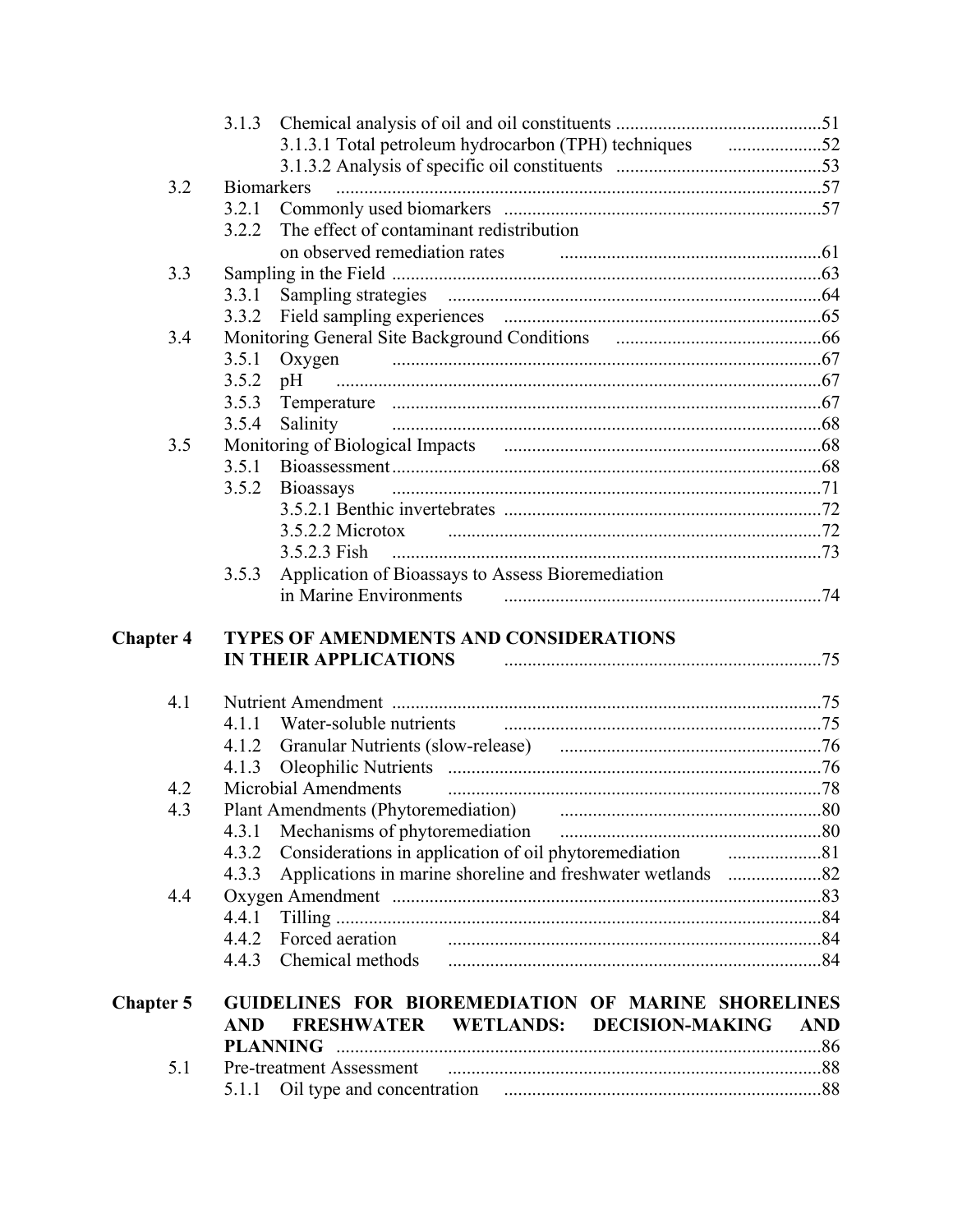|                   | 5.1.2                                                                                    |  |
|-------------------|------------------------------------------------------------------------------------------|--|
|                   | 5.1.3                                                                                    |  |
|                   | 5.1.4                                                                                    |  |
|                   | 5.1.5                                                                                    |  |
| 5.2               | <b>Selection of Nutrient Products</b>                                                    |  |
|                   | Nutrient selection based on efficacy and toxicity manufactured and 100 minutes.<br>5.2.1 |  |
|                   |                                                                                          |  |
| 5.3               | Determination of the Optimal Nutrient Loading and Application Strategy 97                |  |
|                   | Concentration of nutrients needed for optimal biostimulation 97<br>5.3.1                 |  |
|                   |                                                                                          |  |
| 5.4               |                                                                                          |  |
|                   |                                                                                          |  |
|                   |                                                                                          |  |
| 5.5               | Considerations for Freshwater Wetland Bioremediation manufactured 104                    |  |
|                   | Characteristics of freshwater wetlands<br>5.5.1                                          |  |
|                   |                                                                                          |  |
| <b>Chapter 6</b>  | OF FIELD RESULTS AND<br><b>GUIDELINES</b><br><b>FOR</b><br><b>ASSESSMENT</b>             |  |
|                   | <b>TERMINATION OF TREATMENT</b>                                                          |  |
| 6.1               |                                                                                          |  |
|                   | 6.1.1 Verification of oil biodegradation                                                 |  |
|                   | 6.1.2 Assessment of physical removal manufacturers and 113                               |  |
|                   | Operational endpoints based on oil biodegradation 115<br>6.1.3                           |  |
| 6.2               |                                                                                          |  |
|                   | Operational guidance from environmental assessments<br>6.2.1                             |  |
|                   | for treatment application                                                                |  |
| 6.3               | Case Study: Environmental Assessment of Bioremediation Treatments                        |  |
|                   |                                                                                          |  |
|                   | 6.3.2                                                                                    |  |
|                   |                                                                                          |  |
|                   |                                                                                          |  |
|                   | 6.3.2.3 Algal solid phase assay manufactured and the state of 119                        |  |
|                   | 6.3.2.4 Cladoceran survival test                                                         |  |
|                   | 6.3.2.5 Amphipod survival test                                                           |  |
|                   |                                                                                          |  |
|                   |                                                                                          |  |
| 6.4               |                                                                                          |  |
| 6.5               |                                                                                          |  |
|                   |                                                                                          |  |
| <b>REFERENCES</b> |                                                                                          |  |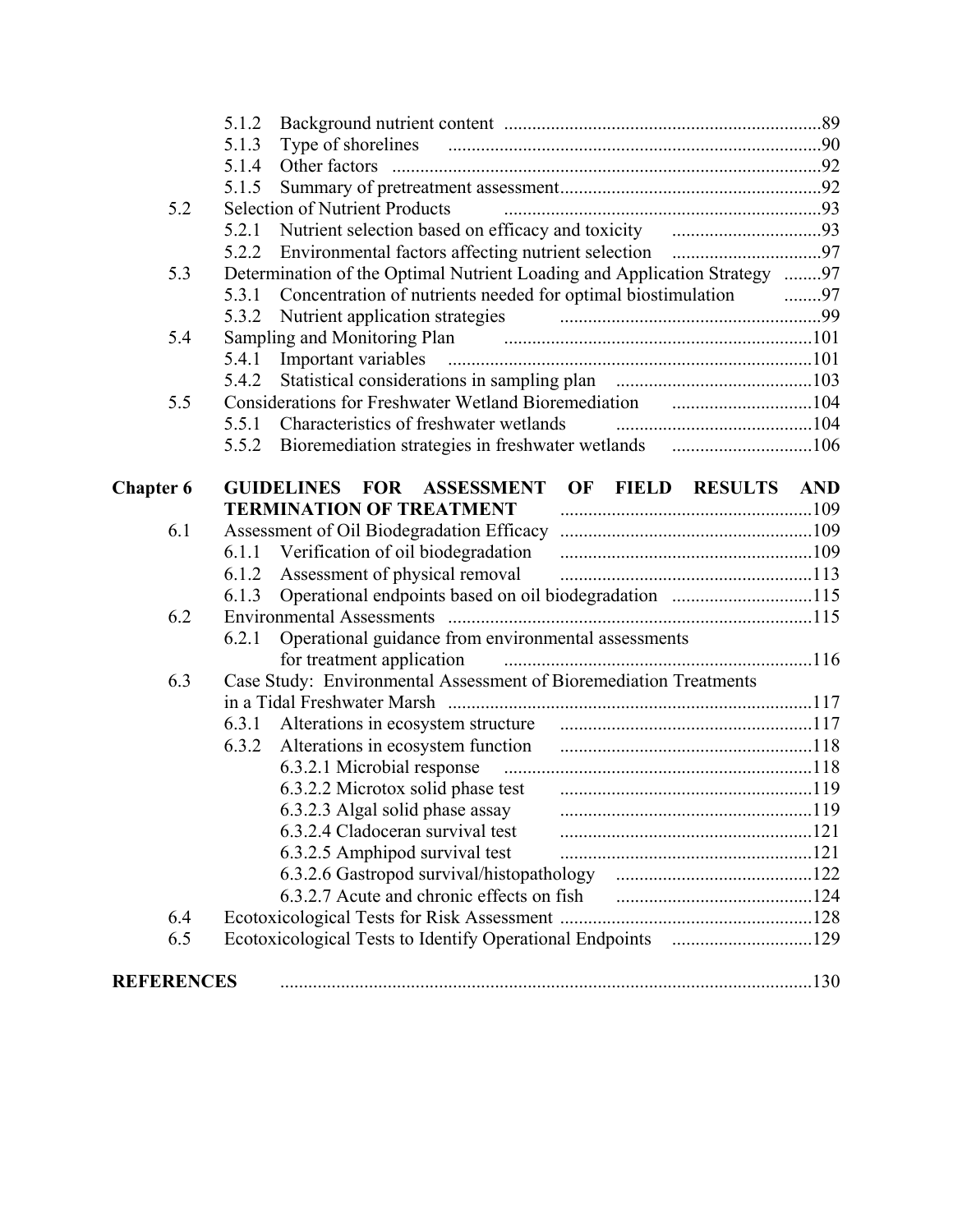# **Chapter 1 INTRODUCTION**

# **1.1 Occurrence of Oil Spills**

Modern society continues to rely on the use of petroleum hydrocarbons for its energy needs. Despite recent technological advances, accidental spills of crude oil and its refined products occur on a frequent basis during routine operations of extraction, transportation, storage, refining and distribution. It is estimated that between 1.7 and 8.8 million metric tons of oil are released into the world's water every year (NAS, 1985), of which more than 90% is directly related to human activities including deliberate waste disposal. Contrary to popular perception, only one eighth of the oil released into the aquatic environment is from tanker accidents. It is also estimated that about 30% of the spilled oil enters freshwater systems (Cooney, 1984). These figures are rather uncertain and can vary greatly from year to year depending on sources of estimation and spill incidents. Table 1.1 summarizes the number of oil spills and the quantities of release from 1970 to 1999 based on International Tanker Owners Pollution Federation's oil spill database (ITOPF, 2001). These data include oil spills of over seven tons from tankers, combined carriers, and barges. Although the data suggest a reduction in oil spills, the trend may only represent a temporary downward fluctuation that is part of erratic cycling over the long term (Etkin and Welch, 1997).

Marine shorelines are important public and ecological resources that serve as a home to a variety of wildlife and provide public recreation. Marine oil spills, particularly large scale spill accidents, have posed great threats and cause extensive damage to the marine coastal environments. For example, the spill of 37,000 metric tons (11 million gallons) of North Slope crude oil into Prince William Sound, Alaska, from the *Exxon Valdez* in 1989 led to the mortality of thousands of seabirds and marine mammals, a significant reduction in population of many intertidal and subtidal organisms, and many long term environmental impacts (Spies *et al*., 1996). In 1996, the *Sea Empress* released approximately 72,000 tons of Forties crude oil and 360 tons of heavy fuel oil at Milford Haven in South Wales and posed a considerable threat to local fisheries, wildlife and tourism (Edwards and White, 1999; Harris; 1997).

Compared to marine oil spills, inland oil spills have received much less attention. However, freshwater spills are very common, with more than 2000 oil spills, on average, taking place each year in the inland waters of the continental United States (Owens *et al*., 1993). Although freshwater spills tend to be of a smaller volume than their marine counterparts (Stalcup, *et al*., 1997), they have a greater potential to endanger public health and the environment because they often occur within populated areas and may directly contaminate surface water and groundwater supplies. For example, in 1988, an Ashland Oil Company storage tank in Pittsburgh ruptured and spilled about 2,500 tons (750,000 gallons) of diesel oil in the Monongahela River, which contaminated drinking water intakes and led to downstream water shortages as far as 200 miles (Miklaucic and Saseen, 1989).

These catastrophic accidents, especially the *Exxon Valdez* spill, have increased public awareness about the risks involved in the storage and transportation of oil and oil products and have prompted more stringent regulations, such as the enactment of the 1990 Oil Pollution Act by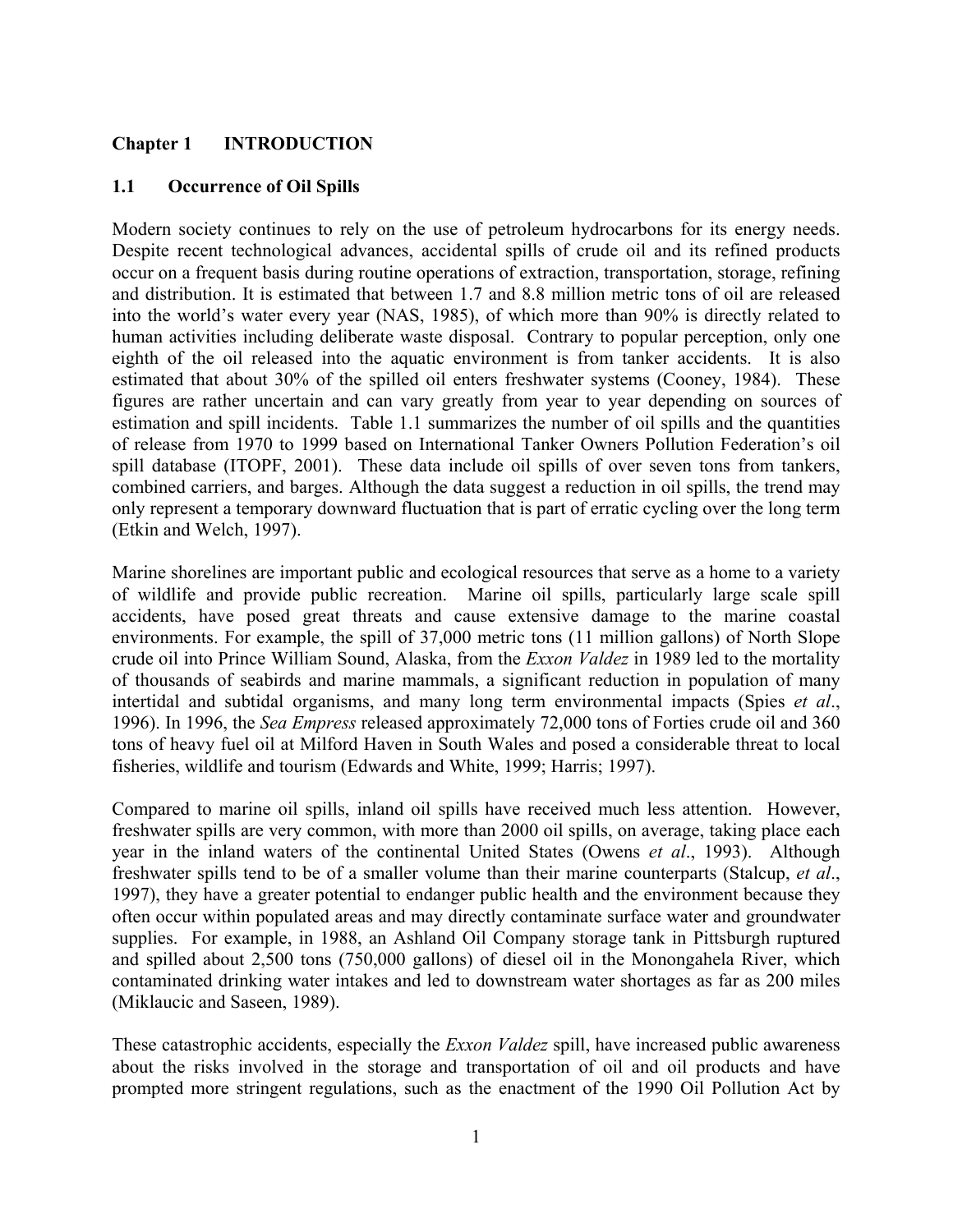Congress. However, because oil is so widely used, despite all the precautions, it is almost certain that oil spills and leakage will continue to occur. Thus, it is essential that we have effective countermeasures to deal with the problem.

|      | Number of Oil Spills |                     | Quantities of Oil Spills |
|------|----------------------|---------------------|--------------------------|
| Year | $<$ 700 metric tons  | $>$ 700 metric tons | $(x 103$ metric tons)    |
| 1970 | 6                    | 29                  | 301                      |
| 1971 | 18                   | 14                  | 167                      |
| 1972 | 49                   | 24                  | 311                      |
| 1973 | 25                   | 32                  | 166                      |
| 1974 | 91                   | 26                  | 222                      |
| 1975 | 97                   | 19                  | 342                      |
| 1976 | 67                   | 25                  | 369                      |
| 1977 | 65                   | 16                  | 298                      |
| 1978 | 54                   | 23                  | 395                      |
| 1979 | 59                   | 34                  | 608                      |
| 1980 | 51                   | 13                  | 206                      |
| 1981 | 49                   | 6                   | 44                       |
| 1982 | 44                   | $\overline{3}$      | 11                       |
| 1983 | 52                   | 11                  | 384                      |
| 1984 | 25                   | $\, 8$              | 28                       |
| 1985 | 29                   | 8                   | 88                       |
| 1986 | 25                   | $\overline{7}$      | 19                       |
| 1987 | 27                   | 10                  | 30                       |
| 1988 | 11                   | 10                  | 198                      |
| 1989 | 32                   | 13                  | 178                      |
| 1990 | 50                   | 13                  | 61                       |
| 1991 | 27                   | $\,$ $\,$           | 435                      |
| 1992 | 31                   | 9                   | 162                      |
| 1993 | 30                   | 11                  | 144                      |
| 1994 | 27                   | $\sqrt{ }$          | 105                      |
| 1995 | 21                   | $\frac{2}{3}$       | 9                        |
| 1996 | 20                   |                     | 79                       |
| 1997 | 27                   | $10\,$              | 67                       |
| 1998 | 22                   | $\overline{4}$      | 10                       |
| 1999 | 19                   | 5                   | 24                       |

Table 1.1 Oil spills from tankers and other vessels into world water (adapted from ITOPF's Oil Spill Database, http://www.itopf.com/stats.html)  $\mathsf{T}$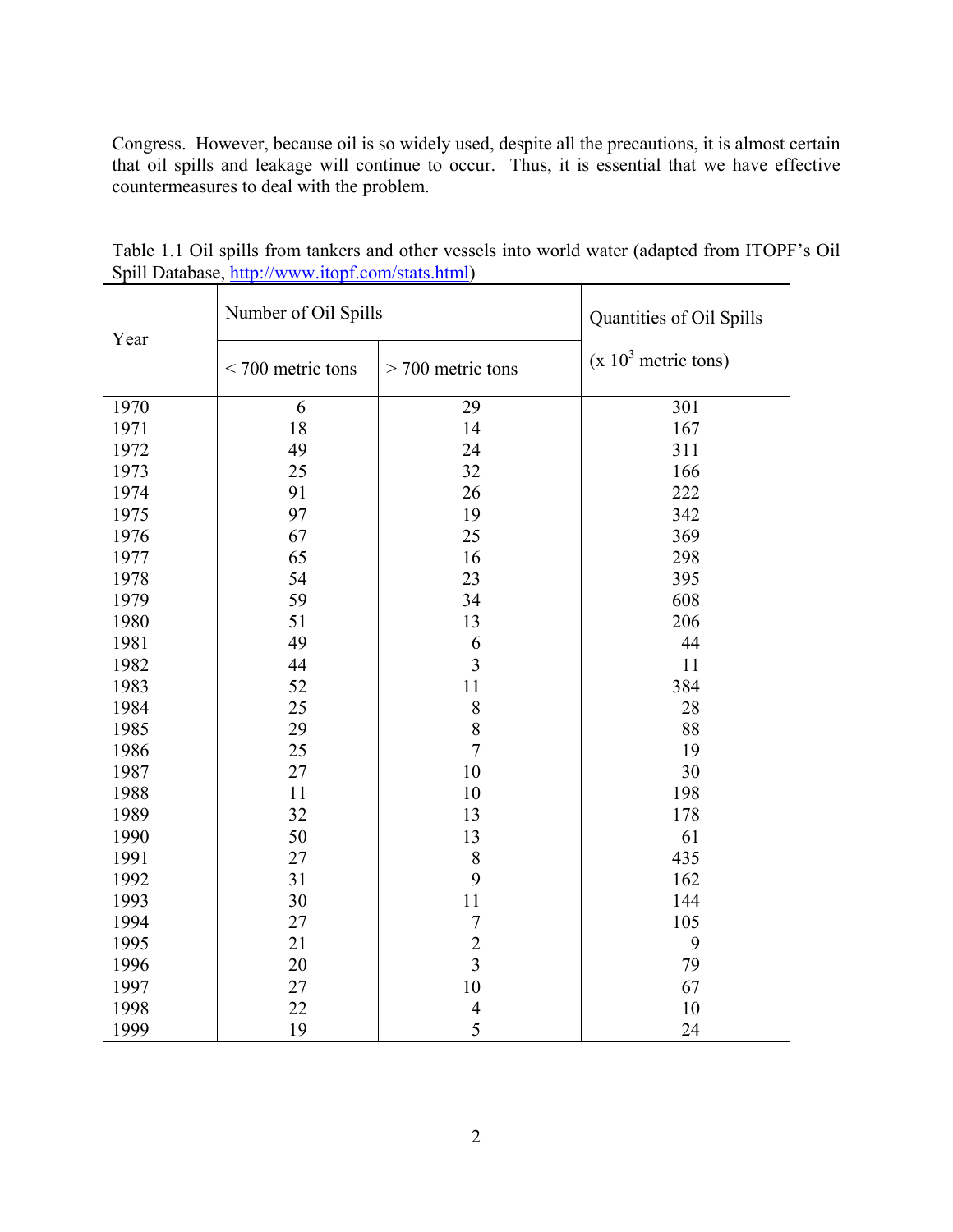# **1.2 Response to Oil Spills in Marine Shorelines and Freshwater Environments**

Strategies for cleaning up an oil spill are greatly affected by a variety of factors, such as the type of oil, the characteristics of the spill site, and occasionally political considerations. A number of approaches and technologies have been developed for controlling oil spills in marine shorelines and freshwater environments. These methods have been reviewed and described extensively in a number of technical documents, such as: *Shoreline Countermeasure Manual* (NOAA, 1992), *Options for Minimizing Environmental Impacts of Freshwater Spill Response* (NOAA and API, 1994), *Understanding Oil Spills and Oil Spill Response* (U.S. EPA, 1999), and *Oil Spill Response in the Marine Environment* (Doerffer, 1992). The most commonly used shoreline cleanup options (Table 1.2) are briefly described in the following text.

| Table 1.2. Conventional shoreline Clean-up Options |                                  |  |
|----------------------------------------------------|----------------------------------|--|
| Category of Response Options                       | <b>Example Technology</b>        |  |
| Natural method                                     | Natural attenuation              |  |
| Physical method                                    | <b>Booming</b>                   |  |
|                                                    | Skimming                         |  |
|                                                    | Manual removal (Wiping)          |  |
|                                                    | Mechanical removal               |  |
|                                                    | Washing                          |  |
|                                                    | Sediment relocation/Surf-washing |  |
|                                                    | Tilling                          |  |
|                                                    | <i>In-situ</i> burning           |  |
| Chemical method                                    | Dispersants                      |  |
|                                                    | Demulsifiers                     |  |
|                                                    | Solidifiers                      |  |
|                                                    | Surface film chemicals           |  |

| Table 1.2. Conventional Shoreline Clean-up Options |  |
|----------------------------------------------------|--|
|----------------------------------------------------|--|

# **1.2.1 Natural methods**

Natural attenuation or natural recovery is basically a no-action option that allows oil to be removed and degraded by natural means. For some spills, it is probably more cost-effective and ecologically sound to leave an oil-contaminated site to recover naturally than to attempt to intervene. Examples of such cases are spills at remote or inaccessible locations when natural removal rates are fast, or spills at sensitive sites where cleanup actions may cause more harm than good. It should also be noted that when natural attenuation is used as a clean up method, a monitoring program is still required to assess the performance of natural attenuation. Major natural processes that result in the removal of oils include: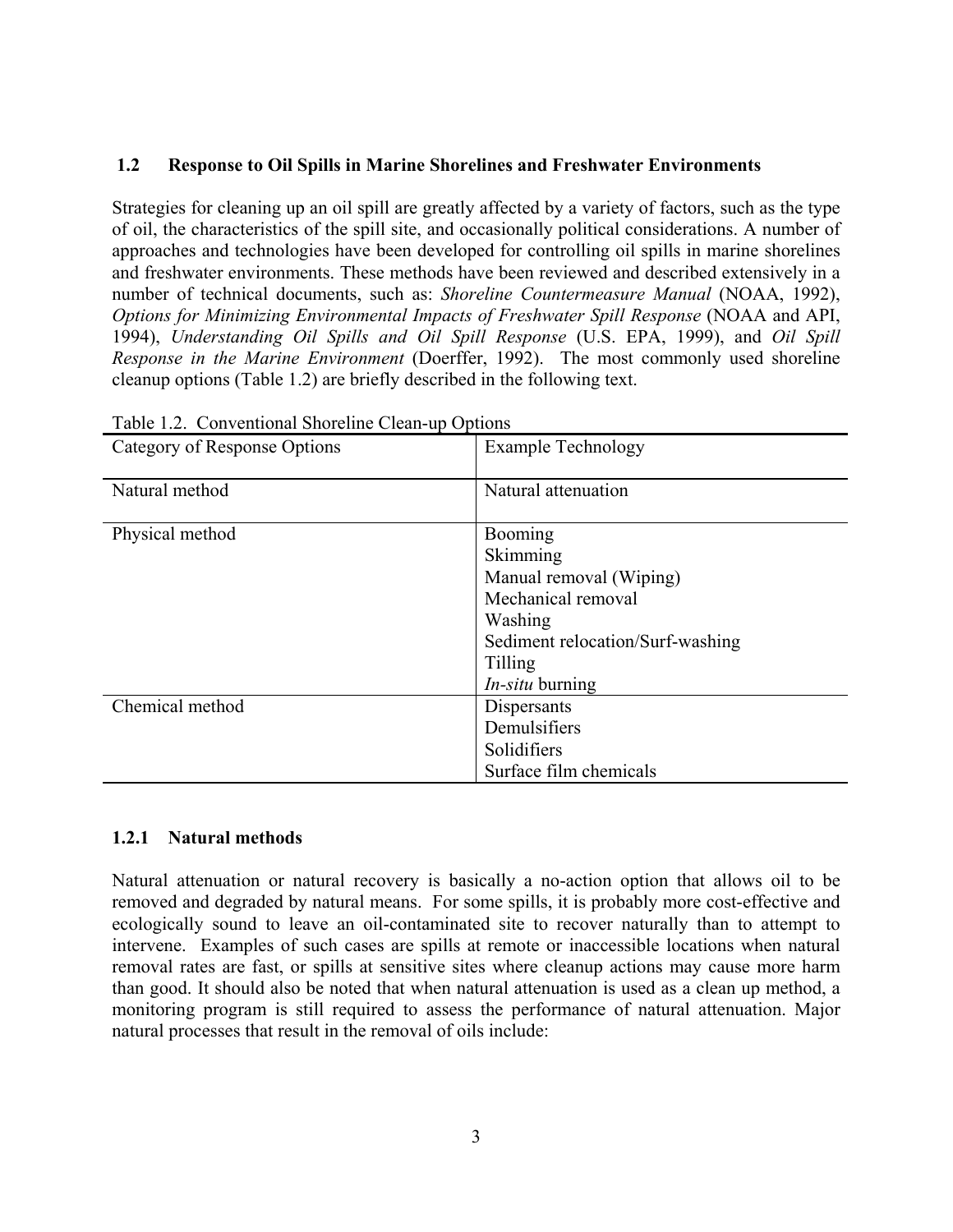- Evaporation: Evaporation is the most important natural cleansing process during the early stages of an oil spill, and it results in the removal of lighter-weight components in oil. Depending on the composition of the oil spilled, up to 50 percent of the more toxic, lighter weight components of an oil may evaporate within the first 12 hours following a spill (U.S. EPA, 1999).
- Photooxidation: Photooxidation occurs when oxygen under sunlight reacts with oil components. Photooxidation leads to the breakdown of more complex compounds into simpler compounds that tend to be lighter in weight and more soluble in water, allowing them to be removed further through other processes.
- Biodegradation: Various types of microorganisms that are capable of oxidizing petroleum hydrocarbons are widespread in nature. Biodegradation is a particularly important mechanism for removing the non-volatile components of oil from the environment. This is a relatively slow process and may require months to years for microorganisms to degrade a significant fraction of an oil stranded within the sediments of marine and/or freshwater environments.

# **1.2.2 Physical methods**

Physical containment and recovery of bulk or free oil is the primary response option of choice in the United States for the cleanup of oil spills in marine and freshwater shoreline environments. Commonly used physical methods include:

- Booming and skimming: Use of booms to contain and control the movement of floating oil and use of skimmers to recover it. The environmental impact of this method is minimal if traffic of the cleanup work force is controlled.
- Wiping with absorbent materials: Use of hydrophobic materials to wipe up oil from the contaminated surface. While the disposal of contaminated waste is an issue, the environmental effect of this method is also limited if traffic of cleanup crew and waste generation is controlled.
- Mechanical removal: Collection and removal of oiled surface sediments by using mechanical equipment. This method should be used only when limited amounts of oiled materials have to be removed. It should not be considered for cleanup of sensitive habitats or where beach erosion may result.
- Washing: washing of the oil adhering along the shorelines to the water's edge for collection. Washing strategies range from low-pressure cold water flushing to high-pressure hot water flushing. This method, especially using high-pressure or hot water, should be avoided for wetlands or other sensitive habitats.
- Sediment relocation and tilling: Movement of oiled sediment from one section of the beach to another or tilling and mixing the contaminated sediment to enhance natural cleansing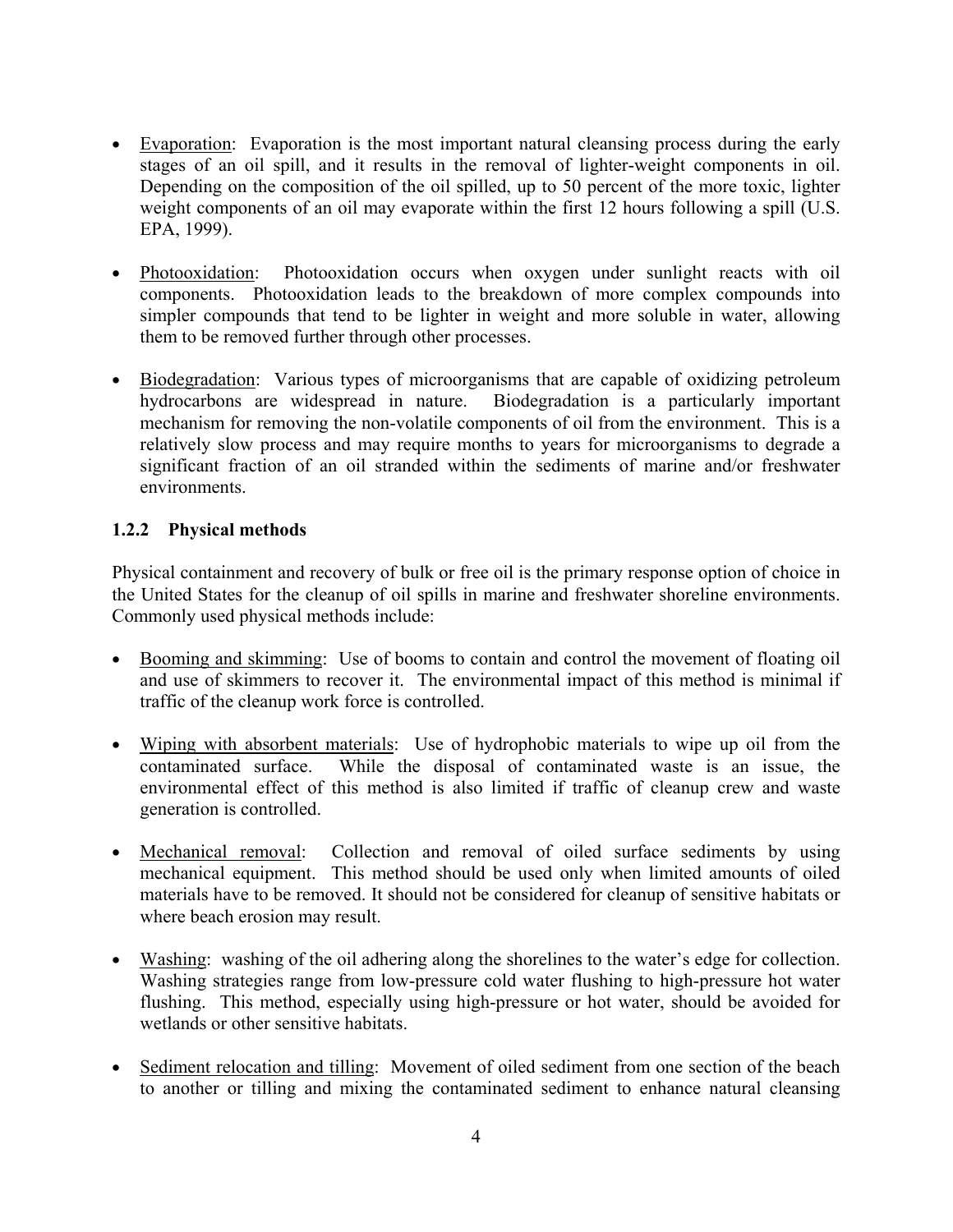processes by facilitating the dispersion of oil into the water column and promoting the interaction between oil and mineral fines. Tilling may cause oil penetration deep into the shoreline sediments. The potential environmental impacts from the release of oil and oiled sediment into adjacent water bodies should also be considered.

• *In-situ* burning: Oil on the shoreline is burned usually when it is on a combustible substrate such as vegetation, logs, and other debris. This method may cause significant air pollution and destruction of plants and animals.

# **1.2.3 Chemical methods**

Chemical methods, particularly dispersants, have been routinely used in many countries as a response option. For some countries, such as the United Kingdom, where rough coastal conditions may make mechanical response problematic, dispersants are the primary choice (Lessard and Demarco, 2000). However, chemical methods have not been extensively used in the United States due to the disagreement about their effectiveness and the concerns of their toxicity and long-term environmental effects (U.S. EPA, 1999). Major existing chemical agents include:

- Dispersants: dispersing agents, which contain surfactants, are used to remove floating oil from the water surface to disperse it into the water column before the oil reaches and contaminates the shoreline. This is done to reduce toxicity effects by dilution to benign concentrations and accelerate oil biodegradation rates by increasing its effective surface area.
- Demulsifiers: Used to break oil-in-water emulsions and to enhance natural dispersion.
- Solidifiers: Chemicals that enhance the polymerization of oil can be used to stabilize the oil, to minimize spreading, and to increase the effectiveness of physical recovery operations.
- Surface film chemicals: Film-forming agents can be used to prevent oil from adhering to shoreline substrates and to enhance the removal of oil adhering to surfaces in pressure washing operations.

# **1.3 Bioremediation as an Oil Spill Cleanup Technology**

Although conventional methods, such as physical removal, are the first response option, they rarely achieve complete cleanup of oil spills. According to the Office of Technology Assessment (OTA, 1990), current mechanical methods typically recover no more than 10-15 percent of the oil after a major spill. Bioremediation has emerged as one of the most promising secondary treatment options for oil removal since its successful application after the 1989 *Exxon Valdez* spill (Bragg *et al*., 1994; Prince *et. al*., 1994). Bioremediation has been defined as "the act of adding materials to contaminated environments to cause an acceleration of the natural biodegradation processes" (OTA, 1991). This technology is based on the premise that a large percentage of oil components are readily biodegradable in nature (Atlas, 1984, 1981; Prince, 1993). The success of oil spill bioremediation depends on our ability to establish and maintain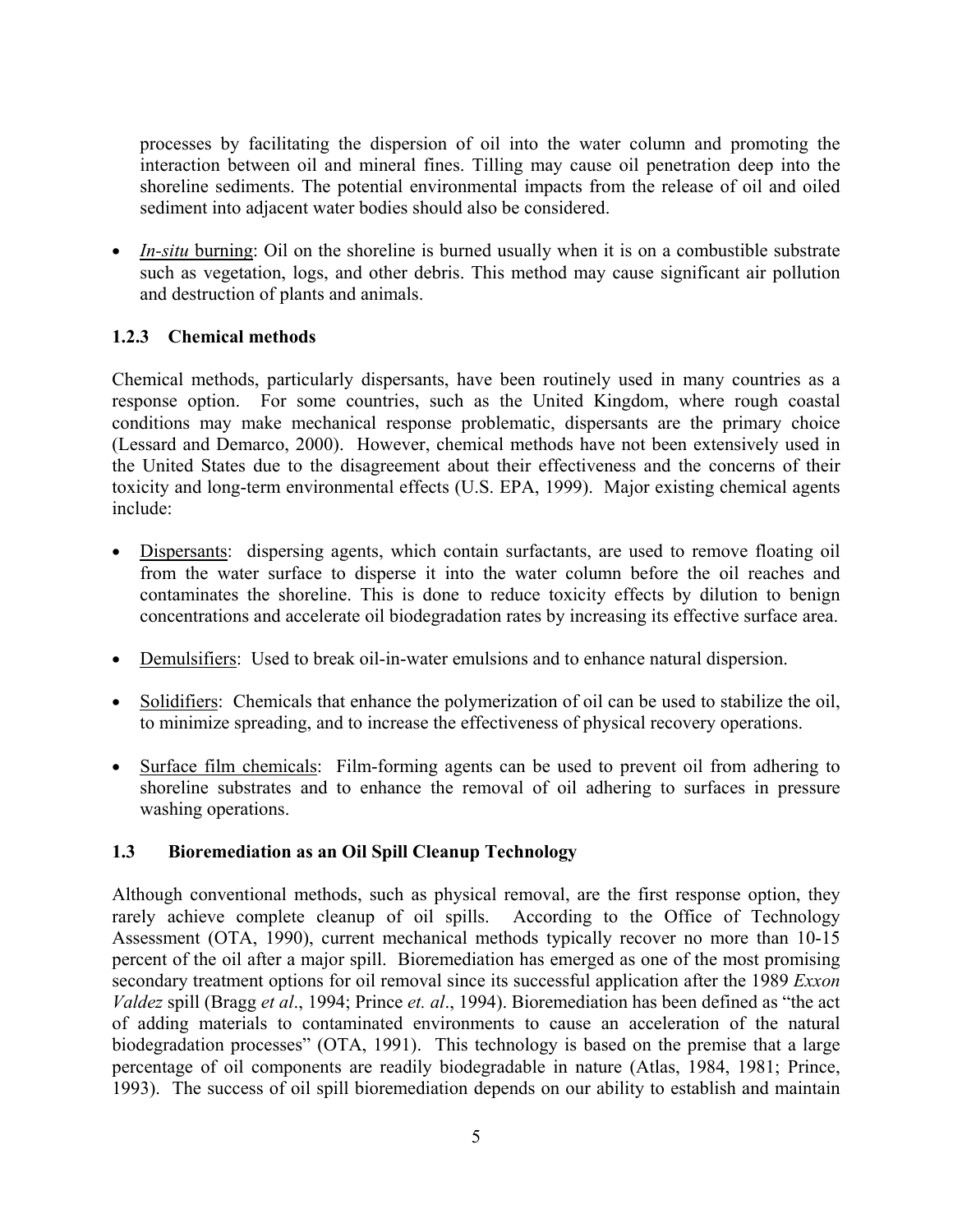conditions that favor enhanced oil biodegradation rates in the contaminated environment. There are two main approaches to oil spill bioremediation:

- *bioaugmentation*, in which known oil-degrading bacteria are added to supplement the existing microbial population, and
- *biostimulation*, in which the growth of indigenous oil degraders is stimulated by the addition of nutrients or other growth-limiting cosubstrates, and/or by alterations in environmental conditions (e.g. surf-washing, oxygen addition by plant growth, etc.).

Both laboratory studies and field tests have shown that bioremediation, biostimulation in particular, can enhance oil biodegradation on contaminated shorelines (Prince, 1993; Swannell, *et al.*, 1996). Recent field studies have also demonstrated that biostimulation is a more effective approach because the addition of hydrocarbon degrading microorganisms will not enhance oil degradation more than simple nutrient addition (Lee *et al*, 1997a; Venosa *et al*., 1996; see Chapter 2 in detail). Bioremediation has several advantages over conventional technologies. First, the application of bioremediation is relatively inexpensive. For example, during the cleanup of the *Exxon Valdez* spill, the cost of bioremediating 120 km of shoreline was less than one day's costs for physical washing (Atlas, 1995). Bioremediation is also a more environmentally benign technology since it involves the eventual degradation of oil to mineral products (such as carbon dioxide and water), while physical and chemical methods typically transfer the contaminant from one environmental compartment to another. Since it is based on natural processes and is less intrusive and disruptive to the contaminated site, this "green technology" may also be more acceptable to the general public.

Bioremediation like other technologies also has its limitations. Bioremediation involves highly heterogeneous and complex processes. The success of oil bioremediation depends on having the appropriate microorganisms in place under suitable environmental conditions. Its operational use can be limited by the composition of the oil spilled. Bioremediation is also a relatively slow process, requiring weeks to months to take effect, which may not be feasible when immediate cleanup is demanded. Concerns also arise about potential adverse effects associated with the application of bioremediation agents. These include the toxicity of bioremediation agents themselves and metabolic by-products of oil degradation and possible eutrophic effects associated with nutrient enrichment (Swannell *et al*., 1996). Bioremediation has been proven to be a cost-effective treatment tool, if used properly, in cleaning certain oil-contaminated environments. Few detrimental treatment effects have been observed in actual field operations.

Currently, one of the major challenges in the application of oil bioremediation is the lack of guidelines regarding when and how to use this technology. Although extensive research has been conducted on oil bioremediation during the last decade, most existing studies have concentrated on either evaluating the feasibility of bioremediation for dealing with oil contamination, or testing favored products and methods (Mearns, 1997). Only limited number of pilot-scale and field trials, which may provide the most convincing demonstrations of this technology, have been carried out. To make matters worse, many field tests have not been properly designed, well controlled or correctly analyzed, leading to skepticism and confusion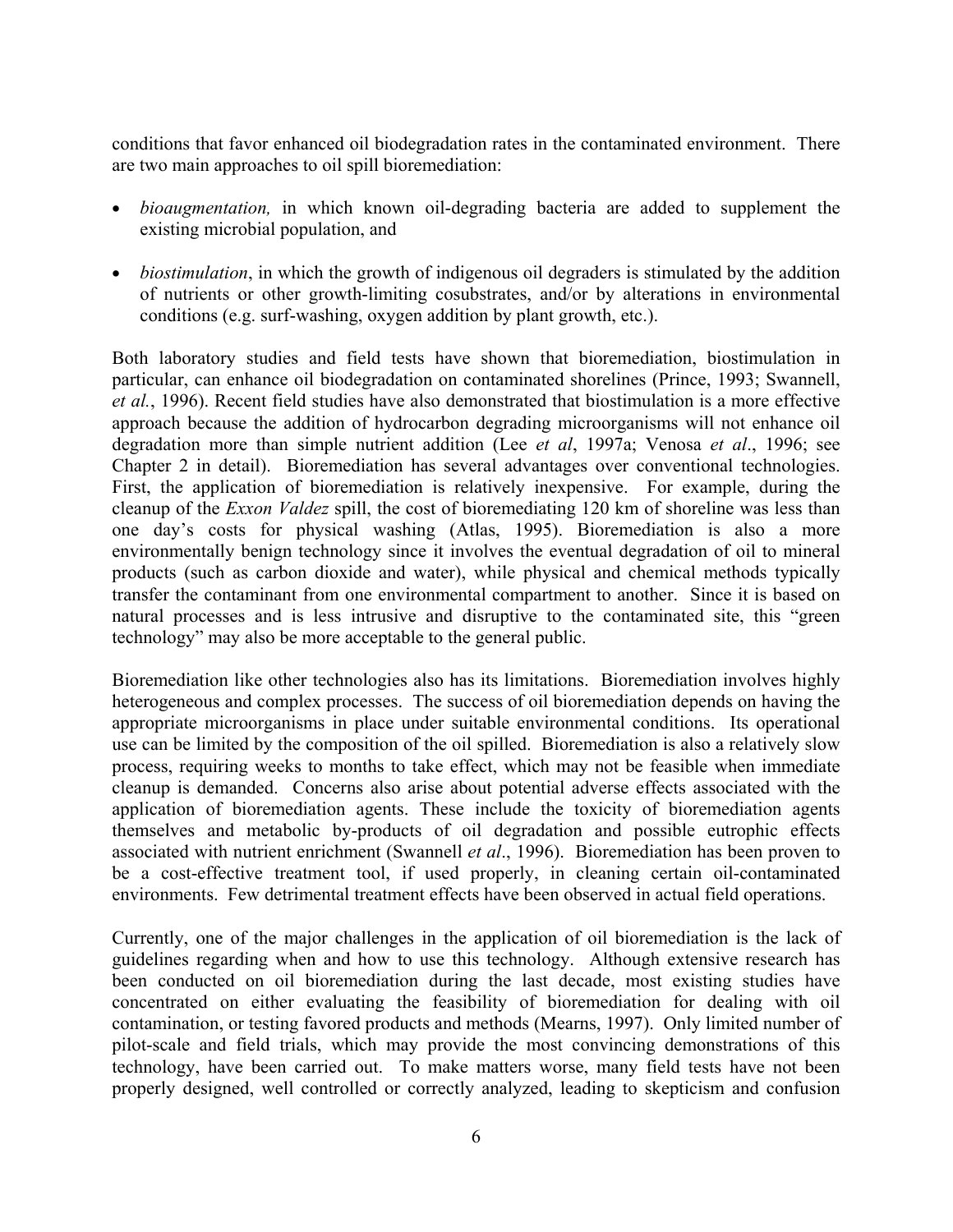among the user community (Venosa, 1998). There is an urgent need for a detailed and workable set of guidelines for the application of this technology for oil spill responders that answers questions such as when to use bioremediation, what bioremediation agents should be used, how to apply them, and how to monitor and evaluate the results. Scientific data for the support of an operational guidelines document has recently been provided from laboratory studies and fields trials carried out by the U.S. Environmental Protection Agency (EPA), University of Cincinnati, and Fisheries and Oceans Canada.

# **1.4 Scope of This Document**

# **1.4.1 Objectives**

The objective of this manual is to provide detailed and applicable technical guidelines for use by spill responders for the bioremediation of marine shorelines and freshwater wetlands that are contaminated with crude oil and its refined products. The document will also provide guidance to scientists, other technical personnel, and manufacturers with an interest in the design and implementation of field bioremediation processes. The document evaluates current practices and state-of-the-art research results pertaining to bioremediation of hydrocarbon contamination and presents a rational procedure for the design of bioremediation processes pertinent to clean-up of oil stranded within sediments of shoreline environments.

The scope of this document is limited to marine shorelines and freshwater wetlands where the effectiveness of bioremediation has been quantified in controlled field and case studies following spill incidents. To date, there is no conclusive evidence of successful oil spill clean up operations in the open sea by the application of bioremediation strategies (Atlas, 1995; Swannell *et al*., 1996). With respect to freshwater environments, an oil spill is most likely to have the greatest impact on sensitive wetlands or marshes rather than running rivers. To provide insight into the feasibility of bioremediation strategies in these habitats, the information presented in this manual is based on experimental oil spills conducted in the 1990s jointly by EPA, the University of Cincinnati, and Fisheries and Oceans-Canada. The first study was a field experiment on a sandy beach in Delaware in 1994. In 1999 and 2000, a similar field investigation was conducted on a freshwater wetland along the shoreline of the St. Lawrence River, Quebec, Canada. Another field study was conduced in Dartmouth, Nova Scotia in 2000 on a salt marsh dominated by *Spartina alterniflora*. This document will provide oil bioremediation guidelines based on current practices and research with the emphasis on the findings of these fields studies. Because the study conducted on the shoreline of Nova Scotia has not been concluded at the time of this writing, guidelines of oil bioremediation in salt marshes will be available as a supplementary document upon the conclusion of this investigation.

# **1.4.2 Organization of the guidance document**

For ease of use, the contents of this document are arranged in a logical sequence first to provide basic information for the evaluation of bioremediation as a spill response option followed by guidelines for application that includes methods to monitor its effectiveness. Thus, Chapter 2 covers the basic information about oil, shorelines, mechanisms of oil biodegradation, and a state-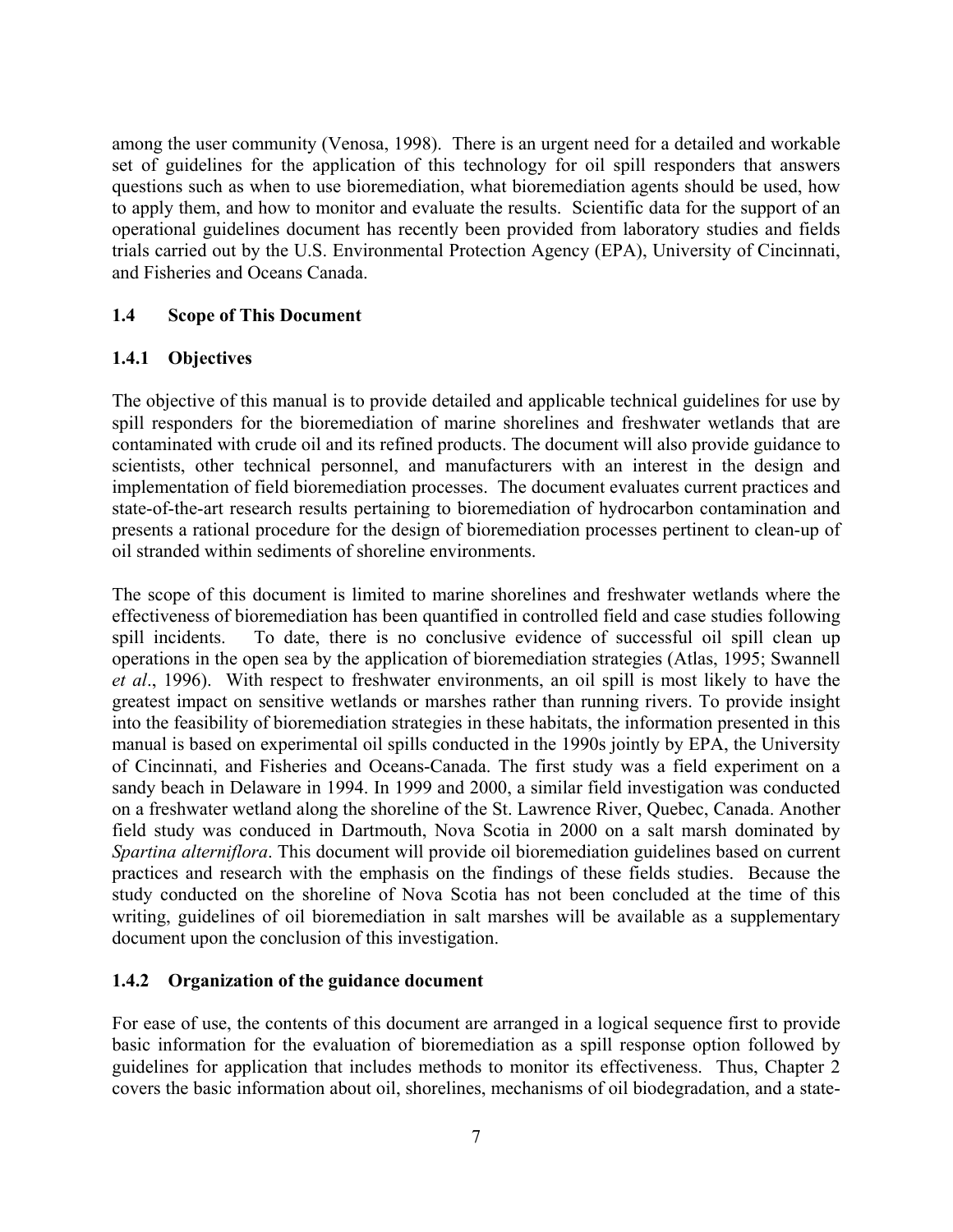of-art review of controlled laboratory experiments and field trials of oil biodegradation and nutrient dynamics in shoreline environments. For additional background information, Chapter 3 provides a more thorough review and critique of current analytical methods used to monitor and verify oil spill bioremediation success. Chapter 4 summarizes major biostimulatory and bioaugmenting amendment methods and their application strategies. Chapter 5 presents guidelines for designing, planning, and implementing oil bioremediation in the field, including site characterization, evaluation of appropriate bioremediation technologies, and the selection of the most appropriate technology for a specific site. Finally, Chapter 6 provides guidelines for assessment and interpretation of field results.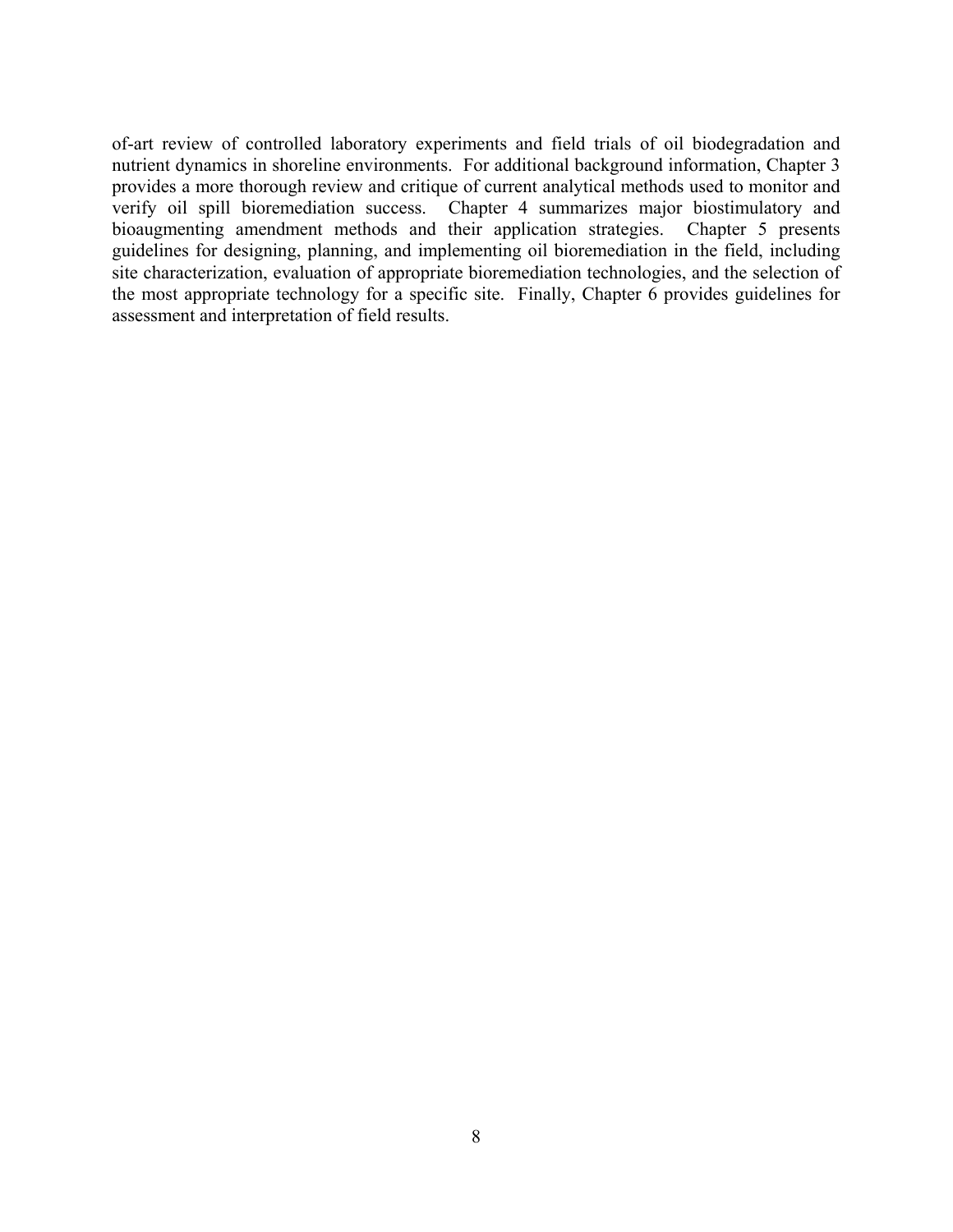# **Chapter 2 FACTORS AFFECTING NATURAL OIL BIODEGRADATION AND BIOREMEDIATION SUCCESS**

Oil bioremediation is a complex process involving interactions of oil and microorganisms under the conditions of the prevailing environment. To understand the scope and strategies of oil bioremediation, it is essential to first understand the properties of oil, the environment of concern (e.g., marine shorelines and freshwater wetlands), the fate of oil in that environment, the mechanisms of oil biodegradation and the factors that control its rate.

# **2.1 Physical-Chemical Properties of Crude Oil and Oil Products**

Crude oil and petroleum products are very complex and variable mixtures of thousands of individual compounds that exhibit a wide range of physical properties. Understanding these properties is important in determining behavior of spilled oil and the appropriate response option. The composition and properties of various petroleum hydrocarbons have been described in detail by Clark and Brown (1977) and the National Academy of Sciences (1985). Large oil property databases also exist such as the one posted on the Internet by Environment Canada (www.etcenttre.org/spills), which contains information on over 400 oils (Jokuty, *et al*., 2000).

# **2.1.1 Chemical composition of crude oils and oil products**

Crude Oil

Crude oil is comprised of both hydrocarbon compounds (accounting for 50–98% of total composition) and non-hydrocarbon compounds (containing sulfur, nitrogen, oxygen, and various trace metals) in a wide array of combinations (Clark and Brown, 1977). The chemical composition and physical characteristics of several crude oils is illustrated in Table 2.1. Some representative organic compounds found in crude oil are illustrated in Figure 2.1. Petroleum components may be classified into four major groups based on their differential solubility in organic solvents (Leahy and Colwell, 1990).

- 1. Saturated hydrocarbons: Include normal and branched alkanes with structures of  $C_nH_{2n+2}$ (aliphatics) and cyclic alkanes with structures of  $C_nH_{2n}$  (alicyclics), which range in chain length from one carbon to over 40 carbons. Saturates usually are the most abundant constituents in crude oils.
- 2. Aromatic hydrocarbons: Include monocyclic aromatics (e.g., benzene, toluene, and xylenes) and polycyclic aromatic hydrocarbons (PAHs) (e.g., naphthalene, anthracene, and phenanthrene), which have two or more fused aromatic rings. PAHs are of particular environmental concern because they are potential carcinogens or may be transformed into carcinogens by microbial metabolism.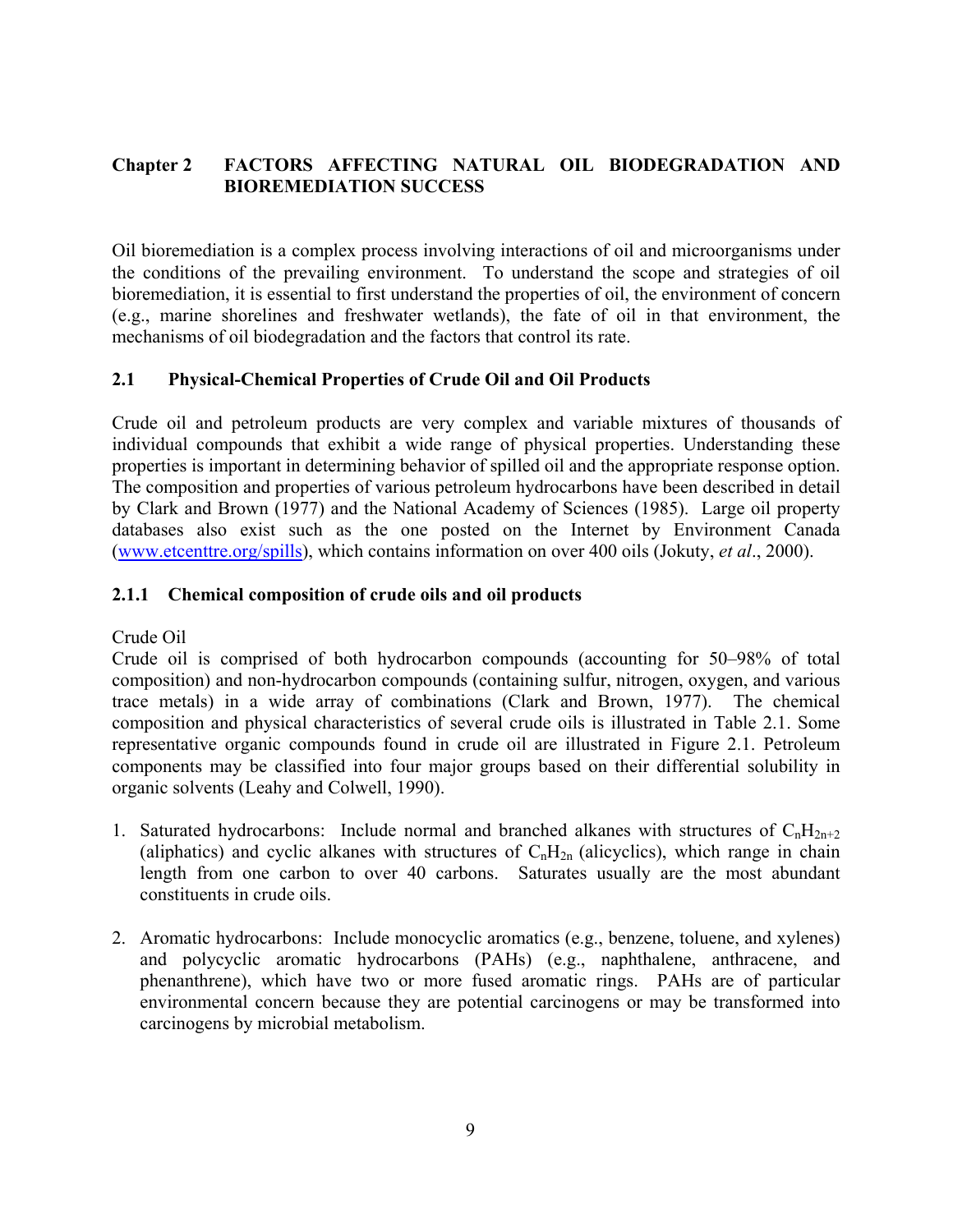- 3. Resins: Include polar compounds containing nitrogen, sulfur, and oxygen (e.g., pyridines and thiophenes). They are often referred to as NSO compounds.
- 4. Asphaltenes: Consist of poorly characterized high molecular weight compounds that include both high molecular weight and poorly characterized hydrocarbons and NSOs. Metals such as nickel, vanadium, and iron are also associated with asphaltenes.

| (adapted from Clark and Brown, 1977)    |      |                 |        |
|-----------------------------------------|------|-----------------|--------|
| Characteristic or Component Prudhoe Bay |      | South Louisiana | Kuwait |
| API gravity $(20^{\circ}C)$             | 27.8 | 34.5            | 31.4   |
| Sulfur $(wt\%)$                         | 0.94 | 0.25            | 2.44   |
| Nitrogen $(wt\%)$                       | 0.23 | 0.69            | 0.14   |
| Nickel (ppm)                            | 10   | 2.2             | 7.7    |
| Vanadium (ppm)                          | 20   | 1.9             | 28     |
| Naphtha fraction $(wt\%)^d$             | 23.2 | 18.6            | 28.0   |
| <b>Saturates</b>                        | 19.9 | 16.5            | 20.3   |
| Aromatics                               | 3.2  | 2.1             | 2.4    |
| Resins & Asphaltenes                    |      |                 |        |
| High-boiling fraction $(w t\%)^b$       | 76.8 | 81.4            | 77.3   |
| Saturates                               | 47.7 | 56.3            | 34.0   |
| Aromatics                               | 25.0 | 16.5            | 21.9   |
| Resins & Asphaltenes                    | 4.1  | 8.6             | 21.4   |

Table 2.1 Chemical composition and physical properties of representative crude oils

These analyses represent values for one typical crude oil from three distinct geographical regions; variations in composition can be expected for oils produced from different formations or fields within each region.

a Fraction boiling from  $20^{\circ}$  to  $205^{\circ}$ C

 $b$  Fraction boiling above 205 $\degree$ C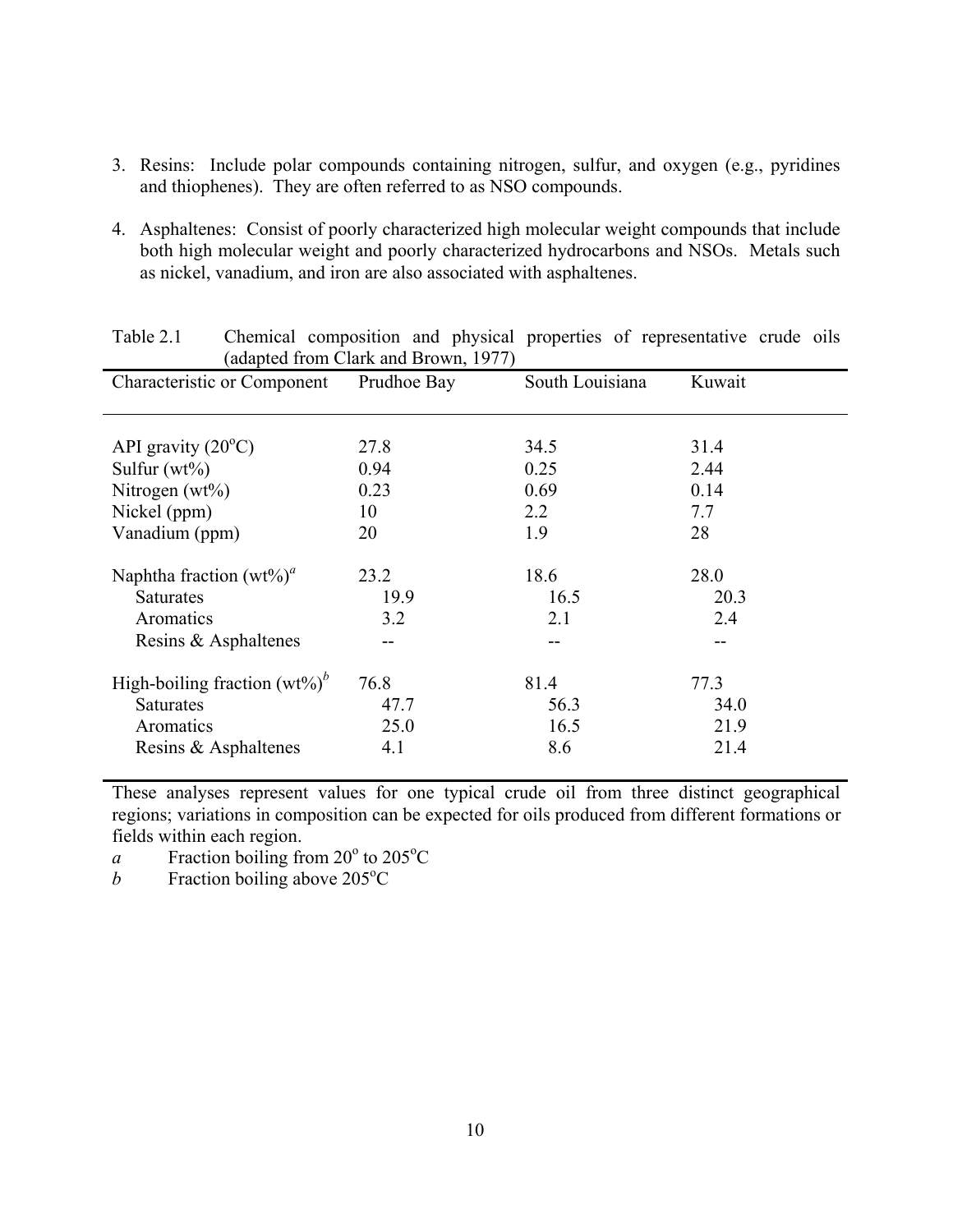H3CC C C C CH3 H2 H2 H2 H2

n-hexane

n-heptadecane (n- $C_1$ 7 $H_{36}$ )



pristane  $(C_1 9H_{40})$ 



17α(H),21β(H)-hopane

**RESINS** 



# Figure 2.1 Representative organic compounds found in crude oils

# **SATURATES** AROMATICS



toluene



naphthalene



chrysene



benzo[a]pyrene

# **ASPHALTENES**

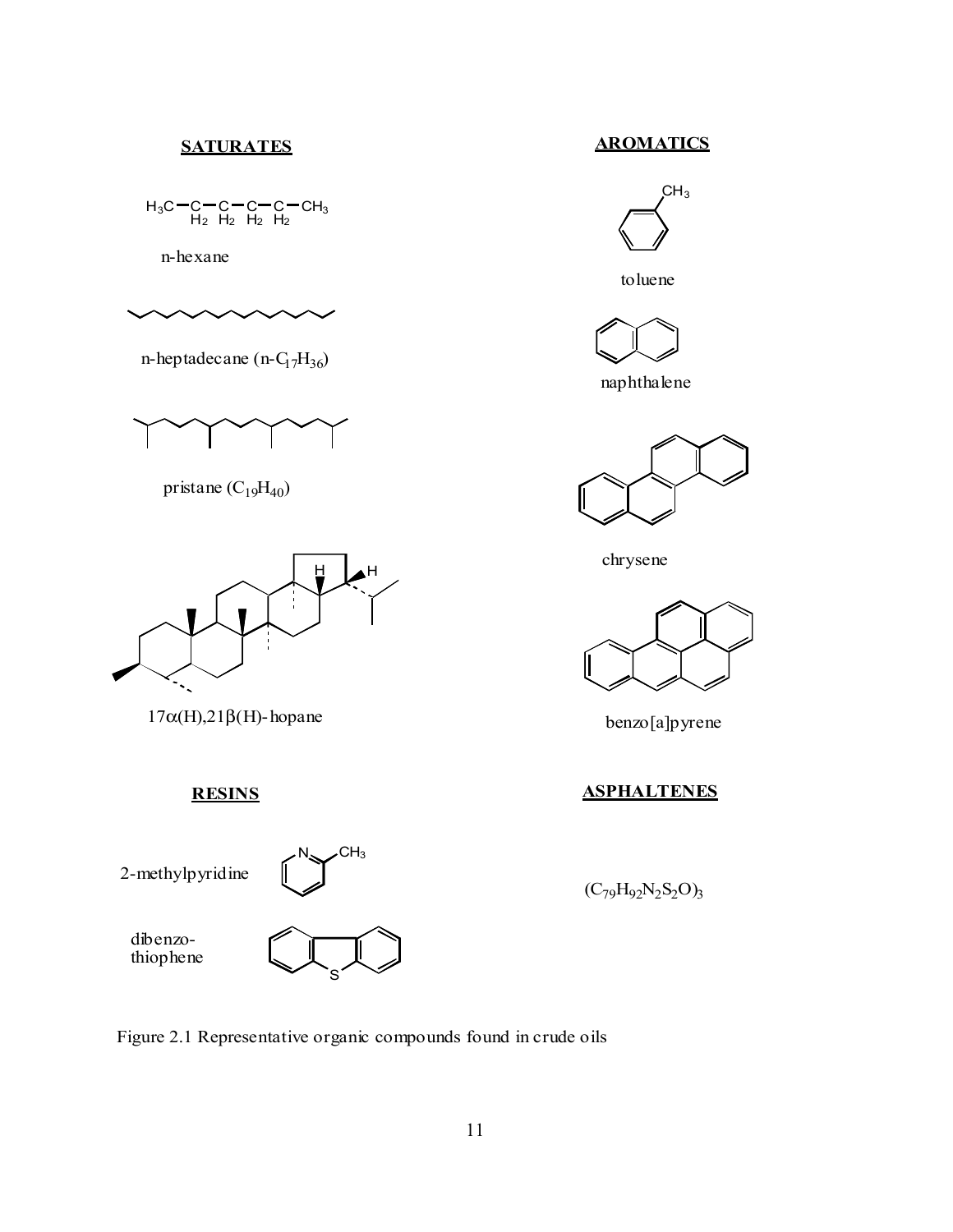# *Refined oil products*

Refined petroleum products, such as gasoline, kerosene, jet fuels, fuel oils, and lubricating oils, are derived from crude oils through processes such as catalytic cracking and fractional distillation. These products have physical and chemical characteristics that differ according to the type of crude oil and subsequent refining processes. They contain components of crude oil covering a narrow range of boiling points. In addition, during catalytic cracking operations, unsaturated compounds, or olefins (alkenes and cycloalkenes), which are not present in crude oils, can be formed. The concentrations of olefins are as high as 30% in gasoline and about 1% in jet fuel (NAS, 1985). A list of chemical compositions of the fractions of crude oils and the refined products is shown in Table 2.2.

| Table 2.2    | Chemical compositions of refined petroleum products (adapted from Clark and |  |  |  |  |
|--------------|-----------------------------------------------------------------------------|--|--|--|--|
| Brown, 1977) |                                                                             |  |  |  |  |

| Distillation         | Hydrocarbon                              | Range of     | <b>Typical Refined</b>                              |
|----------------------|------------------------------------------|--------------|-----------------------------------------------------|
| Fraction             | <b>Types</b>                             | Carbon Atoms | Products                                            |
| Gasoline $&$ naphtha | <b>Saturates</b><br>Olefins<br>Aromatics | $4 - 12$     | Gasoline                                            |
| Middle distillate    | <b>Saturates</b><br>Olefins<br>Aromatics | $10 - 20$    | Kerosene<br>Jet fuel<br>Heating oils<br>Diesel oils |
| Wide-cut gas oil     | <b>Saturates</b><br>Aromatics            | 18-45        | Wax<br>Lubricating oil                              |
| Residum              | Resins<br>Asphaltenes                    | >40          | Residual oils<br>Asphalt                            |

# **2.1.2 Physical properties of oil**

Important physical properties of oil that affect its behavior in the environment and spill cleanup responses include:

1. Density: Two types of density expressions for oils are often used: specific gravity and American Petroleum Institute (API) gravity. Specific gravity is the ratio of the mass of a substance to the mass of the equivalent volume of water at a specified temperature. The API gravity arbitrarily assigns a value of  $10^{\circ}$  to pure water at  $10^{\circ}$ C (60°F). The API gravity can be calculated from the specific gravity using the formula: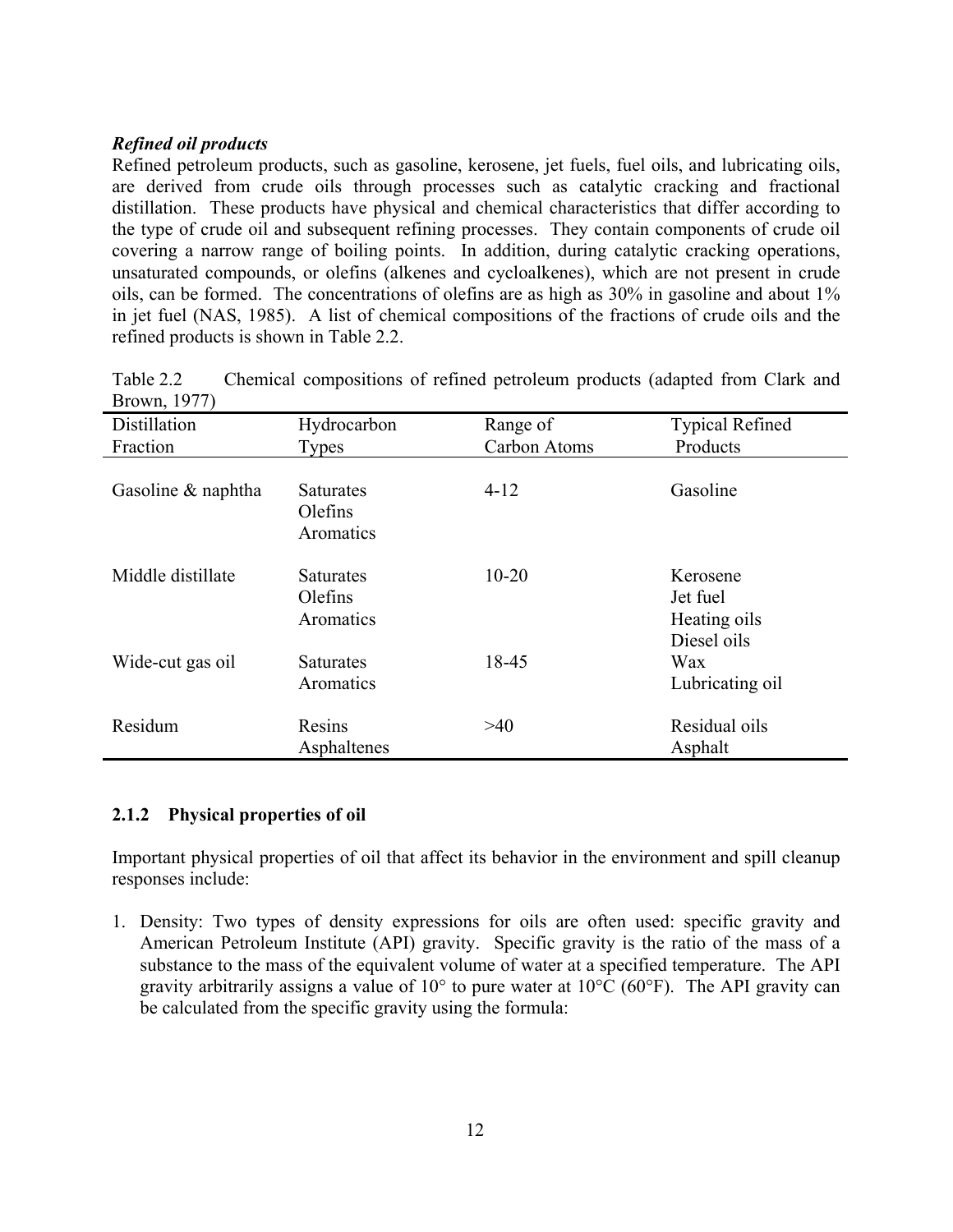$$
API\; Gravity\left(\text{°}\right) = \frac{141.5}{Specific\;Gavity\left(16\text{ °C}/60\text{ °F}\right)} - 131.5\tag{2.1}
$$

Oils with low densities or low specify gravities have high API gravities. Crude oils have specific gravities in the range of 0.79 to 1.00 (equivalent to API Gravities of 10 to 48) (Clark and Brown, 1977). Oil density is an important index of oil composition that is frequently used to predict its fate in water.

- 2. Viscosity: Viscosity is the property of a fluid that describes how it resists a change in shape or movement. The lower the viscosity a fluid has, the more easily it flows. The viscosity of petroleum is related to oil compositions and the ambient temperature. It is an important index of the spreading rate of a spilled oil.
- 3. Pour Point: The pour point of an oil is the temperature at which it becomes semi-solid or stops flowing. The pour point of crude oils varies from  $-57^{\circ}$ C to  $32^{\circ}$ C. It is another important characteristic with respect to oil fate and cleanup strategies.
- 4. Solubility in water: The solubility of oil in water is extremely low and depends on the chemical composition of the petroleum hydrocarbon in question and temperature. For a typical crude oil, solubility is around 30 mg/L (NAS, 1985). The most soluble oil components are the low molecular weight aromatics such as benzene, toluene and xylene. This property is important with respect to oil fate, oil toxicity and bioremediation processes.

Other important physical properties of oils include flash point, vapor pressure, surface tension, and adhesion.

# **2.2 Behavior of Oil in the Environment**

# **2.2.1 Weathering processes**

When oil is introduced into the environment, it immediately goes through a variety of physical, chemical and biological changes (Figure 2.2). These weathering processes will alter oil composition and properties in ways that may affect spill response strategies. Bioremediation is a relatively slow process that is often used as a polishing step after conventional cleanup options have been applied. Thus the residual target oil may be extensively weathered prior to the deployment of bioremediation strategies.

Weathering processes, including biodegradation, have been reviewed and described extensively in the literature (Clark and MacLeod, 1977; Jordan, R.E. and Payne, J.R., 1980; National Academy of Sciences, 1985). Major physical and chemical fates of oil are briefly summarized in this section and the biological fate will be discussed in section 2.3.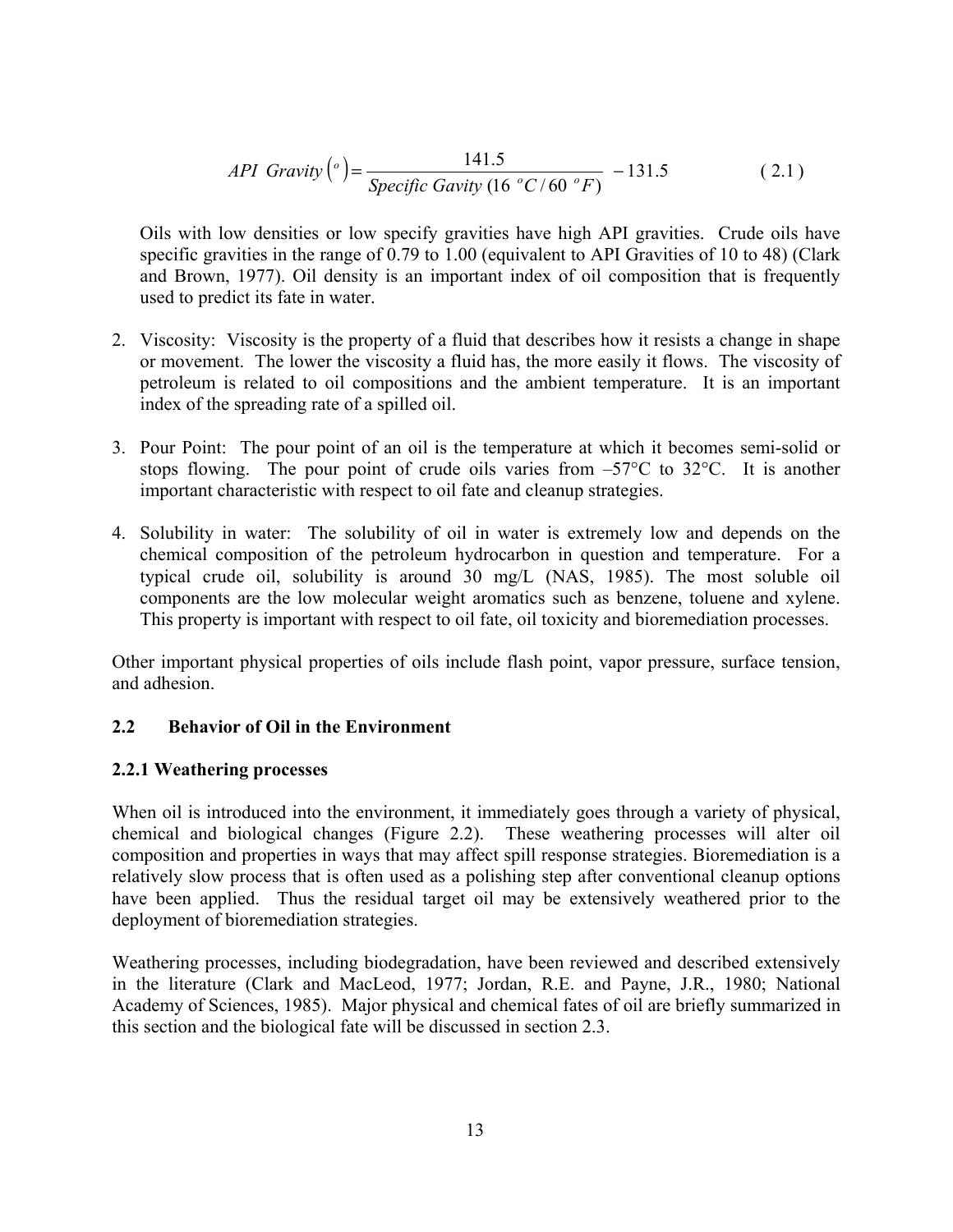### *Spreading*

The spreading of oil on water is one of the most important processes during the first hours of a spill, provided that the oil pour point is lower than the ambient temperature. The principal forces influencing the spreading of oil include gravity, inertia, friction, viscosity and surface tension. This process increases the overall surface area of the spill, thus enhancing mass transfer via evaporation, dissolution, and later biodegradation.

### *Evaporation*

In terms of environmental impacts, evaporation is the most important weathering process during the early stages of an oil spill in that it can be responsible for the removal of a large fraction of the oil including the more toxic, lower molecular weight components. For oil on water, evaporation removes virtually all the normal alkanes smaller than  $C_{15}$  within 1 to 10 days. Volatile aromatic compounds, such as benzene and toluene, can also be rapidly removed from an oil slick through evaporation. However, these volatile oil components may be more persistent when oil is stranded in sediments. The volatile components make up 20-50% of most crude oils, about 75% of No. 2 fuel oil, and about 100% of gasoline and kerosene. As a result, the physical properties of the remaining slick change significantly (e.g., increased density and viscosity). Major factors influencing the rate of evaporation include composition and physical properties of the oil, wave action, wind velocity, and water temperature (Clark and MacLeod, 1977; Jordan, R.E. and Payne, J.R., 1980).

### *Dissolution*

Although dissolution is less important from the viewpoint of mass loss during an oil spill, dissolved hydrocarbon concentrations in water are particularly important due to their potential influence on the success of bioremediation and the effect of toxicity on biological systems. The extent of dissolution depends on the solubility of the spilled oil, weather conditions, and the characteristics of the spill site. The low molecular weight aromatics are the most soluble oil components, and they are also the most toxic components in crude and refined oils. Although many of them may be removed through evaporation, their impact on the environment is much greater than simple mass balance considerations would imply (NAS, 1985). Dissolution rates are also influenced by photochemical and biological processes.

# *Photooxidation*

Photooxidation is another weathering process that may have important biological consequences. In the presence of oxygen, natural sunlight has sufficient energy to transform many complex petroleum compounds such as high molecular weight aromatics and polar compounds into simpler compounds through a series of free-radical chain reactions. This process may increase the solubility of oil in water, due to the formation of polar compounds such as hydroperoxides, aldehydes, ketones, phenols, and carboxylic acids. Detrimental effects may be associated with this increase in the solubility of oil in water (i.e., bioavailability) and the formation of toxic compounds mediated by photooxidation. On the other hand, the formation of polar compounds may increase the rate of biodegradation of petroleum, particularly at lower concentrations where acute toxicity effects are limited (Nicodem *et al*. 1997).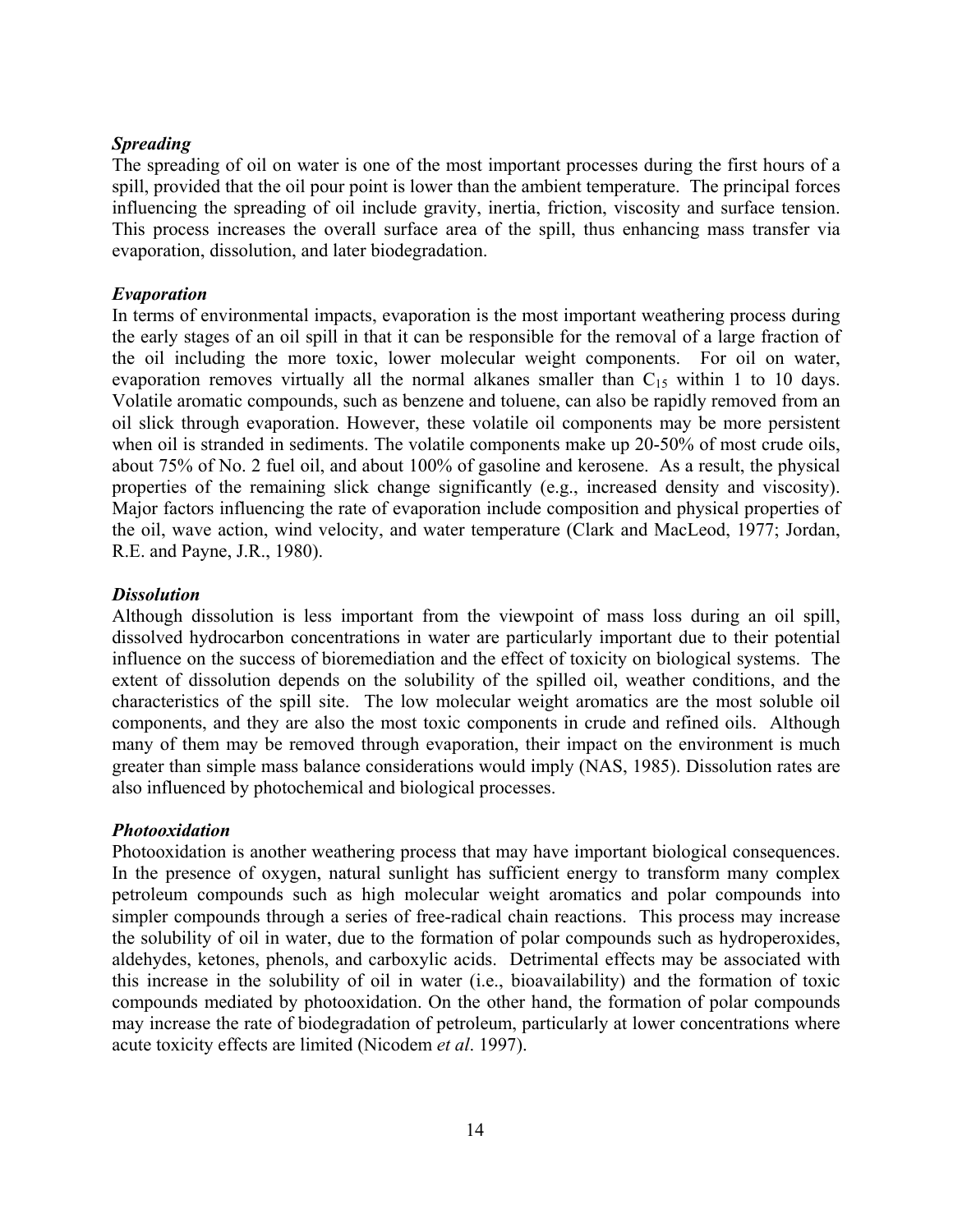### *Dispersion*

Dispersion, or formation of oil-in-water emulsions, involves incorporating small droplets of oil into the water column, resulting in an increase in surface area of the oil. In general, oil-in-water emulsions are not stable. However, they can be maintained by continuous agitation, interaction with suspended particulates, and the addition of chemical dispersants. Dispersion may influence oil biodegradation rates by increasing the contact between oil and microorganisms and/or by increasing the dissolution rates of the more soluble oil components.

# *Emulsification*

The process of emulsification of oils involves a change of state from an oil-on-water slick or an oil-in-water dispersion to a water-in-oil emulsion, with the eventual possible formation of a thick, sticky mixture that may contain up to 80% water, commonly called "chocolate mousse". The formation and stability of emulsions are primarily related to the chemical composition of the oils and are enhanced by wax and asphaltic materials. Surface-active materials generated through photochemical and biological processes are also involved in formation of the emulsions. The formation of emulsions makes oil clean-up operations more difficult by decreasing the effectiveness of physical oil spill recovery procedures and suppressing the natural rates of oil biodegradation.

Other important physical and chemical weathering processes that influence the rates of oil degradation include adsorption onto suspended particulate materials, sinking and sedimentation, and tar ball formation.



Figure 2.2 Major weathering processes after an oil spill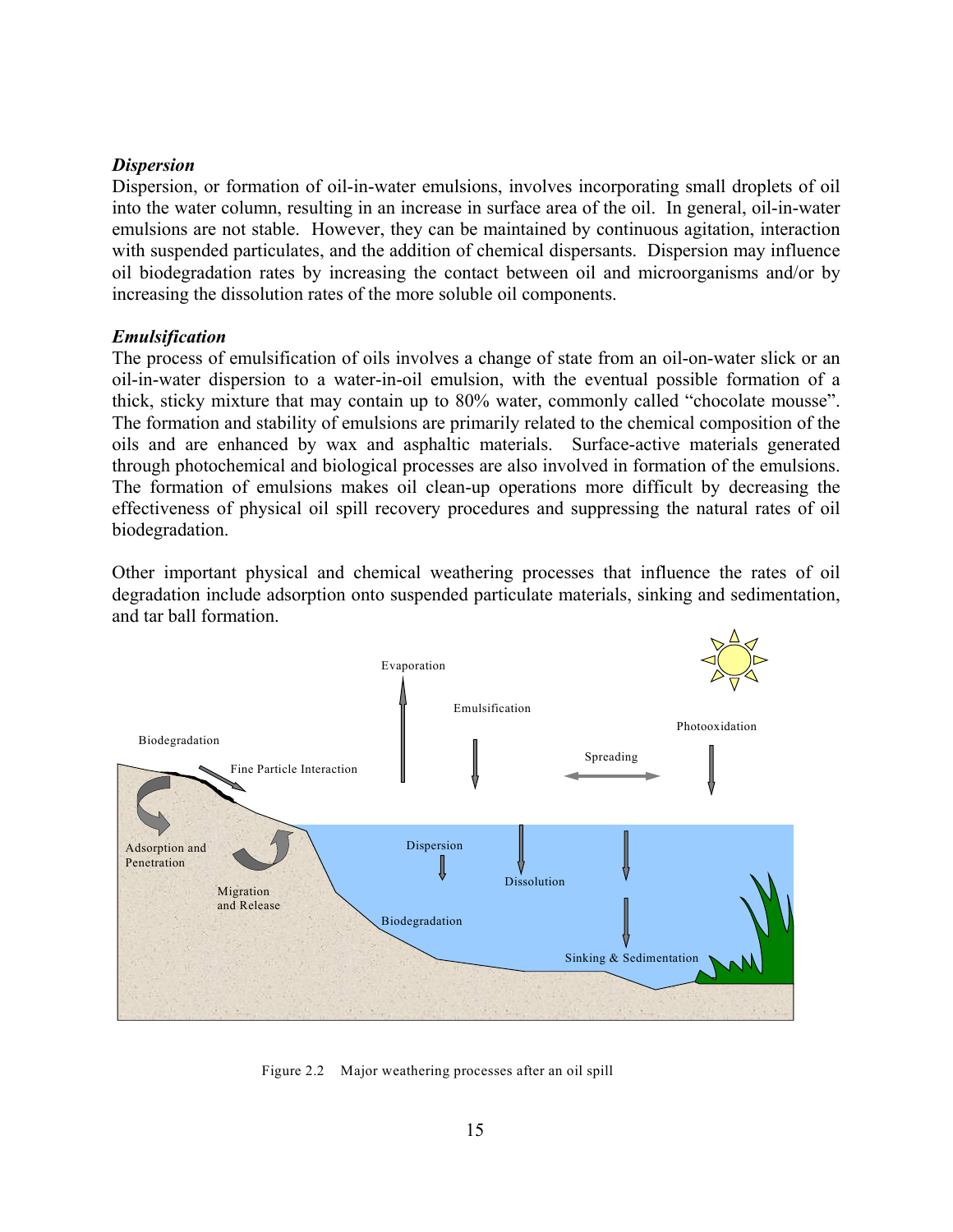# **2.2.2 Oil and shoreline interactions**

When oil spills occur in marine or freshwater shoreline (e.g., freshwater wetlands) environments, interactions between the spilled oil and the shore further complicate the weathering processes. It is very important to understand these interactions in determining the scope and limitations of oil spill bioremediation.

The behavior of spilled oil in shoreline environments is primarily dependent on the properties of the shoreline, such as the porosity of the substrate and the energy of the waves acting on a shoreline. Higher wave exposure enhances both physical removal and weathering processes. Wave-swept rocky shores tend to recover from oil spills within a matter of months whereas mangroves and marshes may act as a petroleum sink for many years. However, tidal pumping is also a factor promoting oil penetration into the sediments. The rate and depth of oil penetration depend primarily on the porosity of the substrate. On coarse-grained shorelines like cobble and sandy beaches, oil can penetrate deeper and remain longer (when it is trapped below the limit of wave action), compared to finer grained sediments such as silts and clay. However, oil is more easily removed by water flushing from coarse-grained sediments. Interactions of oil with tidal action, waves, and shoreline substrate may also form asphalt-like oil-sediment mats that are resistant to further biological and photochemical weathering.

Recent studies have shown that the interactions between oil and fine mineral particles also play an important role in natural oil cleansing in marine shorelines (Bragg and Owens, 1995; Lee *et al.,* 1997b). This process of oil and fine-particle interaction reduces the adhesion of oil to intertidal shoreline substrates through the formation of oil-mineral fine flocs that are easily dispersed by tidal action and currents. More importantly, oil-mineral fine flocs enhance the availability of oil for biodegradation, and thus oil biodegradation rates are accelerated by this process (Lee *et al*., 1997c).

# **2.2.3 Shoreline sensitivities**

Marine shorelines and freshwater environments have a wide range of sensitivities to oil and clean-up activities. The National Oceanic & Atmospheric Administration and the American Petroleum Institute have developed the Environmental Sensitivity Index (ESI) to classify shoreline types for spill response (NOAA, 1992; NOAA and API, 1994). This classification scheme (e.g., Table 2.3) has been used in oil spill contingency planning and spill response operations (Hayes *et al*., 1995). Major factors considered in ranking habitat sensitivity include shoreline type (substrate, grain size, tidal elevation), exposure to wave and tidal energy, biological productivity and sensitivity, and ease of cleanup. Bioremediation may be effective and cause the least damage on both the moderately and the most sensitive shoreline types.

The Environmental Sensitivity Index for freshwater shorelines is shown in Table 2.4, based on NOAA & API (1994) and Hayes *et al*. (1995 & 1997). Major factors considered in ranking ESI for these habitats include degree of exposure to natural removal processes, biological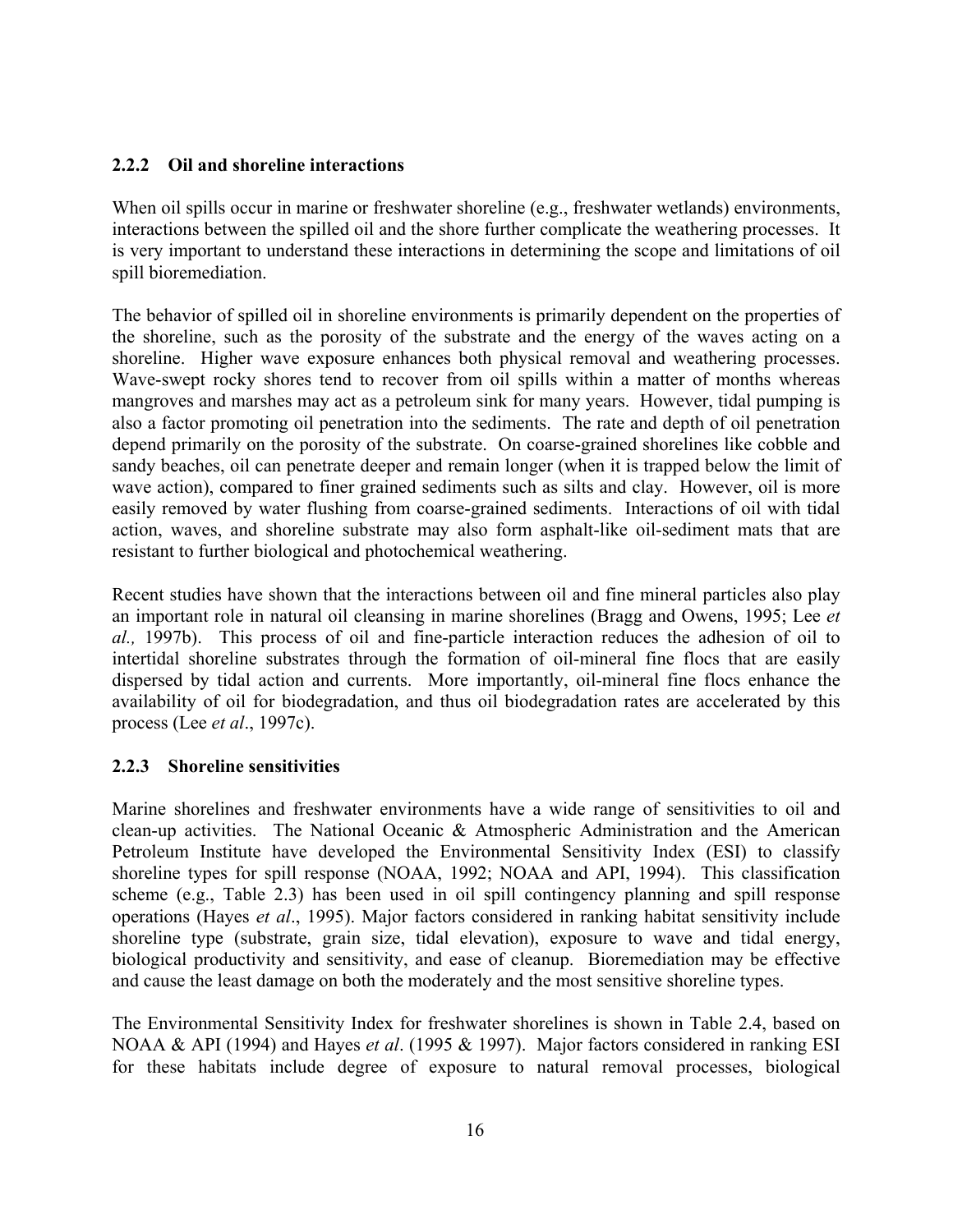productivity and sensitivity, human use of the habitat, and ease of oil removal. Bioremediation may be feasible and cause the least damage on both the moderately sensitive and the most sensitive shoreline types, although its effectiveness is still uncertain due to the lack of sufficient research and field efficacy demonstrations.

| Table 2.3 | Shoreline ESI ranking for habitats in marine shorelines (where 1 is least sensitive |
|-----------|-------------------------------------------------------------------------------------|
|           | and 10 is most sensitive to oil and clean up actions)                               |

| Environmental Sensitivity Index (ESI) | Shoreline Type                |
|---------------------------------------|-------------------------------|
|                                       | Exposed rocky shores          |
|                                       | Sea walls and piers           |
|                                       | Exposed wave-cut platforms    |
|                                       | Fine-grained sand beaches     |
|                                       | Coarse-grained sand beaches   |
|                                       | Mixed sand and gravel beaches |
| $\mathfrak b$                         | Gravel beaches and riprap     |
|                                       | Exposed tidal flats           |
| 8                                     | Sheltered rocky shores        |
|                                       | Sheltered tidal flats         |
|                                       | Salt marshes and Mangroves    |

# **2.3 Biodegradation of Oil**

Biodegradation of oil is one of the most important processes involved in weathering and the eventual removal of petroleum from the environment, particularly for the nonvolatile components of petroleum. Numerous scientific review articles have covered various aspects of this process an d the environmental factors that influence the rate of biodegradation (Zobell, 1946 & 1973; Atlas, 1981 & 1984; NAS, 1985; Focht and Westlake, 1987; Leahy and Colwell, 1990).

# **2.3.1 Mechanism of oil biodegradation: a microbiological perspective**

# *Distribution of hydrocarbon-degrading microorganisms*

Microorganisms capable of degrading petroleum hydrocarbons and related compounds are ubiquitous in marine, freshwater, and soil habitats. Over 200 species of bacteria, yeasts and fungi have been shown to degrade hydrocarbons ranging from methane to compounds of over 40 carbon atoms (Zobell, 1973). In the marine environment, bacteria are considered to be the predominant hydrocarbon-degraders with a distribution range that even covers extreme cold Antarctic and Arctic environments (Floodgate, 1984; Jordan and Payne, 1980). In the freshwater environment, yeast and fungi may also play a significant role in degrading petroleum hydrocarbons (Cooney, 1984). Some of the most important hydrocarbon-degrading microorganisms in both marine and freshwater environments are listed in Table 2.5.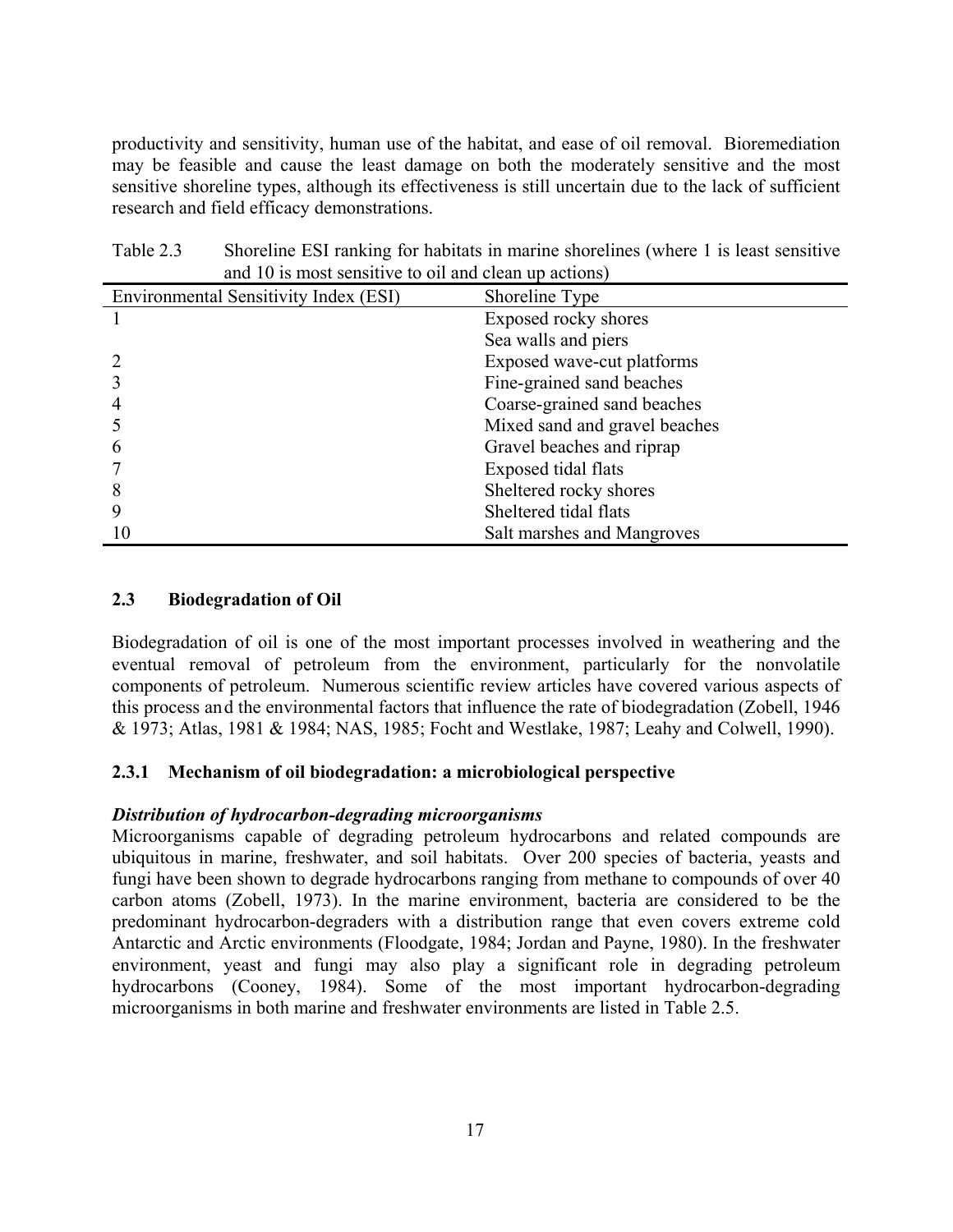| <b>ESI</b>     | Lacustrine <sup>a</sup>                                    | Large Rivers <sup>a</sup>                                                              | Small Rivers <sup>b</sup>                                                                    |
|----------------|------------------------------------------------------------|----------------------------------------------------------------------------------------|----------------------------------------------------------------------------------------------|
| $\mathbf{1}$   | Exposed rocky cliffs<br>Exposed man-made structures        | Exposed rocky banks<br>Vertical, solid revetments                                      | Quiet pools with low-sensitive<br>banks                                                      |
| $\overline{2}$ | Shelving bedrock shores                                    | Rocky shoals, bedrock<br>Ledges                                                        | Small, nonnavigable channel<br>with moderate currents and<br>low-sensitive banks             |
| 3              | Eroding scarps in<br>unconsolidated sediments              | Exposed, eroding banks in<br>Unconsolidated sediments                                  | Navigable channel with<br>moderate currents and low-<br>sensitive banks                      |
| 4              | Sand beaches                                               | Sandy bars and gently<br>Sloping banks                                                 | Small, nonnavigable channel<br>with rapids over bedrock                                      |
| 5              | Mixed sand and gravel<br>beaches                           | Mixed sand and gravel bars                                                             | Navigable channel with rapids<br>over bedrock                                                |
| 6              | Gravel beaches and riprap                                  | Gravel bars and riprap                                                                 | Channel with associated low-<br>vulnerable upper bottomland<br>hardwoods                     |
| 7              | <b>Exposed flats</b>                                       | Not present                                                                            | Navigable streams with<br>associated wide swamps on<br>one side                              |
| 8              | Sheltered rocky shores<br>Sheltered man-made<br>structures | Vegetated, steeply sloping<br><b>Bluffs</b><br>Sheltered man-made<br><b>Structures</b> | Navigable streams with<br>associated wide swamps on<br>both sides                            |
| 9              | Sheltered vegetated low<br>banks                           | Vegetated low banks<br>Muddy substrates<br>(unvegetated)                               | Meandering channel with<br>abundant leakage points into<br>associated swamps and ox-<br>bows |
| 10             | Sheltered sand flats<br>Freshwater marshes and<br>swamps   | Freshwater marshes and<br>Swamps                                                       | Navigable anastomosing<br>channel with abundant leakage<br>points into associated swamps     |

Table 2.4 Shoreline ESI ranking for habitats in freshwater shorelines (where 1 is least sensitive and 10 is most sensitive to oil and clean up actions)

a ESI adapted from Hayes *et al.* (1995)

b RSI (Reach Sensitivity Index) adapted from Hayes *et al.* (1997)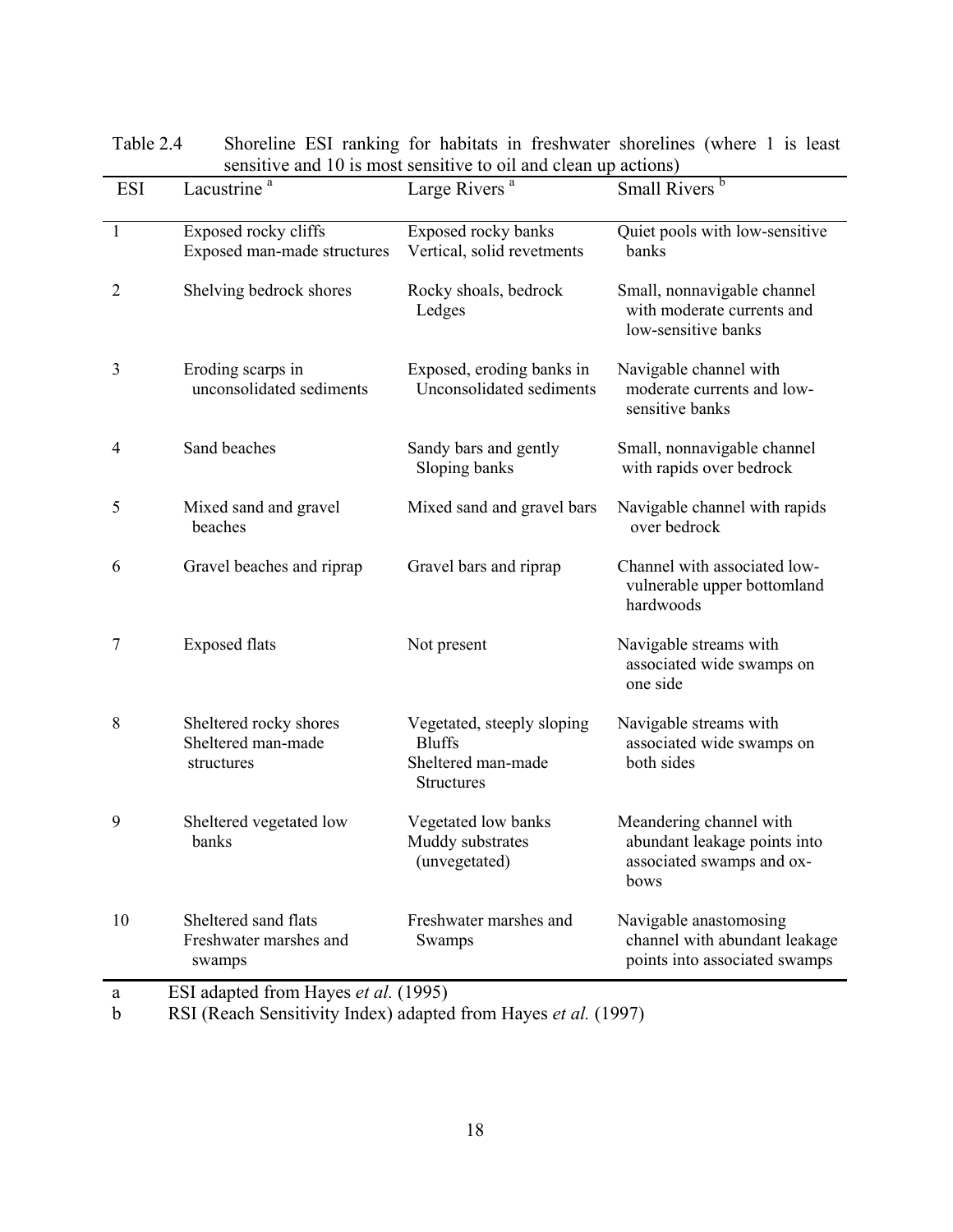| on Atlas, 1984; Focht and Westlake, 1987; Jordan and Payne, 1980; Leahy and Colwell, 1990) |                 |
|--------------------------------------------------------------------------------------------|-----------------|
| Bacteria                                                                                   | Yeast and Fungi |
|                                                                                            |                 |
| Achromobacter                                                                              | Aspergillus     |
| Acinetobacter                                                                              | Candida         |
| Alcaligenes                                                                                | Cladosporium    |
| Arthrobacter                                                                               | Penicillium     |
| <b>Bacillus</b>                                                                            | Rhodotorula     |
| <b>Brevibacterium</b>                                                                      | Sporobolomyces  |
| Cornybacterium                                                                             | Trichoderma     |

Table 2.5 Representative microorganisms capable of degrading petroleum hydrocarbons (Based on Atlas, 1984; Focht and Westlake, 1987; Jordan and Payne, 1980; Leahy and Colwell, 1990)

The distribution of hydrocarbon-utilizing microorganisms is also related to the historical exposure of the environment to hydrocarbons. Those environments with a recent or chronic oil contamination will have a higher percentage of hydrocarbon degraders than unpolluted areas. In "pristine" ecosystems, hydrocarbon utilizers may make up less than 0.1% of the microbial community; and in oil-polluted environments, they can constitute up to 100% of the viable microorganisms (Atlas, 1981).

It should be noted that there is no single strain of bacteria with the metabolic capacity to degrade all the components found within crude oil. In nature, biodegradation of a crude oil typically involves a succession of species within the consortia of microbes present. Microorganisms classified as non-hydrocarbon utilizers may also play an important role in the eventual removal of petroleum from the environment. Degradation of petroleum involves progressive or sequential reactions, in which certain organisms may carry out the initial attack on the petroleum constituent; this produces intermediate compounds that are subsequently utilized by a different group of organisms, in the process that results in further degradation (Karrick, 1977).

# Biodegradation of oil components

*Flavobacterium* 

*Nocardia Pseudimonas* 

*Vibrio* 

As described earlier, petroleum components can be classified into four major groups: saturates, aromatics, resins, and asphaltenes. Major metabolic pathways for many of these compounds have been well studied and documented (Atlas, 1981 & 1984; Cerniglia, 1992; Watkinson and Morgon, 1990) to explain their differences in susceptibility to biodegradation.

Saturates In general, the *n*-alkanes are the most readily degraded components in a petroleum mixture (Zobell, 1946; Atlas, 1981). Biodegradation of *n*-alkanes with molecular weights up to  $C_{44}$  has been demonstrated (Haines and Alexander, 1974). Alkanes in the  $C_{10}$  to  $C_{26}$  range are considered the most readily and frequently utilized hydrocarbons (Atlas 1995b;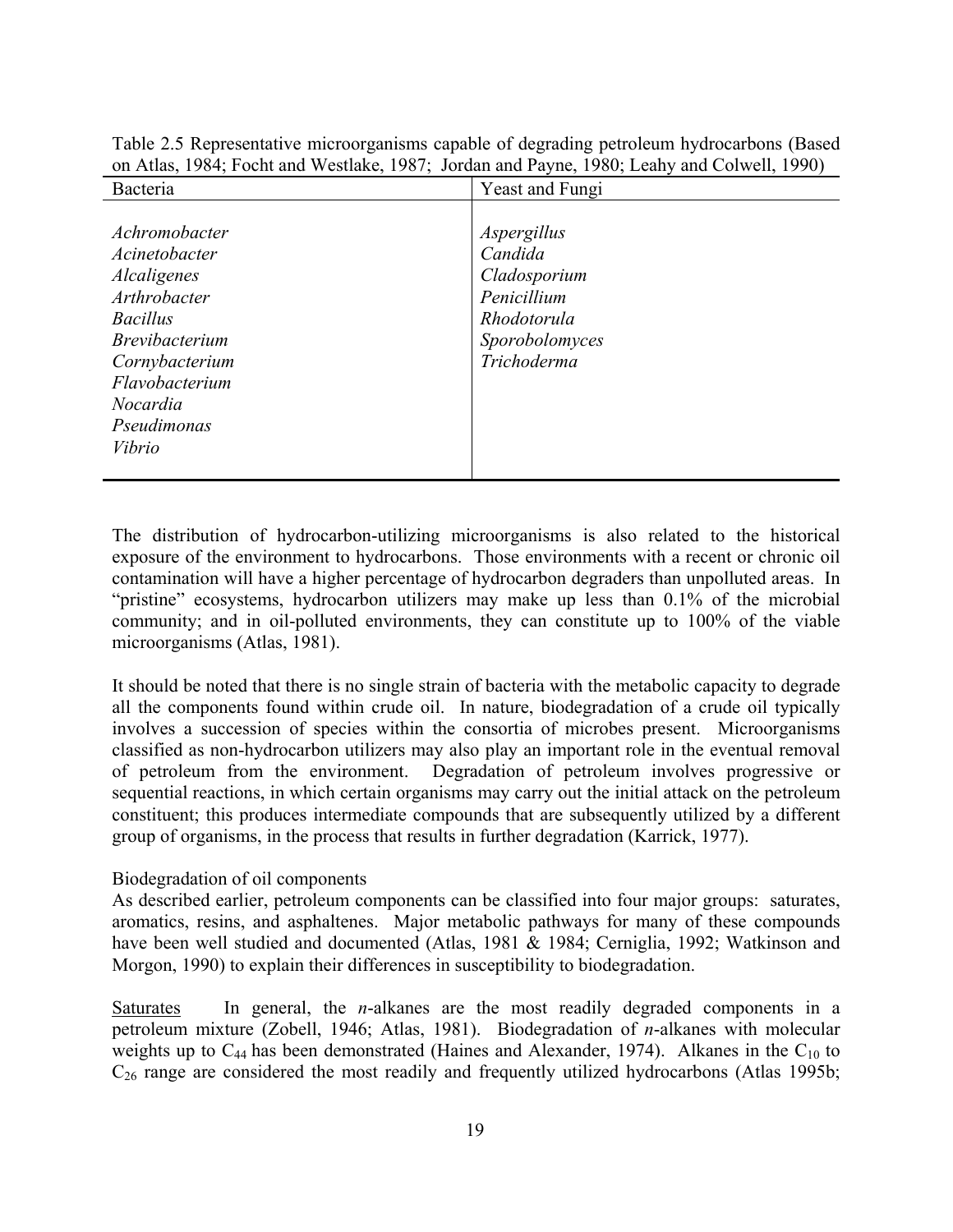NAS, 1985). The predominant mechanism of n-alkane degradation involves terminal oxidation to the corresponding alcohol, aldehydes, or fatty acid functional group. Branched alkanes are less readily degraded in comparison to *n*-alkanes. Methyl branching increases the resistance to microbial attack because fewer alkane degraders can overcome the blockage of beta-oxidation (NAS, 1985). Highly branched isoprenoid alkanes, such as pristane and phytane, which were earlier thought to be resistant to biodegradation, have also been shown to be readily biodegradable. Cycloalkanes, however, are particularly resistant to biodegradation. Complex alicyclic compounds such as hopanes and steranes are among the most persistent compounds of petroleum spills in the environment (Atlas, 1981).

Aromatics Although the aromatics are generally more resistant to biodegradation, some low molecular weight aromatics such as naphthalene may actually be oxidized before many saturates (Focht and Westlake, 1987). Monoaromatic hydrocarbons are toxic to some microorganisms due to their solvent action on cell membranes, but in low concentrations they are easily biodegradable under aerobic conditions. PAHs with 2-4 rings are less toxic and biodegradable at rates that decrease with the level of complexity. PAHs with five or more rings can only be degraded through co-metabolism, in which microorganisms fortuitously transform non-growth substrates while metabolizing simpler hydrocarbons or other primary substrates in the oil. Alkylated aromatics are degraded less rapidly than their parent compounds; the more highly alkylated groups are degraded less rapidly than less alkylated ones. The metabolic pathways for the biodegradation of aromatic compounds have been the subject of extensive study (Atlas, 1981; Prince, 1993; Cerniglia, 1992). The bacterial degradation of aromatics normally involves the formation of a diol, followed by ring cleavage and formation of a di-carboxylic acid. Fungi and other eukaryotes normally oxidize aromatics using mono-oxygenases, forming a trans-diol.

Resins and asphaltenes Compared to saturates and aromatics, very little is known about biodegradation of resins and asphaltenes; this is due to their complex structures, which are difficult to analyze. Resins and asphaltenes have previously been considered to be refractory to degradation. However, there is recent evidence of asphaltene degradation through cometabolism (Leahy and Colwell, 1990). Some resins, particularly low-molecular-weight resin fractions, can also be biodegraded at low concentrations (NAS, 1985). Further research is still needed to understand the biodegradation of these compounds.

In summary, the susceptibility of petroleum hydrocarbons to microbial degradation is generally in the following order: n-alkanes > branched alkanes > low-molecular-weight aromatics > cyclic alkanes. However, this pattern is not universal (Perry, 1984). The compositional heterogeneity among different oils greatly affects the biodegradation rate of their constituents. The degradation rate for the same oil constituents may vary significantly for different oils. Cometabolism also plays an important role in oil biodegradation. Many complex branched, cyclic, and aromatic hydrocarbons, which otherwise would not be biodegraded individually, can be oxidized through cometabolism in an oil mixture due to the abundance of other substrates that can be metabolized easily within the oil (Atlas, 1981). The biological fate of oil components in an oil mixture still requires further research. Particularly, effort should be made to establish a database regarding the biodegradability of different types of oils and petroleum products.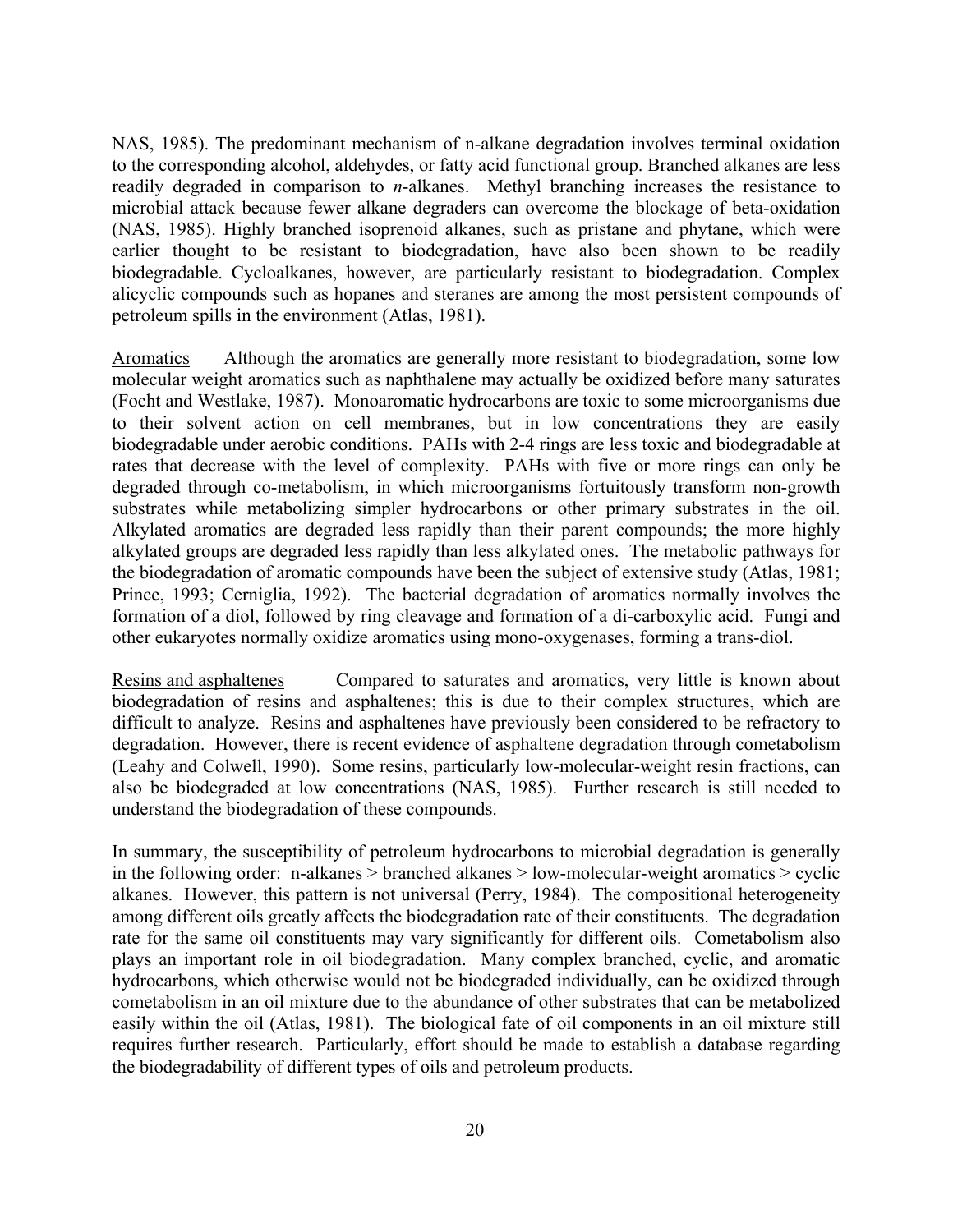# **2.3.2 Environmental factors affecting oil biodegradation**

When oil spills occur in the environment, the rate of oil biodegradation is also greatly influenced by the characteristics of the contaminated environment. Major environmental factors affecting oil biodegradation include weathering processes, temperature, availability and concentration of nutrients, availability and concentration of oxygen, and pH.

### *Weathering processes*

The weathering processes described in section 2.2.1 have profound effects on oil biodegradation. Evaporation of volatile oil components may benefit microorganisms by removing more toxic low-molecular-weight components such as benzene and smaller *n*-alkanes. However, this process also leads to a lower biodegradable percentage of oil, since these components in general are readily biodegraded (Atlas, 1981; NAS, 1985). The oil surface area is important because growth of oil degraders occurs almost exclusively at the oil-water interface (Atlas and Bartha, 1992). Formation of water-in-oil emulsions or mousses reduces the surface area, therefore decreasing biodegradation. Tarballs, which are large aggregates of weathered and undegraded oil, also restrict access to microorganisms because of their limited surface area (Leahy and Colwell, 1990). Dispersion of hydrocarbons in the water column in the form of oil-in-water emulsions increases the surface area of the oil and thus its availability for microbial attack. The formation of oil-in-water emulsions through the microbial production and release of biosurfactants has also been found to be an important process in the uptake of hydrocarbons by bacteria and fungi (Singer and Finnerty, 1984). In contrast, the application of chemical dispersants has produced mixed results and has not been shown to be an effective way to enhance oil biodegradation. Photooxidation leads to the formation of more soluble compounds, which are often more biodegradable. However, the effect of photooxidation processes on biodegradation is still not well understood (Nicodem *et al*., 1997).

Biodegradation rates are also influenced by concentrations of individual oil constituents, which may be affected by various weathering processes. For example, microbes may attack very low concentrations of pollutants in the environment inefficiently (Focht and Westlake, 1987). However, high concentrations of hydrocarbons may cause inhibition of biodegradation by nutrient or oxygen limitations or toxic effects. There would seem to be, for many hydrocarbons, an optimum concentration range for metabolism below which degradation is not stimulated and above which inhibition occurs. Weathering processes will affect the ultimate concentrations of petroleum hydrocarbons in the environment in different ways. Evaporation may reduce the concentrations of volatile compounds but concentrate some other constituents. Sorption and emulsification may concentrate the pollutants, while dispersion and dissolution tend to dilute them.

# *Temperature*

The ambient temperature of an environment affects both the properties of spilled oil and the activity or population of microorganisms. At low temperatures, the viscosity of the oil increases, while the volatility of toxic low-molecular-weight hydrocarbons is reduced, delaying the onset of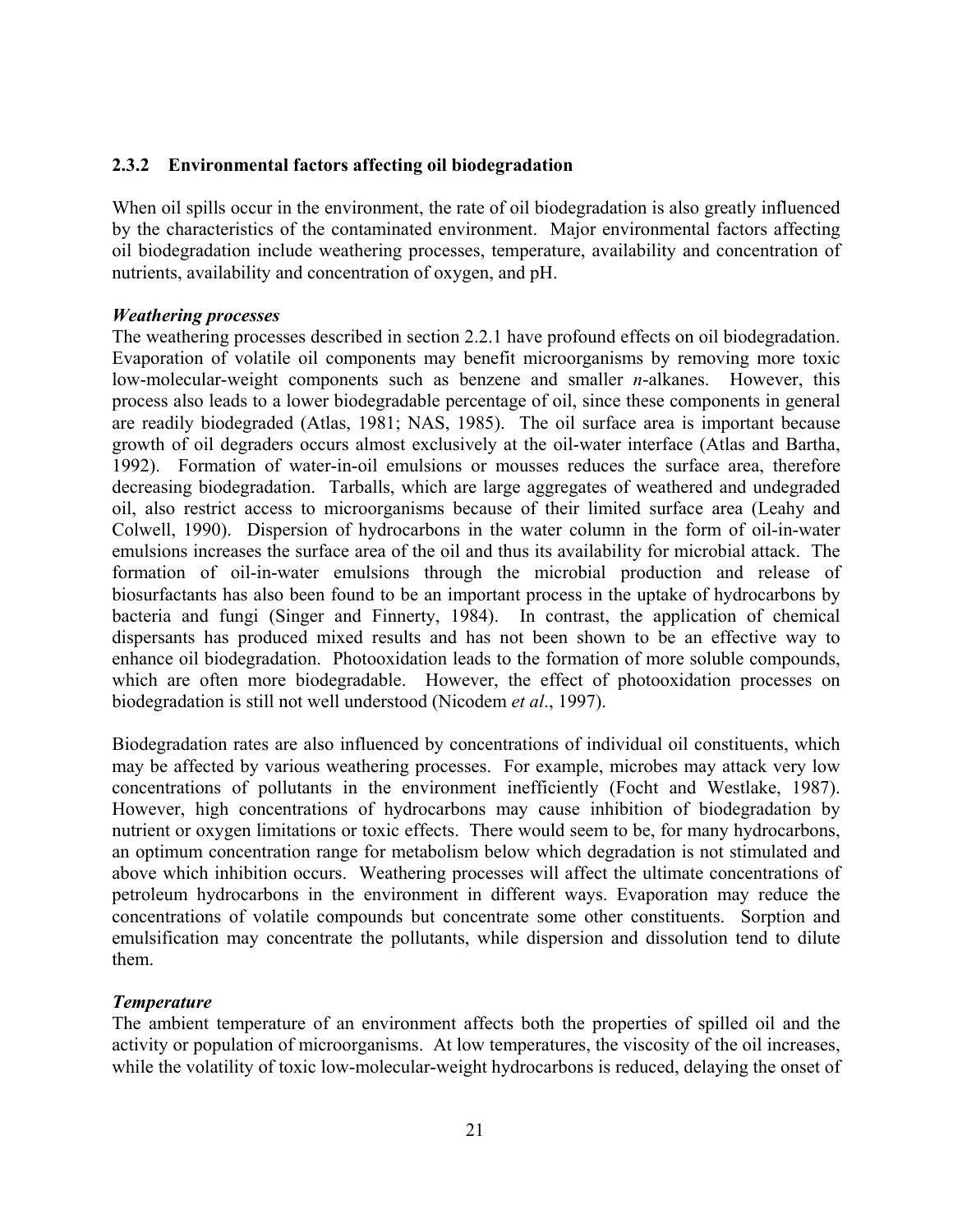biodegradation (Atlas, 1981). Some hydrocarbons are more soluble at lower temperatures (e.g., short-chain alkanes), and some low-molecular-weight aromatics are more soluble at the higher temperature (Focht and Westlake, 1987). Although hydrocarbon biodegradation can occur over a wide range of temperatures, the rate of biodegradation generally decreases with decreasing temperature. Highest degradation rates generally occur in the range of 30 to 40°C in soil environments, 20 to 30°C in some freshwater environments, and 15 to 20°C in marine environments (Bossert and Bartha, 1984; Cooney, 1984; Jordan and Payne, 1980).

The effect of temperature is also complicated by other factors such as the composition of the microbial population. In environments where a psychrophilic population has been established, degradation can occur at significant rates under cold conditions. Hydrocarbon biodegradation has been observed at temperature as low as 0-2°C in seawater and –1.1°C in a soil. Colwell *et al.* (1978) reported greater degradation of Metula crude oil at 3°C than at 22°C with a mixed culture in beach sand samples. Westlake *et al.* (1974) also found that bacteria capable of degradation at 4°C would metabolize oil at 30°C, but those populations that developed at 30°C had a limited activity at 4°C.

# *Oxygen*

Aerobic conditions are generally considered necessary for extensive degradation of oil hydrocarbons in the environment since major degradative pathways for both saturates and aromatics involve oxygenases (Atlas, 1981; NAS, 1984; Cerniglia, 1992). Many studies have shown that oxygen depletion leads to sharply reduced biodegradation activities in marine sediments and in soils (Atlas, 1981; Bossert and Bartha, 1984; Hambrick III *et al*., 1980). Conditions of oxygen limitation normally do not exist in the upper levels of the water column in marine and freshwater environments and in the surface layer of most beach environments. It may become limiting in subsurface sediments, anoxic zones of water columns, and most finegrained marine shorelines, freshwater wetlands, mudflats, and salt marshes. Factors affecting the availability of oxygen also include the action of wave and water flow, the physical state of the oil, and the amount of available substrates.

Anaerobic oil degradation has been shown in some studies to occur only at negligible rates, as reviewed by Atlas (1981), leading to the conclusion that the environmental importance of anaerobic hydrocarbon degradation can be discounted. However, recent studies have shown that anaerobic hydrocarbon metabolism may be an important process in certain conditions (Head and Swannell, 1999). The biodegradation of some aromatic hydrocarbons, such as BTEX compounds, has been clearly demonstrated to occur under a variety of anaerobic conditions (Krumholz *et al*., 1996; Leathy and Colwell, 1990). Studies have also demonstrated that in some marine sediments, PAHs and alkanes can be degraded under sulfate-reducing conditions at similar rates to those under aerobic conditions (Caldwell *et al.*, 1998; Coates *et al*., 1997). The importance of anaerobic biodegradation of oil in the environment still requires further studies.

#### *Nutrients*

In theory, approximately 150 mg of nitrogen and 30 mg of phosphorus are utilized in the conversion of 1 g of hydrocarbon to cell materials (Rosenberg and Ron, 1996). When a major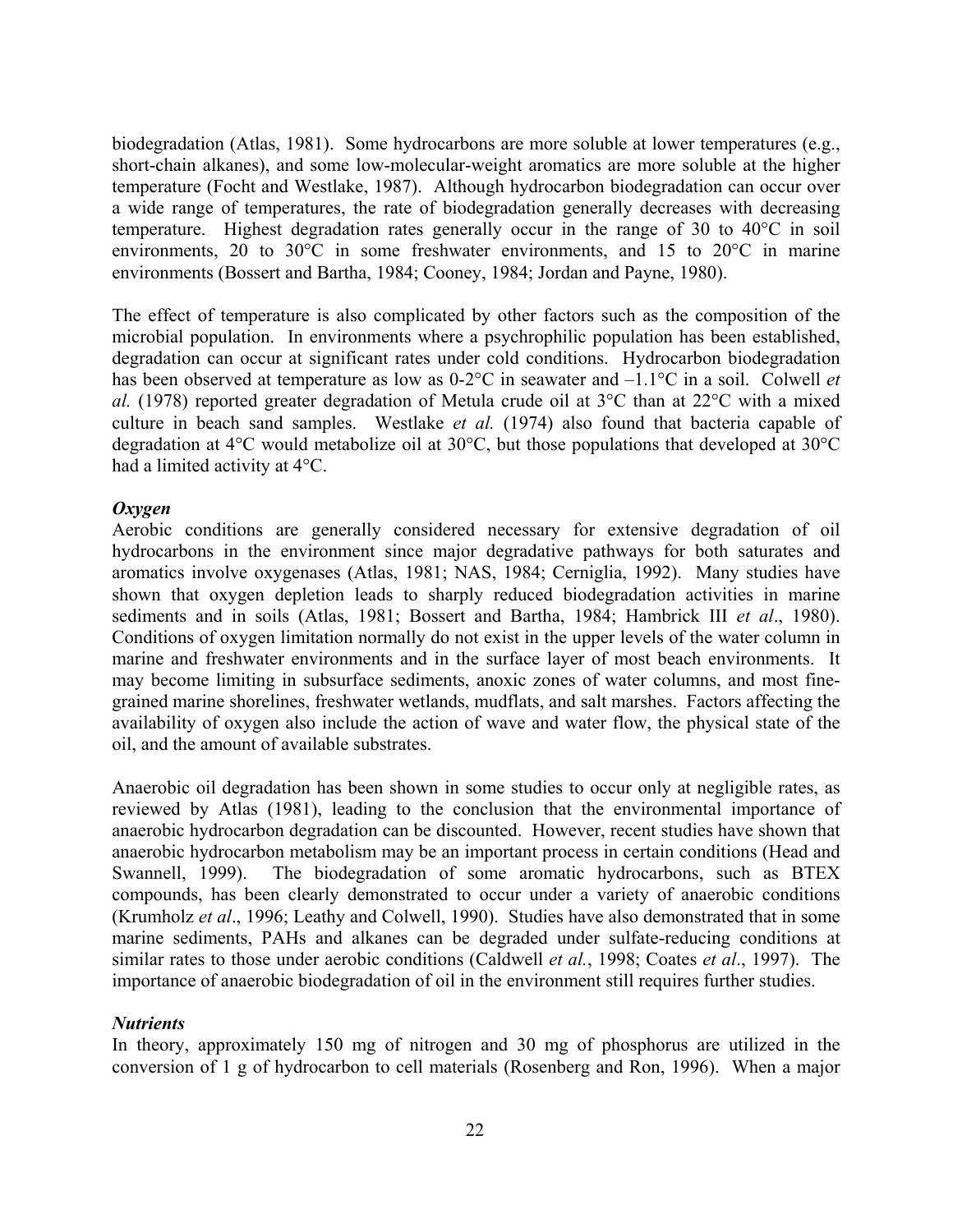oil spill occurs in marine and freshwater environments the supply of carbon is dramatically increased and the availability of nitrogen and phosphorus generally becomes the limiting factor for oil degradation (Atlas, 1984; Leahy and Colwell, 1990). In marine environments, nutrient limitation is generally correlated to the low background levels of nitrogen and phosphorus in seawater (Floodgate, 1984). Nutrient concentrations are more variable in freshwater systems where lakes and wetlands range from oligotrophic to eutrophic; rivers can be nutrient-poor at the source, but generally become nutrient-rich downstream after receiving industrial and domestic effluents and agricultural runoff (Cooney, 1984). Freshwater wetlands are typically considered to be nutrient limited, due to heavy demand for nutrients by the plants. They are also viewed as being nutrient traps, as a substantial amount of nutrients may be bound in biomass (Mitsch and Gosselink, 1993). Both freshwater lakes and wetlands may also exhibit seasonal variations in nutrient levels, which will affect the performance of oil biodegradation. Ward and Brock (1976) found that in an oil-contaminated lake, oil biodegradation was at the highest rate during early spring when the nutrient content (i.e., N and P) was also high. As N and P levels decreased in the summer (probably due to algal productivity) oil biodegradation also decreased. Another potential limiting nutrient is iron, which was found to limit oil degradation in clean offshore seawater, but is not likely to be limiting in freshwater (Focht and Westlake, 1987).

### *Other factors*

Other important factors affecting biodegradation of petroleum hydrocarbons include pH and salinity. The pH of seawater is generally stable and slightly alkaline (Bossert and Bartha, 1984). In contrast, the pH of freshwater and soil environments can vary widely. Organic soils in wetlands are often acidic, while mineral soils have more neutral and alkaline conditions. Most heterotrophic bacteria and fungi favor a neutral pH, with fungi being more tolerant of acidic conditions. Studies have shown that degradation of oil increases with increasing pH, and that optimum degradation occurs under slightly alkaline conditions (Dibble and Bartha, 1979; Focht and Westlake, 1987).

Changes in salinity may affect oil biodegradation through alteration of the microbial population. Dramatic variation in salinity may occur in estuarine environments where marine organisms mingle with freshwater forms. Many freshwater organisms can survive for long periods in seawater although few can reproduce. In contrast, most marine species have an optimum salinity range of 2.5 to 3.5% and grow poorly or not at all at salinity lower than 1.5 to 2% (Zobell, 1973). In a study of hypersaline salt evaporation ponds, Ward and Brock (1978) showed that rates of hydrocarbon metabolism decreased with increasing salinity in the range of 3.3 to 28.4%. More studies are required to understand the effect of salinity on oil biodegradation.

# **2.3.3 Evaluation of oil biodegradation: application of biomarkers**

The evaluation of oil biodegradation is a difficult task, especially in the field, due to the complication of weathering processes and the heterogeneity of contaminated sites. As described earlier, physical and chemical weathering can significantly affect the composition and concentrations of oils. Oil contaminated sites are often highly heterogeneous, where oil concentrations can vary greatly within a small area. Consequently, variability associated with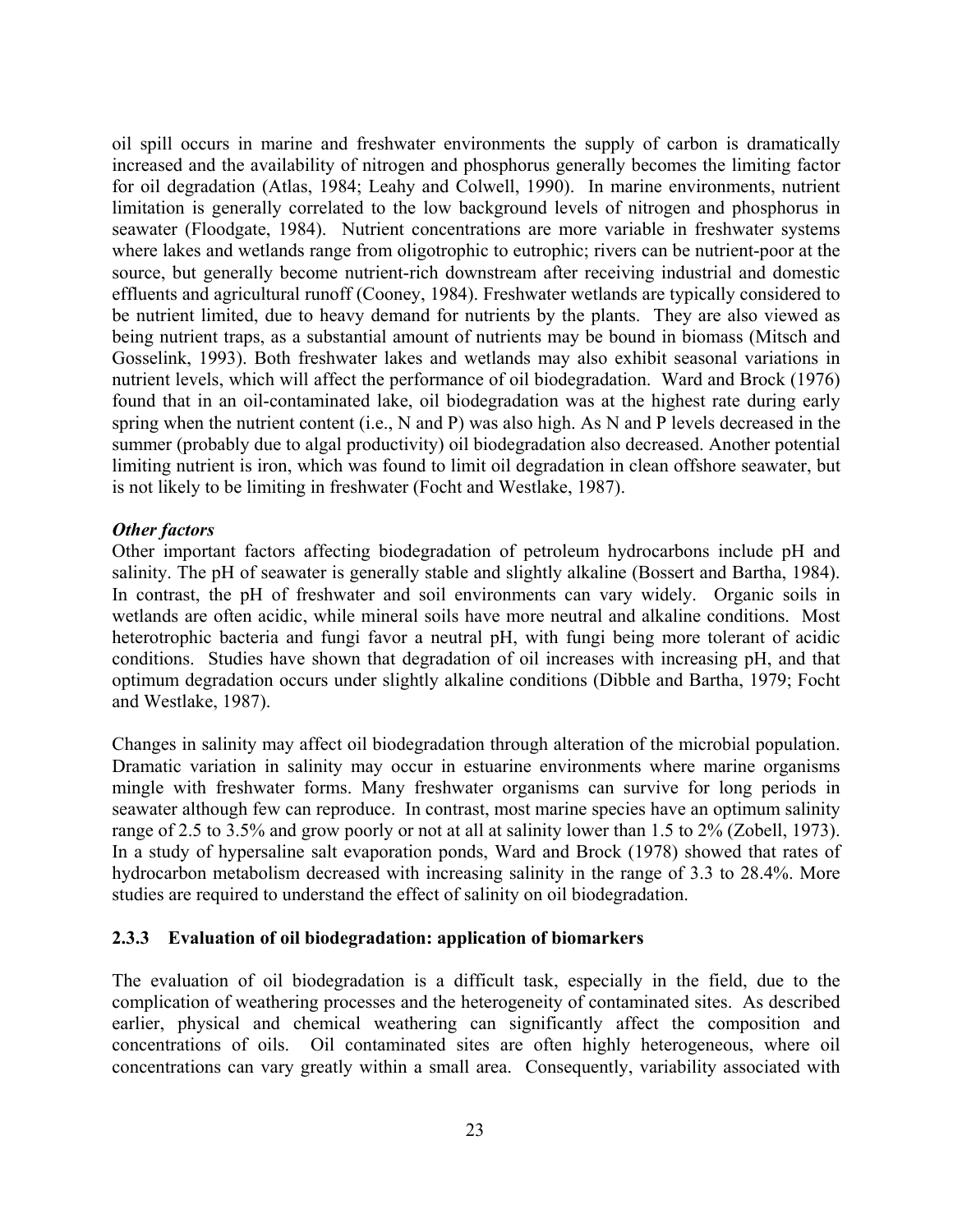field studies can be so high as to preclude or interfere with one's ability to discern significant treatment differences. Non-biodegradable or slowly biodegradable components in oil - often called biomarkers - have been used successfully to mitigate the high variability associated with field studies (Bragg *et al*., 1994; Venosa *et al*., 1996; Lee *et al*., 1997a). This approach estimates the extent of biodegradation by evaluating the ratios of target hydrocarbon concentrations relative to the concentration of these recalcitrant biomarkers. Studies have shown that use of biomarkers reduces spatial variability of oil data when compared to other mass balance approaches and allows biodegradation to be monitored effectively by reducing the number of samples required (Douglas *et al.*, 1994).

Commonly used biomarkers for evaluation of biodegradation of crude oils include the isoprenoids pristane and phytane, steranes, and the pentacyclic triterpanes such as the hopanoids (Peters and Moldowan, 1993). While the isoprenoids pristane and phytane are somewhat more resistant to biodegradation than *n*-alkanes with similar boiling points  $(C_{17}, C_{18})$ , they should only be used to monitor the earliest stages of a biodegradation treatment program, as they are known to be biodegradable under natural conditions (Prince *et al*., 1994b). Hopanes have become the biomarker of choice as they are much more resistant to microbial biodegradation (Atlas, 1981; Peters and Moldowan, 1993). The compound  $17\alpha(H)$ ,  $21\beta(H)$ -hopane was successfully used to determine the efficacy of bioremediation field trials coordinated with the *Exxon Valdez* spill clean up operations (Douglas *et al*., 1994; Mearns, 1997; Prince, *et al*., 1994 a&b). However, caution must be taken with their use as biomarkers since they are also very resistant to physical and chemical weathering processes that affect many alkanes and aromatics. Therefore, hopane normalization is more useful in reducing the variability associated with heterogeneous oil distribution or in cases where the effects of physical and chemical weathering are negligible. Biodegradation can also be verified as the main removal mechanism by determining the relative degradation rates for homologous series of alkylated PAHs (Elmendorf *et al*., 1994; Venosa *et al.*, 1997a).

# **2.4 Laboratory Studies on Bioremediation of Oil**

Biodegradation as a natural process may proceed slowly, depending on the type of oil (i.e., light crude oils degrade faster than heavier oils). Bioremediation strategies are based on the application of various methodologies to increase the rate or extent of the biodegradation process. The success of oil spill bioremediation depends on our ability to optimize various physical, chemical, and biological conditions in the contaminated environment. As described in previous sections, the most important requirement is the presence of microorganisms with the appropriate metabolic capabilities. If these microorganisms are present, then optimal rates of growth and hydrocarbon biodegradation can be sustained by ensuring that adequate concentrations of nutrients and oxygen are present and that the pH is between 6 and 9 (Atlas and Bartha, 1992). The physical and chemical characteristics of the oil and oil surface area are also important determinants of bioremediation success. Obviously, some of these factors can be manipulated more easily than others. For example, on an operational scale, there is nothing that can be done to alter the chemical composition of the oil.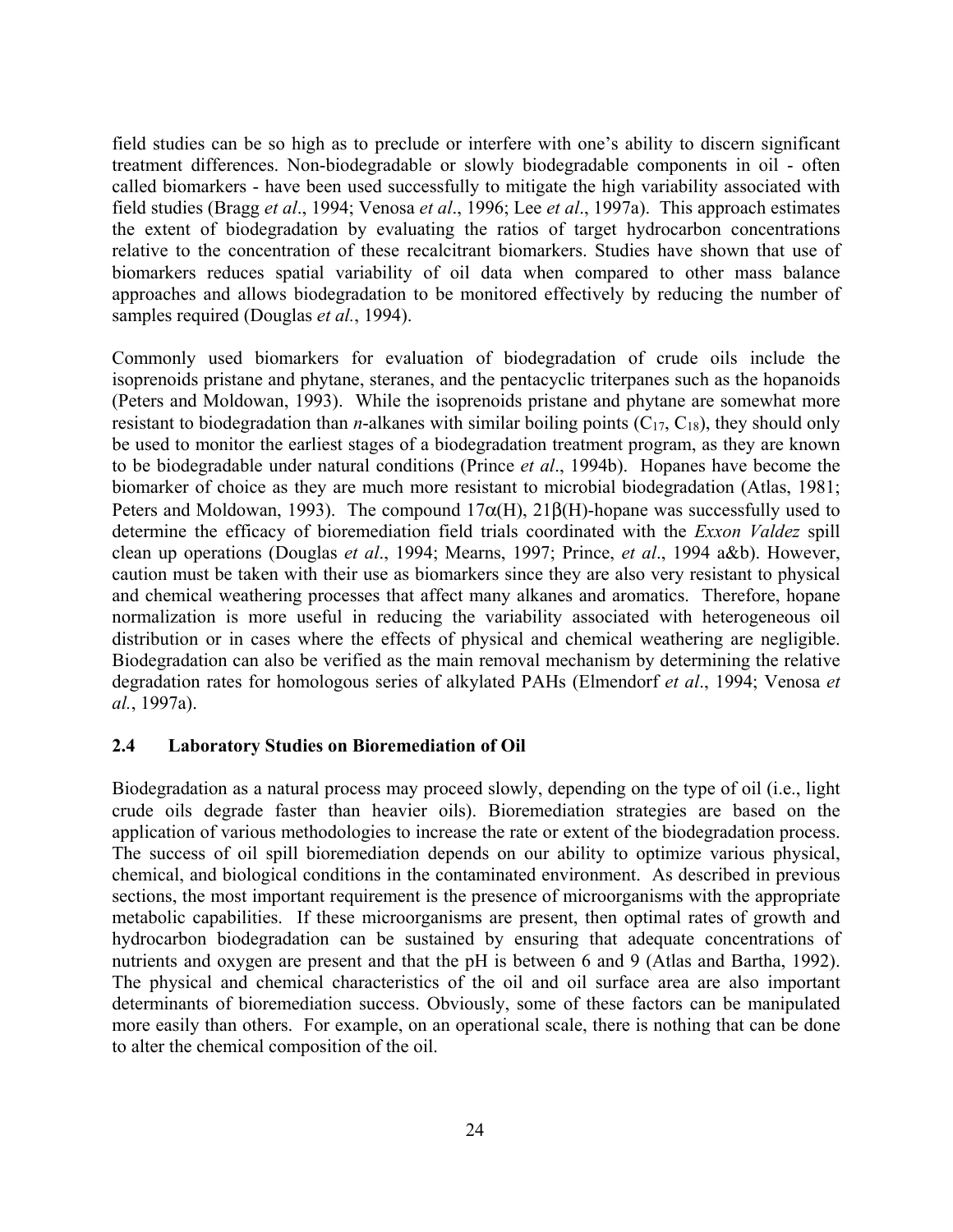There are two main approaches to oil spill bioremediation. 1) *bioaugmentation,* in which oildegrading microorganisms are added to supplement the existing microbial population, and 2) *biostimulation*, in which the growth of indigenous oil degraders is stimulated by the addition of nutrients or other growth-limiting cosubstrates and/or habitat alteration. Both these approaches have been extensively studied, on a laboratory scale as well as in the bioremediation of oil contaminated shorelines.

# **2.4.1 Bioaugmentation**

Although hydrocarbon-degrading microorganisms are widespread in nature, bioaugmentation has been considered as a potential strategy for oil-bioremediation since the 1970s. The rationale for adding oil-degrading microorganisms is that indigenous microbial populations may not be capable of degrading the wide range of potential substrates present in complex mixtures such as petroleum (Leahy and Colwell, 1990). Other conditions under which bioaugmentation may be considered are when the indigenous hydrocarbon-degrading population is low, the speed of decontamination is the primary factor, and when seeding may reduce the lag period to start the bioremediation process (Forsyth et al., 1995).

Many vendors offer microbial agents claiming to enhance oil biodegradation (Prince, (1993). However, laboratory studies on bioaugmentation have produced mixed results. Aldrett *et al.*  (1997) tested 12 commercial microbial cultures for bioremediation of Alaska North Slope crude oil in the lab. After 28 days, four products showed an enhancement of oil biodegradation with significantly higher degradation rates of alkanes and aromatics when compared to a nutrient control. In another shaker-flask experiment, Hozumi *et al*. (2000) investigated the effectiveness of a microbial product in treating a heavy oil spilled from *Nakhodka* using the thin layer chromatography-flame ionization detection (TLC-FID) analysis*.* They found that approximately 35% of the oil was degraded with addition of the microbial product compared to no oil loss for a control during a three-week test period. Surprisingly, the asphaltene fraction showed the highest loss among the four major oil components, which raises the question whether this oil loss was actually due to biodegradation rather than some quality control problem with the chemical analysis. Some laboratory studies found that microbial seeding may enhance oil degradation in seawater but not in freshwater environments (Leahy and Colwell, 1990). To examine whether microbial products can compete with the indigenous populations, Venosa *et al.* (1991) tested 10 different commercial microbial products using weathered Alaskan crude oil in shaker flask microcosms. Although two products showed enhancement compared to a nutrient control, better degradation was observed in every case when the commercial products were first sterilized, suggesting that indigenous Alaskan microorganisms were primarily responsible for the oil biodegradation and seeded microorganisms seemed to compete poorly with the indigenous population in the closed flask environment. Thus, bioaugmentation may be effective in benchscale studies where environmental conditions are well controlled, but this will not guarantee its effectiveness in the field.

Creation of a "superbug" that combines the genetic information from many organisms and the ability to degrade a variety of different types of hydrocarbons has also been considered. Friello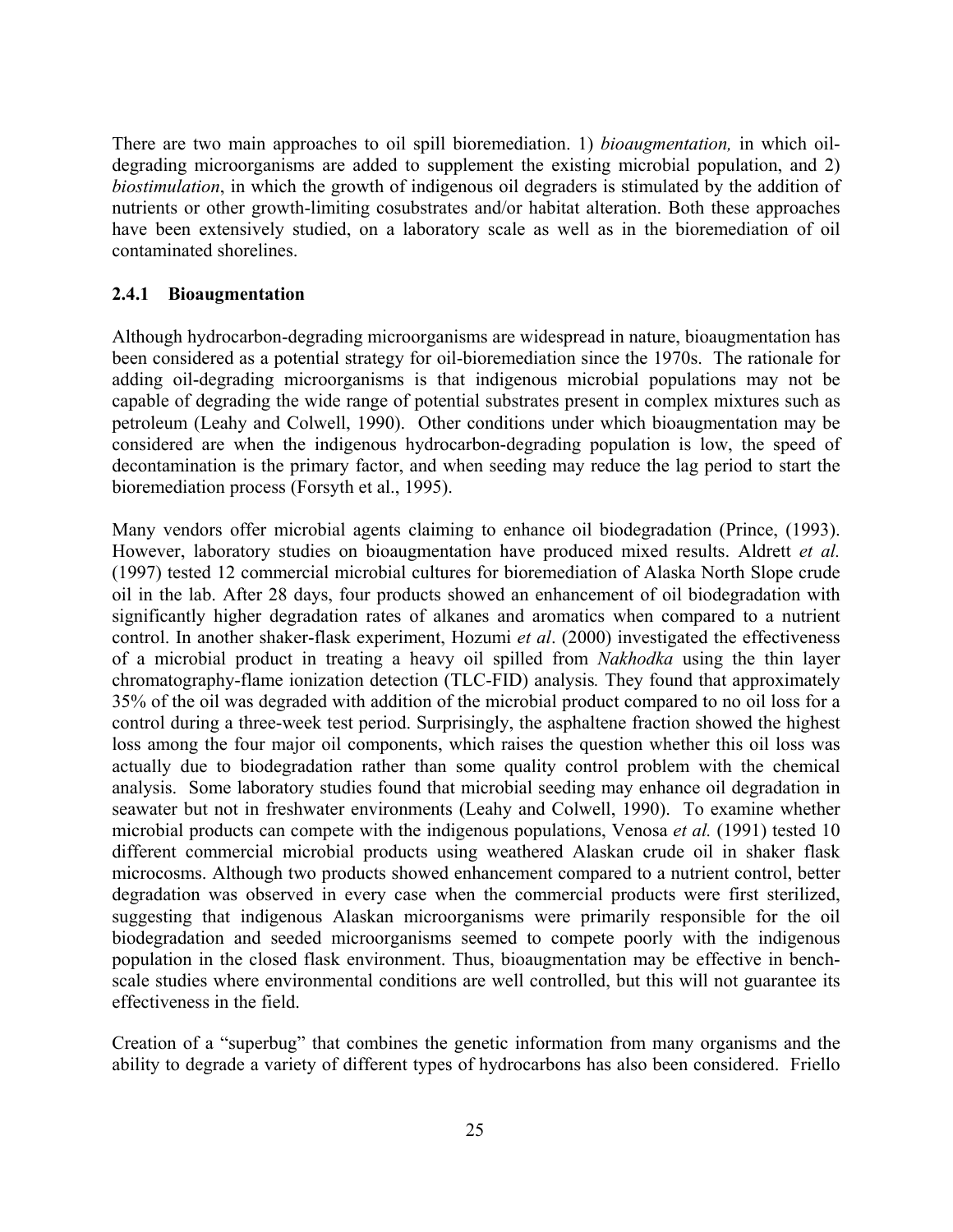*et al*. (1976) successfully produced a multiplasmid-containing *Pseudomonas* strain capable of oxidizing aliphatic, aromatic, terpenic, and polyaromatic hydrocarbons. Thibault and Elliot (1980) also developed a multiplasmid *P. putida* strain that can simultaneously degrade some lighter alkanes and aromatics. However, the survival of such a strain in the environment could is questionable. More importantly, the issues of safety, containment, and the potential for ecological damage must be fully resolved before field testing of these organisms can be conducted (Leahy and Colwell, 1990). There is also the problem of public perception over the release of "foreign" and especially "genetically engineered" microorganisms into the environment.

# **2.4.2 Biostimulation**

Biostimulation involves the addition of rate-limiting nutrients to accelerate the biodegradation process. In most shoreline ecosystems that have been heavily contaminated with hydrocarbons, nutrients are likely the limiting factors in oil biodegradation. The main purpose of bench-scale treatability studies is to determine the type, concentration, and frequency of addition of amendments needed for maximum stimulation in the field (Venosa, 1998).

Most laboratory experiments have shown that addition of growth limiting nutrients, namely nitrogen and phosphorus, has enhanced the rate of oil biodegradation. However, the optimal nutrient types and concentrations vary widely depending on the oil properties and the environmental conditions. Wrenn *et al.* (1994) studied the effects of different forms of nitrogen on biodegradation of light Arabian crude oil in respirometers. They found that in poorly buffered seawater, nitrate is a better nitrogen source than ammonia because acid production associated with ammonia metabolism may inhibit oil biodegradation. When the culture pH was controlled, the performance of oil biodegradation was similar for both amendments with a shorter lag time for ammonia addition. Ramstad and Sveum (1995) also compared the effect of nitrate, ammonia, and an organic nitrogen-containing nutrient on biodegradation of topped Statfjord crude oil in a continuous-flow seawater column system. With no control of pH in this study, nitrate was found to have the most pronounced effect in stimulating oil degradation when using pristane as a biomarker. However, in a microcosm study, Jackson and Pardue (1999) found that addition of ammonia appeared to be more effective than nitrate in stimulating degradation of crude oil in salt marsh soils. On a weight basis, the amount of ammonia required to achieve the same increase in biodegradation as nitrate was only about 20%. This was attributed to the fact that ammonia is less likely to be lost from the system by washout due to its higher adsorptive capacity to organic matter.

Oil biodegradation largely takes place at the interface between oil and water. Therefore, the effectiveness of biostimulation depends on the nutrient concentration in the interstitial pore water of oily sediments (Atlas and Bartha, 1992; Bragg *et al*., 1994). The nutrient concentration should be maintained at a level high enough to facilitate bacterial growth. However, caution must be exercised as excessive concentrations of nutrients, such as ammonia, induce toxic responses in many marine species (Pritchard *et al*., 1991). Using nitrate as a biostimulation agent, Venosa *et al.* (1994) determined that approximately 1.5 to 2.0 mg N/L supported near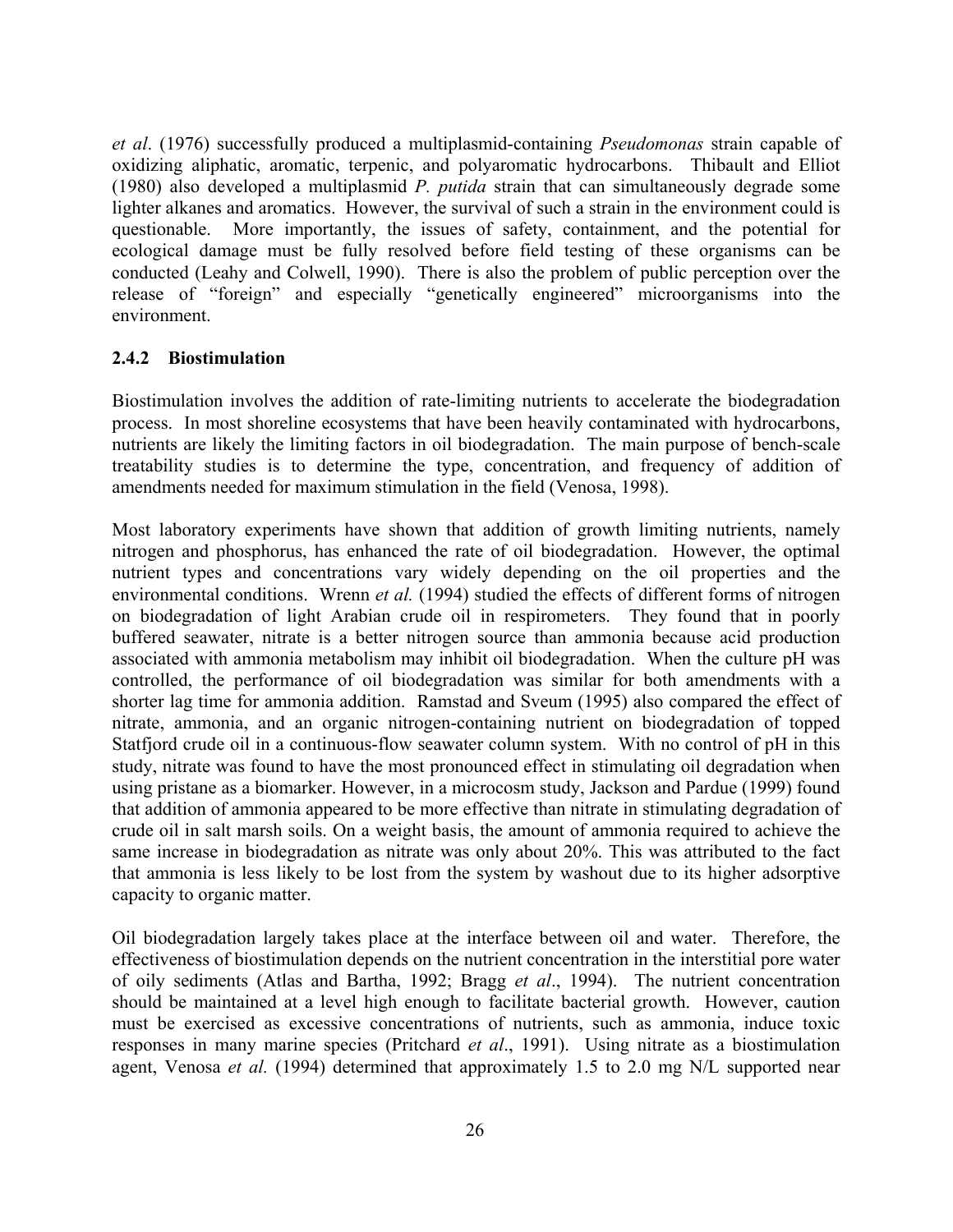maximal biodegradation of heptadecane immobilized onto sand particles in a microcosm study. Du *et al.* (1999) investigated the optimal nitrogen concentration for the biodegradation of Alaska North Slope crude oil in continuous flow beach microcosms at a loading of 5g-oil/kg sand. The results showed that nitrate concentrations below approximately 10 mgN/L limited the rate of oil biodegradation. The higher nutrient requirement was attributed to the more complex substrate (crude oil). Ahn (1999) further studied the effect of nitrate concentrations under tidal flow conditions using the same microcosms, oil, and oil loading as Du *et al.* (1999). Nitrate concentrations ranging from 6.25 to 400 mg N/L were supplied semi-diurnally to simulate tide flow. The results from both oil analysis (hopane as a biomarker) and microbial growth (phospholipid analysis) showed that the optimal nitrate concentration fed under these conditions was approximately 25 mgN/L. However, the data showed that at the end of the test (after one month), an approximately 80% degradation of all target alkanes and PAHs was achieved in all test cases that covered a range of nitrate concentrations in the test solutions added. This result suggested that nitrate concentration might only affect the rates and not the extent of oil degradation. Further research in this regard is required to optimize bioremediation strategies.

One of the main challenges associated with biostimulation in oil-contaminated coastal areas is maintaining optimal nutrient concentrations in contact with the oil. Oil from offshore spills usually contaminates the intertidal zone, where the washout rate for water-soluble nutrients can be very high, and this can adversely impact the effectiveness of biostimulation. Many attempts have been made in the design of nutrient delivery systems that overcome the washout problems characteristic of intertidal environments (Prince, 1993). These include oleophilic and slowrelease fertilizer formulations, as well as systems that rely on the subsurface flow of water through the beach (Wise *et al*., 1994). Several papers have compared the effectiveness of these nutrient products to stimulate hydrocarbon biodegradation rates. Croft *et al.* (1995) tested the efficiency of an oleophilic organic (Inipol EAP22) and a slow-release inorganic fertilizer (Max Bac) and found that the oleophilic fertilizer was much more effective at stimulating oil degradation on sand than the slow-release product. Sveum and Ramstad (1995) also found that organic products such as fish meal and stick water (a fish meal by-product) were more effective than a slow-release fertilizer (Mac Bac). The failure for this slow-release fertilizer was attributed to the nutrient release rate being too slow to affect oil biodegradation. However, in some other studies, application of organic fertilizers such as Inipol EAP22 also failed to stimulate oil biodegradation (Sveum and Ladousse, 1989; Safferman, 1991). Safferman (1991) investigated the rates of nutrient release from several slow-release products and found that Inipol EAP22 was rapidly washed out from oiled cobble before becoming available to hydrocarbon-degrading bacteria. However, no attempt was made in most of these studies to estimate the steady-state nutrient concentrations that would result in an intertidal environment. The variable results from the laboratory studies indicate that the performance of these products greatly depends on the nutrient release rates and the prevailing environmental conditions.

Although much research has been carried out on the bioremediation of oil-contaminated marine shorelines, few studies have been conducted on oil bioremediation in wetland environments. Purandare *et al.* (1999) conducted the only reported microcosm study on biostimulation in freshwater wetland. They investigated different inorganic mineral nutrients for their ability to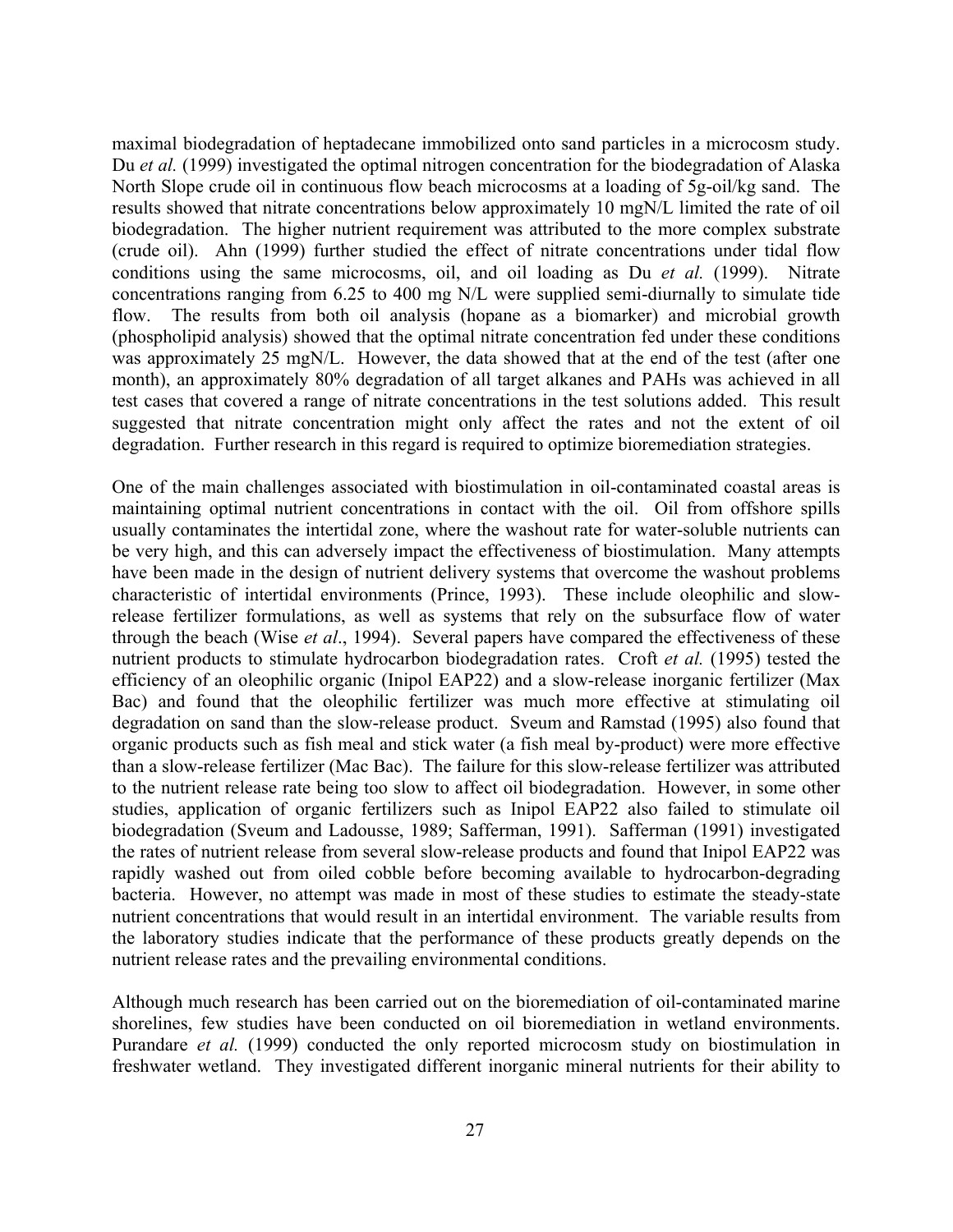enhance biodegradation of a crude oil. Aquaria of 10-gallon capacity, filled with wetland soil and planted with species of emergent wetland plants, were used to simulate natural wetlands. Two levels of water coverage were studied: (1) water level even with soil surface, and (2) water level 10 cm above the soil surface. Six treatments were evaluated for each water level: unoiled, no-nutrient control; oiled + no nutrient control; oiled + nitrate addition; oiled + nitrate + phosphate addition; oiled + ammonia addition; and oiled + ammonia + phosphate addition. Approximately 14g of weathered light Arabian crude oil was added to each column to form about a 2mm oil layer. The results showed that for both flooded and unflooded wetland conditions, the addition of nitrate and phosphate seemed to enhance the degradation of oil above the natural attenuation rate. The highest biodegradation rates of alkanes and PAHs occurred in the high water level microcosms receiving nitrate and phosphorus, in which a 90% alkane reduction and 50% PAH removal was observed, compared to only 50% alkane reduction and 40% PAH removal in the control microcosms. Higher degradation of alkanes and PAHs in the high water level relative to that in the low water level suggested an increased hydrocarbon bioavailability. However, a microcosm study conducted by Garcia-Blanco *et al*. (2001a) in a simulated tidal salt marsh found that addition of nutrients did not stimulate the biodegradation of a No. 2 fuel oil. Low oxygen availability was suggested to be the limiting factor for oil degradation in salt marshes.

In summary, laboratory studies have shown that biostimulation and, in some cases bioaugmentation, can enhance the rates of oil biodegradation, particularly in marine environments. Oxygen may become a limiting factor in oil biodegradation under certain circumstances, such as salt mashes and freshwater wetlands. However, these conclusions still need to be verified through field evaluations.

# **2.5 Demonstrations of Oil Bioremediation Under Field Conditions**

Field studies can provide the most convincing demonstration of the effectiveness of oil bioremediation since laboratory studies are not always able to account for numerous real world conditions such as spatial heterogeneity, biological interactions, and mass transfer limitations. Compared to laboratory investigations, relatively few tests have been carried out to evaluate the effectiveness of oil bioremediation in the field because such trials are both difficult and expensive to conduct. Swannell *et al.* (1996) conducted the most extensive review available on field evaluations of oil bioremediation in marine environments. Venosa (1998) presented an indepth critical review emphasizing problems in the design and control of the existing field tests. A review by Lee (2000) addressed the potential significance of enhancing plant growth (i.e. phytoremediation) and oil mineral aggregate formation as biostimulation treatments. Other reviews are also available (Prince, 1993; Leahy and Colwell, 1990). This section will summarize the latest findings from recent field studies on marine shorelines and freshwater wetlands, as well as major points identified in the previous reviews.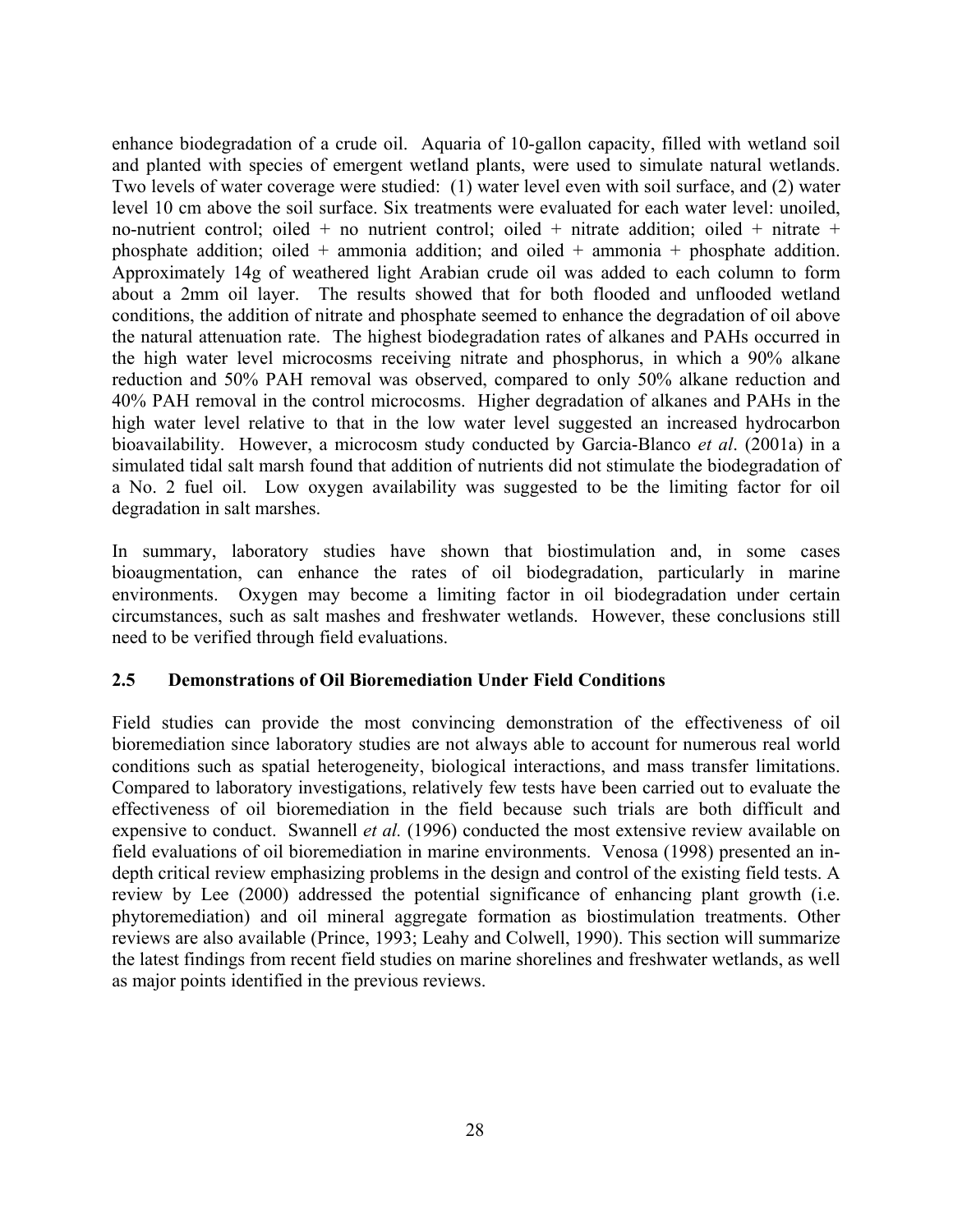# **2.5.1 Mesocosm studies**

Mesocosms or pilot-scale systems can help to simulate actual conditions at relatively low cost, and are frequently used as bridges between microcosms and field systems. Mesocosms have been used to evaluate the effectiveness of numerous bioremediation strategies.

# *Bioaugmentation*

Unlike results from bench-scale tests, numerous mesocosm studies have demonstrated the ineffectiveness of bioaugmentation treatments. For example, Tagger *et al*. (1983) overlaid two mesocosms with crude oil. One was inoculated with an acclimated culture, while only indigenous populations were used in the other. Five months after inoculation, no statistically significant change in oil composition occurred between the two treatments. Neralla *et al.* (1995) investigated the effect of seeding in salt marsh conditions. The greenhouse experiment was conducted with 19-L buckets filled with marsh sediments and actively growing *Spartina alterniflora*. There were 10 duplicated treatments in a total of 20 mesocosms. Results showed that the addition of bioaugmentation products did not enhance the degradation of weathered Arabian Lube crude oil. The conclusion was not surprising since the soil used in the experiment came from microcosms used in a similar study, and a large population of hydrocarbon-degrading microorganisms was already present in the sediment. These results again indicate that oil biodegradation is unlikely limited by availability of hydrocarbon degraders and that seeded microorganisms could not compete with indigent populations.

# *Biostimulation*

Contrary to the mesocosm bioaugmentation studies, the addition of nutrients has proven to be an effective strategy for oil bioremediation. Basseres *et al.* (1993) conducted a mesocosm trial on bioremediation of light Arabian crude oil using two 600-liter tanks filled with sandy beach materials at a site near the Mediterranean. Animal meal containing 60% protein was added at 10 % w/w to one tank. A second was left untreated as a control. Over the 60-day period of the test, 40% of the aliphatic fraction in the treated oil was degraded whereas only 25% was degraded in the control. The number of hydrocarbon degraders was found to be higher in the meal-treated mesocosm than in the control. However, no replicate treatments and nutrient measurements were performed during the study, so it was not possible to determine if the observed differences were statistically significant.

Mendelssohn *et al.* (1995) conducted a greenhouse mesocosm study to determine the effect of oil bioremediation products on salt marsh ecosystems. A randomized block design was used with three treatments (fertilizer, microbial products and control) at two levels of oil dosage. Each treatment combination was replicated five times for a total of 30 sods of marsh. The results demonstrated that the addition of a fertilizer product significantly increased the growth response of a salt marsh grass (*Spartina alterniflora)* and the rate of soil respiration, while the microbial products did not significantly affect either of these processes, suggesting the bioremediation products had neither toxic nor stimulatory effects on the salt marsh environments.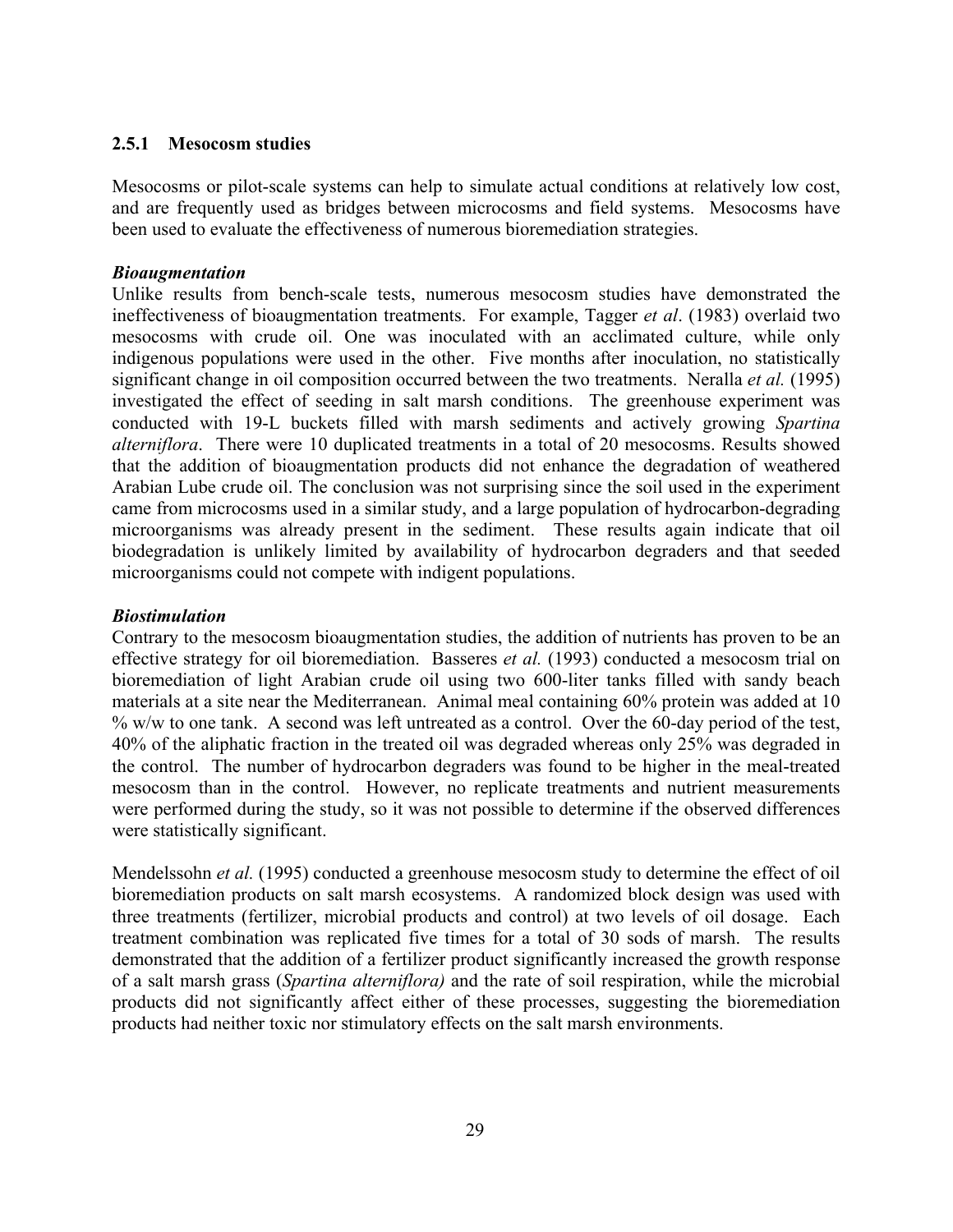Purandare (1999) conducted a mesocosm study following the microcosm study described earlier (Purandare *et al*., 1999) to further test the effectiveness of bioremediation of an oil-contaminated freshwater wetland. Outdoor mesocosms each measuring 6 m x 4.5 m, filled with wetland sediments, and planted with three species of emergent wetland plants were used in the study to investigate the effect of different inorganic mineral nutrients on biodegradation of a Louisiana crude oil. A total of 12 of these mesocosms were used (3 replicates of 4 treatments). The four treatment strategies included a no-nutrient control, phosphate addition, nitrate + phosphate addition, and ammonia + phosphate addition. Biodegradation rates were computed from hopanenormalized analyte data. The results showed that addition of nutrients seemed to enhance oil biodegradation initially. However, beyond 12 weeks, the untreated control achieved a comparable degree of biodegradation. No conclusion as to which nutrients were actually limiting the biodegradation process was reached due to the high variability in the data. The study also found that addition of nutrients led to better plant and root growth, which suggested that, although biostimulation may not significantly enhance oil degradation in freshwater wetlands, it may encourage a faster recovery of the ecosystem. It also suggested that the wetland plants may have out-competed the oil-degrading microorganisms for nutrients and may have used substrates other than oil hydrocarbons for their growth (soil organic matter).

### **2.5.2 Field Demonstrations**

Bioremediation field studies are reviewed here, first with respect to bioaugmentation and biostimulation, then by a more detailed discussion of four case studies that cover a wide range of shoreline types.

### *Bioaugmentation*

The effectiveness of seeding has been studied in only a few field trials. Venosa *et al*. (1992) conducted a field test in Prince William Sound following the *Exxon Valdez* spill to investigate the effectiveness of two commercial microbial products vis-à-vis natural attenuation and nutrient addition alone. These products were selected based on a previous laboratory study (Venosa *et al.*, 1991). This field trial failed to demonstrate enhanced oil biodegradation by these products. No biostimulation occurred in the nutrient control plots either. There were no significant differences between the treatment and control plots during the 27-day trial period. However, the site where the project took place (Disk Island) was characterized as having highly weathered (degraded) oil and very calm waters, so dissolved oxygen may have been limiting, thus precluding effective biodegradation by any means.

Other studies (Lee and Levy, 1987; Tagger *et al*., 1983) suggested that exogenous microbial inocula are not able to compete successfully with indigenous populations. One approach in overcoming this competition has been proposed by Rosenberg *et al*. (1992). They developed a product that combined a polymerized ureaformaldehyde (F-1) with a selected oil-degrading culture capable of using this fertilizer as a nitrogen source. Thus, the bacteria had a selective advantage over the indigenous population unable to utilize F-1 as nutrient source. A field trial conducted at an Israeli beach showed that this approach seemed to be successful in enhancing oil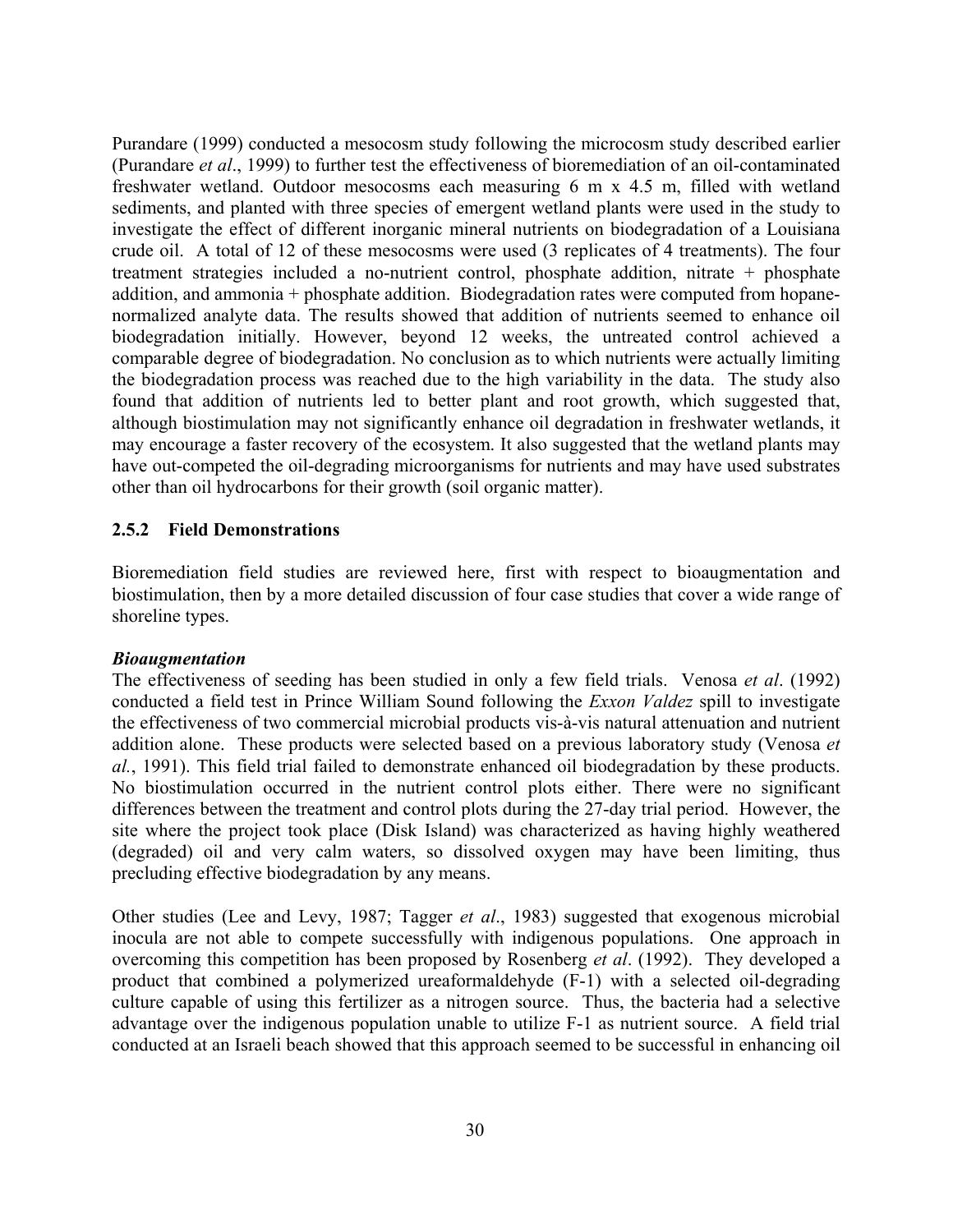biodegradation. However, conclusions were confounded by the lack of adequate controls in the study (Swannell *et al*., 1996; Venosa, 1998).

Studies comparing the performance of bioaugmentation and biostimulation have suggested that nutrient addition alone had a greater effect on oil biodegradation than did the addition of microbial products (Lee *et al*., 1997a; Venosa *et al.*, 1996). ). This is probably because the microbial population is rarely a limiting factor as compared to the nutrients since the size of the hydrocarbon-degrading bacterial population usually increases rapidly in response to oil contamination. Lee *et al*. (1997a) conducted a 129-day field trial to compare the effect of four treatments on biodegradation of weathered Venture Condensate in a sandy beach. The four treatments included: inorganic nutrient and oil, a microbial product and oil, inorganic nutrient, a microbial product and oil, and oiled control. C2-chrysenes was used as a biomarker due to the low concentration of hopane in the condensate. The results showed that periodic addition of inorganic nutrients was the most effective strategy for enhancing oil degradation and reducing sediment toxicity, and that the full potential of the microbial product was limited by nutrient availability. A similar study conducted in a wetland by Simon *et al*. (1999) also show that addition of bioaugmentation agents did not enhance biodegradation of an Arabian medium crude oil. However, nutrient addition did not demonstrate any significant effect in their study either, suggesting other factors, such as oxygen, were limiting oil degradation.

Several other possible reasons for the failure of inocula in degrading contaminants in nature were summarized by Goldstein *et al*. (1985), which include: (1) the concentration of the contaminant may be too low to support the growth of the inoculated species, (2) the natural environment may contain substances inhibiting growth or activity of the inocula, (3) the growth rate of the inoculated species may be limited by predation such as protozoa, (4) the added species may use other substrates in nature rather than the targeted contaminants, and (5) the seeded microorganisms may be unable to move through the pores of the sediment to the contaminants.

A few field trials did claim success in demonstrating the effectiveness of oil bioaugmentation, such as using Alpha BioSeaTM to treat the Angolan Palanca crude oil spilled from *Mega Borg* off Texas coast (Mauro and Wynne, 1990) and using Terra-Zyme<sup>TM</sup> in enhancing biodegradation of a heavy oil spilled from *Nakhodka* in Japan (Tsutsumi *et al*., 2000). However, the success of these studies was based on either visual observation (i.e. the *Mega Borg* study) or digital photographic image analysis (i.e., the *Nakhodka* study). No comprehensive monitoring program was used to verify the oil was indeed removed through enhanced biodegradation. The two products basically contains the same formula of bacteria cultures and nutrients (Hozumi *et al*., 2000). The observed visual effects may have been due to physical or chemical processes such as surfactant action associated with the products (Swannell *et al*., 1996).

It seems that in most environments, indigenous oil-degrading microorganisms are more than sufficient to carry out oil biodegradation if nutrient levels and other adverse environmental conditions do not limit them. Future research on oil bioaugmentation should focus on investigating which ecosystems may be deficient in oil degrading microorganisms and what types of oils or important oil components indigenous bacteria may be incapable of degrading.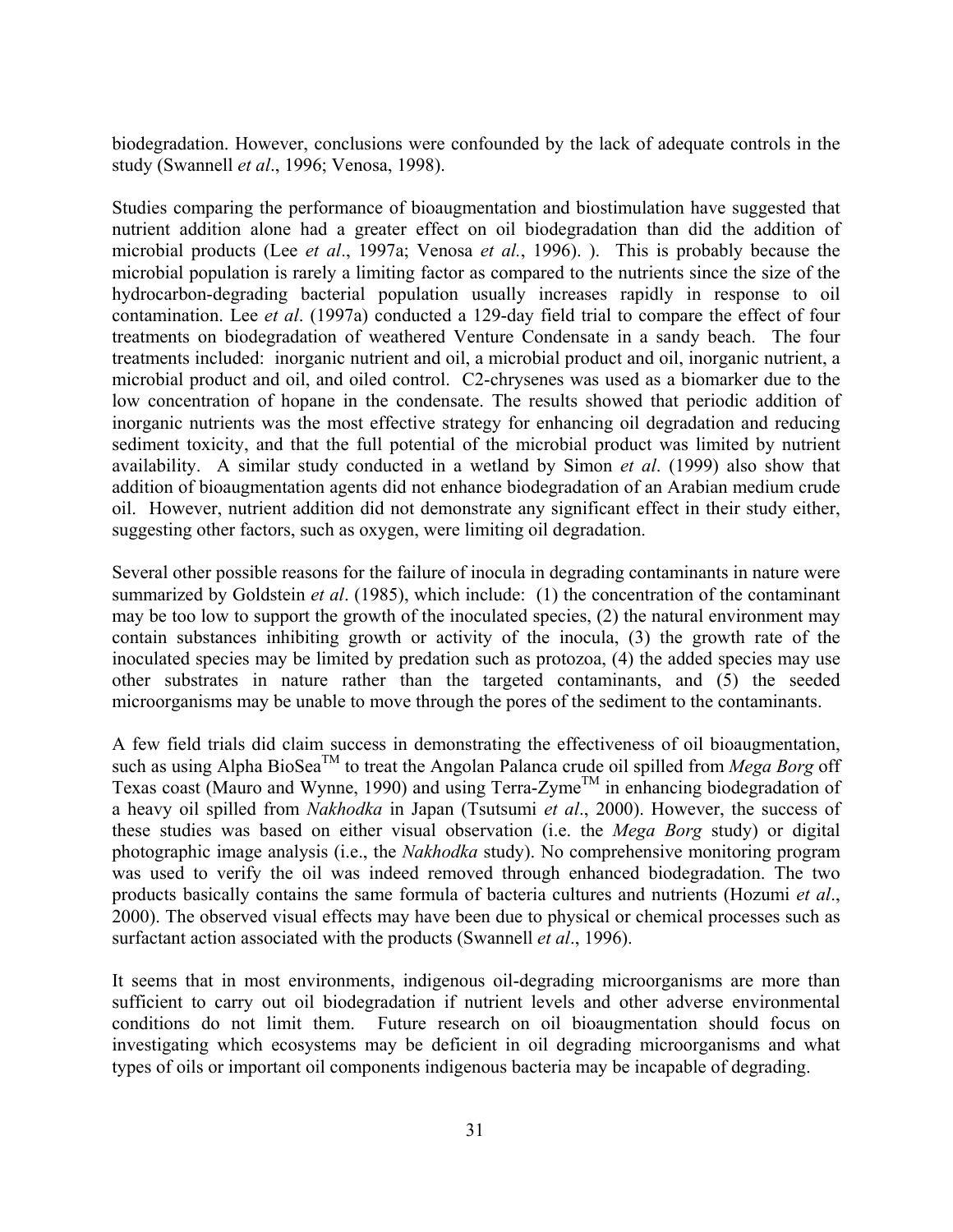#### *Biostimulation*

Although laboratory and pilot-scale studies have shown that biostimulation is a promising approach in enhancing oil biodegradation, the effectiveness of various types of nutrients and delivery strategies still require field demonstration.

Sveum and Ladousse (1989) investigated the performance of Inipol EAP 22 in different types of sediments. The results showed that the oleophilic fertilizer enhanced oil biodegradation in coarse-grained sediments but not in fine-grained sediments.

Researchers from Fisheries and Oceans-Canada (Lee and Levy, 1987; Lee and Levy, 1989; Lee and Levy, 1991; Lee and Trembley, 1993; Lee *et al*., 1995a; and Lee *et al*., 1997a) conducted a series of field tests to investigate the effect of different types of fertilizer and different deliver strategies in a low energy, sandy beach or in a salt marsh. Their studies demonstrated that biostimulation using periodic addition of inorganic fertilizers (ammonium nitrate and triple super phosphate) increased the rate of oil removal from beaches as measured by changes in oil composition relative to conserved biomarkers such as  $C_2$ -chrysenes and/or the decline in the *n*- $C_{17}/$ pristane and *n*- $C_{18}/$ phytane ratios. In contrast, the addition of the oleophilic fertilizer Inipol EAP 22 did not enhance oil degradation in a sandy beach (Lee and Levy, 1987 and 1989). Another study involved periodic addition of water-soluble fertilizer granules (ammonium nitrate and triple super phosphate) in an attempt to enhance biodegradation of waxy crude oil in a lowenergy, sandy beach and in a salt marsh (Lee and Levy, 1991). Two concentrations of the  $NH<sub>4</sub>NO<sub>3</sub>$  were tested (0.34 and 1.36 g/L sediment). The oil used was Terra Nova crude at two different levels (0.3 and 3.0%). Results from the sandy beach showed that at the lower level of oil contamination, no enhancement by fertilizer was achieved. However, at the higher oil contamination level, substantial oil degradation occurred in the fertilized plots compared to the unfertilized ones. Results in the salt marsh were the exact opposite. Enhancement by fertilizer was significant at the 0.3% contamination level, but no enhancement occurred at the 3% oil contamination, which was attributed to the penetration of oil into the anaerobic zone where little degradation is expected. Studies on the utility and efficacy of various slow-release fertilizer formulations also were evaluated (Lee *et al*., 1993). They demonstrated that the effects of environmental factors controlling nutrient delivery from the various formulations under review (e.g., sulfur-coated urea) were the key to bioremediation success. Another field study conducted by Lee *et al.* (1995a) compared the performance of inorganic nutrients with organic fish bonemeal fertilizer. These results showed that the organic fertilizer had the greatest effect on microbial growth and activity, while the inorganic nutrients were much more effective in crude oil degradation.

All these results suggest that the success of bioremediation is case specific, depending on oil properties, the nature of the bioremediation products and the characteristics of the contaminated environments. Fortunately, recent studies have shown that the oil biodegradation rate depends on the nutrient concentrations in the pore water of the sediments, which could provide important guidance for nutrient applications (Bragg *et al*., 1994, Venosa, 1996). This finding may also explain why some earlier trials have failed to demonstrate the effectiveness of nutrient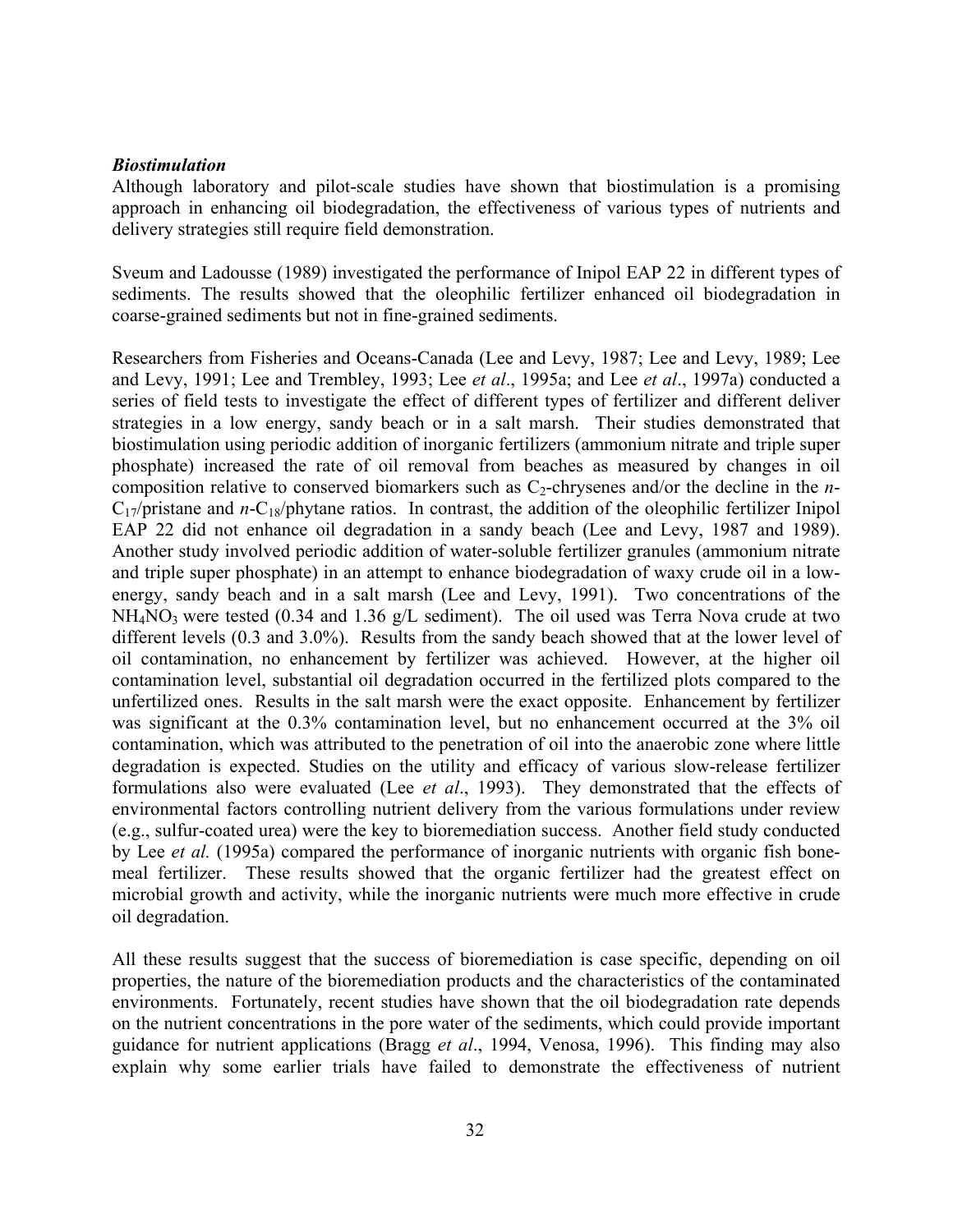application since the nutrient concentrations in the interstitial pore water had not been monitored and controlled in most of these studies. Venosa *et al.* (1996) found that maintenance of a threshold nitrogen concentration of 1 - 2 mg N/L in the interstitial pore water would result in close to maximum hydrocarbon biodegradation in a sandy beach (this will be discussed in detail in the section on case studies). Future research on biostimulation probably should focus on the determination of the optimal interstitial nutrient concentration and the best strategies to maintain this concentration for various environments whenever the degradation is limited by nutrient availability.

In addition to the demonstration of the efficacy of oil degradation, it is also necessary to demonstrate that bioremediation does not produce any undesired environmental and ecological effects. There have been concerns that enhanced microbial degradation of oil might produce toxic metabolic by-products. To address this concern, Lee *et al*. (1995b) conducted a field study using different fertilizers to investigate the effect of bioremediation on the toxicity of Venture condensate stranded on sandy beach sediments. The toxicity of the sediments was monitored using the Microtox $\mathscr{B}$  Solid-Phase Test. The results indicated that sediment toxicity was not significantly affected by the addition of an inorganic fertilizer (ammonium nitrate and triplesuperphosphate). However, they did observe a slowing of the decrease in toxicity when the organic fertilizer (fishbone meal) was applied repeatedly, which was attributed to rapid biodegradation of the fertilizer and the production of ammonia that exceeded toxicity threshold limits.

#### *Case studies*

Four representative field studies are described in more detail here. Three types of marine shorelines and one freshwater wetland are covered.

### *Exxon Valdez*

Following the grounding of the supertanker *Exxon Valdez* on Bligh Reef in Prince William Sound in 1989, U.S. EPA, in conjunction with the Exxon Corporation and the state of Alaska, embarked on the largest oil spill bioremediation project ever attempted in the field. Extensive field trials at various sites were conducted, which have been well documented in the literature (Bragg *et al.*, 1994; Prince, 1993; Prince *et al*., 1994; Pritchard and Costa, 1991; Swannell *et al.*, 1996; Venosa, 1998). Important findings and lessons learned from these studies are summarized as follows.

- Seeding of bioaugmentation products failed to demonstrate enhanced oil biodegradation. It was found that oil biodegradation on the shoreline of the Prince Williams Sound was limited by the concentration of nutrients, particularly nitrogen, and not by the absence of hydrocarbon-degrading microorganisms (Pritchard and Costa, 1991; Venosa *et al*., 1992).
- Three types of nutrients or fertilizers were tested in the field: a water-soluble inorganic fertilizer (23:2 N:P garden fertilizer formulation), a slow-release inorganic fertilizer (Customblen), and an oleophilic fertilizer (Inipol EAP 22). Each was shown to be variably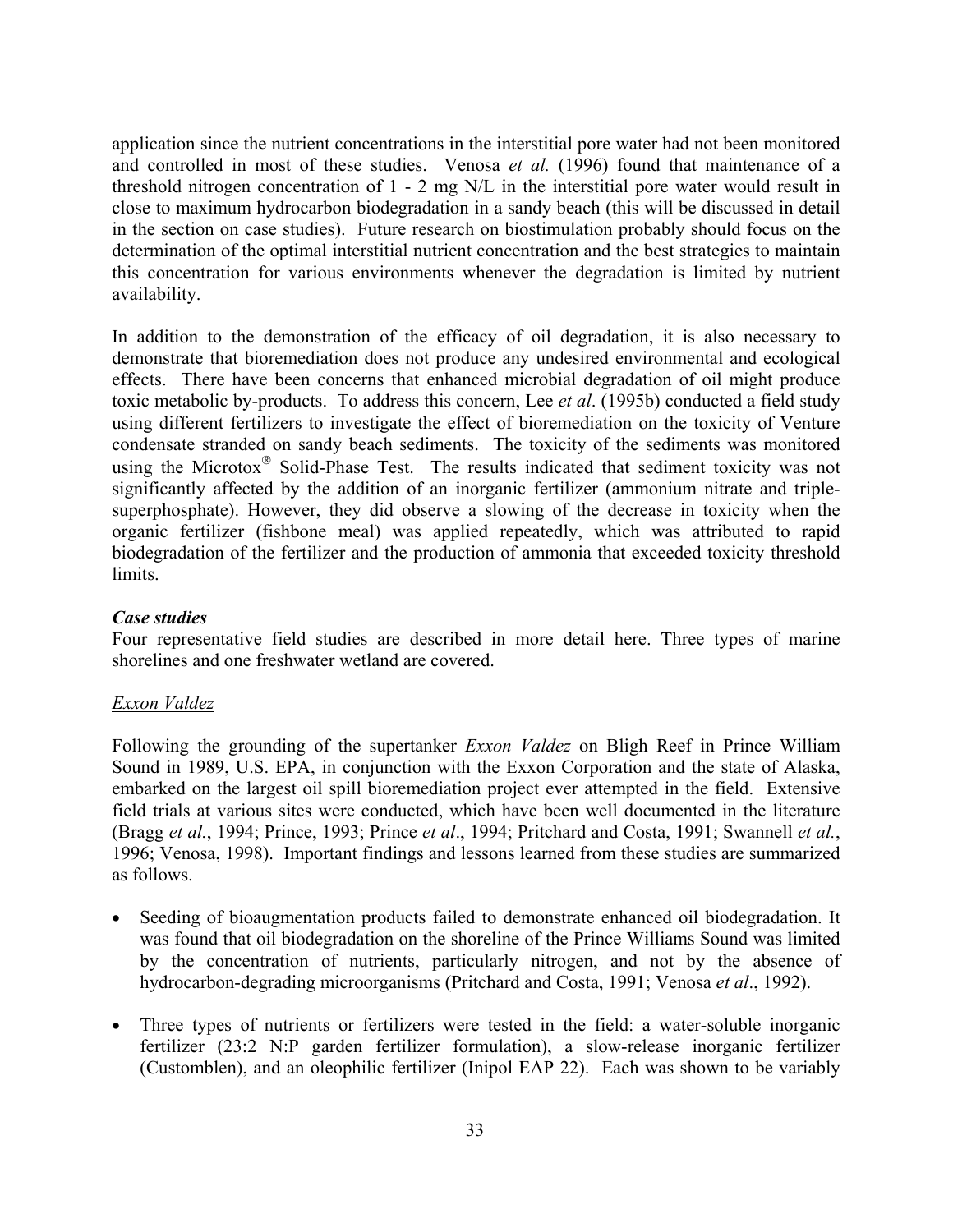effective. Inipol EAP22 and Customblen were chosen as bioremediation agents, and approximately 50,000 kg of nitrogen and 5,000 kg of phosphorus were applied over 120 km of the oil contaminated shorelines during 1989 and 1992. Within two weeks after the fertilizer application, the area of cobble beach treated with Inipol EAP22 and Customblen appeared to be visibly cleaner than the untreated area (Pritchard and Costa, 1991; Pritchard *et al*., 1992). However, it was later found that the oil coating the surfaces of the cobble had been lifted and re-deposited within the interstices in the beach surface.

- Heterogeneous oil distribution on the contaminated beaches made it difficult to determine the rates of oil biodegradation using established methods. The changes in the ratios of a hydrocarbon component to a conserved internal standard or biomarker were used as the basis for determining the oil degradation rate. They also found that previously traditional biomarkers such as pristane and phytane degraded rapidly in Alaskan beaches. This observation rendered use of such biomarkers ineffective in permitting firm conclusions on bioremediation effectiveness.  $17\alpha(H)$ ,  $21\beta(H)$ -hopane, the pentacyclic triterpane containing 30 carbon atoms, was used instead. Using hopane as the biomarker, Bragg *et al*. (1994) showed that fertilizer application accelerated the rate of oil removal by a factor of approximately five-fold compared to natural attenuation. This observation was made, however, from samples repeatedly collected from only one site, so the statistical basis supporting this conclusion is tenuous.
- Oil biodegradation rate appeared to be dependent on the nitrogen concentration in the pore water of the intertidal sediments, suggesting that on-site monitoring of nutrients in the sediment pore waters could provide practical guidance for nutrient applications (Bragg *et al*., 1994).
- According to the EPA/Exxon/State of Alaska joint monitoring program, bioremediation was an environmentally sound remediation technique. This was based on the results of testing the toxicity of nearshore water to sensitive marine species such as Mysid shrimp, analyzing ammonium and nitrate concentrations, evaluating the potential of algal growth, and monitoring oil release into nearshore water after the application of fertilizers (Prince *et al*, 1994).
- The results of the fertilizer application following the *Exxon Valdez* spill generally demonstrate that bioremediation may enhance oil biodegradation on certain marine shorelines. However, conclusions on the effectiveness of bioremediation in the Exxon Valdez study are somewhat questionable, in part because the experimental design was not entirely based on sound statistical principles (Venosa, 1998). Major flaws included the lack of replication and the attempt to determine too many factors in a limited number of tests, resulting in the confounding of different effects. The lessons learned from the Exxon Valdez project led to the replacement of "post *Exxon Valdez* excitement" with more scientificallyvalid approaches (Mearns, 1997).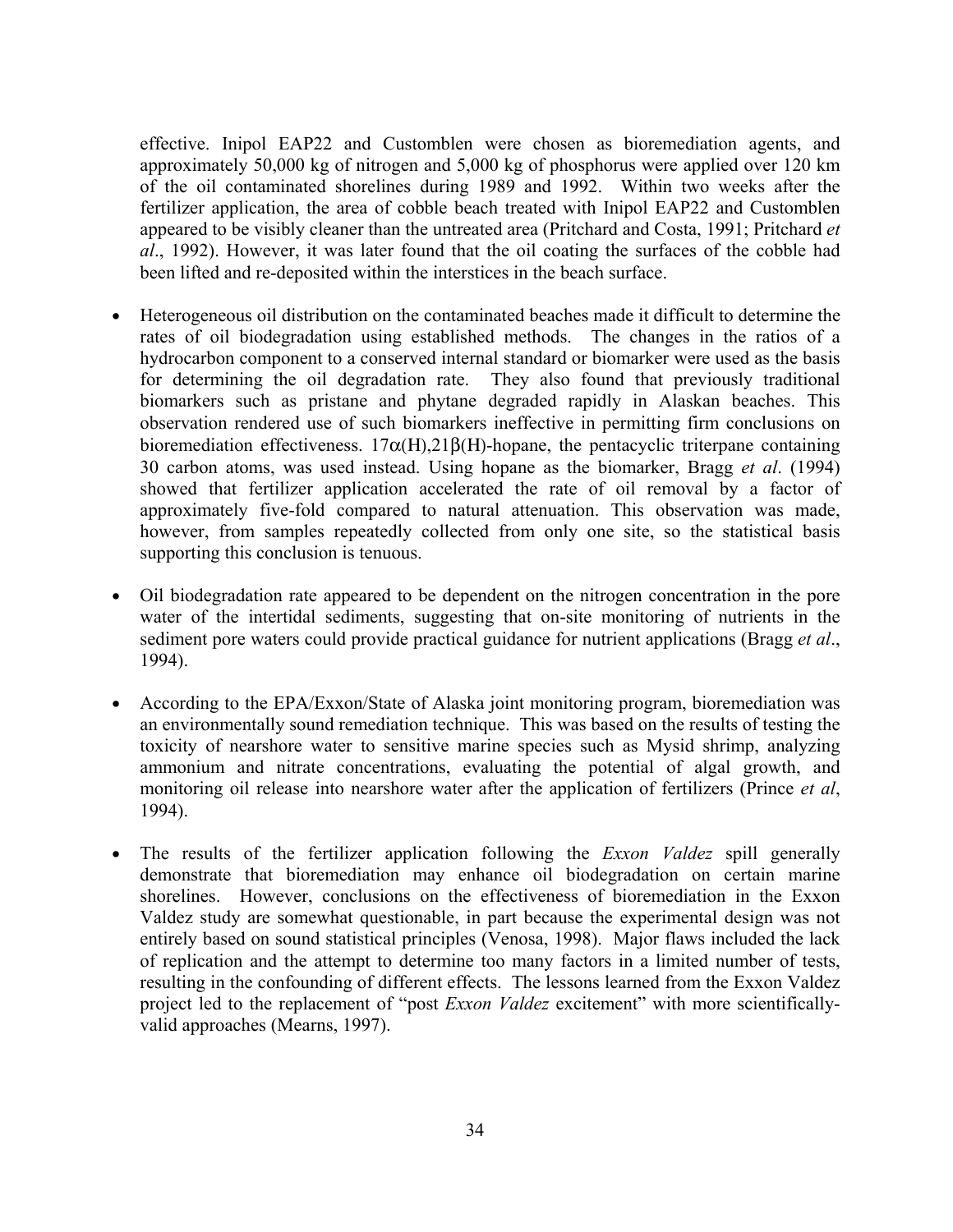#### Delaware Field Study

The main purposes of this field study were to obtain credible statistical evidence in determining if bioremediation with inorganic mineral nutrients and/or microbial inoculation enhances the removal of crude oil, to compute the rate at which such enhancement takes place, and to establish engineering guidelines on how to bioremediate an oil-contaminated sandy shoreline.

The trial was conducted on a medium- to coarse-grained sandy beach (environmental sensitivity index = 4) at Fowler Beach, Delaware (located midway between Dover and Rehoboth Beach). A randomized complete block design was used in the study. Twenty 4 x 9 m plots were set up in five replicate blocks. Each block contained four treatments in random order, which included: an unoiled control plot, a no-nutrient control plot (natural attenuation), a plot receiving watersoluble nutrients, and a plot receiving water-soluble nutrients supplemented with a natural microbial inoculum from the site. Weathered Nigerian Bonny Light crude oil was intentionally released onto 15 plots. Nutrients (NaNO<sub>3</sub> and Na<sub>5</sub>P<sub>3</sub>O<sub>10</sub>) were applied daily through a sprinkler system at a rate designed to achieve a target of 1.5 mgN/L average interstitial pore water concentrations. Once a week, 30 L of a suspended mixed population of hydrocarbon-degrading bacteria was also added to the inoculum plots. Sand samples were collected every 14 days from the 15 oiled plots for oil analysis, and all analytes were normalized to hopane. Nitrate concentrations in the interstitial pore water of oiled plots were measured each day.

Figure 2.3a shows the hopane-normalized concentrations of total target alkanes (i.e., the sum of all alkane analytes from  $n - C_{10}$  to  $n - C_{35}$  plus pristane and phytane), while Figure 2.3b shows the total target aromatics (i.e., the sum of all groups of PAHs and sulfur heterocyclics analyzable by GC/MS and their alkyl-substituted homologues) in the nutrient-treated, inoculum-treated, and control plots, all as a function of time. Although substantial hydrocarbon biodegradation occurred in the untreated plots, statistically significant differences between treated and untreated plots were observed in the biodegradation rates of total alkanes and total aromatic hydrocarbons. The results also show that bioaugmentation, even with indigenous organisms, does not stimulate further degradation of hydrocarbons beyond simple nutrient addition. The studies further demonstrated that maintenance of a threshold nitrogen concentration of 1 - 2 mg N/L in the interstitial pore water would permit close to maximum hydrocarbon biodegradation.

Another important conclusion from this study is that background nutrient concentrations at the contaminated site should be a determining factor in the decision to apply bioremediation. The background nitrogen concentration at Fowler Beach was high enough to permit close to maximum hydrocarbon biodegradation without the need to apply additional fertilizer despite the enhancement observed from nutrient addition. The enhanced effect, although statistically significant, was not substantial enough to have warranted a decision to implement bioremediation on a full-scale basis had there been a real spill at this site. This demonstrates that assisted bioremediation might not always be necessary if sufficient nutrients are naturally present at a spill site in high enough concentrations to perform natural cleanup. For coastlines having low natural input levels of nutrients, bioremediation would be appropriate as an alternative cleanup option.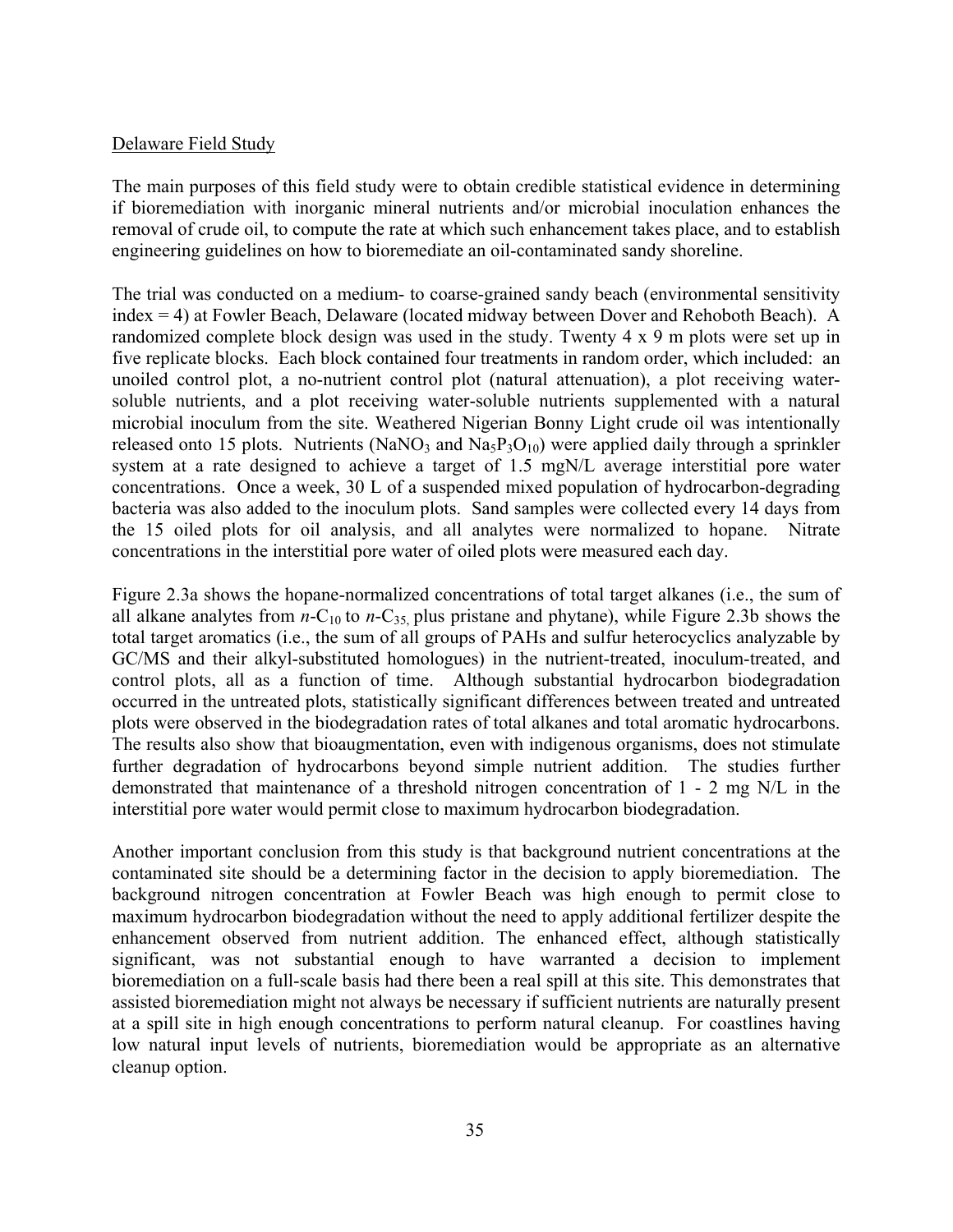

Figure 2.3. Results of the Delaware field study: first-order declines in (a) total target alkanes and (b) total target aromatics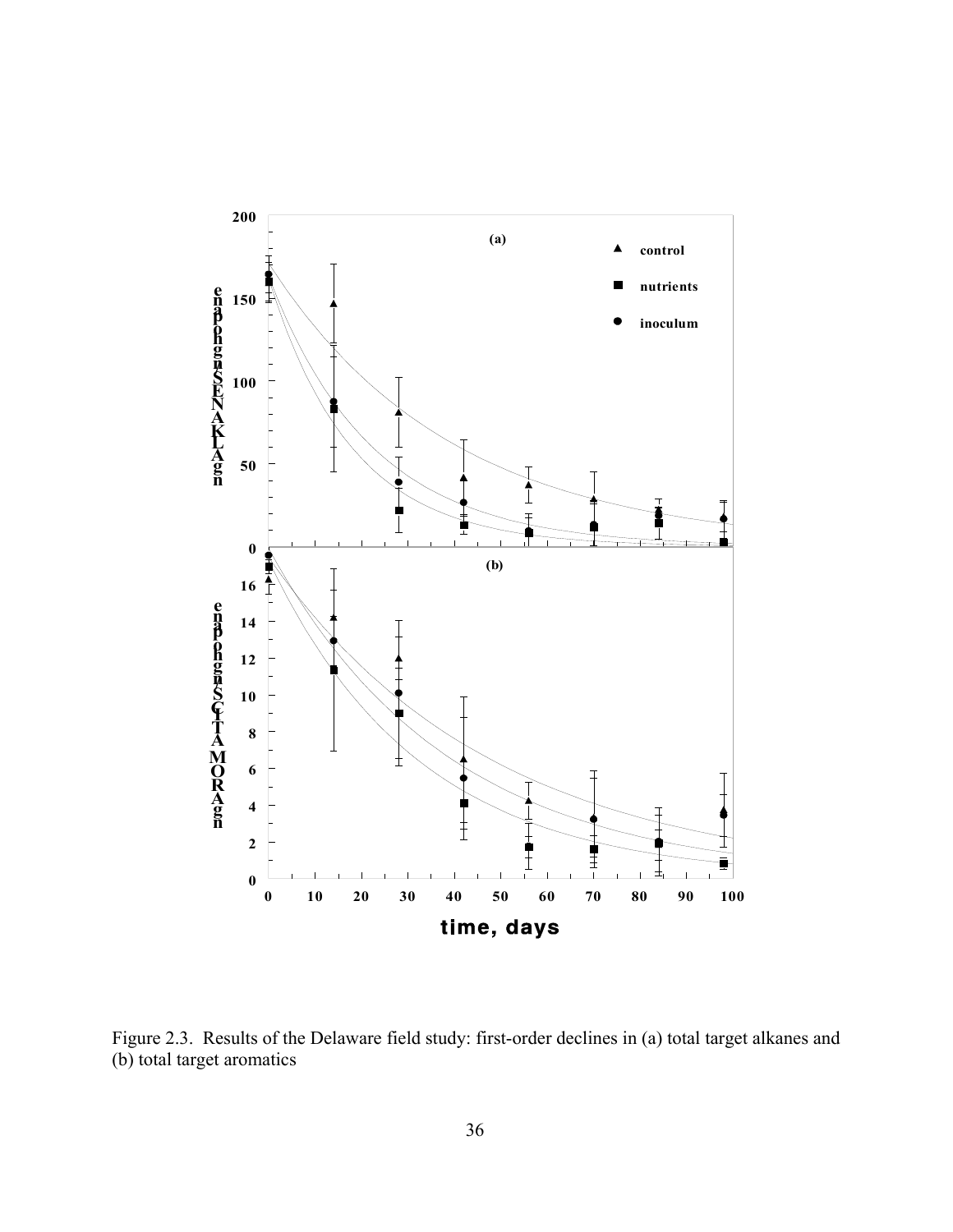#### Bioremediation of a Fine Sediment in England

The previous two cases have demonstrated that bioremediation can be effective for cobble and sandy shorelines, although the extent of the enhancement in effectiveness is determined by the natural presence of nutrients. However, much less attention has been given to fine sediment marine shorelines such as mudflats. A recent study conducted by Swannell *et al.* (1999a) was intended to fill this gap. One of the objectives of this study was to investigate the potential of bioremediation in treating buried oil.

The field site was located within the Stert Flats on the southwest coast of England. Twelve plots were set up on an 80-m stretch of sand composed of 3.2 % mud and 80% particles in the range of 125-180µm. The experimental area was divided into three replicate blocks. Each block consisted of four randomly assigned treatments that consisted of an unoiled control plot, an unoiled plot treated with fertilizer alone, an oiled plot with no amendments added, and an oiled plot treated with fertilizer. The sediment in each plot was retained in mesh enclosures (0.4 m x 0.4 m x 0.05m) and buried at a depth of 15 cm. Weathered and emulsified Arabian Light crude oil was applied to the appropriate enclosures at 3.7 kg/m<sup>2</sup>. Inorganic fertilizer (NaNO<sub>3</sub> and  $KH_2PO_4$ ) was applied using a sprinkling device at rates of 2% of N and 0.2% of P by weight of the initial oil concentration, and at a frequency of once a week for the first four weeks and then every two weeks thereafter. Samples were taken on Day 7, 49, and 108 for oil analysis, and hopane was used as a biomarker.

The results showed that more oil was degraded in 2 of the 3 fertilized plots than in the controls after 108 days. In blocks 1 and 3, the mean total GC resolvable hydrocarbons (TGCRH)/hopane ratio decreased by 58.4% and 48.4% respectively, compared to 23.0% and 4.4% in the two oiled controls respectively. In block 2, oil degradation was slower, with only 14% decrease of TGCRH/hopane ratios in the treated plot vs. no removal in the control plot. Statistical analysis demonstrated that differences in the ratio of TGCRH and TPH against hopane between the fertilized plots and the controls were highly significant  $(p<0.0001)$ . Microbiological analyses also showed that nutrient addition increased the numbers of hydrocarbon-degraders on the oiled plots by ten-fold. This study suggested that bioremediation by nutrient enrichment for the treatment of buried oil in fine sediments may be feasible after an oil spill incident. However, because of the third replicate failing to confirm the results of the other two, more definitive conclusions cannot be made from this study.

One deficiency of this study was that by aerating the subsurface sediments during the sediment burying and periodic excavation of the site due to nutrient application, the potential problem of oxygen limitation in this environment could not be evaluated. Oxygen limitation is a major concern for application of oil bioremediation in subsurface sediments, anoxic zones of a water column, and most fine-grained marine shorelines (Head and Swannell, 1999). Because this experimental site was a high-energy beach with a tidal bore, oxygen may not have been a limiting factor for this specific fine sediment beach. Conclusions from this study, therefore, should only be confined to the Stert Flats and not extrapolated to similar environments. Further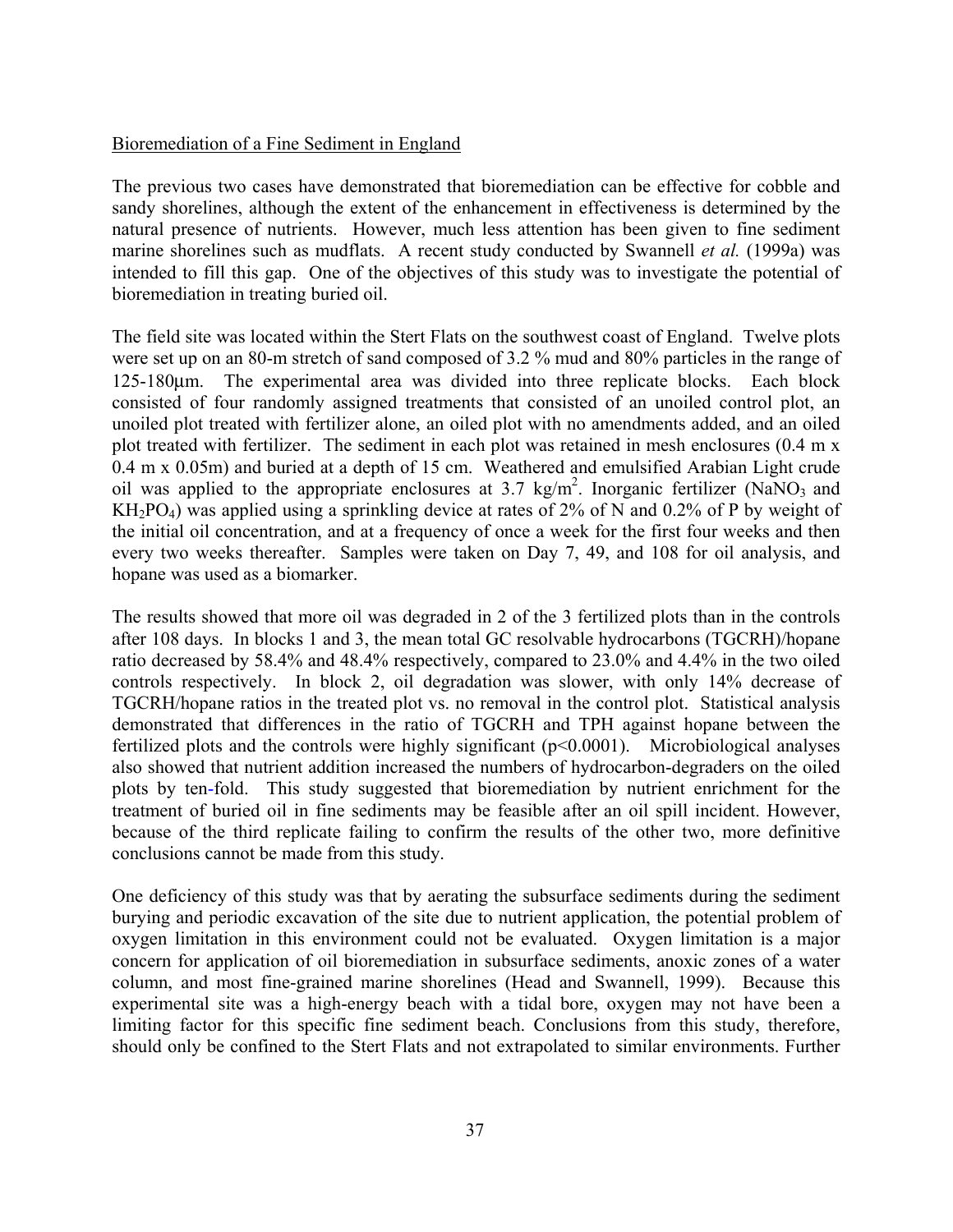research is still required to determine the effectiveness of bioremediation in other types of fine sediments.

#### Bioremediation of a Freshwater Wetland in Canada

A field study was conducted by the U.S. Environmental Protection Agency, University of Cincinnati, and Fisheries and Oceans Canada at a freshwater wetland site situated along the St. Lawrence River, Ste. Croix, Quebec, Canada. The objective of this study was to determine the effectiveness of biostimulation strategies in accelerating restoration of an oil-contaminated freshwater wetland site. (Garcia-Blanco *et al.*, 2001b, Venosa *et al*., 2002). Strategies that were evaluated were bioremediation by nutrient enrichment in the presence and absence of vegetative growth of the dominant plant species, *Scirpus pungens*. Twenty 5m x 4m plots were set up in the upper intertidal zone of a study site located along the St. Lawrence River, where the water was far enough away from the Atlantic to be still fresh, yet was tidally influenced. These plots were divided into four replicate blocks. Each block consisted of five randomly assigned treatments, which were: (1) oiled, no added nutrients, with intact plants (natural attenuation control), (2) oiled,  $NH_4NO_3 + Ca(H_2PO_4)_2$  H<sub>2</sub>O added, with all vegetative growth cut back to ground surface daily to suppress plant growth, (3) oiled,  $NH_4NO_3 + Ca(H_2PO_4)_2$  H<sub>2</sub>O added, with intact *Scirpus*  $pungens$ , (4) oiled, NaNO<sub>3</sub> + Ca(H<sub>2</sub>PO<sub>4</sub>)<sub>2</sub> H<sub>2</sub>O added, with intact *Scirpus pungens*, and (5) unoiled,  $NH_4NO_3 + Ca(H_2PO_4)_2$   $H_2O$  added, with intact *Scirpus pungens* (background control). Weathered Mesa light crude oil was released onto each plot earmarked for oiling. The amount of oil released was 12 L per plot. Composite core samples were collected after 0, 1, 2, 4, 6, 8, 12, 16, and 21 weeks for quantification of the remaining oil constituents by gas chromatography/mass spectroscopy (GC/MS) operating in the Selected Ion Monitoring mode or SIM. To account for differences due to physical washout, all oil constituents were normalized to hopane.

Figure 2.4 illustrates results from the hopane-normalized concentrations of total target alkanes and total target PAHs for the four treatments as a function of time. Although the bioremediation and phytoremediation treatments achieved slightly better degradation of hydrocarbons than natural attenuation, no statistically significant evidence of stimulation through addition of nutrients or biodegradation enhancement by vegetation was observed. After 21 weeks, reduction of target parent and alkyl-substituted polycyclic aromatic hydrocarbons (PAHs) averaged 32% in all treatments. Reduction of total target alkanes was of a similar magnitude. The pattern of disappearance of hydrocarbons was characteristic of biodegradation; namely, the lower molecular weight alkanes declined to a greater extent than the higher carbon-number alkanes, as did the lower molecular weight PAHs compared to the higher molecular weight PAHs. Since there was little evidence to support enhancement of biodegradation by nutrient addition with and without vegetation, it was suggested that oxygen limitation was most likely the dominant cause of the persistence of oil hydrocarbons on the oil-contaminated plots.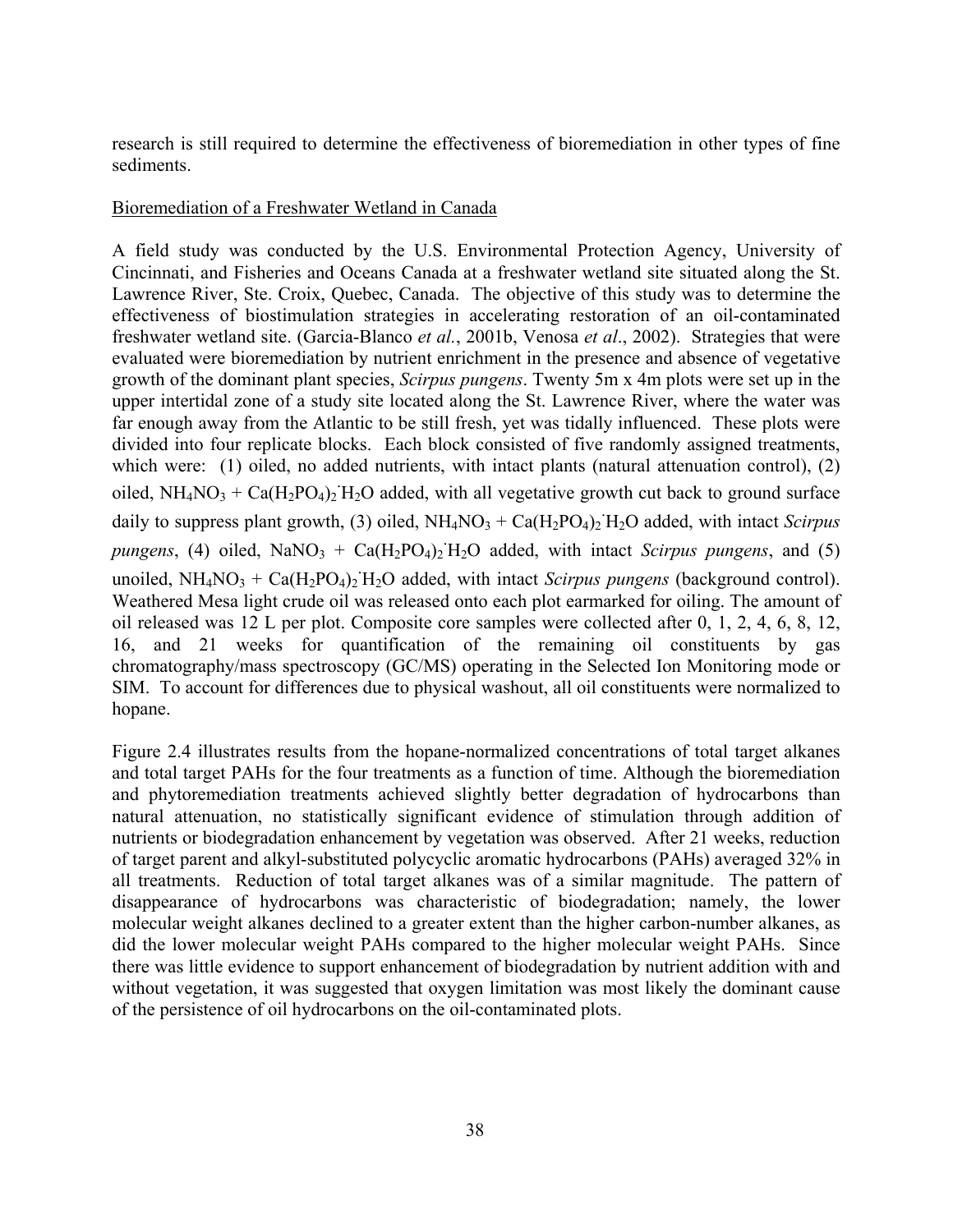

Figure 2.4. Results of St. Lawrence River field study: concentration declines in (a) total target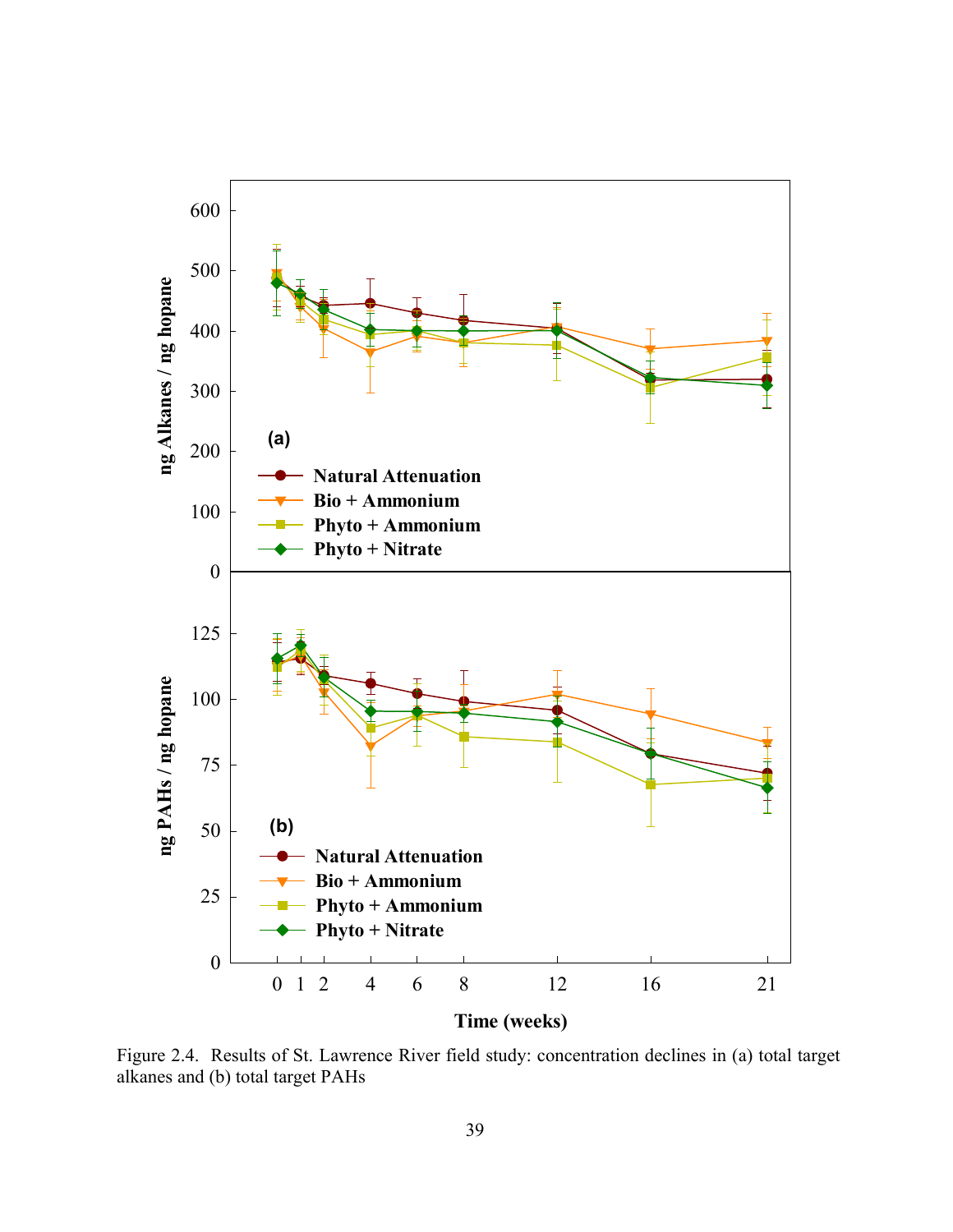While the Ste. Croix results indicate that biostimulation might not be an effective strategy to mediate the removal of residual oil from the sediments, significant changes in biological measures of habitat were observed (Lee *et al*., 2001a). For example, *S. pungens*, the dominant plant species, was tolerant to the oil, and its growth was significantly enhanced above that of the unoiled control by the addition of nutrients. Other biotest organisms (bacteria, *Vibrio sp*., invertebrates, Daphnia, Hyalella, and *Viviparus sp*.) provided additional evidence of both enhanced recovery and potential detrimental effects. The study indicates that on an operational scale, natural attenuation may be the most practical treatment option for oxygen-limited freshwater wetlands.

#### **2.5.3 Kinetics of oil bioremediation**

Knowledge of the kinetics of oil biodegradation under different environmental conditions is important for assessing the potential fate of targeted compounds, evaluating the efficacy of bioremediation, and determining appropriate strategies to enhance oil biodegradation. Oil biodegradation rates are difficult to predict due to the complexity of the environment. The rates of biodegradation vary greatly among the various components of crude oils and petroleum products. The presence of other substrates may affect the degradation rates of the compounds of interest. Environmental factors such as temperature, nutrient concentrations, and oxygen tension also influence the kinetics of oil degradation. The heterogeneity of oil distribution on shorelines or wetland sediments makes kinetics studies even more difficult.

Very few kinetic studies on oil degradation under field conditions have been conducted. The *Exxon Valdez* monitoring program developed a multiple regression model based on field studies conducted by researchers from Exxon (Prince *et al*., 1994). The best-fitting model was expressed as:

$$
C_h(t) = \alpha [1-p(t)]^{\gamma} e^{\delta r(t) + \omega t} \varepsilon \qquad (2.2)
$$

where  $C<sub>b</sub>(t)$  is the time-varying hopane-normalized concentration of an analyte, p is the polar fraction of the oil, r is the ratio of the average residual nitrogen concentration to oil loading, and ε is the assumed multiplicative error term, while α, δ, γ, and ω are fitting parameters determined from the multiple regression analysis. This model matched the experimental results in Alaska well when the parameters are chosen to fit the data. However, its potential for process understanding and prediction is limited because the data set used for the regression was limited to only one small, non-replicated area in the field.

Venosa *et al.* (1996) developed from field data first-order biodegradation rate constants for resolvable alkanes and important two- and three-ring PAH groups present in light crude oil. The first order relationship was expressed as:

$$
\left(\frac{A}{H}\right) = \left(\frac{A}{H}\right)_0 e^{-kt} \tag{2.3}
$$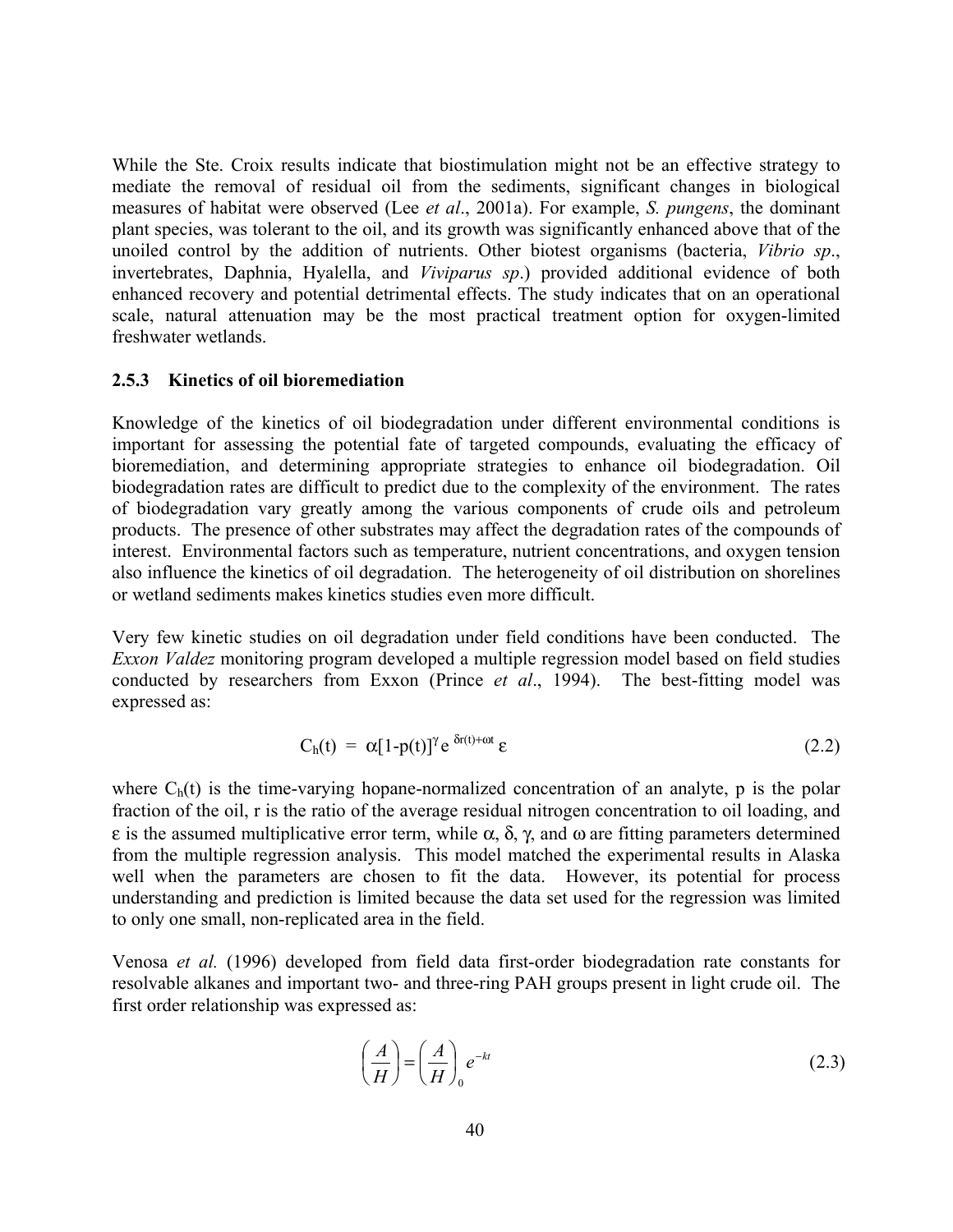where  $(A/H)$  is the time-varying hopane-normalized concentration of an analyte,  $(A/H)_0$  is that quantity at time zero, and k is the first-order biodegradation rate constant for an analyte.

For the field study conducted in Delaware, first-order biodegradation rate coefficients ranged from 0.026 to 0.056 day<sup>-1</sup> for total resolvable alkanes and from 0.021 to 0.031 day<sup>-1</sup> for total resolvable PAHs (Venosa *et al*., 1996).

Actual 1<sup>st</sup>-order biodegradation rates are not constant, however. Instead, they are a function of the residual nutrient concentration:

$$
k_{obs} = k_{\text{max}} \left( \frac{N}{K_n + N} \right) \tag{2.4}
$$

where  $k_{obs}$  and  $k_{max}$  (T<sup>-1</sup>) are the observed and maximum first-order hydrocarbon biodegradation rates, respectively,  $K_n$  ( $M_nL^{-3}$ ) is the half-saturation concentration for a specific nutrient, and N  $(M_nL^{-3})$  is the interstitial pore water residual nutrient concentration. Experiments conducted at the University of Cincinnati showed that the  $K_n$  for nitrate is approximately 0.5 mg N/L (unpublished). The model that incorporates Equation 2.3 and 2.4 will be very useful in the experimental design and the performance prediction for the bioremediation of oil contaminated shorelines.

Studies have also been conducted to compare oil biodegradation rates obtained in laboratory tests to those calculated from the Delaware field study (Venosa *et al*., 1996, 1997a; Holder *et al*., 1999). Venosa *et al*. (1996, 1997a) found that the degradation rates of all target alkanes and aromatics in a light crude oil were close to an order of magnitude lower in the field compared to results from the laboratory. However, when the rate data of PAHs were normalized to the highest alkyl-substituted homologue in each given PAH series, the first order rate constants in the field were nearly identical to rate constants from the lab. These relationships were consistent even with different microbial consortia isolated from eight different marine shorelines of the United States. Similar results were also observed in a laboratory study using 14 different marine and freshwater consortia (Holder *et al*., 1999).

Simon *et al*. (1999) reported some kinetic data derived from a study conducted in a coastal wetland contaminated with Arabian light crude oil. First-order biodegradation rate coefficients ranging from 0.017 to 0.061 day<sup>-1</sup> for total target saturates and from 0.009 to 0.027 day<sup>-1</sup> for total target aromatics were reported. These rate coefficients were similar to those of Venosa *et al*. (1996). Further research is still required to develop more state-of-art models and to establish a database of kinetic parameters for different types of oil under various marine shoreline and freshwater wetland environments.

#### **2.6 Nutrient Hydrodynamics**

Since nutrient addition has been found to be the most effective bioremediation strategy in aerobic environments, particularly for marine shorelines, a full understanding of the fate of water soluble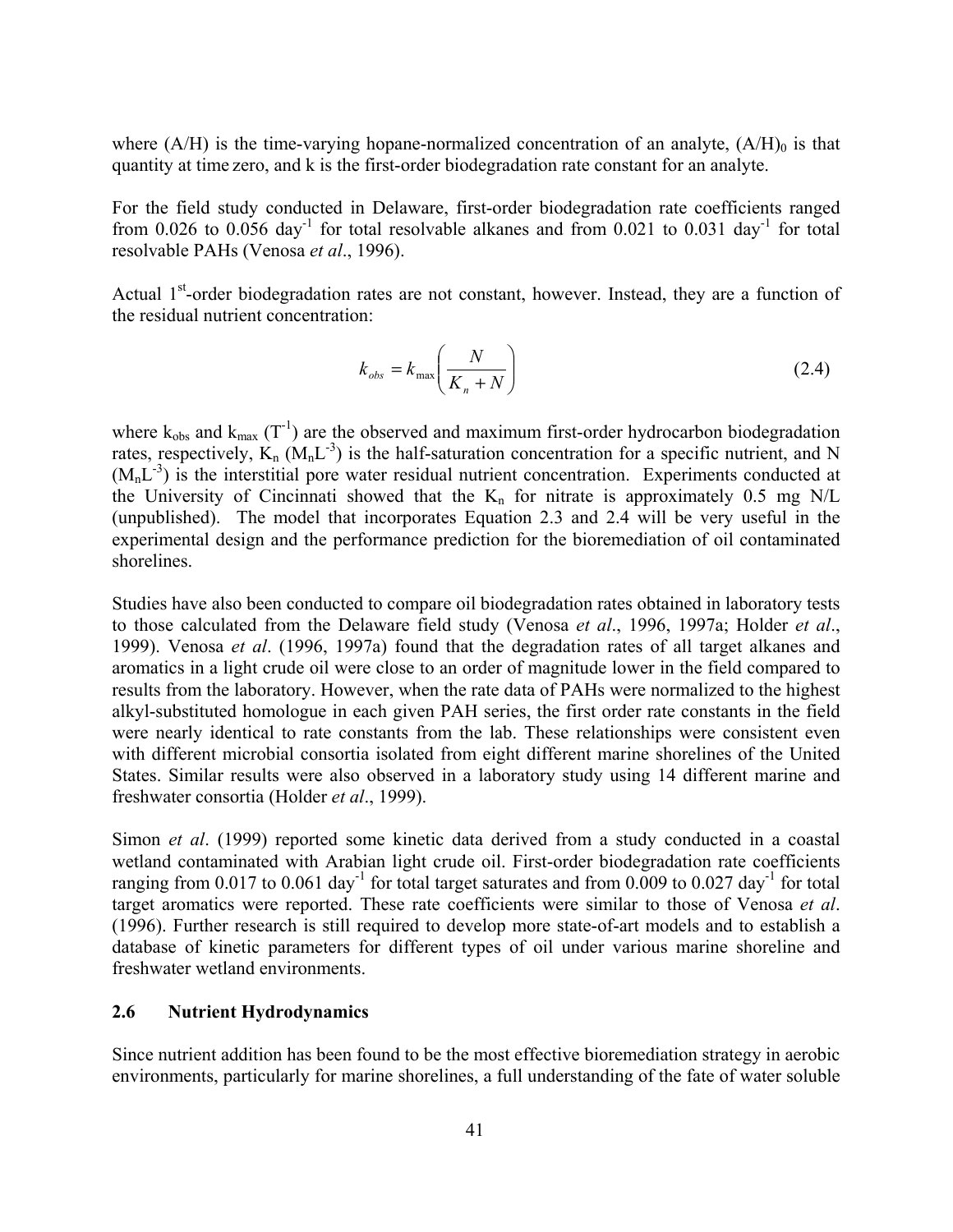nutrients on marine beaches and the hydrodynamics controlling their transport and persistence is necessary. One of the main challenges associated with biostimulation in oil-contaminated coastal areas is maintaining optimum nutrient concentrations in contact with the oil and the degrading microorganisms. Oil from offshore spills usually contaminates the upper third of the intertidal zone, where the washout rate for water-soluble nutrients can be very high. Various oleophilic and slow-release nutrient formulations have been developed to improve the contact between oil and nutrients within the environment. However, most slow-release and many oleophilic fertilizers rely on dissolution of the nutrients into the aqueous phase before they can be used by hydrocarbon degraders (Safferman, 1991). Thus, design of effective oil bioremediation strategies and nutrient delivery systems requires an understanding of the transport of water-soluble fertilizers in a beach ecosystem.

Dissolved nutrients are expected to move with the water in the beach sand. Water flow through the porous matrix of a beach is driven by a combination of three main factors (Boufadel *et al.*, 1999b; Wrenn *et al*., 1997): (1) tides that result in rise and fall of beach groundwater level (typically, the water level in a beach tracks the level of the rising tide with only a slight lag, but the beach drains much more slowly when the tide ebbs because of resistance from the porous matrix), (2) wave action that operates through two main mechanisms (at wave runup, water enters the beach and percolates vertically through the unsaturated zone until it reaches the water table; at wave rundown, water moves in a predominantly horizontal direction and exits at the water line), and (3) flow of fresh groundwater from coastal aquifers, which causes continuous horizontal advective flow from the beach face at or near the water line (Glover, 1959). This type of groundwater flow can interact with tidal fluctuations to produce complex variations in the groundwater level within the beach (See Section 2.6.1).

### **2.6.1 Nutrient transport in beaches: a mesocosm study**

Beach hydraulics and nutrient hydrodynamics were investigated through both theoretical and experimental approaches by Boufadel *et al*. (1999 a and b, 1998, 1997). A two-dimensional finite element model for water flow and salt transport in saturated and unsaturated porous media was developed. The model also considers the effects of salt concentration on water density and water viscosity. An experimental wave tank was used to validate the model and to investigate cases that cannot be simulated by the numerical model. Tracer tests were carried out to investigate the separate and combined effects of tide, waves, and buoyancy on the transport of soluble inorganic nutrients in sand beaches. The major findings from these studies were:

- In the absence of regional seaward groundwater flow, the tide generated a predominantly downward and seaward hydraulic gradient that caused the washout to the sea of nutrients applied to the top section of beaches. The presence of waves under these conditions accelerated the washout, the rate of which was found to increase by about 30% when waves were superimposed on the tide.
- Beach geometry plays a major role in beach hydraulics and hydrodynamics because the flow lines are perpendicular to the beach surface. Under tidal action, seawater enters the beach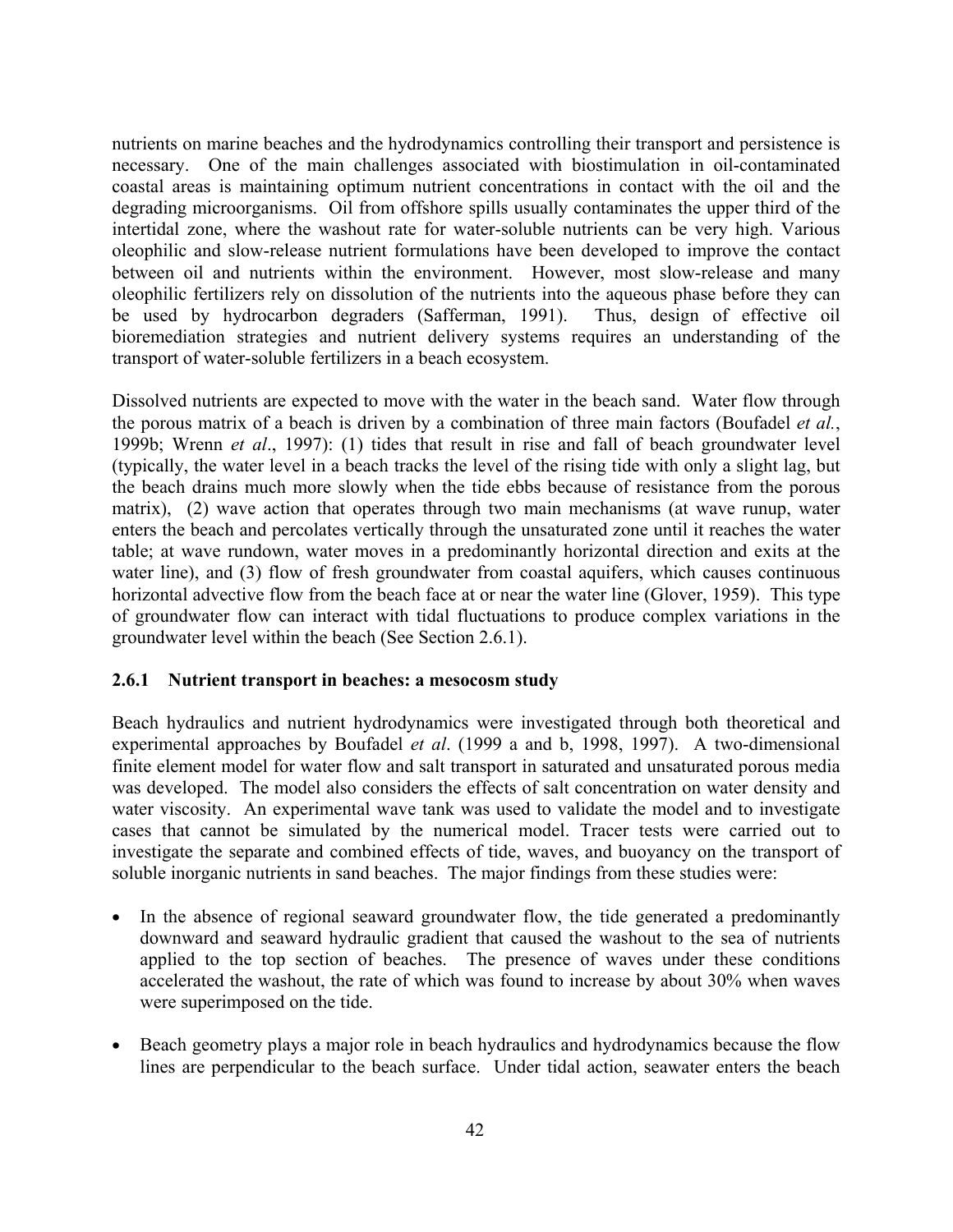from above, flowing vertically downward, and may cause the entrapment of less saline water in the beach. This finding is very important because systems that rely on continuous or intermittent injection of nutrient solutions through trenches or horizontal wells installed in the supratidal zone rely on subsurface flow to carry the nutrients through the contaminated area (Wise *et al*., 1994). The approach that was proposed by Wise *et al*. (1994) assumes that nutrients dissolved in the freshwater plume will be brought into contact with the oiled beach material periodically by the rising tide, because the freshwater plume should float on top of the saltwater. The finding of freshwater trapped between two saltwater wedges indicates that subsurface injection of nutrients may not be an effective method for providing nutrients to the bioremediation zone when a freshwater plum exists because the impact zone will never be exposed to the nutrients.

• Different nutrient application strategies at low tide were investigated in the mesocosm beach since application of nutrients at the beach surface at low tide (Venosa *et al.*, 1996) appears to be the best application strategy for biostimulation. The results showed that applying nutrients at the beach surface pre-dissolved in water resulted in generally longer residence times and larger spreading of the nutrient plume in the top section of the beach compared to applying nutrients in granular form at the beach surface and hosing them in with a water spray. However, it should be noted that in practice, addition of granular fertilizer may be prudent in cases where it is not possible to sprinkle pre-dissolved nutrients as the application method.

### **2.6.2 Nutrient transport in beaches: field trials**

To verify the findings from the mesocosm studies and to further investigate nutrient transport under field conditions, tracer studies were conducted in the intertidal zone of three different marine beaches in Delaware and Maine (Suidan and Wrenn; 2001; Wrenn *et al*.,1997a & b).

### *The Delaware Tracer Study*

The purpose of this study was to characterize the transport of water-soluble nutrients in the intertidal region and to estimate their washout rates from the bioremediation zone (i.e., the oilcontaminated area). The study was conducted on a moderate-energy, sandy beach (Slaughter Beach) on Delaware Bay. The typical wave heights at this beach were between 15 to 30 cm. A conservative tracer (LiNO<sub>3</sub>) was applied to eight replicate 5 m x 10 m plots in the upper intertidal zone at low tide during full moon spring tide and the last-quarter moon neap tide. The tops of the plots were placed approximately at the spring high tide line. Sand samples were collected for tracer analysis.

This study showed that the rate of tracer washout from the bioremediation zone was more rapid when the tracer was applied at spring tide (when the tidal amplitude is largest) than at neap tide. When the conservative tracer  $(LiNO_3)$  was applied to the beach surface in the upper intertidal zone at the full moon spring tide, it was completely removed within one day. When it was applied at neap tide, however, the tracer persisted in the bioremediation zone for several days. The results indicated that the amount of nutrient remaining in the bioremediation zone was highly correlated with the maximum extent to which the treated area had previously been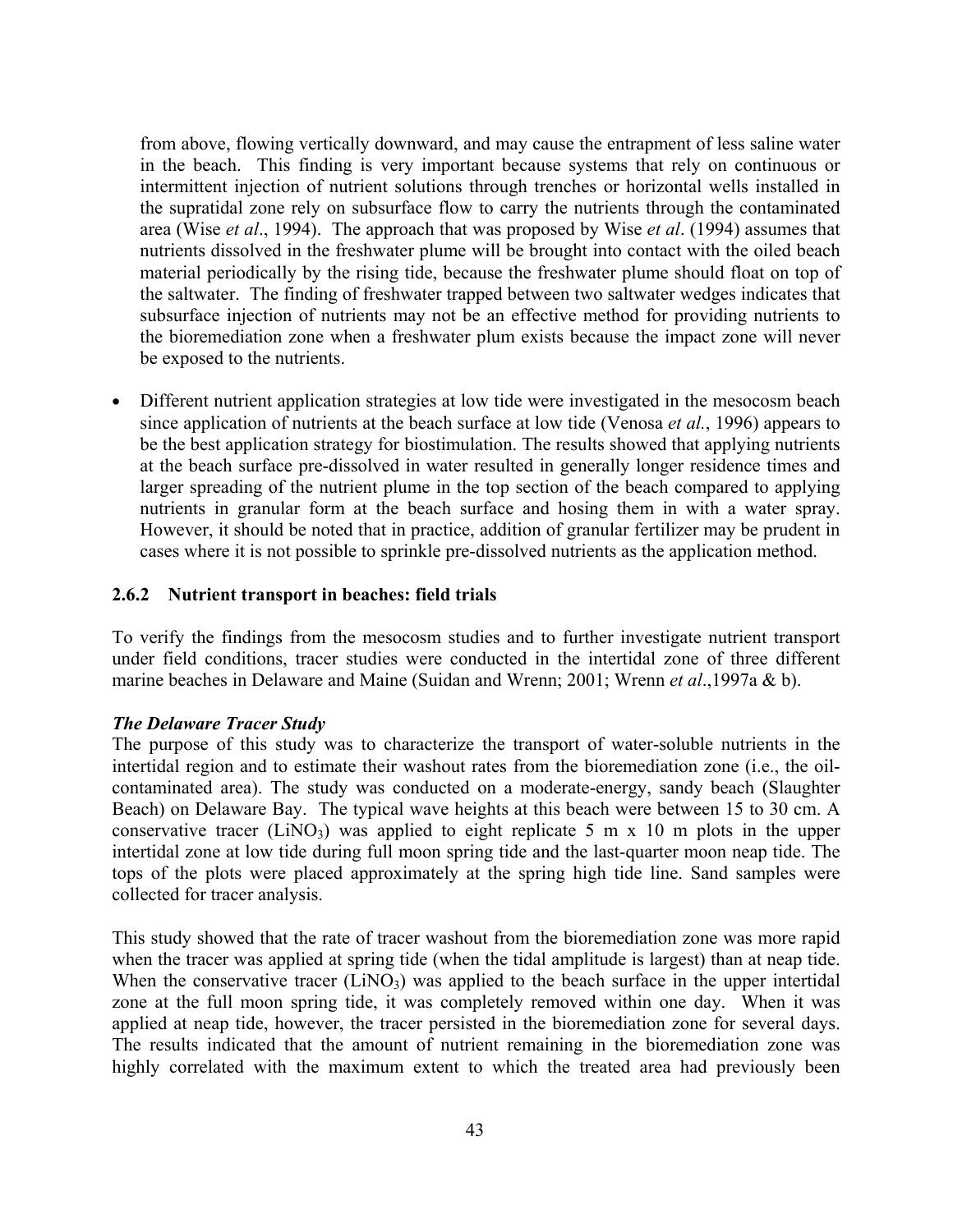submerged by water at high tide; submergence resulted in nearly complete removal of dissolved compounds from the bioremediation zone. Therefore, the fertilizer release rates should be designed to achieve optimal nutrient concentrations while the tide is out. The Delaware tracer study indicates that nutrient transport in sandy beaches is driven by tidally influenced hydraulic gradients and wave activity. However, it is impossible to clearly separate the influence of tide and wave action in this study.

#### *The Maine Tracer Study*

The main purpose of this field study was to separately evaluate the effect of tide and wave action on nutrient transport since the results of the Slaughter Beach field studies could not distinguish between these two processes. This was accomplished by comparing the transport rate and characteristics of a dissolved conservative tracer (lithium nitrate) on a high-energy beach to those on a low-energy beach to determine how waves affect solute transport (Suidan and Wrenn, 2001; Wrenn et al., 1997b). The two beaches are located in the town of Scarborough, in southern Maine. Scarborough Beach is a high-energy beach that faces the Atlantic Ocean with average heights of breaking waves between 0.3 to 1 m during the course of this study, whereas Ferry Beach faces a protected harbor with the typical wave height of less than 3 cm. The tidal range at both beaches was essentially the same. Dissolved tracer  $(LiNO<sub>3</sub>)$  was applied to four replicate plots on each beach at low tide during full moon spring tide and the last-quarter moon neap tide. Both water and sand samples were collected for tracer analysis.

Washout of lithium from the upper intertidal zone during the spring-tide experiment is shown in Figure 2.5. The differences between the two beaches are very clear. Whereas lithium was completely removed from the entire experimental domain within two days on the high-energy beach, more than two weeks were required to achieve the same degree of washout from the lowenergy beach. Washout during the neap-tide experiment was much slower than that observed during the spring-tide experiment. Lithium was completely removed from the experimental domain on Scarborough Beach within one week, whereas the total mass of lithium was essentially unchanged for more than two weeks at Ferry Beach. Slower washout was expected during the neap-tide experiment, because only the bottoms of the plots were covered by water at high tide during most of the first five or six days. Since plot coverage by the tide was essentially the same on the two beaches during the first week of this experiment, the differences in washout rate must have been due primarily to wave activity.

The Maine field study clearly shows that the washout rate of nutrients from the bioremediation zone is strongly affected by the wave activity of the contaminated beach. Wave action in the upper intertidal zone may cause nutrients from the surface layers of the beach to be diluted directly into the water column, resulting in their immediate loss from the bioremediation zone. On the other hand, washout due to tidal activity alone is relatively slow, and nutrients will probably remain in contact with oiled beach material long enough to effectively stimulate oil biodegradation on low-energy beaches.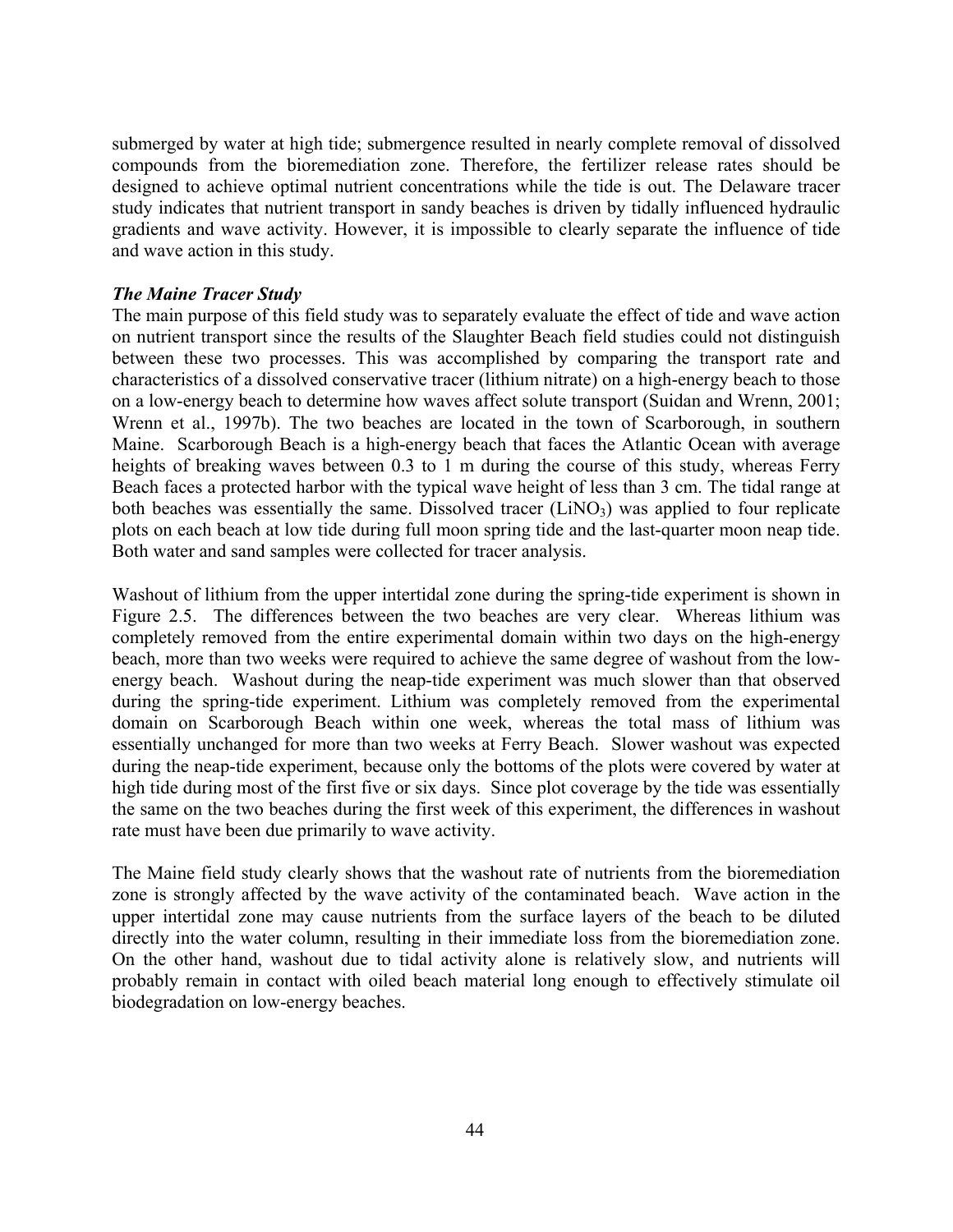

Figure 2.5 Washout of Lithium from the upper intertidal zone during the spring-tide experiment at (a) Ferry Beach and (b) Scarborough Beach Figure 2.5 Washout of Lithium from the upper intertidal zone during the spring-tide experiment at (a) Ferry Beach and (b) Scarborough Beach he bioremediation zone  $\frac{1}{n}$ he plot boundaries, and (C) i nside t mental domain (B) i he total experi  $\frac{1}{n}$ The mass remaining is shown for  $(A)$  i (i.e., within 30 cm of the surface).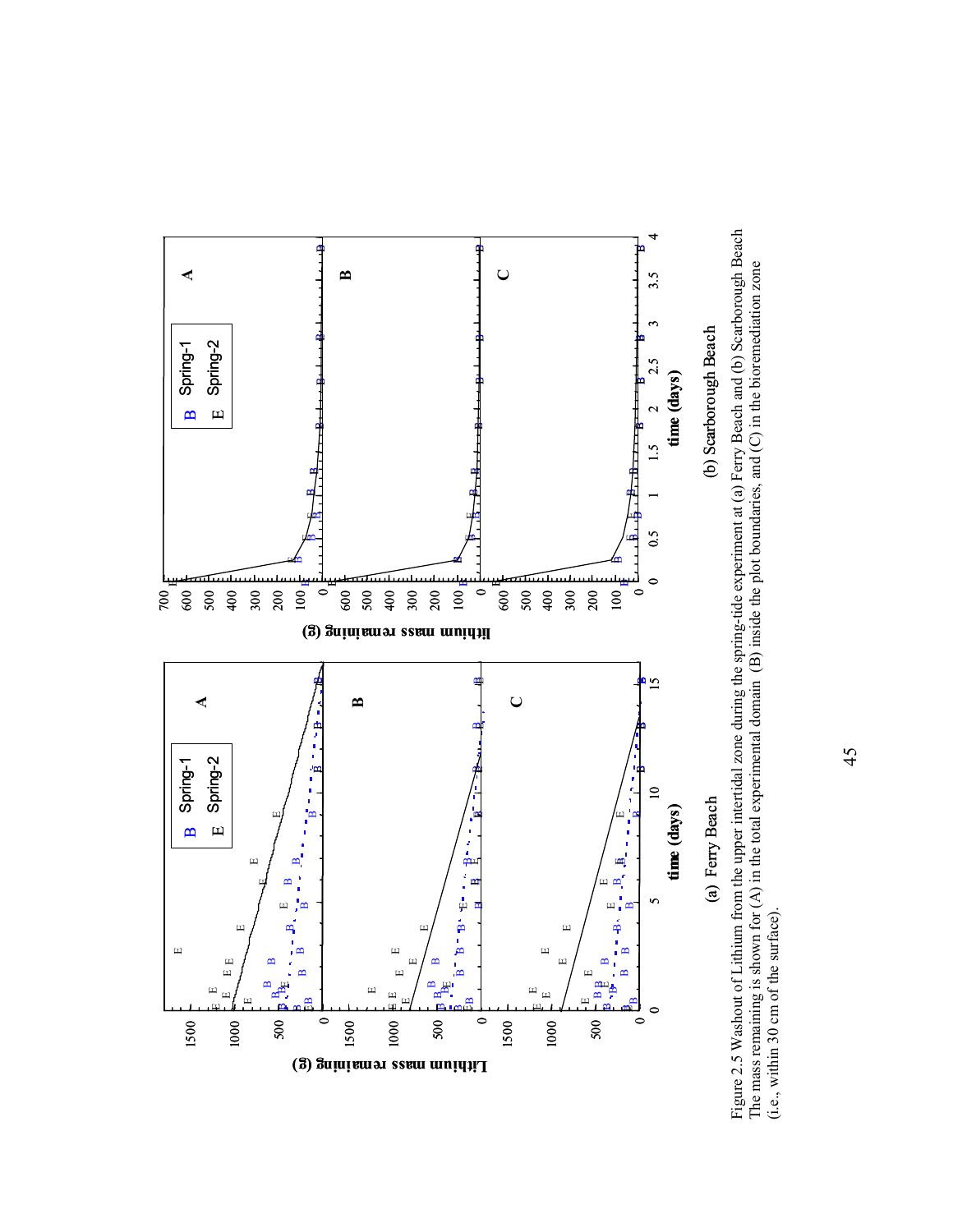Salinity distribution was also examined in the Maine study. In both beaches, the "sandwiching phenomenon" (a layer of lower salinity water located between two higher salinity water layers) was observed, which was confirmed by Boufadel *et al*. (1999b) in the mesocosm study. Both these mesocosm and field studies are very helpful in providing guidelines for the optimal applications of nutrients on marine beaches, which will be discussed later in this document.

Although many questions remain unanswered, we have made tremendous progress in understanding various aspects of oil bioremediation in the last decade. The development of an operational guideline for bioremediation of oil contaminated marine shorelines and freshwater wetlands is not only possible but also necessary in ensuring that full-scale cleanup in the future proceeds rapidly and efficiently.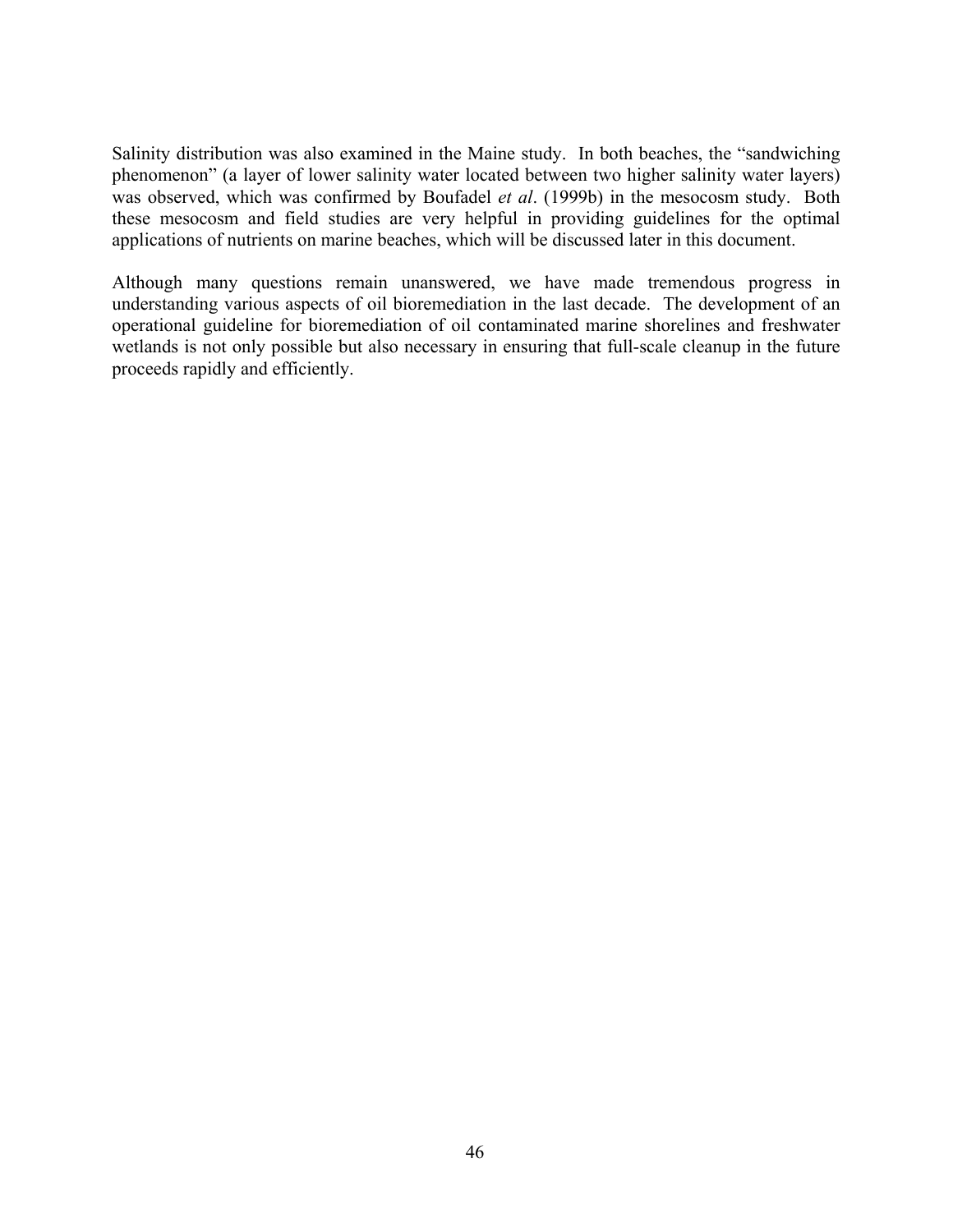### **Chapter 3 Methods Used in Monitoring Oil Bioremediation**

In order to demonstrate that biodegradation is taking place in the field, the chemistry or microbial population must be shown to change in ways that would be predicted if bioremediation were occurring (NRC, 1993). Environmental conditions, particularly nutrient concentrations, should also be monitored for evaluating the effects of bioremediation. Some of the most important methods used in monitoring oil bioremediation will be overviewed in this chapter. References will be given for detailed descriptions of methods.

### **3.1 Analytical Methods**

### **3.1.1 Microbiological analysis**

Existing methods for microbial analysis can be classified into cultured-based techniques and culture-independent techniques. Commonly used microbial analysis methods in monitoring oil bioremediation are summarized in this section and table 3.1.

### *3.1.1.1 Enumeration of hydrocarbon-degrading microorganisms: culture based techniques*

Microbial counts are often used to monitor the bioremediation process. In general, the more microbes, the more quickly the contaminants will be degraded. Correlating an increase in the number of contaminant-degrading bacteria above normal field conditions is one indicator that bioremediation is taking place. Analysis of the microbial communities that take part in *in-situ*  hydrocarbon biodegradation activities has been a challenge to microbiologists (Macnaughton *et*   $al$ , 1999). The reason for this is that most  $(\sim]90$  to 99%) of the species making up competent degrading communities do not form colonies when current laboratory-based culture techniques are used (Rollins and Colwell, 1986; Rozsak and Colwell, 1987; Wilkinson, 1988). The techniques are briefly described below.

### *Plate count*

Plate count is a traditional technique, which quantifies the number of bacteria capable of growing on a prescribed set of nutrients and substrates in a solid medium, by counting the colonies formed (National Research Council, 1993). The general procedure involves (1) making the solid medium or gel from a liquid solution with appropriate nutrients and substrates, using a solidifying agent like agar, (2) Spreading a sample containing the bacteria of interest thinly over the surface of the gel in plates, (3) Incubating the plates, (4) counting the bacterial colonies formed. Each colony is assumed to have arisen from a single bacterial cell.

A number of studies have used hydrocarbon incorporated into either agar-based or silica-based media to enumerate of hydrocarbon-degrading microorganisms (Horowitz and Atlas, 1978; Sexstone and Atlas, 1977; Walker and Colwell, 1976). However, other researchers reported that plate counts are unsuitable for enumerating hydrocarbon-utilizing microorganisms because many marine bacteria can grow and produce micro-colonies on small amounts of organic matter existing in the solid media, resulting in the counting of non-hydrocarbon utilizers (Atlas, 1981; Higashihara, *et al.*, 1978). Plate counts also underestimate the number and diversity of bacteria because of the difficulty in enriching viable colonies from environmental samples. Culturable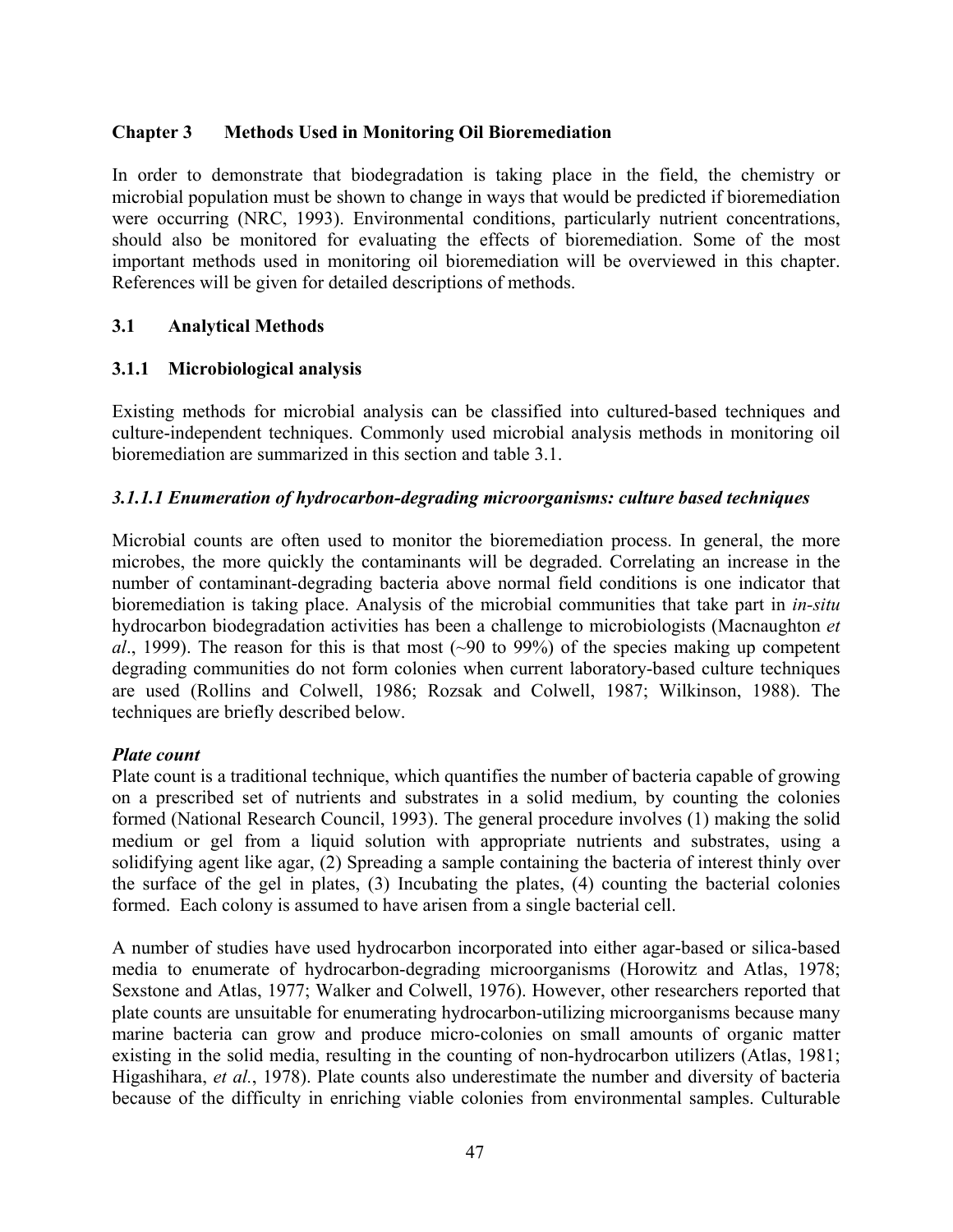techniques have been found to be inferior to techniques that do not rely on viable culturing for enumeration (Macnaughton et al., 1999).

### *Most-probable-number (MPN) procedures*

MPN procedures have been viewed as a more reliable method for enumerating hydrocarbonutilizing microorganisms because such procedures eliminate the need for a solidifying agent and permit direct assessment of the ability to actually utilize hydrocarbons (Atlas, 1981; Wrenn and Venosa, 1996). MPN procedures use liquid nutrient media in test tubes or microtiter plates and hydrocarbons as the sole carbon source. The enumeration is carried out through a statistical analysis based on the numbers of a series of diluted liquid samples that show evidence of bacterial growth. This evidence of bacterial growth can be established based on turbidity, release of  ${}^{14}CO_2$  from radiolabeled hydrocarbons, disruption of oil sheen, and reduction of dyes (Rice and Hemmingsen, 1997). Either statistical tables (Eaton *et al*., 1995) or a computer program (Klee, 1993) can be used to determine the MPN.

Most existing MPN procedures use crude oil or a refined petroleum product as the selected hydrocarbons, which can not distinguish different groups of hydrocarbon degraders. For example, the Sheen Screen Method uses dispersion or emulsification of the crude oil substrate to identify positive wells (Brown and Braddock, 1990). But these effects are associated primarily with growth on aliphatic hydrocarbons (Hommel, 1990). Aliphatic hydrocarbons are of less environmental concern than PAHs, however, because they are less toxic and are biodegraded more rapidly. Wrenn and Venosa (1996) recently developed an MPN procedure that can separately enumerate aliphatic and aromatic hydrocarbon-degrading bacteria. The size of the two populations is estimated using separate 96-well microtiter plates. The alkane-degrader MPN method uses hexadecane as the selective growth substrate, and positive wells are detected by reduction of iodonitrotetrazolium violet, which is added after incubation for 2 weeks at  $20^{\circ}$ C. PAH degraders are grown on a mixture of PAHs in separate plates. Positive wells turn yellow to greenish brown from accumulation of the partial oxidation products of the aromatic substrates after 3 weeks incubation. This method is simple enough for use in the field and provides reliable estimates for the density and composition of specific hydrocarbon-degrading populations.

For a detailed description of existing MPN procedures, readers can refer to Rice and Hemmingsen (1997), and Wrenn and Venosa (1996).

# *3.1.1.2 Culture-independent population/community techniques*

The main challenge for accurate analysis of hydrocarbon-degraders using existing culture-based techniques is that most these species are not able to be cultured (Atlas & Bartha, 1987, Macnaughton *et al*., 1999). The emergent culture-independent molecular techniques have made it possible to identify the diversity and composition of uncultivated microbial communities and to enumerate bacteria in more precise ways.

# *Phospholipid fatty acid (PLFA) analysis*

Phospholipid fatty acid (PLFA) analysis is based on the characteristic "signature" of fatty acids present in the membranes of all cells (National Research Council, 1993). The distribution of fatty acids is unique and stable. Therefore, it can be used as an identifying index. Determination of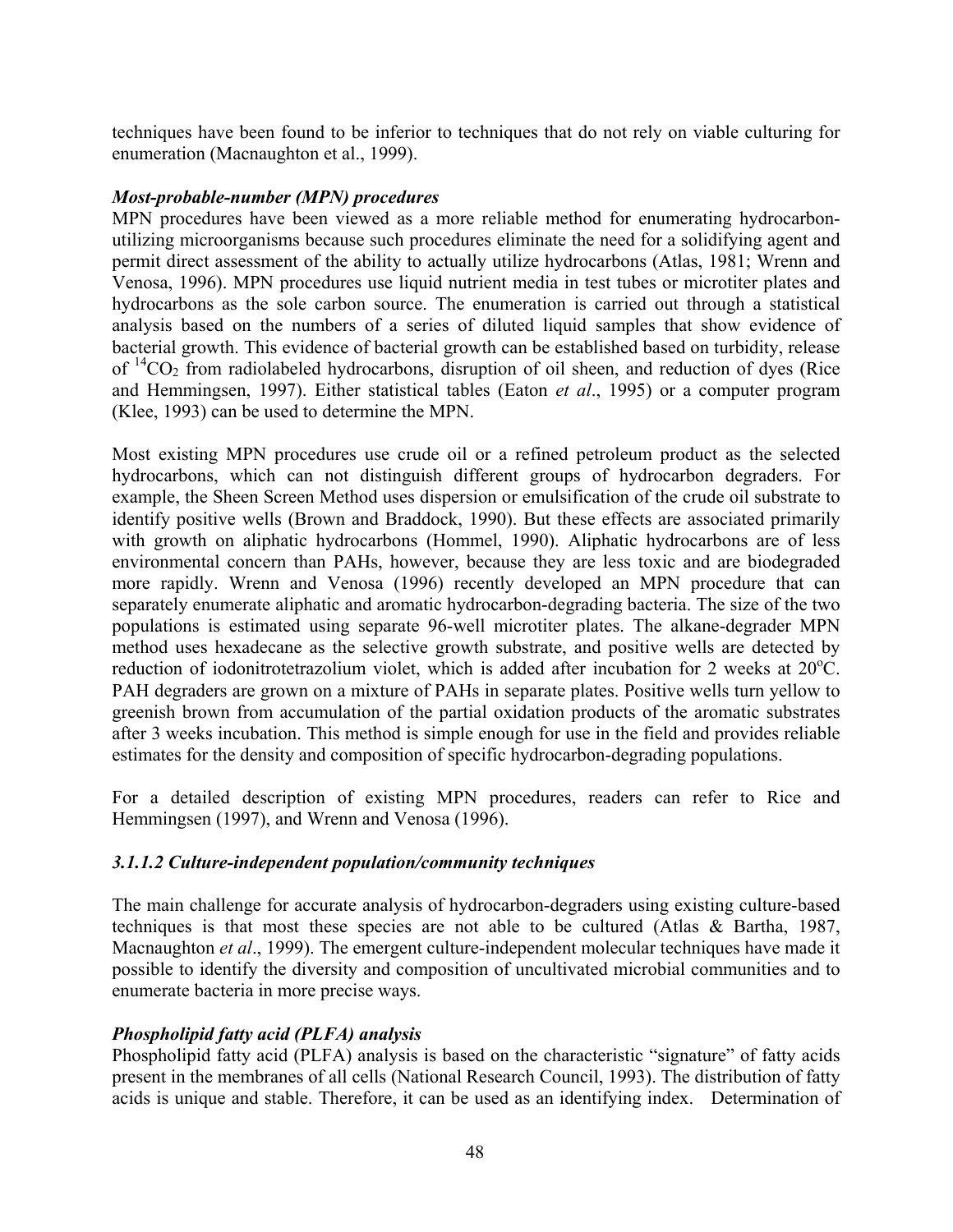biomass through analysis of the extractable lipids avoids culture bias. This technique also provides a quantitative means to measure viable biomass, community composition, and nutritional stature (White *et al*., 1998).

Phospholipids can be extracted from the sample and the phosphate can be measured by colorimetric techniques (Findlay *et al*., 1989). The results can represent the amounts of viable cells and biological activities in the sample. A more powerful PLFA method involves extraction and separation of lipid classes into neutral-, glyco-, and polar-lipid fractions, followed by quantitative analysis using gas chromatography/mass spectrometry (GC/MS) (Macnaughton *et al*., 1999; White *et al*., 1998). This procedure can quantitatively determine the characteristics of microbial communities. However, PLFA analysis cannot identify species composition.

### *Nucleic acid-based molecular techniques*

Nucleic acid-based molecular techniques can identify bacterial species by the unique sequence of molecular codes in their genes. One of most useful methods for determining the diversity of bacterial communities is denaturing gradient gel electrophoresis (DGGE) (Muyzer et al., 1993). The method provides a means of separating the PCR (polymerase chain reaction) products from mixed cultures based on the melting properties of the DNA. Usually the 16s rDNA portion of the bacterial genome is targeted for PCR amplification, since this region is commonly used for bacterial identification. PCR primers can be designed to detect a broad range of bacteria (universal) or can be designed just for a specific group of interest.

The DGGE gel is made of acrylamide, and contains a gradient of formamide and urea, which both act to denature, or pull the strands of the DNA apart. The PCR products are loaded onto the gel, and a voltage is established across the gel for several hours. As DNA, which carries a net negative charge, is carried through the gel, it encounters an increasing gradient of denaturant, which causes the DNA chains to separate and the effective size of the molecules increases, causing movement through the gel to cease. The end result is a DNA banding pattern, where DNA requiring more chemical potential to denature travels farther, and DNA requiring less chemical potential to denature stays near the top of the gel. Each DNA band approximately corresponds to the presence of one kind of organism in the mixed culture. This banding pattern is sometimes referred to as a "community fingerprint," and allows for a quick approximation of number of bacterial species (diversity) present. Bands can be excised for sequencing analysis, and sequences can be compared to the Ribosomal Database Project (Maidak et al., 2000) containing the 16S rDNA sequences of currently known organisms.

The use of DGGE for quantitative purposes is still not well established. However, it can be used in conjunction with other quantitative methods such as PLFA analysis to provide insight into microbial species distribution. The PLFA-DGGE techniques were successfully used in determination of microbial population changes during the Delaware field study on oil bioremediation (Macnaughton *et al*., 1999).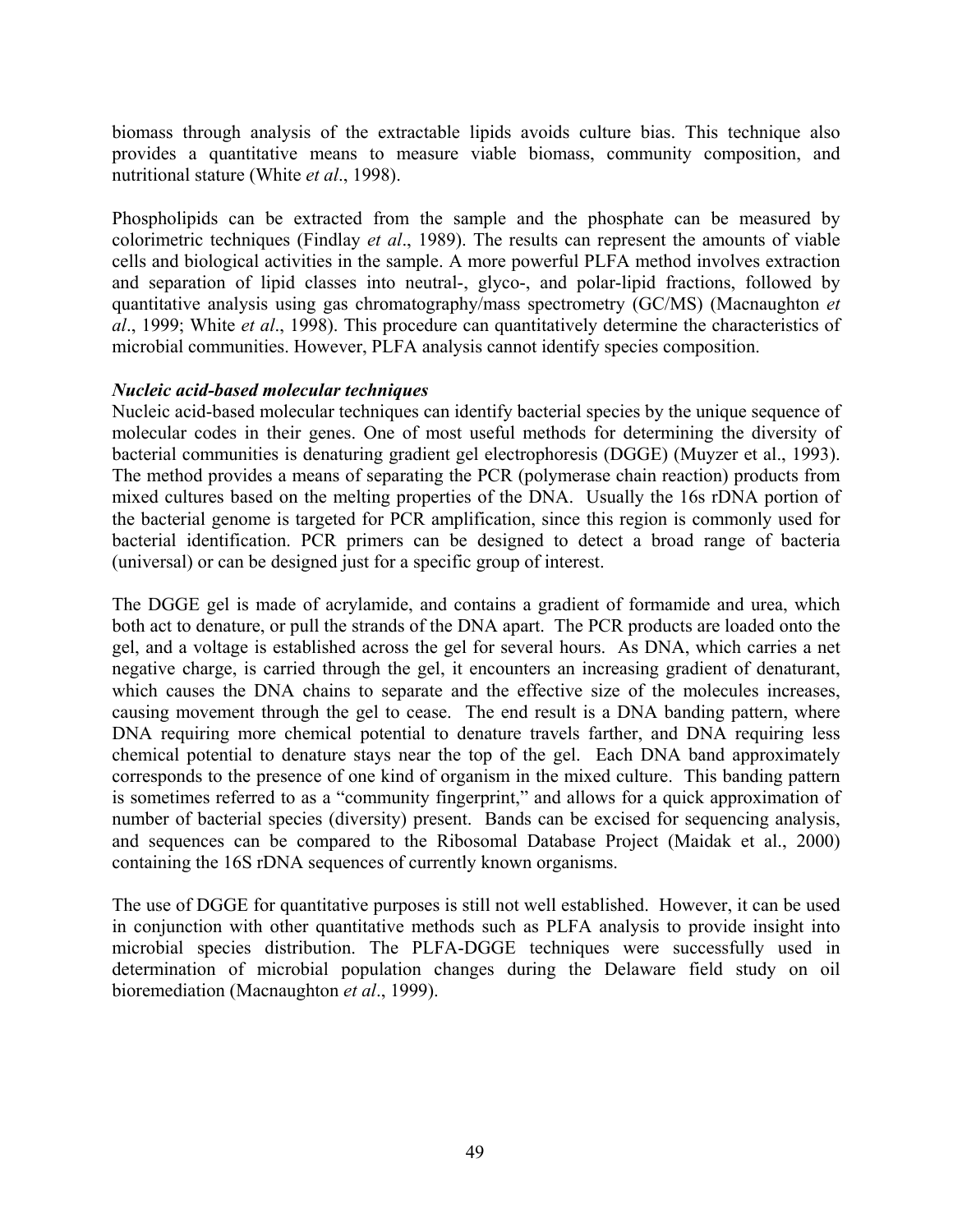| Method                                            | Advantages                                                                                                                                                                                                                                                       | Disadvantages                                                                                                                  |
|---------------------------------------------------|------------------------------------------------------------------------------------------------------------------------------------------------------------------------------------------------------------------------------------------------------------------|--------------------------------------------------------------------------------------------------------------------------------|
| Plate counts                                      | Well-established and easy to<br>perform                                                                                                                                                                                                                          | Counts only organisms viable<br>on solid-media and may allow<br>growth of non-hydrocarbon<br>degraders                         |
| Most probable number (MPN)<br>techniques          | More reliable method for<br>enumerating hydrocarbon-<br>utilizing microorganisms since<br>hydrocarbons are used as the<br>sole carbon source. Some of<br>the procedures can separately<br>enumerate aliphatic and<br>aromatic hydrocarbon-<br>degrading bacteria | Relatively labor-intensive<br>(large number of incubations)<br>and time consuming, and may<br>still be subject to culture bias |
| Phospholipid fatty acid<br>(PLFA) analysis        | Eliminate culture bias and<br>quantitatively determine<br>viable biomass, community<br>composition, and nutritional<br>stature                                                                                                                                   | Require specified knowledge<br>and equipment, and can not<br>identify species composition                                      |
| Denaturing gradient gel<br>electrophoresis (DGGE) | Identify species distribution<br>without culture bias                                                                                                                                                                                                            | Also require more specified<br>knowledge and equipment,<br>and quantitative analysis is<br>still not well-established          |

Table 3.1 Commonly used microbial analysis methods in monitoring oil bioremediation

# **3.1.2. Chemical analysis of nutrients**

Since oil biodegradation is limited by availability of nutrients in most marine shorelines, monitoring nutrients, particularly the nutrient concentrations in pore water, is critical in developing proper bioremediation strategies and assessing the effect of oil bioremediation (Bragg *et al*., 1994; Venosa *et al*., 1996). Important nutrient analyses include measurements of ammonium, nitrate, nitrite, and phosphorus. Commonly used methods for these nutrient analyses are summarized as follows.

# *Sample preparation*

Analysis of nutrients in sediments can either be conducted on site or be frozen and shipped to a lab for measurements. Before the analysis, available nitrogen and phosphorus species can be extracted from sediments using a 2M solution of KCl or an acidified 0.1% NaCl solution (Page *et al.*, 1986; Tan, 1996). Total nitrogen and phosphorus can be liberated from sediment samples by persulfate digestion at 121°C.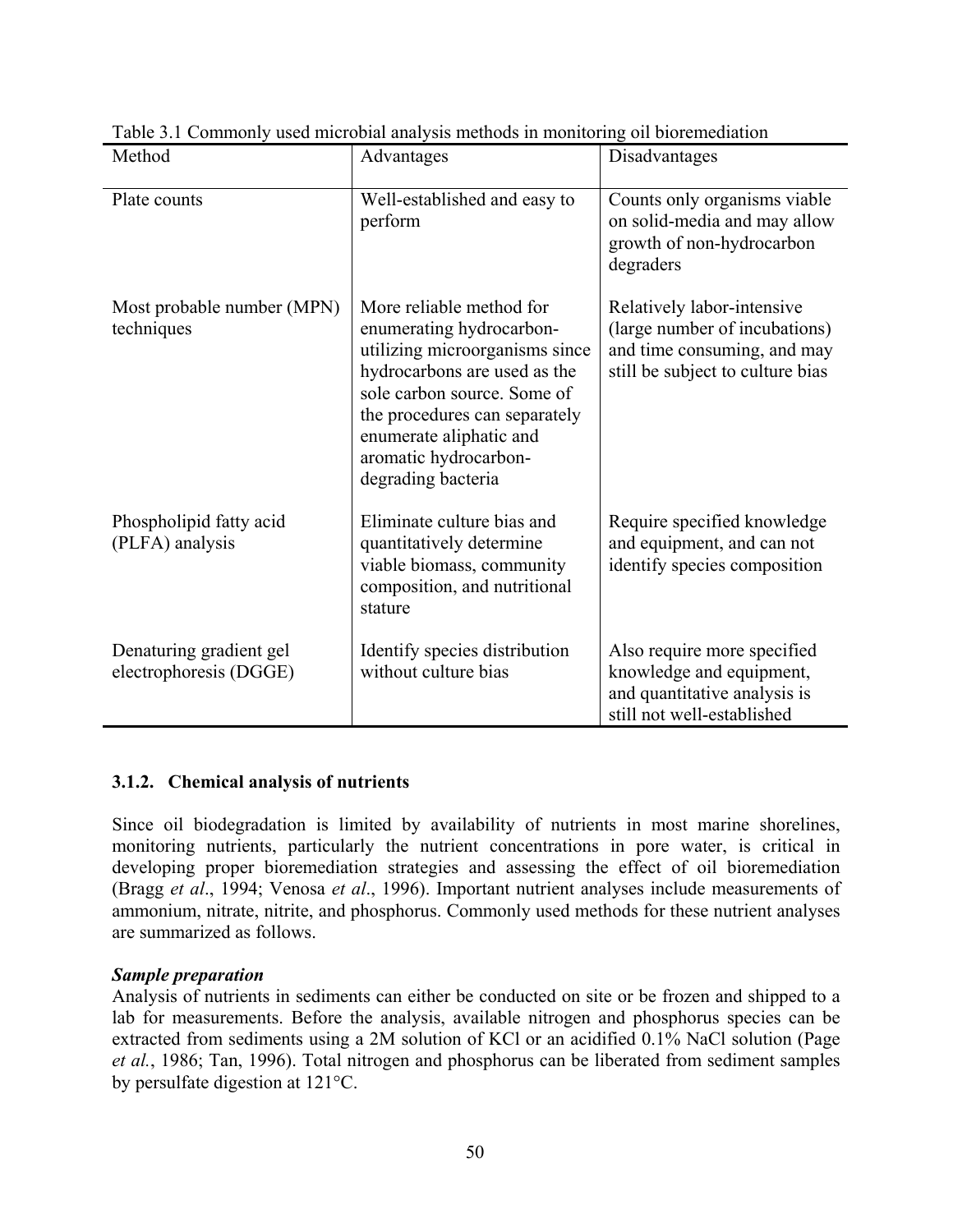### *Ammonia analysis*

The most commonly used methods for ammonia analysis are automated colorimetric methods due to their high sensitivity and ease of use. Two major automated colorimetric methods are available (1) Automated phenate method (4500-NH3 H, Eaton *et al*., 1995) (2) Automated salicylate-hypochlorite method. The latter was recently developed due to the environmental concerns associated with the phenol used by the phenate method (Tan, 1996). The extracted ammonia nitrogen can also be measured in the field using an ammonia-selective electrode (4500- NH3 F, Eaton *et al*., 1995) or some commercial kits, such as a Chemetrics kit (Chemetrics Inc., Calverton, VA) although these methods are less sensitive and more susceptible to interference than colorimetric methods.

### *Nitrate and nitrite analysis*

Commonly used techniques for nitrate analysis include the ultraviolet spectrophotometric method (4500-NO<sub>3</sub> B, Eaton *et al.*, 1995), automated cadmium reduction method (4500-NO<sub>3</sub> Eaton *et al.*, 1995) and nitrate electrode method (4500-NO<sub>3</sub> D, Eaton *et al.*, 1995). The ultraviolet spectrophotometric method is suitable for rapid measurement or screening samples that have low organic matter contents. The automated cadmium reduction method is more sensitive and suitable for nitrate analysis in various types of water and wastewater. When using this method, nitrate is reduced to nitrite by passing through a Cu-Cd reduction column. The nitrite is then determined using a colorimetric procedure. Therefore, without the reduction step, this method can be used for nitrite analysis. Total nitrogen can also be measured as nitrate by the automated cadmium reduction method following oxidation of urea, ammonia, and nitrite by potassium persulfate at 121<sup>°</sup>C (4500-N<sub>org</sub> D, Eaton *et al.*, 1995). The nitrate electrode method can be used in the field for rapid nitrate analysis although it is less reliable than cadmium reduction method.

# *Phosphorus analysis*

Phosphorus analysis involves two general procedures: (1) conversion of the phosphorus form of interest to dissolved orthophosphate and (2) colorimetric determination of dissolved orthophosphate (Eaton *et al*., 1995). Total phosphorus analysis usually uses persulfate digestion procedures (method (4500-P B, Eaton *et al*., 1995). Various digestion procedures have been developed for analysis of *Available Phosphorus* (Tan, 1996), a variable concept that reflects the amount of phosphorus available to plants or microorganisms. The ascorbic acid method (4500-P E, Eaton *et al*., 1995) is recommended for analysis of phosphate in the concentration range of 0.01 to 6 mg P/L. Commercial kits, such as Hach<sup>®</sup> phosphate analysis procedures (Hach Company, Loveland, CO), are also available for use in the field.

# **3.1.3 Chemical analysis of oil and oil constituents**

One of the primary measures of the success of bioremediation treatments is reduction in the concentrations of spilled oils and target oil constituents in particular. Various techniques have been developed and used in petroleum hydrocarbon analysis, which include gravimetric methods, infrared spectroscopy (IR), gas chromatography/flame ionization detection (GC/FID), gas chromatography-mass spectrometry (GC/MS), and thin-layer chromatography-flame ionization detection (TLC-FID). Oil analysis methods can be generally classified into two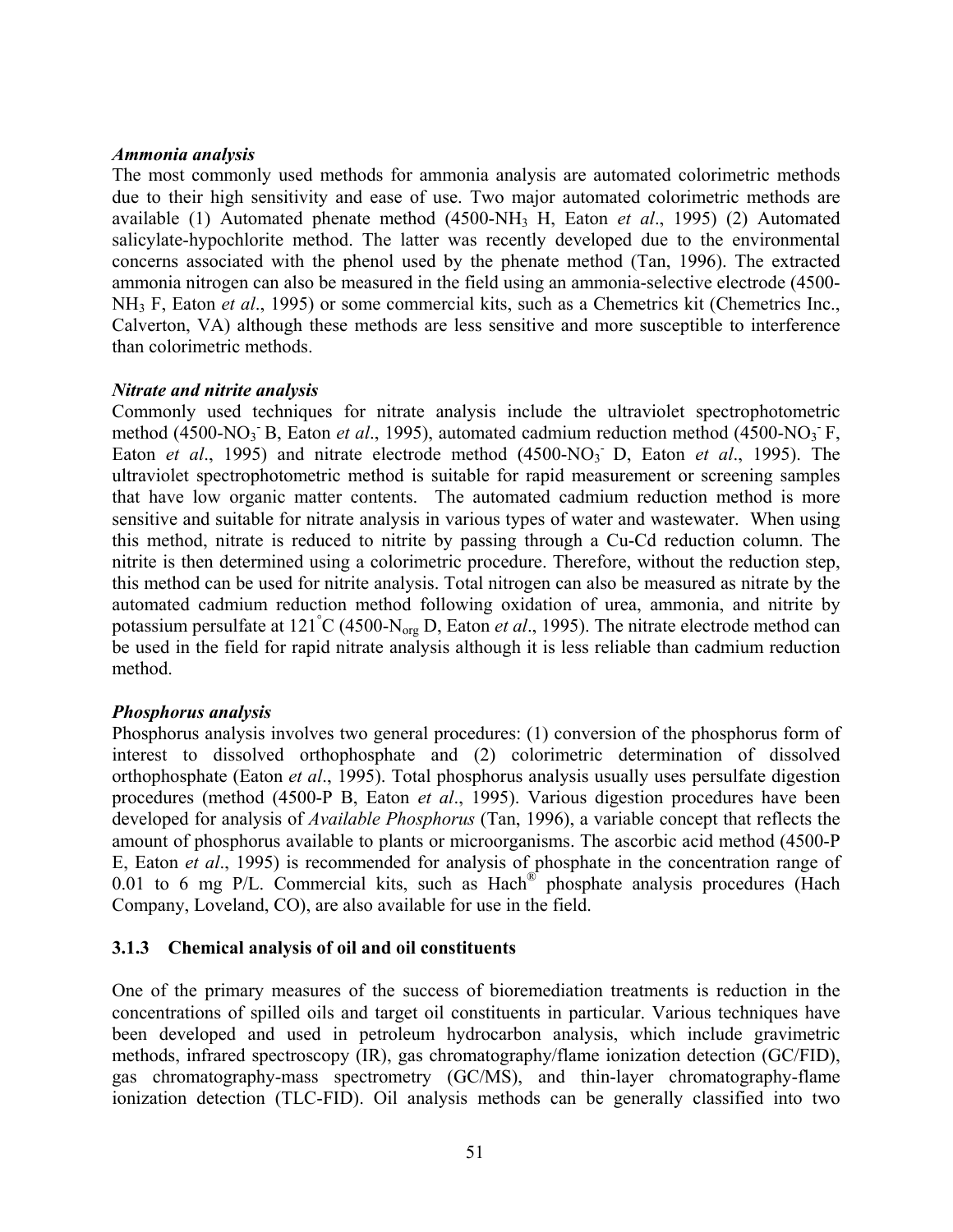categories: nonspecific methods to measure total petroleum hydrocarbons (TPHs), and specific methods using various chromatographic techniques to quantify target oil constituents. Commonly used oil analysis methods in monitoring oil bioremediation are summarized in this section and table 3.2.

# *3.1.3.1 Total petroleum hydrocarbon (TPH) techniques*

TPH techniques mainly include gravimetric and infrared spectroscopic methods. These techniques are widely accepted methods to rapidly quantify the oil due to their simplicity and low costs. However, these methods provide little information about oil components, exhibit high detection limits and are susceptible to various interferences (Douglas *et al* 1991, Xie *et al*., 1999). Furthermore, they are unable to distinguish between abiotic and biotic losses.

Gravimetric analysis involves solvent (e.g., dichloromethane) extraction, evaporation, and gravimetric measurement (EPA 413.1 and EPA 9071). This method does not distinguish between petroleum hydrocarbons and naturally occurring biogenic compounds (such as plant lipids) and may result in overestimating TPH. Infrared spectroscopy (IR) involves solvent extraction normally using trichlorotrifluoroethane (Freon 113). TPH is subsequently measured by comparing the infrared absorption of the extraction liquid against that of a defined hydrocarbon mixture (e.g., EPA 418.1 (U.S. EPA, 1992)). Although this technique is a more sensitive measure of hydrocarbons than gravimetric methods, it may also overestimate or underestimate TPH for a variety of reasons (Xie *et al*., 1999). Environmental concerns regarding the use of Freon as a solvent is also a potential problem for its application (Romero and Ferrer, 1999). Fully halogenated solvents such as tetrachloroethene or tetrachloromethane can be substituted for Freon.

Commercial kits, such as Petroflag® test kit (Dexsil, Hamden, CT) and Hach® DR/2000 test kit (Hach Company, Loveland, CO), are also available for use in the field with limited reliability (Lambert *et al*., 1999a&b). All TPH techniques are severely affected by the spatial heterogeneity. A larger quantity of oil at one spot could give a misleading high TPH value. They do not distinguish between abiotic and biotic losses that are important in correctly interpreting the data for the fate of the petroleum in the environment. So, one has to be careful in carrying out these tests as well as in interpreting the data. A sufficiently large number of samples may help to overcome some of the variability.

# *3.1.3.2 Analysis of specific oil constituents*

To assess the effect of oil bioremediation, identification and quantification of individual oil components and compounds, particularly those constituents that are of significant environmental concern , is required. Various chromatographic techniques, particularly GC/FID and GC/MS, are widely used to provide specific and sensitive analysis of oil constituents (Douglas *et al.*, 1994; Wang *et al*. 1997).

# *Gas chromatography/flame ionization detection (GC/FID)*

GC/FID combines chromatographic separation of hydrocarbon fractions on a capillary GC column with quantification by FID (e.g., EPA 8100(U.S. EPA, 1992)). Pretreatment of oiled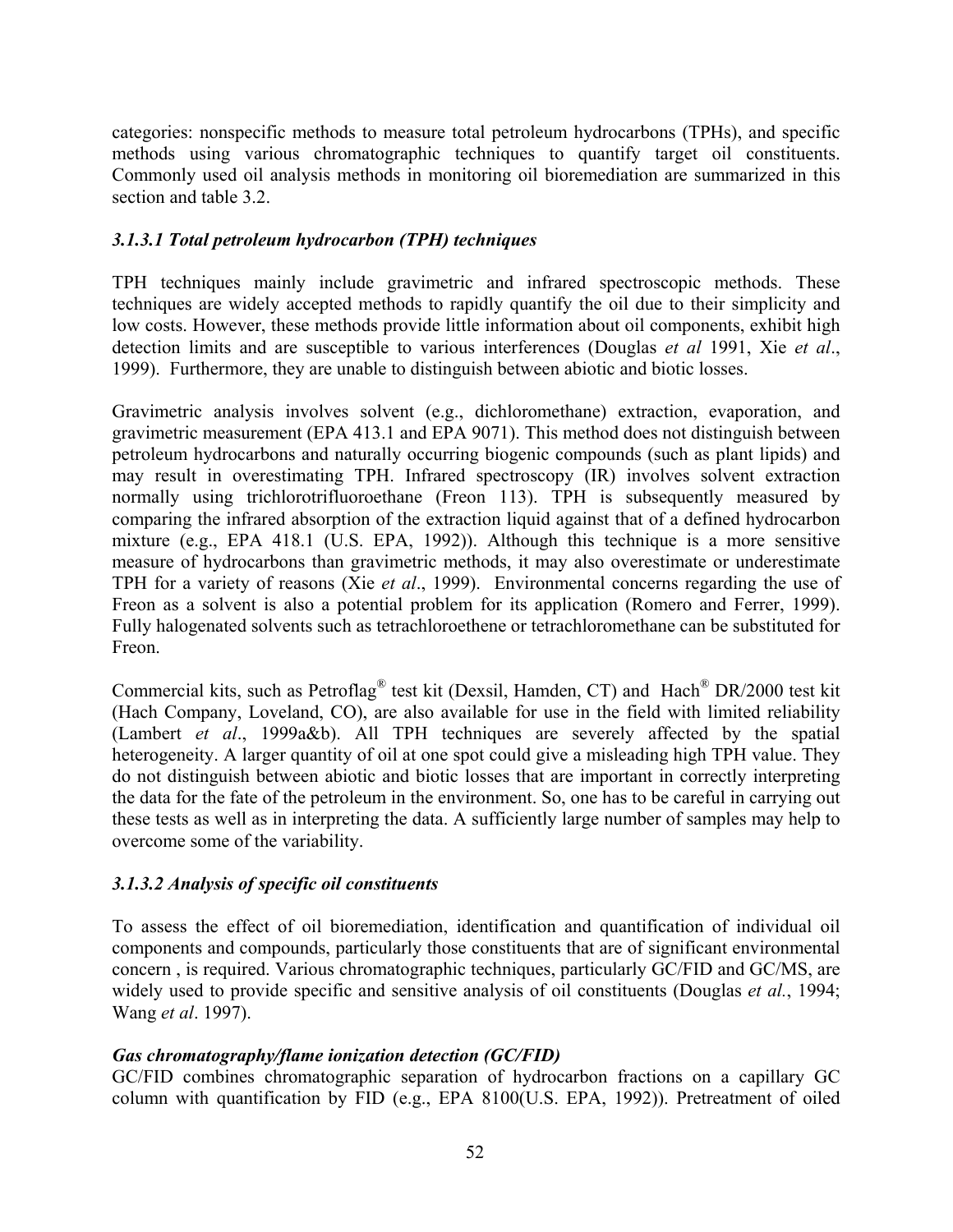sediment samples involves drying of samples, addition of surrogates, and solvent extraction (e.g., EPA 3540c (U.S. EPA, 1992)). This method has been mainly used for detection of aliphatic hydrocarbons such as individual  $C_{10}$  to  $C_{35}$  n-alkanes, and isoprenoid hydrocarbons (Table 3.3). GC/FID can also be used to determine TPHs by the method of internal standards (Douglas *et al*, 1994). Total GC-detectable hydrocarbons make up more than 50% of the oil components (Prince *et al*., 1994). However, GC/FID may not be used to identify and quantify PAHs and biomarker compounds because it can not clearly separate many of these compounds, especially the alkylated PAHs. Since PAHs are of most environmental concerns and biomarker compounds are critical in distinguishing between biodegradation from physical weathering processes and reducing spatial variability of oil data, measurement of these compounds is very important in monitoring oil bioremediation.

#### *Gas chromatography-mass spectrometry (GC/MS)*

GC/MS, which combines chemical separation by GC and spectral resolution by MS, is the choice of methods for specific compound determination, especially for identification and quantification of PAHs and biomarkers (Wang *et al*., 1997). The mass spectrometer is often operated in the selected ion monitoring mode (SIM) to further increase sensitivity and selectivity relative to conventional full-scan GC/MS. For a detailed description of GC/MS analytical procedures, readers can refer to Douglas *et al*. (1994), EPA Method 8270 (US EPA,1989), and Venosa *et al*. (1996). Typical target alkanes and PAHs analyzed using GC/MS in recent USEPA-sponsored projects are listed in Table 3.3 and 3.4 (Purandare, 1999; Venosa *et al*., 1996). Because the distribution of oil on shorelines contaminated by offshore spills can be highly heterogeneous (Bragg *et al*., 1994), the concentrations of all target analytes are often reported relative to a conservative biomarker such as 17α(H),21β(H)-hopane (Douglas *et al*., 1994). Detailed discussions on biomarkers will be presented in Section 3.2.

### *Thin-layer chromatography flame ionization detection (TLC-FID)*

Thin layer chromatography-flame ionization detection (TLC-FID), which uses a special instrument called the Iatroscan, separates hydrocarbons on a Chromarod thin layer based on characteristic chemical types or fractions such as aliphatic, aromatic, polar, and asphaltene compounds (Goto *et al*., 1994). This method has advantages in measuring high-boiling-point hydrocarbons such as higher molecular weight saturates, aromatics, resins, and asphaltenes, some of which may not be detectable by GC or HPLC. Unlike the other analytical techniques, which are either too gross (e.g. TPH techniques) or very specific (e.g. GC based methods), the TLC-FID can measure the relative percentages of the four major fractions of petroleum in a short period of time. This method has been successfully used for monitoring oil bioremediation in a wetland environment (Stephens *et al*., 1999). However, TLC-FID can not identify specific compounds and may only be used as a screening tool. Controversy also exists concerning the reliability of the methods due to some confusing results, and modifications of the technique have been suggested (Cebolla *et al.*, 1998).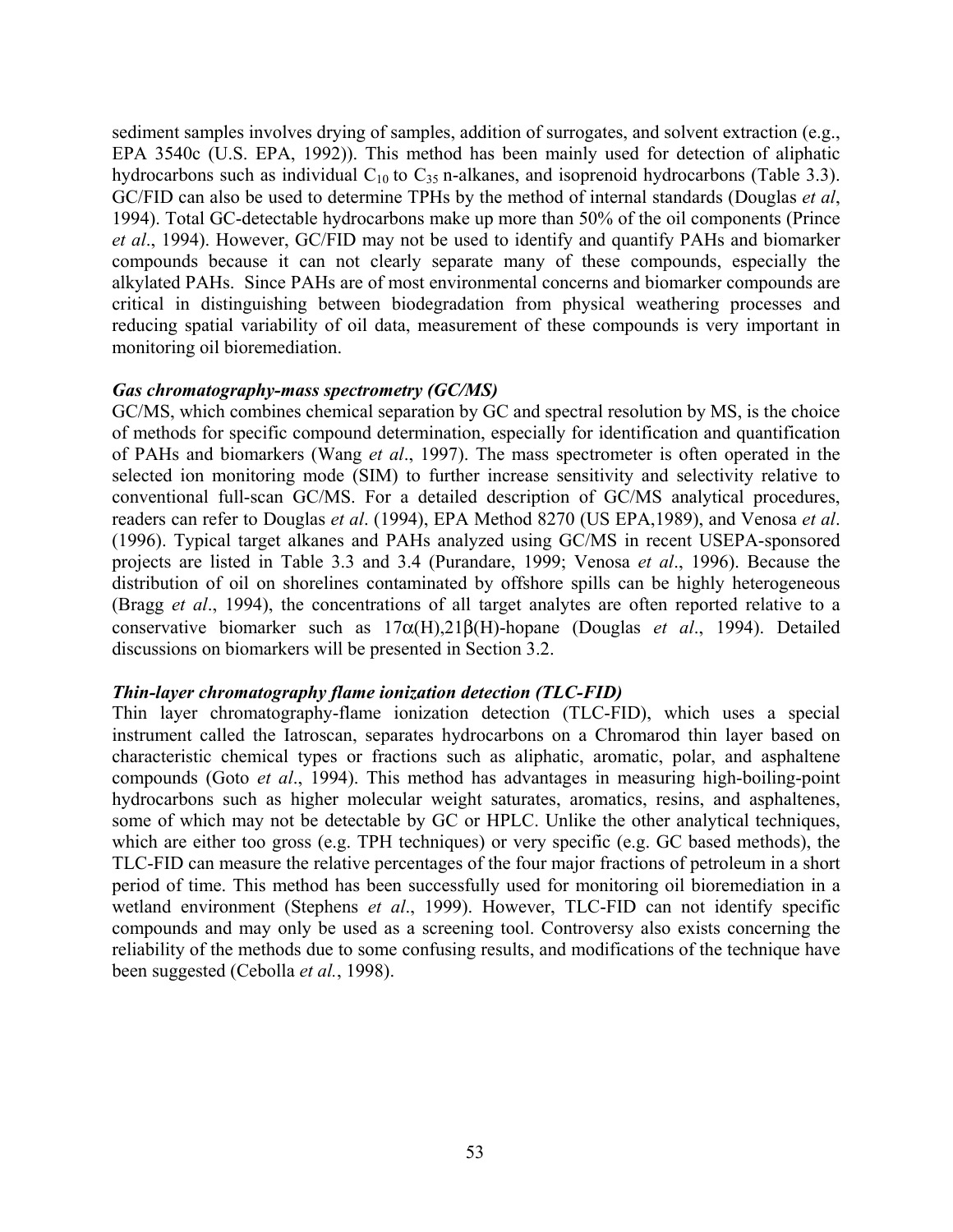| Method         | Advantages                                                                                                                                                                                              | Disadvantages                                                                                                                   | References                                                                                      |
|----------------|---------------------------------------------------------------------------------------------------------------------------------------------------------------------------------------------------------|---------------------------------------------------------------------------------------------------------------------------------|-------------------------------------------------------------------------------------------------|
| TPH techniques | Inexpensive and easy to<br>perform. Used as quick<br>screen tools                                                                                                                                       | sensitivity<br>Low<br>and<br>selectivity; can not be<br>used for identification of<br>oil<br>Not<br>components.<br>recommended. | <b>USEPA, 1992</b>                                                                              |
| GC/FID         | A specific method used<br>for detection of aliphatic<br>and a limited number of<br>aromatic hydrocarbons.                                                                                               | Unable to identify and<br>quantify alkylated PAHs<br>and biomarkers                                                             | Douglas <i>et</i><br>al.<br>1994; Wang<br>et<br>al., 1997                                       |
| GC/MS          | Highly sensitive<br>and<br>method<br>selective<br>for<br>identification<br>and<br>quantification of a wide<br>range of hydrocarbons,<br>including PAHs<br>and<br>biomarkers                             | Expensive equipment and<br>complicated procedures                                                                               | Douglas<br>$et \quad al.,$<br>1994; USEPA,<br>1992; Venosa et<br>al., 1996; Wang et<br>al.,1997 |
| <b>TLC/FID</b> | Quick detection of a wide<br>range of oil components,<br>including high molecular<br>weight<br>saturates,<br>aromatics, resin,<br>and<br>asphaltenes; can be used<br>as an effective screening<br>tool. | Unable<br>identify<br>to<br>specific<br>compounds;<br>quantitative analysis is<br>still not well-established                    | Stephens et al.,<br>1999; Cebolla et<br>al., 1998                                               |

Table 3.2 Commonly used methods for petroleum hydrocarbon analysis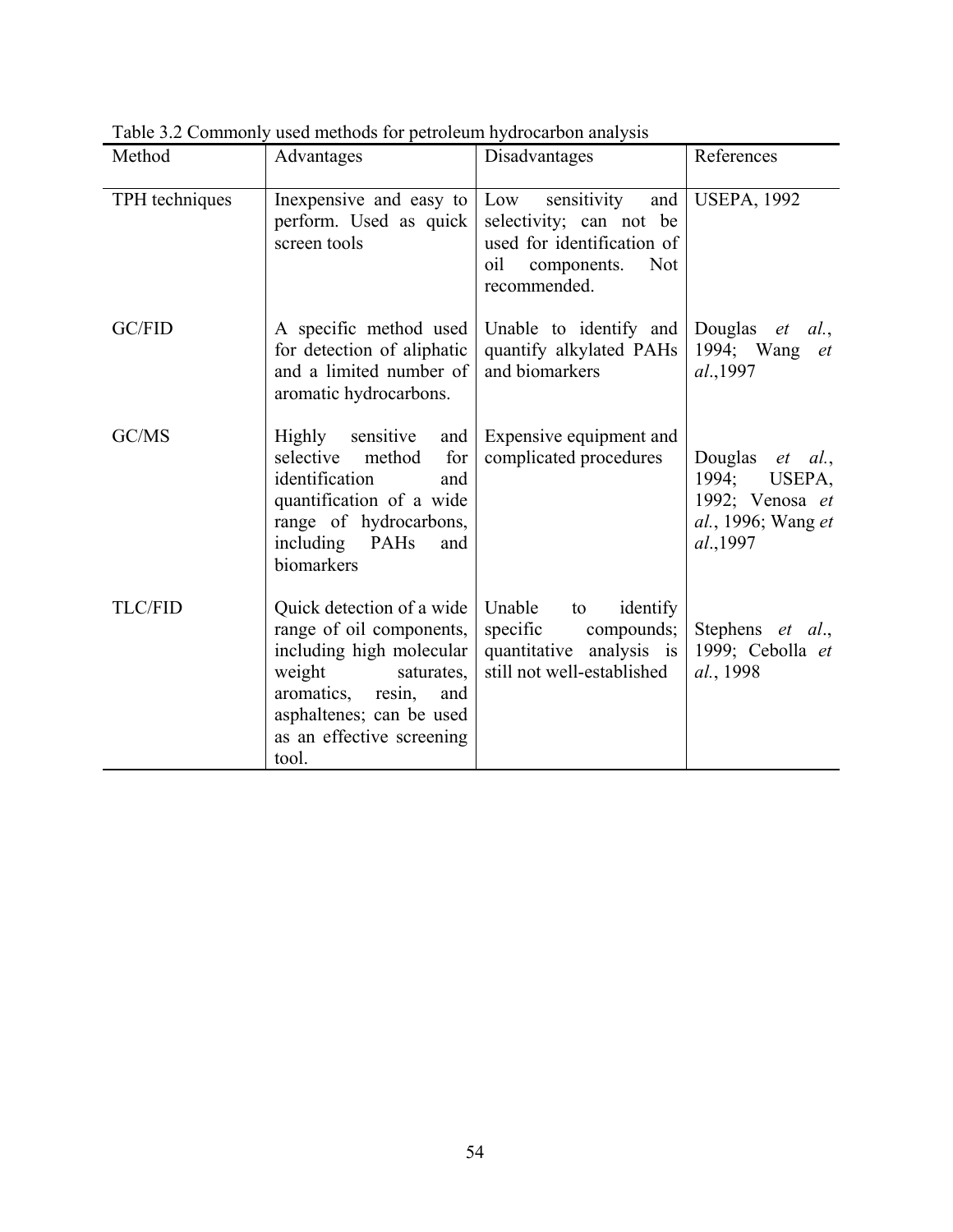| <b>Compound Name</b> | Misc.<br>Info. | QIon | <b>Response Factors</b><br>Reference | <b>Internal</b><br><b>Standards</b> |
|----------------------|----------------|------|--------------------------------------|-------------------------------------|
|                      |                |      | <b>Compounds</b>                     |                                     |
| D26 n-dodecane       | surrogate      | 66   | D26 n-dodecane                       | D <sub>22</sub><br>$n-$             |
| nC10                 |                | 57   | nC10                                 | decane                              |
| nC11                 |                | 57   | nC11                                 | QIon: 66                            |
| nC12                 |                | 57   | nC12                                 |                                     |
| nC13                 |                | 57   | nC13                                 |                                     |
| nC14                 |                | 57   | nC14                                 |                                     |
| nC15                 |                | 57   | nC15                                 |                                     |
| D36 n-heptadecane    | surrogate      | 66   | D36 n-heptadecane                    | D34                                 |
| nC17                 |                | 57   | nC17                                 | n-hexadecane                        |
| Pristane             |                | 57   | Pristane                             | QIon: 66                            |
| nC18                 |                | 57   | nC18                                 |                                     |
| Phytane              |                | 57   | Phytane                              |                                     |
| nC19                 |                | 57   | nC19                                 |                                     |
| D50 n-tetracosane    | surrogate      | 66   | D50 n-tetracosane                    | D42<br>$n-$                         |
| nC20                 |                | 57   | nC20                                 | eicosane                            |
| nC21                 |                | 57   | nC21                                 | QIon: 66                            |
| nC22                 |                | 57   | nC22                                 |                                     |
| nC23                 |                | 57   | nC23                                 |                                     |
| nC24                 |                | 57   | nC24                                 |                                     |
| nC25                 |                | 57   | nC25                                 |                                     |
| nC26                 |                | 57   | nC26                                 |                                     |
| nC27                 |                | 57   | nC27                                 |                                     |
| D66 n-dotriacontane  | surrogate      | 66   | D66-dotriacontane                    | D <sub>62</sub>                     |
| nC28                 |                | 57   | nC28                                 | n-triacontane                       |
| nC29                 |                | 57   | nC29                                 | Qion: 66                            |
| nC30                 |                | 57   | nC30                                 |                                     |
| nC31                 |                | 57   | nC31                                 |                                     |
| nC32                 |                | 57   | nC32                                 |                                     |
| nC33                 |                | 57   | nC33                                 |                                     |
| nC34                 |                | 57   | nC34                                 |                                     |
| nC35                 |                | 57   | nC35                                 |                                     |
| 5-cholestane         | surrogate      | 217  | 5-cholestane                         | 5-antrostane                        |
| Hopane               | alkane         | 191  | Hopane                               | QIon: 245                           |

Table 3.3 Target alkanes list (Purandare, 1999)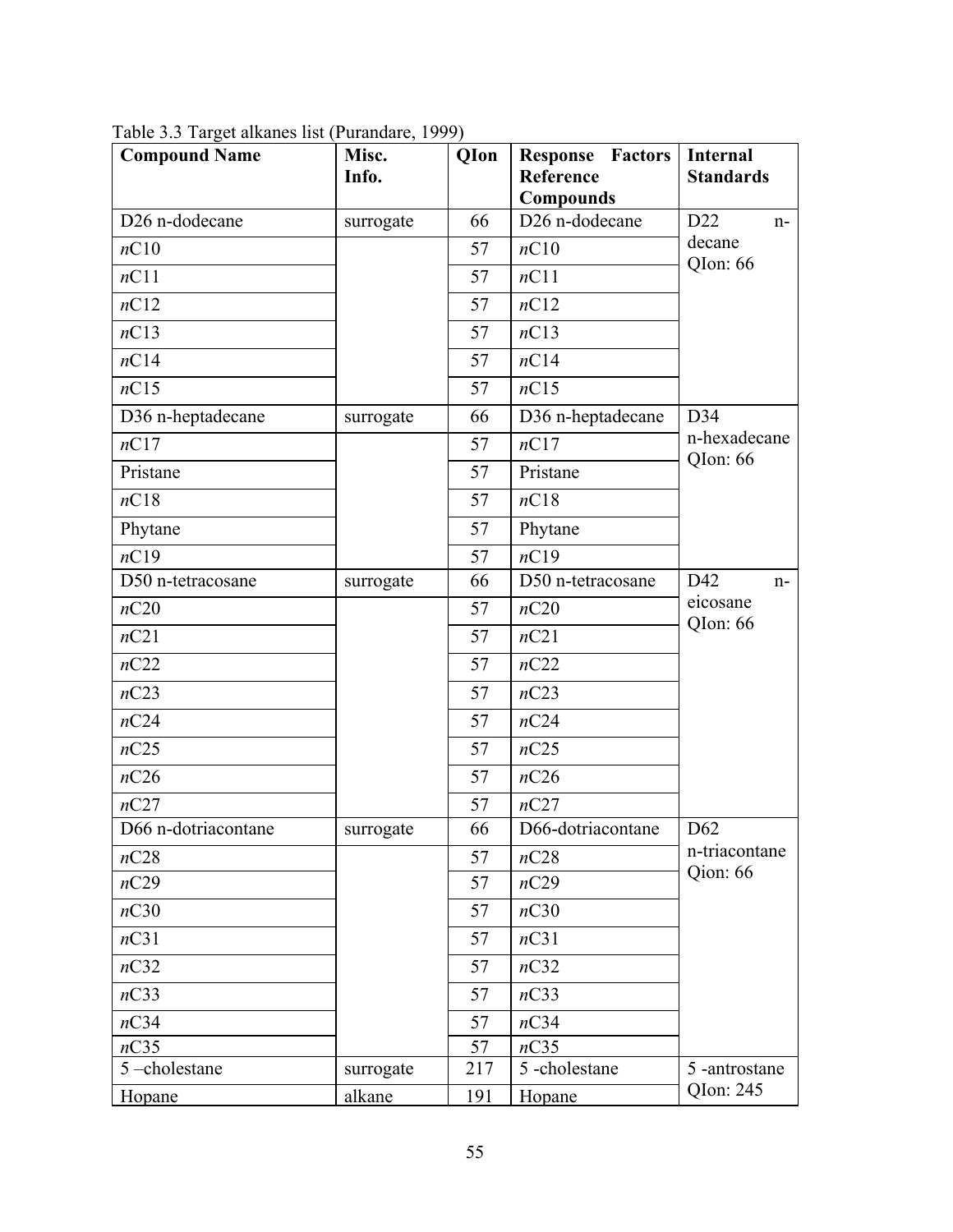| <b>Compound Name</b>     | Misc.<br>Info. | QIon | <b>Response Factors</b><br>Reference | <b>Internal</b><br><b>Standards</b> |
|--------------------------|----------------|------|--------------------------------------|-------------------------------------|
|                          |                |      | <b>Compounds</b>                     |                                     |
| D10 1-methyl naphthalene | surrogate      | 152  | D10<br>1-methyl                      | D8-                                 |
|                          |                |      | naphthalene                          | naphthalene                         |
| Naphthalene              | 2-ring PAH     | 128  | Naphthalene                          | QIon: 136                           |
| C1 naphthalene           | $2$ -ring      | 142  | Naphthalene                          |                                     |
| C2 naphthalene           | alkyl PAHs     | 156  | Naphthalene                          |                                     |
| C3 naphthalene           |                | 170  | Naphthalene                          |                                     |
| C4 naphthalene           |                | 184  | Naphthalene                          |                                     |
| Fluorene                 | 3 ring PAH     | 166  | Fluorene                             | $D10-$                              |
| C1 fluorenes             | 3 ring         | 180  | Fluorene                             | anthracene<br>QIon: 188             |
| C <sub>2</sub> fluorenes | alkyl PAHs     | 194  | Fluorene                             |                                     |
| C3 fluorene              |                | 208  | Fluorene                             |                                     |
| Dibenzothiophene         | 3 ring PAH     | 184  | Dibenzothiophene                     |                                     |
| C1 dibenzothiophene      | $3$ ring       | 198  | Dibenzothiophene                     |                                     |
| C2 dibenzothiophene      | alkyl PAHs     | 212  | Dibenzothiophene                     |                                     |
| C3 dibenzothiophene      |                | 226  | Dibenzothiophene                     |                                     |
| D10 phenanthrene         | surrogate      | 188  | D10 phenanthrene                     |                                     |
| Phenanthrene             | 3-ring PAHs    | 178  | Phenanthrene                         |                                     |
| Anthracene               |                | 178  | Anthracene                           |                                     |
| C1 phenanthrenes         | 3 ring         | 192  | Phenanthrene                         |                                     |
| C2 phenanthrenes         | alkyl PAHs     | 206  | Phenanthrene                         |                                     |
| C3 phenanthrenes         |                | 220  | Phenanthrene                         |                                     |
| C4 phenanthrenes         |                | 234  | Phenanthrene                         |                                     |
| Naphthobenzothiophene    | 4 ring PAH     | 234  | Dibenzothiophene                     |                                     |
| C1 naphthobenzothiophene | 4 ring         | 248  | Dibenzothiophene                     |                                     |
| C2 naphthobenzothiophene | alkyl PAHs     | 262  | Dibenzothiophene                     |                                     |
| C3 naphthobenzothiophene |                | 276  | Dibenzothiophene                     |                                     |
| Fluoranthene             | 4-ring PAH     | 202  | Fluoranthene                         | D12-                                |
| D <sub>10</sub> pyrene   | surrogate      | 212  | D <sub>10</sub> pyrene               | chrysene<br>QIon: 240               |
| Pyrene                   | 4-ring PAH     | 202  | Pyrene                               |                                     |
| C1 pyrenes               | 4 ring         | 216  | Pyrene                               |                                     |
| C <sub>2</sub> pyrenes   | alky PAHs      | 230  | Pyrene                               |                                     |

Table 3.4 Target PAHs analyzed by GC/MS (Purandare, 1999)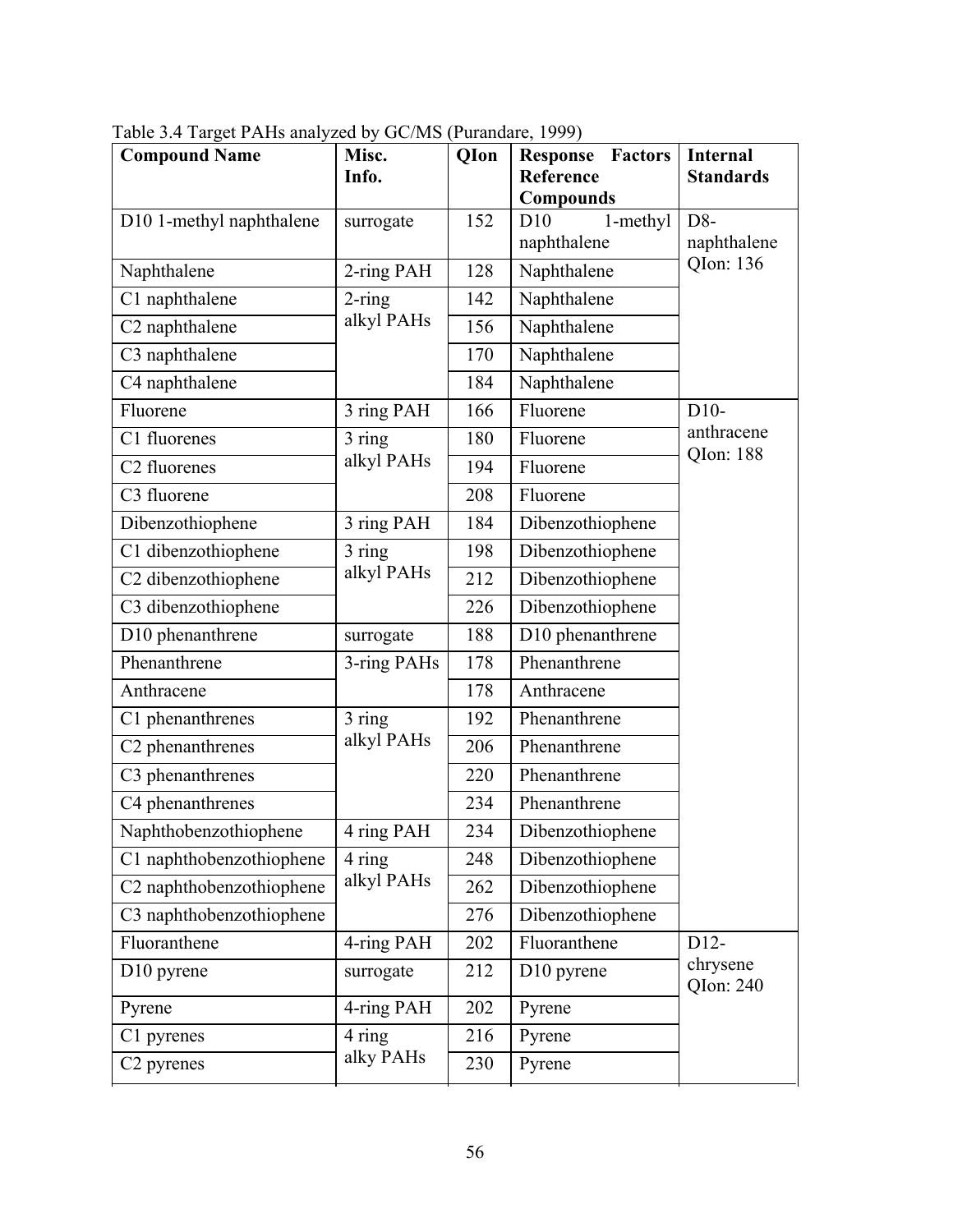| <b>Compound Name</b>                | Misc.                         | <b>QIon</b> | <b>Factors</b><br><b>Response</b> | <b>Internal</b>       |
|-------------------------------------|-------------------------------|-------------|-----------------------------------|-----------------------|
|                                     | Info.                         |             | Reference<br><b>Compounds</b>     | <b>Standards</b>      |
| Chrysene                            | 4 ring PAH                    | 228         | Chrysene                          | $D12-$                |
| C1 chrysenes                        | 4 ring<br>alkyl PAHs          | 242         | Chrysene                          | chrysene<br>QIon: 240 |
| C <sub>2</sub> chrysenes            |                               | 256         | Chrysene                          |                       |
| C <sub>3</sub> chrysenes            |                               | 270         | Chrysene                          |                       |
| C <sub>4</sub> chrysenes            |                               | 284         | Chrysene                          |                       |
| benzo(b)fluranthene                 | 5-ring                        | 252         | Benzo(b)fluoranthene              | D12-                  |
| benzo(k)fluoranthene                | PAH <sub>s</sub>              | 252         | Benzo(k)fluoranthene              | perylene<br>QIon: 264 |
| $benzo(e)$ pyrene                   |                               | 252         | Benzo(e)pyrene                    |                       |
| $benzo(a)$ pyrene                   |                               | 252         | $Benzo(a)$ pyrene                 |                       |
| indeno $(1, 2, 3-\text{cd})$ pyrene | $6$ -ring<br>PAH <sub>s</sub> | 276         | Indeno $(1, 2, 3-cd)$<br>pyrene   |                       |
| $diberzo(a,h)$ anthracene           | $5$ -ring                     | 278         | Dibenzo                           |                       |
|                                     | PAH <sub>s</sub>              |             | $(a,h)$ anthracene                |                       |
| $benzo(g,h,i)$ per ylene            | 6-ring<br>PAHs                | 276         | $Benzo(g,h,i)$ per ylene          |                       |

Table 3.4. Target PAHs (Contd.)

# **3.2 Biomarkers**

As mentioned in Chapter 2, internal biomarkers have been widely used to distinguish between biodegradation and the physical or chemical loss of oil from treated plots in bioremediation field studies (Bragg *et al*., 1994; Venosa *et al*., 1996; Lee *et al*., 1997b). An ideal biomarker should (1) provide source specific information, (2) not be formed during physical, chemical weathering and biological processes, (3) be non-biodegradable or relatively resistant to biodegradation on time scales relevant to the study or cleanup, (4) be extracted from the sample with similar efficiency to the other associated compounds (Douglas *et al*, 1994; Prince *et al*., 1994a,b). The ideal biomarker would also be subject to the same physical and chemical removal mechanisms as the target analytes so that any differences could be attributed to biodegradation. Unfortunately, existing biomarkers can rarely meet all these criteria. An overview of commonly used biomarkers in monitoring oil bioremediation is given here. Issues to be aware of when using biomarkers will be discussed.

# **3.2.1 Commonly used biomarkers**

# *Pristane and phytane*

Hydrocarbon degrading microorganisms usually degrade branched alkanes or isoprenoid compounds such as pristane and phytane at lower rates than straight-chain alkanes. Pristane and phytane are also subject to the same physical and chemical removal mechanisms as their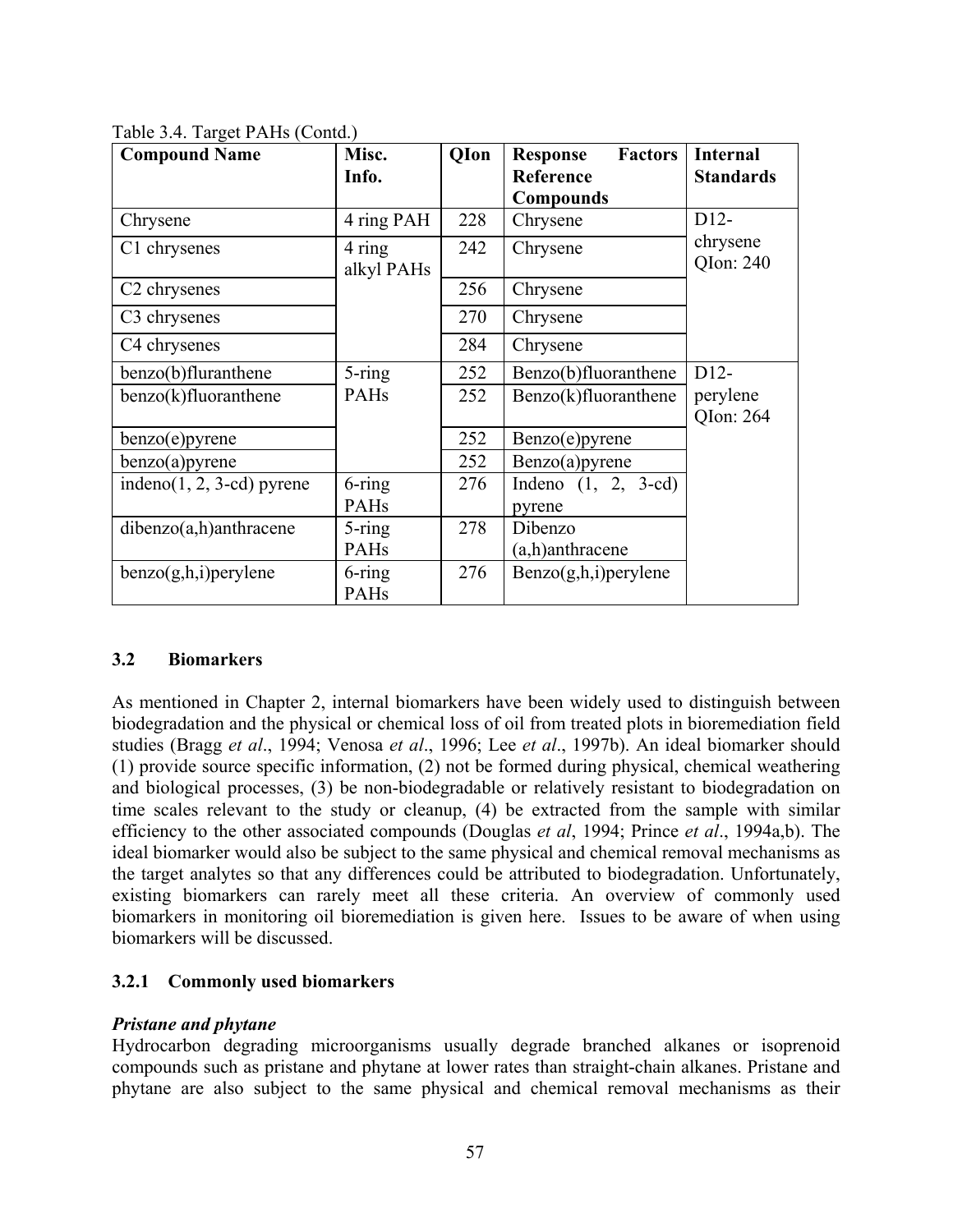corresponding straight-chain alkanes (Wang *et al*., 1998). Therefore, n-C17:pristane and n-C18:phytane ratios have been traditionally used to interpret the extent of biodegradation (Gaudlach E.R *et al*., 1983; Lee and Levy, 1987,1989,1991). However, it was later found in Prince William Sound that these compounds were resistant to degradation in the initial time period, but they degraded rather rapidly over longer periods of time (Prince 1993, Bragg, *et al*., 1994). This phenomenon was also observed in a study on bioremediation of Light Arabian crude oil in a freshwater wetland environment as shown in Figure 3.1 (Purandare, 1999). The study examined the dry weight normalized pristane, phytane, and hopane concentrations over the 32 week experimental period. It can be seen that the pristane and phytane showed significant degradation, but hopane remained constant throughout the course of the study. These results show that the n-alkane:isoprenoid ratio may be useful indications of biodegradation in very short term or the earliest part of a study. However, they may substantially underestimate the extent of biodegradation in a long run.



Figure 3.1 Change of pristane, phytane and hopane in a freshwater wetland

# *Hopanes*

Hopanes, derived from the molecular fossils of prokaryotic and eukaryotic membranes (Peters and Moldowan, 1993), are very resistant to biodegradation as shown in Figure 3.1. 17α(H),21β(H)-hopane (Figure 3.2) has been found to be neither generated nor biodegraded during the biodegradation of crude oil on time scales relevant to estimating the cleaning of oil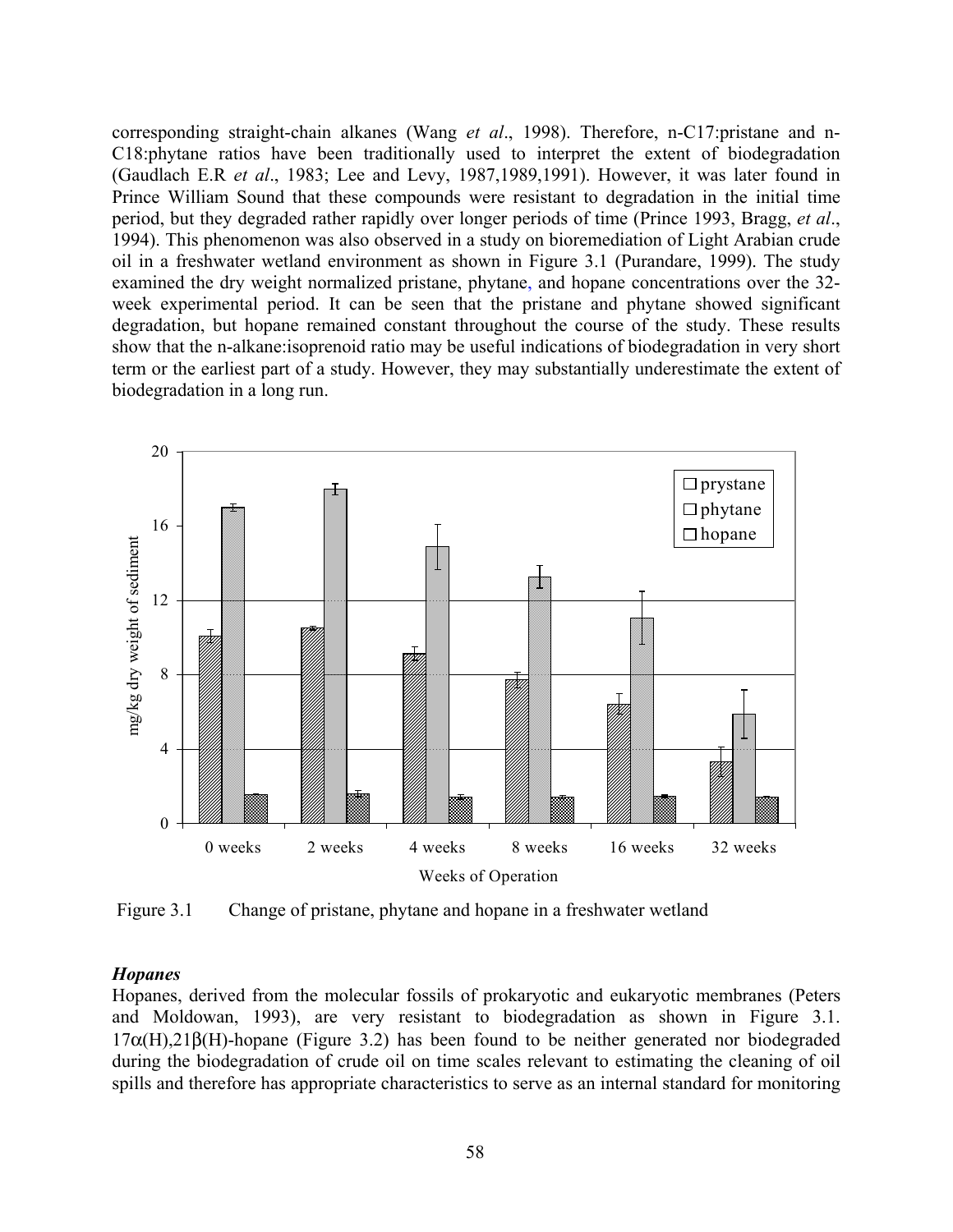biodegradation of both specific petroleum compounds and total oil in crude oil in the environment (Prince *et al*., 1994). Hopanes have been viewed as the biomarkers of choice (Mearns, 1997) since the successful application of  $17\alpha(H)$ ,  $21\beta(H)$ -hopane for evaluating oil bioremediation after the *Exxon Valdez* spill (Douglas *et al*., 1994; Prince, *et al*., 1994a&b). Many recent studies have also chosen this hopane as the biomarker (Garcia-Blanco *et al*., 2001b; Purandare, 1999; Swannell *et al*., 1999a; Venosa *et al.*, 1996).

Figure 3.2 shows alkane analysis results in soil core samples during the first 21 weeks of the St. Lawrence River field study using dry weight soil normalization and hopane normalization (Garcia-Blanco *et al*., 2001b). Due to the substantial heterogeneity of oil distribution in the freshwater wetland sediments, large standard deviations (17-72% of the mean concentrations) were obtained when using dry weight soil normalization. No convincing conclusions were able to be reached based on these data. However, the standard deviation of oil concentrations in the sediment samples were much lower (2-15% of the mean oil concentrations) when using hopane normalization, which enabled evaluation of oil biodegradation with high levels of statistical confidence.

However, it should be noted that hopanes are also very resistant to those physical and chemical weathering processes that affect most target alkanes and aromatics (e.g., dissolution, volatilization, and photooxidation). Therefore, although hopane normalization is very useful in reducing the variability associated with heterogeneous oil distribution, changes in the hopanenormalized analyte concentrations alone may not be used to verify that biodegradation is the primary removal mechanism. Use of hopane normalization to distinguish biodegradation from physical loss of oil is valid mostly when effects of dissolution and volatilization are negligible (Prince, 1993; Venosa *et al*., 1996), which is not always true. Other means of verifying biodegradation are needed such as the use of alkylated PAH isomers (see next section).

### *Alkylated PAH isomers*

Biodegradation can be verified as a removal mechanism by determining the relative degradation rates for homologous series of alkylated PAHs. Preferential biodegradation of aliphatic and aromatic hydrocarbons based on molecular structure has long been recognized (Jobson et al., 1972; Walker et al., 1976; Roubal and Atlas, 1978; Fedorak and Westlake, 1981; Elmendorf et al., 1994, Wang et al, 1998). This is particularly true for alkylated PAHs, which are biologically transformed more slowly as the extent of alkyl substitution increases (Elmendorf et al., 1994; Venosa et al., 1997). Biodegradation results in unique characteristic changes in the distributions of homologous series of alkylated PAHs. On the other hand, physical weathering does not cause the same types of alterations in their relative distributions (Wang et al., 1998). In other words, physical weathering causes equal losses in all homologues irrespective of the extent of alkyl substitutions. Recent research has also shown that the relative biodegradation rates for alkylated homologs of the 2- and 3-ring PAHs were remarkably similar for mixed cultures of hydrocarbondegrading bacteria isolated from a wide variety of sources (Venosa et al., 1997), and they were also very similar in the field, despite the much higher absolute rates that were observed in the laboratory (Venosa et al., 1996). Therefore, the distribution patterns of alkylated PAHs, when used in conjunction with other oil analysis data, can be very useful in accurate assessment of the extent and progress of oil biodegradation.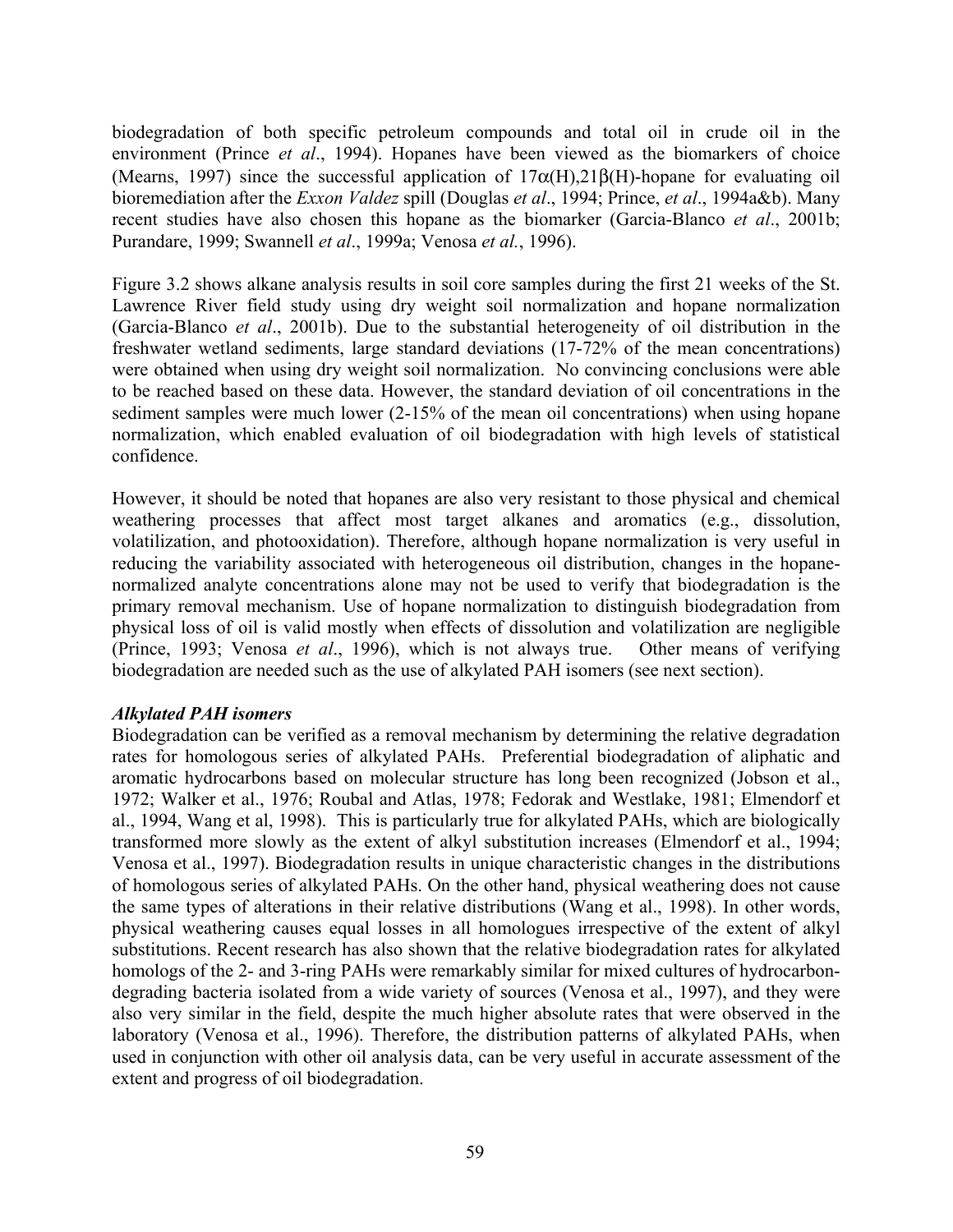a) Dry soil weight normalized



Figure 3.2 Comparison of alkanes analysis results in soil core samples from St. Lawrence field study using (a) dry soil weight normalization and (b) hopane normalization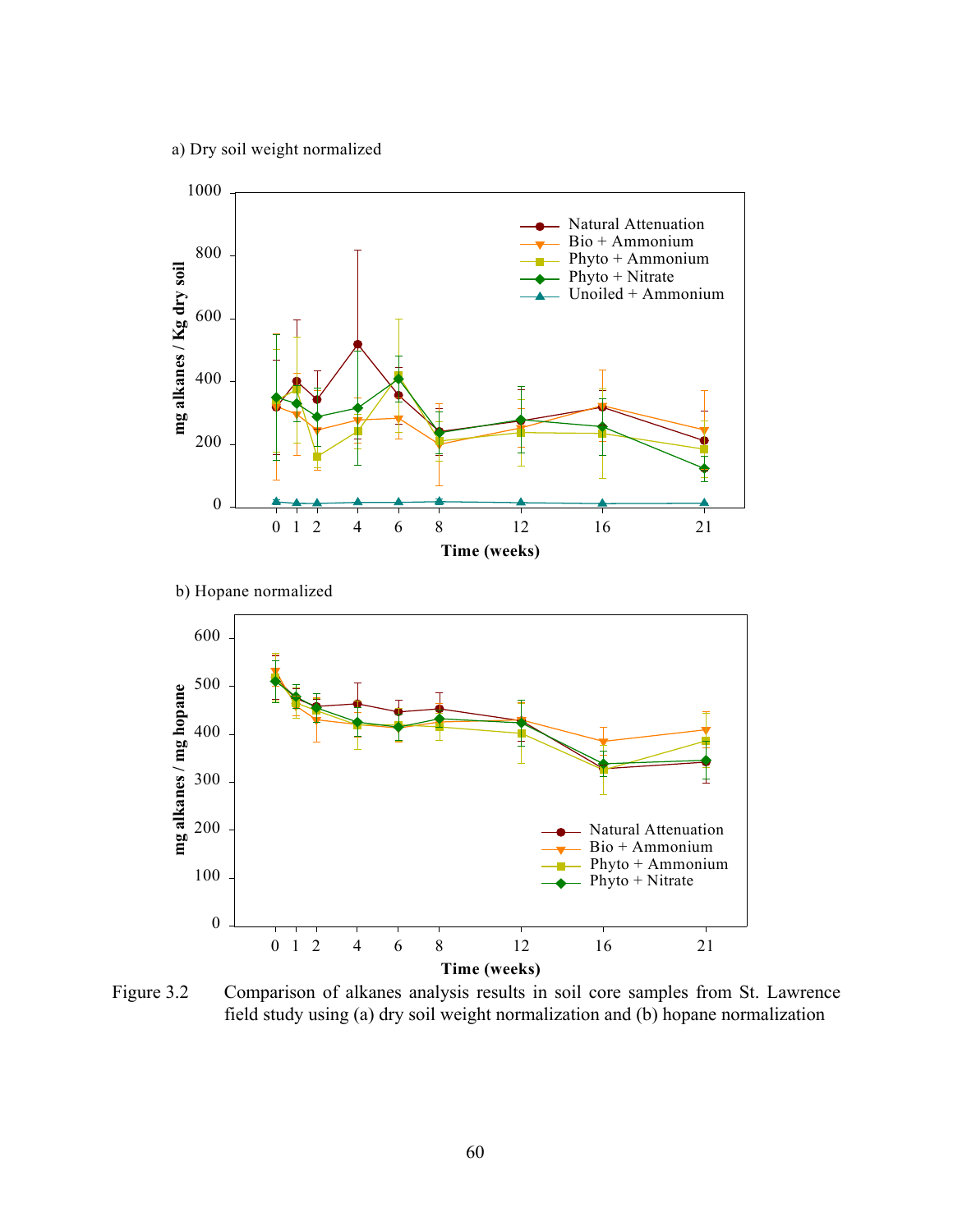# *Other Biomarkers*

For refined petroleum products such as diesel fuel and fuel oil #2 that do not contain the hopane, C4-phenanthrenes/anthracenes may be substituted (Douglas *et al*., 1994). These compounds are degraded, but very slowly. Lee *et al*. (1997b) used C2-chrysenes as biomarkers in their studies on bioremediation of weathered Venture Condensate because hopane concentration in the oil was at or near the detection limits of their instruments and C2-chrysenes are also considered highly degradation resistant. C4-chrysenes can also be used if their concentrations are high enough to be detectable.

| <b>Biomarkers</b>                               | Advantages                                             | Limitations                                                                               | Applicable to                                   | References                                                         |  |
|-------------------------------------------------|--------------------------------------------------------|-------------------------------------------------------------------------------------------|-------------------------------------------------|--------------------------------------------------------------------|--|
| Pristane<br>$&$ Phytane                         |                                                        | Biodegradable                                                                             | Monitoring<br>early stages of<br>biodegradation | Lee<br>al.<br>et<br>1987&1989                                      |  |
| Hopanes                                         | Resistant<br>to<br>biodegradation                      | Can<br>not<br>distinguish<br>biodegradation<br>abiotic<br>from<br>weathering<br>processes | Reducing<br>spatial<br>variability              | Prince et al.,<br>1994; Douglas<br><i>et al.</i> , 1994            |  |
| Alkylated<br>PAHs isomers                       | Loss<br>pattern<br>characteristic of<br>biodegradation |                                                                                           | biodegradation                                  | Verification of Venosa et al.,<br>1997a; Wang et<br>al., 1997&1998 |  |
| Phenanthrenes,<br>Anthracenes,<br>and Chrysenes |                                                        |                                                                                           | Refined<br>petroleum<br>products                | Douglas et al.,<br>1994                                            |  |

|  | Table 3.5 Biomarkers and their characteristics |
|--|------------------------------------------------|
|  |                                                |

# **3.2.2 The effect of contaminant redistribution on observed remediation rates**

Loss of oil due to physical washout and sand redistribution can be significant in an oiled beach. Hopane normalization is an effective way to distinguish biodegradation from the effects of the physical washout and sediment exchange between the inside and outside of experimental plots when all of the oil is initially present inside of the plots and most of the beach is clean, such as in a study involving intentional oiling (Venosa *et al*., 1996). However, it will not work well in a study involving small plots set up on a beach contaminated by a "spill of opportunity" or a real oil spill. The reason is that when a study is carried out on a beach completely contaminated by an oil spill, oil or oiled sand will transport between relatively small treated areas (i.e., experimental plots) and large untreated but oiled areas. Since hopane is a conservative biomarker, its concentration will be the same inside and outside of the plots (assuming that the beaches were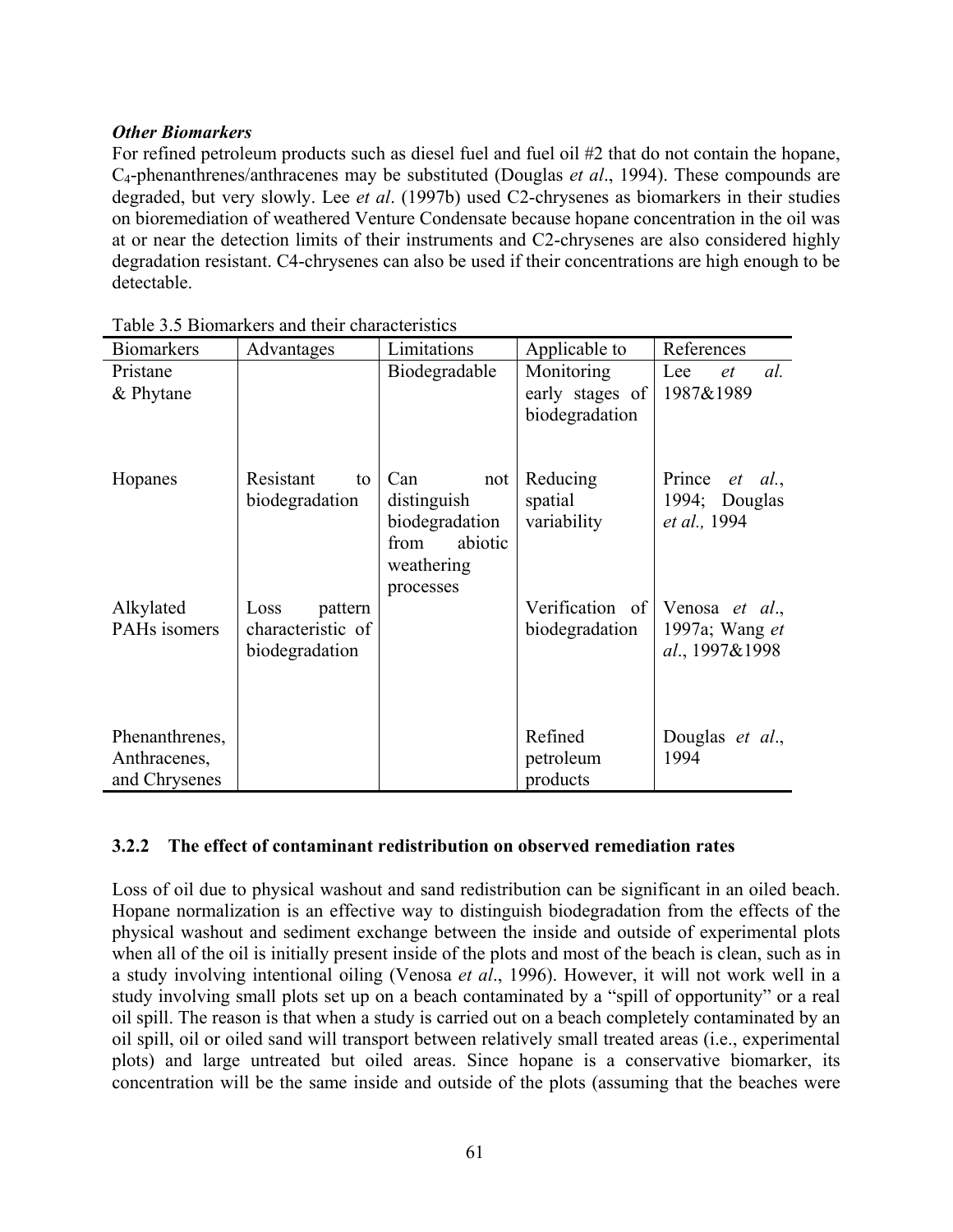uniformly oiled initially). Therefore, oiled sand coming into the plots will have the same amount of hopane as the sand leaving the plots (assuming that treatment does not result in physical removal of bulk oil from sand inside the plots), but the concentrations of target analytes will be higher, because the biodegradation rates will be lower in untreated areas. Since the hopane concentration inside the plots will not be affected by sand transport, it does not allow us to quantify the rate of sand exchange between the inside and outside of the plots.

A theoretical analysis conducted by Wrenn *et al*. (1999) illustrates how physical exchange of sand between treated and untreated areas of the beach affects the observed biodegradation rate of target analytes when small plots are set up on a large beach. For the nutrient-treated plots, the rate of change in the analyte concentrations,  $A_{\text{treat}}$ , is given by:

$$
\frac{dA_{\text{treat}}}{dt} = \frac{A_{\text{treat}}}{T} \frac{dT}{dt} - k_{\text{treat}} A_{\text{treat}} + \left(\frac{1}{H} \frac{dH}{dt} - \frac{1}{T} \frac{dT}{dt}\right) A_{\text{treat}}
$$
(3.1)

For the untreated control plots and in the untreated areas of the beach, the rate of analyte, Acon, disappearance is:

$$
\frac{dA_{con}}{dt} = \frac{A_{con}}{H} \left(\frac{dH}{dt}\right) - k_{con} A_{con}
$$
\n(3.2)

Where  $k_{\text{treat}}$  and  $k_{\text{con}}$  are the first-order biodegradation rate coefficients in the presence and absence of nutrients; H is the concentration of hopane; and T is the concentration of a hypothetical nonbiodegradable tracer that is present in the oil inside of the plots but not outside of the plots (e.g., a hydrophobic fluorescent dye that is added to the oiled sand inside the plots at the start of treatment). Equation (3.1) describes the rate of change of the analyte concentration inside the treated plots due to transport of treated oiled sand out of the plots, biodegradation, and transport of untreated oiled sand into the plots. Assuming the rates of physical loss of treated oiled sand from inside the plots and loss of oiled sand from the beach to be first-order processes, the hopane-normalized analyte concentration inside of the plots at any time can be solved as:

$$
\left(\frac{A_{treat}}{H}\right) = \left(\frac{A_o}{H_o}\right) e^{(k - k_T - k_{treat})t} \left[\frac{(k_{treat} - k_{con}) + (k_T - k_B) e^{(k_T + k_{treat} - k_{con} - k_B)t}}{k_T + k_{treat} - k_{con} - k_B}\right]
$$
\n(3.3)

Where  $k_T$  and  $k_H$  are the first-order loss coefficients for the nonbiodegradable tracer and hopane, respectively.

Representative results from this model are shown in Figure 3.3 using parameters obtained from Delaware field trial (Venosa *et al.*, 1996). It can be seen that the effect of exchange of oiled sand between the inside of treated plots and untreated beach is to reduce the observed degradation rate relative to the true rate. Sand exchange has no effect on the observed biodegradation rate in the control plots, because biodegradation is assumed to occur at the same rates inside and outside of those plots. The apparent rate of remediation in the treated plots, however, will decrease while relatively large amounts of oil remain even when bioremediation would be capable of achieving a complete cleanup if the entire contaminated shoreline were treated. This could lead to the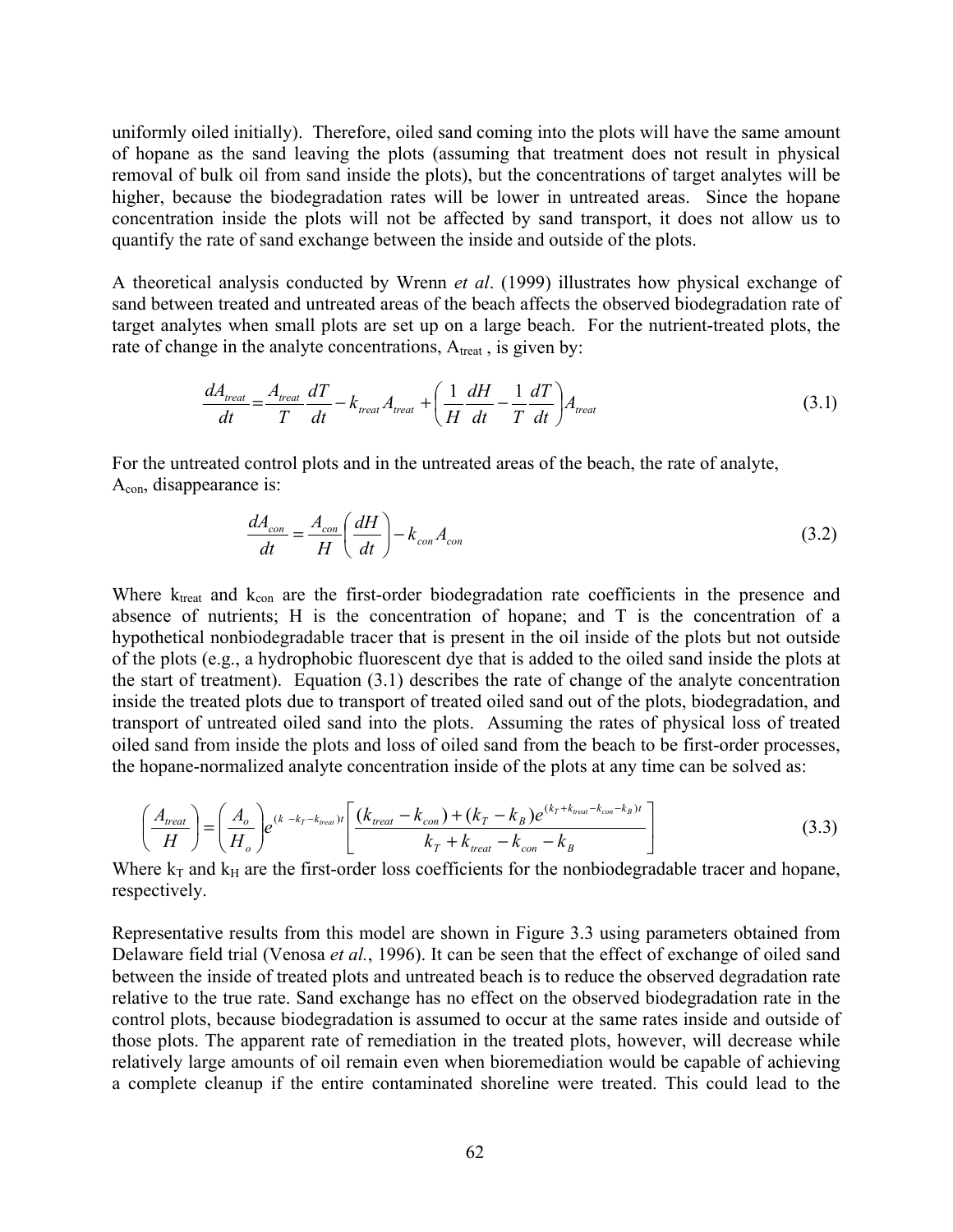incorrect conclusion that, whereas bioremediation can stimulate the initial cleanup rate, it cannot restore the contaminated shorelines to acceptable conditions. The analysis shows that, if behavior of this type is observed, it is probably an artifact of treating a small fraction of the total contaminated area, and more complete remediation would be expected when a larger area is treated. Nevertheless, there are other possible explanations for incomplete remediation. These include the inability to maintain sufficient nutrients in the bioremediation zone and, especially on high-energy beaches, a high loss rate of bacteria from the oiled surfaces (e.g., due to scouring by waves). Therefore, a thorough monitoring program is a very important component of this research, because data on nutrient concentrations and microbial activity is required to properly interpret the results if the cleanup goals are not achieved during the field study.



Figure 3.3 Reduction in the observed oil biodegradation rate due to exchange of oiled sand between the inside of treated plots and untreated surrounding beach

#### **3.3 Sampling in the Field**

Because oil contaminated sites are highly heterogeneous, representative sampling is difficult but also extremely important for proper evaluation of bioremediation. Field sampling procedures must be designed to achieve statistically valid sampling and to minimize contamination or changes in the samples. Variables that affect the representativeness of samples and their methods of collection include characteristics of media, concentration distribution of analytes, and bias introduced during collection, preparation, and transportation (Lee, 2000). General principles to achieving statistically valid sampling in soil environments and solid waste have been welldocumented (Tan, 1996; USEPA, 1992). However, little information is available regarding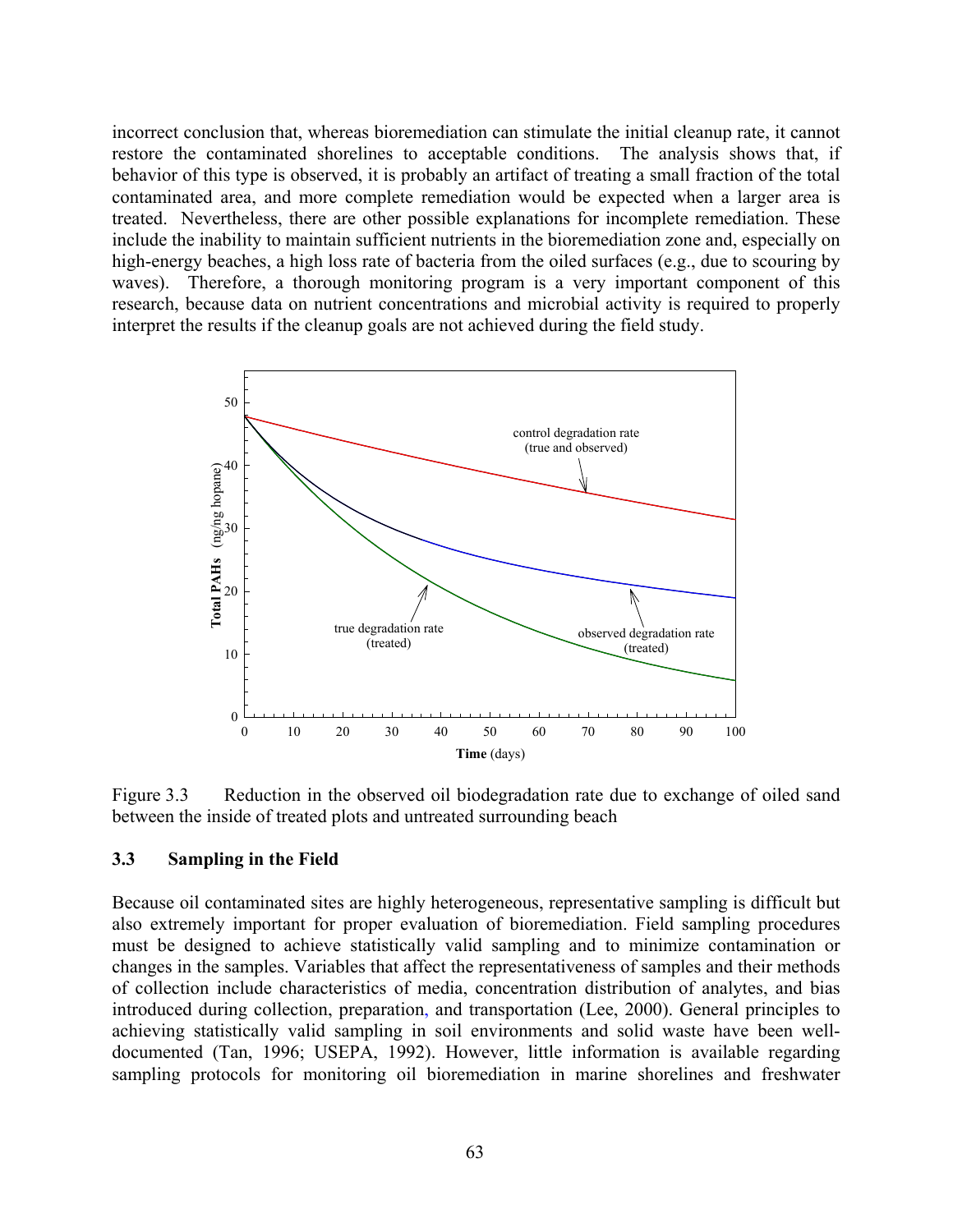wetlands. Major considerations to achieve representative sampling are summarized as follows based on the soil-science literature and field experiences from recent oil bioremediation projects.

### **3.3.1 Sampling strategies**

### *Types of sampling*

Sampling methods can be classified into simple random sampling, systematic sampling, stratified sampling, and compositing (Tan, 1996). The Simple random sampling or the grab method involves collecting samples at random in a sampling area. This method depends completely on the luck of the draw without considering the variation of analytes in the sampling field. Purandare (1999) found that results of oil analysis in a wetland sediment were highly variable and unreliable using this sampling approach during the early stage of his study. Therefore, this approach may only be suitable for use in relatively homogeneous systems. Systematic sampling involves taking samples based on certain patterns, such as collecting samples in a grid pattern. This method will ensure that the entire sampling area is represented in the sample. Stratified sampling involves dividing the sampling field into a number of sectors or quadrants and taking independent samples in each sector according to the rule of proportionality (e.g., taking more samples in more heavily oiled sites). These approaches can often provide more accurate results than simple random sampling, because with this method the samples are distributed more evenly over the population. Compositing involves the mixing of sampling units to form a single sample, which has the advantage of increased accuracy through the use of large numbers of sampling units per sample. This approach in combination of stratified sampling has been frequently used in recent field studies on oil bioremediation (Venosa et al., 1996; Garcia-Blanco et al., 2001b).

### *Depth of sampling*

Sampling depth in oil spill sites mainly depends on the distribution of the analytes of interest, especially the depth of oil penetration. Crude oil rarely penetrates coastal sediments to depths of greater than one foot (Gundlach, 1987). Penetration of oil in wetland environments will be even less deep than in most marine sediments. Purandare (1999) found that oil only penetrated to 2.5 cm in a wetland sediment in 16 weeks. The top 2 cm layers of the sample cores were then used for oil analysis. Therefore, a survey of oil penetration in the contaminated site is critical in determination of sampling procedures for a bioremediation application.

### *Size of sampling*

The size of the sample required depends on the available resources, the required degree of confidence, and the objectives of the analysis (Rupp and Jones, 1993). Generally, the more heterogeneous the system, the more intense must be the sampling efforts to reach a given accuracy. However, economic considerations often restrict both the quantity and the number of samples taken, and a balance should be obtained between the size of samples to be taken for required confidence and economic factors. Following expressions are some examples of statistical approaches, which can be used to calculate the required number of samples with respect to an acceptable error (Peterson and Calvin, 1986; Tan, 1996):

$$
n = 4\sigma/E^2 \tag{3.4}
$$

$$
n = t^2 S^2 / E^2 \tag{3.5}
$$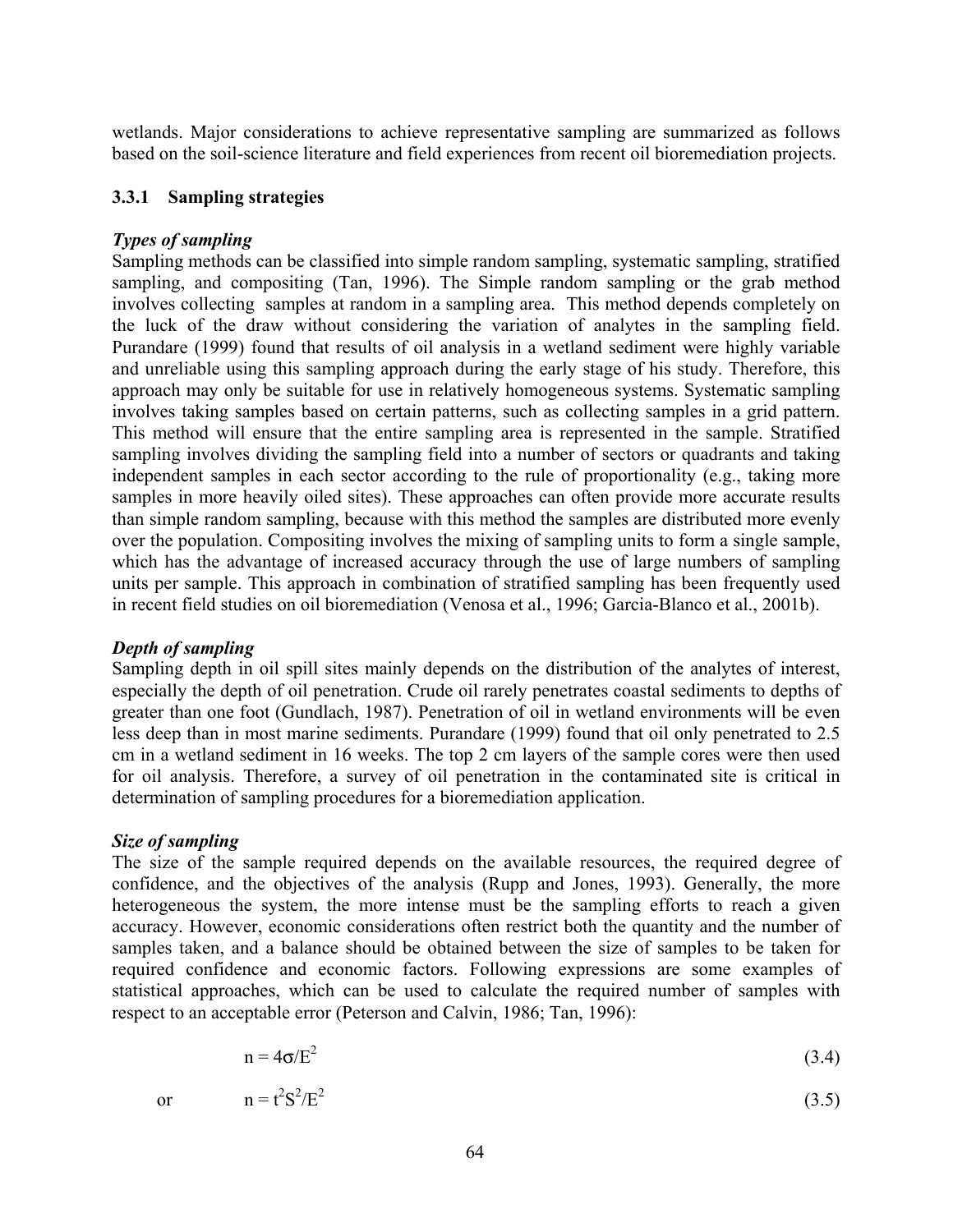where n is number of samples, t is t-test value, E is acceptable error,  $S^2$  is sum of squares of sample deviation, and  $\sigma$  is standard deviation.

### *Sample handling and storage*

Sample handling procedures must be designed to minimize cross-contamination or chemical and biological changes in the samples. For example, different sets of sampling tools should be used for different treatments to avoid cross contamination. Clean and proper containers, such as PVC bags and tin cans, should be used for sample storage. Samples, if not being analyzed in the field, should be frozen using blue ice or dry ice until they reach their destination. And once they arrive the destination, samples should be stored in a freezer at -18 to - 20 $\degree$ C until needed.

# **3.3.2 Field sampling experiences**

Two examples of well-designed sampling protocols used in definitive bioremediation field studies are shown below (Venosa *et al.*, 1996; Garcia-Blanco *et al*., 2001b).

### *Sampling protocols used in the Delaware field bioremediation study (Sandy Beach)*

Each plot was divided into 4 quadrants for sampling purposes, and the sand samples were collected at the nodes of a 0.5 m by 0.5 m grid in each quadrant (Figure 3.4). As Figure 3.4 shows, all sample nodes were at least 0.5 m from the plot boundary on all sides. This buffer zone was designed to minimize the impact of edge effects on the observed extent of biodegradation. Since the plots were at least 9.5 m long, this provided a minimum of 28 sample nodes for each quadrant.

Samples were composited from 2 randomly selected nodes in each quadrant at 1 or 2 week intervals for a period of 14 weeks, but they were never collected from the same node twice. The sampling frequency was higher near the beginning of treatment and followed the order of Weeks  $0$  (i.e., just before treatment began), 1, 2, 3, 4, 6, 8, 10, 12, and 14. With 10 sample events in this study, 20 sample nodes were required per quadrant. Sand samples were collected with hand augers to a depth of 15 cm, which was determined based on preliminary oil penetration study.

### *Sampling protocols used in St. Lawrence River field study (Freshwater Wetland)*

A randomized sampling plan was designed to eliminate sampling bias. Each plot was divided into six sectors, each measuring 1.5 m x 1.0 m, with the 1.5 m dimension parallel to the shoreline. Each sector was subdivided into 10 subsampling zones, corresponding to the predetermined sampling events. Each subsampling zone had dimensions 50 cm x 30 cm.

At each sampling event, a 9-cm core sample was collected using a tulip bulb planter from preassigned random subsampling zones from each of the six sectors within each plot. These samples were combined into 2 composites (3 predetermined samples per composite). Both composite samples were placed into quart size paint cans, frozen, and shipped to the University of Cincinnati (OH) for oil analysis. Samples were kept in the freezer  $(-18 \text{ to } -20 \text{ °C})$  until they were extracted. Composite 1 served as the sample to be analyzed by GC/MS. Composite 2 was analyzed for three of the sampling events to check within-plot variability. The remaining composite 2 samples were frozen and archived. The first sampling event (week 0) was carried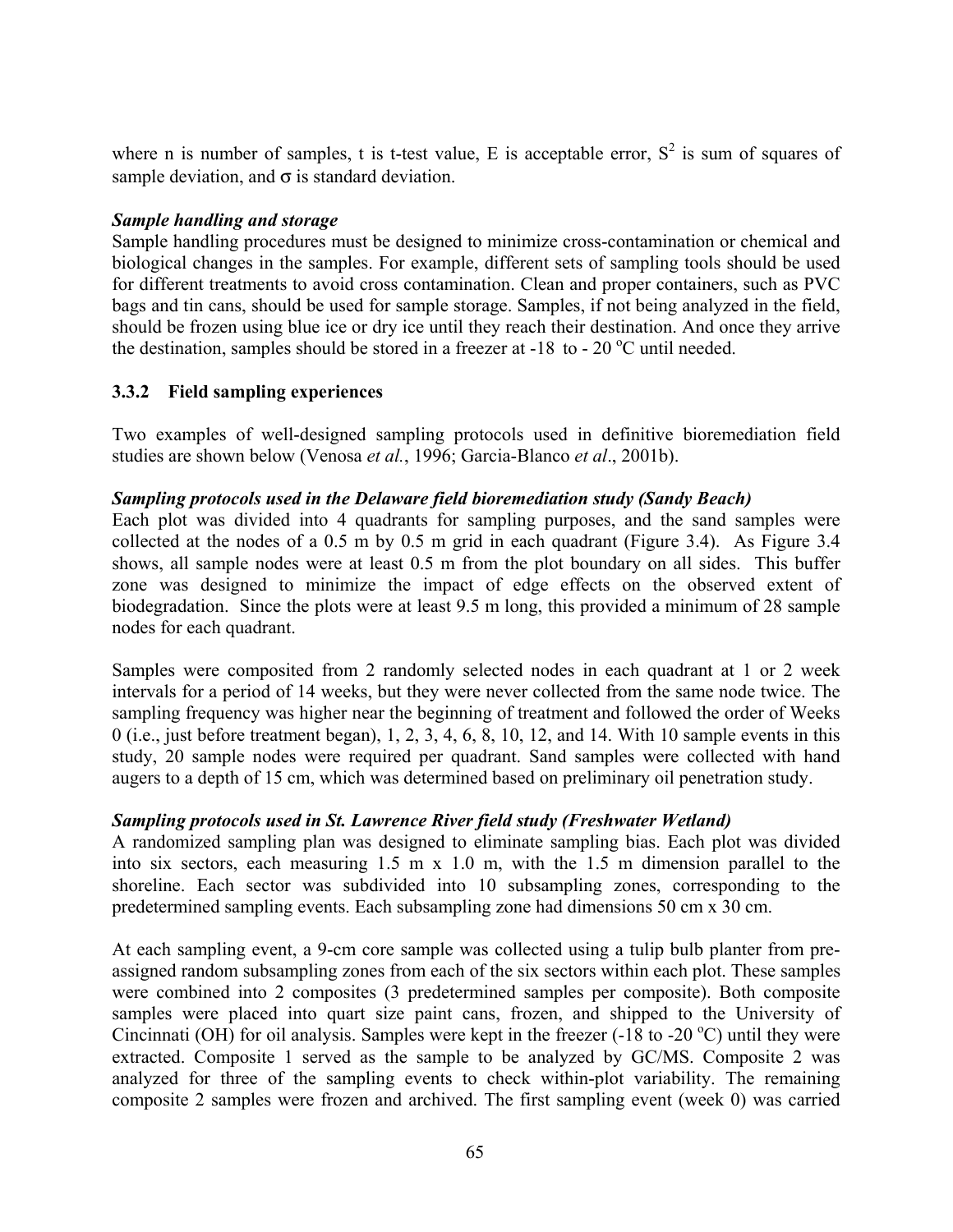out at low tide the day after the application of oil and nutrients. Subsequent sampling events were at weeks 1, 2, 4, 6, 8, 12, 16, 21, 48, and 65.

The sampling designs mentioned above are important because they incorporate replicate plots with random placement on the experimental plane. These are essential for permitting proper statistical analysis of treatment effects.



Figure 3.4 Example of an experimental plot in the Delaware field study showing sampling quadrants and nodes

#### **3.4 Monitoring General Site Background Conditions**

Monitoring general site background conditions is very important for properly evaluating effects of oil bioremediation. Major background conditions include dissolved oxygen, pore water pH, temperature, and salinity.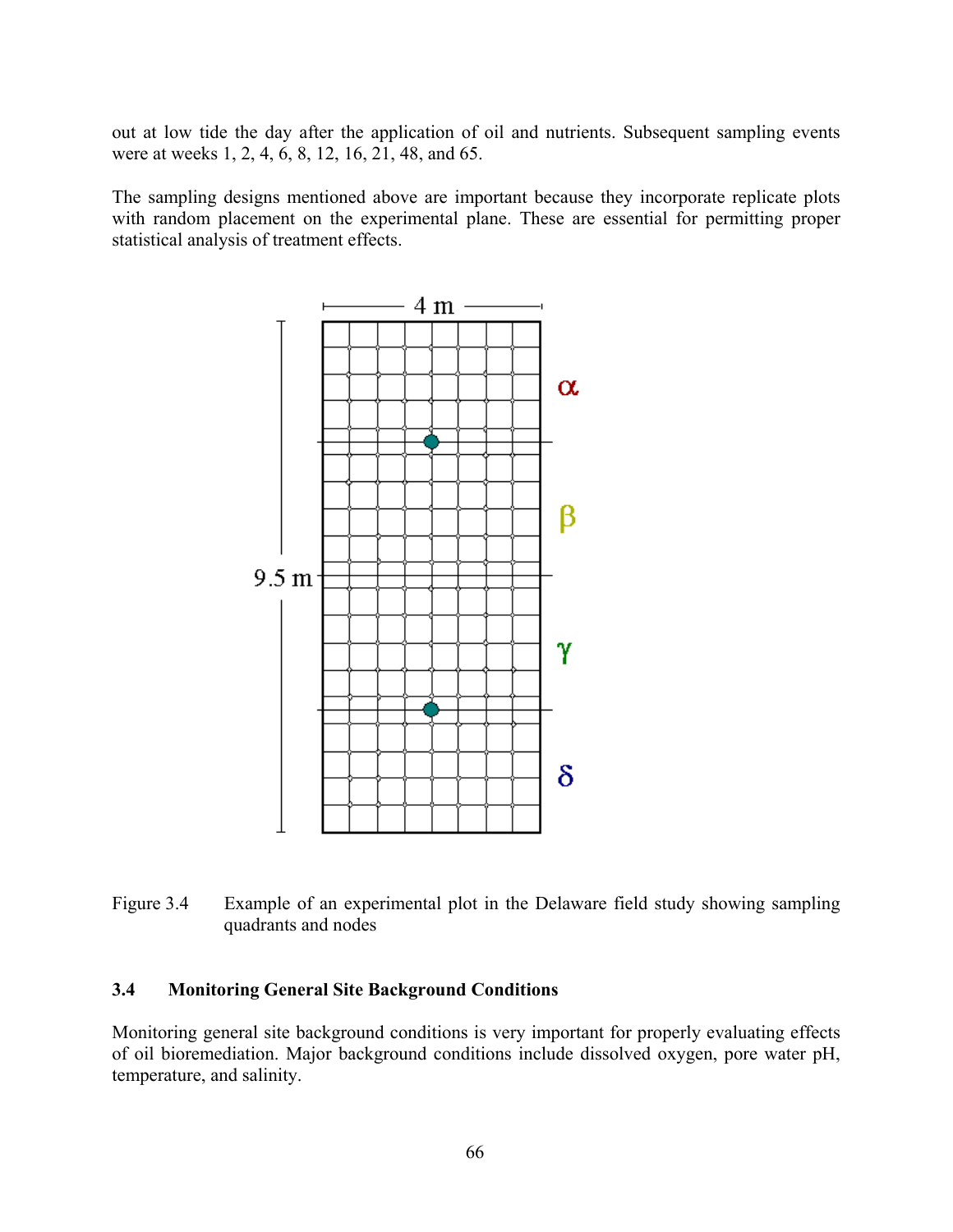# **3.4.1 Oxygen**

Oxygen availability is crucial for rapid bioremediation because hydrocarbon biodegradation is primarily an aerobic process. Therefore, the dissolved oxygen (DO) of pore water should be monitored on a regular basis. Water samples from the oil-contaminated region of the subsurface can be collected through the multi-port sample wells and sealed in DO bottles. Conventional methods for DO measurement include iodometric procedures and membrane electrode method (Eaton *et al*., 1995).

The iodometric technique is the most precise and reliable titrimetric procedure for DO analysis. Detailed procedure of this method is described in Standard Methods No. 4500-O B (Eaton *et al*., 1995). Various iodometric modifications have been developed. One procedure that is suitable for use in the field involves using Hach<sup>®</sup> high range dissolved oxygen ampoules (Hach Company, Loveland, CO). Once the Hach<sup>®</sup> ampoules are filled and capped and the reaction of the reagents with DO in the water sample is complete, the color is stable indefinitely. Therefore, the capped ampoules can be transported back to the laboratory trailer where the DO concentration in the water samples can be determined with a Hach<sup>®</sup> colorimeter. (Note: the caps often leak gaseous  $O<sub>2</sub>$  into the samples; so, the samples aren't really stable indefinitely, even though the color is stable as long as additional  $O_2$  can be excluded.)

The membrane electrode method is more suitable for regular field monitoring and in situ DO determination. It is also recommended for DO analysis in highly polluted waters and colored waters. The general procedure for this method is described in Standard Methods No. 4500-OG (Eaton *et al*., 1995). Detailed analytical procedures may vary depending on the manufacturers of the DO probes.

## **3.4.2 pH**

Biodegradation of oil is affected by the background pH (Atlas and Bartha, 1992). Oil biodegradation can also be severely inhibited by dramatic reductions in pH when ammonia is provided as the nitrogen source (Wrenn *et al*., 1994). The latter is true for closed environments such a laboratory flasks where no dilution is possible from continuously changing aqueous conditions such as tides. Nonetheless, monitoring pH in the field is of particular importance in evaluating the effect of oil biodegradation.

The pH values of pore-water samples are normally measured using a portable pH meter with a combination electrode. The pH can be measured in the field either immediately after the samples are collected or by putting pH electrodes directly into water in sampling wells. Sediment pH can also be measured in the field by mixing the soil samples with reagent water according to EPA method 9045c (US EPA, 1992).

## **3.4.3 Temperature**

As discussed in Chapter 2, temperature affects both the properties of spilled oil and the biodegradation processes. All the other measurements are also temperature-dependent. Temperature profiles in air, water, and sediment should be monitored regularly using appropriate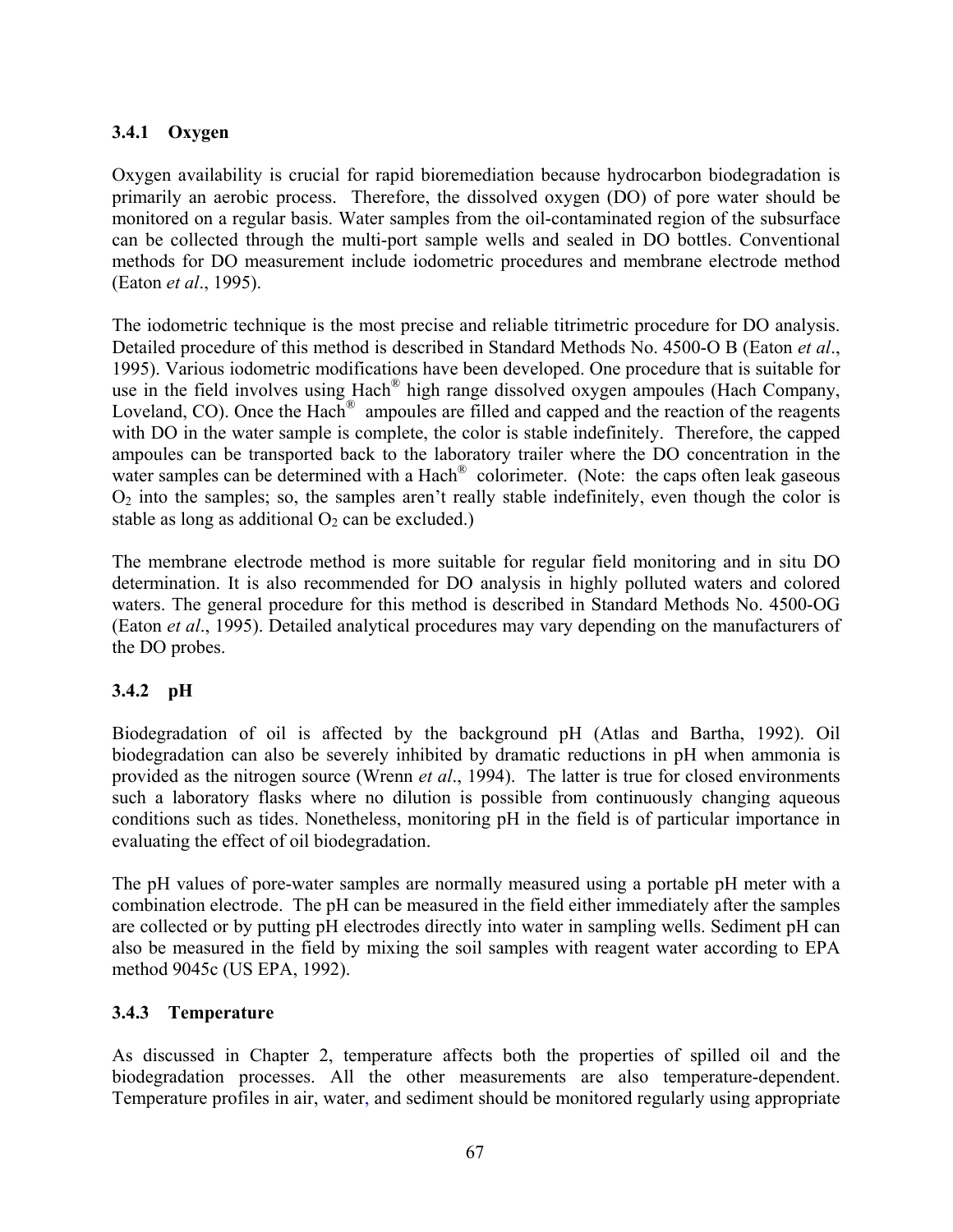thermometers. Many instruments for other analyses, such as DO or pH, have built-in thermometers, and the temperature should be recorded along with the other measurements. Any temperature measurement devices should be calibrated with a National Institute of Standards and Technology (NIST)-certified thermometer before field use (Eaton *et al*., 1995).

# **3.4.4 Salinity**

Salinity of the environment may be an important factor in oil bioremediation, particularly in estuarine environments or in marine shorelines where regional seaward groundwater flow exists (Boufadel, *et al*., 1999b; Zobell, 1973).

Salinity of pore water can be measured by either a conductivity method or density methods (e.g., Standard Methods No. 2520B or 2520 C; Eaton *et al*., 1995). The conductivity method is the most commonly used method for salinity analysis due to its high sensitivity and ease of measurement. Conductivity meters can be installed in the field to monitor salinity profiles in marine shorelines. The density method involves using a precise vibrating flow densitometer. Water salinity can also be determined rapidly in the field using this method.

# **3.5 Monitoring of Biological Impacts**

The public has responded favourably to bioremediation since its implicit goal is that of reducing toxic effects by converting organic molecules to cell biomass and other benign materials such as carbon dioxide and water (Atlas and Cerniglia, 1995). However, concerns about the net benefit of bioremediation strategies remain. This is attributed to lingering questions regarding the potential production of toxic metabolic by-products, possible toxic components in the formulation of bioremediation agents, and the ineffective degradation of the most toxic components of residual oils (Hoff, 1991; Office of Technology Assessment, 1991).

To date, a single ideal biological method - both sensitive and efficient - for the assessment of contaminant impacts to all sediment biota has not been identified. Two separate, yet complimentary, approaches have evolved: bioassessment and bioassays. Bioassessments are field-based analyses typically characterized by assessing the impacts of the contamination and treatment activity on environmental populations such as benthic communities, intertidal flora and fauna, etc. They are characterized as having limited experimental controls (Herricks and Schaeffer, 1984). Bioassays are laboratory-based tests that incorporate rigorous experimental protocols and controls. Both toxicity tests and bioaccumulation studies are bioassays (Chapman, 1989).

## **3.5.1 Bioassessment**

Changes in benthic community structure can be used as a means of assessing ecosystem response to contaminated sediments in aquatic ecosystems. Since most contaminants such as crude oil within the aquatic ecosystem eventually bind to sediment particles, emphasis on benthic organisms (bottom dwelling vertebrates and invertebrates) as a primary means of assessing ecosystem response is warranted. Of particular importance are the macrobenthic invertebrates (organisms retained on screens of mesh size >0.2 mm) because of their basic longevity,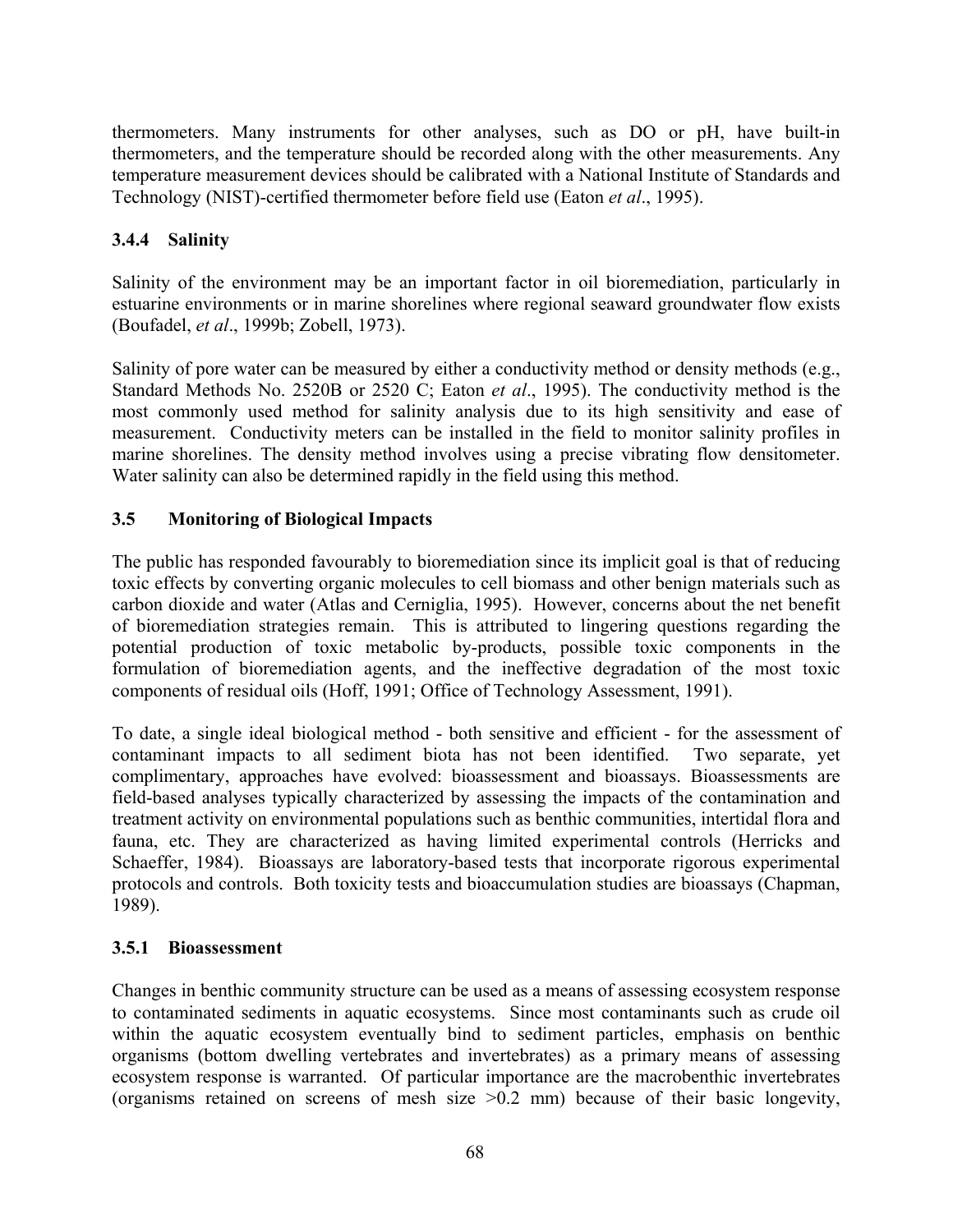sedentary lifestyles, proximity to sediments, influence on sedimentary processes, and trophic importance. Microinvertebrates such as rotifers and nematodes are of particular ecological interest; however, their taxonomy is less well known. Hence, they have not been routinely monitored in environmental assessments.

While there is a vast bioassessment database on the effects of oil spills, the effects of clean up techniques have until recently been seldom addressed. Clearly, a database on the effects of clean-up operations would have obvious potential for guidance. For example, in a follow up of the *Exxon Valdez* oil spill clean up, Driskell *et al*. (1996) noted that total abundance, species richness, species diversity, and abundance of several major taxa (polychaetes, bivalves, and gastropods) were significantly lower in hot-water-washed beaches than in unoiled beaches. Infauna at oiled sites that were not hot-water washed rebounded quickly following the disturbance. Three years after the spill, recovery of infauna at sites that were cleaned still lagged significantly behind the oiled sites. Principal component analysis (PCA), a multivariate ordination technique, was used to track site recovery trends. Negative effects were indicated by reduction in size or biomass, mortality, and reduced or failed reproductive success. Conversely, the possibility of positive impacts was also identified (e.g., when oil tolerant species bloom during the period of reduced competition-predation). Changes in epifauna and infauna were also used to assess the rates of natural recovery and the impacts of intertidal clean-up activities on the coast of Saudi Arabia following the 1991 Gulf oil spill (Watt *et al*., 1993).

Macroinvertebrate bioassessment has been limited in field trials evaluating the efficacy of bioremediation strategies due to the amount of unrestricted surface area required for sample collection. The use of bioassessments in this context will expand with the development of bioassay protocols based on bioanalytical techniques (enyzmatic measurements, as well as immunoassay and biosensor techniques) aimed at the subcellular or multicellular level of biological organization. Application of these kinds of tests should be tailored for both the field and laboratory (Lee *et al*., 1998).

Bioassessment can readily include potential impacts on vegetation. Field surveys demonstrated that the 1991 Gulf War oil spill severely damaged intertidal vegetation along the Saudi Arabian Gulf coast (Boer, 1994). Along a 45 km stretch of intertidal mangroves and salt-marshes, *Salicornia europaea* was almost extinct. Dwarf mangrove (*Avicennia marina*) and salt-marshes dominated by *Arthrocnemum macrostachyum* and *Halocnemum strobilaceum* were severely damaged. *Halopeplis perfoliata* and *Limonium axillare* salt-marshes were relatively unaffected. It was noted that natural re-establishment of the vegetation would be protracted unless active measures were taken to aid recovery.

A bioassessment of vegetative growth was recently used to document the efficacy of bioremediation strategies to enhance the rate of habitat recovery within a tidal freshwater marsh located along the St. Lawrence River, Canada (Lee *et al*., 2001). *Scirpus pungens,* the dominant plant species at the study site was found to be tolerant to the oil, and its growth was significantly enhanced above that of the unoiled control by the addition of nutrients (Figure 3.5).

The aim of oil spill remediation is to restore a site to its pre-spill condition. In this context, monitoring the recolonization of impacted areas should be a primary goal in bioassessments.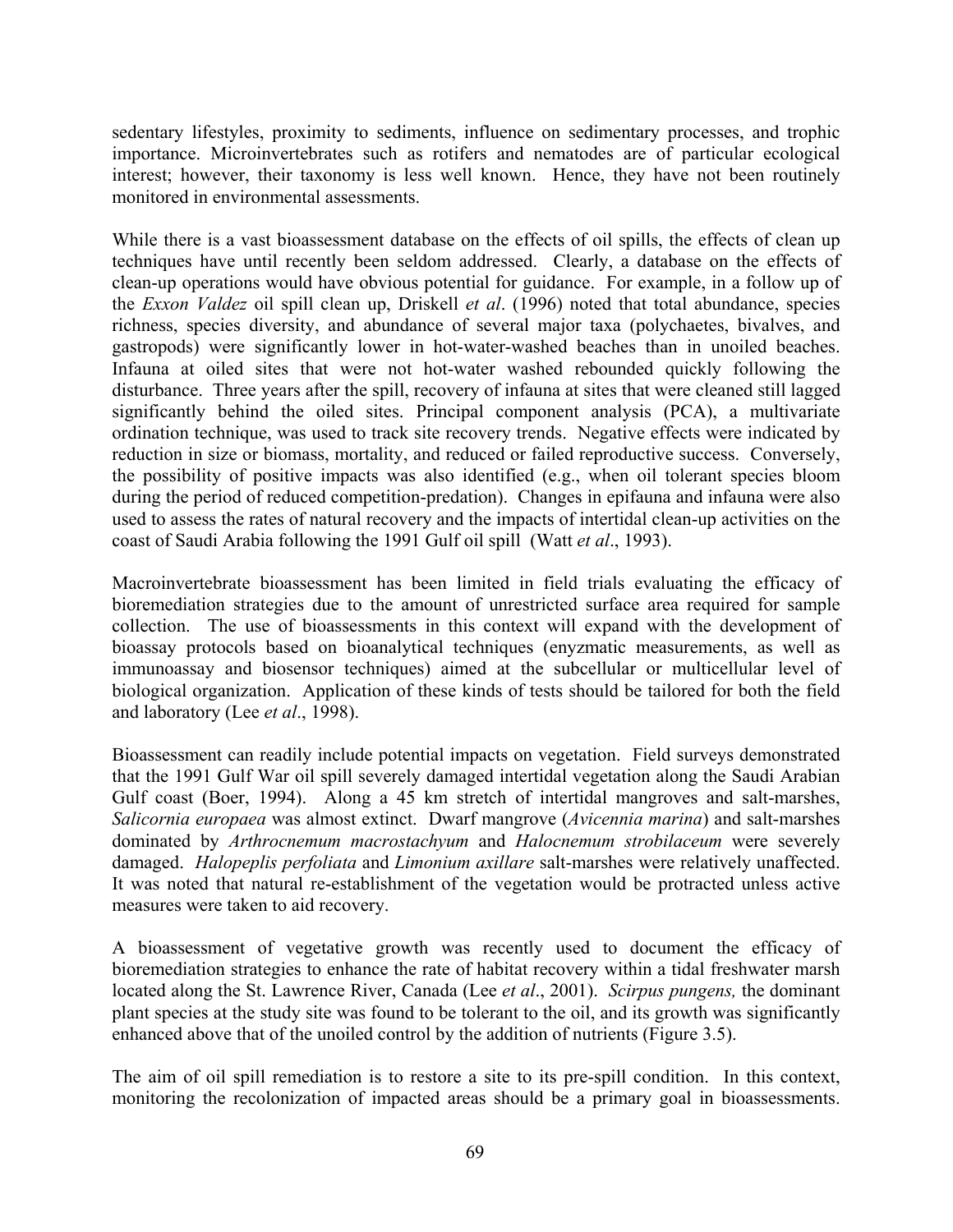Colonization and succession describe changes in the numbers and kinds of organisms making up the community over time. They provide an integrated measure of a toxicant's effect on immigration, emigration, competition and predation. Colonization is somewhat analogous to reproduction in a single species: it reflects the ability of the community to replicate and organize itself. Fleeger *et al*. (1996) showed that unweathered *Exxon Valdez* crude oil delayed, but did not preclude, colonization by meiofauna (harpacticoids) into azoic sediment of Prince William Sound.

To date, emphasis has been placed on the characterization of impacts on the macroinvertebrate community and vegetation. Nevertheless, sediment-associated contaminants enter the nonbenthic environment and community through natural processes including resuspension, desorption, ingestion of benthic organisms, ingestion of sediment, and adsorption to or uptake through membranes during sediment contact. Due to mobility and sampling issues, it is inherently much more difficult to work on pelagic organisms such as fish. Nevertheless, given the holistic nature of toxicant perturbations on aquatic ecosystems and the multifaceted interactions between the water and sediment compartments, consideration should also be given to the bioassessment of fish and other nonbenthic community organisms (e. g., bacteria, phytoplankton, cladocera, and amphibians).



Figure 3.5 Minimum and maximum height of the (a) dominant (*Scirpus pungens)* and (b) secondary (*Eleocharis palustris)* plant species at Week15. Treatment of the oiled plots included natural attenuation (Nat. Att.); nutrient amendment with granular ammonium nitrate and super triple phosphate (NH<sub>4</sub><sup>+</sup> Intact); nutrient amendment with sodium nitrate instead of ammonium nitrate  $(NO<sub>3</sub>)$ . Unoiled plots were amended with granular ammonium nitrate and super triple phosphate  $(NH<sub>4</sub><sup>+</sup> Unoiled).$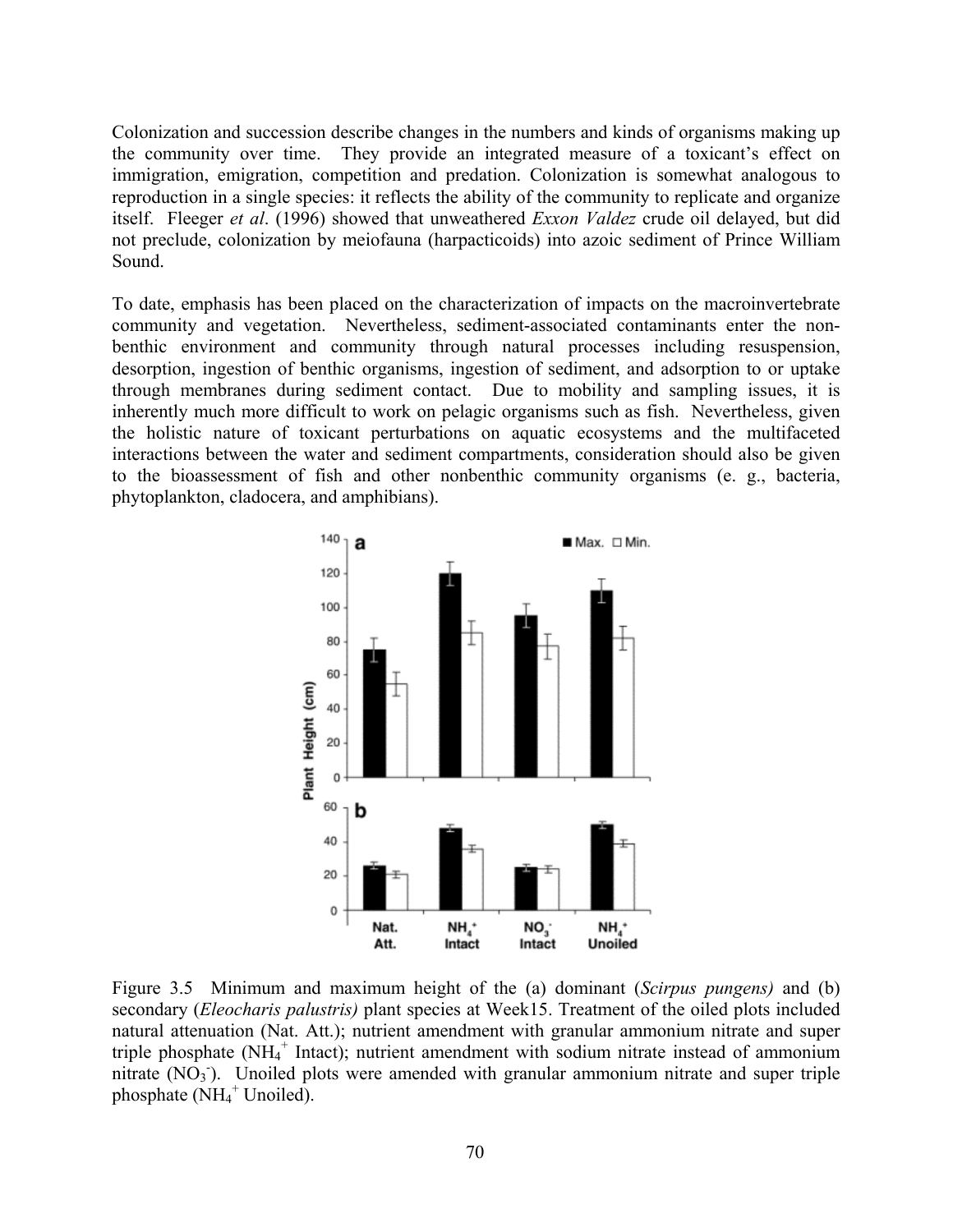### **3.5.2 Bioassays**

Bioassays provide a more accurate picture of ecosystem health at a contaminated site than chemical analyses because their result is an integration of the interaction that occurs between the contaminant and environmental variables. Bioassay endpoints are quantitative measures of toxicity. They compliment biological surveys, which describe communities of organisms in the field, and chemical analyses, which provide information on the nature of contaminants at a site, the magnitude of the remediation problem, and potential methods of treatment. Resource managers frequently use bioassays to identify the most toxic areas, thereby helping to prioritize sites for more thorough evaluation, including the selection of methods for chemical analyses.

Sediment toxicity tests are generally classified as "acute" or "chronic". They are usually performed on whole sediment (e.g., solid-phase), suspended sediment, sediment liquid phases (pore water, interstitial water), or sediment extracts (elutriates, solvent extracts). In general, assays using whole sediment samples are more sensitive than assays using elutriate or pore water samples. The American Society of Testing and Materials (ASTM, 1991) currently defines an acute toxicity test as a comparative study in which the organisms that are subject to different treatments are observed for a short period, usually not constituting a substantial portion of their life span. A chronic test is defined as a comparative study in which organisms that are subjected to different treatments are observed for a long period or a substantial portion of their life span. Acute tests often utilize mortality as the only measure of effect, while chronic tests usually include measures of growth, morphology, reproduction, behavioral effects, or other sublethal endpoints.

Plant and animal communities are diverse; their members differ in their sensitivity to toxicants. A single species bioassay cannot represent the range of sensitivity of all biota within an ecosystem. To improve ecological relevance, a test battery approach with species from different trophic levels is required. Accountability for the influence of natural environmental factors in sediment bioassays is assisted by the testing of reference and control samples. Reference sediment may be defined as sediment collected from the vicinity of a study site, possessing similar characteristics to the test sediment, but without anthropogenic contaminants. Sediment characteristics, such as particle size distribution and percent organic carbon of the reference sediment should simulate, as closely as possible, that of the test sediment. In some cases the reference sediment might also show toxicity due to naturally occurring chemical, physical, or biological properties. This factor can be addressed by determining the toxicity of control sediments (natural or artificially prepared sediments known to be nontoxic) and the use of positive controls (a sediment of known toxicity to the test organism under the conditions of the test).

Bioassays have been developed and used extensively since the 1960s for the screening of chemicals and regulatory compliance monitoring. Sediment bioassays have been used extensively to diagnose the effects of oil spills (Teal, *et al*., 1992; Gilfillan *et al*., 1995; Neff and Stubblefield, 1995; Randolph *et al*., 1998). Their application has now been extended to include the documentation of effects and success of oil spill countermeasures like bioremediation (Lee *et al*., 1995b; Mearns *et al*., 1995). While any living organisms can be used in theory, toxicity tests with fish and macroinvertebrates have been standardized by environmental agencies to assess the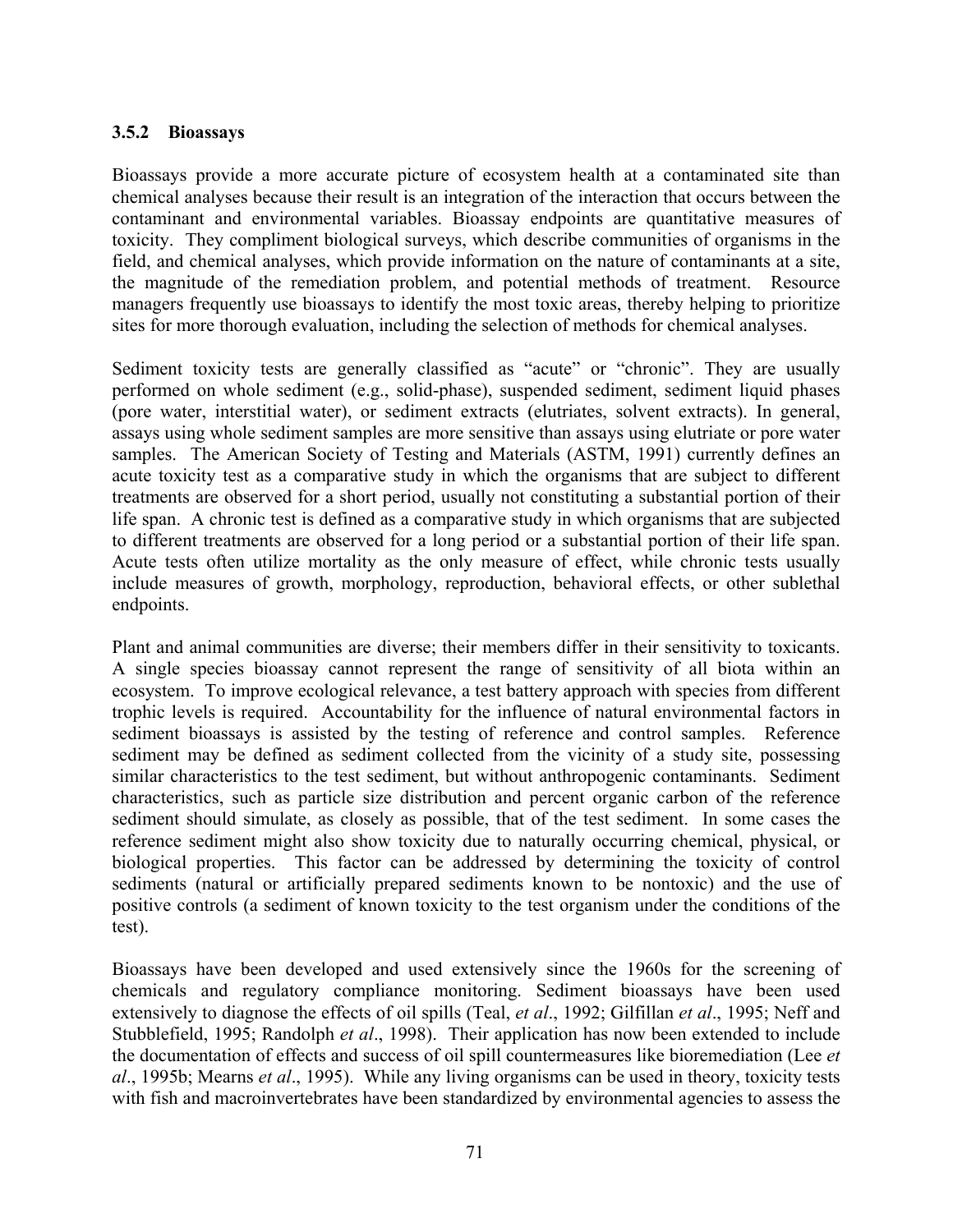hazards of industrial wastes to aquatic systems (Blaise *et al*., 1988). Rapid advances are now being made in the development of cost-effective high-performance micro-scale procedures involving bacterial, protozoan, microalgal, and microinvertebrate indicators (Wells *et al*., 1998). Furthermore, the high demand for simple, rapid, and practical toxicological procedures has resulted in the creation of commercial bioanalytical products such as the Microtox<sup>®</sup> Test (AZUR Environmental Inc., USA).

Major criteria to consider in the selection of species for sediment toxicity testing include: (1) their behavior in sediment (habitat, feeding habits, etc.), (2) their sensitivity to test material, (3) their ecological and/or economic relevance, (4) their geographical distribution, (5) their taxonomic relation to indigenous animals, (6) their acceptability for use in toxicity measurement (standardized test method), (7) their availability, and (8) their tolerance to natural sediment characteristics such as grain size.

The response of the test organisms to the toxicant or test sediment is often affected by its life stage. Larval or juvenile life stages are generally more sensitive than adults.

# *3.5.2.1 Benthic invertebrates*

In terms of benthic invertebrates, amphipods are among the most sensitive of benthic species. They are among the first to disappear from benthic communities in sediments impacted by pollution (Swartz *et al*., 1982; Mearns and Word, 1982). They have been used successfully to characterize shoreline impacts following oil spill incidents (Teal *et al*. 1992; Gilfillan *et al*., 1995; Wolfe *et al*., 1996).

Gilfillan *et al*. (1995) collected mussels from several locations for tissue hydrocarbon analysis to estimate bioavailable hydrocarbon concentrations in epifaunal species. In a newer approach, studies of sediment contamination and verification of laboratory bioassays involved controlled *in situ* exposures (caged animals) to expand the level of ecological relevance. In this case, oysters were used during a shoreline bioremediation experiment in Delaware Bay to document the loss of oil from the study area and to determine how the overall oiling may have impacted offshore resources (Mearns *et al*., 1997).

# *3.5.2.2 Microtox*

Simple, sensitive, rapid, cost-effective, reproducible, and practical methods are needed for the screening of toxic impacts during oil spill response operations. The Microtox  $\mathbb{R}$  Test, a commercial bioassay accepted by regulatory agencies, is based on the measurement of changes in light emission by a nonpathogenic, bioluminescent marine bacterium (*Vibrio fisheri*) upon exposure to test samples. The test has been used extensively worldwide over the last 18 years for toxicity screening of chemicals, effluents, water and sediment, and for contamination surveys and environmental risk assessment. Variations of this test have been applied to time-series monitoring of sediment and water toxicity. Ho and Quinn (1993) identified strong rank correlations between the Microtox response and polycyclic aromatic fractions of organic extracts of sediments. Its application for monitoring the efficacy of oil spill remediation methods has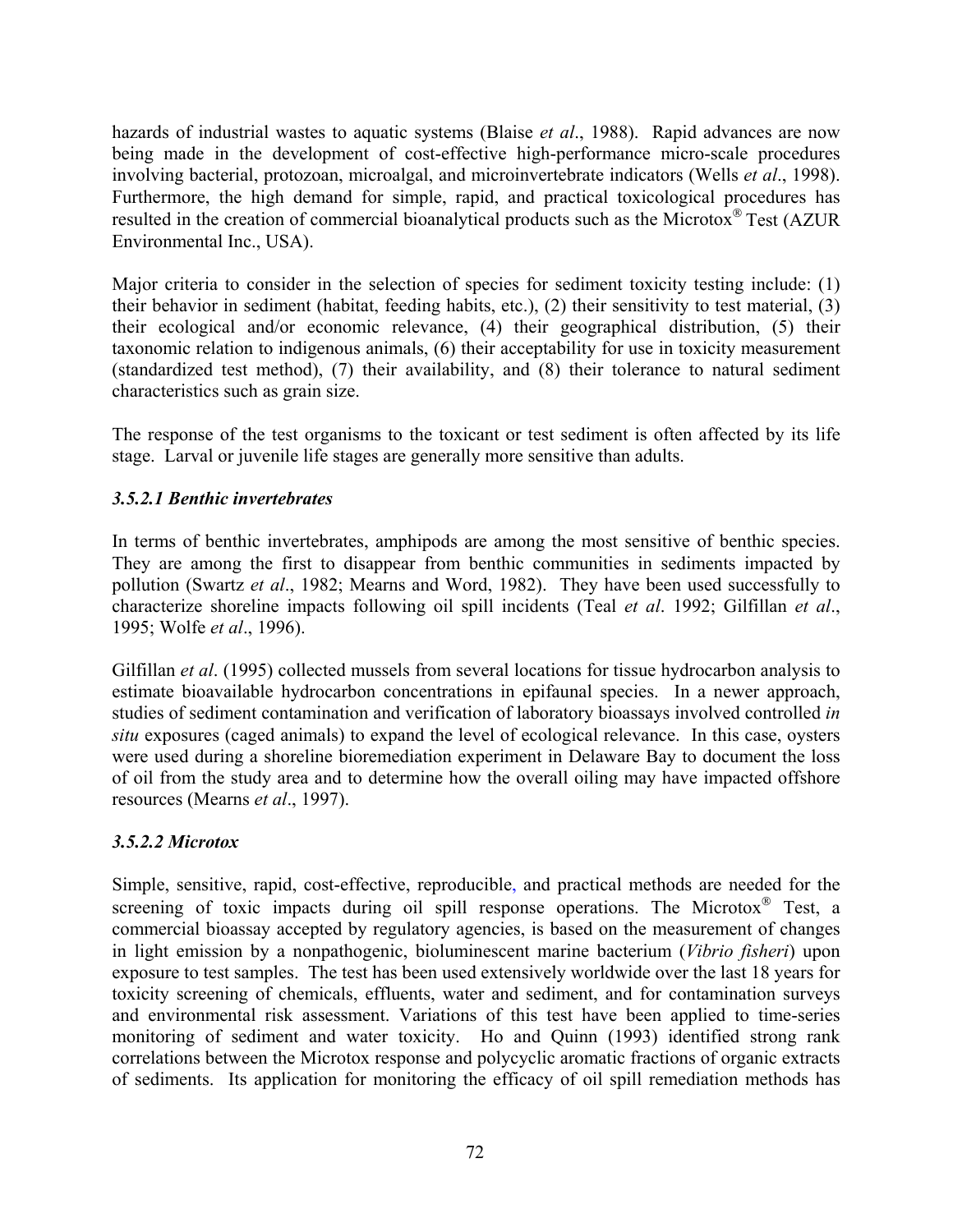been proven (Lee *et al.*, 1995b; 1997b). Mueller *et al*. (1999) quantified the effectiveness of intrinsic recovery within an oiled wetland by monitoring the rate of acute toxicity reduction using the Microtox 100% Test on a water extractable phase. The observed decrease in toxicity followed a pattern similar to the decrease seen in petroleum concentrations by GC/MS total target analyte measurements.

## *3.5.2.3 Fish*

Due to their economic, recreational, and aesthetic value, fish have been historically selected as a primary bioassay organism. Difficulties in using fish as biomonitors of sediment contamination arise from their preference for particular sediments or habitats and their residence time in or over contaminated areas. Furthermore, their absence in a water body may more directly reflect water quality.

Biochemical and physiological alterations, if severe enough or protracted, can lead to structural alterations in organelles, cells, tissue, and organs. Detection of specific alterations using anatomical and cytological endpoints may indicate both prior and current exposure to chemical contaminants, so histopathology has been instrumental in assessing the toxicological impact of contaminated sediments. The documentation of neoplasms in fish and other aquatic organisms was perhaps the first use of histopathological indices in ecotoxicology.

Biomarkers (as distinguished from the oil biomarkers such as hopane discussed earlier) are used by resource managers as a means to identify a toxicological response from fish populations. Biomarkers can be defined as biochemical, physiological, or pathological responses measured in individual organisms on exposure to environmental contaminants, and which also provide information concerning sublethal effects arising from such exposures. The family of enzymes referred to as cytochrome P-450s (or P450) act on the functional groups of lipophilic substrates in a process referred to as mixed function oxidase (MFO) or monooxygenase reactions (Ortiz de Montellano, 1986). MFO reactions are induced by polycyclic aromatic hydrocarbons (PAHs) and a variety of halogenated hydrocarbons (notably certain chlorinated biphenyls, dibenzofurans, and dibenzodioxins). The enzyme system is sensitive to these contaminants at levels encountered in the environment. In fish, the most widely employed and readily performed techniques are measurements of enzyme activities, particularly aryl hydrocarbon hydroxylase (AAH) and ethoxyresorufin O-deethylase (EROD), that are highly associated with the P450 1A proteins.

Hodson *et al*. (2001) has monitored changes in the bioavailability and toxicity of oil-derived PAH to early life stages of fish in a field trial to evaluate the effectiveness of wetland bioremediation and phytoremediation strategies. For over 1.5 years, sediments from experimental plots were tested by bioassays of MFO (CYP1A) enzyme activity in livers of trout as an index of PAH exposure. Oil alone, oil mixed with sediments in the lab, and oiled sediments from the experimental plots all caused CYP1A induction relative to unoiled controls, indicating the presence and bioavailability of PAH. Induction did not vary markedly among treatments, but declined slowly with time. Concomitant chemical analysis suggested that PAHs were depleted primarily by weathering or sediment dispersion rather than by bioremediation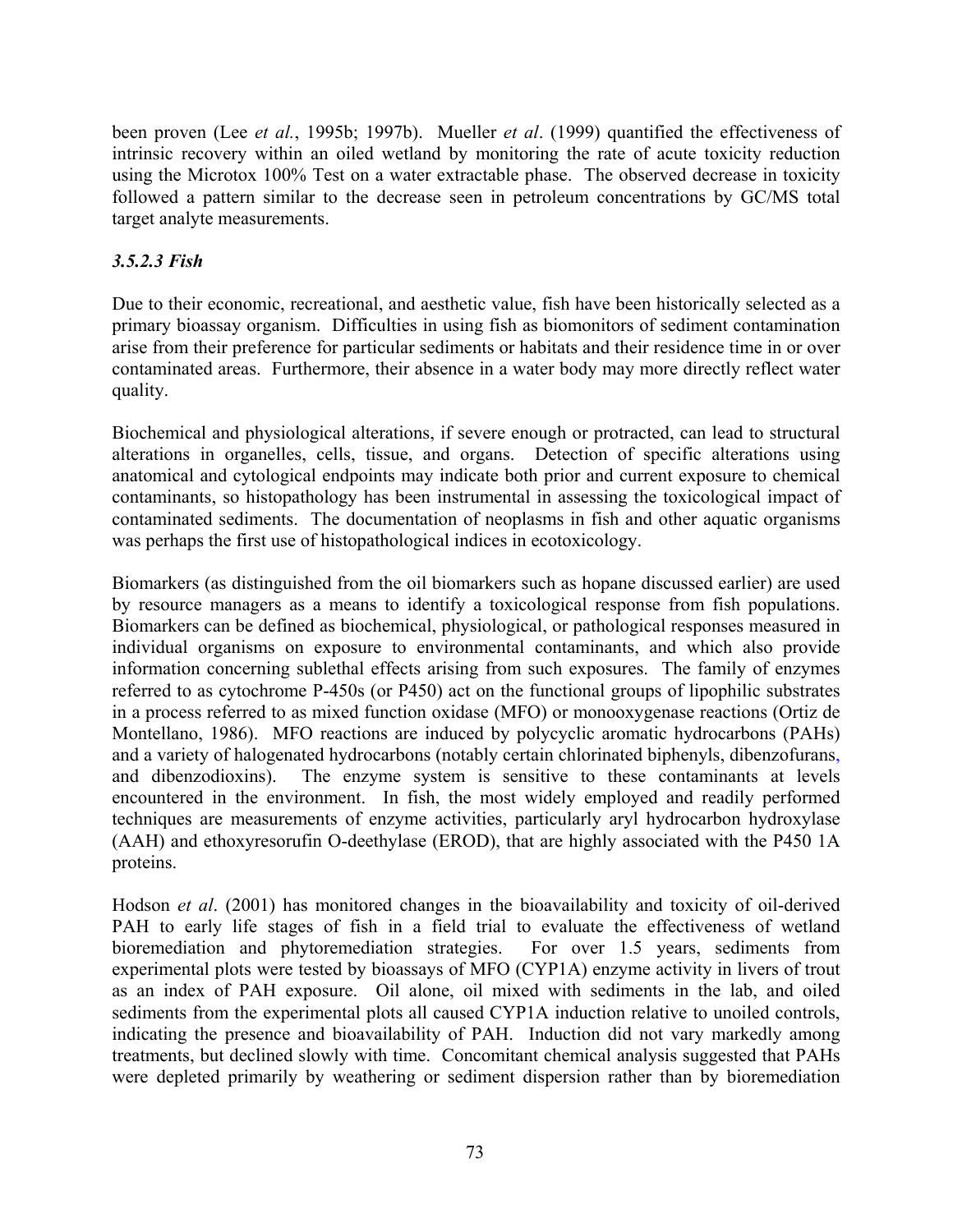treatments. Sediments were also chronically toxic to developing stages of trout and medaka (*Oryzias latipes*), causing increased rates of deformities and mortality.

### **3.5.3 Application of bioassays to assess bioremediation in marine environments**

Bioassays were used to document the effectiveness of shoreline bioremediation in accelerating toxicity reduction of a sandy shoreline at Fowler Beach, Delaware, USA, that had been oiled with weathered Nigerian Bonny light crude (Mearns *et al*., 1995). The bioassay suite included two solid phase (Amphipod Survival, Microtox Solid-Phase) and three pore water tests (Grass Shrimp Embryo Survival/Growth, Microtox, Sea Urchin Fertilization). Treatment with nutrients (sodium nitrate and sodium tripolyphosphate) or nutrients and oil degrading bacteria (isolated from the study site) did not accelerate toxicity reduction. However, results of the high-frequency test based on the hatching success of grass shrimp embryo suggested there may have been a substantial delay in pore water toxicity reduction due to the addition of the nutrients themselves during the first few weeks. The Sea Urchin Fertilization Test was least sensitive. The most sensitive tests were the 10-day amphipod and grass shrimp embryo bioassays.

Bioremediation by nutrient enrichment was investigated as a method of treating a mixture of Forties Crude Oil and Heavy Crude Oil stranded on Bullwell Bay, Milford Haven, UK, after the grounding of the Sea Empress in 1996 (Swannell *et al*., 1999b). Experimental results showed that the oil was significantly more biodegraded after two months as a result of application of the fertilizer. Based on the results of a bioassay that involved monitoring the development of oyster embryos, and the results of the Microtox Organic Solvent Basic Test, there was no evidence of detrimental effects associated with the bioremediation treatments.

To date, detrimental effects from nutrient enrichment have not been observed following actual field operations (Prince, 1993; Mearns *et al*., 1997) although the possibility of a future incident still exists. As an example, oxygen depletion and production of ammonia from excessive applications of a fish-bone meal fertilizer during one field experiment caused detrimental effects that included toxicity and the suppression of oil degradation rates (Lee *et al*., 1995b). Furthermore, in a subsequent bioremediation field trial it was reported that a commercial bioremediation product suppressed the rates of toxicity reduction as it increased the retention of residual oil within the sediments (Lee *et al*., 1997b). For safety assurance, future operational guidelines must include ecotoxicological monitoring protocols.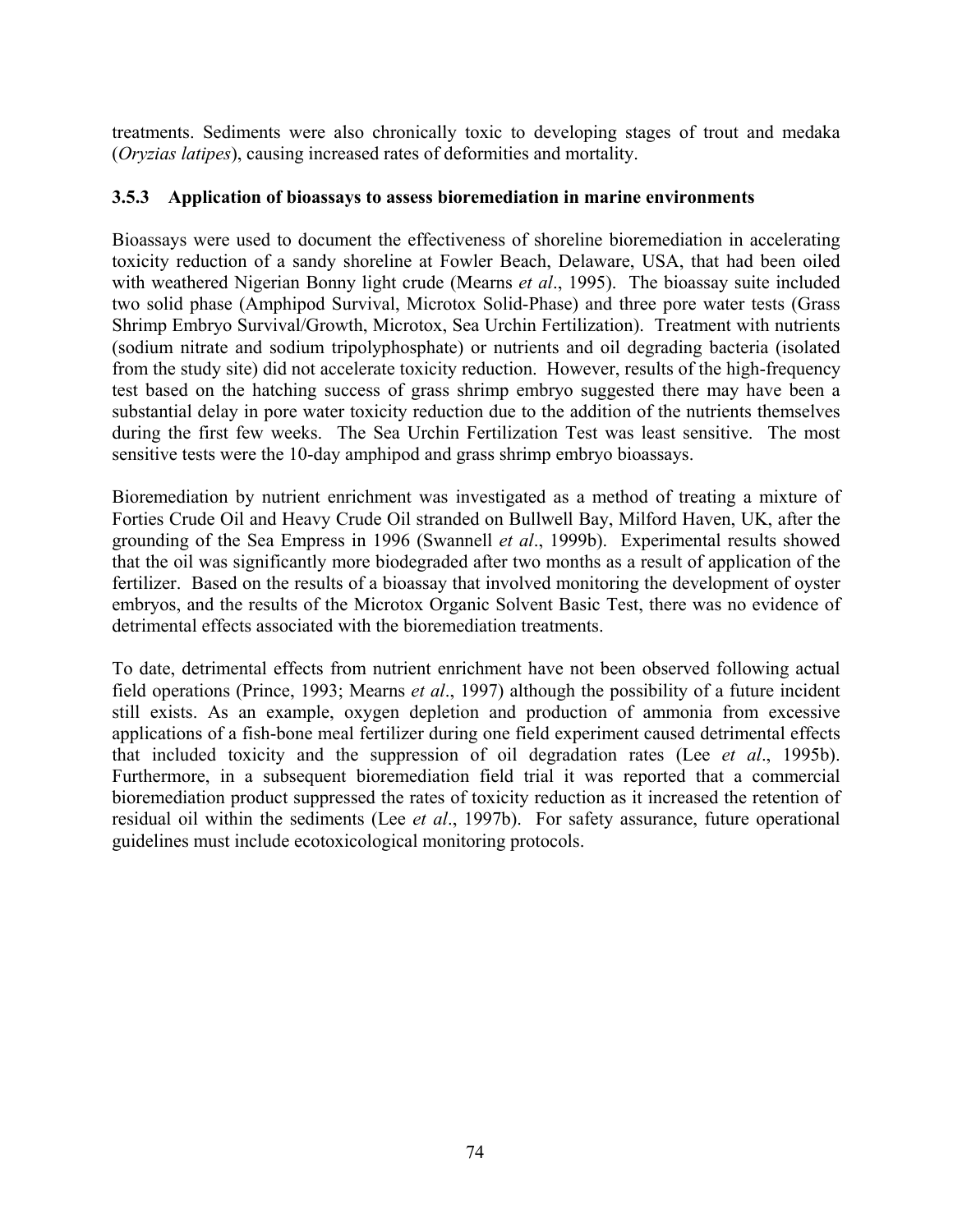## **Chapter 4 TYPES OF AMENDMENTS AND CONSIDERATIONS IN THEIR APPLICATION**

The success of oil spill bioremediation depends on our ability to optimize various physical, chemical and biological conditions in the contaminated environment. Existing amendments for enhancing oil biodegradation in marine shorelines and freshwater wetlands include addition of nutrients, addition of microbial cultures or enzymes, phytoremediation, and oxygen enhancement.

#### **4.1 Nutrient Amendment**

As reviewed in Chapter 2, nutrient addition has been proven to be an effective strategy to enhance oil biodegradation in various marine shorelines. Theoretically, approximately 150 mg of nitrogen and 30 mg phosphorus are consumed in the conversion of 1 g of hydrocarbon to cell material (Rosenberg and Ron, 1996). Therefore, a commonly used strategy has been to add nutrients at concentrations that approaches a stoichiometric ratio of C:N:P of 100:5:1. Recently, the potential application of resource-ratio theory in hydrocarbon biodegradation was discussed (Head and Swannell, 1999; Smith *et al*., 1998). This theory suggests that manipulating the N:P ratio may result in the enrichment of different microbial populations, and the optimal N:P ratio can be different for degradation of different compounds (such as hydrocarbons mixed in with other biogenic compounds in soil). However, the practical use of these ratio-based theories remains a challenge. Particularly, in marine shorelines, maintaining a certain nutrient ratio is impossible because of the dynamic washout of nutrients resulting from the action of tides and waves. A more practical approach is to maintain the concentrations of the limiting nutrient or nutrients within the pore water at an optimal range (Bragg *et al*., 1994; Venosa *et al*., 1996). Commonly used nutrients include water-soluble nutrients, solid slow-release nutrients, and oleophilic fertilizers. Each type of nutrient has its advantages and limitations. General characteristics of these nutrients and important factors affecting their persistence in the field, such as waves and tides, and physical intrusion effects, will be discussed in this section and summarized in Table 4.1. More practical issues such as nutrient application strategies will be discussed in Chapter 5.

#### **4.1.1 Water-soluble nutrients**

Commonly used water-soluble nutrient products include mineral nutrient salts (e.g. KNO3, NaNO<sub>3</sub>, NH<sub>3</sub>NO<sub>3</sub>, K<sub>2</sub>HPO<sub>4</sub>, MgNH<sub>4</sub>PO<sub>4</sub>), and many commercial inorganic fertilizers (e.g. the 23:2 N:P garden fertilizer used in *Exxon Valdez* case). They are usually applied in the field through the spraying of nutrient solutions or spreading of dry granules. This approach has been effective in enhancing oil biodegradation in many field trials (Swannell *et al*., 1996; Venosa *et al*., 1996). Compared to other types of nutrients, water-soluble nutrients are more readily available and easier to manipulate to maintain target nutrient concentrations in interstitial pore water. Another advantage of this type of nutrient over organic fertilizers is that the use of inorganic nutrients eliminates the possible competition of carbon sources. The field study by Lee *et al.* (1995a) indicated that although organic fertilizers had a greater effect on total heterotrophic microbial growth and activity, the inorganic nutrients were much more effective in stimulating crude oil degradation.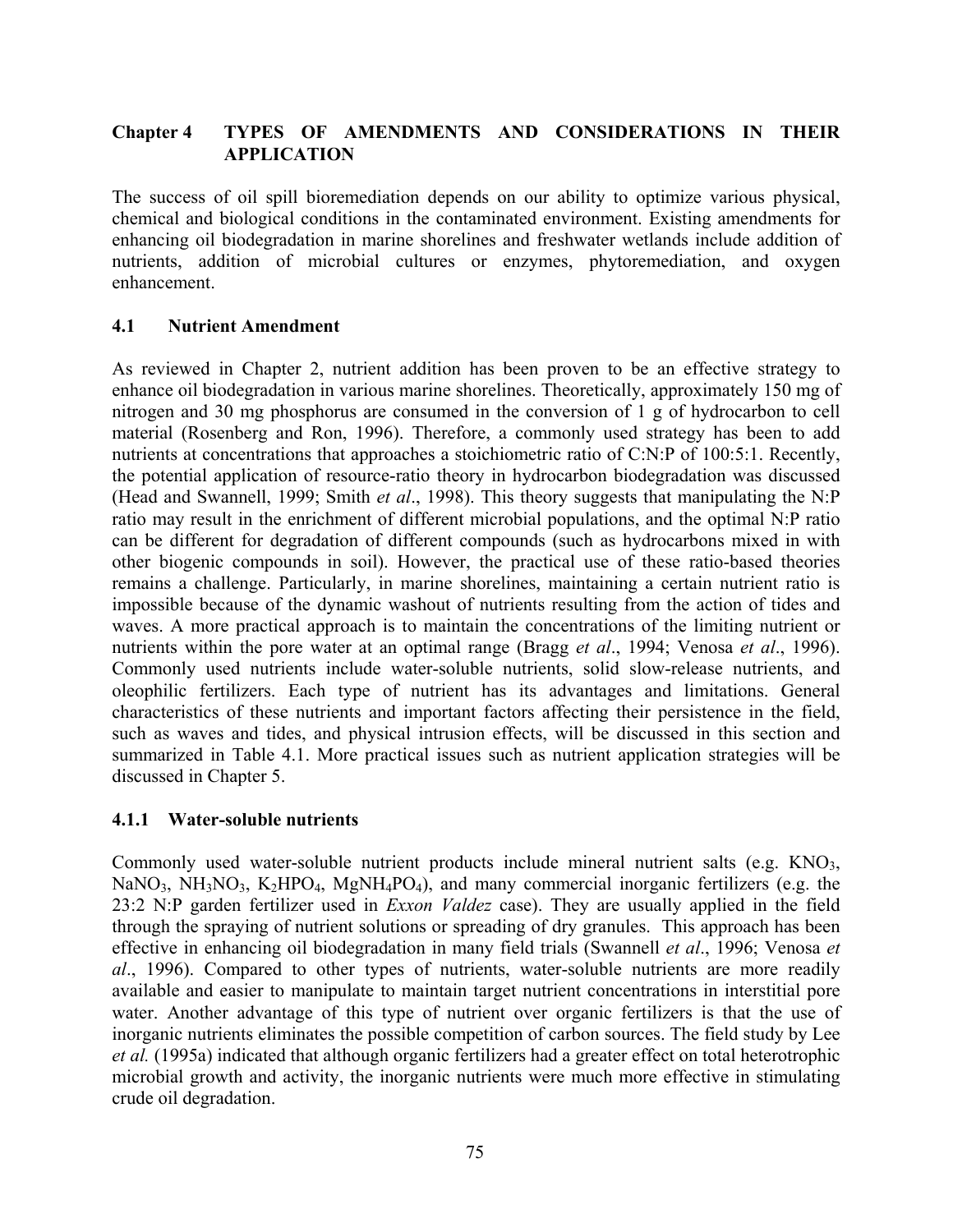However, water-soluble nutrients also have several potential disadvantages. First, they are more likely to be washed away by the actions of tides and waves because of their water-solubility. The field study in Maine demonstrated that water-soluble nutrients can be washed out within a single tidal cycle in high-energy beaches (Wrenn, 2000, see section 2.6.2). Second, inorganic nutrients, ammonia in particular, should be added carefully to avoid reaching toxic levels. Existing field trials, however, have not observed acute toxicity to sensitive species resulting from the addition of excess water-soluble nutrients (Mearns *et al*., 1997; *Prince et al*., 1994). Third, water-soluble nutrients may have to be added more frequently than slow release nutrients or organic nutrients, resulting in more labor-intensive, costly, and physical intrusive applications.

### **4.1.2 Granular nutrients (slow-release)**

Many attempts have been made to design nutrient delivery systems that overcome the washout problems characteristic of intertidal environments (Prince, 1993). Use of slow release fertilizers is one of the approaches used to provide continuous sources of nutrients to oil contaminated areas. Slow release fertilizers are normally in solid forms that consist of inorganic nutrients coated with hydrophobic materials like paraffin or vegetable oils. This approach may also cost less than adding water-soluble nutrients due to less frequent applications. Slow release fertilizers have shown some promises from oil bioremediation studies and applications. For example, Olivieri *et al*.(1976) found that the biodegradation of a crude oil was considerably enhanced by addition of a paraffin coated MgNH4PO4. Another slow-release fertilizer, Customblen (vegetable oil coated calcium phosphate, ammonium phosphate, and ammonium nitrate), performed well on some of the shorelines of Prince William Sound, particularly in combination with an oleophilic fertilizer (Atlas, 1995a; Pritchard *et al*., 1992; Swannell *et al*., 1996). Lee *et al*. (1993) also showed that oil biodegradation rates increased with the use of a slow release fertilizer (sulfurcoated urea) compared to water-soluble fertilizers.

However, the major challenge for this technology is control of the release rates so that optimal nutrient concentrations can be maintained in the pore water over long time periods. For example, if the nutrients are released too quickly, they will be subject to rapid washout and will not act as a long-term source. On the other hand, if they are released too slowly, the concentration will never build up to a level that is sufficient to support rapid biodegradation rates, and the resulting stimulation will be less effective than it could be. The field trials on of the shorelines of Prince William Sound showed that on certain beaches, Customblen granules were apparently washed away before any significant enhancement of bioremediation was recorded (*Swannell et al*., 1996). Several recent studies have shown that a slow release nutrient (Max Bac, a product similar to Customblen) failed to demonstrate enhancement of oil degradation because the nutrient release rate was too slow to affect oil biodegradation (Croft *et al*., 1995; Sveum and Ramstad, 1995).

#### **4.1.3 Oleophilic nutrients**

Another approach to overcome the problem of water-soluble nutrients being rapidly washed out was to utilize oleophilic organic nutrients (Atlas and Bartha, 1973; Ladousse and Tramier, 1991). The rationale for this strategy is that oil biodegradation mainly occurred at the oil-water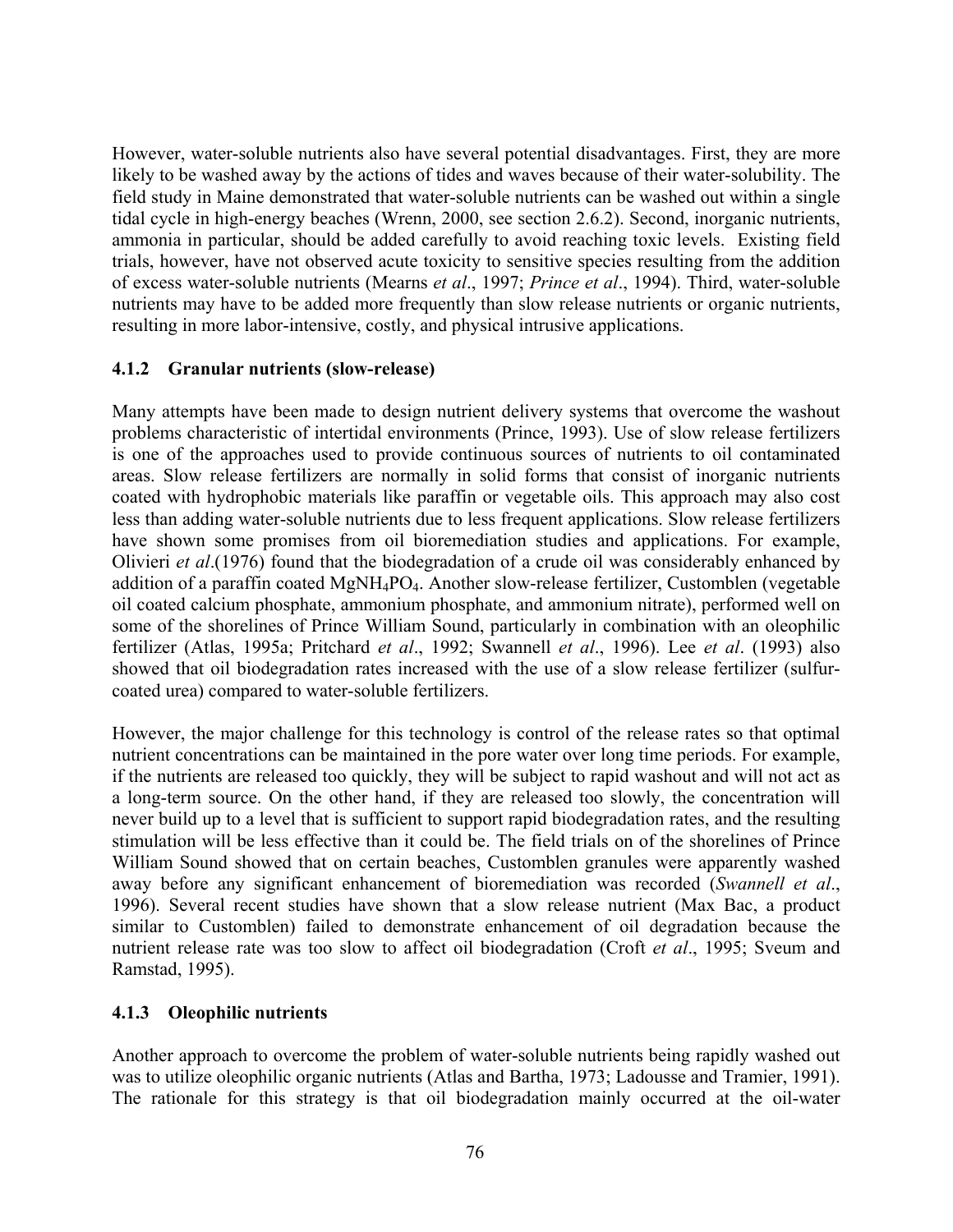interface; since oleophilic fertilizers are able to adhere to oil and provide nutrients at the oilwater interface, enhanced biodegradation should result without the need to increase nutrient concentrations in the bulk pore water. A well-known oleophilic fertilizer is Inipol EAP 22, a microemulsion containing urea as a nitrogen source, lauryl phosphate (the phosphorus source), 2 butoxy-1-ethanol as a surfactant, and oleic acid to give the material its hydrophobicity. This fertilizer has been subjected to extensive studies under various shoreline conditions and was successfully used in oil bioremediation on of the shorelines of Prince William Sound. Other oleophilic organic fertilizers include polymerized urea and formaldehyde, and some organic fertilizers derived from natural products such as fishmeal (Lee *et al.,* 1995a; Rosenberg *et al*., 1992; Sveum and Ramstad, 1995).

| Type of nutrients | Advantages                                                                                                                     | Disadvantages                                                                                                                                                             | Applications in<br>the<br>field or field trials                                                       |
|-------------------|--------------------------------------------------------------------------------------------------------------------------------|---------------------------------------------------------------------------------------------------------------------------------------------------------------------------|-------------------------------------------------------------------------------------------------------|
| Water soluble     | Readily available<br>Easy to manipulate<br>for target nutrient<br>concentrations<br>No complicated effect<br>of organic matter | Rapidly washed out<br>by wave and tide<br>Labor-intensive, and<br>physical intrusive<br>applications<br>Potential toxic effect                                            | Alaska (Pritchard et<br>al., 1992)<br>Delaware (Venosa et<br><i>al.</i> , 1996)                       |
| Slow release      | Provide continuous<br>sources of nutrients<br>and may be more cost<br>effective than other<br>types of nutrients               | Maintaining optimal<br>nutrient release rates<br>could be a challenge                                                                                                     | Alaska (Pritchard et<br><i>al.</i> , 1992)<br>Nova Scotia (Lee et<br>al., 1993)                       |
| Oleophilic        | Able to adhere to oil<br>and provide nutrients<br>at the oil-water<br>interface                                                | Expensive<br>Effectiveness is<br>variable<br>Containing organic<br>carbon, which may<br>compete with oil<br>degradation and result<br>in undesirable anoxic<br>conditions | Alaska (Pritchard et<br><i>al.</i> , 1992)<br>Nova Scotia (Lee et<br>al., 1987, 1989, 1995a<br>$\&b)$ |

Table 4.1 Major nutrient types used in oil bioremediation

The effectiveness of oleophilic fertilizers also depends on the characteristics of the contaminated environment such as action of wave and tide, and sediment types. Based on several earlier studies, Sveum *et al.* (1994) indicated that oleophilic fertilizers proved to be more effective than water-soluble fertilizers when the spilled oil resided in the intertidal zone. But they have no advantages in enhancing oil biodegradation in the supralittoral zone where water transport is limited. Inipol EAP 22 was found to be more effective in coarse sediments than in fine sediments due to the difficulty in penetration for the oleophilic fertilizer in fine sediments (Sveum and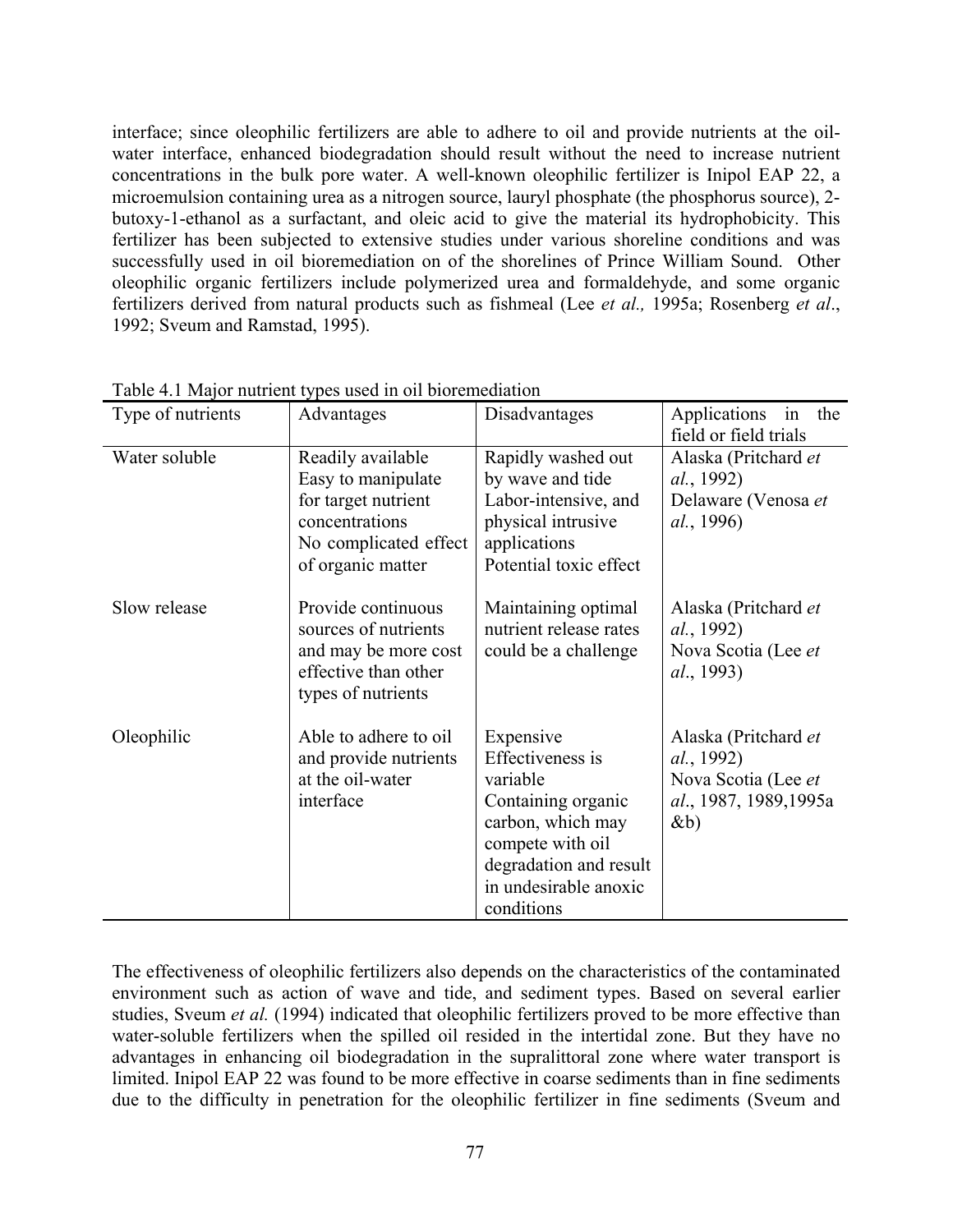Ladousse,1989). Variable results have also been produced regarding the persistence of oleophilic fertilizers. Some studies showed that Inipol EAP 22 can persist in a sandy beach for a long time under simulated tide and wave actions (Santas and Santas, 2000; Swannell *et al*. 1995). Others found that Inipol EAP22 was rapidly washed out before becoming available to hydrocarbondegrading bacteria (Lee and Levy, 1987; Safferman, 1991). Another disadvantage with oleophilic fertilizers is that they contain organic carbon which may be biodegraded by microorganisms in preference to petroleum hydrocarbons (Lee *et al*., 1995a; Swannell *et al*., 1996), and may also result in undesirable anoxic conditions (Lee *et al*., 1995b; Sveum and Ramstad, 1995).

In summary, the effectiveness of these various types of nutrients will depend on the characteristics of the contaminated environment. Slow-release fertilizers may be ideal nutrient sources if the nutrient release rates can be well controlled. Water-soluble fertilizers are likely more cost-effective in low-energy and fine-grained shorelines where water transport is limited. And oleophilic fertilizers may be more suitable for use in high-energy and coarse-grained beaches. However, successful application of bioremediation products will always require appropriate testing and evaluation based on the specific conditions of each contaminated site.

# **4.2 Microbial Amendments**

Addition of oil-degrading microorganisms or bioaugmentation has been proposed as a bioremediation strategy. The rationale for this approach includes the contention that indigenous microbial populations may not be capable of degrading the wide range of substrates that are present in complex mixtures such as petroleum and that seeding may reduce the lag period before bioremediation begins (Forsyth *et al*., 1995; Leahy and Colwell, 1990). For this approach to be successful in the field, the seed microorganisms must be able to degrade most petroleum components, maintain genetic stability and viability during storage, survive in foreign and hostile environments, effectively compete with indigenous microorganisms, and move through the pores of the sediment to the contaminants (Atlas, 1977; Goldstein *et al*., 1985).

There are many vendors of bioremediation products, who claim their product (most of them are microbial agents) aids the oil biodegradation process. The U.S. EPA has compiled a list of bioremediation agents (USEPA, 2000) as part of the National Oil and Hazardous Substances Pollution Contingency Plan (NCP) Product Schedule, which is required by the Clean Water Act, the Oil Pollution Act of 1990, and the National Contingency Plan. A current list of bioremediation agents in NCP schedule is shown in Table 4.2. A product can be listed only when its safety and effectiveness have been demonstrated under the conditions of a test protocol developed by EPA (NETAC, 1993). However, listing does not mean that the product is recommended or certified for use on an oil spill (USEPA, 2000). The efficacy test protocol uses laboratory shake flasks to compare the degradation of artificially-weathered crude oil in natural seawater with and without a bioremediation product. Similar test protocols for freshwater conditions were recently proposed (Haines *et al*., 1999).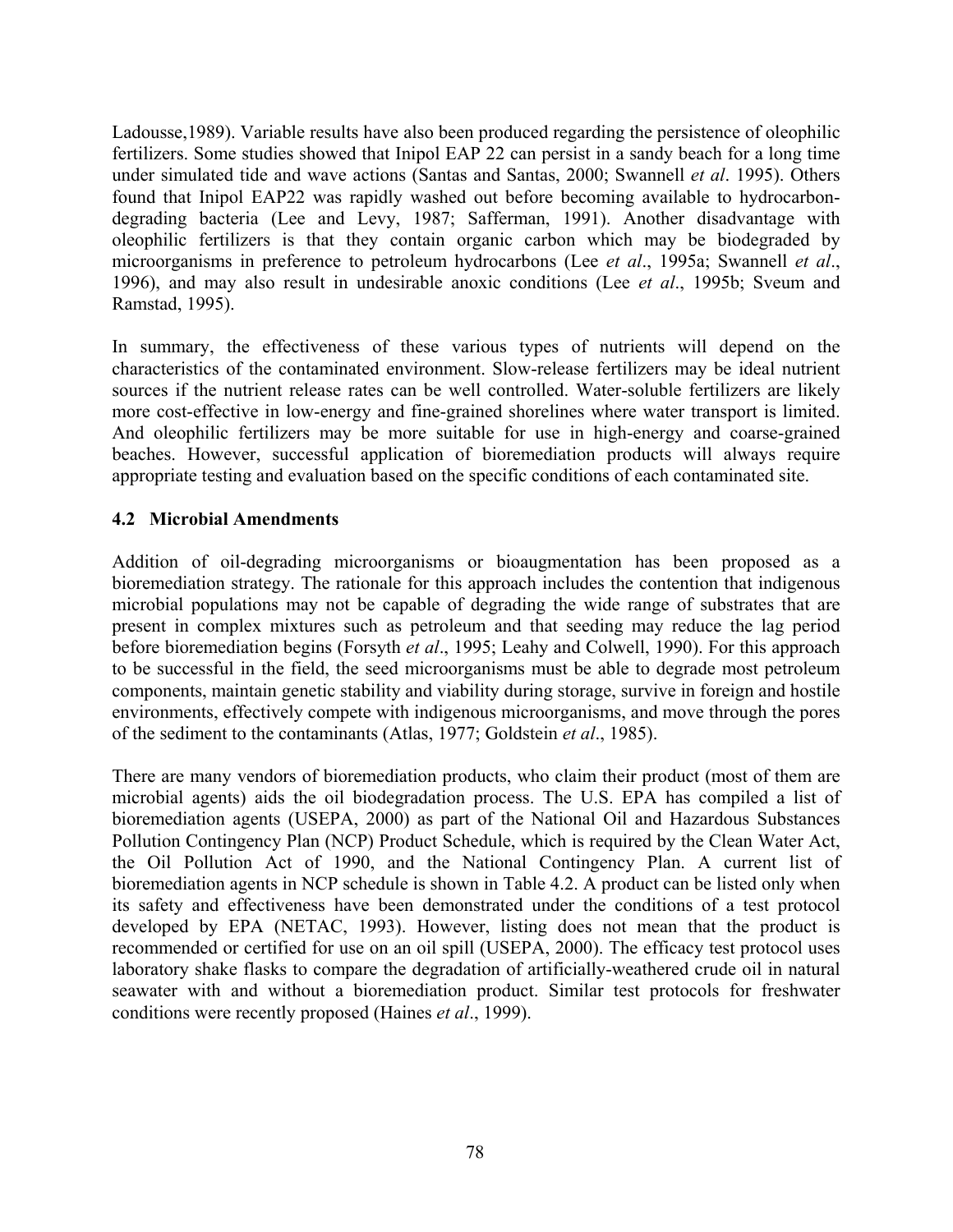| Type                                                                      | Name or Trademark                                                                              | Manufacture                                                     |
|---------------------------------------------------------------------------|------------------------------------------------------------------------------------------------|-----------------------------------------------------------------|
| <b>Biological additives</b><br>(Microbial Culture or<br>Enzyme additives) | <b>BET BIOPETRO</b>                                                                            | BioEnviro Tech, Tomball, TX                                     |
|                                                                           | <b>BIOGEE HC</b>                                                                               | RMC Bioremediation, Shreveport, LA                              |
|                                                                           | BR (formerly ENVIRO-<br>ZYME BR)                                                               | Enviro-Zyme, Inc., Stormville, NY                               |
|                                                                           | <b>ENZYT</b><br>(LIQUID/CRYSTA)                                                                | <b>Acorn Biotechnical Corporation</b><br>Houston, TX            |
|                                                                           | MICRO-BLAZE                                                                                    | Verde Environmental, Inc., Houston, TX                          |
|                                                                           | <b>OPPENHEIMER</b><br><b>FORMULA</b>                                                           | Oppenheimer Biotechnology, Inc.<br>Austin, TX                   |
|                                                                           | PRISTINE SEA II                                                                                | Marine Systems, Baton Rouge, LA                                 |
|                                                                           | PRP (Petroleum<br><b>Remediation Product)</b>                                                  | Petrol Rem, Inc., Pittsburgh, PA                                |
|                                                                           | <b>STEP ONE</b>                                                                                | B & S Research, Inc.<br>Embarrass, MN                           |
|                                                                           | SYSTEM E.T. 20                                                                                 | Quantum Environmental Technologies, Inc.<br>(QET), La Jolla, CA |
|                                                                           | <b>WMI-2000</b>                                                                                | Waste Microbes, Inc., Houston, TX                               |
| Nutrient additives                                                        | <b>INIPOL EAP 22</b><br>(oleophilic)                                                           | Societe, CECA S.A.<br>France                                    |
|                                                                           | <b>LAND AND SEA</b><br><b>RESTORATION</b>                                                      | Land and Sea Restoration LLC, San<br>Antonio, TX                |
|                                                                           | OIL SPILL EATER II                                                                             | Oil Spill Eater International, Corporation<br>Dallas, TX        |
|                                                                           | VB591™WATER,<br>VB997™SOIL, AND<br><b>BINUTRIX</b><br>(partially encapsulated<br>& oleophilic) | BioNutraTech, Inc., Houston, TX                                 |

Table 4.2 Bioremediation agents in NCP product schedule (Adapted from USEPA, 2000)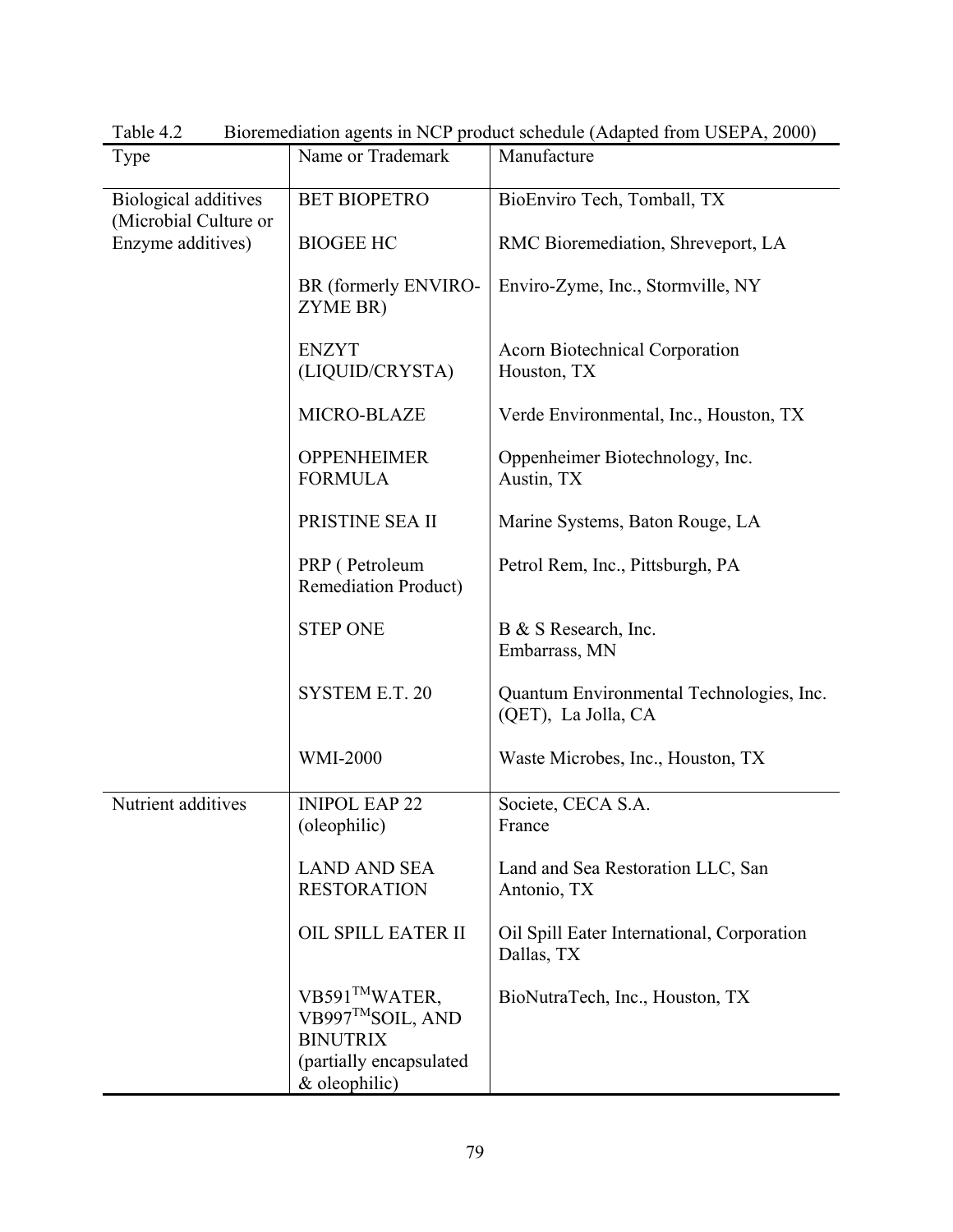As reviewed in Chapter 2, however, even though the addition of microorganisms may be able to enhance oil biodegradation in the laboratory, its effectiveness has not been convincingly demonstrated in the field. Actually, most field studies indicated that bioaugmentation is not effective in enhancing oil biodegradation in marine shorelines, and nutrient addition or biostimulation alone had a greater effect on oil biodegradation than the microbial seeding (Jobson *et al*., 1974; Lee and Levy, 1987; Lee *et al*., 1997b, Venosa *et al*., 1996). The failure of bioaugmentation in the field may be attributed to the fact that the carrying capacity of most environments is likely determined by factors that are not affected by an exogenous source of microorganisms (such as predation by protozoans, the oil surface area, or scouring of attached biomass by wave activity), and that added bacteria seem to compete poorly with the indigenous population (Tagger *et al*., 1983; Lee and Levy, 1989; Venosa *et al*., 1992). Therefore, it is unlikely that externally added microorganisms will persist in a contaminated beach even when they are added in high numbers. In short, those criteria mentioned above for a successful colonization are very difficult to be met in the field.

Fortunately, oil-degrading microorganisms are ubiquitous in the environment, and they can increase by many orders of magnitude after being exposed to crude oil (Atlas, 1981; Lee and Levy, 1987, Pritchard and Costa, 1991). Therefore, in most environments, there is usually no need to add hydrocarbon degraders. In certain circumstances that have not been well defined, when the indigenous bacteria are incapable of degrading one or more important contaminants, addition of microbial inocula may be considered. Genetically engineered organisms are not likely to be used in the near or even distant future.

## **4.3 Plant Amendments (phytoremediation)**

Phytoremediation has been defined as the use of green plants and their associated microorganisms to degrade, contain, or render harmless environmental contaminants (Cunningham *et al.*, 1996). This technique is emerging as a potentially cost-effective option for clean-up of soils contaminated with petroleum hydrocarbons (Frick *et al.*, 1999). As summarized by Macek *et al*. (2000), the main advantages of phytoremediation include less disruption to the environment, potential to treat a diverse range of contaminants, and high probability of public acceptance. Major concerns regarding this technology include dissolution and migration of contaminants, limitation by the toxicity of the contaminated environments, and it being a relatively slow process. Phytoremediation has been studied in a freshwater environment in Quebec, Canada (Garcia-Blanco *et al.,* 2000; Venosa *et al.,* 2002 (submitted)). These researchers found that addition of nutrients did not result in enhancement of biodegradation of crude oil contaminating the plots, whether or not plants were left intact or removed. It appeared that in a wetland environment, oxygen became limiting at depths within a few mm from the surface.

## **4.3.1 Mechanisms of phytoremediation**

Phytoremediation of petroleum hydrocarbons generally involves three major mechanisms: (1) degradation, (2) containment and (3) the transfer of contaminants from soil to the atmosphere (Cunningham *et al.*, 1996; Frick *et al.*, 1999).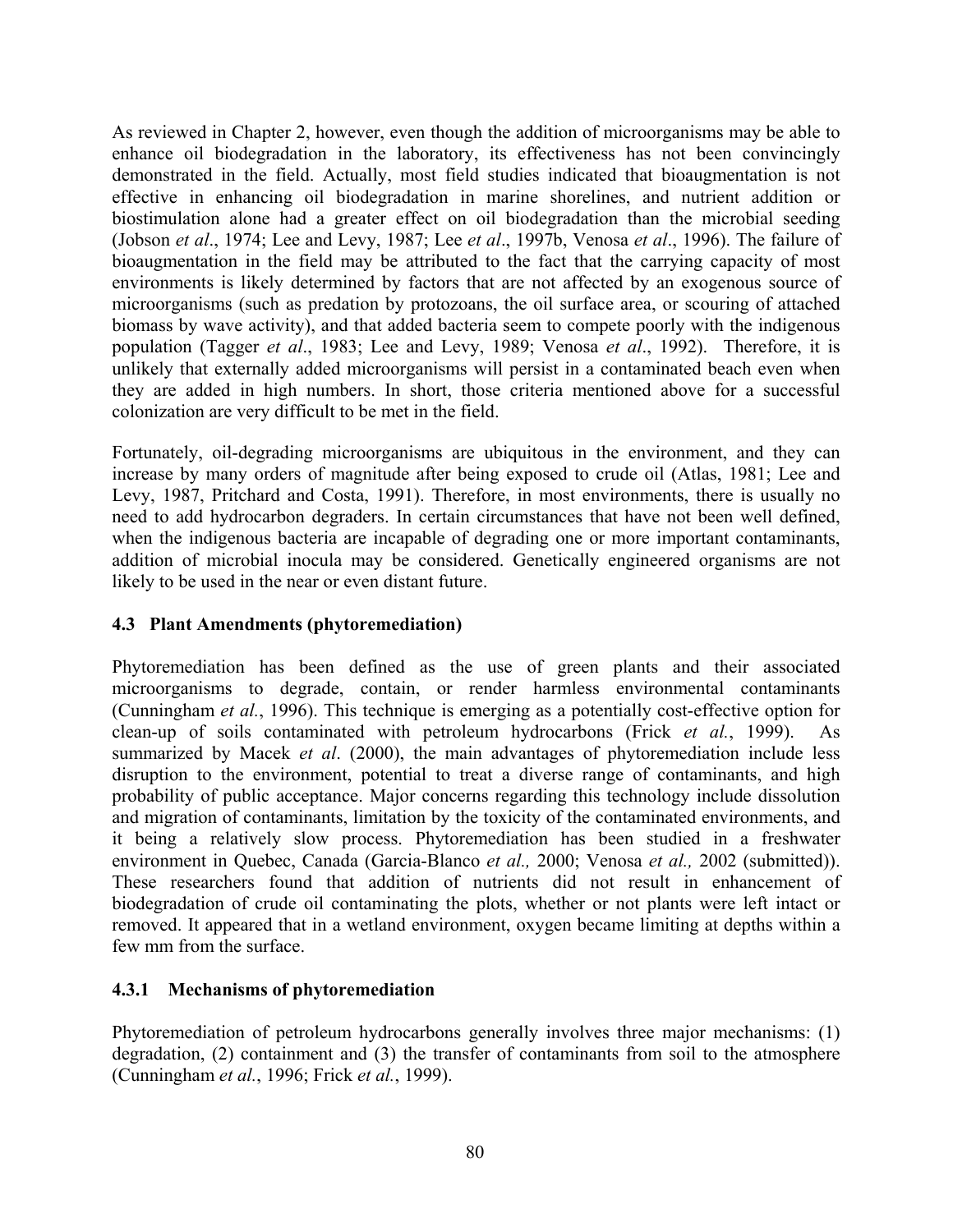Degradation can be accomplished by both plants and their associated microorganisms. One of the most important processes involved in the degradation is the interaction between plants and microorganisms in the rhizosphere (root zone). Plants can stimulate the growth and metabolism of soil microorganisms by providing root exudates of carbon, enzymes, nutrients, and oxygen, which can result in more than 100-fold increase in microbial counts (Macek *et al*., 2000). This process is also mutual beneficial. The microbes can reduce the phytotoxicity of contaminants so that plants can grow in adverse soil conditions. Cometabolism may also play an important role in phytodegradation. Ferro *et al.* (1997) suggested that plant exudates might have served as cometabolites in enhancing the biodegradation of pyrene in the rhizosphere.

Other major mechanisms of phytoremediation include containment of petroleum hydrocarbons and their transfer from the soil to the atmosphere. Containment involves the accumulation of contaminants within the plants, adsorption of contaminants onto roots, and binding of contaminants in the rhizosphere through enzymatic activities (Cunningham *et al.*, 1996; Frick *et al.*, 1999). Plants can also transport volatile petroleum hydrocarbons to the atmosphere through leaves and stems. However, these effects are less important than the degradation mechanism in phytoremediation of petroleum hydrocarbons (Ferro *et al.* 1997).

## **4.3.2 Considerations in application of oil phytoremediation**

While phytoremediation had been used successfully within the terrestrial environment to decontaminate soils (Banks and Schwab, 1993; Schnoor *et al.*, 1995), the technique has not been employed as an operational oil spill countermeasure. Until recently, only limited research had been carried out on the effectiveness of phytoremediation in freshwater wetlands (Lin and Mendelssohn, 1998). Most of the studies were greenhouse experiments rather than field studies. Like bioaugmentation, studies on phytoremediation of petroleum hydrocarbons have produced mixed results. The effectiveness of phytoremediation is site-specific, which can be affected by factors as oil properties, types of plants, and environmental conditions.

## *Oil concentrations*

Plants can tolerate oils with certain concentration ranges. When oil concentrations are too high, toxic effects will lead to growth inhibition or death of plants. When oil concentrations are too low, phytoremediation will not be effective either due to poor bioavailability. Longpre *et al.*  (1999) investigated the impact of oil concentrations on a freshwater wetland plant (*Scirpus pungens)* along the shore of the St. Lawrence River*.* The results showed that the plant growth was stimulated in the presence of crude oil at a concentration less than 4.56g/Kg sediment when compared to the growth of the control plants. At higher oil concentrations, up to 27.4g/kg sediment, growth inhibition or no growth increase was observed. When the oil concentration was above 36.4 g/kg sediment, plant growth was significantly reduced. The study concluded that the plants were likely to survive and grow in sediments contaminated with crude oil in a range of concentrations comparable to oil spill incidents.

## *Plant species*

Another important factor in considering phytoremediation is establishment of appropriate plants. Lin and Mendelssohn (1996) studied the effect of oil spills on four freshwater marsh plant species. Two of them (*C. ordoratus*, and *A. teres*) failed to survive in any of the oiled sods and *E.*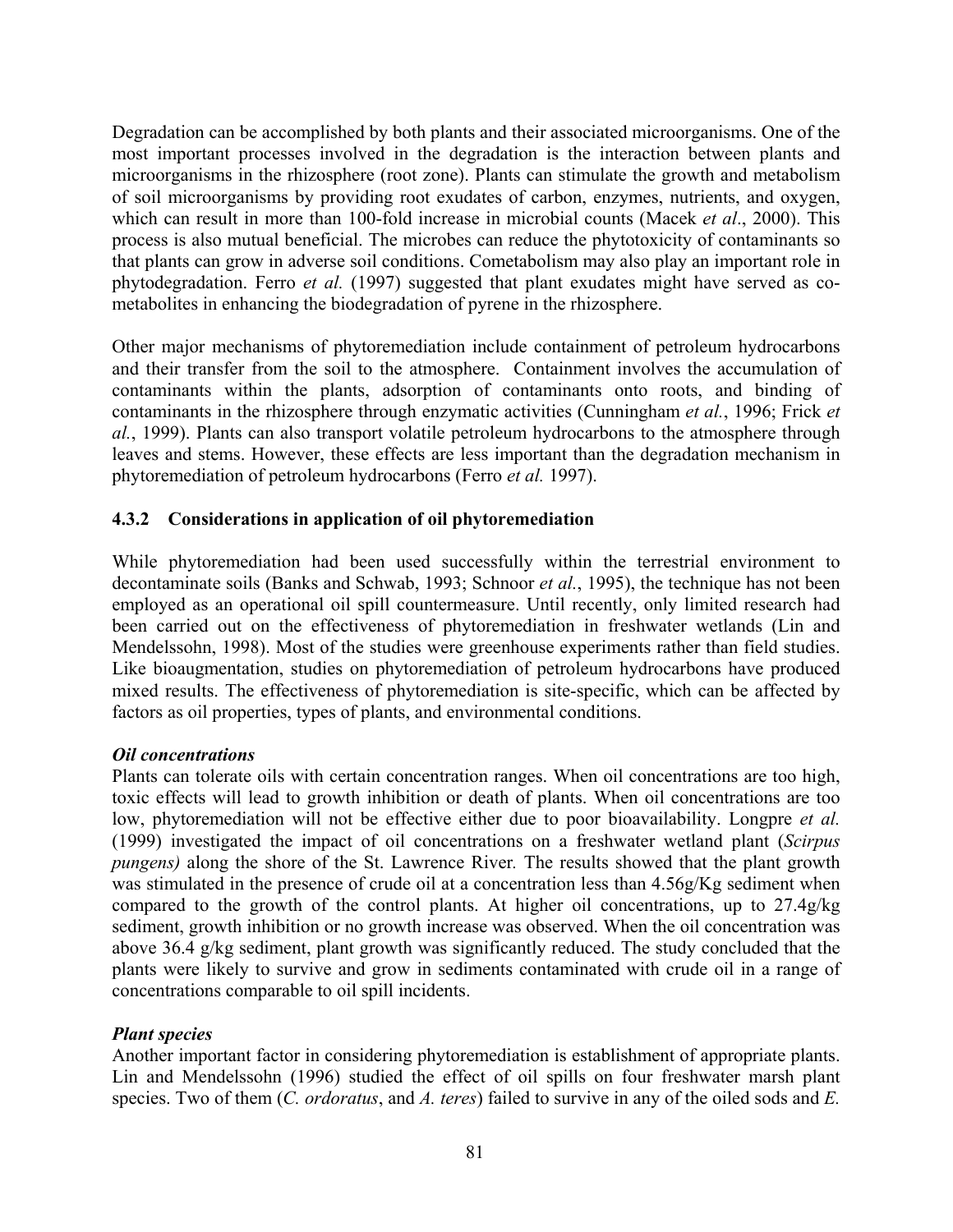*quadrangulata* could only persist at oil levels up to 8 L/m2 . In contrast, the growth of *Sagittaria lancifolia* was enhanced in response of oil addition up to  $24 \text{ L/m}^2$ . Generally, legume and grass species have been the choices for their potential use in phytoremediation of petroleum hydrocarbons (Frick *et al.*, 1999). Legumes are nitrogen-fixing plants, which may have advantages in competing with non-legume species in oil-contaminated sediments. Native plants should normally be selected since they have better chance to survive or out-compete nonindigenous inocula (Cunningham et al., 1996).

### *Environmental factors*

Similar to the environmental factors affecting microbial biodegradation discussed in chapter 2, major environmental factors affecting phytoremediation of petroleum hydrocarbons include soil types, nutrients, oxygen and temperature. Detailed description can be seen in Cunningham *et al.*, 1996 and Frick *et al.*, 1999.

### **4.3.3 Applications in marine shoreline and freshwater wetlands**

Current applications of phytoremediation in marine shorelines and freshwater wetlands have been limited to accelerate recovery and restoration of oiled wetland. For example, mangroves were successfully replanted to restore oil-killed mangrove forest in Panama after the 1986 *Refineria Panama* oil spill (Teas *et al*., 1989). Only a few field studies have been carried out on the effectiveness of phytoremediation in enhancing oil degradation in marine shorelines and freshwater wetlands.

Lin and Mendelssohn (1998) investigated the effects of biostimulation and phytoremediation in enhancing habitat restoration and oil degradation in a coastal wetland environment (greenhouse study). They found that application of fertilizer in conjunction with the presence of transplants led to much higher oil degradation rates than phytoremediation alone. The results were attributed to a higher microbial number and activity induced by the fertilizer. However, it was still not clear whether this effect was due to biostimulation of soil microorganisms or due to phytoremediation via fertilizer-increased plant biomass. These confounding effects perhaps could have been distinguished by adding one more treatment (biostimulation with absence of transplants).

In 1999 and 2000, a major research study was conducted on the shoreline of the St. Lawrence River (Garcia-Blanco *et al.*, 2000; Venosa *et al.*, 2002 (submitted)). The experimental design was similar to the one used on the marine shoreline in Delaware Bay (Venosa *et al.*, 1996). There were 5 treatments: a no oil control and four oiled treatments. The oiled treatments included a natural attenuation control plot with no amendments, a plot receiving ammonium nitrate and orthophosphate nutrients but with the wetland plants continually cut back to ground surface to suppress photosynthetic activity and growth, a plot receiving the same nutrients as Treatment B but with the plants left intact, and a plot similar to Treatment C but with only nitrate (no ammonium) serving as the nitrogen source. The no-oil control also received the same nutrients as the oiled treatments receiving nutrients. Findings are summarized as follows: (1) alkane degraders increased only marginally in all treatments while the PAH degraders were stimulated to increase by 3.5 orders of magnitude in response to exposure to crude oil; (2) nitrogen in the form of ammonium was partly adsorbed to negatively charged soil particles, partly taken up by the root system of the wetland plants, and partly leached into the pore water. Nitrogen in the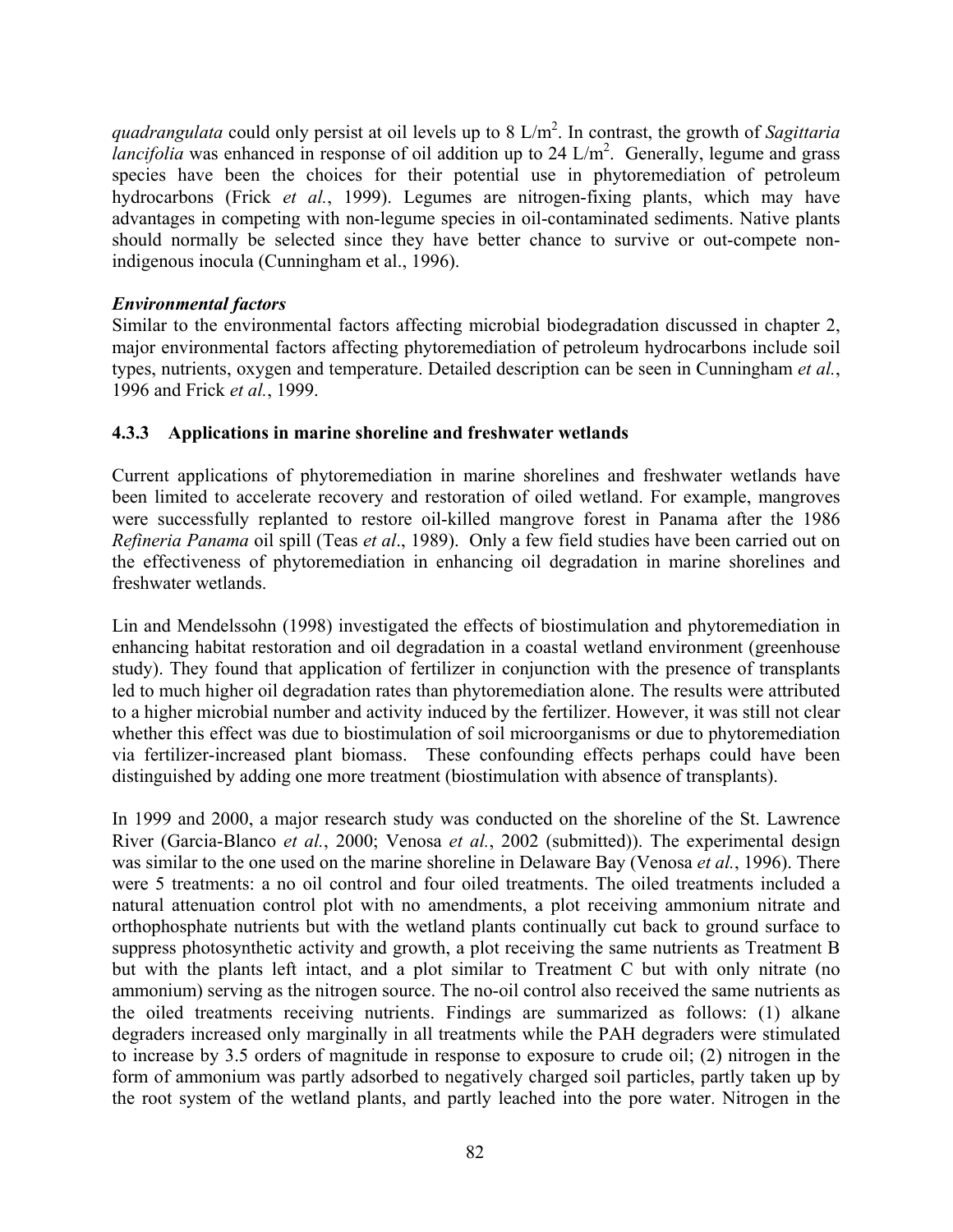form of nitrate leached into the pore water, and some was taken up in the root system (Lee *et al*., 2002 (submitted); (3) the primary mechanism of oil mass loss from all the plots, regardless of treatment, was physical rather than biological; (4) with respect to biodegradation of total alkanes and PAHs during the first 21 weeks of the investigation as measured by GC/MS analysis, only about 35% biodegradation occurred in all treatments on average, and no significant differences among any of the treatments were observed ( $p > 0.05$ ); (5) a substantial increase in plant biomass was observed due to fertilizer addition; (6) better biodegradation occurred in surface samples in plots where the plants had been removed than in any of the core samples because of the oxic nature of the surface and the lack of competition for nutrients by the plant species. Enhanced oxygen transfer to the rhizosphere by the plants through their roots did not appear to take place, at least at the level needed by hydrocarbon degraders to metabolize the oil rapidly.

The major reason for the lack of biodegradation beyond only about 35% was ascribed to the fact that the oil had been raked into the top 2-3 cm of sediment to make sure that penetration had occurred. When such oil penetration occurs, little oxygen is available to allow significant biodegradation to take place throughout the oiled zone. If oil contaminates only the surface where more aerobic conditions exist, and if it does not penetrate deeply into the subsurface, better biodegradation should take place, at least theoretically. The major conclusion reached from this study was that bioremediation of an oil-contaminated freshwater wetland *where significant penetration of oil has taken place into the sediment* has limited potential for enhanced cleanup of the contamination.

In summary, the effectiveness of phytoremediation in enhancing oil degradation in freshwater wetlands is highly site-specific and does not promise to be an effective oil cleanup technique. However, it does show promise in accelerating the recovery and restoration of wetland environments contaminated with oil and oil products.

## **4.4. Oxygen Amendment**

Oxygen usually is not a limiting factor on many sandy beaches. However, oxygen limitation may occur in wetlands and fine-grained shorelines as indicated by some field studies (Garcia-Blanco *et al.*, 2001b, Lee and Levy, 1991, Purandare, 1999). Under such circumstances, oxygen amendment may be considered as a bioremediation strategy. Although oxygen supply has been widely used for bioremediation of oil contaminated soils and groundwater, such as at many subsurface fuel contaminated sites, this strategy has not been applied to enhance oil degradation in marine shoreline and freshwater wetlands. This is because oxygen amendment usually involves expensive and environmentally intrusive operations. For bioremediation of a large-scale oil spill, use of this approach is probably not practical even when oxygen is a limiting factor. However, under certain circumstance that involves high oil contamination in smaller scale and in less sensitive habitats, oxygen amendment can still be considered as an alternative for oil bioremediation. Commonly used oxygen supply techniques include tilling, forced aeration, and chemical methods (Atlas, 1991; Brown and Crosbie, 1994; Riser-Roberts, 1998). These methods are summarized below. They are mostly based on studies and practices in soil environments. Special attention will be given to their potentials of application in marine shorelines and freshwater wetlands.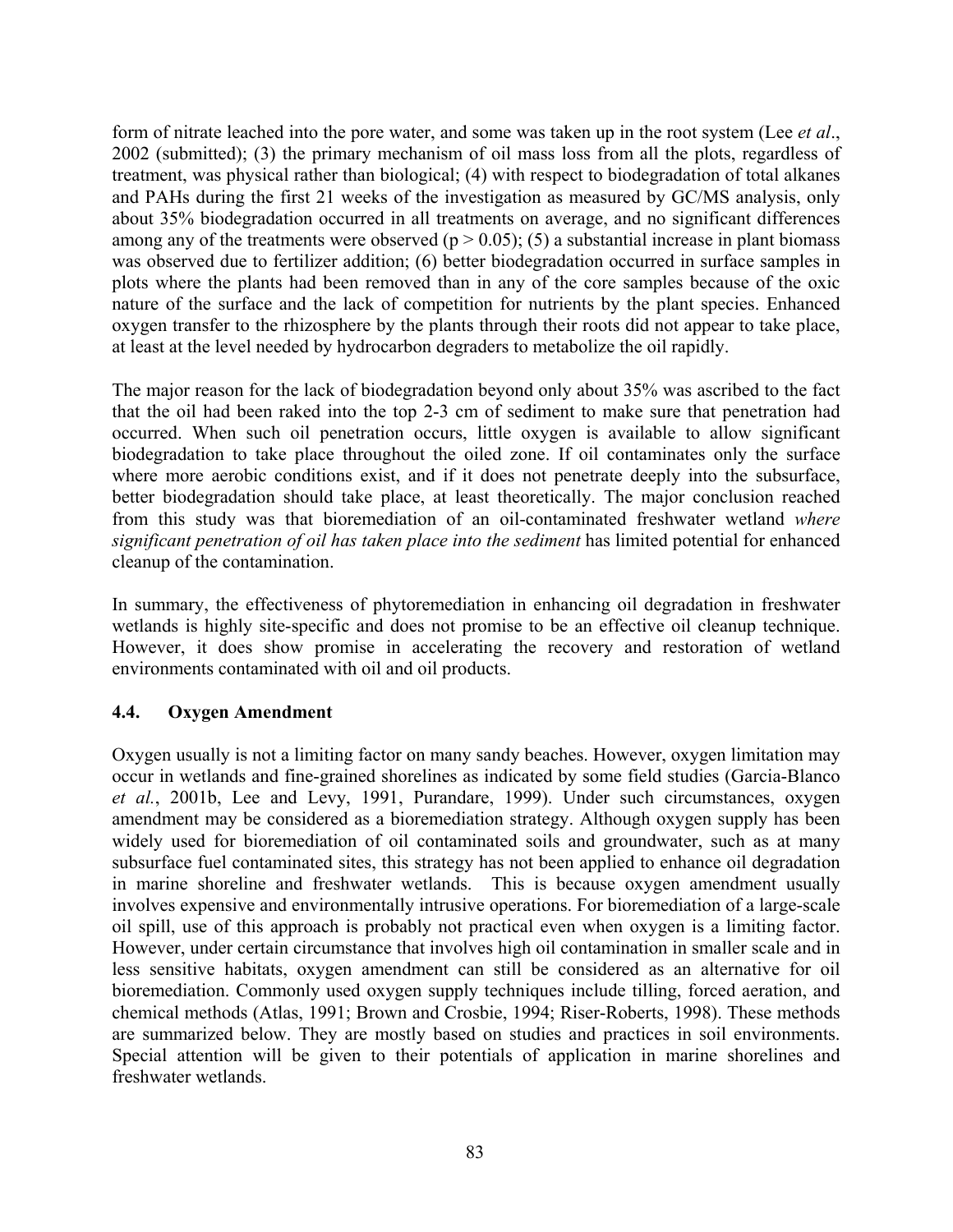# **4.4.1 Tilling**

Tilling has been a conventional physical method to accelerate natural oil removal by exposing oiled sediments to a higher level of physical abrasion and biochemical degradation (Owens, 1998). This technique is also an effective means of aeration for surface layer of sediments. It has been successfully used to accelerate biodegradation in landfarming (Atlas, 1991; Jerger *et al*., 1994). Traditional tilling machines, such as disk harrows and rototillers, can aerate surface soils to a depth of 6 to 24 inches. Sediments deeper than about 2 ft (60 cm) can be aerated by using construction equipment, such as a backhoe (Riser-Roberts, 1998).

Currently, tilling has been recommended as a physical method to accelerate natural weathering processes of oil in sandy or coarse-sediment beaches (Owens, 1998). The main purpose of this practice is to increase physical abrasion of oils rather than to enhance aeration since oxygen is usually not a limiting factor in these environments. However, based on existing experiences in landfarming, this technique may have some potential in enhancing oil biodegradation in some fine-sediment beaches where oxygen is limited. Tilling is also considered a low-cost technology among the available aeration methods (Jerger *et al*., 1994).

Major concerns regarding this technique include disturbance of both the natural shape of shorelines and local habitats and the potential of releasing of oil and oiled sediment into adjacent locations. The experience from the St. Lawrence River field trial also suggests that the tilling of surface soil may cause oil penetration deep into the shoreline sediments and may reduce the overall oil biodegradation rates if the oil penetrates into anaerobic sediments (Garcia-Blanco *et al*., 2001; Venosa *et al.*, 2002 (submitted); see Section 5.5.2).

## **4.4.2 Forced aeration**

Forced aeration techniques, including injection of aerated water, air and pure oxygen, are expensive methods and commonly used for enhancing bioremediation in subsurface sediments and groundwater contaminated with petroleum hydrocarbons (Brown and Crosbie, 1994; Riser-Roberts, 1998). Oil contamination of coastal and wetland environments, however, usually occurs near the surface, especially when the contamination is the result of an offshore spill. Furthermore, crude oil rarely penetrates coastal sediments to depths of greater than one foot (Gundlach, 1987). Therefore, these techniques of subsurface aeration are probably not appropriate for use in bioremediation of oil spill in marine shorelines and freshwater wetlands.

#### **4.4.3 Chemical methods**

Chemical methods involve addition of alternative oxygen sources such as hydrogen peroxide  $(H<sub>2</sub>O<sub>2</sub>)$ , or alternative electron acceptors such as nitrate. Hydrogen peroxide can provide oxygen at a rate up to two orders of magnitude faster than the forced aeration methods (Brown and Norris, 1994). It also requires less equipment and capital cost. However, problems including too rapid decomposition, gas blockage, and inefficient use were encountered in some sites when using  $H_2O_2$  (Brown and Norris, 1994). The chemical also can be toxic to microorganisms at high concentrations (Riser-Roberts, 1998).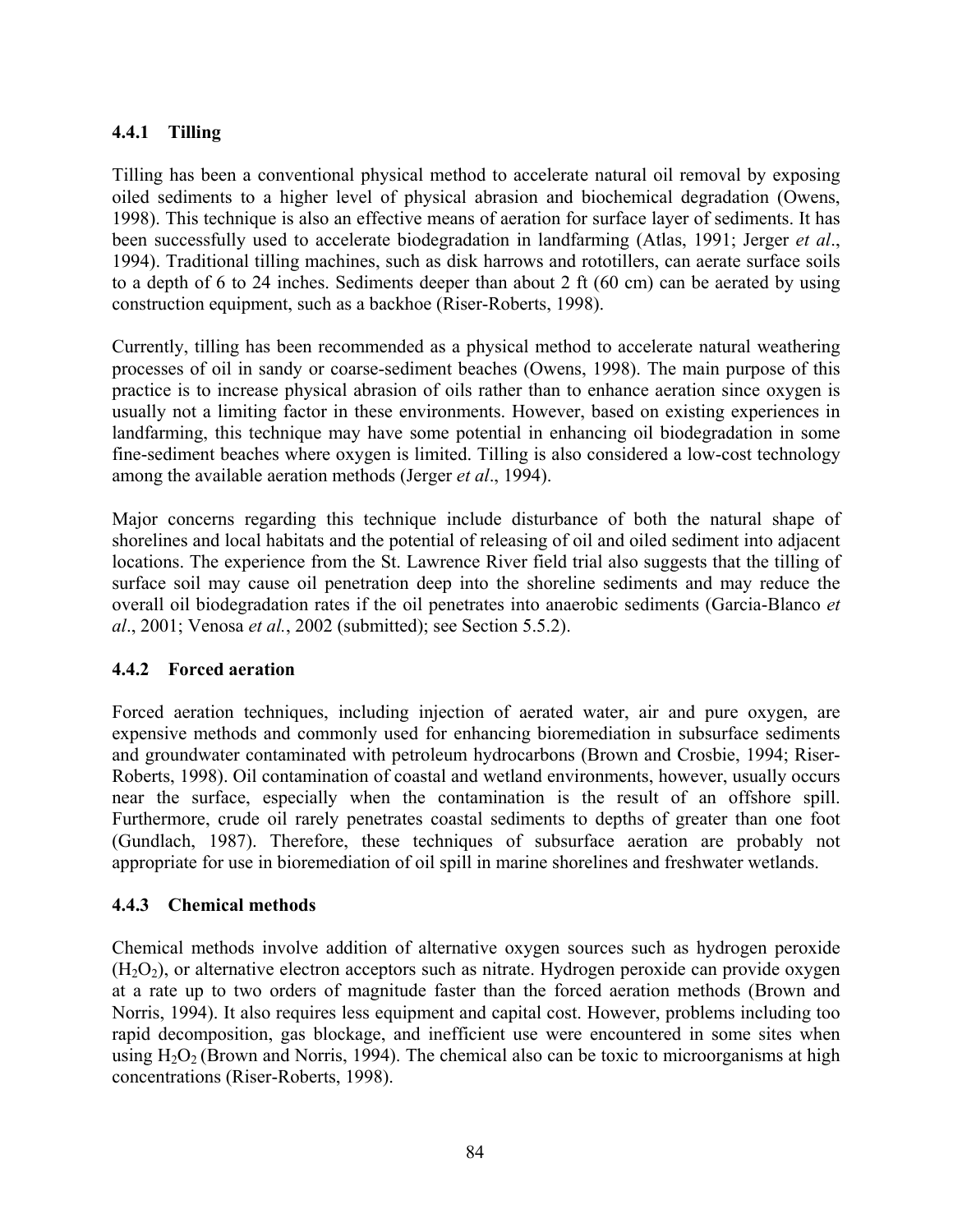Nitrate has received most attention as an alternative electron acceptor because it is relatively inexpensive, very soluble in water, and does not decompose. Since nitrate is also commonly used nutrient source for oil biostimulation, addition of nitrate may be a promising option for oil bioremediation under oxygen limiting conditions. A potential disadvantage of this method is that nitrate may be effective for degradation of fewer classes of compounds than oxygen. It has been reported that nitrate-utilizing bacteria can degrade many aromatics but do not degrade aliphatic compounds and benzene under denitrifying conditions (Brown *et al.*, 1993). However, others recently found that degradation of alkanes could take place under denitrifying conditions (Hess *et al*., 1996). Sulfate is another potentially useful electron acceptor especially in certain marine environments, such as salt marshes, where sulfate reduction is one of most important natural processes (Mitsch and Gosselink, 2000). Some laboratory studies have shown that PAHs and alkanes can be degraded under sulfate-reducing conditions at similar rates to those under aerobic conditions in some marine sediment (Caldwell *et al.*, 1998; Coates *et al*., 1997). However, these high oil degradation rates under sulfate-reducing conditions have not been reported or demonstrated in the field.

In summary, the potential of using oxygen amendment for enhancing oil biodegradation in marine shorelines and freshwater wetlands is limited. Tilling may be considered as an aeration strategy for enhancing oil biodegradation in the upper layer of sediments in less sensitive habitats. Nitrate could be a potential alternative electron acceptor for use in a wide range of environments, but its use as an effective enhancer of biodegradation is questionable. More studies, particularly field trials, are still required to evaluate the effectiveness of these strategies.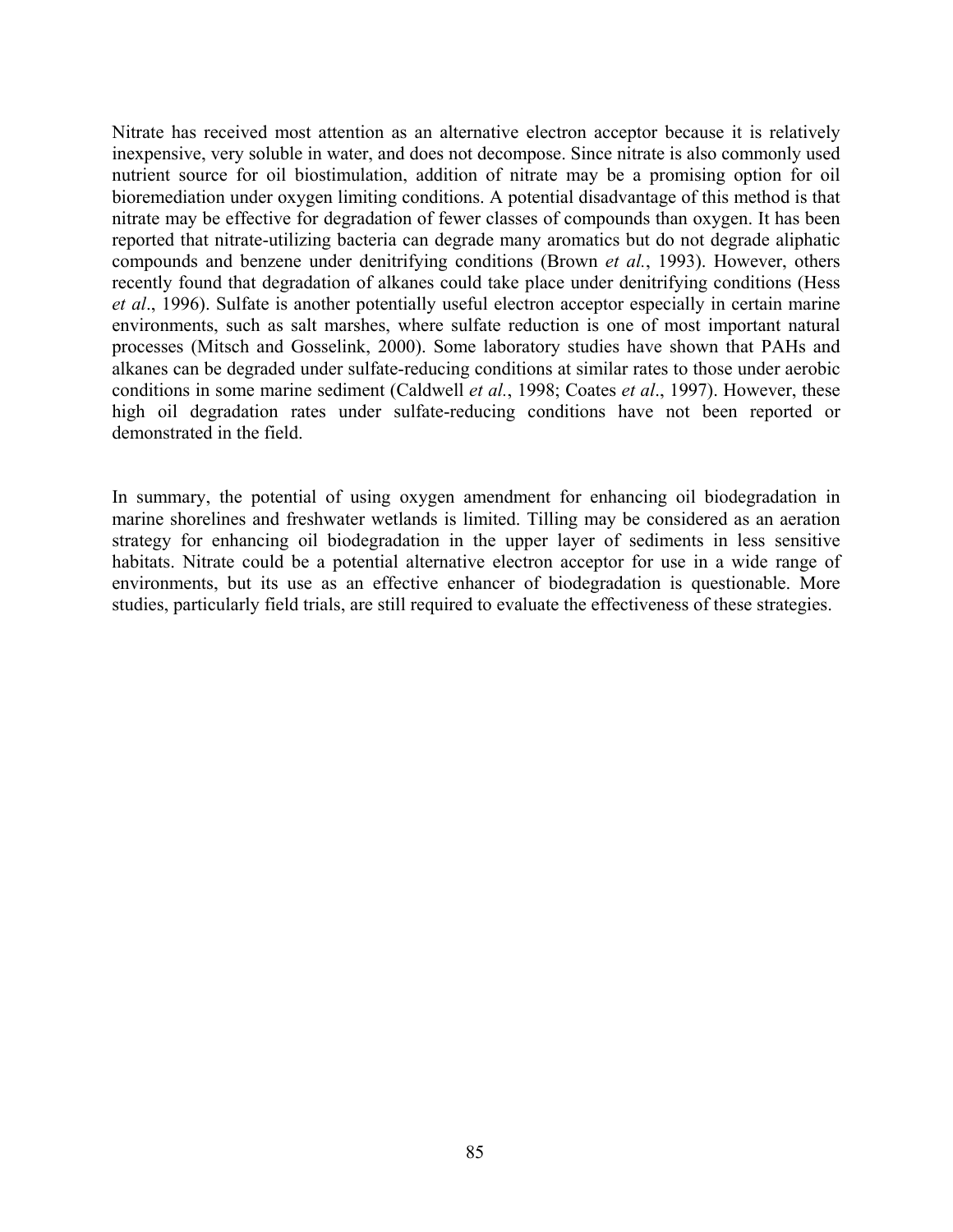## **Chapter 5 GUIDELINES FOR BIOREMEDIATION OF MARINE SHORELINES AND FRESHWATER WETLANDS: DECISION-MAKING AND PLANNING**

Existing research and applications have demonstrated that bioremediation is an effective technology that can be used to treat certain oil-contaminated environments. Typically, it is used as a polishing step after conventional mechanical cleanup options have been applied, although it could also be used as a primary response strategy if the spilled oil does not exist as free product and if the contaminated area is remote enough not to require immediate cleanup or not accessible by mechanical tools. However, one of the major challenges in the application of oil bioremediation is lack of guidelines regarding the selection and use of this technology. Although extensive research has been conducted on oil bioremediation in the last decade, most existing studies have been concentrated on either evaluating the feasibility of bioremediation for dealing with oil contamination or testing favored products and methods (Mearns, 1997). Only a few limited operational guidelines for bioremediation in marine shorelines have been proposed (Lee, 1995; Lee and Merlin, 1999; Swannell *et al*., 1996). The following two chapters will present a more detailed and workable guidance for use by spill responders for the bioremediation of marine shorelines and freshwater wetlands based on recent field studies and current understandings on bioremediation processes.

As a result of recent field studies (Lee *et al*, 1997b; Venosa *et al*., 1996), we now know that there is usually little need to add hydrocarbon degrading microorganisms because this approach has been shown not to enhance oil degradation more than simple nutrient addition. Therefore, this document will only present guidelines for oil bioremediation using biostimulation strategies, mainly nutrient addition.

A general procedure or plan for the selection and application of bioremediation technology is illustrated in Figure 5.1. The major steps in a bioremediation selection and response plan include:

- 1. Pre-treatment assessment This step involves the evaluation of whether bioremediation is a viable option based on the type of oil that has been spilled, its concentration, the presence of hydrocarbon-degrading microorganisms, concentrations of background nutrients, the type of shoreline that has been impacted, and other environmental factors (pH, temperature, presence of oxygen, remoteness of the site, accessibility of the site and logistics, etc.).
- 2. Design of treatment and monitoring plan After the decision is made to use bioremediation, further assessments and planning are needed prior to the application. This involves selection of the rate-limiting treatment agents (e.g., nutrients), determination of application strategies for the rate-limiting agents, and design of sampling and monitoring plans.
- 3. Assessment and termination of treatment After the treatment is implemented according to the plan, assessment of treatment efficacy and determination of appropriate treatment endpoints are performed based on chemical, toxicological, and ecological analysis.

This chapter covers operational guidelines for decision-making in the use of bioremediation and describes the planning process for bioremediating marine shorelines and freshwater wetlands.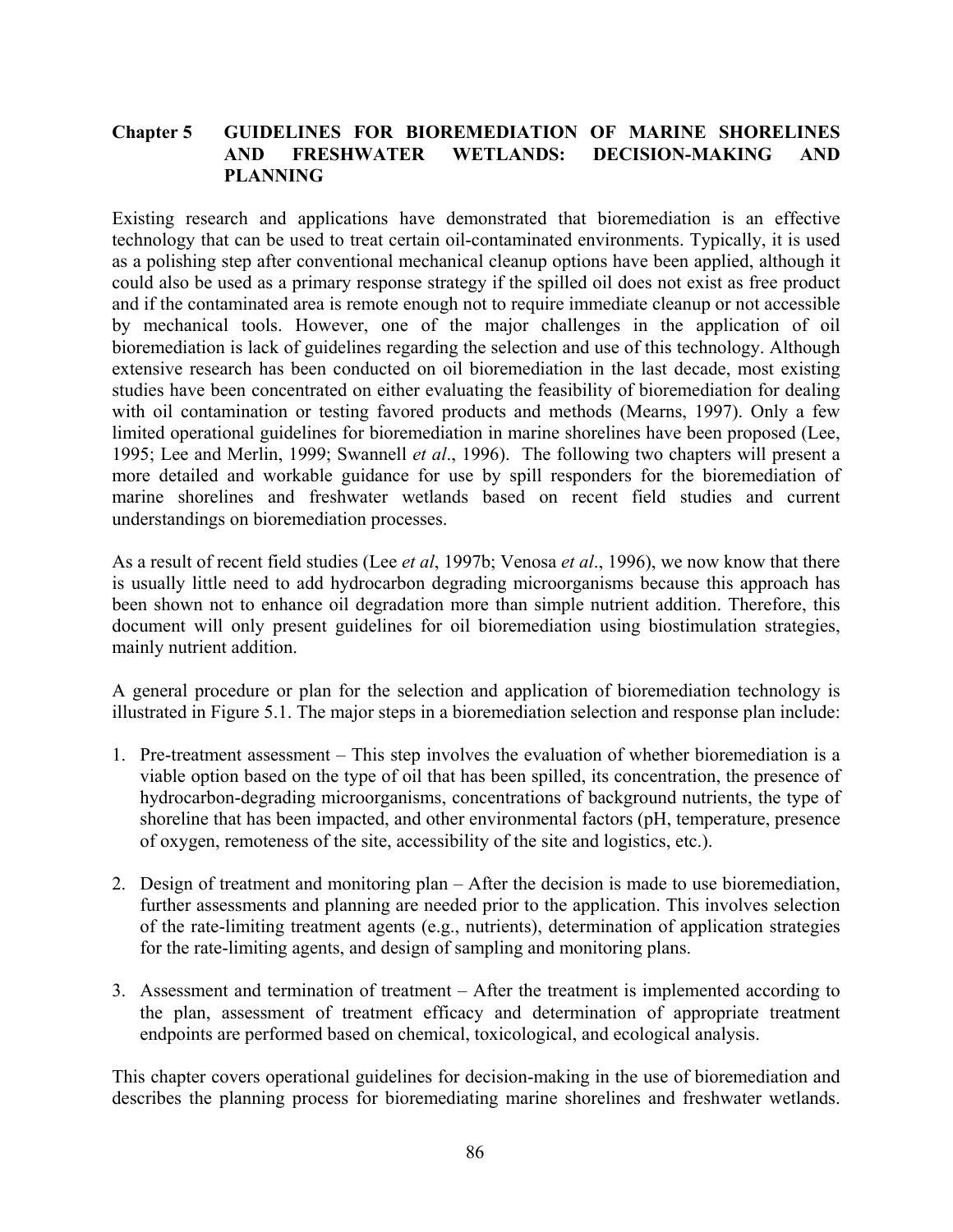The next chapter (Chapter 6) will present guidelines for assessment of field results and establishment of appropriate treatment endpoints.



Figure 5.1 Procedures for the selection and application of oil spill bioremediation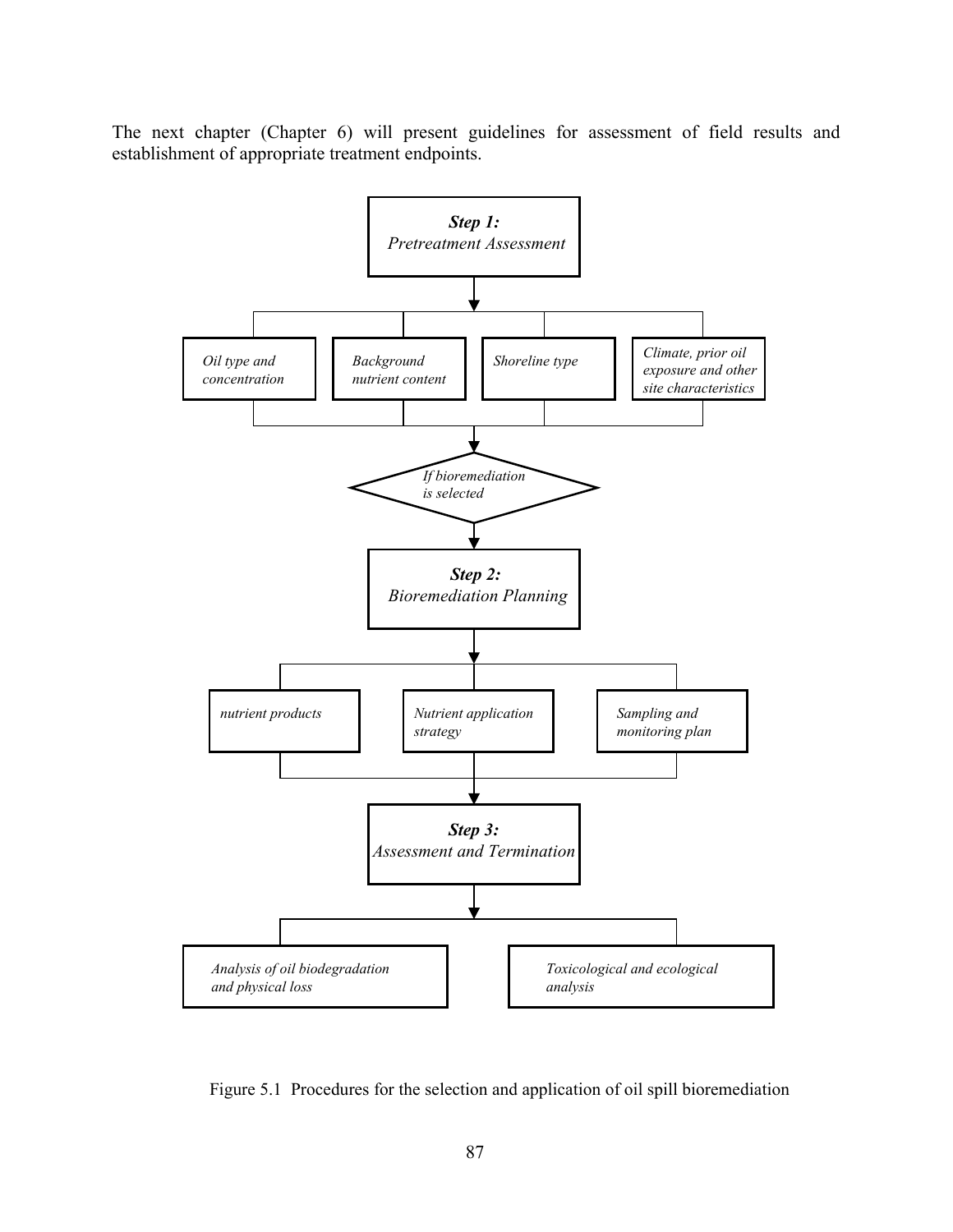### **5.1 Pre-treatment Assessment**

Pretreatment assessment involves some preliminary investigations to assess whether bioremediation is a viable option and determination of the rate determining process, which include the evaluation of (1) oil types and concentrations, (2) background nutrient content, (3) shoreline types, and (4) other environmental factors such as the prevalent climate and prior oil exposures.

### **5.1.1 Oil type and concentration**

### *Oil Type*

As reviewed in Chapter 2, the biodegradability of different types of oils and petroleum products varies greatly depending on the distribution of oil components. In general, the susceptibility to microbial degradation for petroleum hydrocarbons is in the order of n-alkanes > branched alkanes > low-molecular-weight aromatics > cyclic alkanes > high molecular-weight aromatics, although this pattern is not universal (Perry, 1984). The degradation rate for the same oil components may also vary significantly for different oils. It has been found that the rate and extent of biodegradation of biodegradable components (e.g. n-alkanes) decreases with the increase of non-biodegradable fractions (e.g., resins and asphaltenes) (Uraizee *et al*., 1998; Westlake *et al*., 1974). Therefore, the heavier crude oils are less likely biodegradable than lighter crude oils. McMillen *et al.* (1995) investigated the biodegradability of 17 crude oils with API gravity ranging from 14° to 45°. They concluded that crude oil with greater than 30° API gravity can be considered readily biodegradable, and those with less than 20° API gravity (heavier oils) are slow to biodegrade. Similar results were obtained by other researchers (Hoff *et al*., 1995; Sugiura, *et al*., 1997). Wang and Bartha (1990) also investigated the effects of bioremediation on residues of fuel spills in soils. The results showed that the treatability by bioremediation for the fuel residues are in the order of jet fuel > heating oil > diesel oil. However, more work is still required to classify crude oils and refined products with respect to their theoretical amenability to cleanup by bioremediation.

The biodegradation potential of oils also depends on the weathering processes that alter oil compositions and properties. For example, evaporation leads to removal of the more toxic, lower molecular weight components from the spilled oil. Therefore, there is less need to bioremediate a spill of light petroleum products such as gasoline since it would evaporate rapidly. The formation of water-in-oil emulsion may increase mass transfer limitation for oxygen and nutrients and decrease the oil biodegradation rate. Interactions between oil and various types of shorelines also play important roles in oil degradation, which will be discussed later. Field experience also suggested that oils that have been subjected to substantial biodegradation might not be amenable to bioremediation due to the accumulation of polar components in the oils (Bragg *et al*., 1994; Oudet *et al*., 1998).

#### *Oil concentrations*

The concentration of oil is another important consideration in determining whether bioremediation is a viable option. Very low concentrations of hydrocarbons in the environment may be inefficiently attacked by microbes (Foght and Westlake, 1987). For sites contaminated with oils at low concentrations, biodegradation is also less likely to be limited by nutrients or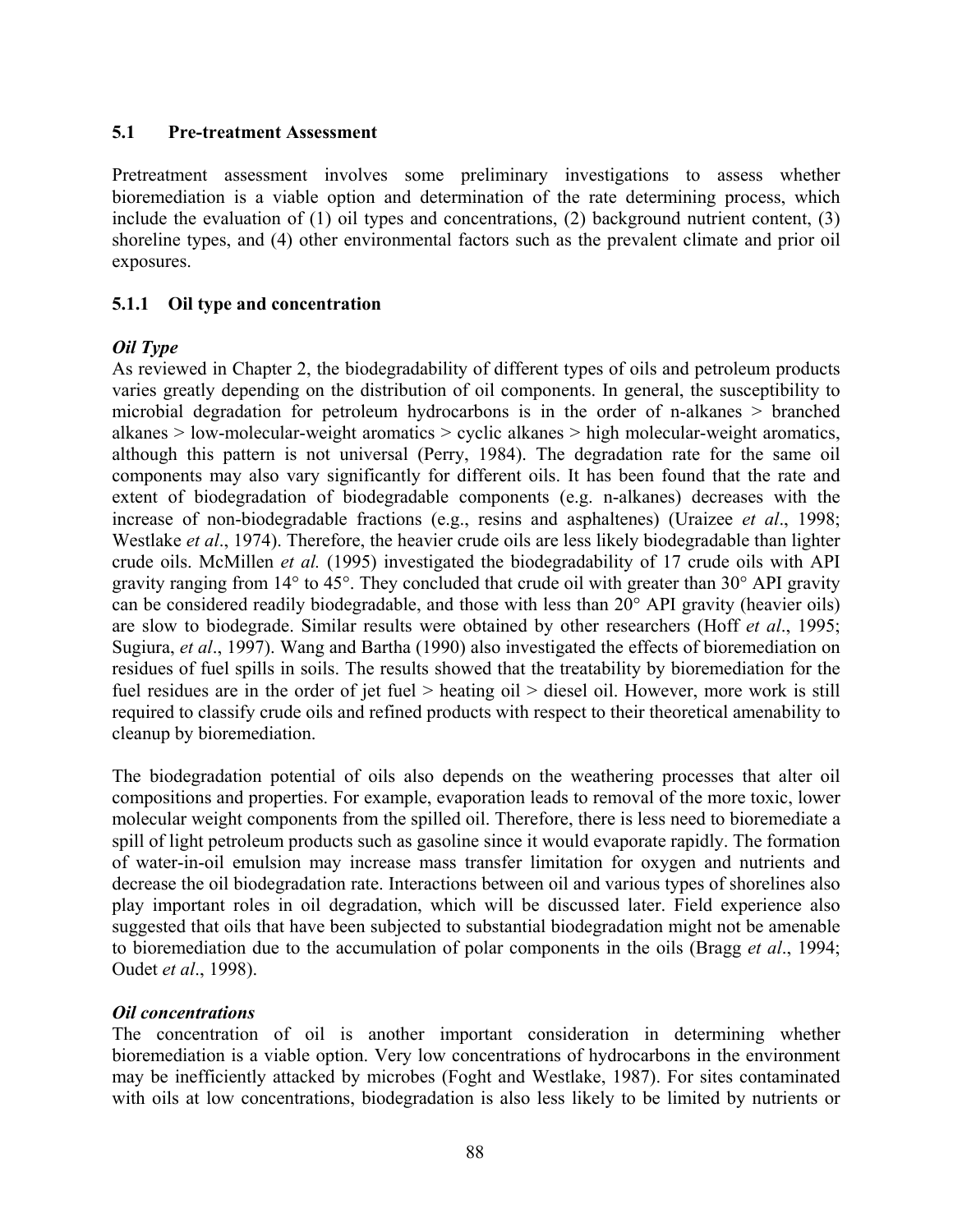oxygen. Therefore, bioremediation may not be effective in enhancing biodegradation in these cases. Natural attenuation may be a more viable option.

High concentrations of hydrocarbons may cause inhibition of biodegradation due to toxic effects, although the inhibitory concentration varies with oil composition. Therefore, there should be an optimum oil concentration range for bioremediation applications, below which degradation is not easily stimulated, and above which inhibition occurs. However, this concentration range, particularly the maximum concentration of oil amenable to bioremediation, has not been well quantified. Field experiences in Prince William Sound, Alaska showed that less than 15 g oil/kg sediments could be treated using bioremediation (Swannell *et al*., 1996). Xu *et al*. (2001) recently investigated the effect of oil concentration in a microcosm study using weathered Alaska North Slope crude oil. The results showed that crude oil concentrations as high as 80 g oil/kg dry sand were still amenable to biodegradation. Favorable oil concentrations for bioremediation are also related to background conditions, such as shoreline types, which will be discussed later in this chapter.

## **5.1.2 Background nutrient content**

Since nutrient addition has been chosen as the primary strategy to enhance oil biodegradation, assessment of background nutrient concentrations becomes critical in determining whether bioremediation is a viable option, whether natural attenuation should be considered, and/or which nutrient (nitrogen or phosphorus) should be added for oil bioremediation.

As mentioned in Chapter 2, in marine environments, nutrients are generally limiting due to the naturally low nitrogen and phosphorus concentrations in seawater (Floodgate, 1984). Nutrient content is more variable in freshwater systems and is normally abundant in freshwater wetlands (Cooney, 1984; Mitsch and Gosselink, 1993). However, background nutrients also depend on other site characteristics such as local industrial and domestic effluents and agricultural runoff.

Recent field studies indicate that natural nutrient concentrations in some marine shorelines can be high enough to sustain rapid intrinsic rates of biodegradation without human intervention (Oudet *et al*., 1998; Venosa *et al.*, 1996). The field trial in Delaware showed that although biostimulation with inorganic mineral nutrients significantly accelerated the rate of hydrocarbon biodegradation, the increase in biodegradation rate over the intrinsic rate (i.e. slightly greater than twofold for the alkanes and 50% for the PAHs) would not be high enough to warrant a recommendation to actively initiate a major, perhaps costly, bioremediation action in the event of a large crude oil spill in that area (Venosa, *et al*., 1996). The high intrinsic biodegradation rate was attributed to the high background nutrient concentrations (0.8 mg N/L on average) because the Fowler Beach area of Delaware Bay was adjacent to farmland. The relatively high organic content of both the Delaware Bay seawater and the underlying geology of the site and the presence of a saltwater marsh several hundred meters landward from the beach could also account for the high nitrogen levels encountered. The study investigators observed that maintenance of a threshold nitrogen concentration of 3-6 mg N/L in the interstitial pore water was biostimulatory for hydrocarbon biodegradation.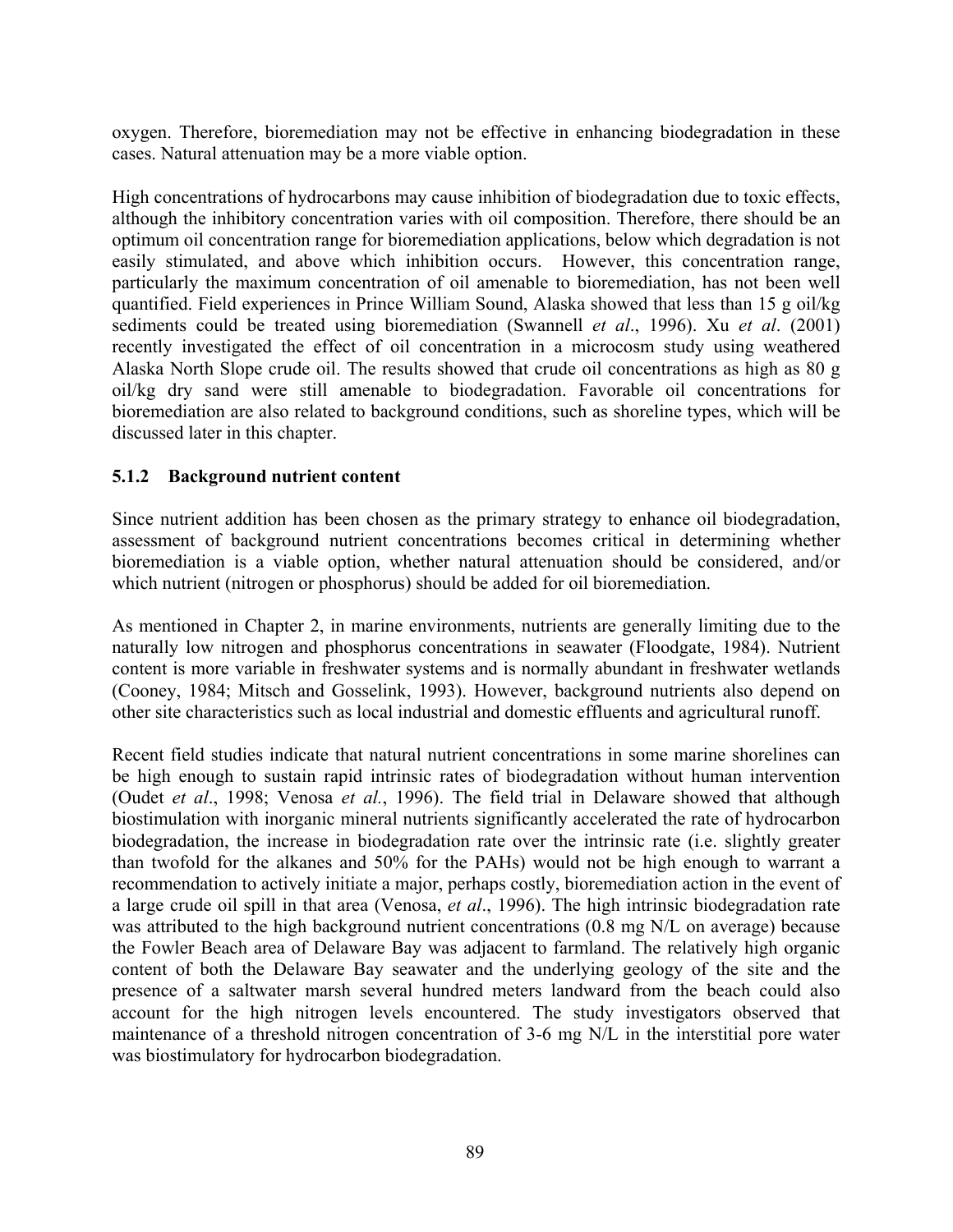A similar conclusion was also reached in a field trial to evaluate the influence of a slow-release fertilizer on the biodegradation rate of crude oil spilled on interstitial sediments of an estuarine environment in the bay of Brest, France (Oudet *et al*., 1998). Due to the high background levels of N and P at the study site, no significant difference in biodegradation rates was detected following nutrient addition. It was proposed that bioremediation by nutrient enrichment would be of limited use if background interstitial pore water levels of N exceed 1.4 mg/L, which is close to the finding from the Delaware study (Venosa *et al*., 1996).

Phosphorus is another essential nutrient related to microbial growth. Although no field study of critical phosphorus concentrations on marine shoreline and freshwater wetlands has been reported, it has been generally accepted that the optimal N:P ratio for microbial growth is in a range of 5:1 to 10:1. Therefore, the threshold phosphorus concentration for maintaining optimal hydrocarbon degradation can be derived based on this ratio and critical nitrogen concentrations obtained from existing field studies. However, further research is still required in determining the influence of phosphorus on oil bioremediation under various marine shoreline and freshwater wetland environments.

These results suggest that, in the event of a catastrophic oil spill impacting a shoreline, one of the first tasks in pretreatment assessment is to measure the natural nutrient concentrations within the interstitial water in that environment. If they are high enough, further investigation is required to determine whether such a nutrient loading is typical for that area and season (i.e., determine the impact of chronic runoff from nearby agricultural practice and local industrial and domestic effluents). The decision to use bioremediation by addition of nutrients should be based on how high the natural levels are relative to the optimal or threshold nutrient concentrations.

## **5.1.3 Type of shorelines**

The characteristics or type of the contaminated shoreline also play an important role in the decision to use bioremediation. This preliminary investigation involves the assessment of the need for bioremediation based on wave and tidal energy, the sediment characteristics, and geomorphology of the shoreline.

## *Shoreline energy and hydrology*

Oil can be removed rather rapidly under high wave and tide influence, typically in rocky shorelines. In high-energy environments, bioremediation products are also more difficult to apply successfully since they can be washed out rapidly. High wave energy will also scour microorganisms attached to the sediment particles, and diminish the net oil biodegradation rate that can be achieved. The Maine field study demonstrated that washout rate of nutrients from the bioremediation zone will be strongly affected by the wave activity of the contaminated beach. However, washout due to tidal activity alone is relatively slow, and nutrients will probably remain in contact with oiled beach material long enough to effectively stimulate oil biodegradation on low-energy beaches (Suidan and Wrenn, 2001; see Section 2.6.2).

However, many of the same characteristics that make low-energy beaches favorable for bioremediation cleanup from a nutrient persistence perspective might make other conditions unfavorable with respect to other important factors. For example, availability of oxygen is more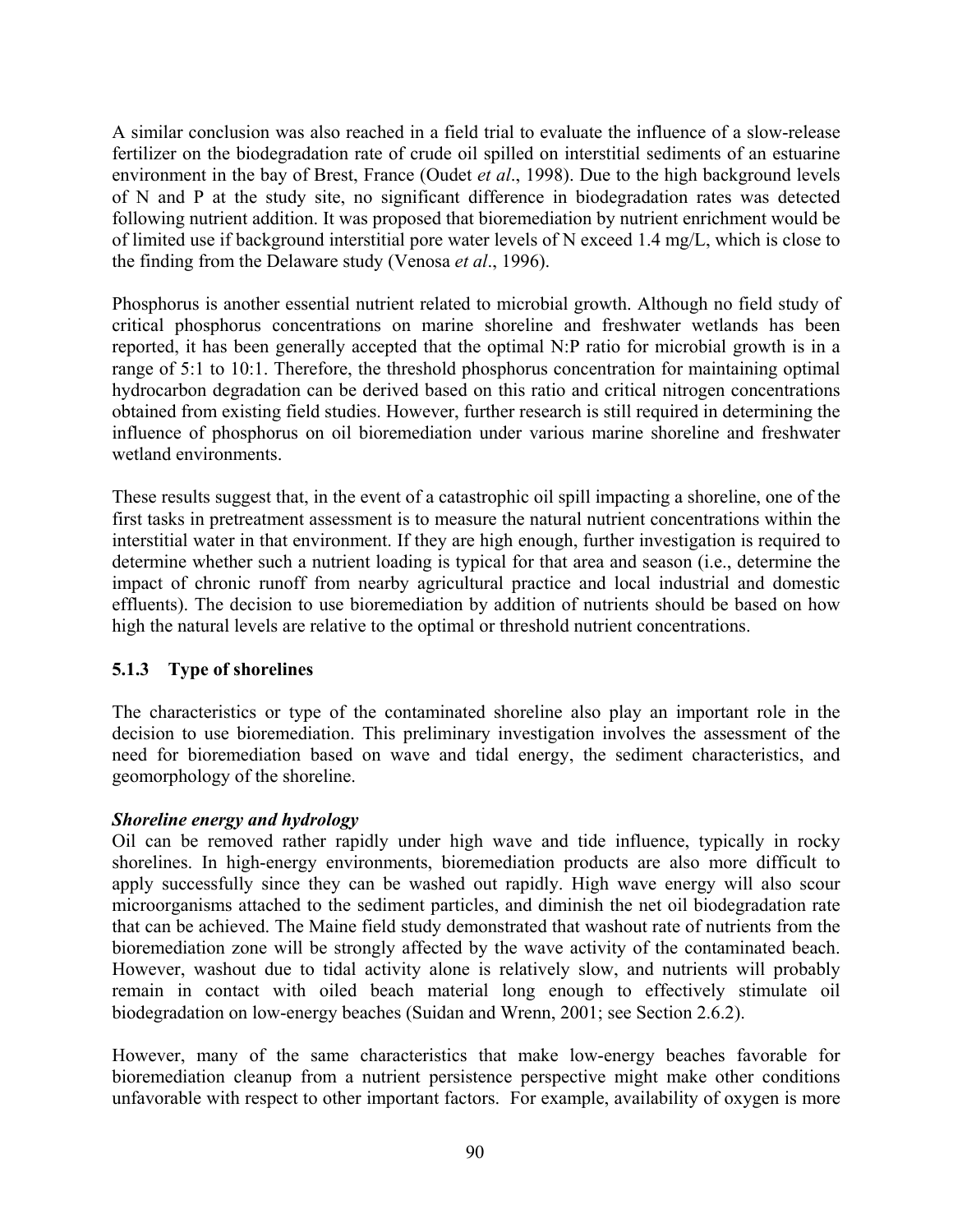favorable on high-energy beaches than on low-energy beaches. Aeration mechanisms for nearsurface coastal sediments involve exchange of oxygenated surface water with oxygen-depleted pore water by wave-induced pumping and tidal pumping. For low energy beaches, tidal pumping is the only likely aeration mechanism, and as a result, the surface sediments are more likely to be anoxic than are similar depths on high-energy beaches (Brown and McLachlan, 1990). The probability of moisture (or water activity) limitation is also higher on low-energy beaches, because wave runup provides water to supratidal sediments on high-energy beaches during neap tides (Suidan and Wrenn, 2001). Therefore, it is essential to thoroughly characterize the factors that are likely to be rate limiting on each contaminated site before deciding and designing a bioremediation response strategy.

#### *Shoreline substrate*

Although successful bioremediation application and field trials have been carried out on cobble, medium sand, fine sand, and some salt marsh shorelines (Bragg *et al*., 1994; Lee and Levy, 1991; Swannell *et al.*, 1999a; Venosa *et al.*, 1996), different shoreline substrates or sediment types will affect the feasibility and strategies of using bioremediation. In a 7-month field study, Lee and Levy (1991) compared the bioremediation of a waxy crude oil on a sandy beach and a salt marsh shoreline. Terra Nova crude oil was added at two concentrations,  $3\%$  (v/v) and  $0.3\%$ (v/v) to beach sand and salt marsh sediments retained in *in-situ* enclosures in a low energy environment. The results showed that at the lower oil concentrations (0.3%) within the sand beach, oil biodegradation proceeded rapidly in both the fertilized plot and the unfertilized control. The application of a bioremediation treatment provided no advantage. However, at the higher oil concentrations (3%) on the sandy beach, oil biodegradation rates appeared to be nutrient limited and were enhanced by nutrient addition. In contrast, the addition of nutrients to the salt marsh sediments containing the lower (0.3%) oil concentration resulted in enhanced rates of biodegradation. This additional need for nutrients at the lower oil concentrations is consistent with the notion that nutrient demands within a salt marsh environment are higher, due to the size of the microbial population within an organic-carbon rich environment. At the higher oil concentration (3%) within the salt marsh sediments, insignificant rates of oil degradation were reported following fertilization. The results clearly demonstrated that the success of bioremediation depends on the characteristics of the shoreline.

On the sandy beach with low concentrations of oil, neither nutrient nor oxygen was a limiting factor. Under these conditions, nutrient enrichment appears to provide little or no benefit, and monitored natural attenuation can be considered as an alternative. However, at higher oil levels, the microbial community within the sand beach may become nutrient-limited, and bioremediation treatment could effectively enhance the rate of oil removal. In the salt marsh environment, nutrient addition was only effective at low oil concentrations. Oxygen limitation was more likely at higher oil concentrations due to the finer particle size and higher organic content of the sediment in these environments. Similar results have been obtained in the field study conducted in a freshwater wetland (Garcia-Blanco *et al*., 2001b; Venosa *et al.*, 2002), which also indicated that oxygen availability was likely a major rate-limiting factor in the wetland environments. A field study sponsored by EPA and the Department of Fisheries and Oceans-Canada was recently conducted on the shoreline of Nova Scotia to further investigate the potential of using bioremediation in salt marshes. Guidelines for oil bioremediation in this type of shoreline will be available upon completion of the data analysis from this investigation.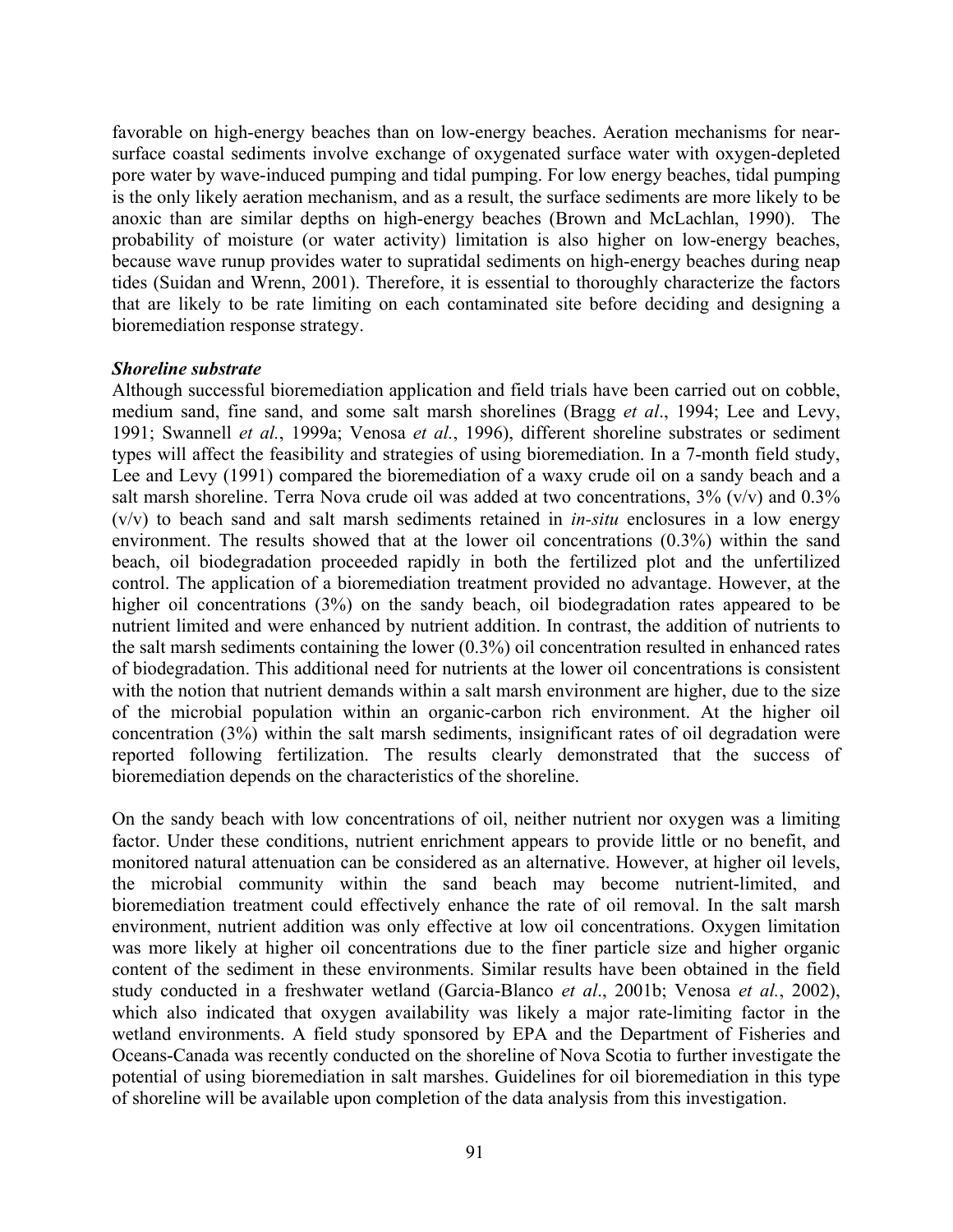## **5.1.4 Other factors**

### *Prevalent climate*

Prevalent climate, the ambient temperature in particular, is an important consideration when assessing the feasibility of using bioremediation. As discussed in Chapter 2, the ambient temperature of an environment affects both the properties of spilled oil and the activity or population of microorganisms. At low temperatures, the viscosity of the oil increases, delaying the onset of biodegradation (Atlas, 1981), and the volatility of toxic low-molecular-weight hydrocarbons is reduced. Although the rates of biodegradation generally decrease with decreasing temperature, bioremediation has been tested and applied successfully to enhance oil biodegradation in cold arctic, alpine, and Antarctic environments (Margesin and Schineer, 1999). This is probably because psychrophilic bacteria are plentiful and generally the dominant species in these marine environments (Karrick, 1978).

A more important consideration regarding the effect of climate or weather on the use of bioremediation perhaps is the seasonal factor. Significant seasonal differences in the size of hydrocarbon degrader populations have been observed. The numbers of hydrocarbon degraders may be much lower during winter than summer in some environments (Atlas, 1981). Oil biodegradation slows significantly and even ceases when the contaminated sediments are frozen. Therefore, oil bioremediation will be more effective during warmer seasons and probably should only be considered during the summer for cold environments such as arctic regions.

### *Prior exposure to oil*

Prior exposure of a microbial community to hydrocarbons either from natural sources (e.g. chronic seeps and plant derived hydrocarbons) or as a result of pollution (e.g. spills and waste disposal) may affect the rate at which subsequent hydrocarbon input can be biodegraded (Leahy and Colwell, 1990). Those environments with a history of oil pollution or natural oil inputs have been found to have a much higher percentage of hydrocarbon degraders and a generally greater potential of hydrocarbon degradation than previously unpolluted areas (Atlas, 1981; Lee and Levy, 1987, Pritchard and Costa, 1991). Therefore, for oil bioremediation in environments with no prior oil exposure, there may be a lag and adaptation period before any significant oil biodegradation occurs. This usually is not a concern since bioremediation itself is a relative slow process and typically is used as a polishing step after conventional mechanical cleanup operations. In contrast, those environments with prior exposure to oil need a shorter lag period before initiation of biodegradation and thus will likely have a higher potential for oil biodegradation. Thus, this type of environment is generally considered a favorable condition for using bioremediation.

## **5.1.5 Summary of pretreatment assessment**

In summary, the following pretreatment assessments should be conducted to determine whether bioremediation is a viable option in response to a spill incident:

• Determine whether the spilled oil is potentially biodegradable  $-$  Light petroleum products and light crude oils (API gravity  $> 30^{\circ}$ ) are relatively biodegradable; products rich in normal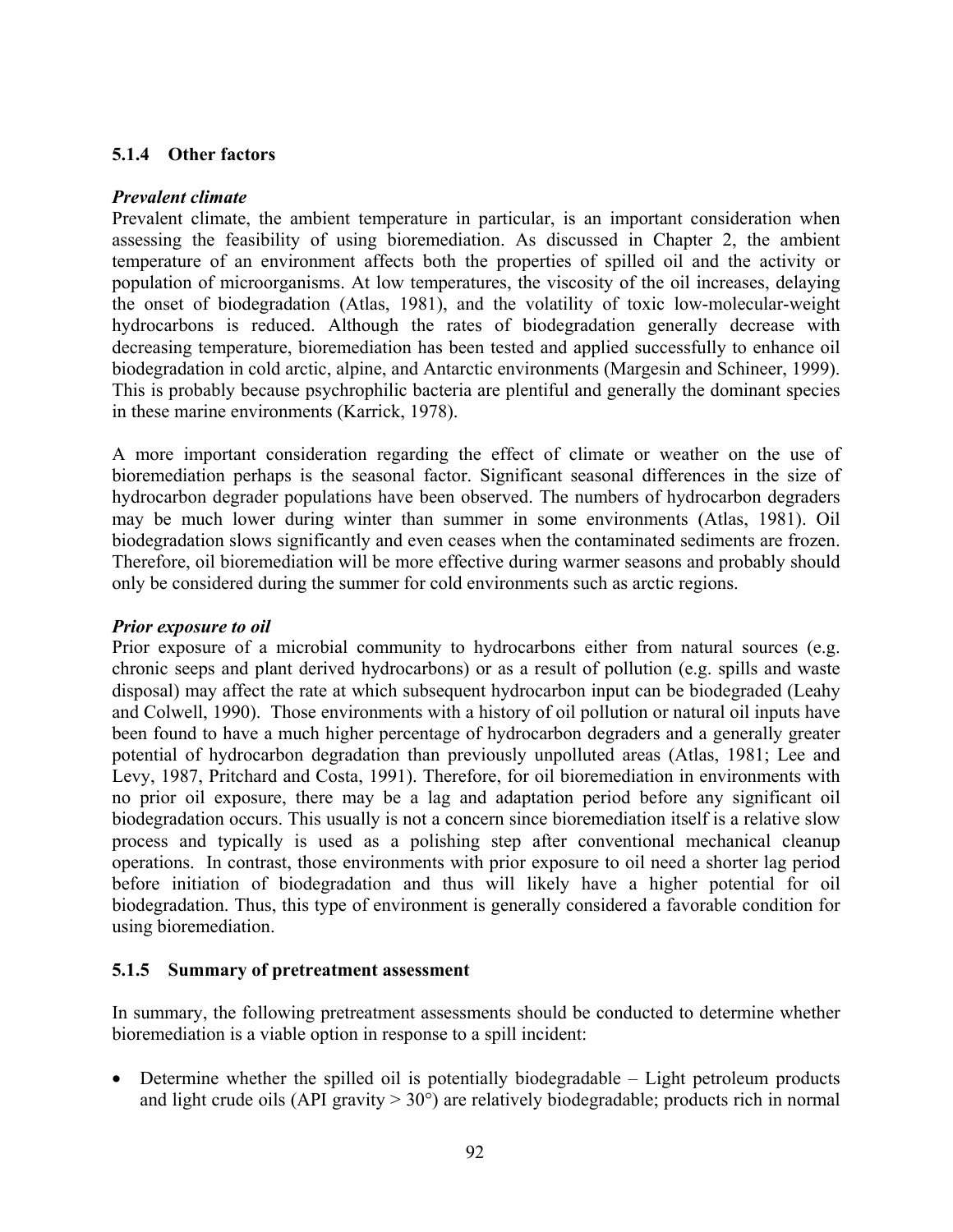alkanes are relatively biodegradable; heavy crude oils (API gravity  $\leq 20^{\circ}$ ) and residual fuel oils, which are high in polar compounds (asphaltenes and resins) are less biodegradable. High concentrations of oil may also inhibit biodegradation.

- Determine whether the nutrient content at the impacted area is likely to be an important limiting factor by measuring the background nutrient concentrations within the interstitial water in that environment – The decision to use bioremediation by addition of nutrients should be based on how high the natural levels are relative to the optimal or threshold nutrient concentrations (e.g.,  $> 2$  mgN/L on sandy marine shorelines). It should also be determined if the natural nutrient concentrations present are typical of the area or sporadic. If sporadic, biostimulation may still be appropriate when the nutrient levels fall to limiting values; if chronic, biostimulation may not be necessary.
- Determine whether the shoreline characteristics are favorable for using bioremediation High-energy rocky beaches and some low energy shorelines such as some wetlands are considered not likely to be very amenable to nutrient addition.
- Determine whether climatic or seasonal conditions are favorable for using bioremediation bioremediation will be more effective during warmer seasons, particularly in cold environments. Prior exposure to oil will also be a favorable but not a solely determinative condition for selecting bioremediation.

## **5.2 Selection of Nutrient Products**

After bioremediation is determined to be a potentially effective cleanup option based on the preliminary investigations, further assessments and planning are needed before its application. The first task is to select appropriate nutrient products through both screening tests and assessments based on characteristics of the contaminated site.

## **5.2.1 Nutrient selection based on efficacy and toxicity**

To assist response personnel in the selection and use of spill bioremediation agents, it is useful to have some simple, standard methods for screening the performance and toxicity of bioremediation products as they become available (Blenkinsopp, *et al*., 1995; Haines *et al*., 1999, Lepo and Cripe, 1998a). One of the most comprehensive examples of such protocols is the tiered approach developed by EPA, in cooperation with the National Environmental Technology Applications Center (NETAC, 1993; Thomas *et al*., 1995). Conducting treatability tests using micro- or mesocosms is another commonly used approach.

#### *EPA/NETAC protocols*

The NETAC/EPA protocols consist of five progressive tiers, which increase in environmental cost and complexity with each tier of testing (Table 5.1). The approach begins with a Base Tier in which basic information on the agent's toxicity is gathered based on a review of its formulation. During this tier, the presence of chemicals or biological components that are normally considered unacceptable (i.e. pathogens, carcinogens, or hazardous substances) would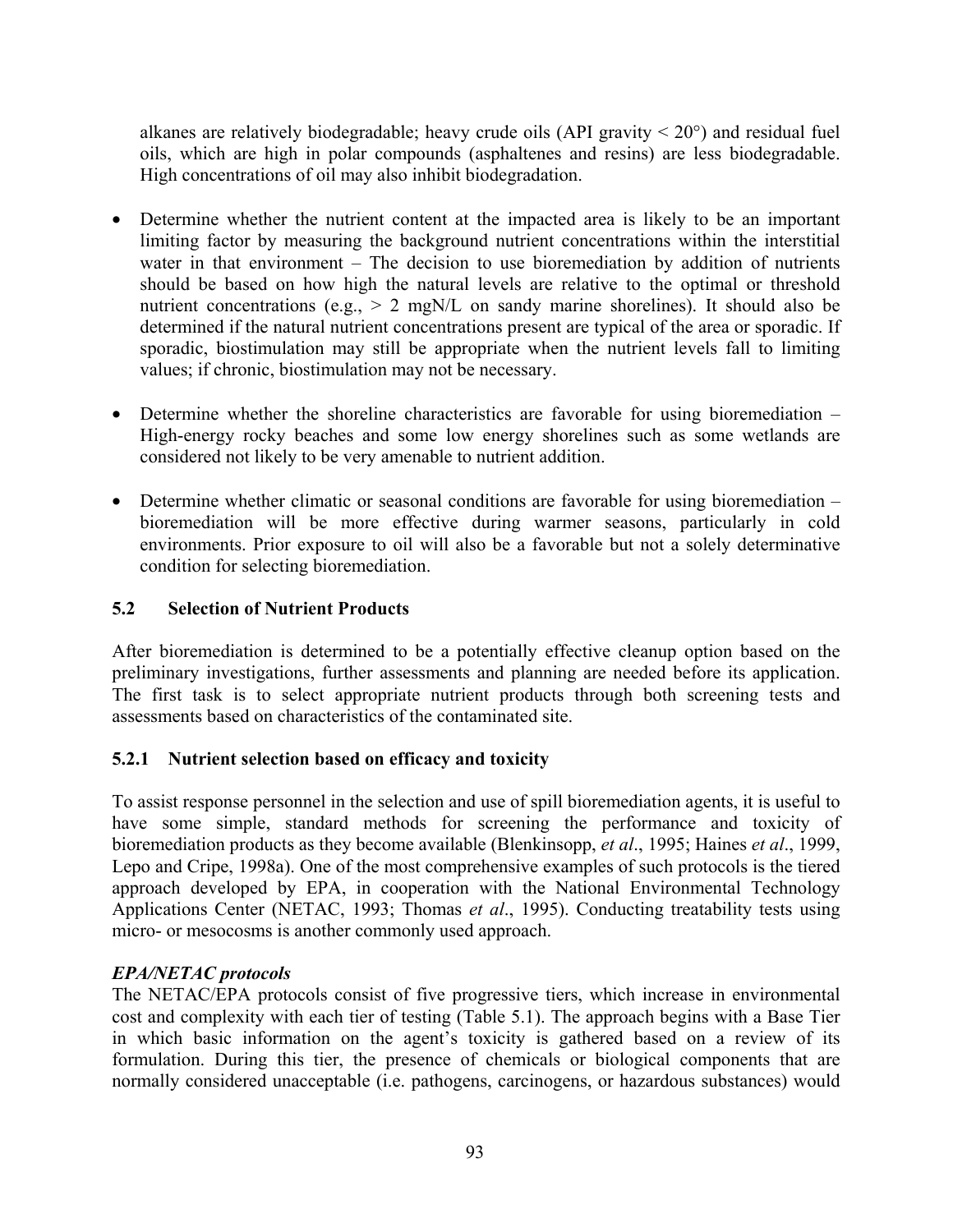be identified. Tier I provides the basis for a preliminary evaluation of whether an agent could be effective and safely applied, which includes a description of how the product will be used, and information on previous usage. Tier II provides empirical evidence through the use of laboratory shake flask treatability studies to estimate a product's effectiveness. This tier also provides information on the relative changes in aliphatic and aromatic oil constituent concentrations over time and the total hydrocarbon degrading microbial activity. Tier III proposes the use of flowthrough microcosm systems to study biodegradation effectiveness. Tier IV is the use of field demonstrations to predict a product's potential effectiveness in the natural environment. Tiers III and IV are no longer considered viable options when evaluating a product for use in an oil spill due to overwhelming economic considerations.

It is clear that field studies can provide the most convincing demonstration of the effectiveness of oil bioremediation because laboratory studies simply cannot simulate real world conditions such as spatial heterogeneity, climate change, and mass transfer limitations. Since conducting a field study just to determine that a product might work is unrealistic and economically burdensome, the practical approach in selection of nutrient products for the bioremediation of an oil spill would be through laboratory tests, microcosm tests in particular, as well as evaluations based on existing field study results in similar environmental conditions.

| ILLIAV.            |                                                                                                                                                                                                                |  |
|--------------------|----------------------------------------------------------------------------------------------------------------------------------------------------------------------------------------------------------------|--|
| <b>Test Levels</b> | Description                                                                                                                                                                                                    |  |
| <b>Base Tier</b>   | Collection and analysis of basic information on product safety<br>including formulation and acceptability of its chemical or biological<br>components                                                          |  |
| Tier I             | Feasibility assessment concerning production capabilities, potential<br>effectiveness, and safety certification, including a description of how<br>the product will be used, and information on previous usage |  |
| Tier II            | Efficacy and safety evaluation using shake flasks to compare the<br>degradation of artificially-weathered crude oil in natural seawater with<br>and without a bioremediation agent                             |  |
| Tier III           | Efficacy and safety evaluation using microcosm systems to simulate<br>various environments (e.g. open water, beaches, and marshes)                                                                             |  |
| Tier IV            | Efficacy and safety evaluation through a field demonstration                                                                                                                                                   |  |

Table 5.1 Bioremediation product test protocols developed by EPA and in cooperation with **NETAC** 

## *Nutrient selection through microcosm tests*

The laboratory treatability tests, especially well-designed microcosm tests, are most commonly used approaches to determine the type and level of amendments, such as the types of fertilizer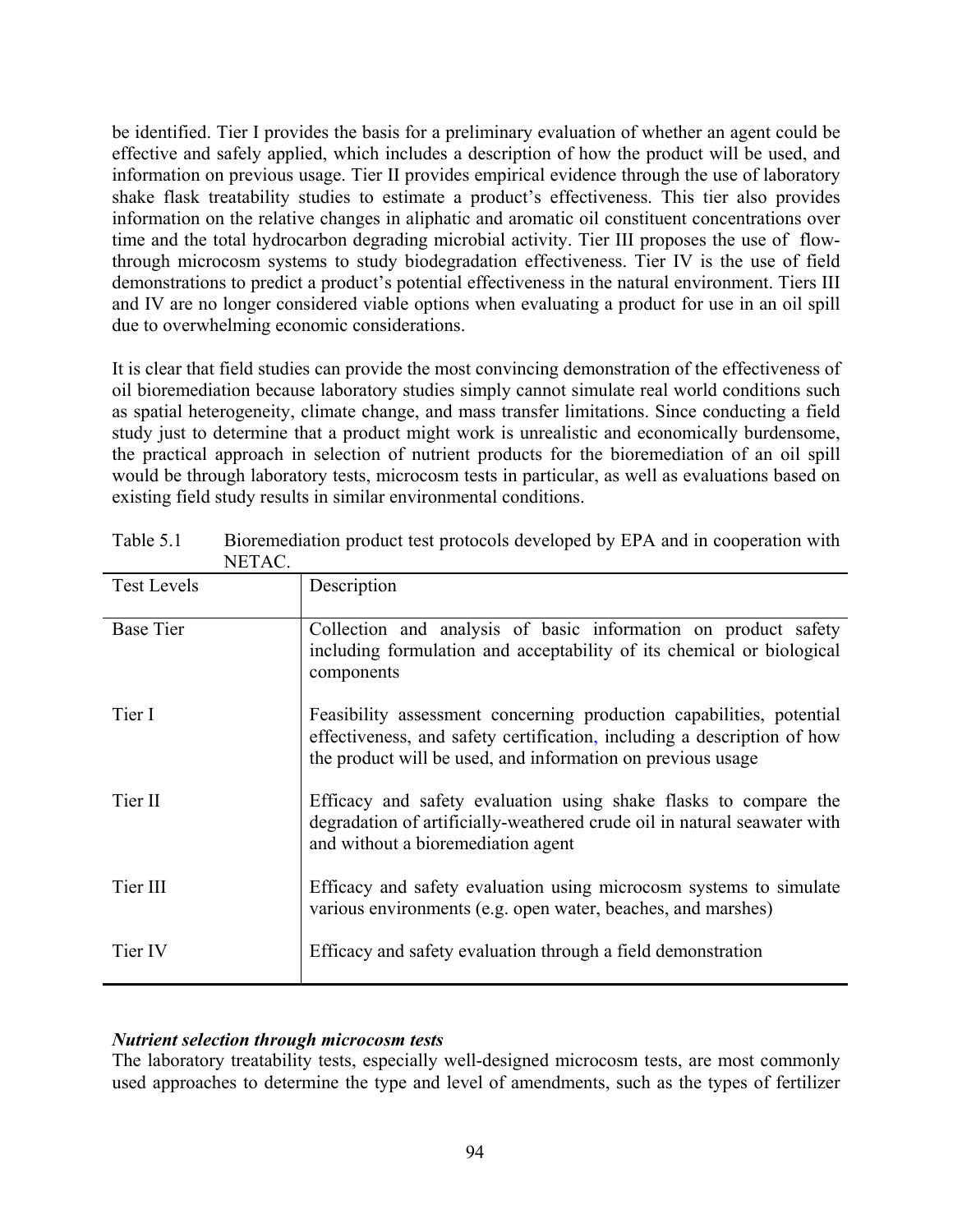and the optimal nutrient concentrations. A good example of these microcosms is illustrated in Figure 5.2, which has been used for various screening and treatability tests (Ahn, 1999, Du *et al*., 1999, Xu *et al*., 2001). These microcosms have at least three advantages over the batch reactors that are often used in this type of study: (1) they are connected to respirometers, allowing nondestructive acquisition of kinetic data by continuously recording the oxygen consumption that accompanies oil biodegradation; (2) they are open systems that can simulate the nutrient washout that will occur in contaminated intertidal zones; and (3) they are designed to simulate tidal flushing by filling and draining on a 12-hour cycle, thus simulating the periodic anoxia that can occur due to tidal flooding. The potential for oxygen limitation in these reactors is a particularly important advantage over more conventional microcosms. Because nutrient concentrations do not limit the oil biodegradation rate when oxygen becomes sufficiently depleted, these systems will provide more realistic estimates of maximum biodegradation rates than well-aerated shake flasks will provide. Also, some fertilizers contain large amounts of readily biodegradable organic compounds that can accentuate dissolved oxygen depletion. Although they might be very effective in well-aerated microcosms, oxygen availability can limit their effectiveness in the field (Lee *et al*., 1995a).



Figure 5.2 Schematic diagram of a beach microcosm for laboratory treatability testing of oil spill bioremediation treatment.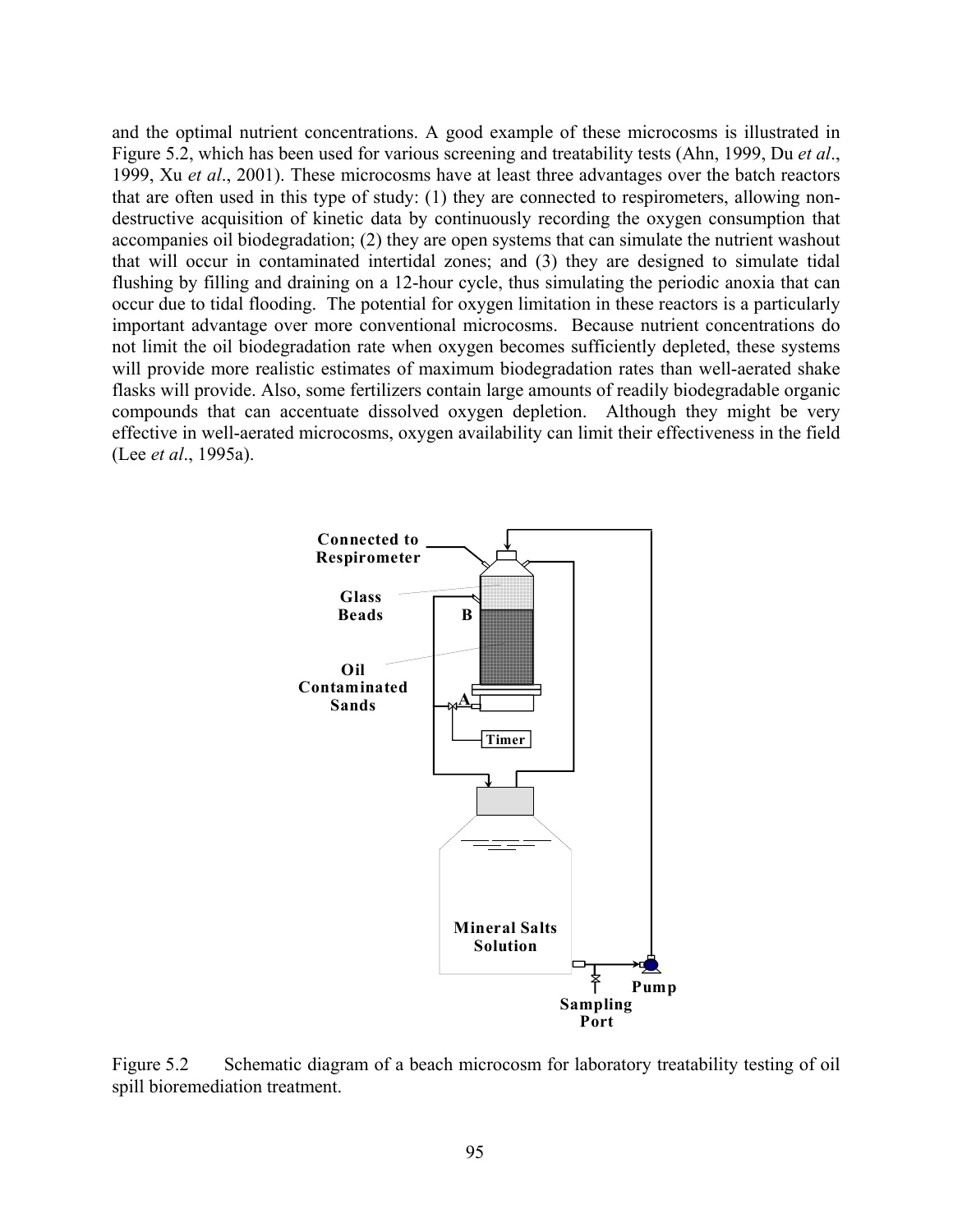Using this microcosm system, Xu *et al*. (2001) investigated the effect of different nitrogen nutrients on the bioremediation of weathered Alaska North Slope crude oil under simulated tidal conditions. Three oil concentrations of 5, 20, and 80 g oil/kg dry sand were used. Two types of nitrogen nutrients  $(KNO<sub>3</sub>$  and  $NH<sub>4</sub>Cl)$  were applied at a concentration of 100 mg-N/L. Oil biodegradation was evaluated by monitoring  $CO<sub>2</sub>$  production, oxygen uptake, nitrogen consumption, as well as oil constituent analysis. Results indicated that more biomass growth occurred in the submerged (sometimes anoxic) portion of the sand, and better oil degradation was observed in microcosms to which nitrate-nitrogen was applied. This result suggested that nitrate might also have enhanced oil bioremediation by serving as an electron acceptor when oxygen was limiting. However, the role of nitrate still requires further investigation. Ramstad and Sveum (1995) also found that nitrate had the most pronounced effect in stimulating oil degradation when comparing the effect of nitrate, ammonia, and an organic nitrogen product on biodegradation of topped Statfjord crude oil in a continuous-flow seawater column system.

Effect of nutrient type may also depend on the properties of shoreline substrates. Jackson and Pardue (1999) found that addition of ammonia as compared to nitrate appeared to more effectively simulate degradation of crude oil in salt marsh soils in a microcosm study. The ammonia requirement was only 20% of the concentration of nitrate to achieve the same increase of degradation. The authors concluded that ammonia was less likely to be lost from the microcosms by washout due to its higher adsorptive capacity to sediment organic matter. However, in a microcosm study using sandy sediments, Suidan and Wrenn (2000) found that there were no significant differences in the nutrient washout rates or the abilities of ammonium and nitrate to support oil biodegradation. These results suggest that although cation-exchange adsorption may be an important difference between ammonium and nitrate in sediments with high cation-exchange capacities (CECs), such as marsh sediments, it is unlikely to be significant in sediments with low CECs, such as sand.

#### *Toxicity and other environmental impacts*

In addition to demonstrating the efficacy of nutrient products in enhancing oil degradation, it is also necessary to demonstrate that bioremediation products have low toxicity and do not produce any undesired environmental and ecological effects. Various toxicity test protocols have been developed (NETAC, 1993; Lepo and Cripe, 1998a, See Section, 3.5). For example, the EPA Tier II safety evaluation consists of 7-day toxicity tests with the bioremediation product (without oil) in natural seawater using a crustacean (*Mysidopsis bahia*, mysid), and a fish (*Menidia beryllina*, the inland silverside). Additional Tier II toxicity tests evaluate the potential for interaction between the product and the water-soluble-fraction of a weathered crude oil. Indirect effects of nutrient products should also be evaluated, which include oxygen depletion through increase in organic carbon or eutrophication, and enhanced production of toxic oil degradation metabolites (Lepo and Cripe, 1998b).

So far, no detrimental effects from bioremediation by nutrient enrichment have been observed following actual field operations (Prince, 1993; Mearns *et al*., 1997). However, the possibility that harmful effects might occur remains. For example, oxygen depletion and production of ammonia from excessive applications of a fish-bone meal fertilizer during a field study caused detrimental effects, including a slowing in oil degradation rates and toxicity reduction rates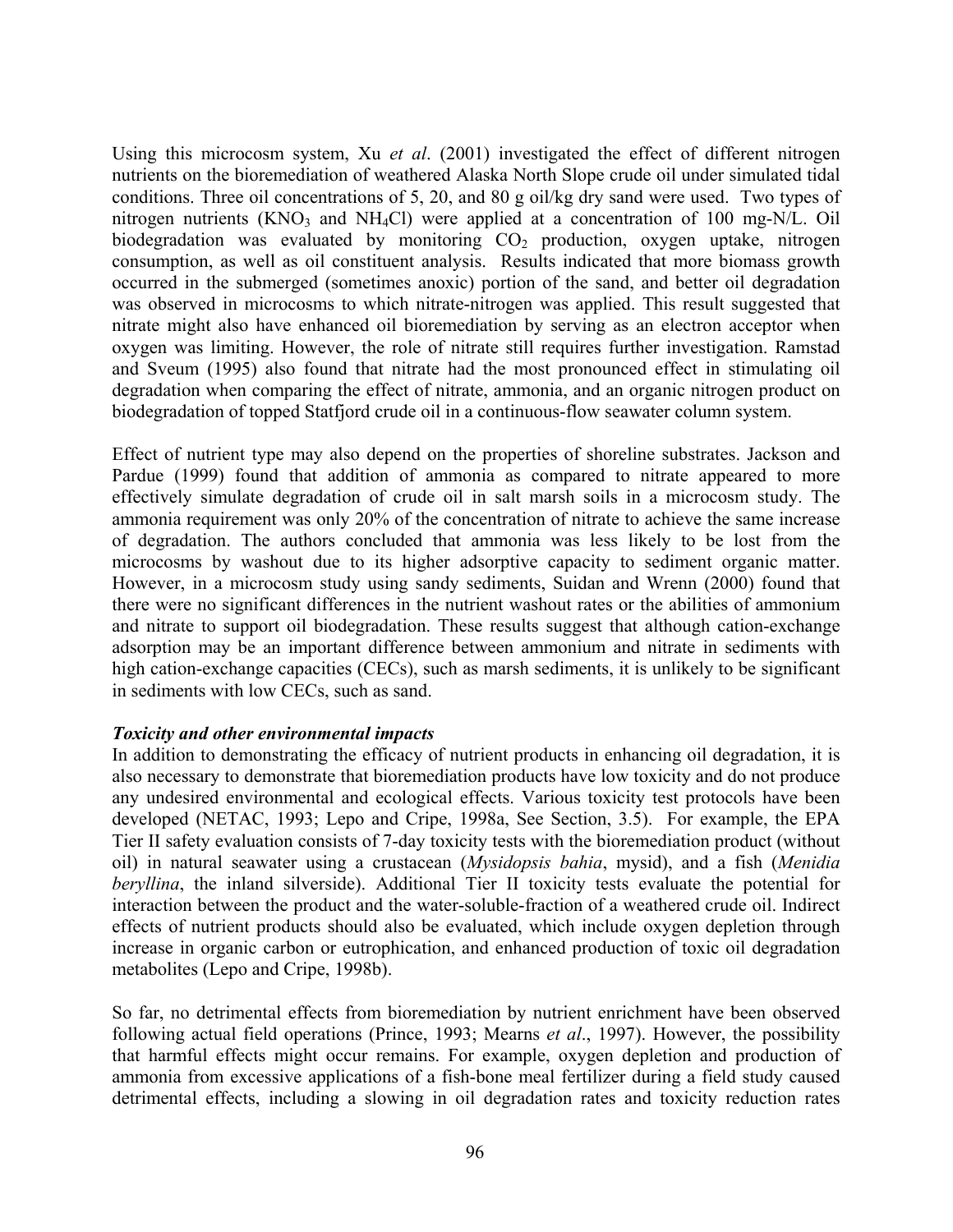measured by Microtox<sup>®</sup> Solid-Phase Test (Lee *et al.*, 1995b). For safety reasons, proper ecotoxicological assessment is always necessary in selecting nutrient products.

# **5.2.2 Environmental factors affecting nutrient selection**

Nutrient selection also depends on environmental factors such as temperature, shoreline energy, and substrate. A field study conducted by Lee *et al*. (1993) indicated that the effectiveness of specific nutrient formulations might be influenced by temperature conditions. The study investigated the efficacy of water-soluble inorganic fertilizers (ammonium nitrate and triple superphosphate) and a slow release fertilizer (sulfur-coated urea) to enhance the biodegradation of a waxy crude oil in a low energy shoreline environment. The results showed that at temperate conditions above 15°C, the slow-release fertilizer appeared to be more effective in retaining elevated nutrient concentrations within the sediments and more effective in enhancing oil degradation than water-soluble fertilizers. However, lower temperatures were found to reduce the permeability of the coating on the slow-release fertilizer and suppressed nutrient release rates. Water-soluble fertilizers such as ammonium nitrate were then recommended under these temperature conditions.

The action of wave, tide, and sediment type will also affect the selection of nutrients. Some studies suggested that oleophilic fertilizers might be more suitable for use in high-energy and coarse-grained beaches (Sveum *et al*., 1994; Sveum and Ladousse, 1989; See Chapter 4), although stronger evidence is needed to confirm this suggestion. Therefore, for optimal effectiveness, the nutrient selection should always take into account the environmental conditions, the type of contaminated shoreline, and the methods of application, which will be discussed later in this chapter (Lee *et al*., 1993; Prince, 1993; Swannell *et al*., 1996).

# **5.3 Determination of the Optimal Nutrient Loading and Application Strategy**

After the initial selection of nutrient products that meet the requirements of efficacy and safety, the next step is to determine the proper nutrient loading and the best nutrient application strategies. Major considerations in this task include the determination of optimal nutrient concentration, frequency of addition, and methods of addition. Finally, selection of appropriate nutrient products should also be conducted in conjunction with this process.

# **5.3.1 Concentration of nutrients needed for optimal biostimulation**

Since oil biodegradation largely takes place at the interface between oil and water, the effectiveness of biostimulation depends on the nutrient concentration in the interstitial pore water of oily sediments (Bragg *et al*., 1994; Venosa *et al*., 1996). The nutrient concentration should be maintained at a high enough level to support maximum oil biodegradation based on the kinetics of nutrient consumption. Higher concentrations will not only provide no added benefit but also may lead to potentially detrimental ecological and toxicological impacts.

Studies on optimal nutrient concentrations have been conducted both in the laboratory and in the field. Boufadel *et al*., (1999a) investigated the optimal nitrate concentration for alkane biodegradation in continuous flow beach microcosms (Figure 5.2) using heptadecane as a model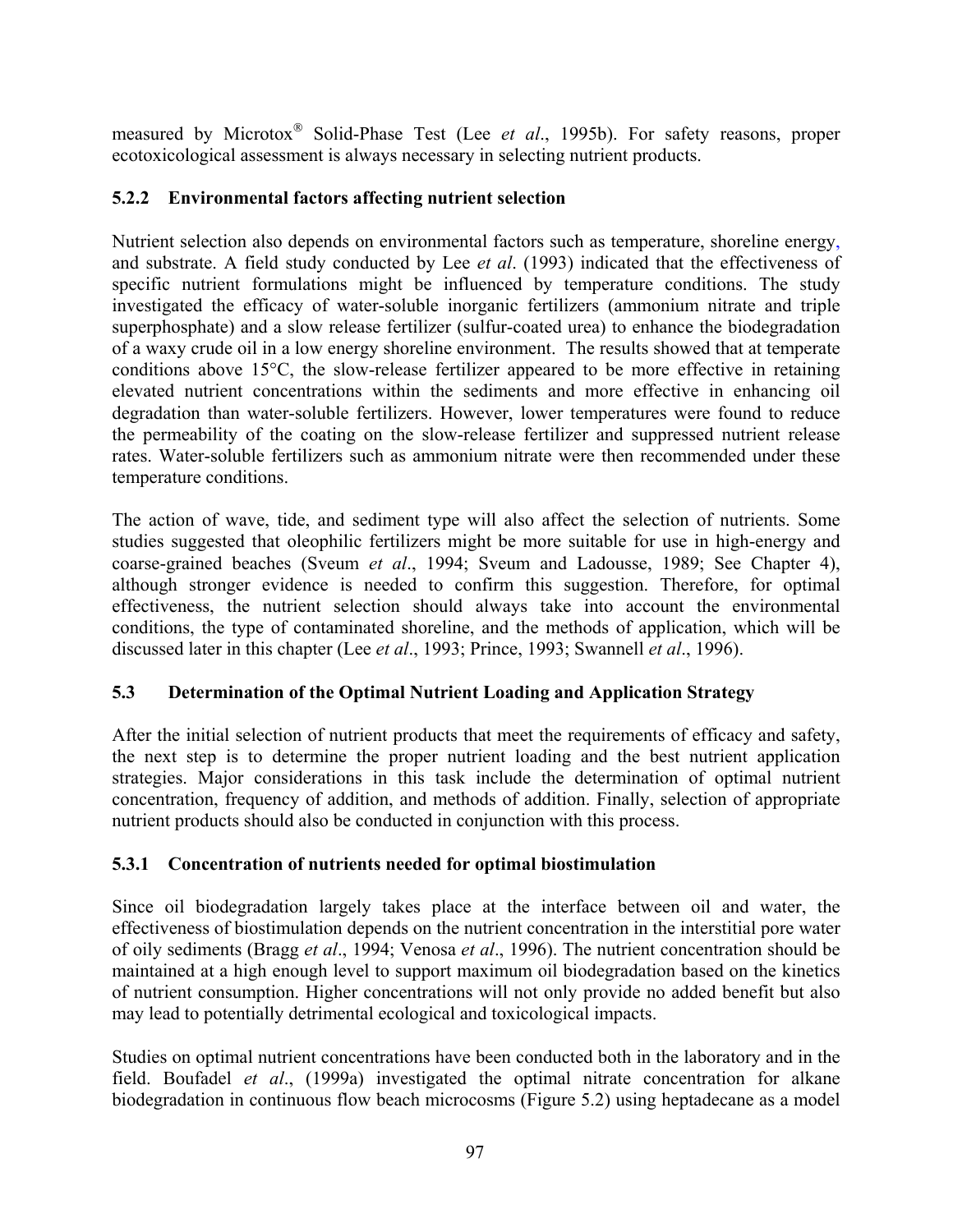alkane immobilized onto sand particles at a loading of 2g heptadecane/kg sand. They determined that a continuous supply of approximately 2.5 mg N/L supported maximum heptadecane biodegradation rates. Du *et al.* (1999) also investigated the optimal nitrogen concentration for oil biodegradation using weathered Alaska North Slope crude oil in the same microcosms with an oil loading of 5g/kg sand. The results showed that nitrate concentrations below approximately 10 mg N/L limited the rate of oil biodegradation. The higher nutrient requirement was attributed to the more complex substrate (crude oil) compared to the pure heptadecane of Boufadel *et al.*  (1999a). The more complex substrate (crude oil) of Du *et al.* (1999) also likely selected a different population of degraders than those that grew on the pure heptadecane (Boufadel *et al.*, 1999a), which might have contributed to the different growth rate characteristics observed.

Ahn (1999) further studied the effect of nitrate concentrations under tidal flow conditions instead of continuous flow. He used the same beach microcosms as Du *et al.* (1999) filled with sand loaded with weathered Alaska North Slope crude oil at 5g/kg sand. A nutrient solution with nitrate concentrations ranging from 6.25 to 400 mg N/L was supplied semi-diurnally to simulate tidal flow. The results indicated that the optimum nitrate concentration for maximum oil biodegradation rate was over 25 mg N/L. Some laboratory studies have reported that greater than 100 mg N/L was required to stimulate maximum biodegradation rates (Atlas and Bartha, 1992; Reisfeld *et al.*, 1972), but this observation probably reflects a stoichiometric rather than a kinetic requirement, since these experiments were conducted in closed batch reactors.

Compared to the results from laboratory studies, nutrient concentrations that supported high oil biodegradation rates were found to be lower in field studies. For example, the field tests that were conducted after the *Exxon Valdez* oil spill in Prince William Sound, Alaska showed that the rate of oil biodegradation was accelerated by average interstitial nitrogen concentrations of about 1.5 mg N/L (Bragg *et al*., 1994). A similar result was obtained from the study conducted in the Bay of Brest, France, in which nitrogen was not a limiting factor when the interstitial pore water concentrations exceeded 1.4 mg N/L (Oudet *et al*., 1998). The Delaware field trial also showed that the background nitrate concentration (0.8 mg N/L) was sufficient to support fairly rapid natural (but not maximal) rates of alkane and PAH biodegradation (Venosa *et al*., 1996). Increasing the average nitrate concentration in the bioremediation zone of the experimental plots to between 3 and 6 mg N/L resulted in a moderate increase in the oil biodegradation rate.

Observations from the referenced field studies suggest that concentrations of approximately 1 to 2 mg/L of available nitrogen in the interstitial pore water is sufficient to meet the minimum nutrient requirement of the oil degrading microorganisms for the approximately 6-hour exposure time to the contaminated substrate during a tidal cycle. However, laboratory microcosm results as well as the Delaware field study suggest that higher concentrations of nitrogen can lead to accelerated hydrocarbon biodegradation rates. Since the minimum nitrogen concentration needed to satisfy the nitrogen demand in a tidal cycle is 1 to 2 mg N/L, and since concentrations of nitrogen in pore water that lead closer to maximum rates of biodegradation can be several-fold to as much as an order of magnitude higher, it is recommended that biostimulation of oil impacted beaches should occur when nitrogen concentrations of at least 2 to as much as to 5-10 mg N/L are maintained in the pore water with the decision on higher concentrations to be based on a broader analysis of cost, environmental impact, and practicality. In practice, a safety factor should be used to achieve target concentrations, which will depend on anticipated nutrient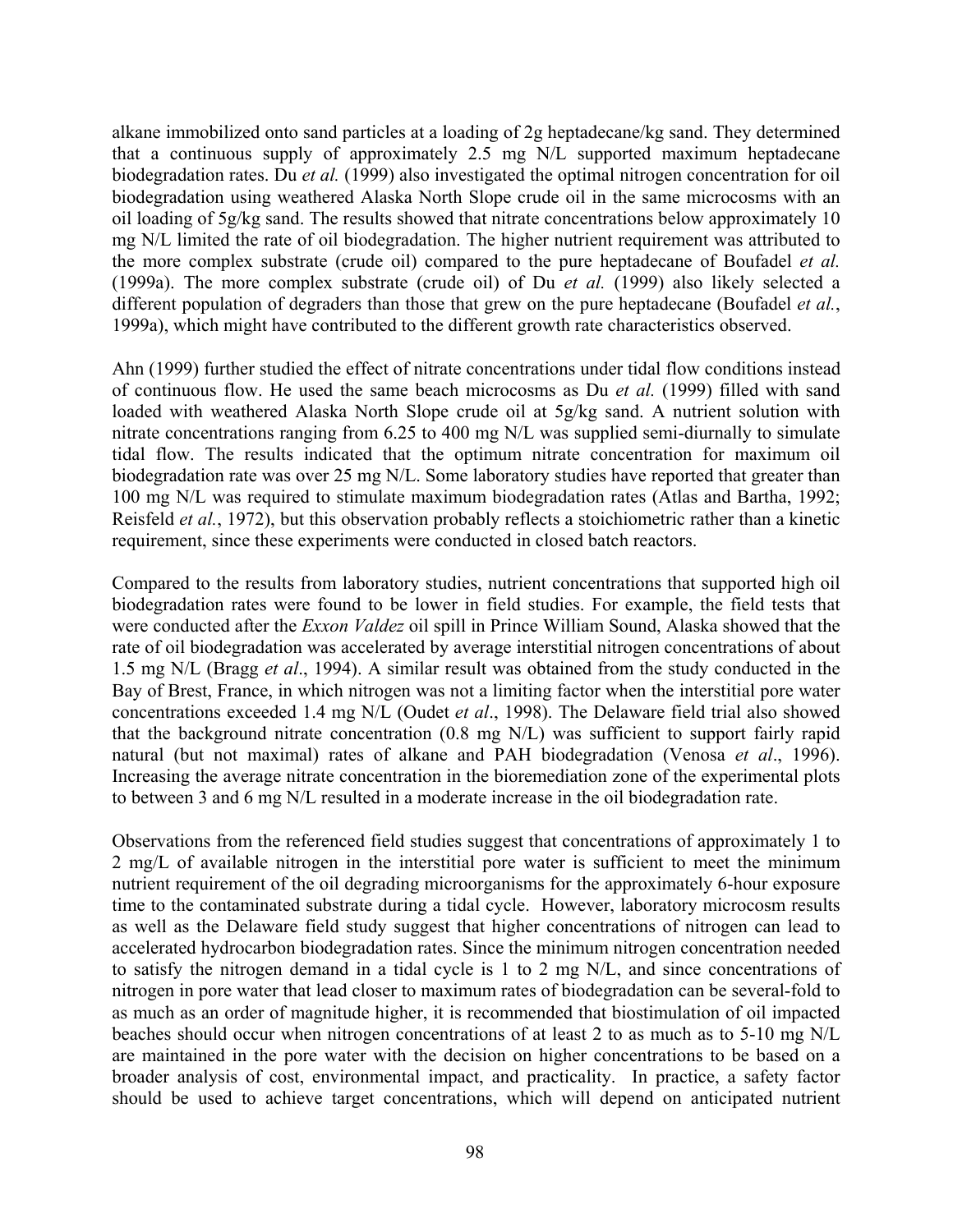washout rates, selected nutrient types, and application methods. For example, in the Delaware study, since nitrate in the interstitial pore water was quickly diluted to background levels whenever the incoming tide completely submerged the plots, water-soluble nutrients were applied every day using a sprinkler system. A 100-fold safety factor to account for dilution was used to achieve the 3-6 mg/L average interstitial pore water concentrations experienced at Delaware. A lower safety factor may be needed when using slow release nutrients.

### **5.3.2 Nutrient application strategies**

Once the optimal nutrient concentrations have been determined, the next task is to design nutrient application strategies, which include nutrient application frequency and delivery methods.

#### *Frequency of nutrient addition*

The frequency of nutrient addition to maintain the optimal concentration in the interstitial pore water mainly depends on shoreline types or nutrient washout rates. On marine shorelines, contamination of coastal areas by oil from offshore spills usually occurs in the intertidal zone where the washout of dissolved nutrients can be extremely rapid. Oleophilic and slow-release formulations have been developed to maintain nutrients in contact with the oil, but most of these rely on dissolution of the nutrients into the aqueous phase before they can be used by hydrocarbon degraders (Safferman, 1991). Therefore, understanding the transport of dissolved compounds in intertidal environments is critical in designing nutrient addition strategies, no matter what type of fertilizer is used.

The Maine field study on nutrient hydrodynamics (See Section 2.6) has demonstrated that during spring tide, nutrients can be completely removed from a high-energy beach within a single tidal cycle. But it may take more than two weeks to achieve the same degree of washout from a lowenergy beach. Washout during the neap tide can be much slower because the bioremediation zone will be only partially covered by water in this period. Since nutrients may be completely washed out from high-energy beaches within a few days, and remain in low energy beaches for several weeks, the optimal frequency of nutrient application should be based on observations of the prevalent tidal and wave conditions in the bioremediation zone. For example, a daily nutrient application may be needed for a high-energy beach during spring tide. But weekly or monthly additions may be sufficient for low-energy beaches when the nutrients are applied during neap tide. Nutrient sampling, particularly in beach pore water, must also be coordinated with nutrient application to ensure that the nutrients become distributed throughout the contaminated area and that target concentrations are being achieved. The frequency of nutrient addition should be adjusted based on the nutrient monitoring results.

## *Methods of nutrient addition*

Nutrient application methods should be determined based on the characteristics of the contaminated environment, physical nature of the selected nutrients, and the cost of the application.

Shoreline energy and geometry are important factors in determination of nutrient application methods. The study in Maine suggested that surface application of nutrients may be ineffective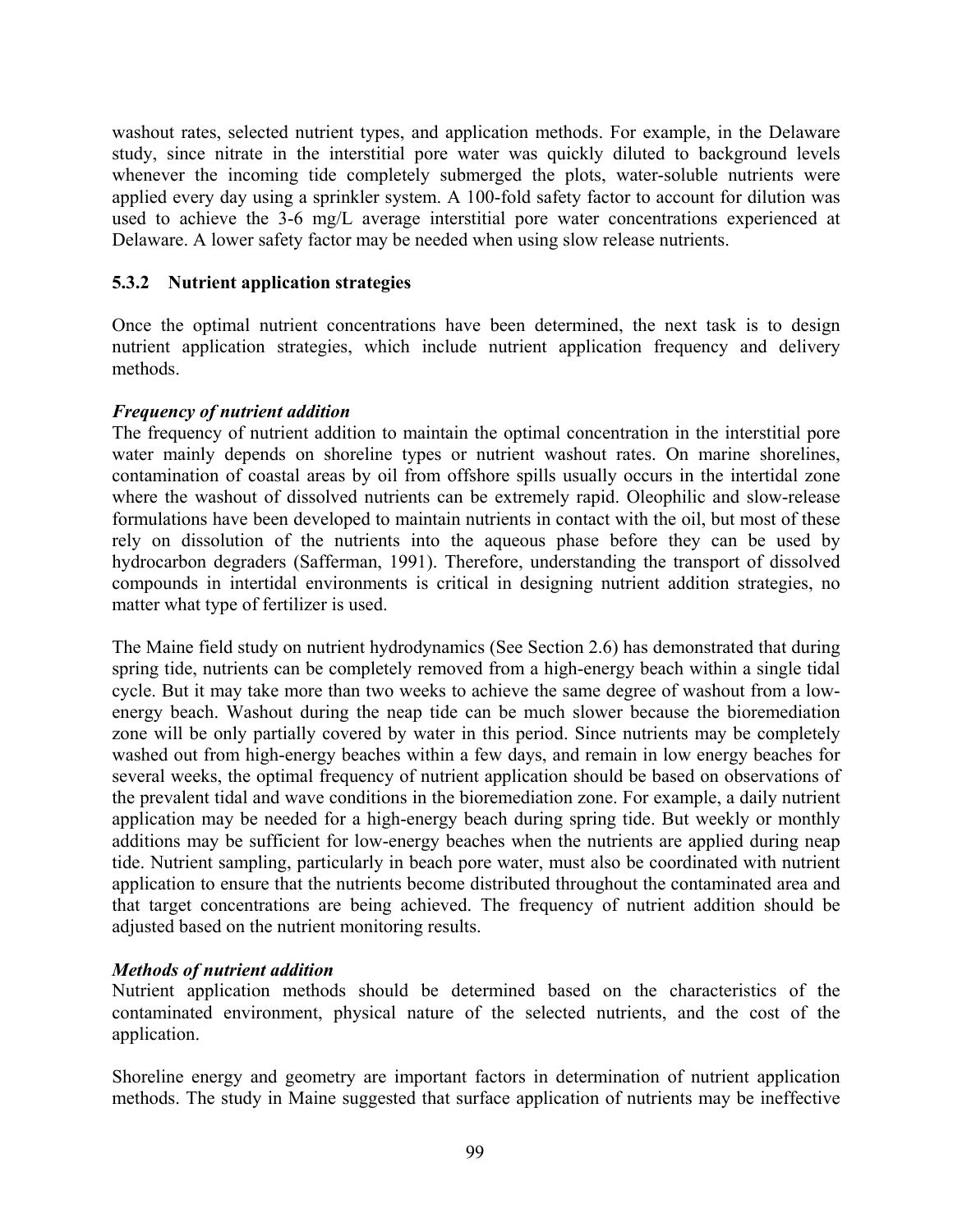on high-energy beaches because wave action in the upper intertidal zone may cause nutrients from the surface layers of the beach to be diluted directly into the water column, resulting in their immediate loss from the bioremediation zone. Daily application of water-soluble nutrients onto the beach surface at low tide could be a feasible approach (Venosa *et al*., 1996), although this method is highly labor-intensive. Nutrients that are released from slow-release or oleophilic formulations will probably behave similarly to water-soluble nutrients with respect to nutrient washout. Formulations with good long-term release characteristics probably will never achieve optimal nutrient concentrations in environments with high washout rates. Therefore, they will not be effective on high-energy beaches unless the release rate is designed to be high enough to achieve adequate nutrient concentrations while the tide is out.

Another potentially effective strategy is the subsurface application of nutrients onto high-energy beaches. Wise *et al.* (1994) found that application of nutrients through a trench or subsurface drain placed above the high-tide level, rather than directly on the beach by sprinklers, would result in significantly longer retention times. However, since nutrients move downward and seaward during transport through the intertidal zone of sandy beaches, nutrient application strategies that rely on subsurface introduction must provide some mechanism for insuring that the nutrients reach the oil-contaminated area near the surface. The approach that was proposed by Wise *et al*. (1994) assumes that nutrients dissolved in the freshwater plume will be brought into contact with the oiled beach material periodically by the rising tide because the freshwater plume should float on top of the saltwater. However, the finding of freshwater trapped between two saltwater wedges by Boufadel *et al*. (1999) indicates that subsurface injection of nutrients above the high tide level would likely not be an effective method for providing nutrients to the bioremediation zone.

Compared to high-energy shorelines, application of nutrients on low-energy beaches is much less problematic. Since washout due to tidal activity alone is relatively slow (Suidan and Wrenn, 2001), surface application of nutrients is an effective and economical bioremediation strategy on low-energy beaches.

The physical forms of fertilizers are also critical in determination of appropriate nutrient application methods. Generally, available fertilizers can be classified into four types in terms of their physical forms: (1) slow release fertilizer briquettes, (2) dry granular fertilizers, (3) liquid oleophilic fertilizers, and (4) water-soluble inorganic nutrient solutions (Glaser *et al*., 1991; Swannell *et al*., 1996). The application of the briquette forms is problematic in regards to buoyancy of the briquettes and redistribution by tide and wave action (Glaser *et al.,* 1991). The method used during the *Exxon Valdez* spill involved packing the briquettes in mesh bags tethered to steel bars driven into the beach subsurface. The poor distribution problem occurs by channeling of nutrients vertically down the beach rather than lateral spreading.

Dry granular fertilizers can be slow-release (e.g., Customblen in Alaska) or water-soluble, solid granules (e.g., prilled ammonium nitrate). Granular fertilizers are easier and more flexible to apply using commercially available whirlybird-type hand spreaders. Although this type of fertilizer is also subject to washout by wave and tidal action, dry granular fertilizers are probably the most cost-effective way to control nutrient concentrations. Liquid oleophilic nutrients, such as Inipol EAP 22, are also relatively easy to apply by using hand-held or backpack sprayers. One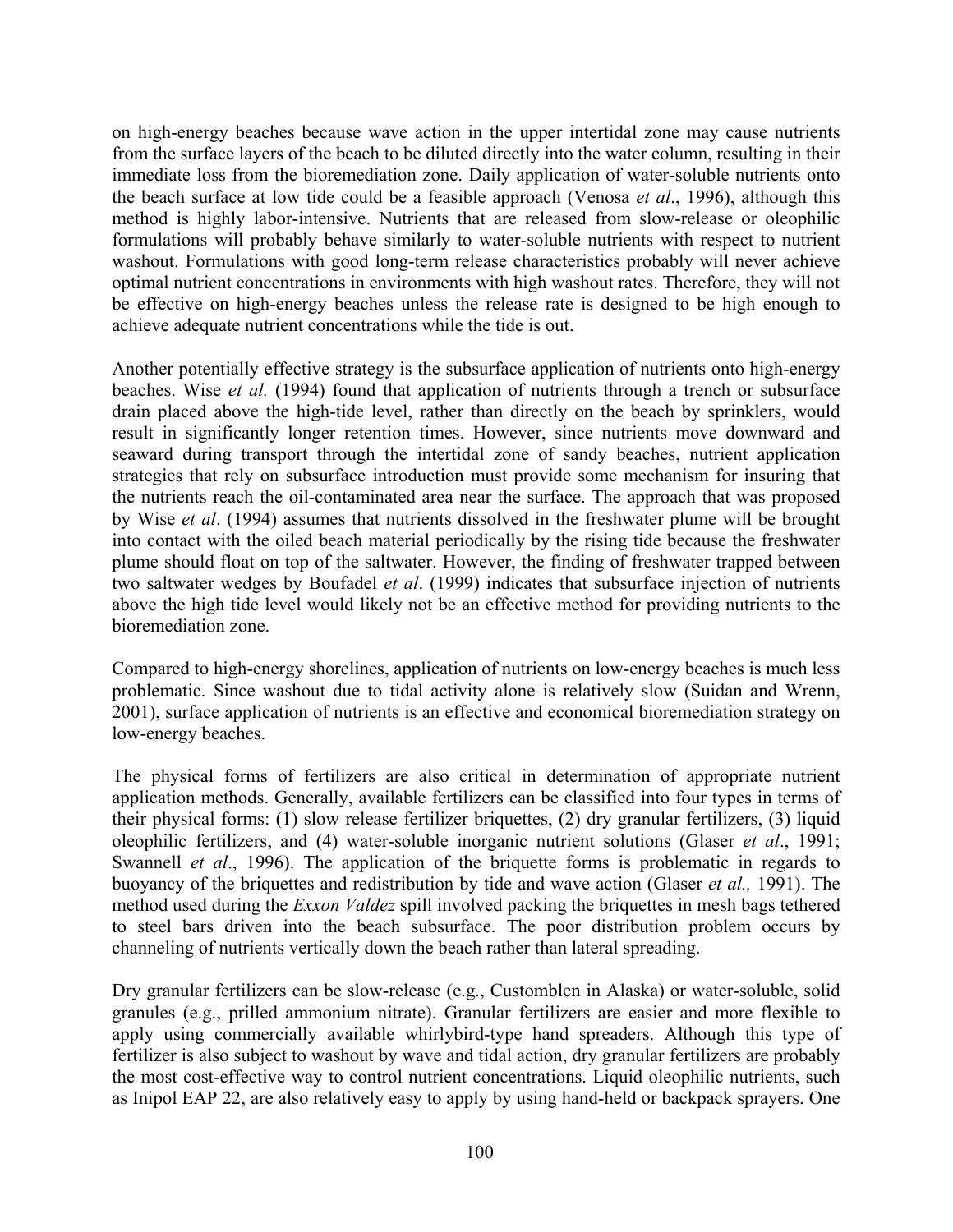of the problems when using Inipol EAP 22 during the *Exxon Valdez* spill cleanup was its low pour point (11°C), which led to clogging of spraying nozzles and poor uniformity of application (Glaser *et al.,* 1991). The problem was later resolved by warming the product. This type of fertilizer is significantly more expensive than granular fertilizers. Water-soluble nutrient solutions are normally delivered to the beach by a sprinkler system after dissolving nutrient salts in a local water source. Although this type of nutrient may be easier to manipulate to maintain target concentrations in interstitial pore water, its application may require more complicated equipment such as large mixing tanks, pumps, and sprinklers.

Based on current experiences and understandings, application of dry granular fertilizer to the impact zone at low tide is probably the most cost-effective way to control nutrient concentrations.

## **5.4 Sampling and Monitoring Plan**

To properly evaluate the progress of bioremediation, a comprehensive and statistically valid sampling and monitoring plan should be developed before the application of bioremediation. The sampling and monitoring plan should include important efficiency and toxicity variables, environmental conditions, and sampling strategies.

# **5.4.1 Important variables**

Important variables to be monitored in an oil bioremediation project include limiting factors for oil biodegradation (e.g., interstitial nutrient and oxygen concentrations), evidence of oil biodegradation (e.g., concentrations of oil and its components), microbial activity (e.g., bacterial numbers), environmental effects (e.g., ecotoxicity levels) and other environmental conditions (e.g., temperature and pH). A comprehensive monitoring plan proposed for a bioremediation field study is listed in Table 5.2. A monitoring plan for a full-scale bioremediation application should be similar to this and at least should include those critical measurements.

Since oil biodegradation in the field is usually limited by availability of nutrients, nutrient analysis, particularly the nutrient concentrations in the pore water, is one of the most important measurements in developing proper nutrient addition strategies and assessing the effect of oil bioremediation. The frequency of nutrient sampling must be coordinated with nutrient application, making certain that the treatment is reaching and penetrating the impact zone, target concentrations of nutrients are being achieved, and toxic nutrient levels are not being reached. Otherwise, nutrient application strategies should be adjusted accordingly. The location from which nutrient samples are collected is also important. Recent research on solute transport in the intertidal zone has shown that nutrients can remain in the beach subsurface for much longer time periods than in the bioremediation zone (Wrenn *et al*., 1997a). Nutrient concentration profiles along the depth of the oil-contaminated region can be monitored by using multi-port sample wells or sand samples collected from the oil-contaminated region.

The sampling depth should be determined based on the preliminary survey of oil distribution. It can be established by determining the maximum depth of oil penetration, then adding a safety factor, which will be chosen based on the observed variation in oiled depth, to ensure that the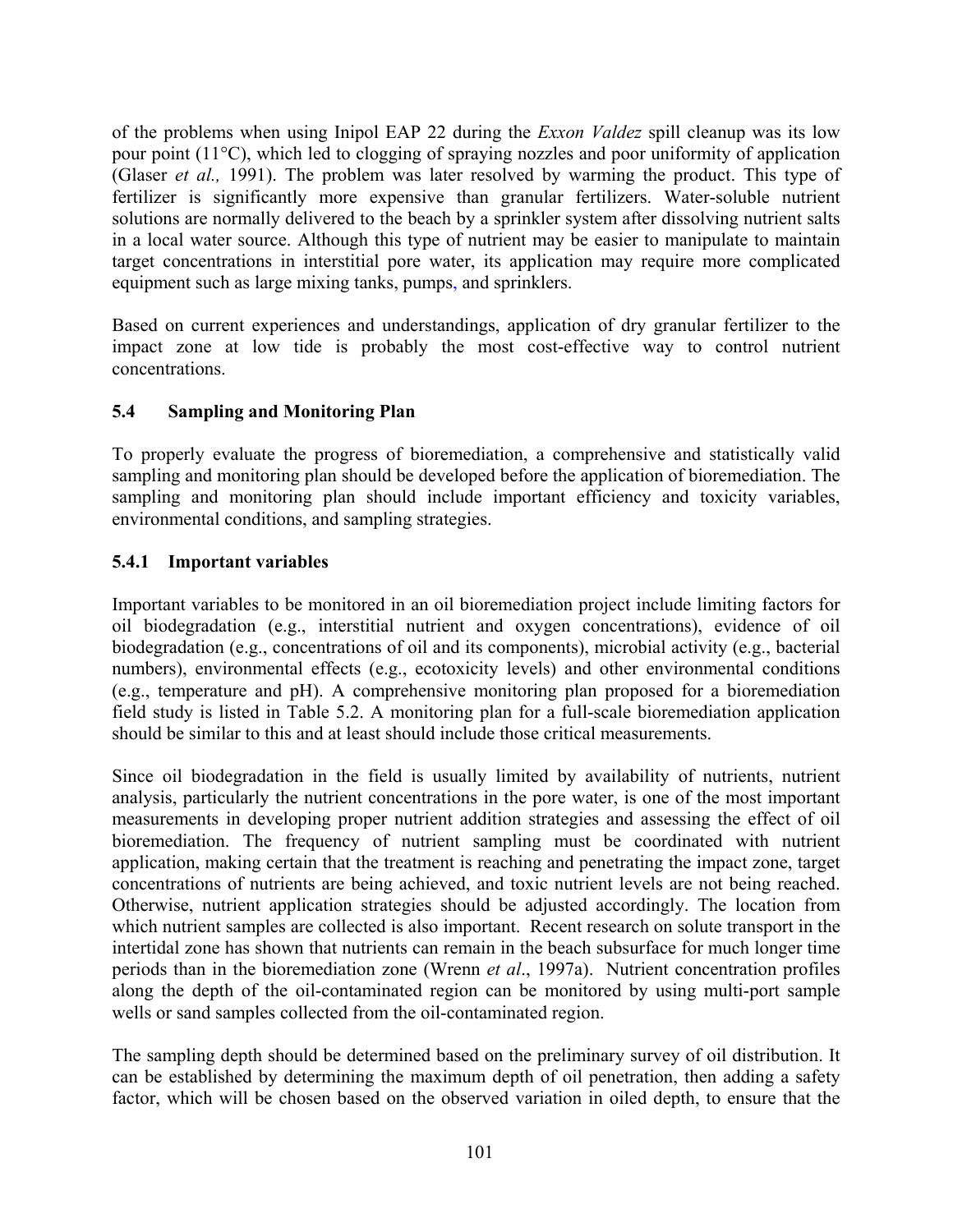samples will encompass the entire oiled depth throughout the project. The safety factor will be modified if observations during the bioremediation application suggest that the depth of oil penetration has changed.

The success of oil bioremediation will be judged by its ability to reduce the concentration and environmental impact of oil in the field. As discussed in Chapter 3, to effectively monitor biodegradation under highly heterogeneous conditions, it is necessary that concentrations of specific analytes (i.e., target alkanes and PAHs) within the oil be measured using chromatographic techniques (e.g., GC/MS) and are reported relative to a conservative biomarker such as hopane. On the other hand, from an operational perspective, more rapid and less costly analytical procedures are also needed to satisfy regulators and responders on a more real time, continual basis. Existing TPH technologies are generally not reliable and have little biological significance (See Chapter 3). TLC-FID seems to be a promising screening tool for monitoring oil biodegradation (Stephens *et al*., 1999).

| Analysis                  | Matrix                                | <b>Recommended Methods</b>                                                                                                             |
|---------------------------|---------------------------------------|----------------------------------------------------------------------------------------------------------------------------------------|
| *dissolved nitrogen       | Sediment (interstitial<br>pore water) | extract in acidified 0.1% NaCl<br>4500- $N_{org}$ D (persulfate oxidation to $NO_3$ )<br>$4500\text{-NO}_3$ F (automated Cd-reduction) |
| dissolved phosphorus      | Sediment (interstitial<br>pore water) | extract in acidified 0.1% NaCl<br>4500-P B.5 (persulfate oxidation)<br>4500-P E (ascorbic acid method)                                 |
| <i>*residual oil</i>      | Sediment                              | extract into methylene chloride<br>analyze components by GC/MS-SIM                                                                     |
| dissolved oxygen          | Aqueous                               | Hach <sup>®</sup> high range assay                                                                                                     |
| pore-water pH             | Aqueous                               | potentiometric with combination electrode                                                                                              |
| microbial populations     | Sediment                              | MPN for alkane and PAH degraders                                                                                                       |
| metabolic activity        | Sediment                              | $CO2$ production from sand slurries                                                                                                    |
| *toxicity of residual oil | Sediment                              | Microtox <sup>®</sup> Solid-Phase Test                                                                                                 |
| toxicity of residual oil  | Sediment                              | 10-day amphipod survival bioassay                                                                                                      |
| toxicity of pore-water    | Aqueous                               | Microtox <sup>®</sup> Acute Test                                                                                                       |
| toxicity of pore-water    | Aqueous                               | sea-urchin fertilization bioassay                                                                                                      |
| bioaccumulation potential | SPMDs**                               | 2-week adsorption into SPMDs                                                                                                           |
| beach profile             |                                       | surveying using fixed markers (e.g., wells,<br>plot boundary markers) in intertidal zone                                               |
| beach profile             |                                       | surveying relative to fixed benchmarks in<br>the supratidal zone                                                                       |

Table 5.2 Monitoring plan for a bioremediation field study

\* Critical measurements

\*\* Semi-permeable membrane devices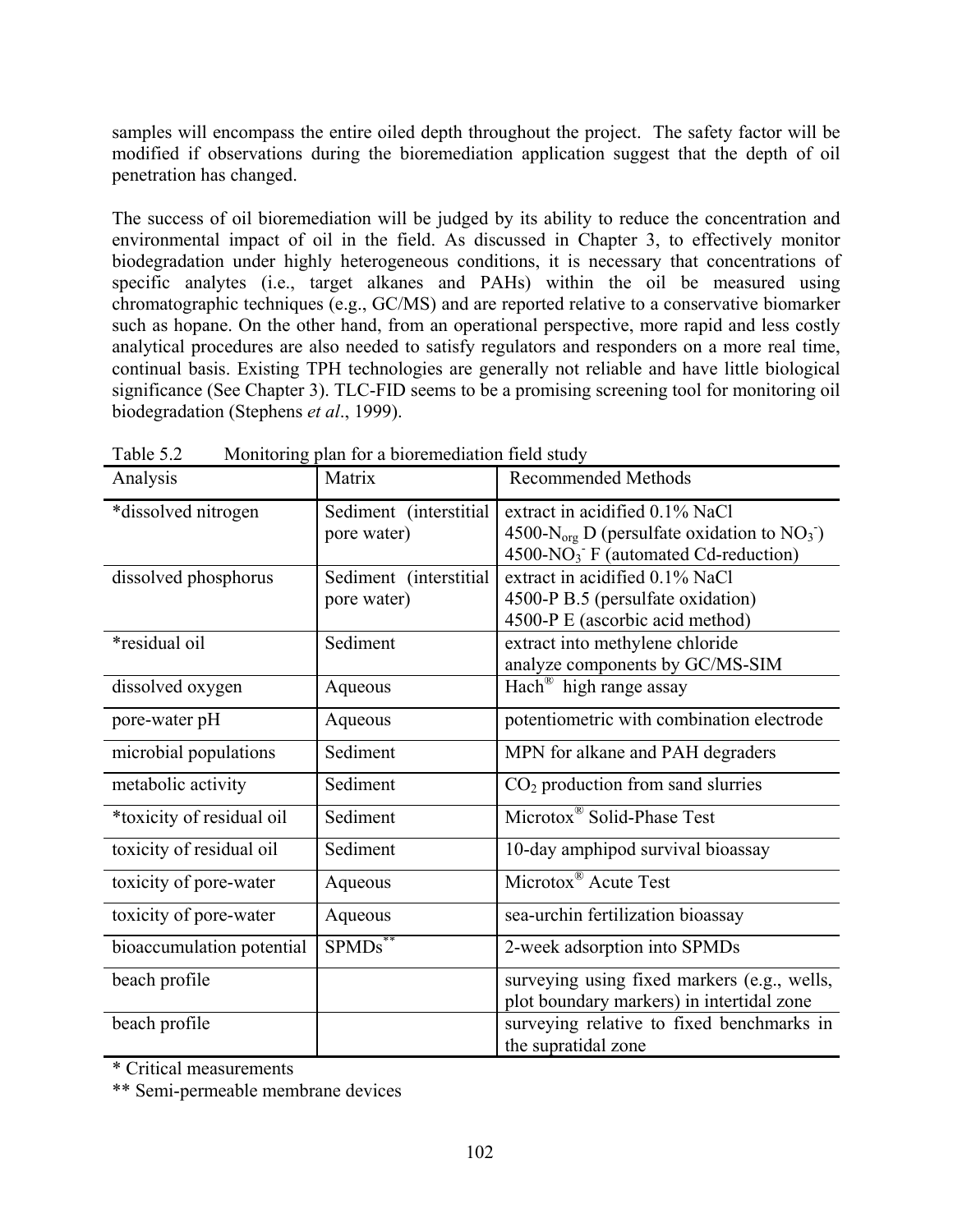In addition to monitoring the treatment efficacy for oil degradation, the bioremediation monitoring plan should also incorporate reliable ecotoxicological endpoints to document treatment effectiveness for toxicity reduction. Commonly used ecotoxicity monitoring techniques, such as the Microtox<sup>®</sup> assay and an invertebrate survival bioassay, have been summarized in chapter 3. These microscale bioassays may provide an operational endpoint indicator for bioremediation activities on the basis of toxicity reduction (Lee *et al*., 1995b). Considerations for selecting an appropriate bioremediation endpoint based on both oil degradation and toxicity reduction will be presented in detail in the next chapter.

Other important variables in a comprehensive monitoring plan include site background conditions (e.g., oxygen, pH and temperature) and shoreline profiles. Oxygen availability is crucial for rapid bioremediation, because hydrocarbon biodegradation is primarily an aerobic process. Therefore, dissolved oxygen (DO) in the pore water should be monitored on a regular basis. The frequency of DO sampling should also be coordinated with nutrient application, particularly when organic nutrients are used (Lee *et al*., 1995b; Sveum and Ramstad, 1995; See Section 4.1.3), to insure that anoxic conditions do not result. When oxygen does become limited, the nutrient dosage and application frequency should be adjusted accordingly. Alternatively, oxygen amendment strategies, such as tilling or addition of chemical oxygen sources, may be considered, although these approaches are likely to be expensive and potentially environmentally hazardous (see Chapter 4).

Measurement of pH in the pore water is also important in monitoring oil bioremediation. Biodegradation of oil in marine environments is optimal at a pH of about 8 (Atlas and Bartha, 1992). The pH of seawater is usually around 8.5, which is adequate to support rapid oil biodegradation.

# **5.4.2 Statistical considerations in the sampling plan**

To ensure that monitored results reflect the reality in a highly heterogeneous environment, it is important that a bioremediation sampling plan be designed according to valid statistical principles such as randomization, replication, and proper control.

To minimize bias, a random sampling plan should be used to evaluate treatment effects and their variance within the bioremediation zone. For samples with a high degree of spatial heterogeneity, which will be the case for most oil spill sites, stratified sampling strategies should be used. For example, the sampling field on a marine shoreline can be divided into a number of sectors or quadrants based on the homogeneity of geomorphology within each sector (e.g., upper and lower intertidal zones), and independent samples should be taken in each sector according to the rule of proportionality (e.g., taking more samples in more heavily oiled sites).

Although economic factors may be restrictive, efforts should be made to ensure that an adequate number of samples are taken to reach a given accuracy and confidence. Power analysis should be used to assist in the determination of sample replications required in a monitoring plan. A statistical power test was performed in the Delaware field study to determine the number of replicates that would be needed in future studies to detect significant treatment differences under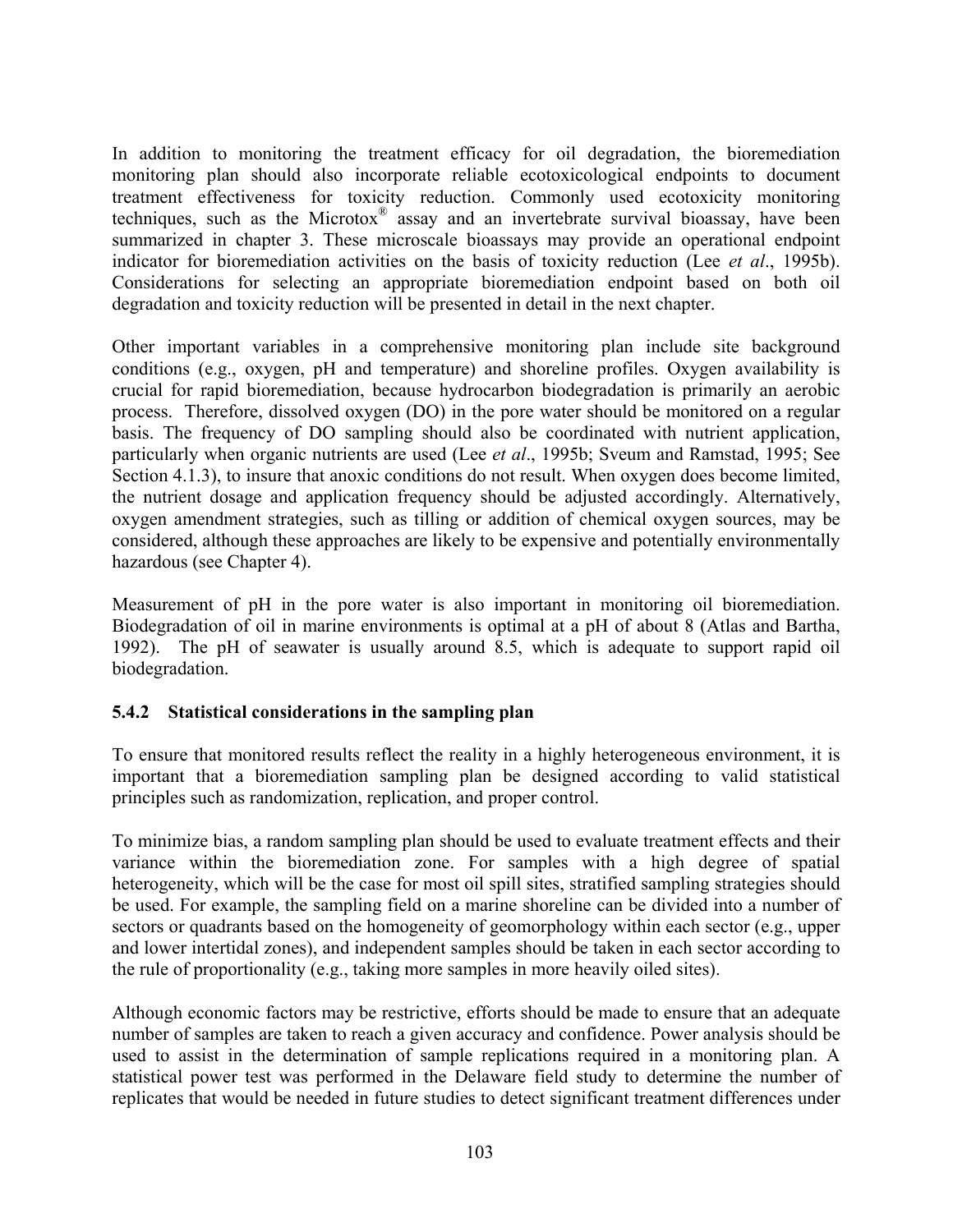similar conditions (Venosa *et al*., 1996). The study indicated that the required replicates to detect treatment effects depend on expected variance and expected treatment differences. For example, if oil distribution and shoreline characteristics are highly heterogeneous, variance will be high, thus requiring more replicates to detect significant treatment effects. If background nutrients are high, treatment differences will be low, and more replicates will also be required. By comparing three shoreline assessment designs used for the *Exxon Valdez* oil spill, Gilfillan *et al*. (1999) also proposed several strategies to increase power (i.e., the probability that significant differences between two or more treatments are detected when indeed they exist). One of the approaches to increase power is to select sampling sites from only the most heavily oiled locations. This strategy may not be feasible for assessing the oil degradation within the whole bioremediation zone, although it may be useful for evaluating the effect of bioremediation on ecological recovery since the ecological injury most likely occurs at the heavily oiled locations.

A control area normally refers to a set-aside untreated site, which has similar physical and biological conditions as the treated site. Although on-scene coordinators prefer not to leave oiled sites uncleaned, it is difficult to assess the true impact of a treatment without control or set-aside areas (Hoff and Shigenaka, 1999). When selecting control areas, one must consider not only the similarity of the conditions but also the effect of sand and nutrient exchanges between the treated and untreated areas (See Section 6.1.2).

# **5.5 Considerations for Freshwater Wetland Bioremediation**

Guidelines proposed in earlier sections are mostly derived from studies and practices on marine shorelines. However, freshwater conditions or habitats may differ sufficiently from marine situations so that a simple transfer of response strategies may not be necessarily the most appropriate. Special considerations for oil bioremediation in freshwater wetlands are summarized here based on current understandings, particularly the findings of the St. Lawrence River field study (Garcia-Blanco *et al*., 2001b; Venosa *et al.,* 2002; Lee *et al*., 2001a).

# **5.5.1 Characteristics of freshwater wetlands**

Wetlands occupy the interface between terrestrial and aquatic systems. They have been defined by EPA and the U.S. Army Corps of Engineers as: "*Those areas that are inundated or saturated by surface or groundwater at a frequency or duration to support, and that under normal conditions do support, a prevalence of vegetation typically adapted for life in saturated soil conditions. Wetlands generally include swamps, marshes, bogs, and similar areas*." (EPA, 40 CFR 230.3 and Corps, 33 CFR 328.3). Wetlands normally should have the following three characteristics or diagnostic parameters: (1) at least periodically, the land supports predominantly hydrophytes (i.e., plants adapted to the flooded conditions), (2) the substrate is predominantly undrained hydric soil (i.e., a soil with unique physical and chemical characteristics, such as highly reduced conditions, due to repeated and prolonged saturation), and (3) the substrate is saturated with water or covered by shallow water for a significant part of the growing season each year (Greene, 2000; Mitsch and Gosselink, 1993).

Wetland ecosystems have enormous ecological and environmental value, contributing to aquifer recharge, water quality improvement, flood mitigation, and shoreline erosion protection. They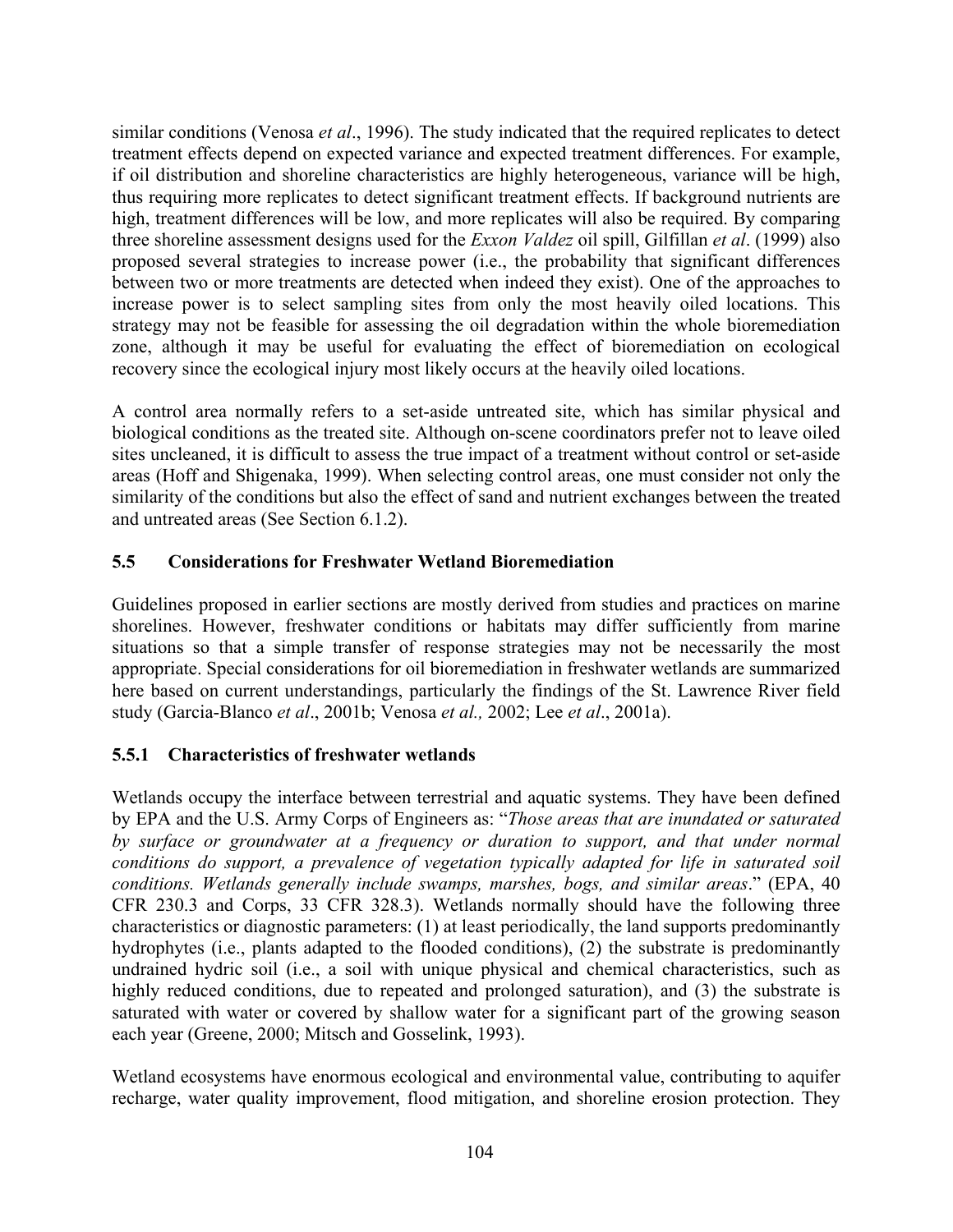also provide unique and extensive habitats for a wide variety of flora and fauna. Furthermore, wetlands play an important role in the global cycles of nitrogen, sulfur, methane, and carbon dioxide (Mitsch and Gosselink, 1993).

The lower 48 states contained an estimated 100 million acres (400,000 square kilometers) of wetlands in the mid-1980s, an area about the size of California, among which freshwater wetlands are estimated to make up 80 to 95 percent (Mitsch and Gosselink, 1993, Greene, 2000). Freshwater wetlands also cover extended areas of Alaska and Canada. Their proximity to areas of human activity makes them susceptible to contamination by petroleum hydrocarbons, via leakage, runoff or spill. Necessary measures need to be taken to protect these ecosystems since they are among the environments most sensitive to oil and clean-up activities (Hayes *et al*., 1995, 1997). Furthermore, there are reports that the application of traditional oil spill cleanup techniques in wetland habitats caused more damage than the oil itself (Baker *et al.*, 1993). When looking for both inexpensive and environmentally friendly technologies for wetland cleanup and restoration, bioremediation and phytoremediation have potential for being the most suitable options (Atlas, 1995; Cunningham et al, 1996).

The limiting conditions for oil biodegradation in freshwater wetlands may be significantly different from most marine environments. In terms of nutrient supply, freshwater wetlands can be divided into eutrophic wetlands (e.g., tidal marsh) and oligotrophic wetlands (e.g., cypress domes (Mitsch and Gosselink, 1993). Many freshwater wetlands also exhibit a seasonal pattern of uptake and release of nutrients. During the growing season (i.e., late spring and summer), there is a high rate of nutrient uptake by vegetation from both the water and sediments. And when higher plants die in the fall, a substantial portion of nutrients will be released to the water and sediments. The amount of inorganic nutrients or nutrients available for oil biodegradation also depends on many other processes, such as nutrient mineralization, denitrification, anaerobic release of phosphorus, and wetland hydrodynamics (Mitsch and Gosselink, 2000).

When wetland soils are inundated with water, oxygen diffusion rates through the soil are drastically reduced. Available oxygen in the soil and in the interstitial water is quickly depleted through metabolism by aerobic organisms. Below a few centimeters—and sometimes only a few millimeters—of the soil surface, the environment becomes anaerobic (Gambrell and Patrick, 1978). When the metabolic demand for oxygen by soil organisms exceeds that of supply, the redox potential in the soil drops and other ions (nitrate, manganese, iron, sulfate, and carbon dioxide) are used as electron acceptors (Mitsch and Gosselink, 1993). Therefore, in freshwater wetland environments, petroleum biodegradation is likely to be limited by oxygen availability.

Because wetland sediments are generally more fine-grained and, more importantly, saturated with water, the extent of oil penetration is expected to be much lower in freshwater wetlands than on a porous sandy marine beach. In a microcosm study, Purandare (1999) investigated the penetration of weathered light Arabian crude oil in freshwater wetland sediment under two different water levels. For the case of low water level, where the sediment was saturated but not covered with water, the oil was found to penetrate only about 2.5 cm in 16 weeks. For the case of high water level, where the water level was 10 cm above the sediment surface, most of the oil was floating on the surface of the water and the penetration depth in the sediment for some settled and dissolved oil was also about 2.5cm during this study. The depth of oil penetration in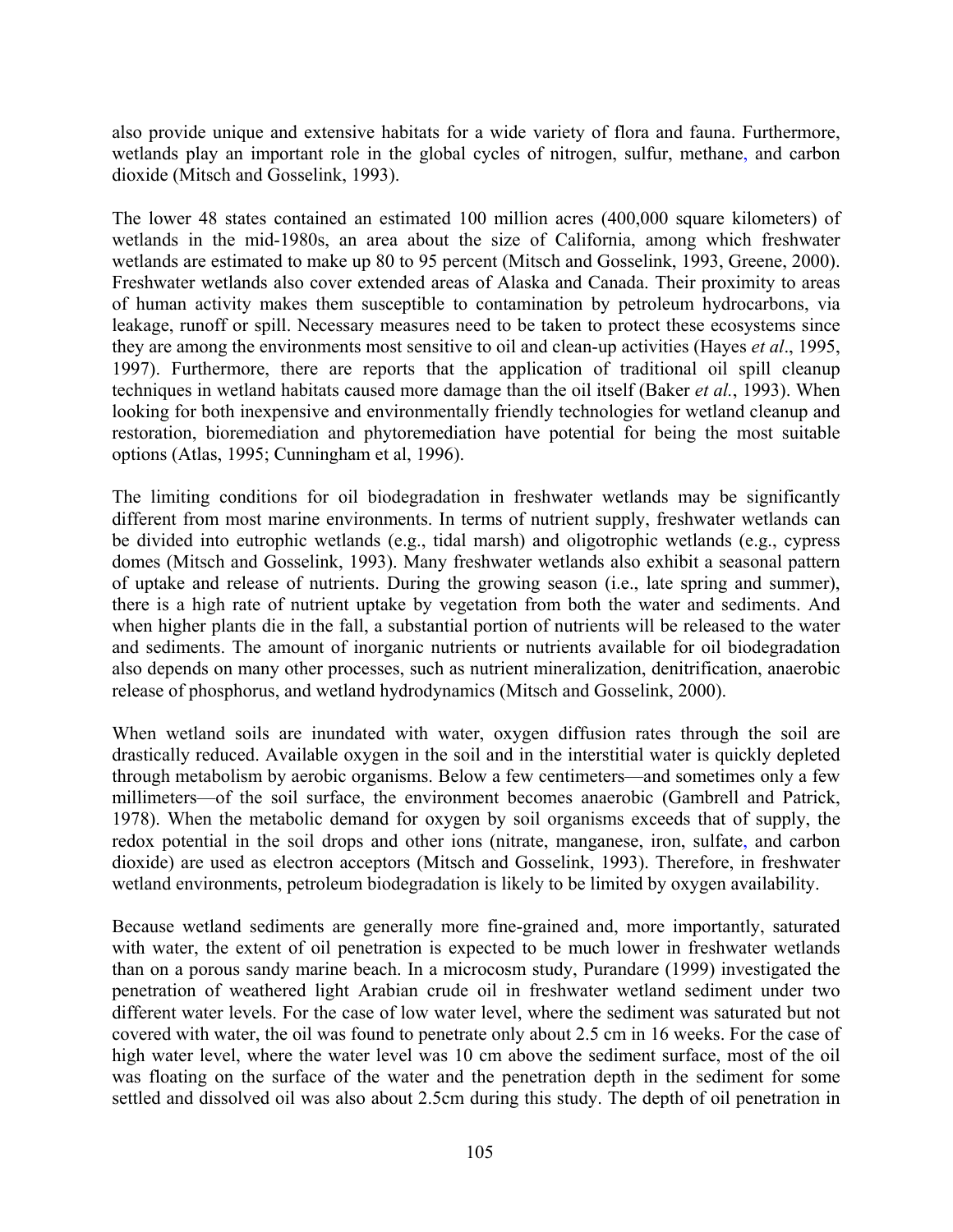the case of the St. Lawrence River study was higher (about 9 cm), due to the initial raking of the wetland sediments after they were oiled. This depth is still much lower than the depth of oil penetration that occurs in marine sandy beaches (up to 30 cm, Gundlach, 1987) and cobble beaches (up to 1 m, Wolfe *et al.*, 1994).

Another important feature of wetlands is that at least periodically, the land supports predominantly hydrophytes, or plants "growing in water, soil, or on a substrate that is at least periodically deficient of oxygen as a result of excessive water content." (Greene, 2000). These wetland plants may play important roles in oil bioremediation and wetland restoration. On the one hand, they may be involved in degradation, containment, and transfer of petroleum hydrocarbons from the soil to the atmosphere (Frick, *et al*, 1999). On the other hand, these wetland plants may also compete with hydrocarbon-degrading microorganisms for nutrients.

## **5.5.2. Bioremediation strategies in freshwater wetlands**

Although the same decision-making and planning principles that were described earlier in this chapter for bioremediation of marine shorelines should also apply to freshwater wetland environments, the feasible bioremediation strategies are likely to be different due to the distinct characteristics of wetlands. The potential effectiveness of different amendments is discussed as follows mainly based on the findings of St. Lawrence River field study (Garcia-Blanco *et al*., 2001b; Venosa *et al.* 2002; Lee *et al*., 2001a).

## *Nutrient amendment*

Since nutrients could be limited in wetland sediments during the growing season in particular, addition of nutrients would seem to have some potential for enhancing oil biodegradation in such an environment. However, the results from the St. Lawrence River field study (See Section 2.5) showed that no significant enhancement was observed in terms of the oil biodegradation following biostimulation through addition of nutrients (either ammonium or nitrate). After 21 weeks, reduction of target parent and alkyl-substituted PAHs averaged 32% in all treatments. Reduction of target alkanes was of similar magnitude. The removal of PAHs in nutrient-amended plots was only slightly better than natural attenuation after 64 weeks of treatment. Oil analysis from the top 2 cm sediment samples showed that the plots amended with ammonium nitrate and with *Scirpus pungens* plants cut back demonstrated a significant enhancement in target hydrocarbon reduction over natural attenuation as well as all other treatments. This suggests that biostimulation may be effective only in the top layer of the soil, where aerobic conditions are greater, and when hydrocarbon-degrading microorganisms do not have to compete for nutrients with the growing wetland plants.

Another potential problem with respect to the use of biostimulation in wetlands is that some plant communities may be sensitive to nutrient additions. Repeated and excessive nutrient additions may alter the nature of the wetland ecosystem as indicated by the effects of chronic nutrient additions to the Everglades in Florida (Davis, 1994).

## *Oxygen amendment*

Since oxygen has been found the most likely limiting factor in oil biodegradation in freshwater environments, oxygen amendment may be considered. However, an appropriate technology for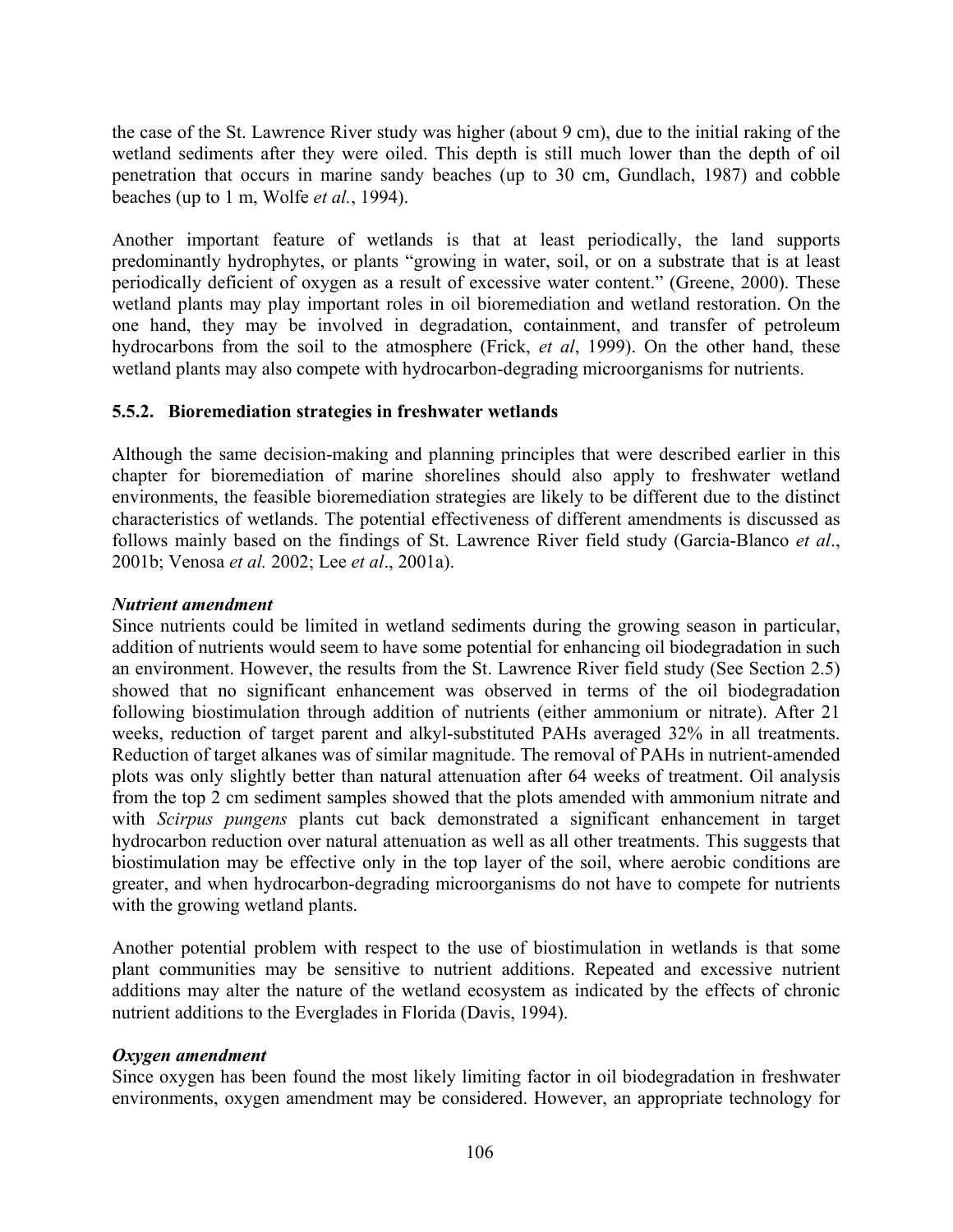increasing the oxygen concentration in such environments, other than reliance on the wetland plants themselves to pump oxygen down to the rhizosphere through the root system, has yet to be developed. Existing oxygen amendment technologies developed in terrestrial environments, such as tilling, forced aeration, and chemical methods (See Section 4.4), are not likely to be costeffective for bioremediation of freshwater wetlands since they often involve expensive and environmentally intrusive practices.

During the St. Lawrence River field trial (Garcia-Blanco *et al*., 2001b; Venosa *et al.*, 2002), after the first nutrient and oil applications, the top 1-2 cm surface soil in all plots was manually raked using cast iron rakes. This was done to minimize loss of oil from the plots due to tidal action and to uniformly incorporate the nutrients and the oil into the soil. However, the oil analysis results suggested that the tilling of surface soil might have slowed the overall oil biodegradation rates by enhancing oil penetration deep into the anaerobic sediments. Based on these observations, surface tilling will not be an effective strategy for increasing the oxygen concentration in freshwater wetlands (although this was not the intent of the raking). The slightly better but statistically insignificant performance in both alkane and PAH degradation with addition of nitrate compared to ammonium after 64 weeks of treatment implied that nitrate may have served as an alternative electron acceptor in enhancing oil biodegradation when oxygen was limiting. However, the limited increase in biodegradation rate over natural attenuation would not warrant a recommendation to use nitrate as an oxygen amendment agent in such an environment.

## *Phytoremediation*

Since plants cover wetlands at least periodically, the use of phytoremediation becomes a natural option for wetland cleanup and restoration. Phytoremediation is emerging as a potentially viable technology for cleanup of soils contaminated with petroleum hydrocarbons (Frick *et al.*, 1999 See Section 4.3). However, this technique has not been used as a wetland oil spill countermeasure. Only limited studies have been carried out on the effectiveness of phytoremediation in enhancing oil degradation in marine shorelines and freshwater wetlands. Lin and Mendelssohn (1998) found in a greenhouse study that application of fertilizers in conjunction with the presence of transplants (*S. alterniflora* and *S. patens*) significantly enhanced oil degradation in a coastal wetland environment. In the case of freshwater wetlands, the St. Lawrence River study suggested that although application of fertilizers in conjunction with the presence of a wetland plant *(Scirpus pungens)* may not significantly enhance oil degradation, it could enhance habitat recovery through the stimulation of vigorous vegetative growth and reduction of sediment toxicity and oil bioavailability (Lee *et al*., 2001a). The effectiveness of oil phytoremediation in freshwater wetland environments still requires further study.

# *Natural attenuation*

Natural attenuation has been defined as the reliance on natural processes to achieve site-specific remedial objectives (USEPA, 1999b). This approach has been increasingly recognized as a possible viable option for oil spill cleanup with more understanding gained over the past decade about the advantages and disadvantages of active treatment versus natural attenuation (Owens *et al*., 1999). As indicated by Sell *et al*. (1995), the decision-making should focus more on a preference for natural attenuation except when a large amount of viscous oil is present, where natural removal will be slow, or when non-ecological factors are of greater importance.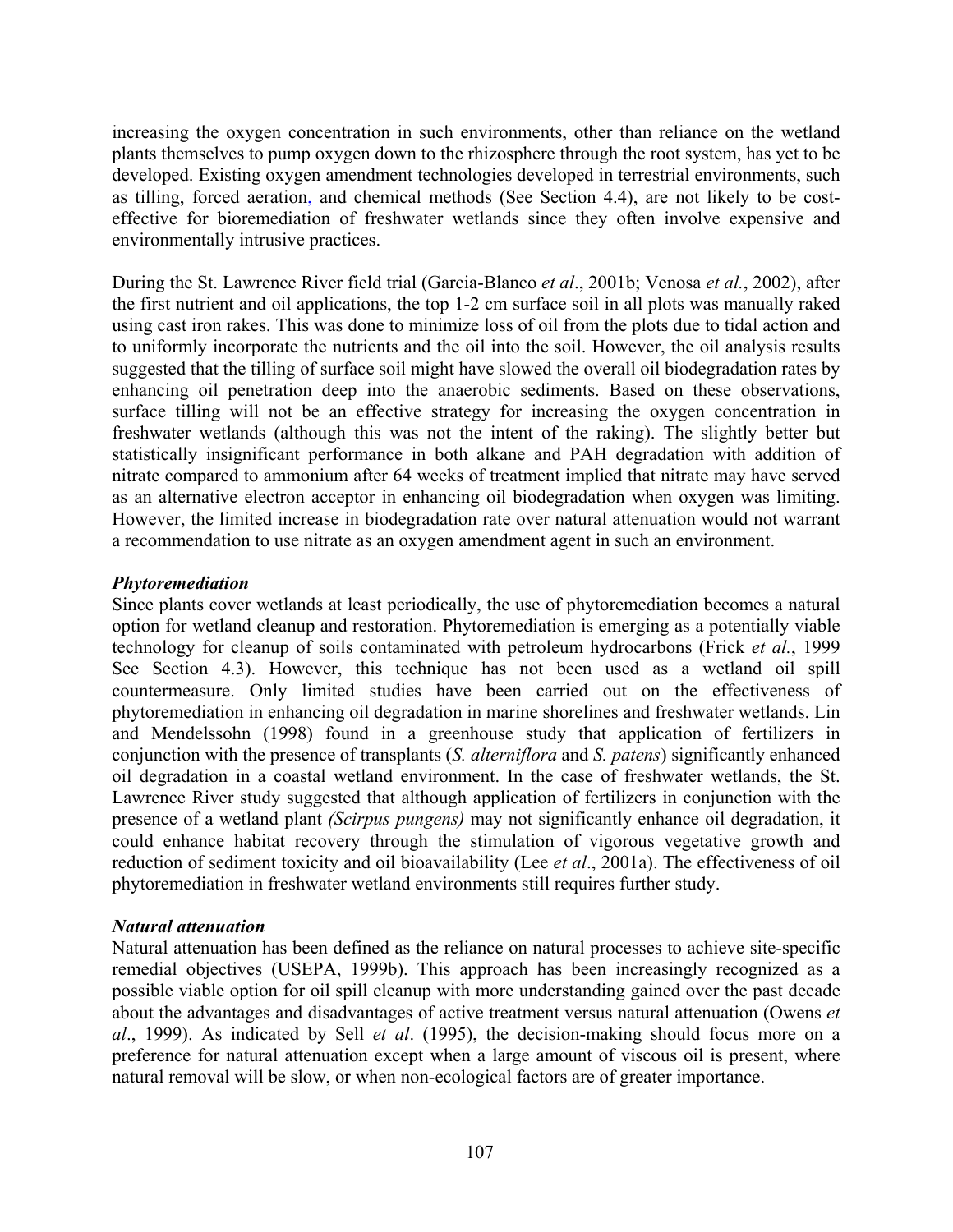The St. Lawrence River Study demonstrated that the availability of oxygen, not nutrients, is likely to be the limiting factor for oil biodegradation in freshwater wetlands. However, no feasible technique is currently available for increasing oxygen concentration under such an environment. As a result of this study, natural attenuation is recommended as the most costeffective strategy for oil spill cleanup in freshwater wetlands when the oil concentration is not high enough (e.g., less than 30 g/kg soil; Longpre *et al.,* 1999) to destroy wetland vegetation.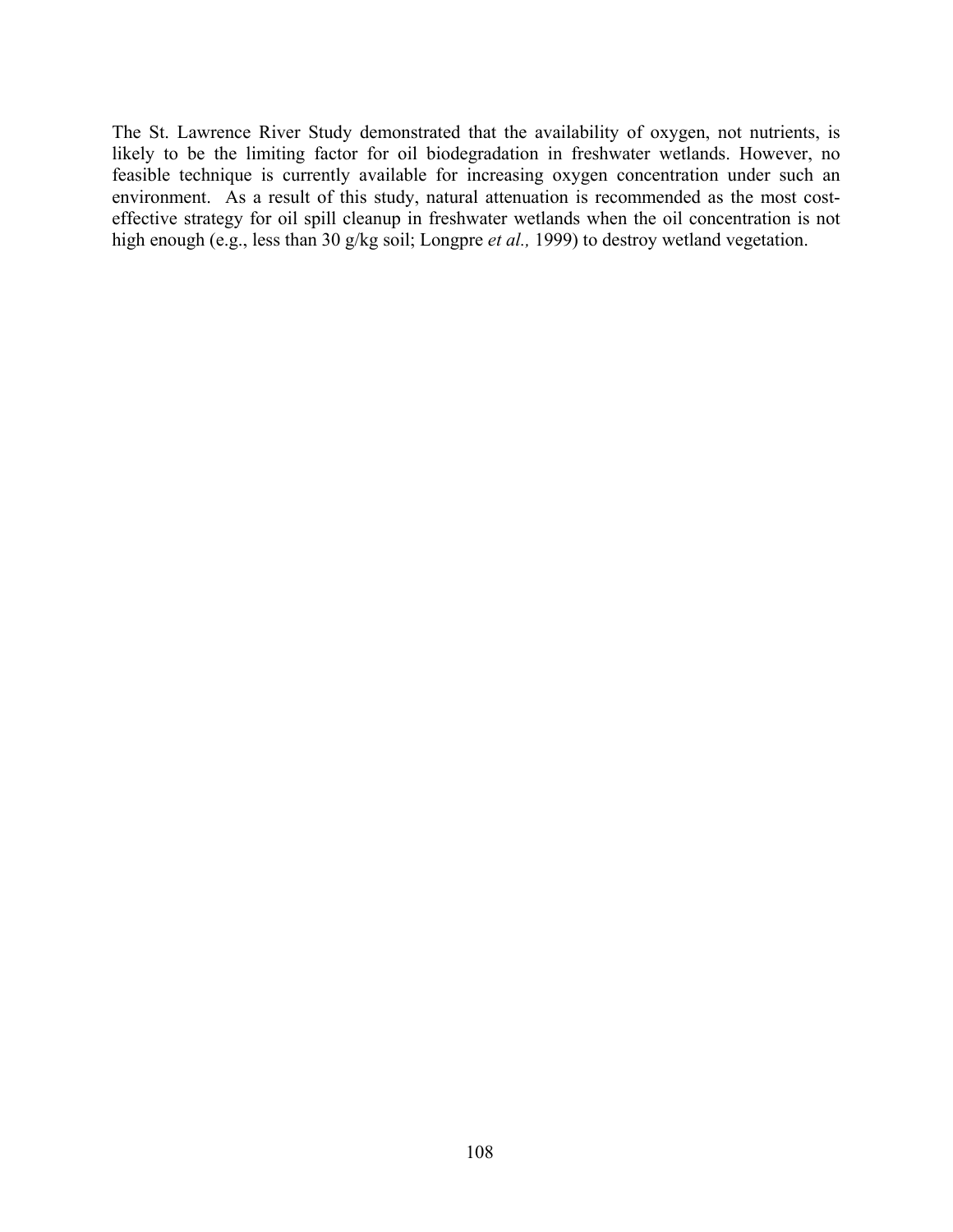# **Chapter 6 GUIDELINES FOR ASSESSMENT OF FIELD RESULTS AND TERMINATION OF TREATMENT**

After the treatment is implemented according to the bioremediation plan, the next or final step in an oil bioremediation project is to assess the treatment efficacy and terminate the bioremediation action at appropriate treatment endpoints. Key questions to be answered in this task include "what are the measurements of oil bioremediation success?" and "how clean is clean?" or "when should bioremediation efforts be terminated?". Actually, these issues should be dealt with during the bioremediation planning stage, when proper treatment objectives, strategies, and sampling protocols should be established. On the other hand, more definite answers to these questions can only be reached during the bioremediation actions and based on the findings of comprehensive monitoring programs. Cost-benefit analysis (e.g., net environmental benefit analysis, Baker, 1995&1999) and sometimes political considerations should also be taken into account in this process, however, which are beyond the scope of this document. From a technological point of view, the measurements of bioremediation success and establishment of operational endpoints should be based on both the efficacy of oil biodegradation and the evidence of ecotoxicity reduction and ecological recovery, each of which will be discussed in this chapter.

## **6.1 Assessment of Oil Biodegradation Efficacy**

## **6.1.1 Verification of oil biodegradation**

Evidence for the effectiveness of oil bioremediation in terms of oil biodegradation should include: (1) faster disappearance of oil in treated areas than in untreated areas, and (2) a demonstration that biodegradation was the main reason for the increased rate of oil disappearance. As described earlier in this document, assessing the effectiveness of oil bioremediation in oil spill sites is difficult due to the heterogeneous conditions of contaminated sites and lack of control over the oil distribution. Nevertheless, the success of bioremediation can be verified through well-designed monitoring programs and proper data interpretation.

## *Distinguishing biodegradation from abiotic loss*

Oil constituents can be lost from a shoreline by physical washout, dissolution, volatilization, and biodegradation. To demonstrate the effectiveness of a bioremediation treatment, biodegradation should be identified as the main mechanism for the increased rate of oil disappearance. As described in Chapter 3, to effectively distinguish biodegradation from abiotic loss, specific oil components or analytes should be analyzed using GC/MS techniques and then these analytes should be normalized to a conserved biomarker, such as hopanes and chrysenes. This approach has been successfully used to distinguish between biodegradation and the physical or chemical loss of oil in recent bioremediation field studies (Bragg *et al.*, 1994; Venosa *et al*., 1996; *Lee et al*., 1997b). It should also be noted, however, that hopane normalization is most useful for reducing the variability associated with heterogeneous oil distribution. The use of hopane normalization to distinguish biodegradation from physical loss of oil is valid mostly when losses due to dissolution and volatilization are negligible. Biodegradation can also be verified as the main removal mechanism by examining the relationships between the degradation rates and the substrate structure such as the relative degradation rates for homologous series of alkylated PAHs. These relationships, when used in conjunction with other oil analysis data, can be very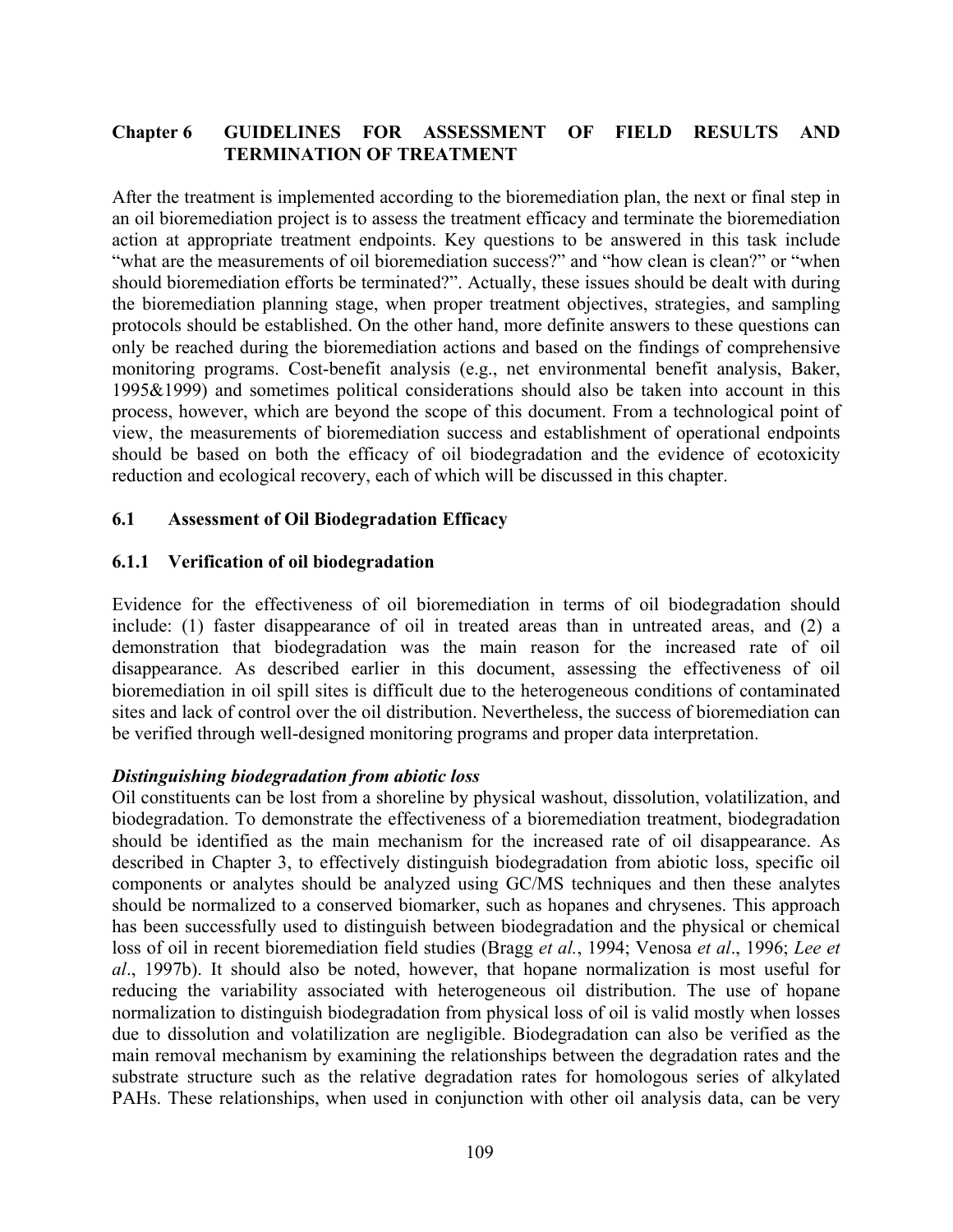useful in accurate assessment of the extent and progress of oil biodegradation (Venosa *et al.*, 1997a; Wang *et al*., 1998; See section 3.3).

In addition to the demonstration of oil biodegradation based on chemical analysis, the effectiveness of oil bioremediation can also be verified by monitoring the changes in growth and activity of oil degrading microorganisms. Growth of hydrocarbon degrading bacteria can be determined by Most Probable Number (MPN) techniques, particularly the procedure proposed by Wrenn and Venosa (1996), which can separately enumerate aliphatic and aromatic hydrocarbondegrading bacteria and is simple enough for use in the field. Because many viable microorganisms are unculturable (Atlas & Bartha, 1987, Macnaughton *et al*., 1999), the emergent culture-independent molecular techniques, such as the PLFA-DGGE techniques (See section 3.1.1.2), are becoming important tools to identify the diversity and composition of uncultivated microbial communities and to enumerate bacteria in more precise ways. Other useful tools in monitoring biological activities include *in-situ* measurement of microbial  $CO<sub>2</sub>$ production by the use of respirometric or radiorespirometric methods (Sugai *et al*., 1997; Swannell *et al*., 1997).

#### *Assessing treatment significance*

To show that a treatment increases the rate of oil biodegradation, the concentrations of the target analytes (e.g., hopane normalized total resolvable alkanes or aromatics) should be significantly lower in treated than untreated areas within the time frame of bioremediation applications (e.g., several months to a year). Convincing demonstration of an increased rate of oil degradation requires taking a sufficient number of true replicate samples that are randomly interspersed throughout the sampling domain (see section 5.4). The field results should then be interpreted using proper statistical analysis (Venosa *et al*., 1996), including analyzing field data using standard statistical models and analysis of variance (ANOVA) techniques, which are usually done at each sampling event. In addition to the ANOVAs, the entire data set should be analyzed by non-linear regression analysis to estimate the rate of decline in biodegradable analytes for each treatment over the entire course of the bioremediation treatment. As demonstrated in the Delaware field trial (Venosa *et al*., 1996), the interpretation of treatment effectiveness will be affected by reaction kinetics, background nutrient concentration, the variance of analytical results, the number of replicates, and statistical significance required to demonstrate the differences between treated and control areas.

An example of a likely treatment effect under different kinetic conditions is shown in Figure 6.1. The performance of oil biodegradation expected on an oiled shoreline can be estimated based on the first-order kinetic models described in Section 2.5.3. In the Delaware field study, first-order biodegradation rate coefficients ranging between 0.026 and 0.056 day<sup>-1</sup> for total resolvable alkanes and 0.021 to 0.031 day-1 for total resolvable aromatics were observed (Venosa *et al*., 1996). These first-order biodegradation rate coefficients are also a function of the nutrient concentration (See equation 2.4). The half-saturation concentration  $K_n$  for nitrate is approximately 0.5 mg N/L (Boufadel *et al.*, unpublished). In this example, the background nitrogen concentration is assumed to be 0.1 mg N/L. The assumption of low background nutrient concentrations is reasonable since this is one of the prerequisites that bioremediation actions should be selected. Two cases of oil biodegradation rates (i.e.,  $0.026$  and  $0.056$  day<sup>-1</sup>) in the treated areas are examined, which covers both the high (treated) and low (natural attenuation)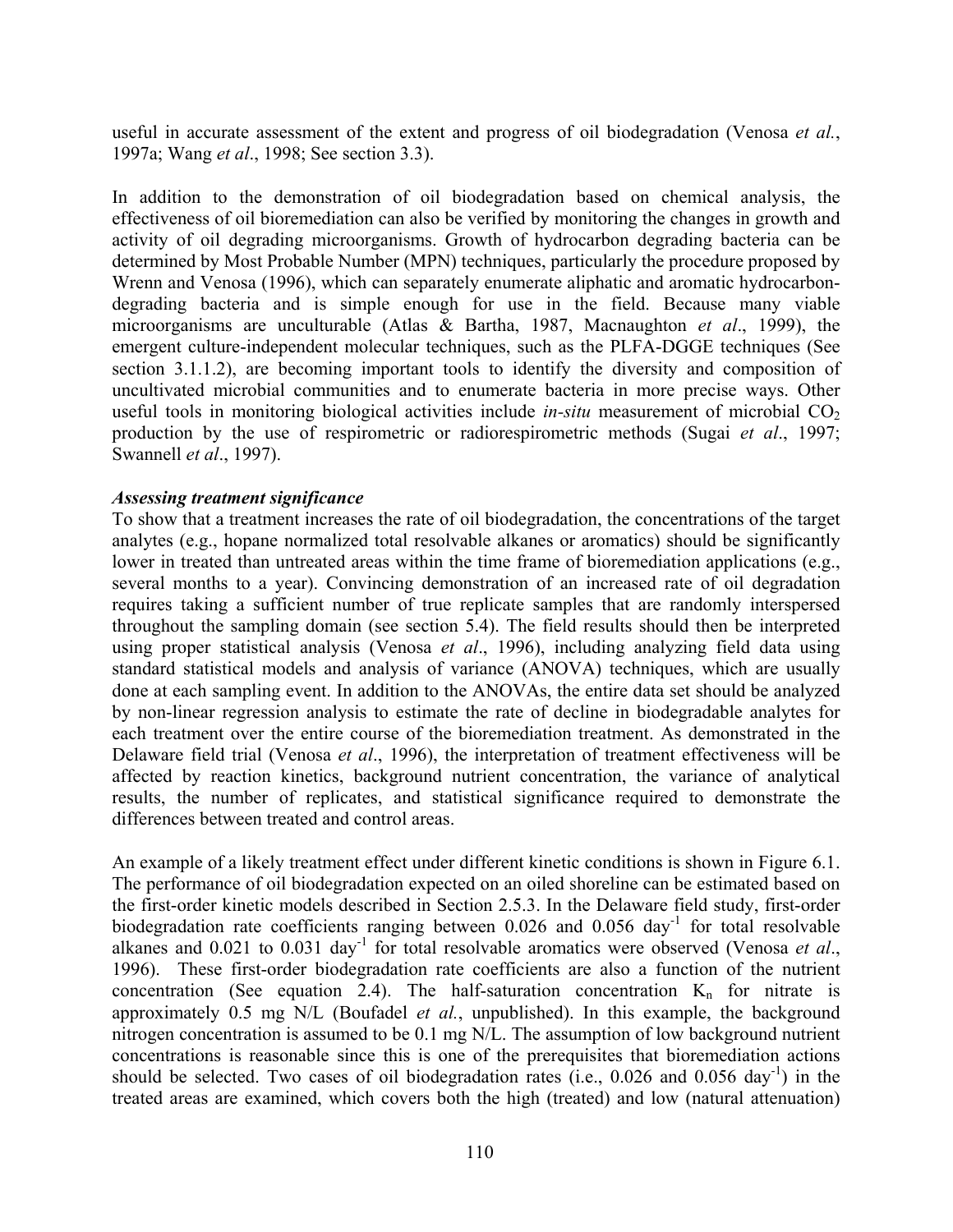ends of what was observed in the Delaware study (Venosa *et al*., 1996). A theoretical control rate of 0.0093 day<sup>-1</sup> was assumed based on a background pore water nitrogen concentration of 0.1 mg/L and a Kn of 0.5 mg/L. This is the natural attenuation rate that would have occurred had the background nitrogen concentration been 0.1 mg/L rather than the actual 0.8 mg/L.



Figure 6.1 Influences of biodegradation rates a on detectability of treatment effect

It can be seen from Figure 6.1 that differences between treated and control plots are prominent very early in the project period when first order decay coefficient was 0.056 day<sup>-1</sup>. Differences were also evident when the decay rate was only  $0.026 \text{ day}^{-1}$ , but they were not as prominent. Thus, had the background nitrogen concentration been closer to 0.1 mg/L, the overall conclusion from the study would have been to recommend bioremediation since a substantial enhancement would have been evident with nutrient addition. This would have been true even considering the aromatic fraction, which had a lower decay rate but still higher than the theoretical control.

To determine the effect of variance on the ability to detect differences between treatments, Figure 6.2 was developed. This figure was based on the power analysis conducted by Venosa *et al.* (1996). Using 5 replicates and at a statistical power of 80% (i.e., the probability that significant differences between two or more treatments are detected when they actually exist), the minimum detectible difference clearly increases linearly with variance. Thus, if the variance doubles, the ability to detect a difference between treatments lessens inversely. Figure 6.3 was developed to show how the minimum detectable difference varies at a constant variance but at an increasing number of replicate plots. Obviously, the fewer the number of replicate plots established, the more difficult it is to detect statistically significant treatment differences. These figures point out why it is so important to minimize variance by hopane normalization and increasing the number of replicate plots.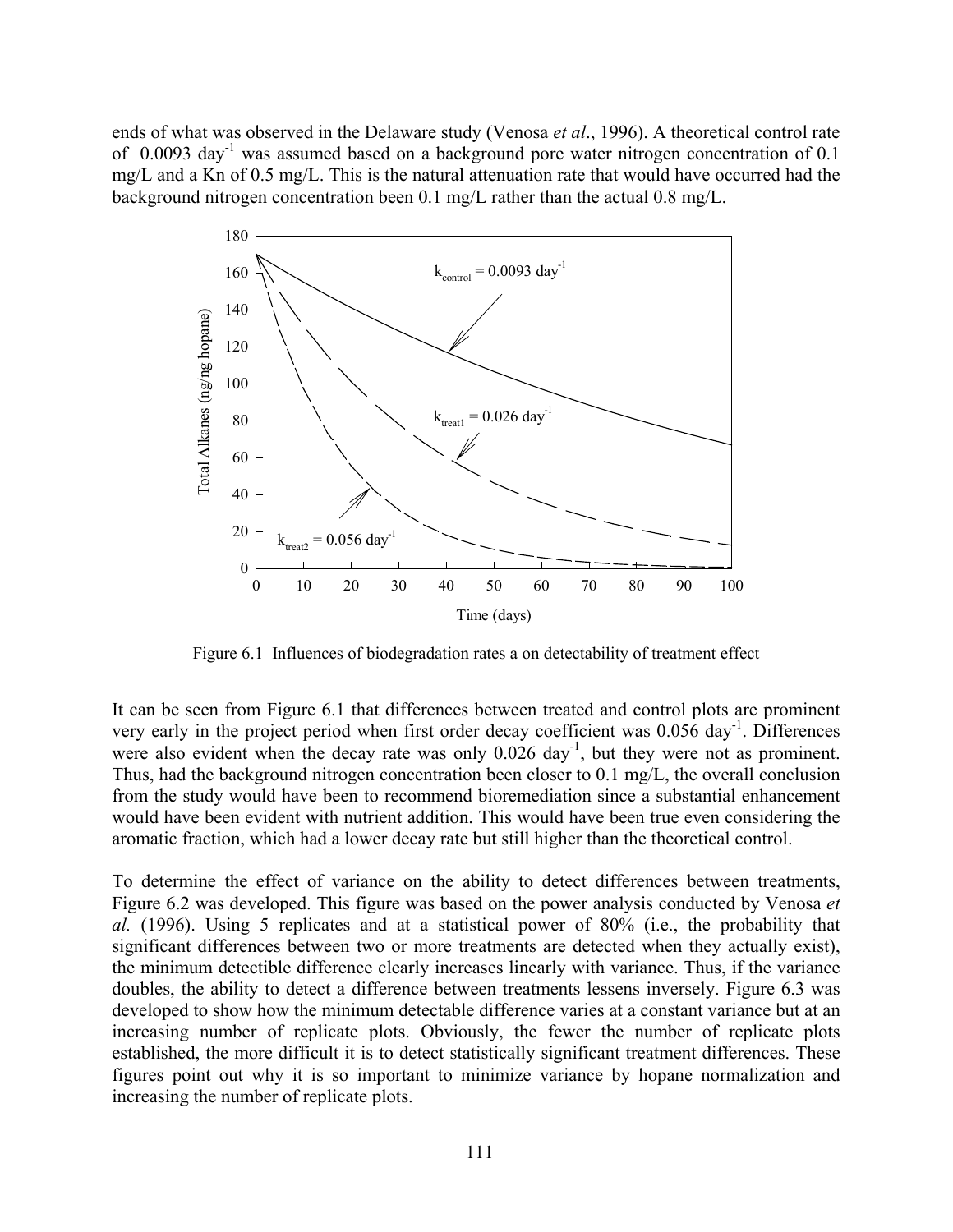

Figure 6.2 Minimum detectible treatment difference as a function of variance.



Figure 6.3. Minimum detectible treatment difference as a function of number of replicate plots.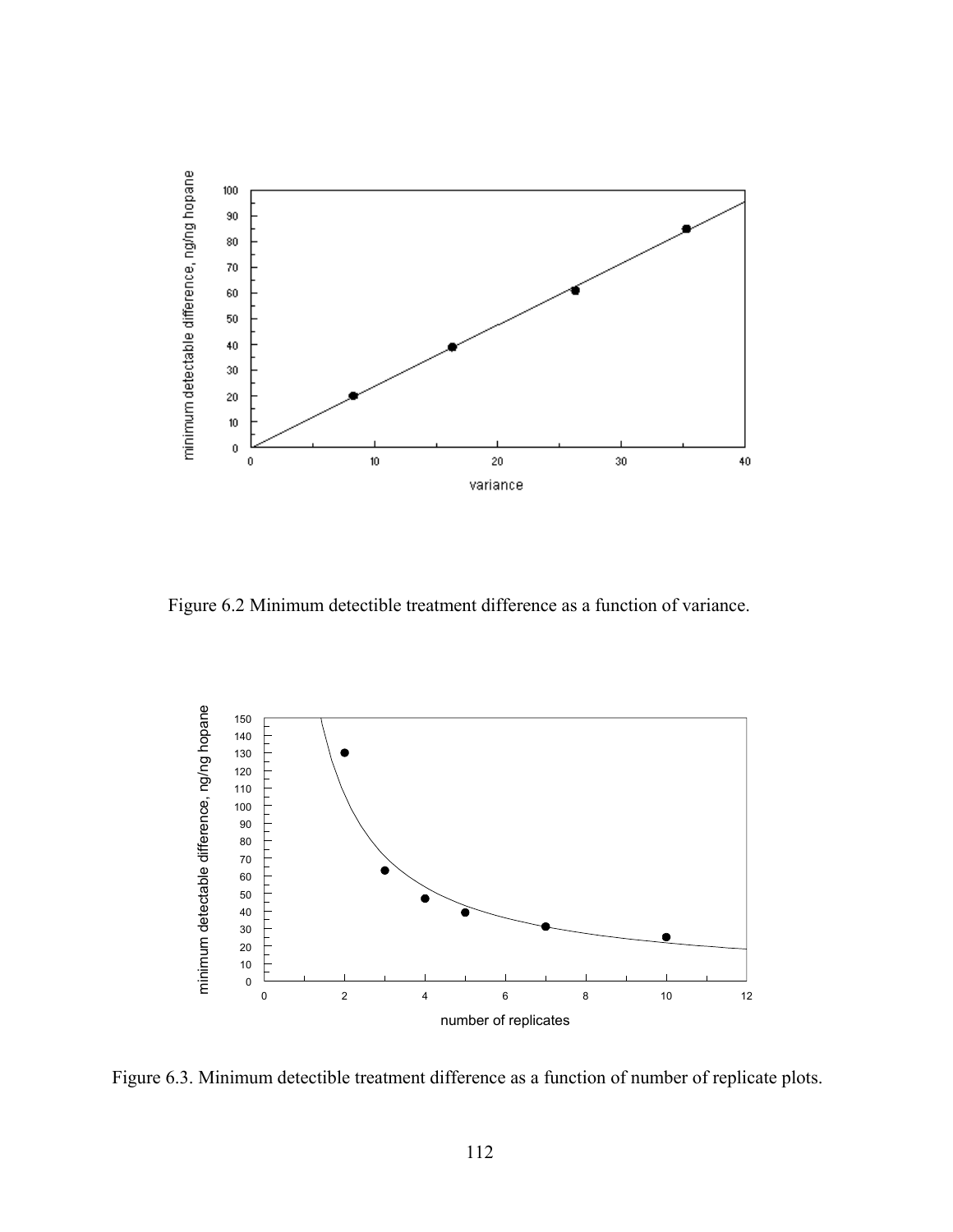## **6.1.2 Assessment of physical loss**

To better evaluate oil bioremediation performance, one should be able to distinguish between physical loss and biodegradative loss. This requires a mass balance. However, little information is available in this regard for most oil bioremediation field studies and applications due to the lack of comprehensive monitoring programs, reliable measurement tools, and proper data interpretation.

So far, the most complete mass balance of any major oil spill was the *Exxon Valdez* incident. In the early 1990s, Wolfe et al. (1994) undertook a comprehensive monitoring program. They estimated that about 3 years after the spill, approximately 20% of the spilled oil had evaporated and undergone photolysis in the atmosphere; approximately 14% was recovered and disposed of; approximately 2% remained on intertidal shorelines and 13% in subtidal zones. Approximately 30% of the spilled oil was biodegraded in the water column, and nearly 20% was biodegraded on the shorelines. However, the paper did not provide a mass balance for the 113 km of shorelines in Prince William Sound where bioremediation applications (nutrient additions) were performed.

A methodology was proposed by Venosa *et al*. (1996) to conduct a mass balance and to distinguish biodegradation from physical loss of oil in the Delaware field study. As mentioned earlier, spilled oils can be lost from a shoreline by physical washout, dissolution, volatilization, and biodegradation. The method assumes that a nonbiodegradable component of oil (namely, hopane) can be used to estimate the first three loss rates, and that the actual biodegradation rate of an analyte can be estimated from the difference between its total loss rate and its physical loss rate. For this approach to be valid the physical washout rate of the oil must be dominant, and the oil loss due to dissolution and volatilization must be negligible. Volatilization and dissolution can cause some preferential loss of oil components particularly in the early stage of an oil spill (see Chapter 2). However, these factors are unlikely to be important during the bioremediation treatment since bioremediation is typically used as a polishing step after conventional mechanical cleanup options have been applied and is often initiated weeks to months after an oil spill. Wolfe *et al.* (1994) reported that evaporation was no longer an important loss mechanism three months after the *Exxon Valdez* spill.

Figure 6.4 shows the overall first order disappearance of hopane and total extractable organic matter (EOM) based on the results of the Delaware study. Over 90% of the spilled oil was removed from the shoreline through physical washout based on the rate of hopane loss. The EOM first-order rate coefficient was higher than the hopane disappearance rate. The difference in loss rates between hopane and EOM was attributed to biodegradation because EOM includes both biodegradable and nonbiodegradable components. However, because EOM and other total petroleum hydrocarbon (TPH) measurements are not sensitive enough, no differences between bioremediation treatments and control could be determined using this approach in the study. This observation suggests that losses due to bioremediation may not be detectable using TPH analysis. This again demonstrates that the success of bioremediation should be judged by analyzing variables of biological significance, such as the reduction of concentrations of oil components of ecological concern (e.g., PAHs), toxicity of the oil, and ultimately the ability to accelerate the recovery of the oil contaminated ecosystem.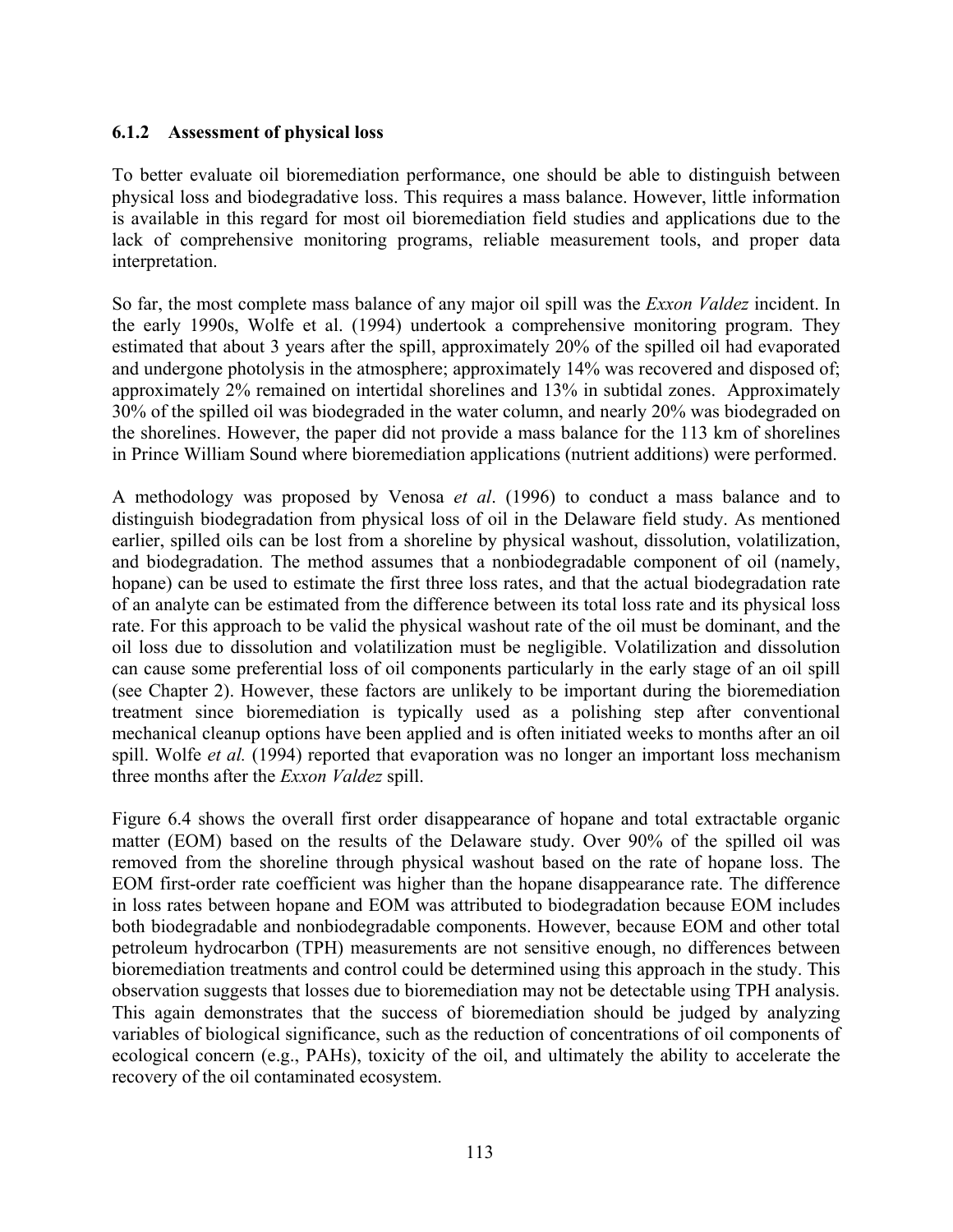

Figure 6.4 Fate of oil disappearance from shoreline during the Delaware study

Another important consideration in assessing physical loss of oil and bioremediation success in a marine shoreline is the effect of shoreline substrate transport. Suidan and Wrenn (2001) found that substantial sand transport occurs over short time scales on marine shorelines, particularly on high-energy beaches, although the net amount of shoreline sediment did not change significantly during the tracer study. Sediment transport will affect oil transport since oiled sand will move with the bulk sand. As discussed in Section 3.2.2, the physical redistribution of oil between the inside and outside of experimental plots can affect interpretation of results from bioremediation field studies that are conducted on shorelines contaminated by real oil spills. Studies of this type often involve treatment of oiled sand in small plots that are surrounded by large areas of untreated, contaminated beach. Because the treated sand will become mixed with untreated sand from surrounding areas of the beach by wave-induced sediment transport, the apparent effectiveness of the treatment will be reduced. Hopane normalization cannot correct for this underestimation of the treatment effect since the hopane concentration inside the plots will not be affected by sand transport. However, this effect will be less important in cases of an actual bioremediation application when the entire contaminated shoreline is treated. The potential effect of shoreline substrate transport on data interpretation in these cases, however, will be to overestimate the treatment effect due to the sand transport from large treated areas to small untreated control areas. Therefore, the control area set aside for assessing oil bioremediation Biodegradiation<br>  $\begin{bmatrix} 68 \\ 02 \end{bmatrix}$ <br>  $\begin{bmatrix} 104 \\ 00 \end{bmatrix}$  and all best<br>  $\begin{bmatrix} 00 \\ 0 \end{bmatrix}$  from all best<br>  $\begin{bmatrix} 00 \\ 0 \end{bmatrix}$  from all best<br>  $\begin{bmatrix} 100 \\ 0 \end{bmatrix}$  from all best<br>  $\begin{bmatrix} 100 \\ 0 \end{bmatrix}$  from all  $\begin{$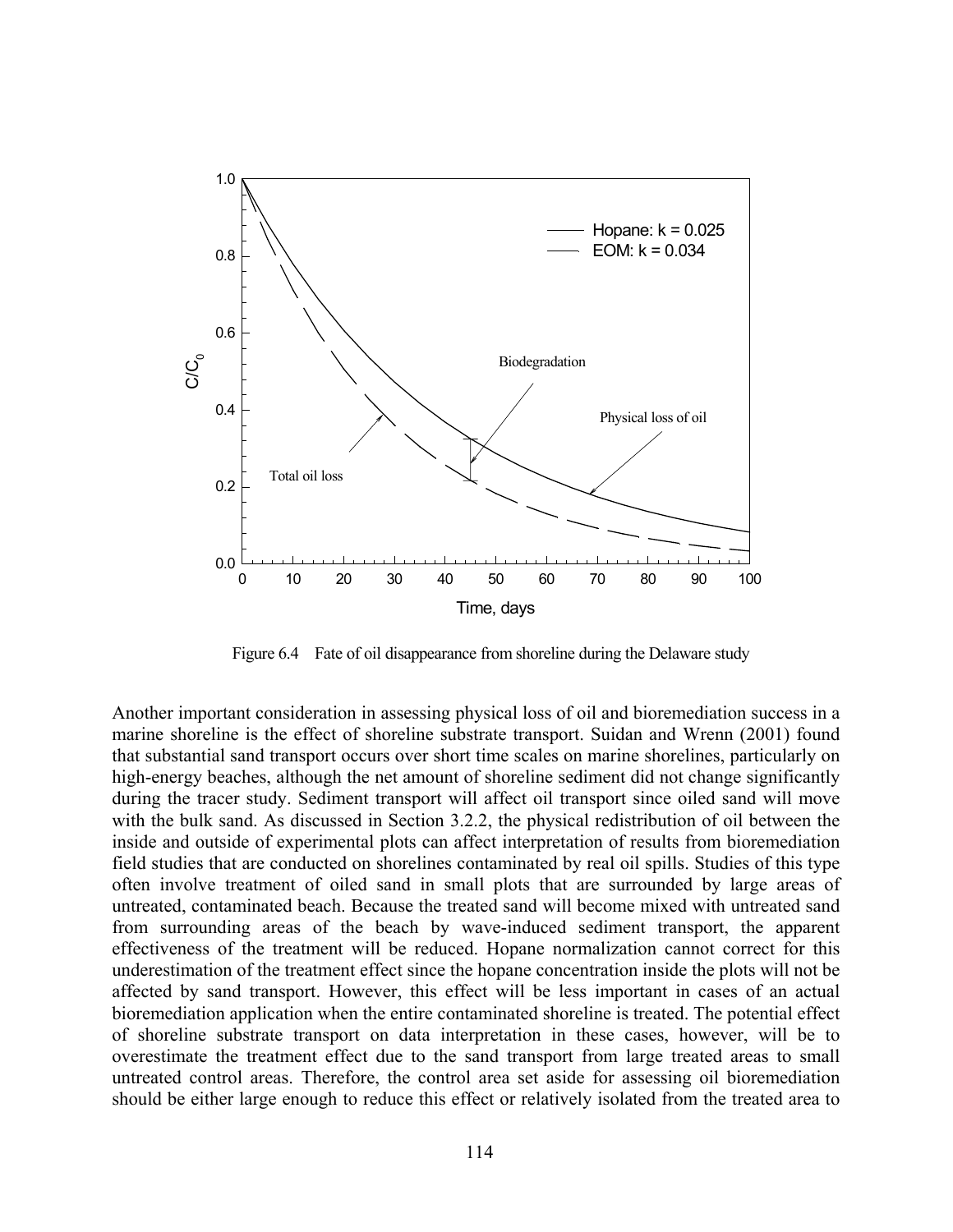minimize the exchange of sand and nutrients between the two areas. The influence of shoreline substrate transport should always be taken into account in both the design of the sampling plan and the interpretation of data from the field, particularly for high-energy beaches.

# **6.1.3 Operational endpoints based on oil biodegradation**

Bioremediation endpoints for many soil and groundwater sites contaminated with petroleum products are often selected based on predetermined remediation target concentrations, such as 10-10,000 mg/kg TPH and 0.1-500 mg/kg BTEX, which are adopted by various regulatory agencies (King, *et al*., 1998; Salanitro *et al.*, 1997). However, for reasons discussed previously in regard to the inadequacies of TPH analysis, such targets are not appropriate for protecting the environment. It is a good idea, however, for parties involved in a remediation project to have some measurable endpoints for management and regulatory purposes. Based on existing experiences, the following criteria are suggested in determining bioremediation endpoints with respect to oil biodegradation.

- Bioremediation treatment should be terminated when the extent of oil degradation tends to level off based on oil analysis results. Cost-benefit analysis should be used in establishing target bioremediation levels. It is unrealistic and uneconomical to remove all traces of oil hydrocarbons using bioremediation technologies.
- The concentrations of target oil analytes can also be used as endpoint indicators, particularly when the treatment is highly effective. Emphasis should be given to those chemicals of environmental concerns, such as PAHs. The target concentrations should be agreed upon in the treatment plan and can be determined based on existing standards used for other environments (e.g., oil contaminated surface and subsurface soils, Bell *et al.*, 1994).
- The change in oil composition may also help to establish the bioremediation endpoint. As oil becomes more biodegraded, the fraction of less biodegradable components (e.g., resins and asphaltenes) in the oil become enriched. Studies following the *Exxon Valdez* spill showed that oil biodegradation slowed substantially when the polar content of the North Slope crude oil reached 60-70% of the total mass (Bragg *et al*.,1994). Therefore, the polar fraction as a percent of the total oil mass remaining may potentially serve as an endpoint indicator although more research is still required to establish quantitative criteria. If rapid removal of the resin and asphaltene fractions of the oil is the desired endpoint, the only way to achieve this is by excavation and hauling to a contained or secure facility. That is because removal of these constituents in nature is known to occur only through dispersion and dilution. The rate of these processes can be very site specific and depend heavily on the type of substrate (i.e., cobble, sand, etc.) and wave energy.

# **6.2 Environmental Assessments**

Bioremediation is among the least intrusive of the current operational physical and chemical oil spill countermeasure options available. Nevertheless, apprehension remains about the environmental impact of bioremediation agents released into the environment (Hoff, 1993; Holloway, 1991; Lee *et al.*, 1995a; Office of Technology Assessment, 1991). In addition to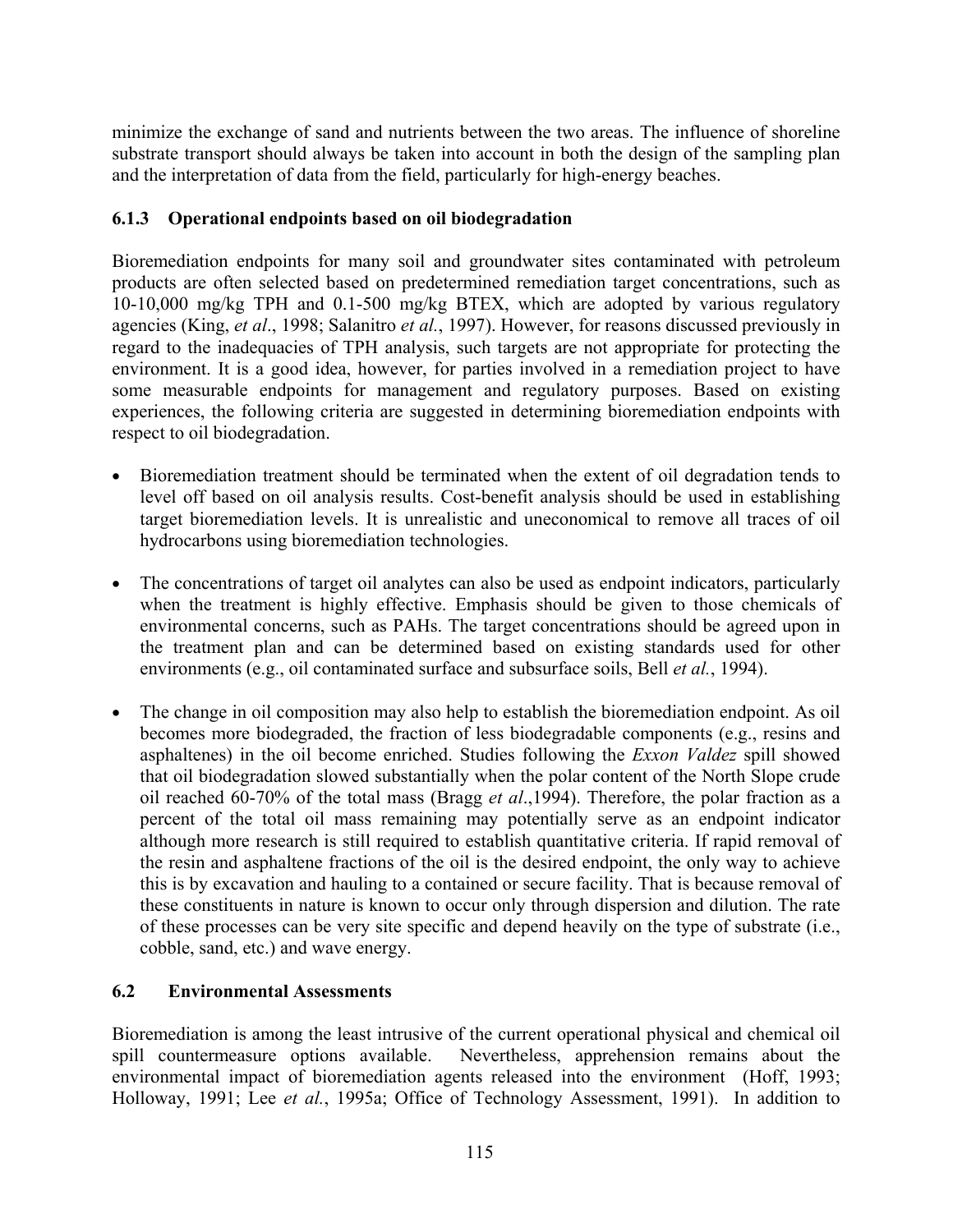potential effects on wildlife and humans, there is concern that the by-products of enhanced oil biodegradation may be more toxic than the parent compounds. For general acceptance of bioremediation as an oil spill countermeasure, we must demonstrate that it does not induce negative effects that suppress the rates of natural habitat recovery. Environmental assessment should be an integral part of guidelines governing the application of bioremediation treatments to ensure protection of the environment.

Both ecosystem structure and function must be considered in environmental assessments. Ecosystem structure is studied by examining species abundance, biomass, and diversity and other components at one point in time. Bioassessment field surveys (Chapter 3.5.1) provide this basic information on ecosystem structure. Ecosystem function describes the dynamics or changes in the system over time. Information on ecosystem function is provided by the quantification of rates of biological processes like production, respiration, mineralization, and nutrient regeneration. In addition, bioassays (Chapter 3.5.2) provide a means of quantifying the potential effects of toxicants on ecosystem function.

# **6.2.1 Operational guidance from environmental assessments for treatment application**

Controlled studies suggest that during remedial operations, optimal rates of degradation in sediments can be achieved by sustaining elevated interstitial nutrient levels that do not elicit an adverse effect (Lee *et al*., 1993; Swannell *et al.*, 1996; Lee *et al*., 1997b; Venosa *et al*., 1996; Boufadel *et al*., 1999b). Bioassessment field surveys can be used to guard against detrimental effects such as the stimulation of toxic algal blooms associated with eutrophication.

Environmental assessments can also provide guidance for bioremediation by pinpointing the optimal time for the onset of treatment. It has become clear in numerous studies that treatments have limited or no success as long as the residual oil is retaining its most toxic compounds, which are typically low molecular weight compounds that are removed through natural weathering processes. In such a case, it is better to wait one to two weeks before treatment to allow for toxicity levels to decline, which can be delineated by time-series monitoring of sediment or water toxicity using bioassays.

The results of toxicity tests have been used to explain the mode of action and performance results of commercial bioremediation agents containing biostimulation (nutrients) and bioaugmentation (bacterial inocula) properties. Lee *et al.* (1997b) observed that increases in microbial activity following treatment are not necessarily correlated with toxicity reduction or habitat recovery. Natural attenuation was more effective because the bioremediation agent inhibited the physical loss of residual oil from the sediments.

Standard bioassay test protocols are now being developed by regulatory agencies for toxicity evaluation of oil spill bioremediation agents (Thomas *et al.*, 1995; Blenkinsopp *et al.*, 1995). Field application of bioremediation products should be limited to those that have passed regulatory screening procedures for performance and toxicity. For a conservative approach, it is recommended that feasibility studies be conducted prior to full-scale operations. This can be accomplished by conducting contaminant biodegradability studies in the laboratory and monitoring the effectiveness of the proposed treatment on several untreated but oiled shoreline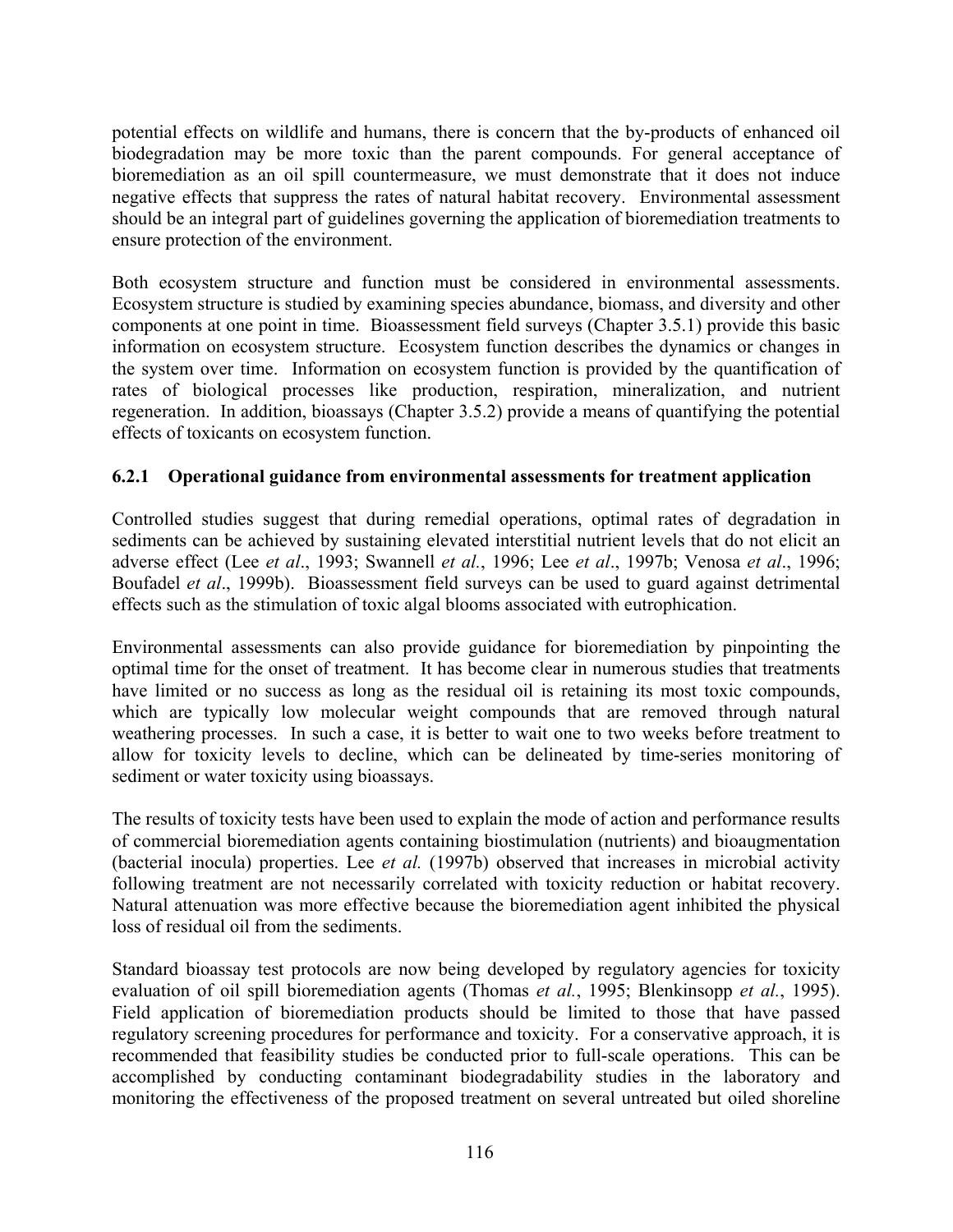segments. If the desired treatment endpoint (reduction of residual oil concentration or enhanced rate of habitat recovery) has been identified, chemical analysis and bioassays can be used to quantify the efficacy of bioremediation treatments.

# **6.3 Case Study: Environmental Assessment of Bioremediation Treatments in a Tidal Freshwater Marsh**

Since environmental assessment is a relatively new approach in evaluating the effectiveness of oil bioremediation treatments, a case study is presented in detail here to help spill responders better understand and conduct this type of assessment. To evaluate the efficacy of nutrient amendment and phytoremediation as bioremediation strategies, a controlled oil spill field trial was recently conducted in a tidal freshwater marsh on a shoreline of the St. Lawrence River, Canada to determine if nutrient enrichment would enhance the rates of residual oil loss and habitat recovery (Blanco-Garcia *et al.*, 2001b; Venosa *et al.*, 2002; Lee *et al.*, 2001a). The experimental design and bioremediation performance with respect to oil biodegradation has been reviewed in Chapter 2 (See Section 2.5.2). Environmental assessment of the extent of habitat recovery, which included a suite of bioassays for the identification of possible detrimental treatment effects (e.g. toxicity of the bioremediation agent or oil degradation by-products), is described as follows.

# **6.3.1 Alterations in ecosystem structure**

Vegetative recovery of the predominant plant species (*Scirpus pungens*) was monitored by determining changes in species composition (predominant *S. pungens* and secondary *Eleocharis palustris*), total biomass, height, and percent cover. During the first growing season *S. pungens*  tolerated the experimental oil concentrations, but suffered oil-induced growth inhibition (Figure 6.5), which is consistent with the results of recent greenhouse studies (Longpré *et al.*, 1999). The effects of growth inhibition by oil were still evident within natural attenuation plots at Week 65. The enhanced recovery of the vegetation in nutrient amended plots during the second field season could not be attributed to the concentration of nutrients in the porewater, as they had diminished to background levels before the previous winter. Analysis of nitrogen content within the roots of plants suggested that the abundant growth was attributable to the recycling of organic nitrogen stored by these plants over the first season.

With the reduction of residual oil concentrations (primarily by physical removal) and regrowth of the predominant vegetative species, extensive recolonization by indigenous invertebrate species such as the mystery snail (*V. georgianus*) was also observed during the second field season in all experimental plots (Week 45).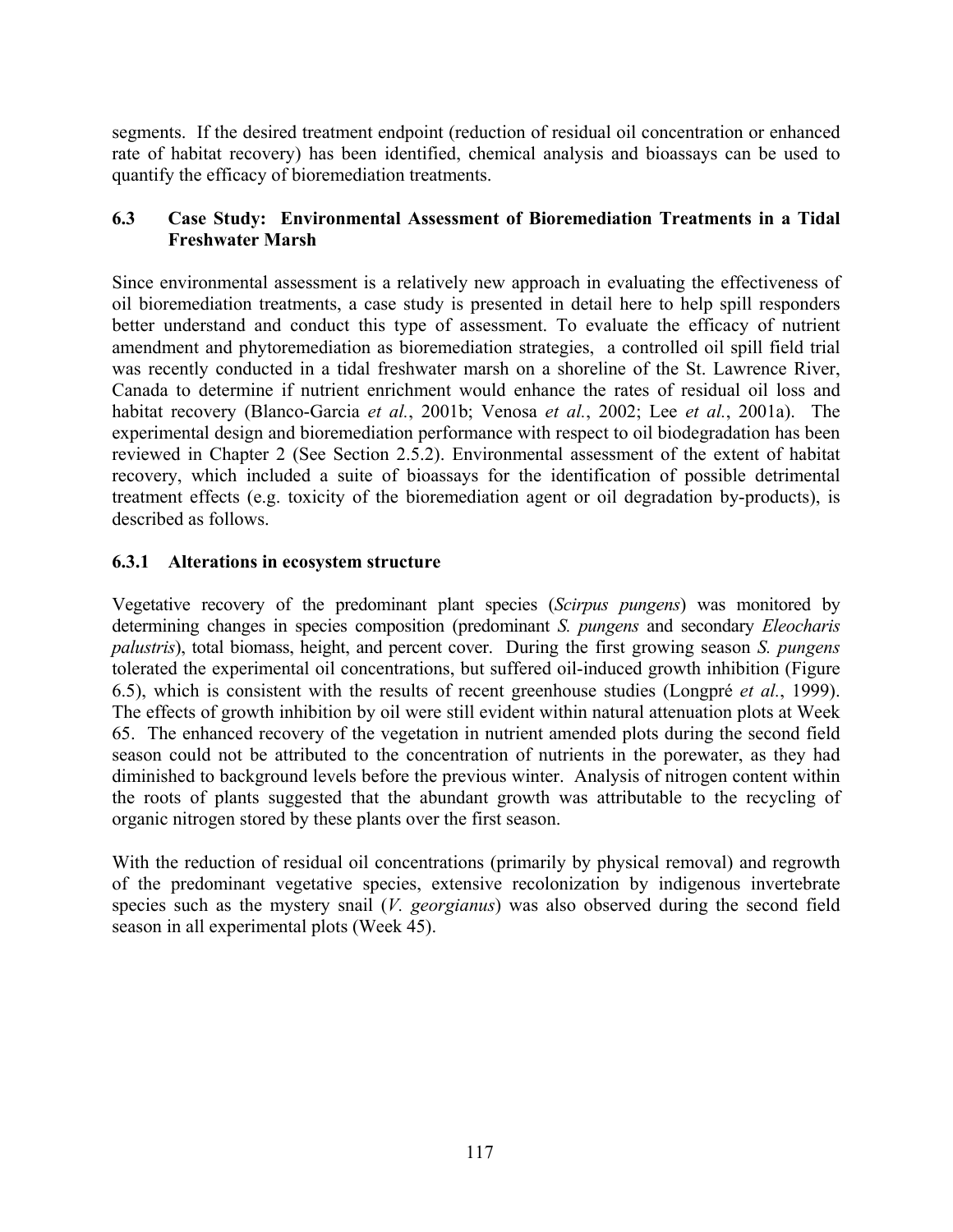

Figure 6.5 Average height of the predominant plant species (*Scirpus pungens*) at Week 15 in three oiled treatments (Nat. Attn.,  $NH_4^+$ , NO<sub>3</sub>) and the unoiled but fertilized (NH<sub>4</sub><sup>+</sup>) treatment.

#### **6.3.2 Alterations in ecosystem function**

The environmental impact of contaminants in aquatic ecosystems cannot be assessed accurately with a single species bioassay, which cannot represent the range of sensitivity of all biota. To address this issue, a test battery with organisms from several trophic levels was used: (1) microbial response; (2) Microtox solid phase; (3) algal solid phase; (4) cladoceran survival; (5) amphipod survival; (6) gastropod survival/histopathology; and (7) acute and chronic effects in fish.

## *6.3.2.1 Microbial response*

Concentrations of bacteria are up to seven orders of magnitude higher in the surface sediments than in the water column. This concentration of microbial activity makes sediments the most active site for transformations of organic carbon, nitrogen, phosphorus, magnesium, and sulfur. If the processes of decomposition, mineralization, and nutrient regeneration are disturbed by contaminants, the nature of the ecosystem will be changed. Despite the importance of these and other processes concentrated in the sediments, relatively few assessments have focused on functional changes attributable to sediment-associated contaminants.

Detailed studies on the microbial response to bioremediation treatments within experimental enclosures were conducted by Greer *et al.* (2000). The viable bacterial population density showed a slight increase during the first 4 weeks following oil and fertilizer application. The increase was clearly due to the fertilizer, as evident from the contrasting population densities in untreated areas which remained relatively unchanged throughout the monitoring period. Patterns of hydrocarbon mineralization activity and distribution of hydrocarbon-degrading microorganisms can be used as an indication of *in-situ* biodegradation of petroleum (Braddock *et*  al., 1996). The microbial populations demonstrated a rapid and sustained increase in naphthalene mineralization activity in the plots that were both oiled and fertilized. Activity was somewhat lower in unfertilized/oiled and fertilized-only plots. Hexadecane mineralization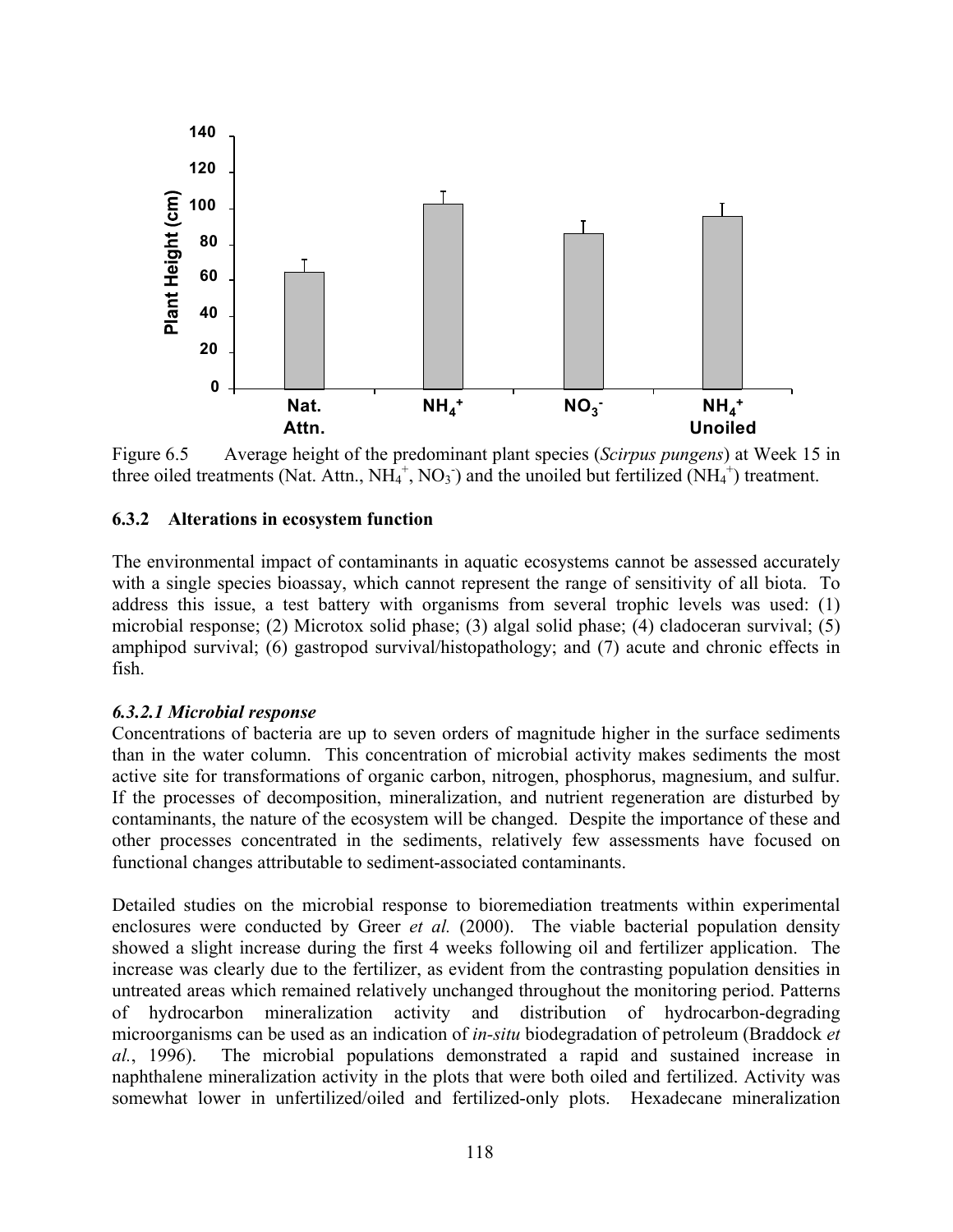activity increased in response to fertilizer application, especially ammonium nitrate, in comparison to sodium nitrate: activity in the unfertilized/oiled plots and unoiled reference control areas remained relatively low. Laboratory assays to monitor various pathways in the nitrogen cycle (nitrification, denitrification, nitrogen fixation) have been developed (Pritchard and Bourquin, 1985) and can be used to assess changes in function due to contaminant stress. Field and laboratory evaluation of nitrogen metabolism indicated significant denitrification activity in sediments following fertilizer application, which was not adversely affected by oiling. In contrast to the results of chemical analysis that showed no treatment effect on oil biodegradation rates, the results demonstrated that the application of fertilizers stimulated the activities of indigenous hydrocarbon degrading and denitrifying bacteria, and the presence of oil did not have a detrimental effect on these activities.

## *6.3.2.2 Microtox solid phase test*

In the Microtox ® Solid Phase Test (Microbics Corporation 1995), the bacterium, *Vibrio fisheri*, was exposed to oiled sediment. A significant decrease in bioluminescence relative to water-only controls was indicative of sediment toxicity. Toxicity levels were calculated as the concentration of sample that would result in a 50% reduction in luminescence ('effective concentration,'  $EC_{50}$ ). To account for interferences from differences in sample grain size distribution, turbidity, and to a lesser extent, color of the sample dilutions, sample test results were compared with results from unoiled sediments from the immediate study area.

Oil toxicity was evident on comparison of oiled with unoiled plots (Figure 6.6). While the fertilized plots showed a trend towards a reduction in toxicity, there was no such evidence in the natural attenuation plots over 65 weeks. Major treatment effects were not observed in the first field season. However, in the second field season the relative toxicity levels in nutrient amended plots were similar to values of the unoiled controls.

# *6.3.2.3 Algal solid phase assay*

An algal solid-phase assay (ASPA) was used to assess the toxicity of sediments recovered from the experimental test plots (Blaise and Ménard, 1998). The endpoint for this assay is based on the concentration of sediment causing  $50\%$  inhibition  $(IC_{50})$  of esterase enzyme activity in *Selenastrum capricornutum* due to toxicants. This test is an excellent biomarker for environmental assessments, as esterases are a key group of ubiquitous enzymes found in both plants and animals (Dorsey *et al.* 1989 ; Gala and Giesy 1990).

Results of the algal solid-phase assay (Figure 6.7) showed that there was no toxicity in the unoiled reference plots throughout the course of the experiment  $(IC_{50} > 7\%)$ , and that nutrient additions to unoiled sediment appear to cause no detrimental effects. For the first 21 weeks, elevated levels of toxicity were observed in all the oiled plots. Significant reduction in sediment toxicity was not observed until the second field season. At this point, a marked decrease in toxicity was observed for the oiled plots amended with nutrients (either ammonium nitrate or sodium nitrate). Nutrient amended plots were deemed non toxic by Week 65. While nutrient treatments were terminated at the end of the first field season, treatments resulted in significant positive effects that were not observed until the second field season. This lag suggests that toxicity reduction may be correlated with enhanced vegetative growth associated with nutrient enrichment.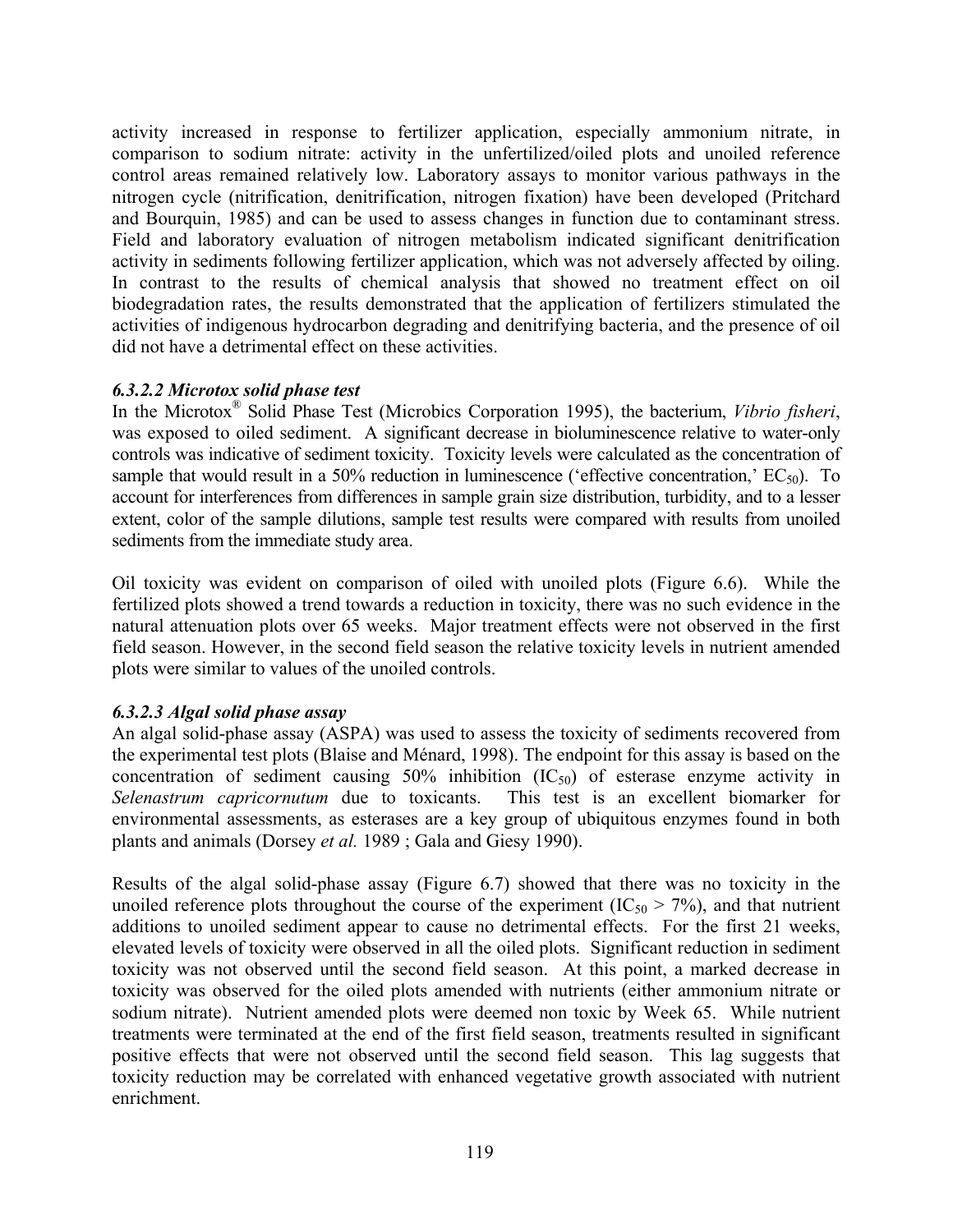

# **Treatments**

Figure 6.6. Time-series changes in sediment toxicity as quantified by the Microtox® Solid Phase Test. Error bars = 1 standard deviation



**Treatments** 

Figure 6.7. Algal solid phase assay (ASPA) as  $IC_{50}$  for sediment samples collected at Weeks 0, 1, 6, 12, 21, 49 and 65. Bars represent means  $\pm$  standard deviation.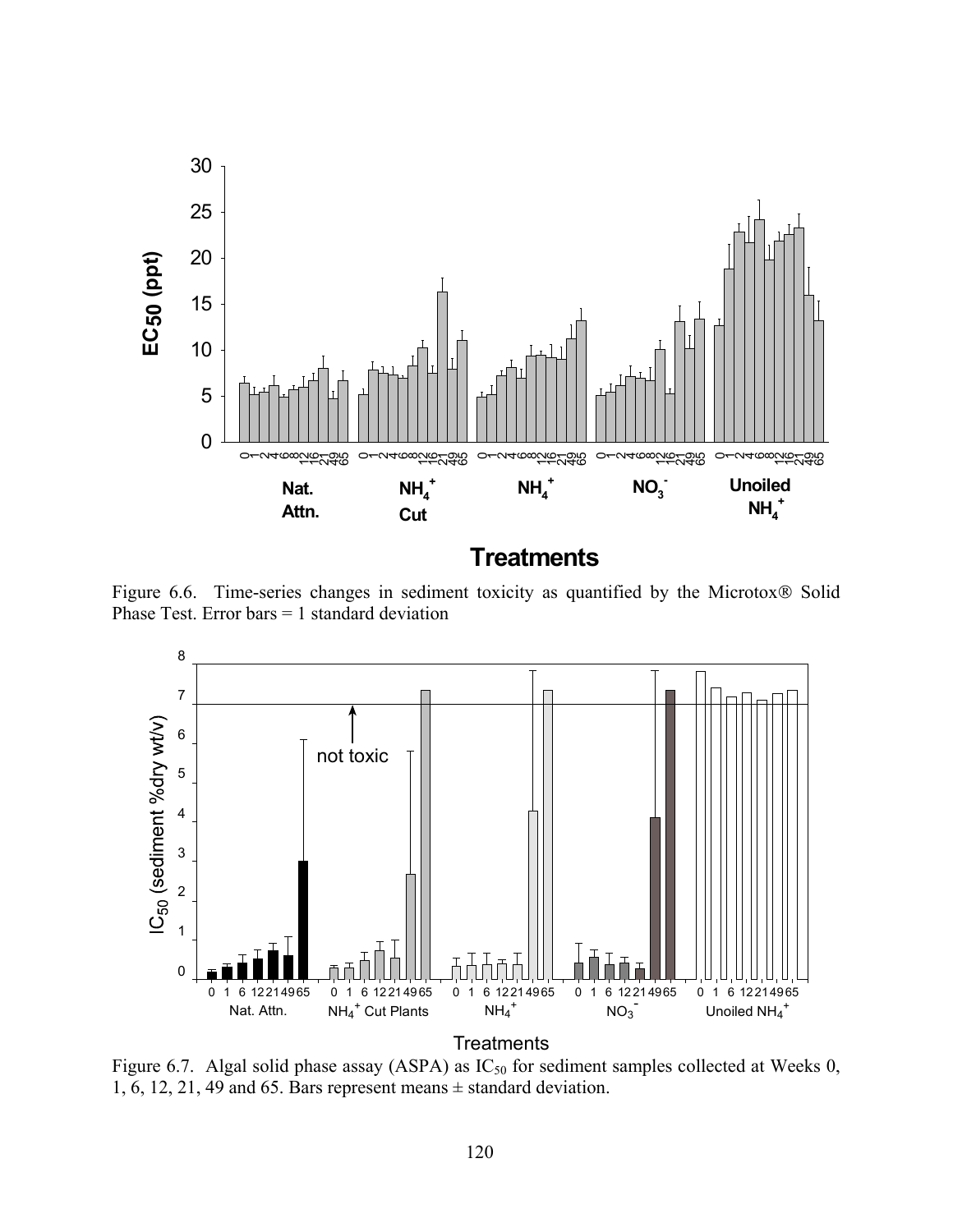## *6.3.2.4 Cladoceran survival test*

The cladoceran *Daphnia magna* ('water flea') was used to assess the toxicity of elutriates from sediment samples (Environment Canada, 1990). Treatment of unoiled plots with ammonium nitrate and super triple phosphate appeared to cause negligible impacts on the survival of *D. magna* (Figure 6.8a). In contrast, immediate, but limited, toxic responses were observed in all oiled plots. Ammonium nitrate and triple super phosphate additions appeared to reduce residual oil toxicity to background levels by Week 2. Amendments with sodium nitrate appeared less effective. Since the sensitivity of this assay appeared to be limited — the effect of residual oil was deemed negligible by Week 6 — this assay was excluded from the second field season.

## *6.3.2.5 Amphipod survival test*

The Amphipod Test measured the effects of sediment samples on survival of sediment-dwelling *Hyalella azteca* neonates, 2-9 days old (Environment Canada, 1997). Both the mean percent survival and the mean weight of animals in each treatment were compared with mean percent survival and mean weight of amphipods in reference control sediments to determine if the treatments caused a significant decrease in organism survival or growth.

*Hyalella azteca* mortality (Figure 6.8b) was a more sensitive bioassay endpoint (i.e. higher response) than *Daphnia* mortality (Figure 6.8a). This may be due to species differences and the fact that the Amphipod Survival Test is a direct-contact sediment test. Oil derived toxicants within the sediment may not have been effectively transferred to the elutriate used in the cladoceran test. Furthermore, in a laboratory test, the uptake of sediment-associated anthracene by the freshwater amphipod *Hyalella azteca* was reported to occur at a rate much higher than predicted. It was concluded that selective feeding of *H. azteca* on smaller particles results in a diet of fines containing the highest organic matter concentration and, hence, contaminant levels (Landrum and Scavis, 1983). *H. azteca* mortality was consistently lower in the unoiled nutrient amended plot. High mortality was observed during the first week in all oiled plots. The presence or absence of plants appeared to have no significant effect.

At the latter part of the first field season there appeared to be a pronounced increase in sediment toxicity in the oiled plots amended with prilled ammonium nitrate. The sensitivity of *H. azteca*  to ammonia ( $LC_{50}$  = 14.9 mg-N/L) was verified in the laboratory. Many samples, notably Weeks 12 and 21, had overlying water ammonia levels exceeding the established toxicity limits, with the highest values corresponding to the oiled plots amended with ammonium nitrate. The fertilized unoiled site had lower elevated ammonia levels. This and a possible synergistic effect between oil and elevated NH<sub>4</sub><sup>+</sup> concentrations may explain the observation of little or no toxic response observed in the fertilized unoiled plots (Figure 6.8b). In response to a reduction in residual oil concentrations, percentage mortality was near background levels by the second field season. The results of this bioassay suggested that the experimental treatments offered little advantage on an operational scale.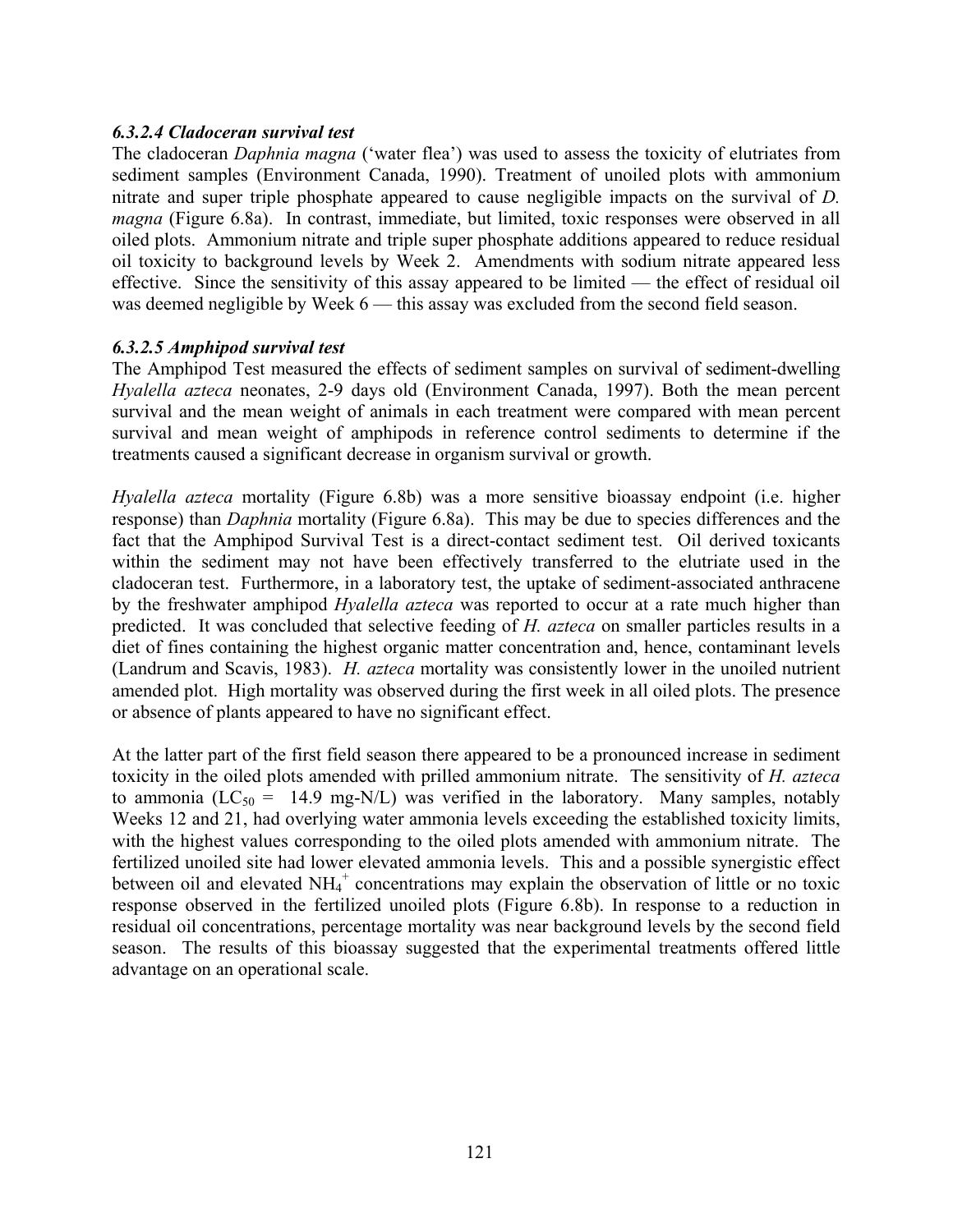

Figure 6.8 Time-series changes in sediment toxicity as quantified by: a) Cladoceran Survival Test; b) Amphipod Survival Test. Error bars = 1 standard deviation

#### *6.3.2.6 Gastropod survival/histopathology*

Although many organisms have been used as sentinels or biomonitors of environmental contaminants (LeBlanc and Bain, 1997), there is still a need to identify and exploit alternative species that are sensitive and amenable to ecotoxicological testing. Molluscs are abundant and widely distributed and their use as *in situ* biomonitors has been on the rise (Lagadic and Caquet, 1998). In this study (Lee *et al.*, 2001b), gastropod survival and histopathology assays were conducted with the mystery snail, *Viviparus georgianus*. They were specifically selected for use as an *in situ* biomonitor as they feed on sediment detritus, algae and decaying organic matter within the wetland. Snails (n = 50/treatment/sampling time) were caged within  $20 \times 20 \times 22$  cm open mesh polypropylene baskets moored to the sediment surface of experimental plots, and in designated 'untreated control' areas within the vicinity of the plots. Cages were recovered after 30, 60 and 90 days of exposure to evaluate effects on survival at the end of the second field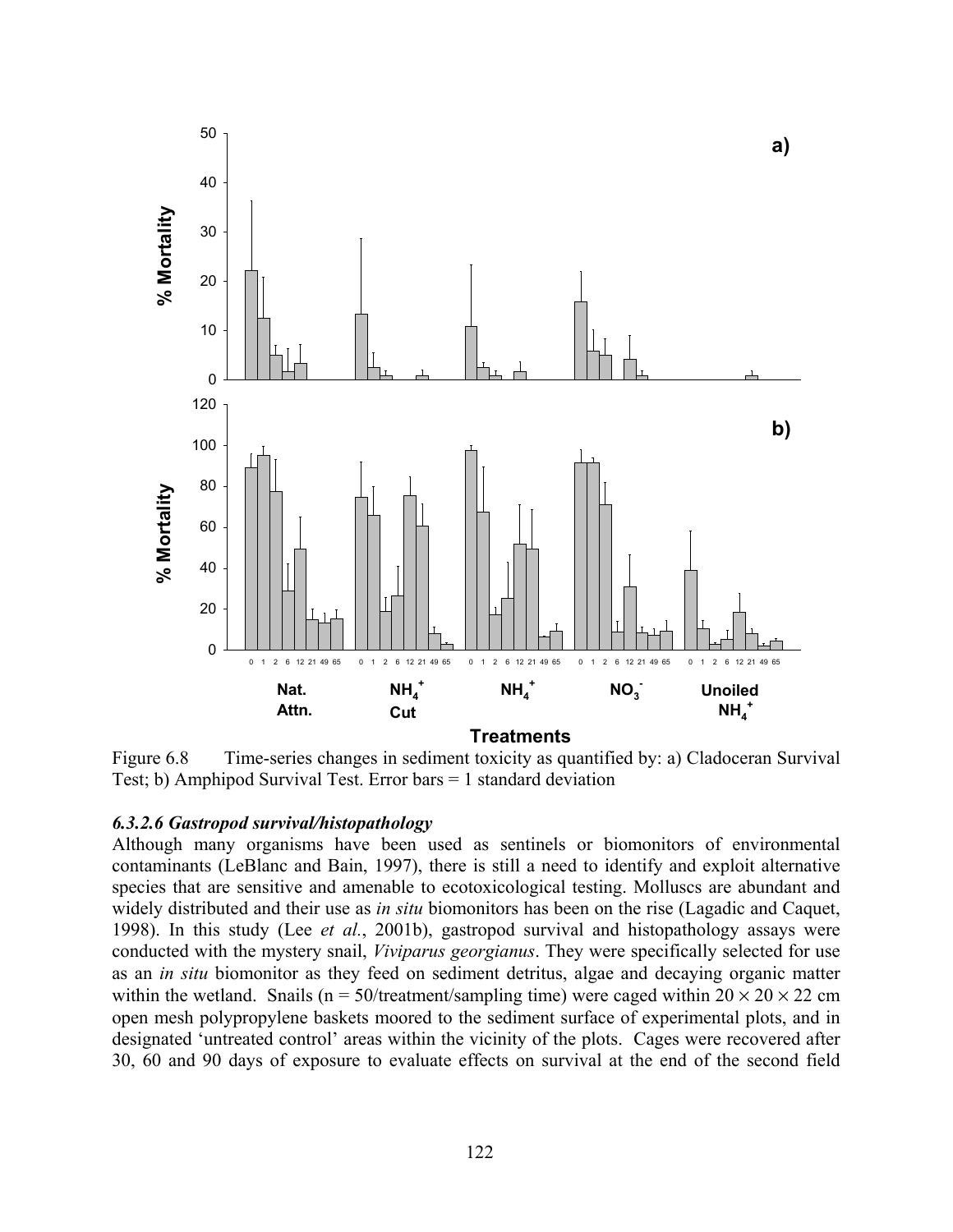season (Week 65). Healthy snails were also exposed for a 30 day period to test sediments recovered from the plots, under laboratory conditions, to determine survival rates.

Significant growth ( $p < 0.001$ ) of the snails was observed during the study, but no significant differences ( $p > 0.05$ ) were observed in tissue weight, shell size or shell thickness between the experimental treatments. Under adverse conditions *V. georgianus* is known to retract into its shell and show no motility for prolonged periods, so animal vitality was assessed by the presence of an operculum. No surviving snails were found in any of the continuous exposure cages after three months (Figure 6.9). To factor out the influence of stress from the caging of animals for extended periods, data at each sampling event were normalized to unoiled control plots adjacent to the test blocks, which received no oil or nutrient amendments (4%, 47% and 100% mortality at 30, 60 and 90 days, respectively). The only oiled treatment that gave a higher percentage survival after 30 days exposure was the ammonium nitrate amended plots with intact plants. The other treatments were more toxic than the natural attenuation plots. Elevated nutrient concentrations for 60 days did not reduce the toxic effects of the oiled sediments to *V. georgianus.* Indeed, exposure to the treatment probably exacerbated stress.



Figure 6.9 Percent survival of the mystery snail, *Viviparus georgianus*, following exposure to test treatments for 30, 60 and 90 days. Results normalized to survival in unoiled sediment without nutrient amendment.

Toxicity of nitrogenous compounds at high levels has been noted with various organisms. Among invertebrates, ammonia toxicity was assessed with a freshwater snail (Hickey and Vickers 1994). Acute values were derived for the snail to be 0.15 g/m ammonia compared to the EPA value of 0.52 for salmonids, and they found that the snail was more sensitive than the normally accepted sensitive species such as mayflies and stoneflies. After 30 days of continuous exposure, the highest mortality was reported in the fertilized plots with plants cut back. Direct observations suggested that these animals suffered from harsh conditions in the absence of natural ground cover. All treatments containing nutrients with or without oil caused higher mortalities than no oil or oil alone. Laboratory exposures using sediment recovered from the experimental plots at Week 65 (which had less oil, and of lower bioavailability) showed that the application of treatments in the first season had insignificant long-term effects (Figure 6.10).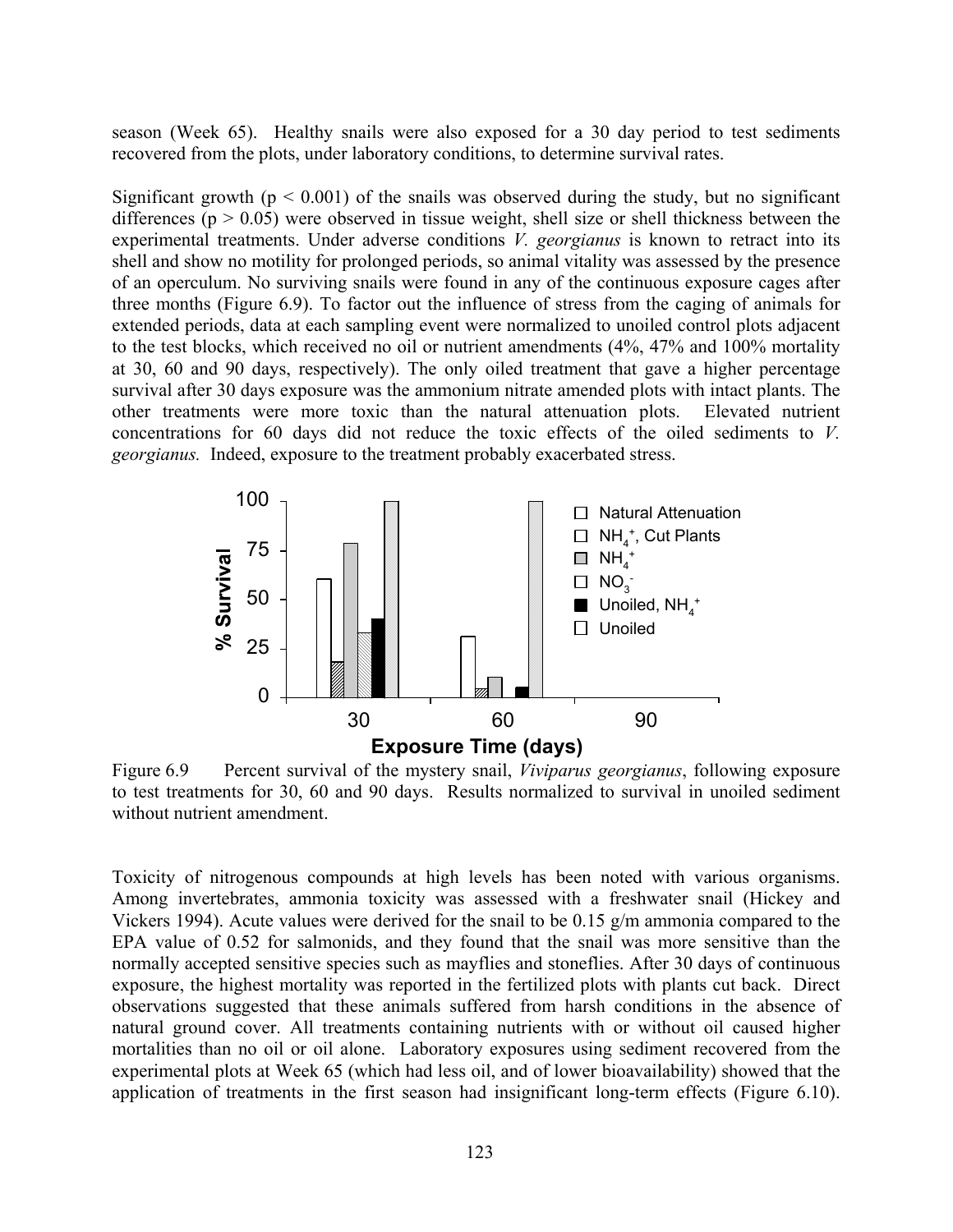Based on the results of the amphipod and snail bioassays, bioremediation using nutrients *in situ*  will need to take the above into consideration.



Figure 6.10 Percent survival of the mystery snail, *Viviparus georgianus* under laboratory conditions following 30 days of exposure to sediments sampled at Week 65. Error bars  $= 1$ standard deviation

When organisms are exposed to xenobiotics, cellular changes have been observed to occur. Evaluation of histological changes can provide important information as to the stress of the organism and mode of action of pollutants. Specimens of live snails were preserved for histological analysis. All tissues showed degenerative changes over time in snails exposed to fertilizers. Pathological changes were most obvious in epithelial cells lining such tissues as gills, intestine and digestive gland, but some degenerative changes were also observed in other organs such as gonads. The most dramatic changes were observed in snails from plots treated with sodium nitrate (Figure 6.11). Effects of treatment on reproductive success of *V. georgianus* were noted. Gravid females contained on average 10 young (range 3 to 15) visible with the naked eye. At 1-week post oil exposure, gravid females showed some degenerating embryos in all but the control treatments. This was also true for some of the 1-month post exposure gravid females, but number of gravid females with macroscopic embryos decreased. <sup>9</sup><br>
<sup>8</sup><br>
<sup>8</sup><br> **10**<br> **10**<br> **10**<br> **10**<br> **10**<br> **10**<br> **10**<br> **10**<br> **10**<br> **10**<br> **10**<br> **10**<br> **10**<br> **10**<br> **10**<br> **10**<br> **10**<br> **10**<br> **10**<br> **10**<br> **10**<br> **10**<br> **10**<br> **10**<br> **10**<br> **10**<br> **10**<br> **10**<br> **10**<br> **10**<br> **10**<br> **10**<br> **10**<br> **10**<br> **10** 

## *6.3.2.7 Acute and chronic effects on fish*

Experience with the *Exxon Valdez* demonstrated that oil deposition in shoals where pink salmon (*Oncorhynchus gorbuscha*) and Pacific herring (*Clupea pallasi*) spawn, caused blue sac disease (BSD) of newly hatched larvae (Hose *et al*., 1996; Marty *et al.*, 1997). BSD is characterized by yolk sac and pericardial edema, hemorrhaging, deformities, and induction of mixed function oxygenase enzymes (Marty *et al.*, 1997; Billiard *et al.*, 1999; Fragoso *et al.*, 1998). As a consequence, there is considerable interest in the application of bioremediation strategies that accelerate the removal of oil from intertidal beaches, which provide the nursery habitat for many fish species. The success of these technologies should be judged not simply on how quickly oil disappears, but on a demonstrated reduction in risk, i.e. on how quickly toxicity (hazard) and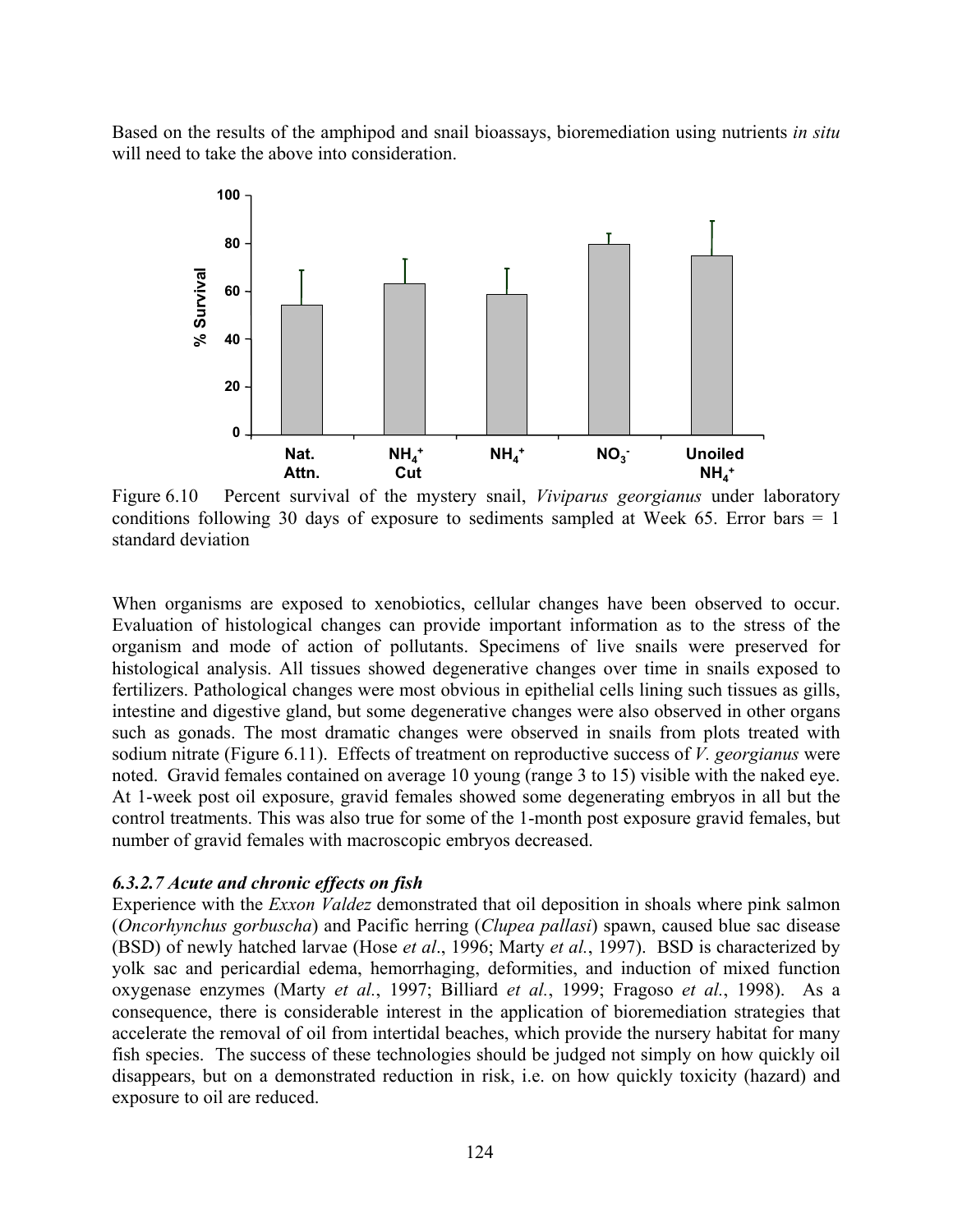

Figure 6.11. Representative sections through the intestine of Viviparus showing normal villi seen in control snails (a) and degenerated villus with hemocytic infiltration seen in snails from the sodium nitrate treatment after 1 month exposure (b). Bar =  $75 \mu$ m.

Establishing the exposure of fish to oil is difficult. While chemical measures of oil in sediments, water and tissues are routine, there is no guarantee that fish accumulate oil or its components equally or in proportion to environmental concentrations. Further, many of the components of oil (e.g. alkanes, polynuclear aromatic hydrocarbons (PAH)), are metabolized by fish, so that chemical analyses of fish tissues may not represent the true dose or dose rate.

Assessing hazard is equally difficult. Oil is a complex mixture, and many of its components have different modes of toxicity. At acutely lethal concentrations, mortality is rapid and is likely due to narcosis caused by monoaromatics (benzenes, toluenes, xylenes, etc.) and alkanes. At lower concentrations (Billiard *et al.*, 1999), chronic toxicity (BSD) may be linked to the concentrations of alkyl PAH such as 7-isopropyl-1-methylphenanthrene (retene, a C-4 phenanthrene). This mechanism may involve metabolism of alkyl PAH to more toxic forms by CYP1A enzymes. Toxicity and rate of excretion of phenanthrene and retene can be modulated by inhibiting or inducing CYP1A activity (Hawkins *et al.*, 2000). Delayed responses, such as the long-term onset of cancer, may also follow brief exposures to pro-carcinogens such as benzo(a)pyrene (BaP). In this case, the mechanism involves oxygenation of BaP by CYP1A enzymes to carcinogenic diols and epoxides, which cause genotoxicity by forming adducts with bases of DNA (Varanasi *et al.*, 1989).

In this case study, bioassays of CYP1A induction in juvenile rainbow trout (*Oncorhynchus mykiss)*, BSD in embryo-larval stages (ELS) of trout, and reproductive developmental studies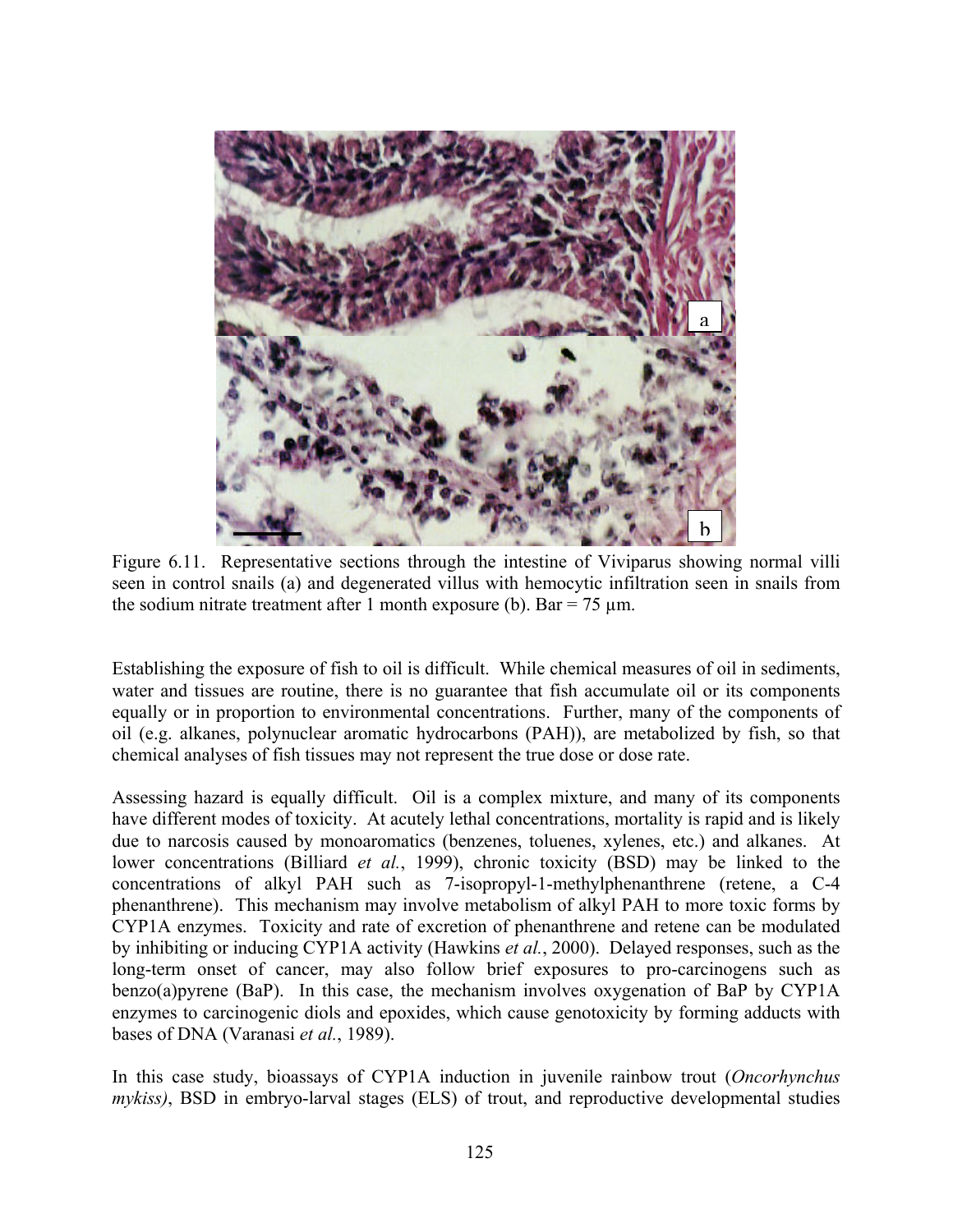with Japanese medaka (*Oryzias latipes*) were used to evaluate the presence, bioavailability, and toxicity of PAH (and parent mixture of oil) in contaminated beach sediments (Hodson *et al.*, 2001). Changes in bioavailability and toxicity with time were monitored by analysis of timeseries samples.

The key to sediment assessment is bioavailability. Although sediments might contain relatively high concentrations of toxic compounds, this condition does not necessarily lead to adverse effects on organisms living in the sediments (Payne *et al.*, 1988). The only means of measuring bioavailability is by measuring or determining biological response. Such testing has often involved measures of bioaccumulation (the ability of an organism to accumulate contaminants in tissues. However, because bioaccumulation is a phenomenon, not an effect (and can be relatively expensive due to costly chemical analyses), emphasis has shifted towards indicative endpoints that are based on sediment toxicity tests, which are effects-based and relatively inexpensive.

Bioavailability was assessed by the extent of CYP1A induction in fingerling trout after a 4 d exposure to sediments. S-9 fractions were prepared from liver homogenates and activity of ethoxyresorufin-o-deethylase (EROD, CYP1A enzyme) was measured by a kinetic microplate fluorescence method following the protocols outlined by Hodson *et al.* (1996). Each bioassay included negative controls (water only), unoiled sediment controls, and positive water controls (fish exposed to ß-naphthoflavone, a model inducer). Results indicated that one day after oiling, EROD activity of fish exposed to oiled sediments was on average 25-fold higher than that in the control sediments (range  $= 13-35$ -fold). Over a 17 month period, there was about an 80% decline in induction potency by oiled sediments sampled from the beach. The decline in EROD activity paralleled declines in total hydrocarbons, total PAH, and total alkyl-PAH, measured by GC/MS with correlation coefficients between log of EROD activity and log of hydrocarbon concentrations of 0.96 or higher (Hodson *et al.*, 2001).

Blue sac disease of trout was assessed by exposing 50 eyed-eggs (about 15 d post fertilization) to sediments until they had hatched, resorbed the majority of their yolk sac, and begun to swim up (Zambon *et al.*, 2000). After 32 d of exposure, larvae were removed and the % survival and prevalence of the symptoms of BSD (edema, hemorrhaging, deformities) were measured (Guiney *et al.*, 1997). Results showed that trout embryos and larvae exposed to oiled sediments from Ste. Croix exhibited a low prevalence of symptoms of BSD, although rates were higher than observed for fish exposed to the reference sediments. All oil-exposed fish examined histologically demonstrated intense staining for CYP1A protein, indicating a significant exposure to CYP1A-inducing compounds such as PAH. These preliminary results suggested that symptoms of BSD were more frequent in fish exposed to oiled than to un-oiled sediments, indicating a risk to early life stages of species that spawn on tidal beaches.

Medaka larvae exposed to oiled sediments for 90 days (maturity) experienced a higher mortality rate (42.5 $\pm$  4.2%) than those exposed to un-oiled sediments (9.1 $\pm$ 7.4). The growth of surviving medaka in the oiled sediment treatments was impaired (Figure 6.12), as shown by their smaller size compared to controls  $(20.6\pm1.3 \text{ vs } 16.4\pm3.3 \text{ mm})$ . In addition, nearly all medaka from the oiled sediment treatments had deformed or missing fins. Preliminary histological examination of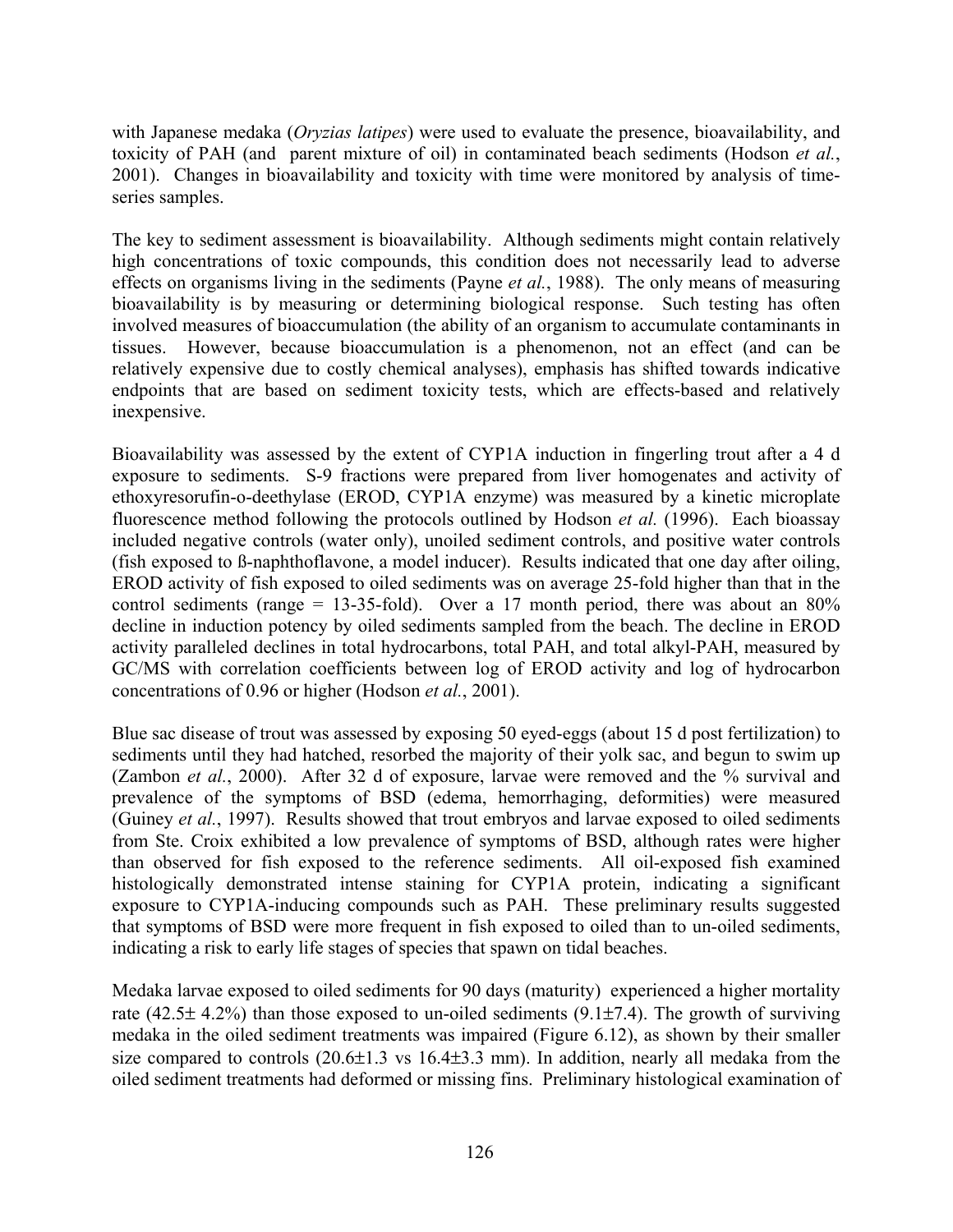fixed medaka indicated a degenerative liver lesion, *spongiosis hepatis*, in >95% of the fish from the oiled-sediments, but not in controls. There was also a low incidence of male medaka  $(\leq 10\%)$ with intersex gonads (testis-ova) in fish exposed to oiled sediments.



Figure 6.12. Effect of exposure to Ste. Croix oiled sediment (Oct. 1999) on growth of medaka. Treatments sharing the same letters are not statistically different.

The laboratory fish bioassay represents a 'worst-case' scenario as the fish could not avoid exposure. Furthermore, mixing of the sediments in the test chambers might have disrupted the top-most sediment layer (that might have been depleted of oil in the field by weathering) and exposed more oily layers of sediment. The ratio of water to sediment is also fixed, which is very different from the situation in well-flushed tidal beaches. Finally, the test organisms were not beach spawning species of fish such as smelt, capelin, and herring.

Semi-permeable membrane devices (SPMDs) were used to assess *in-situ* changes in the bioavailability and toxicity of residual oil components following treatment. These passive *in-situ*  samplers, developed by Huckins *et al.* (1990), contain purified triolein, a substance that constitutes a major fraction of the neutral lipid of fish. When immersed in water, SPMDs absorb non-ionic, organic chemicals having a log  $K_{ow} > 1$ , a size  $\le 1$  Å, a molecular weight of about 600 or less, and possibly neutral organo-metal complexes. These characteristics correspond to that of known mixed-function oxygenase (MFO) inducing compounds, including PAHs. The operational advantage of SPMDs is that they can be deployed within the environment to provide an integrated sample over time. This characteristic makes the assay highly advantageous for field use. In terms of ecological relevance, the diffusion of dissolved neutral organic chemicals into the triolein through the pores of the polyethylene membrane within SPMDs simulates the diffusion of compounds across a live fish gill membrane. The lipid can be analyzed by The state of the microscopies of the microscopies (SPMDs) were used to alway high a state of the microscopies to the chemical techniques to provide a like of chemical techniques to provide a like the microscopies to the m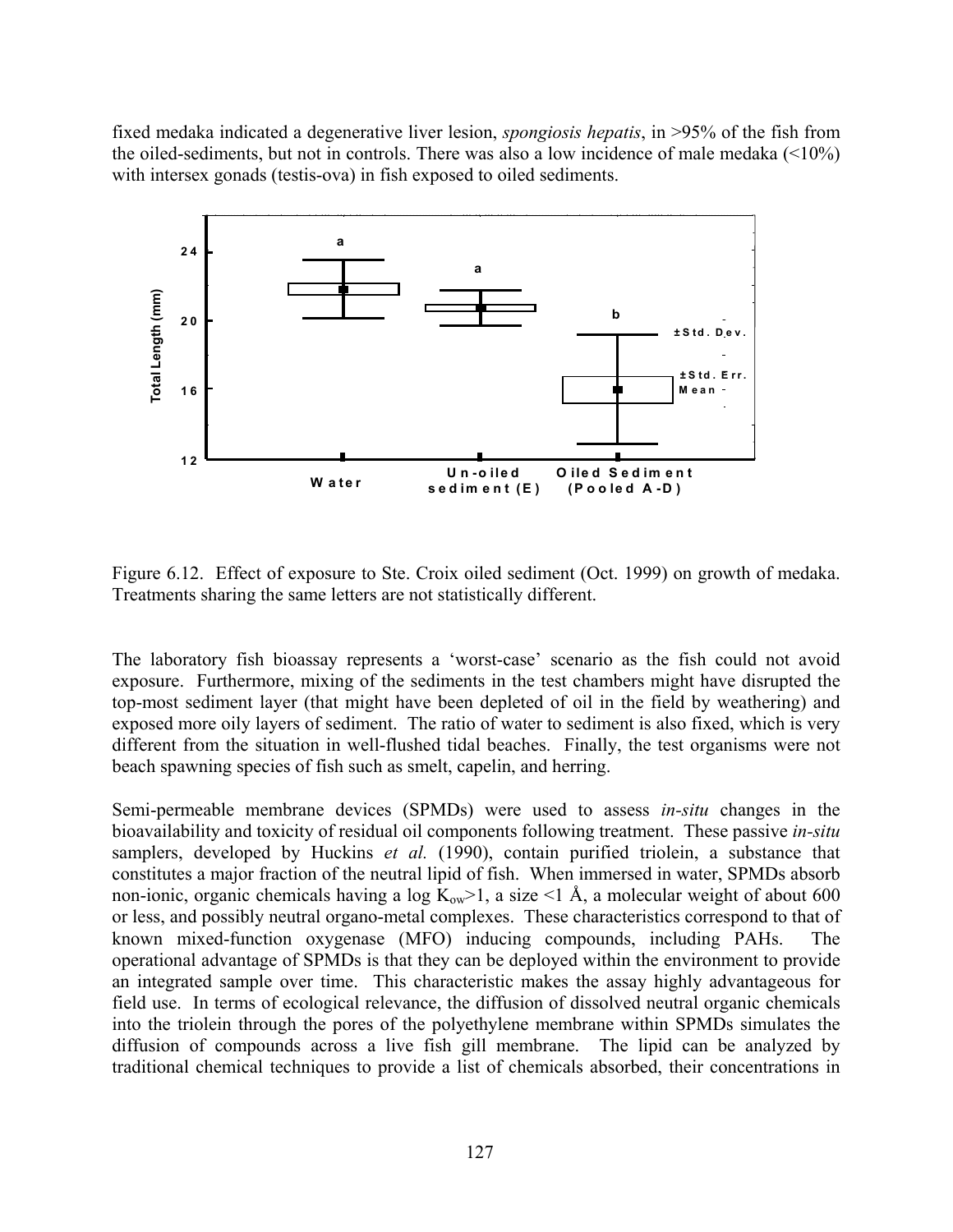the SPMDs, and, by back calculation, their concentrations in water or sediment. In this study SPMDs were used as concentrating devices for biological testing with the Microtox<sup>®</sup> Assay.

SPMD units (12.5 cm) enclosed in protective cases were deployed at the water sediment interface at predetermined intervals and recovered for analysis after one week of exposure. SPMD concentrated samples were diluted with organic solvents for toxicological analysis by Microtox. The results showed that by 4 weeks, the toxicity of sediments within the oiled plots had declined to the levels of the unoiled but fertilized control as the result of a reduction in bioavailability (Johnson *et al.*, 2000).

## **6.4 Ecotoxicological Tests for Risk Assessment**

The application of *in-situ* bioremediation operations is not expected to generate a large volume of waste materials like *ex-situ* operations do. If the program is effective, any residual hydrocarbons will elicit little or no biological effect due to physical, chemical, and biological processes that reduce their bioavailability. As illustrated in the case study, sediment quality can be assessed by a number of methods that tend to fit into one of five categories: sediment chemistry, sediment toxicity, community structure, tissue chemistry, and pathology. Ideally, all five components would be utilized to assess sediment quality. However, in reality, environmental managers are faced with limitations in both resources and time. They must optimize use of their resources by selecting the information that will have the greatest utility. Thus, monitoring programs should be focused on the measurement of variables that allow quantification of treatment success against a pre-defined endpoint. Project coordinators must strive to strike a balance between level of effort and type or quality of information needed to make effective decisions.

While detrimental effects have not been linked to the application of bioremediation strategies based on nutrient enrichment in actual spill response operations (Mearns *et al.*, 1997; Prince, 1993), the results of recent field trials clearly demonstrate that the possibility exists. In the case study presented (Section 6.3), improper application of bioremediation agents (the addition of excess fertilizer) was detrimental to the environment. For example, synergistic effects between ammonia and the test oil were observed in the Amphipod Survival Test. However, the nutrient additions had no effect on the unicellular algal species, *Selenastrum capricornutum*, and actually enhanced the growth and productivity of the dominant plant species within the oiled plots relative to those that received no treatment. Rapid recovery of vegetation is critical within an impacted wetland for erosion control. Depending on the desired endpoint of the remedial operation, a balance must be made among the many positive (e.g. enhanced recovery of vegetation) and negative effects of treatment (e.g. changes in productivity, species composition, and diversity among the remaining wetland plants).

With refinement, bioassays can be used in oil spill operations to provide real-time guidance to the treatment operations (e.g. determining the optimal nutrient concentration that does not elicit a detrimental effect), to verify the success of countermeasures and to quantify the extent of habitat recovery. The demonstration of species dependent responses in previous investigations and the current case study suggest that future environmental risk assessments be based on a multispecies, multi-trophic level test battery approach. The results of the ecotoxicological tests should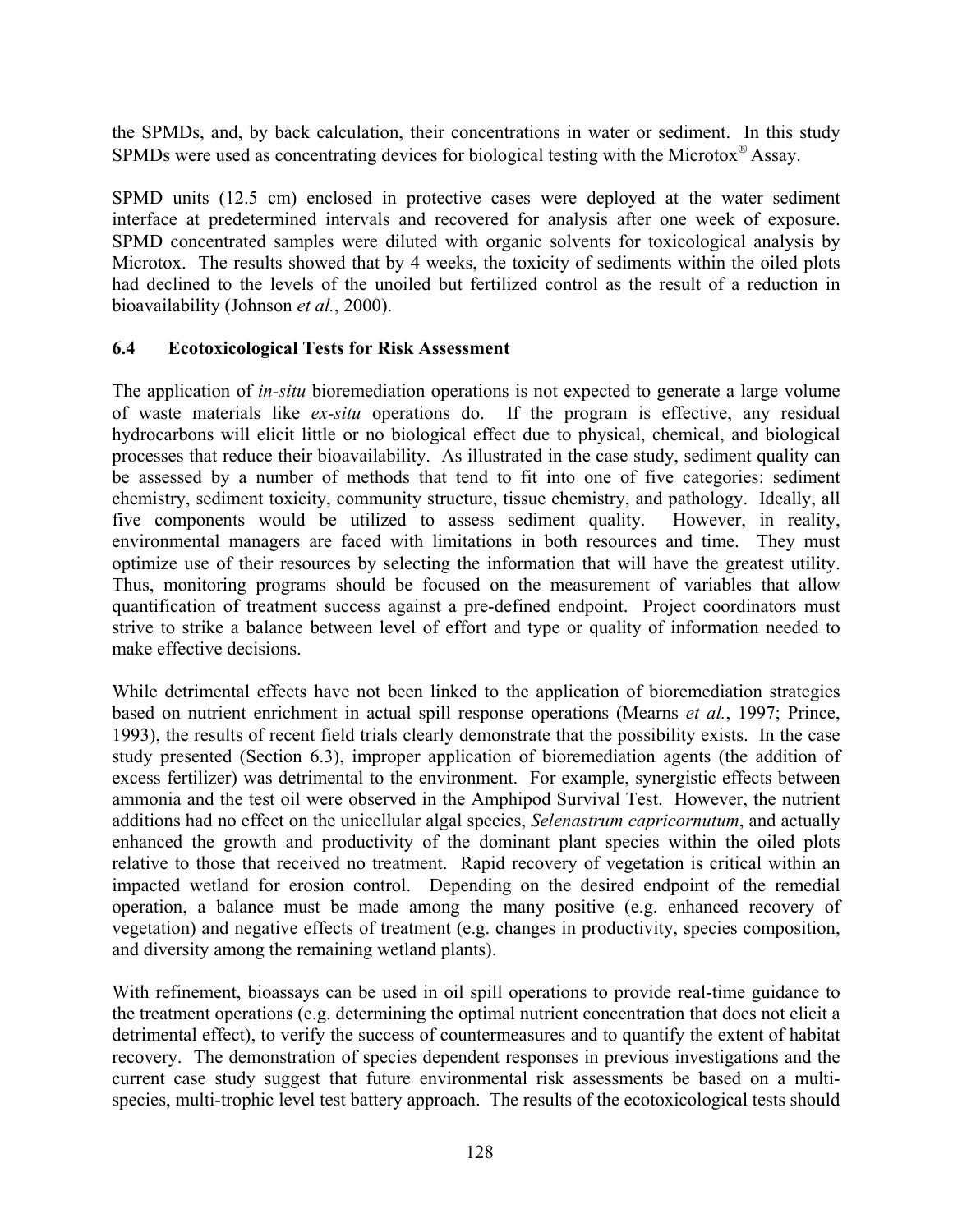be used to build an ecological risk assessment — an estimate of the probability of harm to the aquatic environment derived from the synthesis of results of separate exposure and effects components in a scientific manner (Gentile *et al.*, 1989). It is often stated that the objective of oil spill countermeasures are to return an impacted site to its immediate pre-spill condition. This is an unrealistic goal as the environment is a dynamic rather than a static system. On an operational scale, our goal should be to return the structure and function of an ecosystem to within the limits of pre-defined, acceptable criteria.

# **6.5 Ecotoxicological Tests to Identify Operational Endpoints**

The effectiveness of oil spill countermeasures ultimately must be judged by their ability to reduce injury to aquatic life. The worse case scenario would be the use of a response method that is not effective in reducing exposure and increases injury to aquatic life. In bioremediation operations the application of ecotoxicological monitoring protocols may be used to verify the efficacy for toxicity reduction over that of no treatment.

Bioremediation treatments should be terminated when it is deemed that: (1) treatments offer no operational advantage over natural recovery, (2) the contaminant concentrations and toxicity values are reduced to acceptable levels, or (3) detrimental effects from the treatment strategy are identified. Cost-benefit analysis should be considered in the decision of the acceptable level. It is futile to expect bioremediation techniques to remove all traces of residual hydrocarbons. In terms of ecological relevance, declaration of habitat recovery can be made when toxicity limits are within regulatory guidelines and there is evidence for the return of the original community structure (Lee *et al.*, 1995b; Mearns *et al.*, 1995).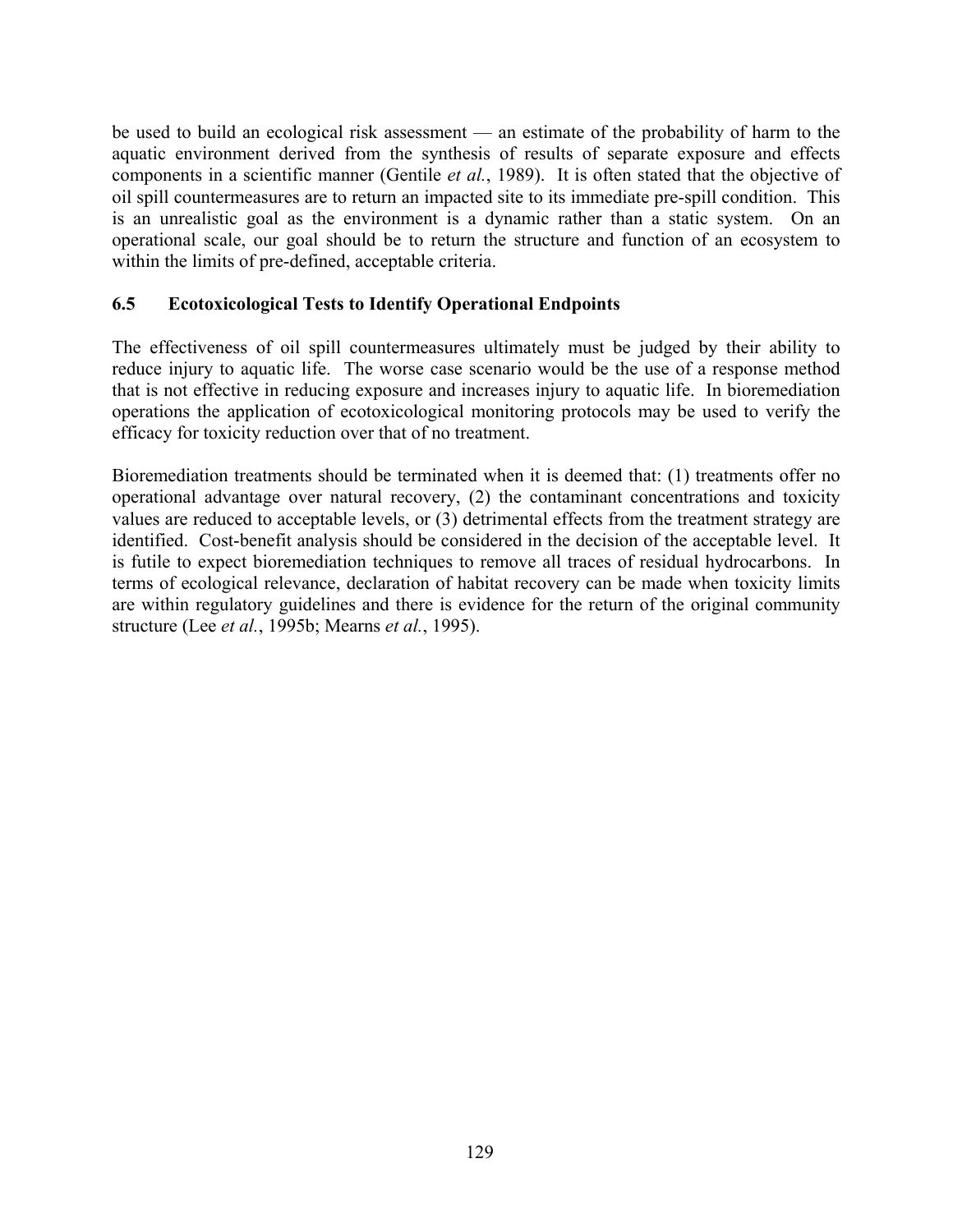## **REFERENCES**

Addelman, S. (1970) Variability of treatments and experimental units in the design and analysis of experiments. *J. Amer. Statistical Assoc*. **65**, 1095-1108.

Addelman, S. (1969) The generalized randomized block design. *The American Statistician*, **19**, 35-36.

Ahn, C.H. (1999) The Characteristics of Crude Oil Biodegradation in Sand Columns under Tidal Cycles. M.S. Thesis, University of Cincinnati, OH, USA.

Aldrett, S., Bonner, J.S., McDonalds, T.J., Mills, M.A., Autenrieth, R.L. (1997) Degradation of crude oil enhanced by commercial microbial cultures. *Proceedings of 1997 International Oil Spill Conference*. American Petroleum Institute, Washington DC, pp995-996.

ASTM (1991) E 943-91 Definitions of terms relating to biological effects and environmental fate. In: Annual Book of ASTM Standards, Water and Environmental Technology. American Society for Testing and Materials Publication Vol. 11.04, Philadelphia.

Atlas, R.M. (1995a) Bioremediation of petroleum pollutants*. International Biodeterioration & Biodegradation*, 317-327.

Atlas, R.M. (1995b) Petroleum biodegradation and oil spill bioremediation. *Marine Pollution Bulletin*, **31**, 178-182.

Atlas, R. M., and Cerniglia, C. E. (1995). Bioremediation of Petroleum Pollutants. *Bioscience*, **45**, 332-338.

Atlas, R.M. and Bartha R. (1992) Hydrocarbon biodegradation and oil spill bioremediation. In K.C. Marshall (ed.)*, Advances in Microbial Ecology, Vol. 12*, Plenum Press, NY, pp287-338.

Atlas, R.M. (1991) Microbial hydrocarbon degradation---bioremediation of oil spills. *J. Chem. Tech. Biotechnol.,* **52**, 149-156.

Atlas, R.M. and Bartha, R. **(**1987) *Microbial Ecology: fundamentals and applications*. Second edition, Benjamin/Cummings Publishing Company, Inc.

Atlas, R. M. (ed.)(1984) *Petroleum Microbiology*. Macmillan Publishing Company, New York.

Atlas, R.M. (1981) Microbial degradation of petroleum hydrocarbons: An environmental perspective. *Microbiol. Rev*. **45**, 180-209.

Atlas, R.M. (1977) Stimulated petroleum biodegradation. *Crit. Rev. Microbiol*., **5**, 371-386.

Atlas, R.M. and Bartha, R. (1973) Stimulated biodegradation of oil slicks using oleophilic fertilizers. *Environmental Science and Technology*, **7**, 538-541.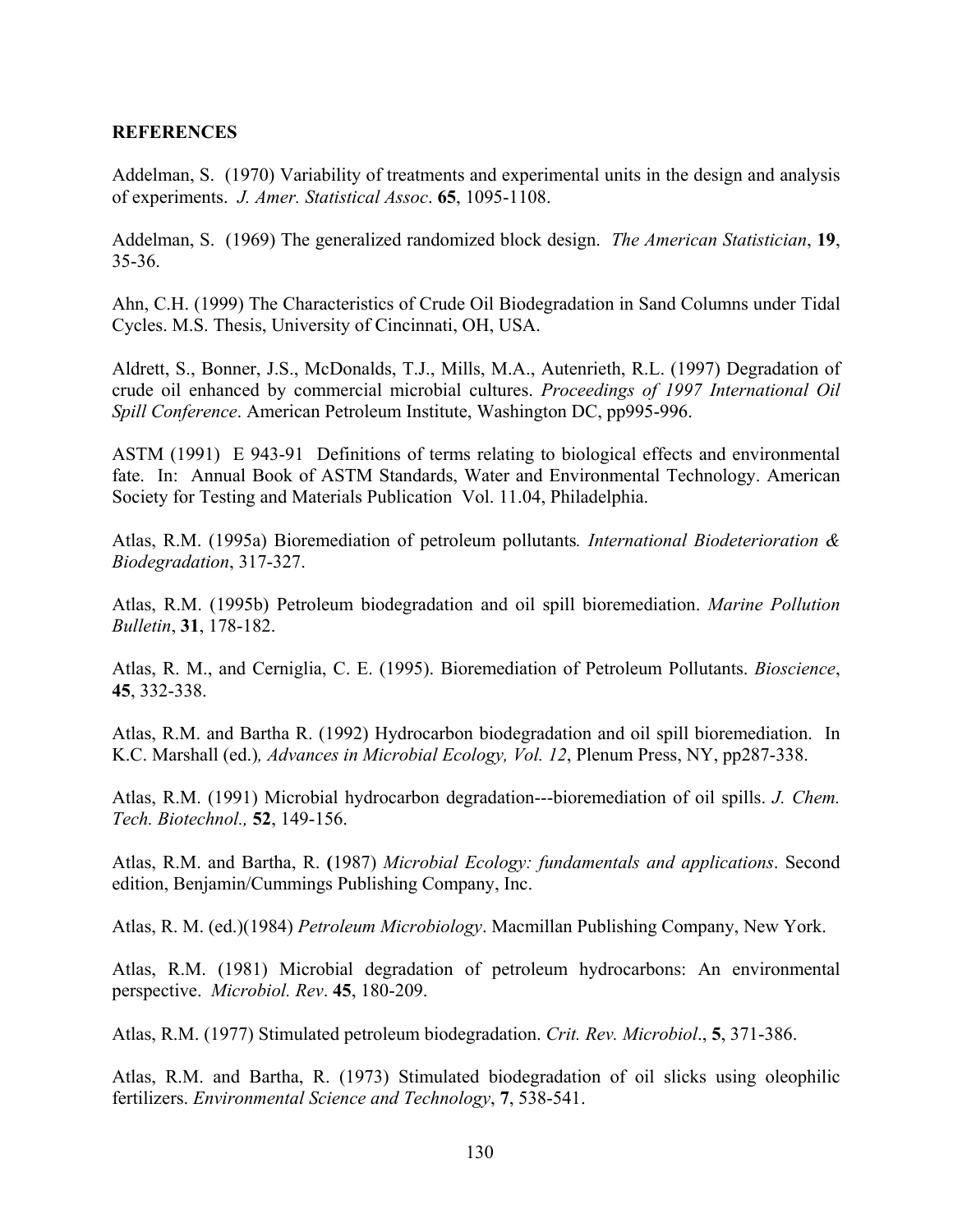Atlas, R.M. and Bartha, R. (1972) Degradation and mineralization of petroleum in seawater: Limitation by nitrogen and phosphorus. *Biotechnol. Bioeng.*, **14**, 309-317.

Baker, J.M. (1999) Ecological effectiveness of oil spill countermeasures: how clean is clean? *Pure Appl. Chem*., **71**(1), 135-151.

Baker, J.M. (1995) Net environmental benefit analysis for oil spill response. *Proceedings of the 1995 International Oil Spill Conference*, American Petroleum Institute, Washington, DC, pp611- 614.

Baker, J. M., Guzman, L. M., Bartlett, P. D., Little, D. I., and Wilson, C. M. (1993). Long-term fate and effects of untreated thick oil deposits on salt marshes. In*: Proceedings of the International Oil Spill Conference*, American Petroleum Institute, Washington, D. C., pp. 395- 399.

Banks, K. M., and Schwab, A. P., (1993). Dissipation of polycyclic aromatic hydrocarbons in the rhizosphere. In: *Symposium on Bioremediation of Hazardous Wastes: Research, Development and Field Evaluations*. Washington, D.C., Environmental Protection Agency, **EPA/600/R-93/054**, p. 246.

Basseres, A., Eyraud, P., Ladiusse, A.L., Tramier, B. (1993) Enhancement of spilled oil biodegradation by nutrients of natural origin. *Proceedings of the 1993 Oil Spill Conference*, American Petroleum Institute, Washington, DC, pp495-501.

Bell, C.F., Kostecki, P.T., Calabrese, E.J. (1994) In Calabrese and Kostecki (eds.), *Hydrocarbon Contaminated Soils & Groundwater*, Lewis Publishers, Chelsea, MI, Vol 4, pp 77-89.

Billiard, S. M., Querbach, K. and Hodson, P. V. (1999). Toxicity of retene to early life stages of two freshwater fish species. *Environmental Toxicology and Chemistry,* **18**: 2070-2077.

Blaise, C. and Ménard, L. (1998). A micro-algal solid phase test to assess the toxic potential of freshwater sediments. *Water Quality Research Journal of Canada*, **33** : 133-151.

Blaise, C., Sergy, G.,Wells, P. G., N. Bermingham, N. and Van Collie, R. (1988) Biological testing – development, application and trends in Canadian environmental protection laboratories. *Toxicity Assessment* **3** (4): 385 – 406.

Blenkinsopp, S., Sergy, G., Wang, Z., Fingas, M. F., Foght, J., Westlake, D. W. S. (1995) Oil spill bioremediation agents: Canadian efficiency test protocols. *Proceedings of 1995 International Oil Spill Conferenc*e, American Petroleum Institute, Washington, DC, pp91–96.

Boer, B. (1994). The status of coastal and marine habitats two years after the 1991 Gulf War oil spill. *Courier Forschungsinstitut Senckenberg* **166**, 22-26.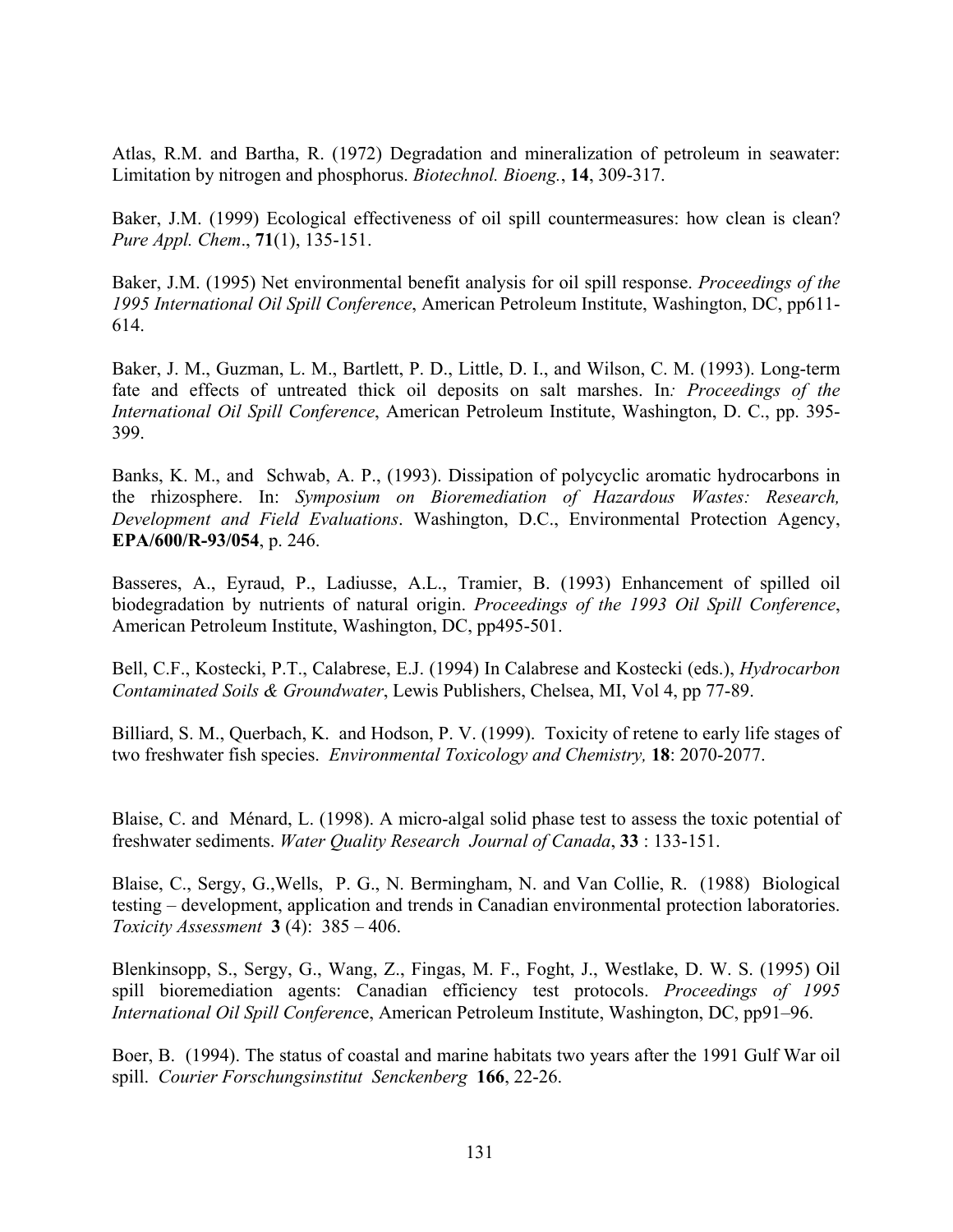Bossert, I. And Bartha, R. (1984) The fate of petroleum in soil ecosystems. In Atlas (Ed), *Petroleum Microbiology*, Macmillan Publishing Company, New York, pp435-476.

Boufadel, M.C., Reeser, P., Suidan, M.T., Wrenn, B.A., Cheng, J., Du, X., Huang, T.L., Venosa, A.D. (1999a) Optimal nitrate concentration for the biodegradation of n-Heptadecane in a variably-saturated sand column. *Environmental Technology*, **20**, 191-199.

Boufadel, M.C., Suidan, M.T., Rauch, C.H., Ahn, C.H., Venosa, A.D. (1999b) Nutrient transport in beaches subjected to freshwater input and tides. *Proceedings of 1999 International Oil Spill Conference,* American Petroleum Institute, Washington, DC, pp471-476.

Boufadel, M.C (1998) *Nutrient Transport in Beaches: Effect of Tides, Waves and Buoyancy.*  Ph.D. Dissertation, University of Cincinnati, Cincinnati, OH, USA.

Boufadel, M.C. and M.T. Suidan. 1997. Tide-driven nutrient transport in a beach mesocosm in the absence of waves. *Proceedings of 1997 International Oil Spill Conference*, American Petroleum Institute, Washington, DC, pp 713-718.

Braddock, J. F., Lindstrom, J. E., Yeager, T. R., Rasley, B. T. and Brown, E. J (1996) Patterns of microbial activity in oiled and unoiled sediments in Prince William Sound. *American Fisheries Society Symposium* **18**, 94-108.

Bragg, J.R. and Owens, E,H. (1995) Shoreline cleansing by interactions between oil and fine mineral particles. *Proceedings of 1995 International Oil Spill Conference*. American Petroleum Institute, Washington DC, pp216-227.

Bragg, J.R., Prince, R.C., Harner, E.J., and Atlas, R.M. (1994) Effectiveness of bioremediation for the *Exxon Valdez* oil spill. *Nature,* **368**, 413-418.

Brown, A.C. and McLachan, A. (1990) *Ecology of Sandy shores*, Elsevier, New York.

Brown, E.J., and Braddock, J.F. (1990) Sheen screen, a miniaturized most-probable-number methods for enumeration of oil-degrading microorganisms. *Applied and Environmental Microbiology*, **56**, 3895-3896.

Brown, R.A. and Crosbie, J.R. (1994) Oxygen sources for in situ bioremediation, In Flathman et al. (eds): Bioremediation – Field Experience, Lewis Publishers, Inc., Boca Raton, FL. pp. 311- 332.

Brown, R.A. and Norris, R.D. (1994) The evaluation of a technology: hydrocarbon peroxide in in situ bioremediation. *In* R.E. Hinchee, B.C. Alleman, R.E. Hoeppel, and R.N. Miller (eds.), *Hydrocarbon Bioremediation*, Lewis Publishers, Inc., Boca Raton, FL. pp. 148-162.

Brown, R.A., Mahaffey, W, and Norris, R.D. (1993) In National Research Council: *In Situ Bioremediation. When Does It Work?* National Academy Press, Washington DC, pp121-135.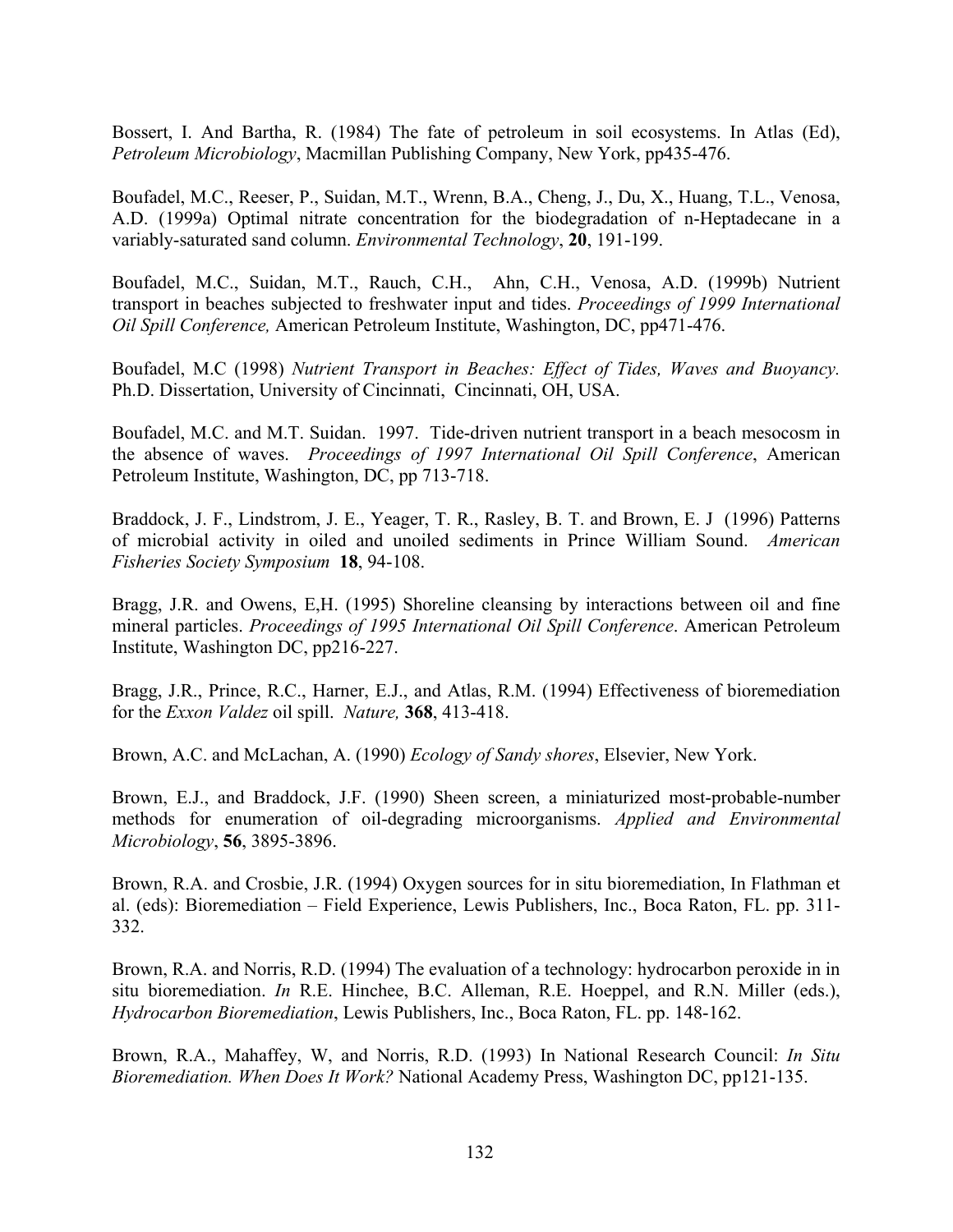Caldwell, M.E., Garrett, R.M., Prince, R.C., Suflita, J.M. (1998) Anaerobic biodegradation of long-chain n-alkanes under sulfate-reducing conditions. *Environ. Sci. Technol*., 32, 2191-2195.

Cebolla, V.L., Vela, J., Membrado L., and Ferrando, A.C. (1998) Suitablity of thin-layer chromatography-flame ionization detection with regard to quantitative characterization of different fossil fuel products. I. FID performance and response of pure compounds related to fossil fuel products. *Journal of Chromatography Science*, **36**(10), 487-494.

Cerniglia, C.E., (1992) Biodegradation of polycyclic aromatic hydrocarbons. Biodegradation, **3**, 351-368.

Chapman, P. M. (1989) A bioassay by any other name might not smell the same. *Environmental Toxicology and Chemistry* **8** (7): 551.

Clark, R. C. and Brown, D. W. (1977) Petroleum: properties and analysis in biotic and abiotic systems. In Malins (Ed) *Effects of Petroleum on Arctic and Subartic Environments and Organisms Vol. 1. Nature and Fate of Petroleum*. Academic Press, Inc., New York, pp-1-89.

Coates, J.D., Woodward, J., Allen, J., Philip, P., Lovley, D.R. (1997) Anaerobic degradation of polycyclic hydrocarbons and alkanes in petroleum-contaminated marine harbour sediments. *Appl. Environ. Microbiol*., **63**, 3589-3593.

Colwell, R.R., Mills, A.L., Walker, J.D., Garcia-Tolle, P., Campos-P, V.(1978) Microbial ecology studies of the Metula spill in the Straits of Magellan. *J. Fish. Res, Board Can*., **35**, 573- 580.

Cooney, J.J. (1984) The fate of petroleum pollutants in freshwater ecosystems. In Atlas (Ed), *Petroleum Microbiology*, Macmillan Publishing Company, New York, pp355-398

Croft, B.C., Swannell, R.P.J., Grant, A.L., Lee, K. (1995) Effect of bioremediation agents on oil biodegradation in medium-fine sand. In Hinchee, R.E. *et al.* (eds) *Applied Bioremediation of Petroleum Hydrocarbons*. Battelle Press, Columbus, OH, pp423-434.

Cunningham, S.D., Anderson, T.A., Schwab, A.P., and Hsu, F.C. (1996) Phytoremediation of soils contaminated with organic pollutants, *Advances in Agronomy*, **56**, 55-114.

Davis, S.M. (1994) Phosphorus inputs and vegetation sensitivity in the Everglades. In Davis and Ogden (Eds), Everglades: the Ecosystem and its Restoration, St. Lucis Press, Delray Beach, FL.

Dibble, J.T., and Bartha, R. (1979) Effect of environmental parameters on biodegradation of oil sludge. *Appl. Environ. Microbiol*., **37**, 729-739.

Doerffer, J.W. (1992) *Oil Spill Response in the Marine Environment*, Pergamon Press, Oxford, U.K.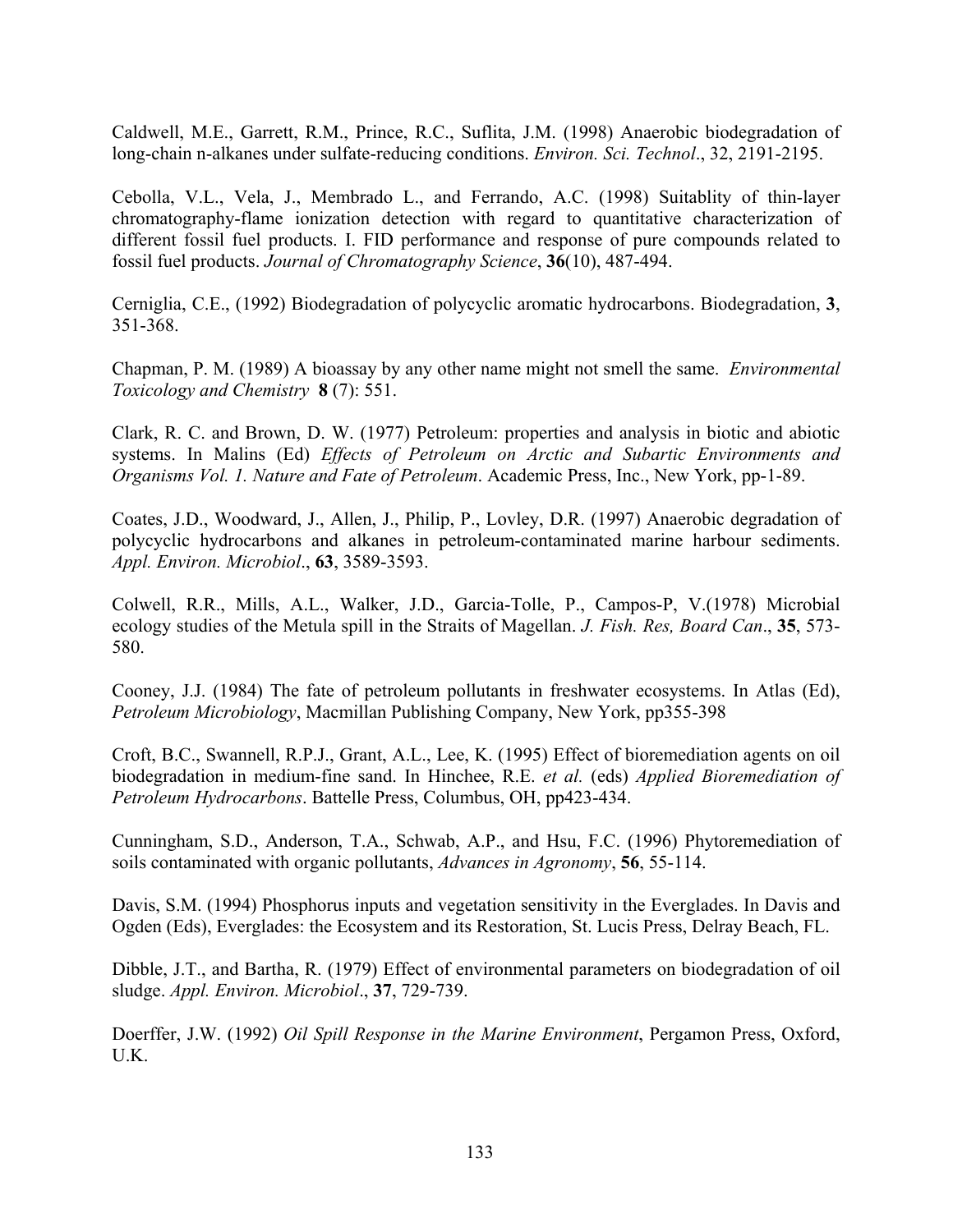Dorsey, J., Yentsch, C. M., Mayo, S., and McKenna, C. (1989). A rapid analytical technique for the assessment of cell viability in marine microalgae. *Marine Biology* **10**, 622-628.

Douglas, G.S., Prince, R.C., Butler, E.L., and Steinhauer, W.G. (1994) The use of internal chemical indicators in petroleum and refined products to evaluate the extent of biodegradation. *In* R.E. Hinchee, B.C. Alleman, R.E. Hoeppel, and R.N. Miller (eds.), *Hydrocarbon Bioremediation*, Lewis Publishers, Inc., Boca Raton, FL. pp. 219-236.

Douglas, G. S., McCarthy, K. J., Dahlen, D. T., Seavey, J. A., Steinhauer, W. G., Prince, R. C., and Elmendor, D. L.(1991) The Use of hydrocarbon analyses for environmental assessment and remediation. In *Contaminated Soil: Diesel Fuel Contamination*, Lewis Publishers, Bacon Raton, FL.

Driskell, W. B., Fukuyama, A. K., Houghton, J. P., Lees, D. C., Mearns, A. J. and G. Shigenaka, G. (1996) Recovery of Prince William Sound intertidal infauna from *Exxon Valdez* oiling and shoreline treatments, 1989 through 1992*. American Fisheries Society Symposium* **18**: 362-378.

Du, X., Reeser, P., Suidan, M.T., Huang, T.L., Moteleb, M., Boufadel, M.C., Venosa, A.D. (1999) Optimal nitrate concentration supporting maximum crude oil biodegradation in microcosms. *Proceedings of 1999 International Oil Spill Conference*. American Petroleum Institute, Washington DC.

Eaton, A.D., Clesceri, L.S., and, Greenberg, A.E. eds. (1995) *Standard Methods for the Examination of Water and Wastewater*, 19<sup>th</sup> Edition. American Public Health Association, Washington, DC.

Edwards, R. and White, I (1999) The *Sea Empress* oil spill: environmental impact and recovery *Proceedings of 1999 International Oil Spill Conference*. American Petroleum Institute, Washington DC.

Elmendorf, D.L., Haith, C.E., Douglas, G.S., and Prince, R.C. (1994) Relative rates of biodegradation of substituted polycyclic aromatic hydrocarbons. *In:* R.E. Hinchee, A. Leeson, L. Semprini, S.K. Ong, (eds.), *Bioremediation of Chlorinated and Polycyclic Aromatic Hydrocarbon Compounds*, Lewis Publishers, Ann Arbor, MI, pp. 188-202.

Etkin, D. S., Welch, J. (1997) Oil Spill Intelligence Report international oil spill database: trends in oil spill volumes and frequency. *Proceedings of 1997 International Oil Spill Conference*. American Petroleum Institute, Washington DC, pp949-952.

Environment Canada, (1997). *Biological test method: Test for survival and growth in sediment using the freshwater amphipod Hyalella azteca*, Report **EPS 1/RM/33**, Environment Canada, Ottawa, 123 p.

Environment Canada. (1990). *Biological test method: Acute lethality test using Daphnia spp*., Report **EPS 1/RM/11**, Environment Canada, Ottawa, Canada, 42 p.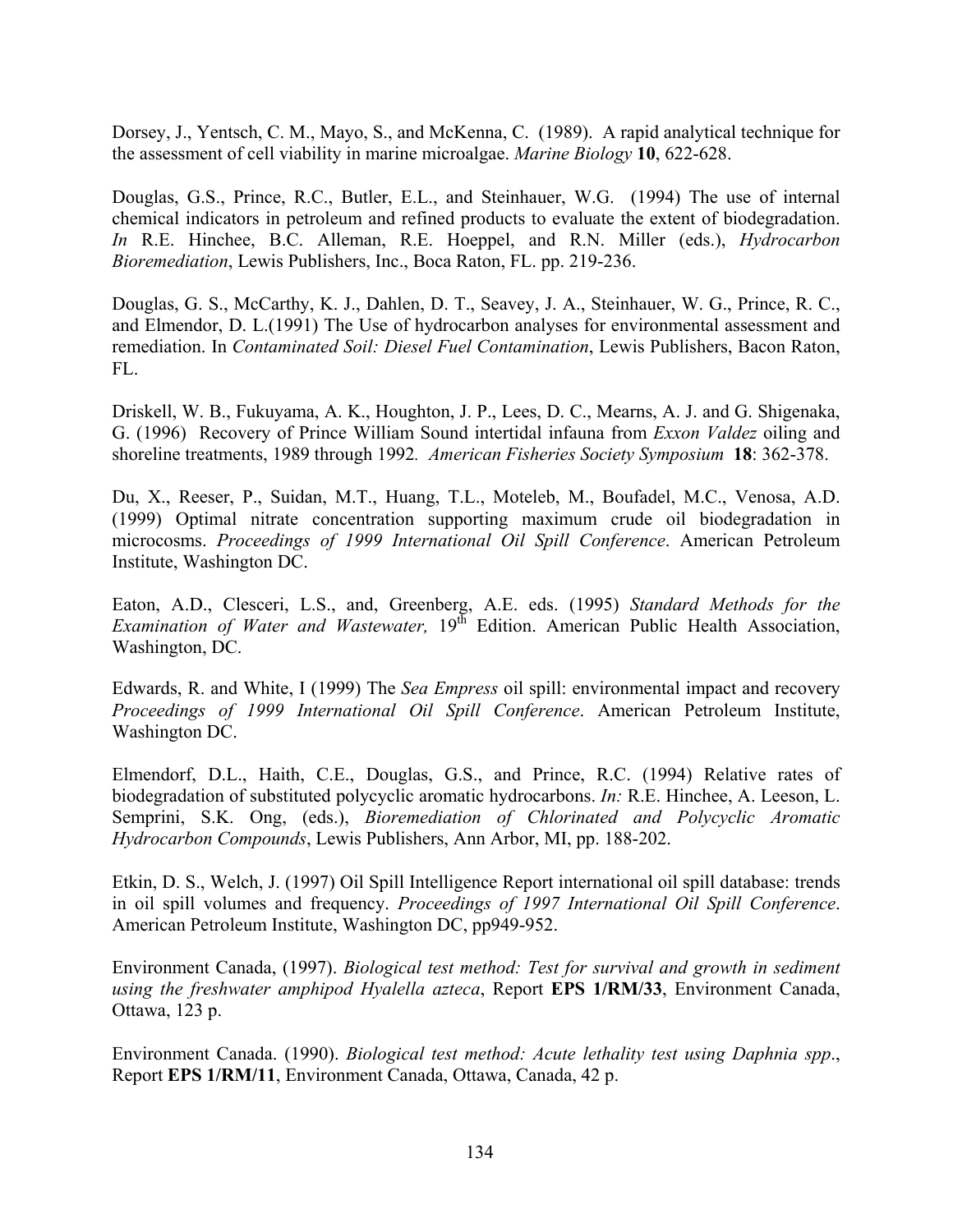Fedorak, P.M. and Westlake, D.W.S. (1981) Microbial degradation of aromatics and saturates in Prudhoe Bay crude oil as determined by glass capillary gas chromatography. *Can. J. Microbiol.*  **27**, 432-443.

Ferro, A. M., Kennedy, J., Doucette, W., Nelson, S., Jauregui, G., McFarland, B., and Bugbee, B. (1997) Fate of benzene in soils planted with alfalfa: uptake, volatilization, and degradation, In Kruger et al. (Eds): *Phytoremediation of Soil and Water Contaminants*, American Chemical Society, Washington, DC, pp223-237.

Findlay R. H., King G. M., and Watling L. (1989) Efficacy of phospholipid analysis in determining microbial biomass in sediments. *Appl. Environ. Microbiol*. **55**, 2888-2893.

Fleeger, J. W., Shirley, T. C., Carls, M. G., and Todaro, M. A. (1996) Meiofaunal recolonization experiment with oiled sediments. *American Fisheries Society Symposium* **18**: 271-285.

Floodgate, G (1984) The fate of petroleum in marine ecosystems. In Atlas (Ed), *Petroleum Microbiology*, Macmillan Publishing Company, New York, pp355-398.

Foght, J.M. and Westlake, D.W.S. (1987) Biodegradation of hydrocarbons in freshwater. In: Vandermeulen and Hrudey (Ed), *Oil in Freshwater: Chemistry, Biology, Countermeasure Technology.* Pergamon Press, New York, pp217-230.

Forsyth, J.V., Tsao, Y.M., Blem, R.D. (1995) Bioremediation: when is augmentation needed? In Hinchee, R.E. *et al.* (eds) *Bioaugmentation for Site Remediation*. Battelle Press, Columbus, OH, pp1-14.

Fragoso, N. M., Parrott, J. L., Hahn, M. E., and Hodson, P. V. (1998). Chronic retene exposure causes sustained induction of CYP1A activity and protein in rainbow trout (*Oncorhynchus mykiss*). *Environmental Toxicology and Chemistry,* **17**, 2347-2353.

Frick, C.M., Germida, J.J., Farrell, R.E. (1999) Assessment of Phytoremediation as an *in-situ*  technique for cleaning oil-contaminated sites, *Proceedings of the Phytoremediation Technical Seminar*, Environment Canada, Ottawa, pp105-124.

Friello, D.A., Mylroie, J.R., Chakrabarty, A.M. (1976) Use of genetically engineered multiplasmid microorganisms for the rapid degradation of fuel hydrocarbons. In Sharply and Kaplan (eds): *Biodeterioration of Materials* Vol. 3, Applied Science Publishers, London, pp205- 214.

Gala, W. and Giesy, J. P. (1990). Flow cytometric techniques to assess toxicity to algae. In: W.G. Landis and W.H. van der Schalie (eds.), *Aquatic Toxicology and Risk Assessment* : Thirteenth Volume**, ASTM TP 1096**, American Society for Testing and Materials, Philadelphia, PA, U.S.A., pp. 237-246.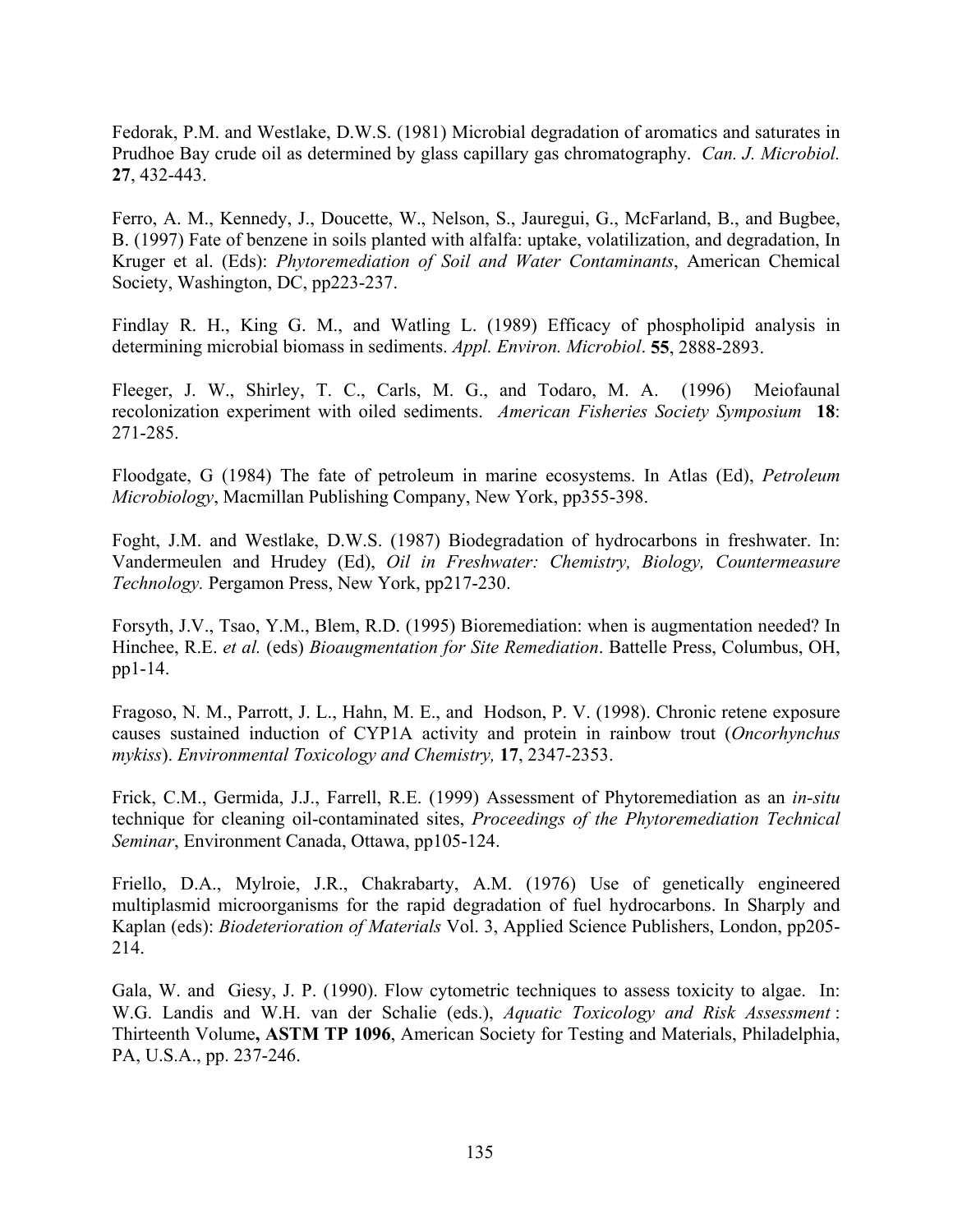Gambrell, R.P., and Patrick, W.H. (1978) Chemical and microbial properties of anaerobic soils and sediments, in: Hooks and Crawford (Eds), *Plant Life in Anaerobic Environments*, Ann Arbor Sci. Pub. Inc., Ann Arbor, MI, pp.375-423.

Garcia-Blanco, S., Suidan, M.T., Venosa, A.D., Huang, T., Cacho-Rivero, J. (2001a) Microcosm study of effect of different nutrient addition on bioremediation of fuel oil #2 in soil from Nova Scotia coastal marshes. *Proceedings of 2001 International Oil Spill Conference*. American Petroleum Institute, Washington DC, pp309-314.

Garcia-Blanco, S., Motelab, M., Venosa, A.D., Suidan, M.T., Lee, K., King, D.W. (2001b) Restoration of the oil-contaminated Saint Lawrence River Shoreline: Bioremediation and Phytoremediation. *Proceedings of 2001 International Oil Spill Conference*. American Petroleum Institute, Washington DC, pp303-308.

Gentile, J. H., Bierman, V. J., Paul, J. F., Walker, H. A. and Miller, D. C. (1989) A hazard assessment research strategy for ocean disposal. In: *Oceanic Processes in Marine Pollution*. M. A. Champ and P. K. Park (eds.) Krieger, Malabar, F.L, pp. 199-212.

Gilfillan, E.S., Harner, E.J., O'Reilly J.E., Page, D.S., and Burns, W.A. (1999) A comparison of shoreline assessment study designs used for Exxon Valdez oil spill. *Marine Pollution Bulletin*, **38**(5), 380-388.

Gilfillan, E. S., Suchanek, T. H., Boehm, P. D., Harner, E. J., Page, D. S., and Sloan, N. A. (1995) Shoreline impacts in the Gulf of Alaska region following the *Exxon Valdez* oil spill. In: *Exxon Valdez Oil Spill: Fate and Effects in Alaskan Waters*. P. G. Wells, J. N. Butler and J. S. Hughes (eds.), American Society for Testing and Materials, Philadelphia, ASTM STP 1219. pp. 444-481.

Glaser, J.A., Venosa, A.D., Opatken, E.J. (1991) Development and evaluation of application techniques for delivery of nutrients to contaminated shoreline in Prince William Sound. *Proceedings of 1991 International Oil Spill Conference*. American Petroleum Institute, Washington, DC, pp559-562.

Goldstein, R.M., Mallory, L.M., Alexander, M. (1985) Reasons for possible failure of inoculation to enhance biodegradation. *Applied and Environmental Microbiology*, **50**, 977-983.

Gosnell Carol, (1993) *Oil Spill Response in Freshwater Environments*, API Publication No.4567. American Petroleum Institute, Washington, D.C.

Greene, A.S. (2000) Wetlands. In Greenway (Ed) *Environmental Permitting Handbook*, McGraw-Hill, New York, pp12.1-12.22.

Greer, C. W., Fortin, N., Roy, R., Beaumier, D., Masson, C., Ouellette, D., Wisse, G., Mihoc, A., Labelle, S., Whyte, L. G., and Lee, K. (2000). Response of an intertidal sediment microbial community to nutrients following a controlled oil spill. In: *The 27th Annual Aquatic Toxicity Workshop*, St. John's, Newfoundland, 1-4 October 2000. pp. 73.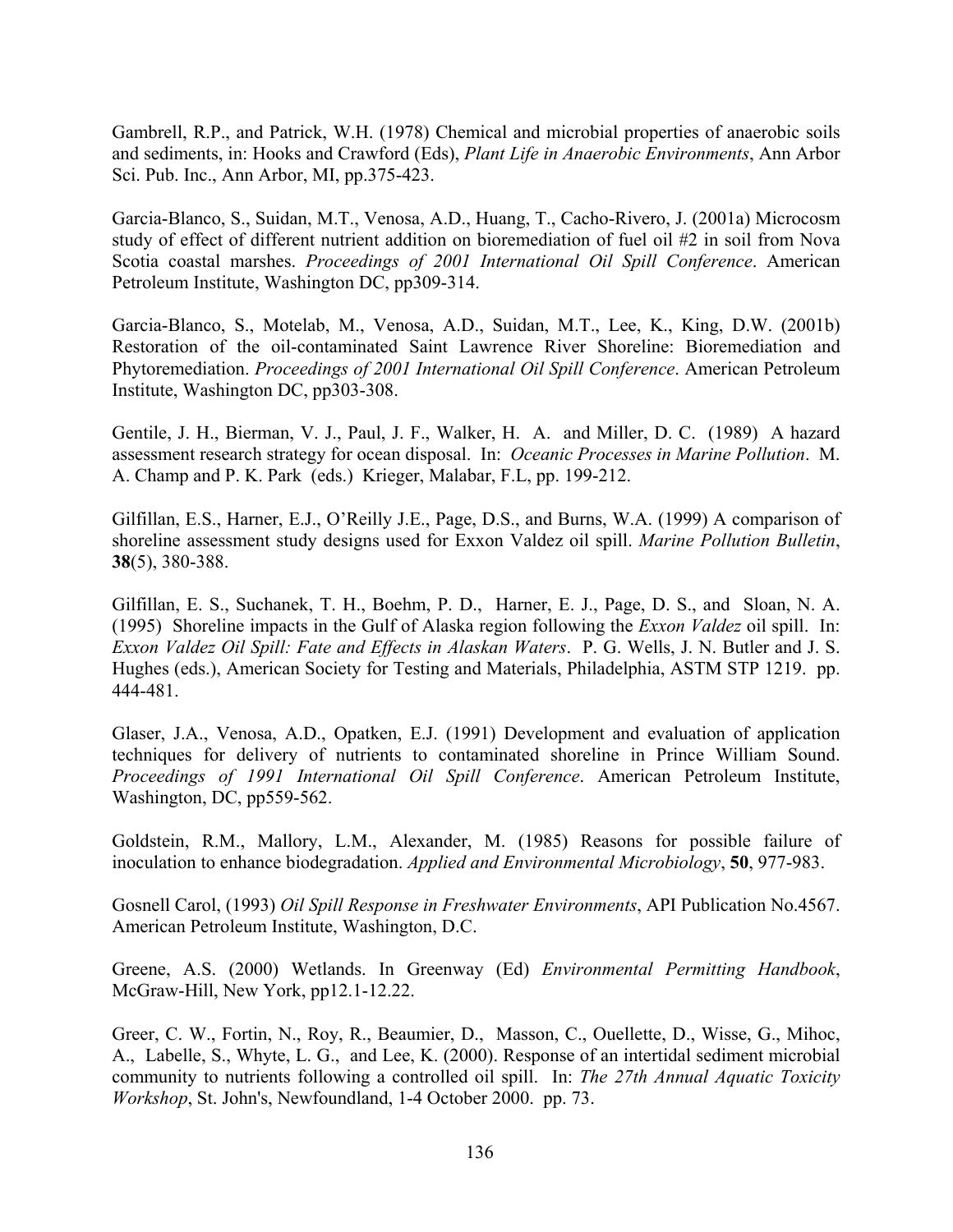Guiney, P. D., Smolowitz, R. M., Peterson, R. E.,and Stegeman, J. J. (1997). Correlation of 2,3,7,8-tetrachlorodibenzo-*p*-dioxin induction of cytochrome P4501A in vascular endothelium with toxicity in early life stages of lake trout. *Toxicology and Applied Pharmacology* **143**, 256- 273.

Gundlach, E.R. (1987) Oil-holding capacities and removal coefficients for different shoreline types to computer simulate spills in coastal waters. *Proceedings of 1987 Oil Spill Conference*. American Petroleum Institute, Washington, DC, pp451-457.

Gundlach, E.R., Boehm, P.D., Marchand, M., Atlas, R.M., Ward, D.M., and Wolfe, D.A. (1983) The fate of *Amoco Cadiz* oil. *Science*, **221**, 122-129.

Haines J. R. and M. Alexander (1974) Microbial degradation of high molecular weight alkanes. *Appl. Environ. Microbiol*. **28**, 1084-1085.

Haines J.R., Holder, E.L., Miller, K.M., Venosa, A.D. (1999) Laboratory assessment of bioremediation products under freshwater conditions. *Proceedings of 1999 International Oil Spill Conference*. American Petroleum Institute, Washington DC.

Harris, C. (1997) The *Sea Empress* incident: overview and response at sea. *Proceedings of 1997 International Oil Spill Conference*. American Petroleum Institute, Washington DC, pp177-184.

Hawkins, S.A., Billiard, S. M., Tabash, S. P., Depew, D. C., Brown, R. S., and Hodson, P. V. (2000). The effect of polynuclear aromatic hydrocarbon biotransformation on early life state toxicity in rainbow trout. In: *Proceedings of the 21st Annual Meeting of the Society Environmental Toxicology and Chemistry*, Nashville, TN, Nov. 12-16, 2000, **Abstract PTA 127**.

Hayes, M.O., Michel, J., Montello, T.M. (1997) The reach sensitivity index(RSI) for mapping rivers and streams. *Proceedings of 1997 International Oil Spill Conference*. American Petroleum Institute, Washington DC, pp343-350.

Hayes, M.O., Michel, J., Dahlin, J.A., Barton, L.K. (1995) Identifying and mapping sensitive resources for inland area planning. *Proceedings of 1995 International Oil Spill Conference*. American Petroleum Institute, Washington DC, pp365-371.

Head, I.M. and Swannell, R.P.J. (1999) Bioremediation of petroleum hydrocarbon contaminants in marine habitats. *Current Opinion in Biotechnology*, **10**, 234-239.

Herricks, E. E. and Schaeffer, D. J. (1984) Compliance monitoring – Standard development and regulation enforcement using biomonitoring data. In*: Freshwater Biological Monitoring*, D. Pascol and R. W. Edwards (eds.), Pergammon Press, N.Y., pp. 153-166.

Hess, A., Höhener, P., Hunkeler, D., Zeyer, J. (1996) Bioremediation of a diesel fuel contaminated aquifer: simulation studies in laboratory aquifer columns. *Journal of Contaminant Hydrology*, **23**(4), 329-345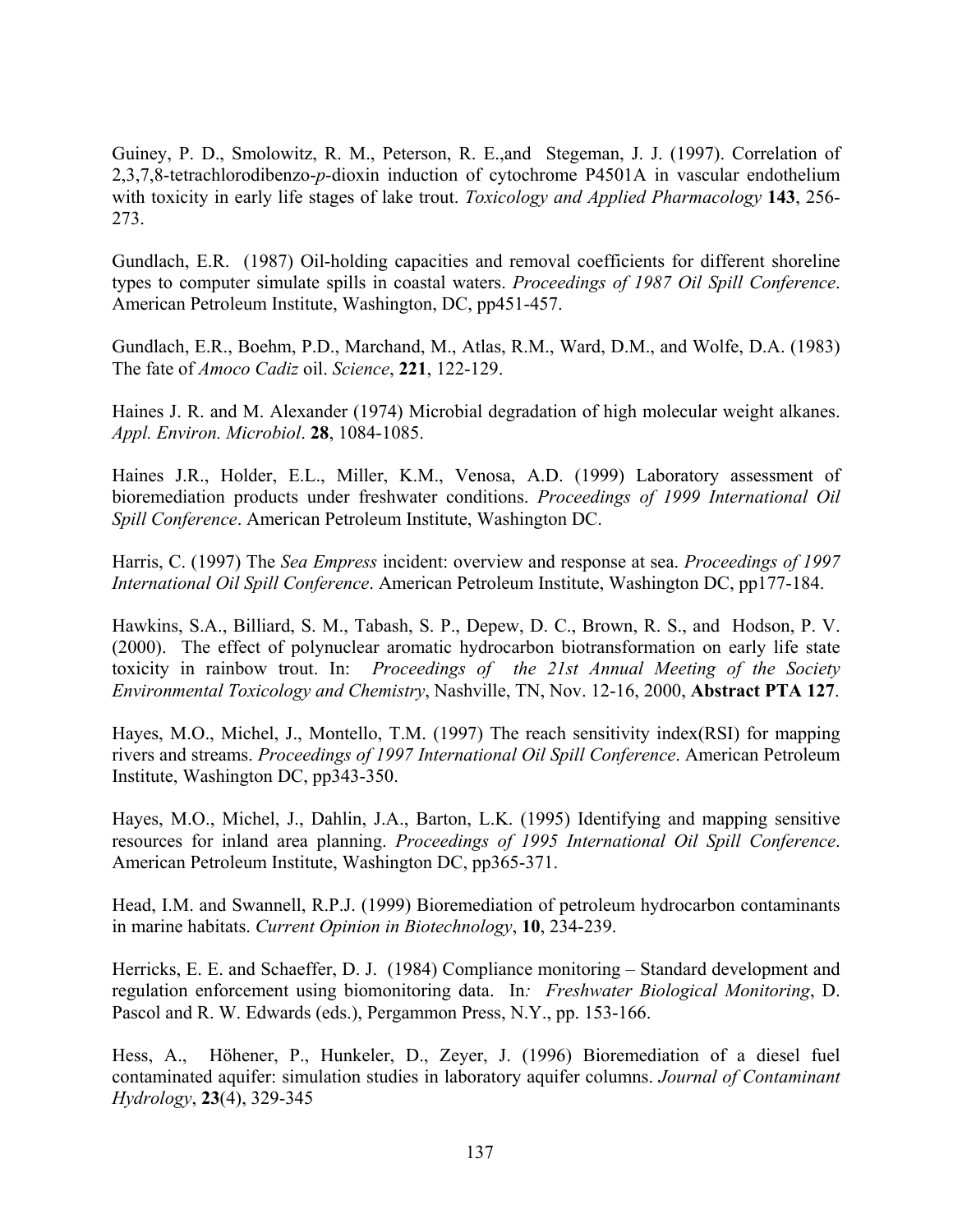Hickey, C. W. and M.L. Vickers, M. L. (1994). Toxicity of ammonia to nine native New Zealand freshwater invertebrate species. *Archives of Environmental Contamination and Toxicology*, **26**, 292-298.

Higashihara, T., Sato, A., and Simidu, U. (1978) An MPN methods for the enumeration of marine hydrocarbon degrading bacteria. *Bull. Jpn. Soc. Sci. Fish*. **44,** 1127-1134.

Ho, K. T. Y. and Quinn, J. G. (1993) Physical and chemical parameters of sediment extraction and fractionation that influence toxicity, as evaluated by Microtox. *Environmental Toxicology and Chemistry* **12**: 615-625.

Hodson, P.V., Zambon, S., Ewert, A., Ibrahim, I., Kiparissis, Y., Windle, M., Lee, K., and Venosa, A. D. (2001) Evaluating the efficiency of oil spill countermeasures by monitoring changes in the bioavailability and toxicity to fish of PAH from wetland sediments. . *Proceedings of the 24th Arctic and Marine Oilspill Program (AMOP) Technical Seminar*, Environment Canada, June 12-14, Edmonton, Alberta (In Press).

Hodson, P. V., Efler, S., Wilson, J. Y., El-Shaarawi, A., Maj, M., and Williams, T. G. (1996). Measuring the potency of pulp mill effluents for induction of hepatic mixed function oxygenase activity in fish. *Journal of Toxicology and Environmental Health* **49**, 101-128.

Hoff, R. Z., Shigenaka, G. (1999) Lessons from ten years of post-*Exxon Valdez* monitoring on intertidal shorelines, *Proceedings of 1999 International Oil Spill Conference*. American Petroleum Institute, Washington, DC.

Hoff, R., Sergy, G., Henry, C., Blennkinsopp, S., and Roberts, P. (1995) Evaluating biodegradation potential of various oils. *Proceedings of the 18<sup>th</sup> Arctic and Marine Oilspill Program (AMOP) Technical Seminar*, Environment Canada, Ottawa, pp1233-1241.

Hoff, R. (1993). Bioremediation: An overview of its development and use for oil spill cleanup*. Marine Pollution Bulletin* **26** (9), 476-481.

Hoff, R., (1991) A summary of bioremediation applications observed at marine oil spills*. Report HMRB 91-2*. Hazardous Materials Response Branch, National Oceanic and Atmospheric Administration, Washington, D.C. 30 p.

Holder, E.L, Miller, K.M., Haines, J.R. (1999) Crude oil components biodegradation kinetics by marine and freshwater consortia. In B.C. Alleman & A. Leeson (eds) : *In-Situ Bioremediation of Petroleum Hydrocarbon and Other Organic Compounds*, Battelle Press, Columbus, OH, pp. 245-250.

Holloway, M. (1991). Soiled Shores. *Scientific American*, October, 103-116.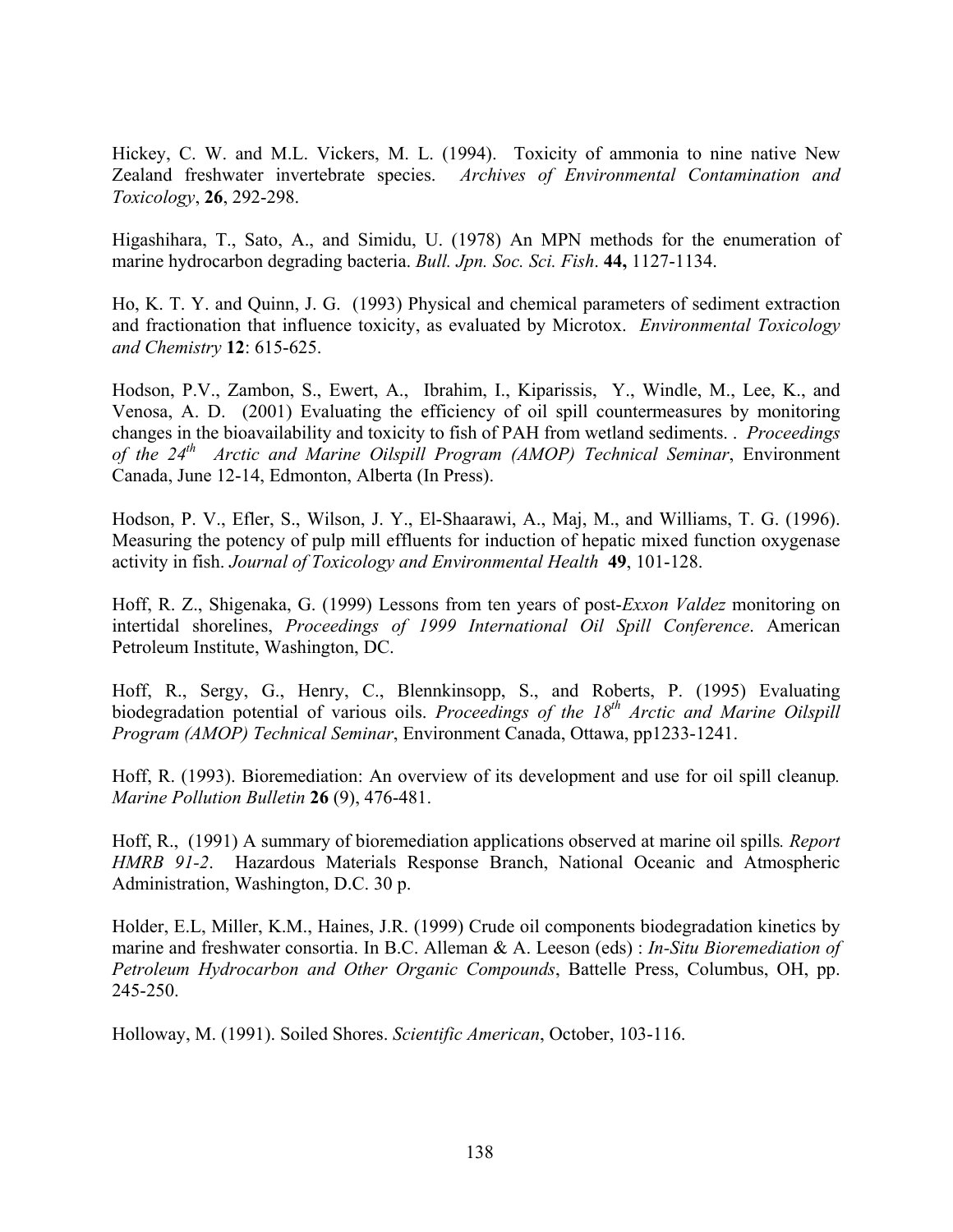Hommel, R.K. (1990) Formation and physiological role of biosurfactants produced by hydrocarbon-utilizing microorganisms: biosurfactants in hydrocarbon utilization. *Biodegradation*, **1**, 107-119.

Horowitz, A., and Atlas, R.M. (1978) Crude oil degradation in the Arctic: changes in bacterial populations and oil composition during one year exposure in a model system. *Dev. Ind. Microbiol.* **19**, 517-522.

Hose, J. E., McGurk, M. D., Marty, G. D., Hinton, D. E., Brown, E. D., and Baker, T. T. (1996). Sublethal effects of the *Exxon Valdez* oil spill on herring embryos and larvae: morphological, cytogenetic, and histopathological assessments, 1989-1991. *Canadian Journal of Fisheries and Aquatic Science,* **53**, 2355-2365.

Hozumi, T., Tsutsumi, H. and Kono, M. (2000) Bioremediation on the shore after an oil spill from the *Nakhodka* in the Sea of Japan. I. Chemistry and characteristics of the heavy oil loaded on the *Nakhodka* and biodegradation tests on oil by a bioremediation agent with microbial cultures in the laboratory. *Marine Pollution Bulletin*, **40**, 308-314.

Huckins, J. N., Tubergen, M. W., and Manuweera, G. K. (1990). Semipermeable membrane devices containing model lipid: A new approach to monitoring the bioavailability of lipophilic contaminants and estimating their bioconcentration potential. *Chemosphere*, **20**, 533-552.

International Tanker Owners Pollution Federation's oil spill database (ITOPF) (2001) Historical Data, http://www.itopf.com/stats.html

Jackson, W.A. and Pardue, J.H. (1999) Potential for enhancement of biodegradation of crude oil in Louisiana salt marshes using nutrient amendments. *Water, Air, and Soil Pollution*, **109**, 343- 355.

Jahn, A.E. and Robilliard, G.A. (1997) Natural recovery: a practical natural resorece restoration option following oil spills. *Proceedings of 1997 International Oil Spill Conference*. American Petroleum Institute, Washington, DC, pp665-668.

Jerger, D.E., Woodhull, P.M., Flathman, P.E., and Exner, J.H. (1994) Solid-pase bioremediation of petroleum hydrocarbon-contaminated soil: laboratory treatability study through site closure. In Flathman et al. (eds): Bioremediation – Field Experience, Lewis Publishers, Inc., Boca Raton, FL. pp. 177-193.

Jobson, A.M., Cook, F.D., and Westlake, D.W.S. (1974) Effect of amendments on the microbial utilization of oil applied to soil. *Appl. Microbiol*. **27**, 166-171.

Jobson, A., Cook, F.D., and Westlake, D.W.S. (1972) Microbial utilization of crude oil. *Appl. Microbiol*. **23**, 1082-1089.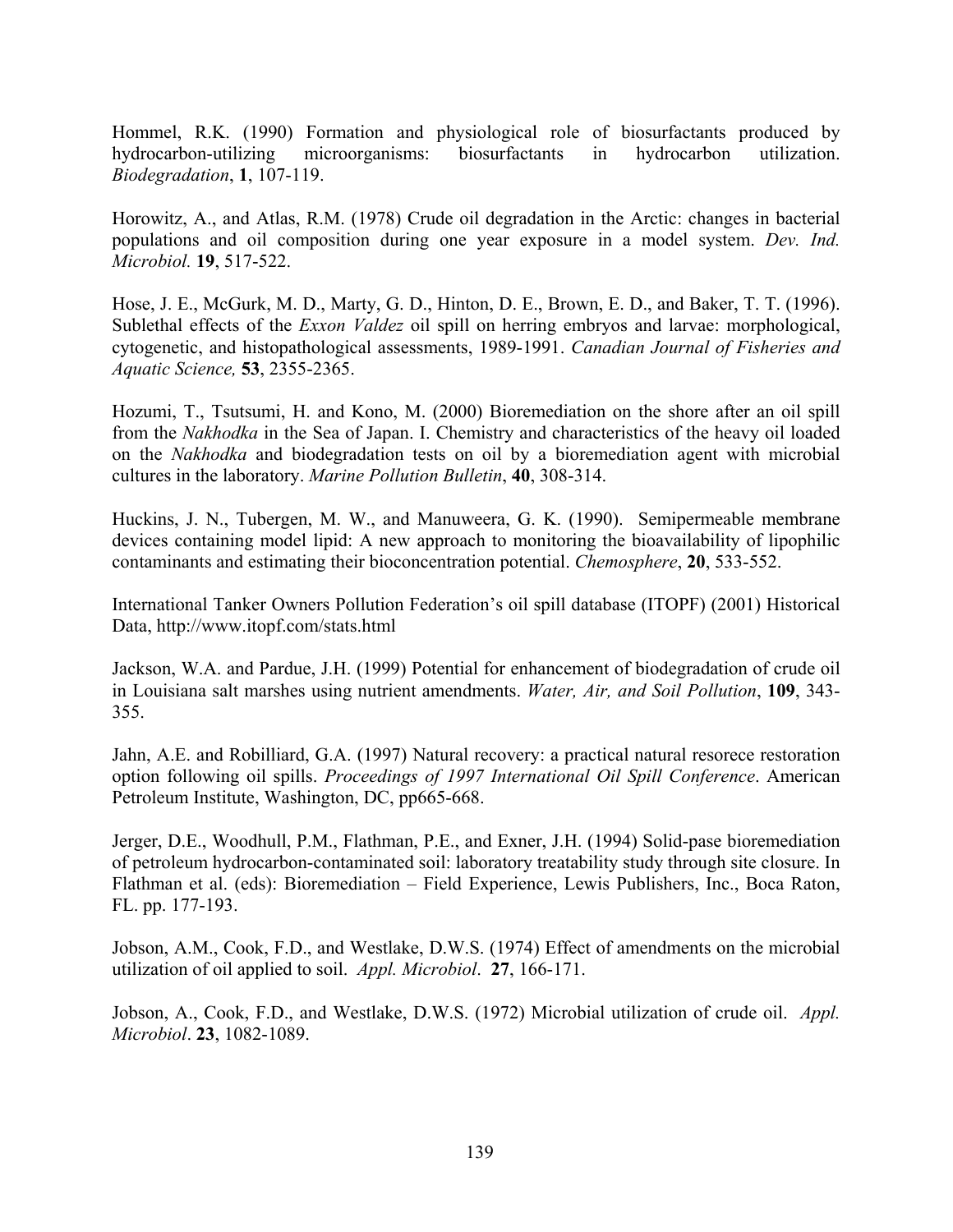Johnson, B. T., Petty, J. D., Huckins, J. N.,Lee, K., Gauthier, J., and Venosa , A. D. (2000) Toxicological risk assessment of a simulated oil spill with SPMD-TOX. In: The  $27<sup>th</sup>$  Annual Aquatic Toxicity Workshop, St. John's, Newfoundland, 1-4 October 2000. pp. 75-76.

Jokuty, P., Whiticar, S.P., Wang, Z., Fingas, M., Lambert, P., Fieldhouse, B., and Mullin, J. (2000) *A Catalogue of Crude Oil and Oil Product Properties*. Environmental Protection Service, Environment Canada, Ottawa, ON. http://www.etcentre.org/spills/oil\_intr.html.

Jones, J.G. and Edington, M.A. (1968) An ecological survey of hydrocarbon-oxidizing microorganism. *J. Gen. Microbiol*., **52**, 381-390.

Jordan, R.E. and Payne, J.R. (1980) *Fate and weathering of petroleum spills in the marine environment*. Ann Arbor Science Publishers, Inc. Ann Arbor, MI.

Jorgenson, M.T. and Cater, T.C. (1996) Minimizing ecological damage during cleanup of terrestial and wetland oil spills. In: Cheremisinoff (Ed), *Storage Tanks.* Gulf Publishing Company, Houston, TX, pp257-293.

Karrick, N.L. (1977) Alteration in petroleum resulting from physical-chemical and microbiological factors. In Malins (Ed) *Effects of Petroleum on Arctic and Subartic Environments and Organisms Vol. 1. Nature and Fate of Petroleum*. Academic Press, Inc., New York, pp225-299.

King, R.B., Long, G.M., Sheldon, J.K. (1998) *Practical Environmental Bioremediation*, Lewis Publishers/CRC Press, Boca Raton, FL.

Klee, A.J. (1993) A computer program for the determination of most probable number and its confidence limits. *J. Microbiol. Methods*. **18**, 91-98.

Korda, A., Santas, P., Tenente, A., Santas, R. (1997) Petroleum hydrocarbon bioremediation: sampling and analytical techniques, in situ treatments and commercial microorganisms currently used. *Appl. Microbiol. Biotechnol.,* **48**, 677-687.

Krumholz, L.R., Caldwell, M.E., Suflita, J.M. (1996) Biodegradation of 'BTEX' hydrocarbons under anaerobic conditions. In R.L. Crawford and D.L. Crawford (Eds.), *Bioremediation: principles and Applications*, Cambridge University Press, UK, pp61-99.

Ladousse, A. and Tramier, B. (1991) Results of 12 years of research in spilled oil bioremediation: Inipol EAP 22, *Proceedings of 1991 Oil Spill Conference*. American Petroleum Institute, Washington, DC, pp577-581.

Lagadic, L and Caquet, T., (1998). Invertebrates in Testing of Environmental Chemicals: Are They Alternatives? *Environmental Health Perspectives*, **106**, 553-561.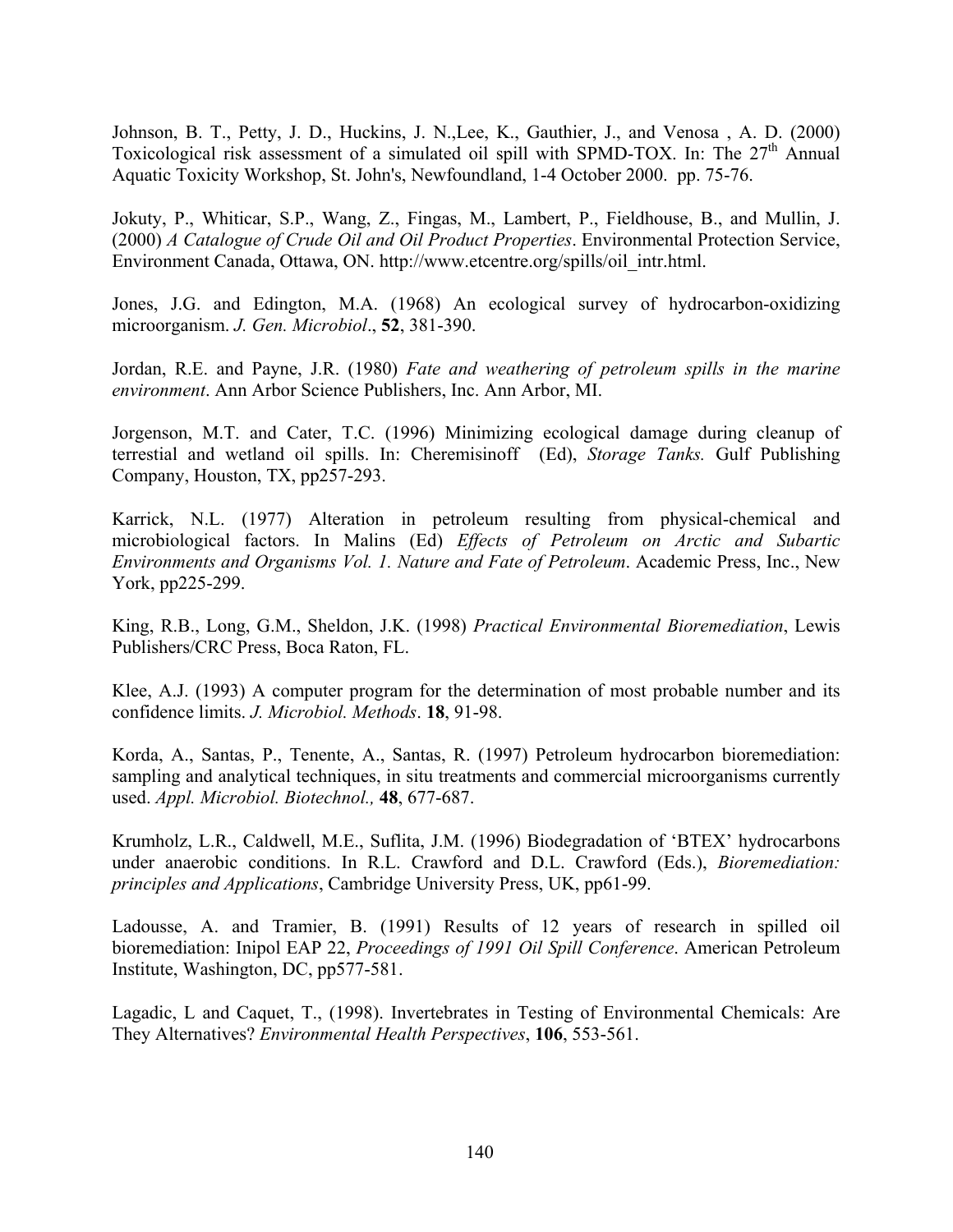Lambert P., Fieldhouse, B., Fingas, M., Goldthorp, M. (1999a) Monitoring oil concentration in the field, *Proceedings of 1999 International Oil Spill Conference*. American Petroleum Institute, Washington DC.

Lambert P., Fingas, M., Goldthorp, M. (1999b) A critical review of field total petroleum hydrocarbon (TPH) analysis, part III. Proceedings of the 22<sup>nd</sup> Arctic and Marine Oilspill Program (AMOP) Technical Seminar, Environment Canada, Ottawa, pp43-56.

Landrum, P.F. and D. Scavia, D. (1983). Influence of sediment on anthracene uptake, depuration and biotransformation by the amphipod *Hyalella azteca*. *Canadian Journal of Fisheries and Aquatic Science*, **40**, 298-305.

Leahy, J.G.; Colwell, R.R. (1990) Microbial Degradation of hydrocarbons in the environment. *Microbial Reviews*, **53**(3), 305-315.

Leavitt, M.E. and Brown, K.L. (1994) Biostimulation and bioaugmentation—three case studies. In Hinchee *et al.* (Eds): *Hydrocarbon Bioremediation*, CRC Press, Boca Raton, FL, pp72-79.

LeBlanc, G. A. and Bain, L. J., (1997). Chronic Toxicity of Environmental Contaminants: Sentinels and Biomarkers. *Environmental Health Perspectives*, **105**, 65-79.

Lee, C.C. (2000) *Sampling , Analysis, and Monitoring Methods: A guide to EPA and OSHA requirements*, Government Institutes, Rockville, MD.

Lee, K., Doe, K. G., Lee, L. E. J., Suidan, M. T., and Venosa, A. D. (2001a) Remediation of an oil-contaminated experimental freshwater wetland: Habitat recovery and toxicity reduction. *Proceedings of the 2001 International Oil Spill Conference*. American Petroleum Institute, Washington, DC. pp323-328.

Lee, L. E. J., McDonald, A., Stassen, J., and Lee, K. (2001b). Effect of oil-spill bioremediation strategies on the survival, growth and reproductive success of the mystery snail, *Viviparus georgianus*. In: *Environmental Toxicology and Risk Assessment: Science, Policy, and Standardization – Implications for Environmental Decisions*: Tenth Volume, **ASTM STP 1403**, B.M. Greenburg, R.N. Hull, M.H. Roberts Jr., and R.W. Gensemer (eds.), American Society for Testing and Materials, West Conshohocken, PA., 2001 (In Press)

Lee, K. (2000) In situ bioremediation of oiled shoreline environments. Opportunities for Advancement of Environmental Applications of Marine Biotechnology. *Proceedings of the October 5-6, 1999, Workshop. The National Research Council of the National Academy of Sciences and the National Academy of Engineering*, National Academy Press, Washington, DC., pp. 44-60.

Lee, K., and Merlin, F.X. (1999) Bioremediation of oil on shoreline environments: development of techniques and guidelines. *Pure Appl. Chem*., **71**(1), 161-171.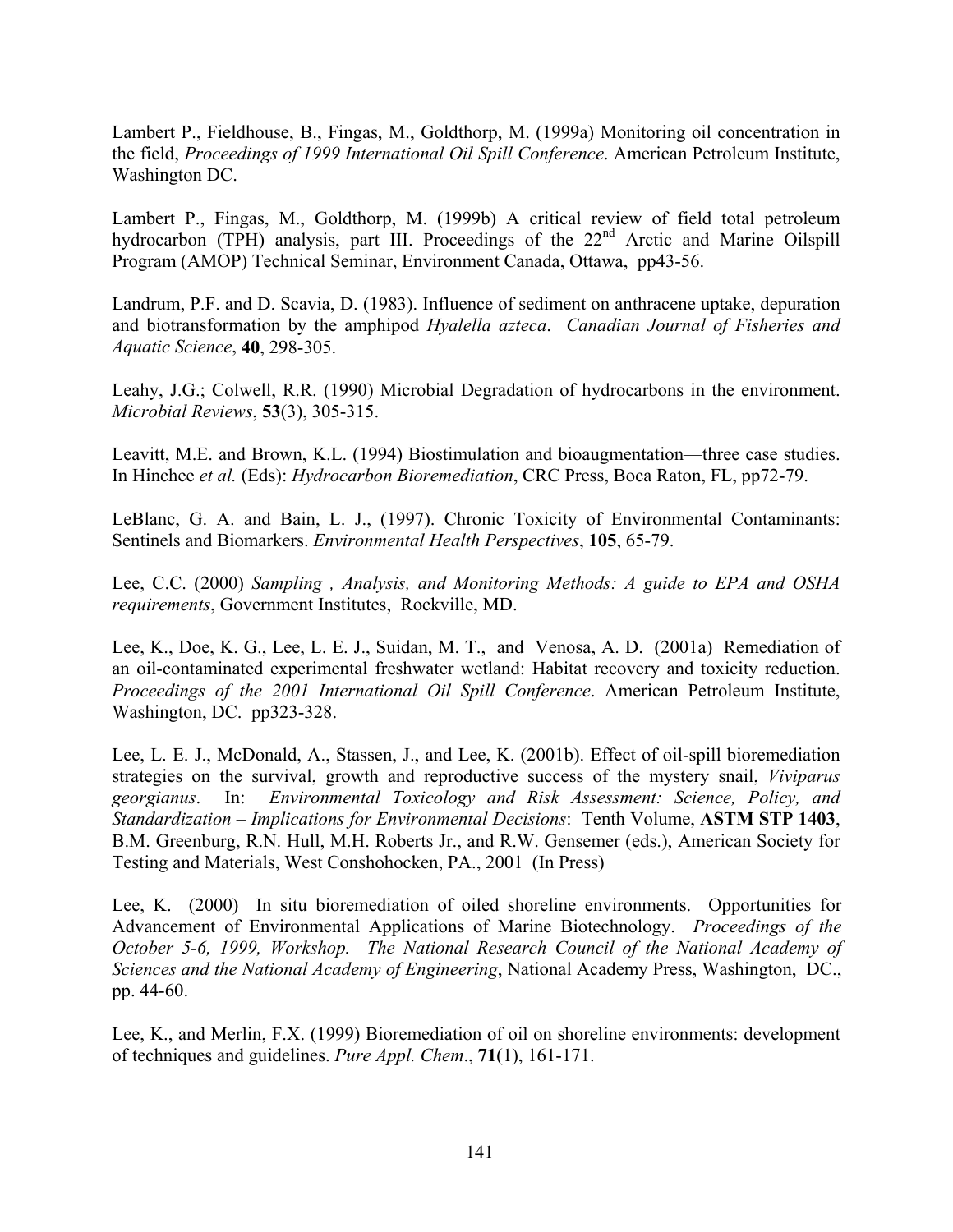Lee, K., Blaise, C. and Wells, P. G. (1998) Microscale testing in aquatic toxicology: Conclusions and future directions. In: *Microscale Aquatic Toxicology: Advances Techniques and Practice*, P.G. Wells, K. Lee and C. Blaise (eds.), CRC Press, Incorporated. pp. 647-652.

Lee, K., Lunel, T., Wood, P., Swannell, R., and Stoffyn-Egli, P. (1997a) Shoreline cleanup by acceleration of clay-oil flocculation processes. *Proceedings of 1997 International Oil Spill Conference*. American Petroleum Institute, Washington DC, pp235-240.

Lee, K., Tremblay, G.H., and Gauthier, J., Cobanli, S.E., Griffin, M. (1997b) Bioaugmentation and biostimulation: a paradox between laboratory and field results. *Proceedings of 1997 International Oil Spill Conference*. American Petroleum Institute, Washington DC, pp697-705.

Lee, K., Weise, A.M., St. Pierre, S. (1997c) Enhanced oil biodegradation with mineral fine interaction. *Spill Science & Technology Bulletin*, **3**(4), 263-267

Lee, K., Tremblay, G.H. and Cobanli, S.E. (1995a) Bioremediation of oiled beach sediments: Assessment of inorganic and organic fertilizers., *Proceedings of 1995 Oil Spill Conference*. American Petroleum Institute, Washington, DC, pp107-113.

Lee, K., Siron, R., Tremblay, G.H. (1995b) Effectiveness of bioremediation in reducing toxicity in oiled intertidal sediments. In Hinchee *et al*.(Eds): *Microbial Processes for Bioremediation*, Battelle Press, Columbus, OH, pp117-127.

Lee, K (1995) Bioremediation studies in low-energy shoreline environments. *Proceedings of Second International Oil Spill Research and Development Forum*. International Marine Organization, London, UK, pp27-36.

Lee, K., and Trembley, G. H. (1993). Bioremediation: Application of slow-release fertilizers on low energy shorelines. *Proceedings of the 1993 Oil Spill Conference*, American Petroleum Institute, Washington, D. C., pp449-454.

Lee, K., and Levy, E. M. (1991). Bioremediation: Waxy crude oils stranded on low-energy shorelines. *Proceedings of the 1991 Oil Spill Conference*, American Petroleum Institute, Washington, D. C., pp541-547.

Lee, K., and Levy, E.M. (1989) Enhancement of the natural biodegradation of condensate and crude oil on beaches of Atlantic Canada. *Proceedings of 1989 Oil Spill Conference*. American Petroleum Institute, Washington, DC, pp 479-486.

Lee, K., and Levy, E.M. (1987) Enhanced biodegradation of a light crude oil in sandy beaches. *Proceedings of 1987 Oil Spill Conference*. American Petroleum Institute, Washington, DC, pp411-416.

Lepo, J.E. and Cripe, C.R. (1998a) *Development and Application of Protocols for Evaluation of Oil Spill Bioremediation.* USEPA, Gulf Breeze Environmental Research Laboratory, EPA/600/S-97/007.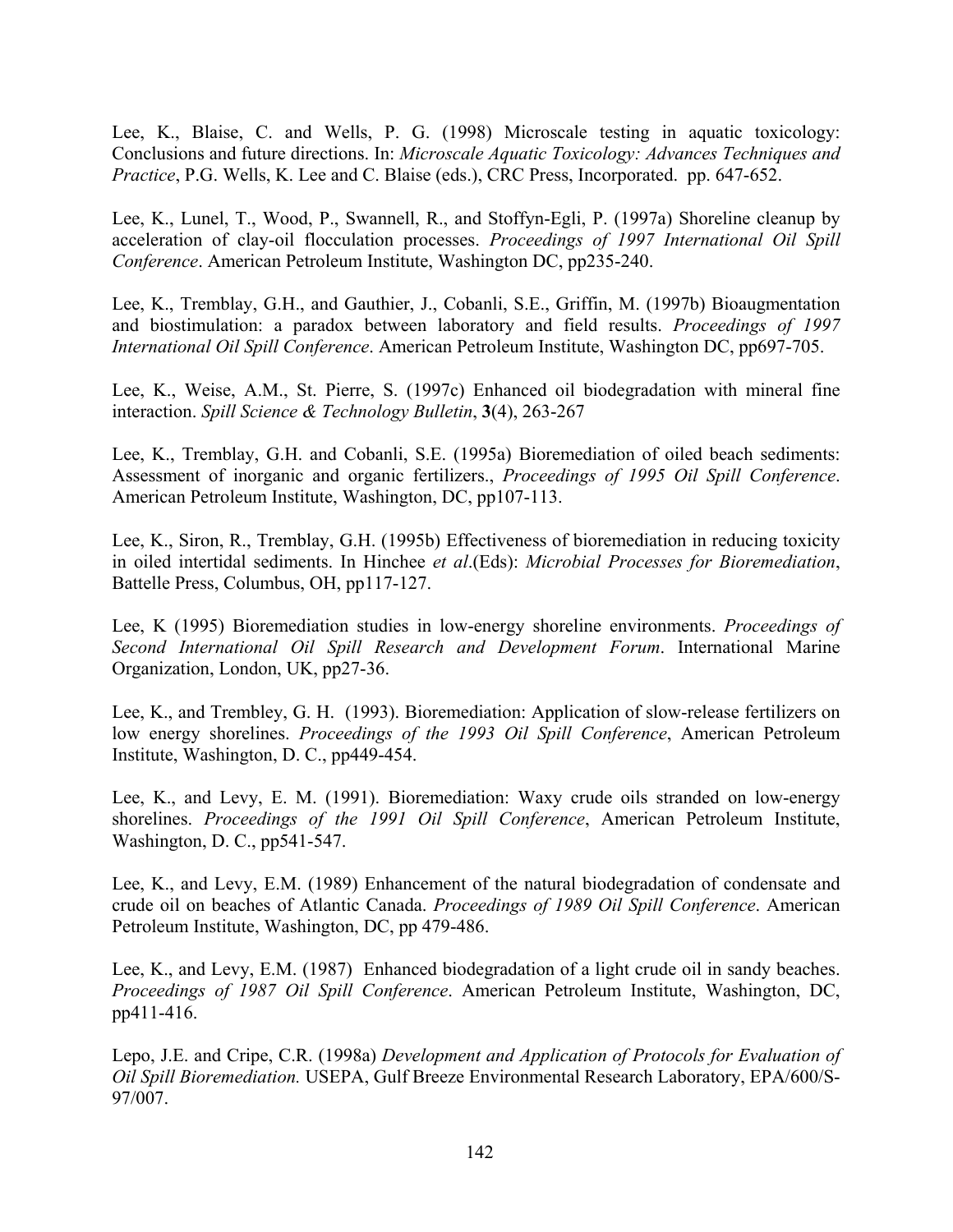Lepo, J.E. and Cripe, C.R. (1998b) *Effectiveness and Safty of Strategies for Oil Spill Bioremediation: Potential and Limitation, Laboratory to Field.* USEPA, Gulf Breeze Environmental Research Laboratory, EPA/600/S-97/008.

Lessar R.R. and Demarco G. (2000) The significance of oil spill dispersants. *Spill Science & Technology Bulletin*, **6**(1), 59-68.

Lin, Q., Mendelssohn, I.A., Henry, C.B. Jr., Hester, M.W., and Web, E.C. (1999) Effect of oil cleaup methods on ecological recovery and oil degradation of *Phragmites* marshes. *Proceedings of 1999 Oil Spill Conference*. American Petroleum Institute, Washington, DC.

Lin, Q. and Mendelssohn, I.A.(1998) The combined effects of phytoremediation and biostimulation in enhancing habitat restoration and oil degradation of petroleum contaminated wetlands. *Ecological Engineering*, **10**, 263-274.

Lin, Q. and Mendelssohn, I.A.(1996) A comparative investigation of the effect of South Louisiana crude oil on the vegetation of freshwater, brackish, and salt marshes. *Marine Pollution Bulletin*, **32**, 202-209.

Longpre, D., Lee, K., Jarry, V., Jaouich, A., Venosa, A.D., Suidan, M.T. (1999) The response of *Scirpus pungens* to crude oil contaminated sediments. *Proceedings of the Phytoremediation Technical Seminar*, Environment Canada, Ottawa, pp137-148.

Lunel T., and Baker, J.M. (1999) Quantification of net environmental benefit for future oil spills, *Proceedings of 1999 International Oil Spill Conference*. American Petroleum Institute, Washington DC.

Macnaughton S.J., Stephen, J.R., Venosa, A.D., Davis, G.A., Chang, Y. and White D.C. (1999) Microbial Population changes during bioremediation of an experimental oil spill. *Applied and Environmental Microbiology*, **65**, 3566-3574.

Maidak, B.L., Cole, J.R., Lilburn, T.G., Parker Jr, C.T., Saxman, P.R., Stredwick, J.M., Garrity, G.M., Li, B., Olsen, G.J., Pramanik, S., Schmidt, T.M., and Tiedje, J.M. (2000) The RDP (Ribosomal Database Project) continues. *Nucleic Acids Res*. **28**,173-174.

Margesin, R. and Schinner, F. (1999) Biological decontamination of oil spills in cold environments. *J. Chem.Technol. Biotechnol.*, **74**, 381-389.

Marty, G. D., Short, J. W., Dambach, D. M., Willits, N. H., Heintz, R. A., Rice, S. D., Stegeman, J. J., and Hinton, D. E. (1997). Ascites, premature emergence, increased gonadal cell apoptosis, and cytochrome P4501A induction in pink salmon larvae continuously exposed to oilcontaminated gravel during development. *Canadian Journal of Zoology,* **75**: 989-1007.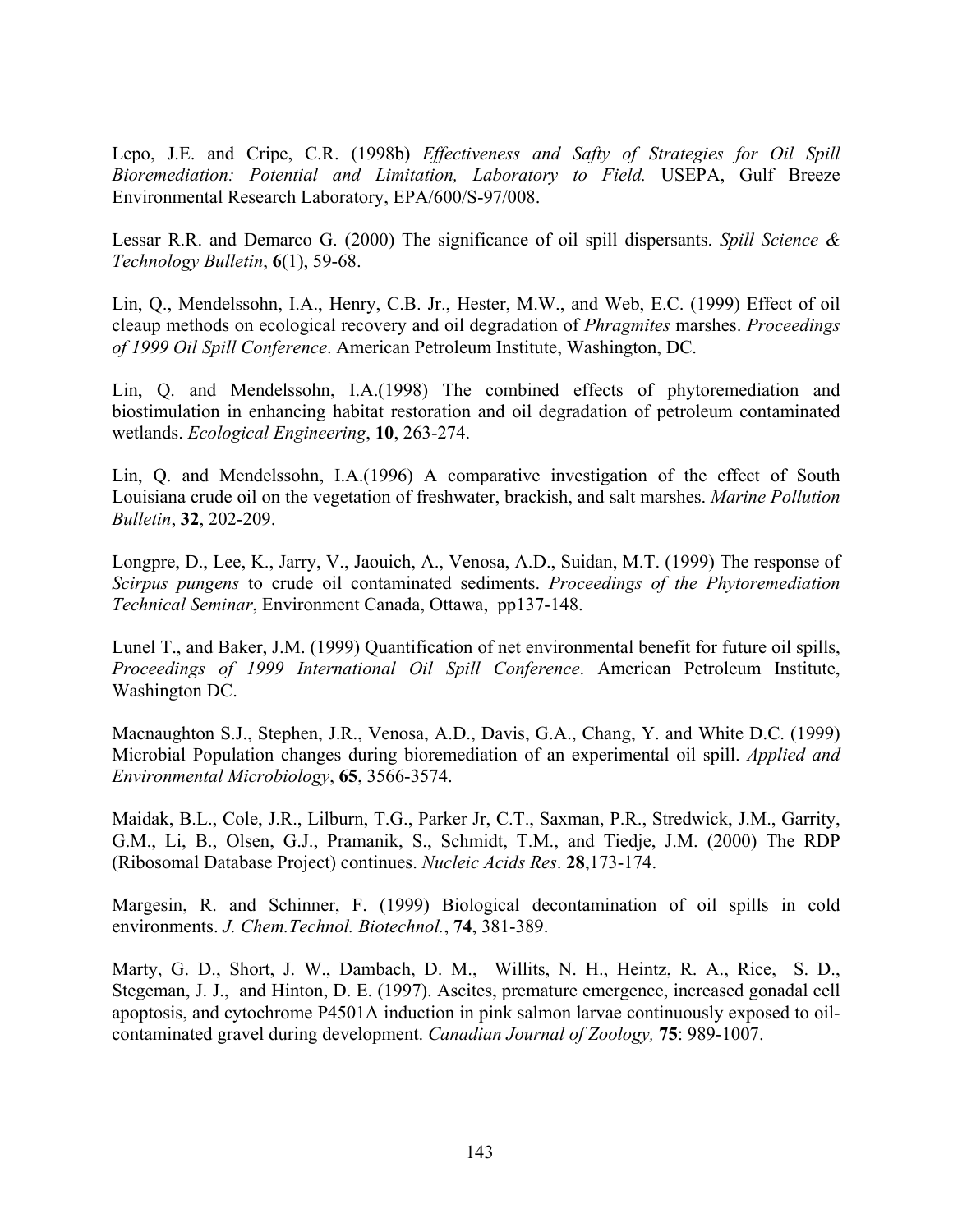Maxwell, C.R., Baqai, H.A. (1995) Remediation of petroleum hydrocarbons by inoculation with laboratory-cultured microorganisms. In Hinchee, R.E. *et al.* (eds) *Bioaugmentation for Site Remediation*. Battelle Press, Columbus, OH, pp129-137.

McMillen, S.J., Requejo, A.G., Young, G.N., Davis, P.S., Cook, P.D., Kerr, J.M., and Gray, N.R. (1995) Bioremediation potential of crude oil spilled on soil. In Hinchee *et al*.(Eds): *Microbial Processes for Bioremediation*, Battelle Press, Columbus, OH, pp91-99.

Mearns, A. J. (1997) Cleaning oiled shores: putting bioremediation to the test. *Spill Science & Technology Bulletin*, **4**(4), 209-217.

Mearns, A. J., Venosa, A.D., Lee, K., Salazar, M. (1997) Field-testing bioremediation treating agents: lessons from an experimental shoreline oil spill. *Proceedings of 1997 International Oil Spill Conference*. American Petroleum Institute, Washington DC, pp707-712.

Mearns, A., Doe, K., Fisher, W., Hoff, R., Lee, K., Siron, R., Mueller, C. and Venosa, A. D. (1995) Toxicity trends during an oil spill bioremediation experiment on a sandy shoreline in Delaware, USA. *Proceedings of the 18th Arctic and Marine Oilspill Program (AMOP) Technical Seminar*, Edmonton, Canada, June 14-16, 1995. pp. 1133-1145.

Mearns, A. J. (1995) Elements to be considered in assessing the effectiveness and effects of shoreline countermeasures, *Spill Science & Technology Bulletin*, **2**(1), 5-10.

Mearns, A. J., Roques, P., Henry C.B.Jr. (1993) Measuring efficacy of bioremediation of oil spills: monitoring, observations, and lessons from the Apex oil spill experience. *Proceedings of 1993 International Oil Spill Conference*. American Petroleum Institute, Washington DC, pp335- 344.

Mearns, A. J. and Word, J. Q. (1982) Forecasting effects of sewage solids on marine benthic communities. In*: Ecological Stress and the New York Blight: Science and Management*, G.F. Mayer (ed.) Estuarine Research Federation, Columbia, SC, pp. 495-512.

Mendelssohn, I. A., Q. Lin, K. Debusschere, C. B. Henry, E. B. Overton, R. J. Portier, M. M. Walsh, S. Penland, N. N. Rabalais, 1995. The development of bioremediation for spill cleanup in coastal wetlands: Product impacts and bioremediation potential. *Proceedings of the 1995 Oil Spill Conference*, American Petroleum Institute, Washington, DC, pp97-100.

Merlin, F.X. (1995) Devising an experimental protocol to evaluate the effectiveness of bioremediation procedures. *Proceedings of Second International Oil Spill Research and Development Forum*. International Marine Organization, London, UK, pp37-36.

Michel, J. and Benggio B. (1999) Guidelines for selecting appropriate cleanup endpoints at oil spills. *Proceedings of 1999 International Oil Spill Conference*. American Petroleum Institute, Washington DC.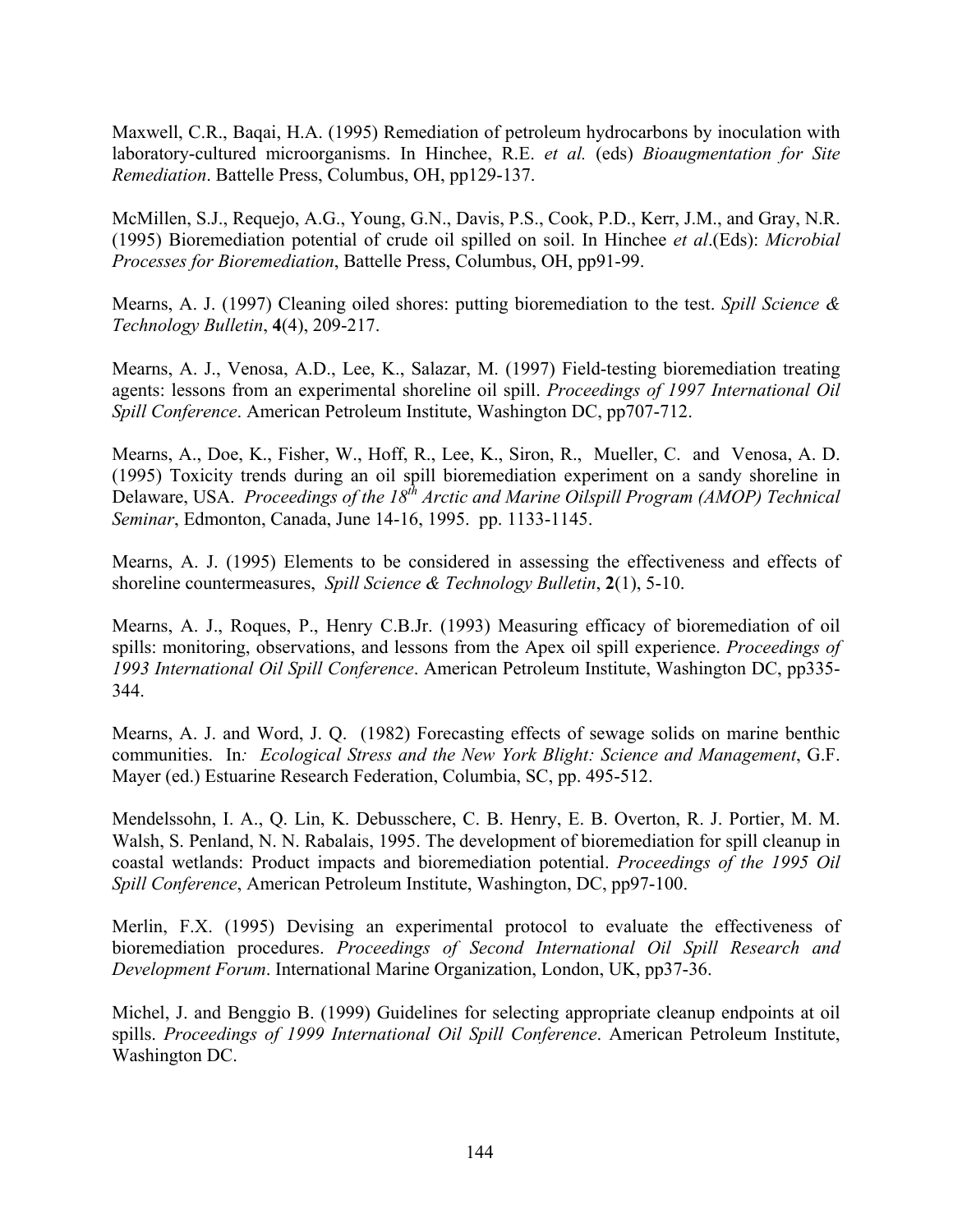Michel J., Hayes, M.O. (1993) Persistence and weathering of *Exxon Valdez* oil in the intertidal zone—3.5 years later. *Proceedings of 1993 International Oil Spill Conference*. American Petroleum Institute, Washington DC, pp279-286.

Microbics Corporation, (1995). *Microtox Acute Toxicity Solid-Phase Test*, Microbics Corporation, Carlsbad, CA, 18 p.

Miklaucic, Cdr.E.A. and Saseen, J. (1989) The Ashland oil spill, Floreffe, PA—case history and response evaluation. . *Proceedings of 1993 International Oil Spill Conference*. American Petroleum Institute, Washington DC, pp45-51.

Mitsch, W. J. and Gosselink, J. G. (2000). *Wetlands*, John Wiley and Sons, Inc., New York, N.Y.

Mitsch, W.J. and Gosselink, J.G. (1993) *Wetlands*, Van Nostrand Reinhold, New York.

Mueller, D. C., Bonner, J. S., McDonald, S. J., and Autenrieth, R. L. (1999) Acute toxicity of estuarine wetland sediments contaminated by petroleum*. Environmental Technology* **20**: 875- 882.

Muyzer, G., De Waal, E.C., and Uitterlinden, A.G. (1993) Profiling of complex microbial populations by denaturing gradient gel electrophoresis analysis of polymerase chain reactionamplified genes coding for 16S rRNA. *Appl. Environ. Microbiol.* **59**,695-700.

National Academy of Sciences (1985) *Oil in the Sea: Inputs, Fates and Effects*, National Academy Press, Washington DC.

National Environmental Technology Application Center (1993) *Evaluation Methods Manual: Oil Spill Response Bioremediation Agents*. University of Pittsburgh Applied Research Center, Pittsburgh, PA.

National Research Council (1993) *In Situ Bioremediation. When Does It Work?* National Academy Press, Washington DC.

Neff, J. M. and Stubblefield, W. A. (1995) Chemical and toxicological evaluation of water quality following the *Exxon Valdez* oil spill. . In*: Exxon Valdez Oil Spill: Fate and Effects in Alaskan Waters*. P. G. Wells, J. N. Butler and J. S. Hughes (eds.), American Society for Testing and Materials, Philadelphia, ASTM STP 1219. pp. 141-177.

Neff, J.M., Anderson, J.W., Cox, B.A., Langhlin, R.B, Rossi, S.S., and Tatum, H.E. (1976) Effect of petroleum on survivial, respiration, and growth of marine animals. *Proceedings of the Symposium on Sources, Effects & Sinks of Hydrocarbons in the Aquatic Environment*, American Institute of Biological Sciences, Washington, DC, pp515-539.

Neralla, S., Write, A., and Weaver, R.W. (1995) Microbial inoculants and fertilization for bioremediation of oil in wetlands. In Hinchee, R.E. *et al.* (eds) *Bioaugmentation for Site Remediation*. Battelle Press, Columbus, OH, pp33-38.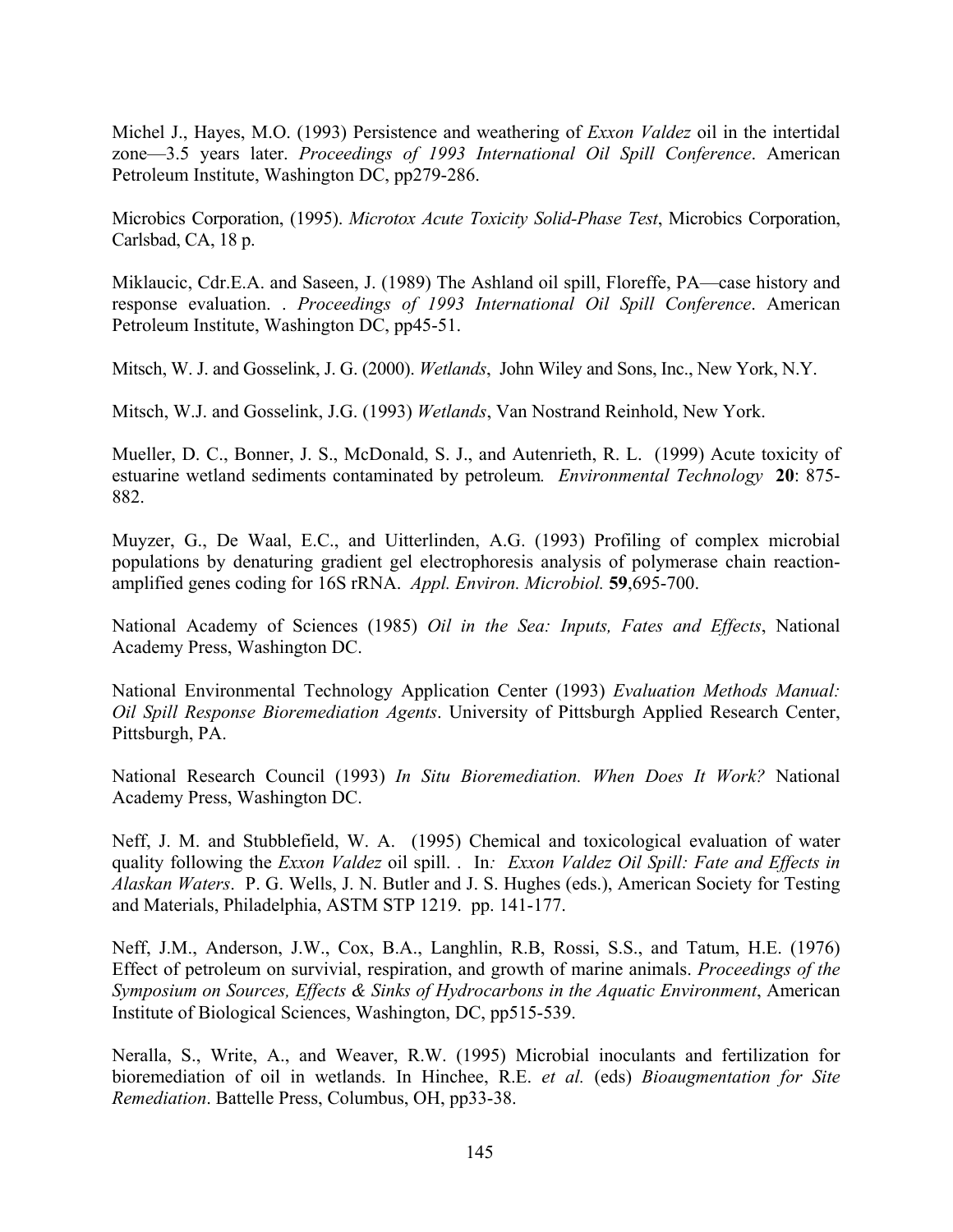National Environmental Technology Application Center (1993) *Evaluation Methods Manual: Oil Spill Response Bioremediation Agents*. University of Pittsburgh Applied Research Center, Pittsburgh, PA.

Nicodem, D.E., Fernandes, M.C., Guedes, C.L.B., Correa, R.J. (1997) Photochemical processes and the environmental impact of petroleum spills. *Biogeochemistry*, **39**, 121-138.

NOAA (1992) *Shoreline Countermeasure Manual*, National Oceanic & Atmospheric Administration, Seattle, Washington.

NOAA and API (1994) *Options for Minimizing Environmental Impacts of Freshwater Spill Response*, National Oceanic & Atmospheric Administration and American Petroleum Institute.

Office of Technology Assessment (1991), *Bioremediation of Marine Oil Spills: An Analysis of Oil Spill Response Technologies*, OTA-BP-O-70, Washington, DC.

Office of Technology Assessment (1990), *Coping With An Oiled Sea: An Analysis of Oil Spill Response Technologies*, OTA-BP-O-63, Washington, DC.

Olivieri, R., Bacchin, P., Robertiello, A., Odde, N., Degen., L., Tonolo, A. (1976) Microbial degradation of oil spills enhanced by a slow release fertilizer. *Applied and Environmental Microbiology*, **31**, 629-634.

Oudet, J., Merlin, F.X., and Pinvidic, P. (1998) Weathering rates of oil components in a bioremediation experiment in estuarine sediments. *Marine Environmental Research*, **45**(2), 113- 125.

Ortiz de Montellano, P. R. (1986) Cytochrome P450. Structure, Mechanism, and Biochemistry. Plenum Press, N.Y., 556 p.

Owens, E.H., Scienkiewicz, A.M., Sergy, G.A. (1999) Evaluation of shoreline cleaning versus natural recovery: the *Metula* spill and the *Komi* operations, *Proceedings of 1999 International Oil Spill Conference*. American Petroleum Institute, Washington DC.

Owens, E.H. (1998) Sediment relocation and tilling – Underused and misunderstood techniques for the treatment of oiled beaches. *Proceedings of the 21st Arctic and Marine Oilspill Program (AMOP) Technical Seminar*, Environment Canada, Ottawa, pp857-871.

Owens, E.H. and Sergy, G.A. (1997) Application of recent technical advances to the decision process for shoreline treatment. *Proceedings of 1997 International Oil Spill Conference*. American Petroleum Institute, Washington DC, pp289-295.

Owens, E.H., Taylor, E., Marty, R., Little, D.I. (1993) An inland oil spill response manual to minimize adverse environmental impacts. *Proceedings of 1993 International Oil Spill Conference*. American Petroleum Institute, Washington DC, pp105-109.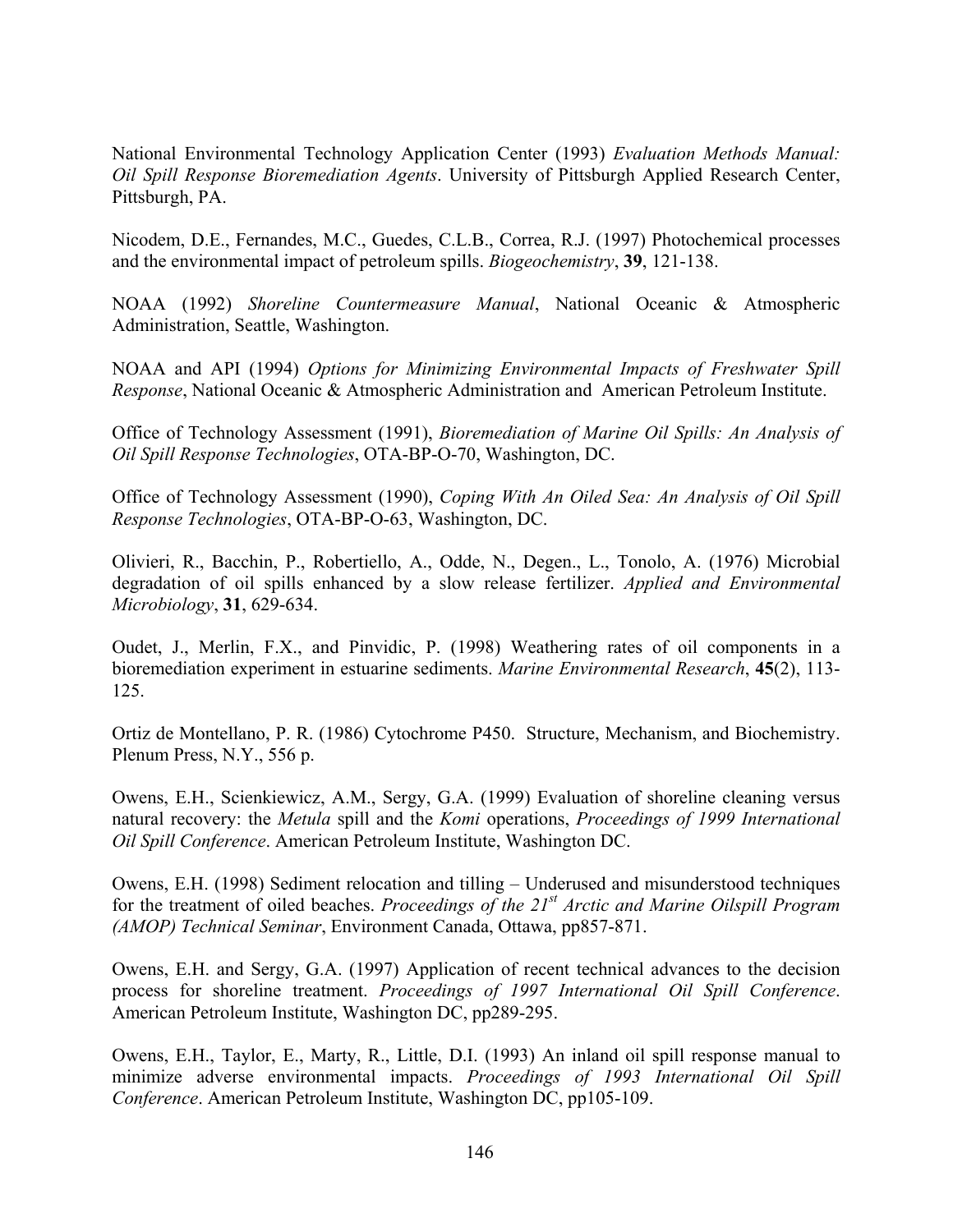Page, A.L., Miller, R.H., Keeney, D.R. (1986*) Methods of Soil Analysis*. *Part II: Chemical and Microbial Properties*, 2<sup>nd</sup> Edition. ASA (American Society of Agronomy and Soil Science Society of America).

Peters, J. and Moldowan, J.M. (1993) *The Biomarker Guide. Interpreting Molecular Fossils in Petroleum and Ancient Sediments*. Prentice-Hall, Englewood Cliffs, NJ.

Peterson, R.G., and Calvin, L.D. (1986) Sampling, In Klute (ed.) Methods of Soil Analysis, American Society of Agronomy and Soil Science Society of America, pp33-51.

Pezeshki, S.R., Hester, M.W., Lin, Q., Nyman, J.A. (2000) The effects of oil spill and clean-up on dominant US Gulf coast marsh macrophytes: a review. *Environmental Pollution*, **108**, 129- 139.

Prince, R. C., Bare, R. E., Garrett, R. M., Grossmann, M. J., Haith, C. E., Keim, L. G., Lee, K., Holtom, G. J., Lambert, P., Sergy, G. A., Owens, E. H., and Guenette, C. C. (1999) Bioremediation of a marine oil spill in the Arctic. In B.C. Alleman & A. Leeson (eds) : *In-Situ Bioremediation of Petroleum Hydrocarbon and Other Organic Compounds*, Battelle Press, Columbus, OH, pp. 227-232.

Prince, R. C., Elmendorf, D. L., Lute, J. R., Hsu, C. S., Haith, C. E., Senius, J. D., Dechert, G.J., Douglas, G. S, and Butler, E. L. (1994)  $17\alpha(H)$ ,  $21\beta(H)$ -Hopane as a conserved internal marker for estimating the biodegradation of crude oil. *Environmental Science and Technology*, **28**, 142- 145.

Prince, R. C., Clark, J.R., Lindstrom, J.E., Butler, E.L., Brown, E.J., Winter, G., Grossman, M.J., Parrish, P.R., Bare, R.E., Braddock, J.F., Steinhauer, W.G., Douglas, G.S., Kennedy, J.M., Barter, P.J., Bragg, J.R., Harner, E.J., and Atlas, R. M. (1994) Bioremediation of the Exxon Valdez oil spill: monitoring safety and efficacy. In: R.E. Hinchee *et al.*(Eds.), *Hydrocarbon Bioremediation*. Lewis Publishers, Boca Raton, Florida, pp107-124.

Prince, R.C. (1993) Petroleum spill bioremediation in marine environments. *Critical Rev. Microbiol*. **19**, 217-242.

Pritchard, P.H, Mueller, J.G, Rogers, J.C., Kremer, F.V. and Glaser, J.A (1992) Oil spill bioremediation: experiences, lessons and results from the Exxon Valdez oil spill Alaska. *Biodegradation* **3**, 109-132.

Pritchard, P.H. and Costa, C.F. (1991) EPA's Alaska oil spill bioremediation project. *Environmental Science and Technology*, **25**, 372-379.

Pritchard, P.H., and Bourquin, A.W. (1985) Microbial toxicity studies In: *Fundamentals of Aquatic Toxicology*, G. M. Rand and S. R. Petrocelli (eds.), Hemisphere Press, N.Y., pp. 177- 217.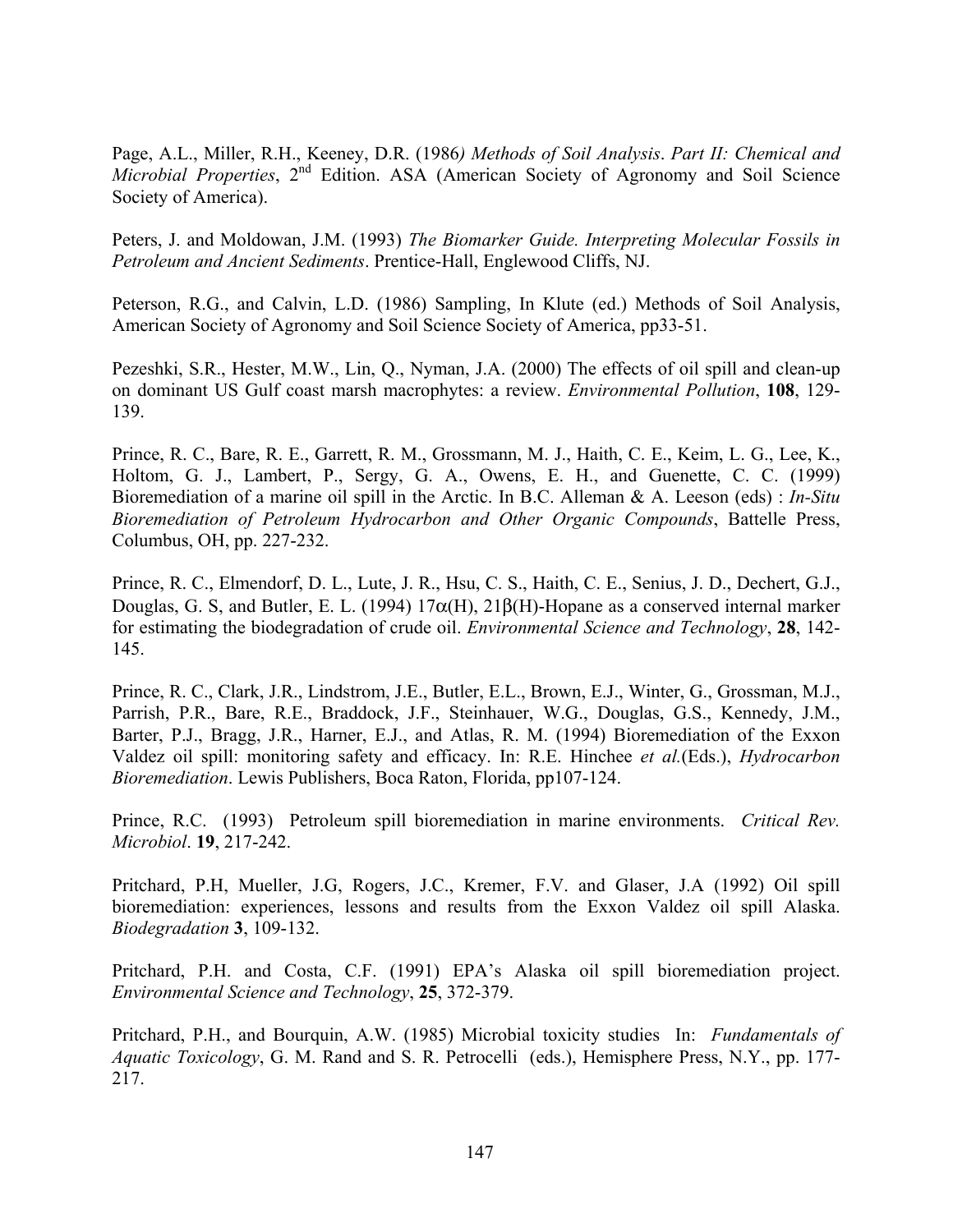Purandare, J.A., Huang, T., Suidan, M.T., Johnston, B., Venosa, A.D., Pier, P.(1999) Microcosm study of bioremediation of oil-contaminated freshwater wetlands, *Proceedings of 1999 International Oil Spill Conference*. American Petroleum Institute, Washington DC.

Purandare, J.A. (1999) *Bioremediation of oil-contaminated freshwater wetlands*, M.S. Thesis, University of Cincinnati, OH, USA.

Ramstad, S. and Sveum, P.(1995) Bioremediation of oil-contaminated shorelines: Effects of different nitrogen sources. In Hinchee, R.E. *et al.* (eds) *Applied Bioremediation of Petroleum Hydrocarbons*. Battelle Press, Columbus, OH, pp415-422.

Randolph, R.C., Hardy, J. T., Fowler, S. W., Price, A. R. G., and Pearson, W. H (1998) Toxicity and persistence of nearshore sediment contamination following the 1991 Gulf War. *Environment International* **24**, 33-42.

Reisfeld, A., Rosenberg, E., and Gutnick, D.(1972) Microbial degradation of crude oil: factors affecting the dispersion in sea water by mixed and pure cultures. *Appl. Microbiol*., **24**, 363-368.

Rice, L.E. and Hemmingsen, B.B. (1997) Enumeration of hydrocarbon-degrading bacteria. In Sheehan (ed) *Methods in Biotechnology, Vol.2: Bioremediation Protocols*. Humana Press Inc., Totowa, NJ, pp99-109.

Riser-Roberts, E (1998) *Remediation of Petroleum Contaminated Soils: Biological, Physical, and Chemical Processes*, Lewis Publishers/CRC Press, Boca Raton, FL.

Rollins, D. M. and Colwell, R.R. (1986) Viable but nonculturable stage of *Campylobacter jejuni*  and its role in survival in the natural aquatic environment. *Appl. Environmental Microbiol*. **52**, 531-538.

Rosenberg, E. and Ron, E.Z (1996) Bioremediation of petroleum contamination, In R.L. Crawford and D.L. Crawford (Eds.), *Bioremediation: principles and Applications*, Cambridge University Press, UK, 100-124.

Rosenberg, E., Lagmann, R., Kushmaro, A., Taube., R., Adler, R., and Ron, E.Z. (1992) Petroleum bioremediation—a multiphase problem. *Biodegradation*, **3**, 337-350

Roubal, G. and Atlas, R.M. (1978) Distribution of hydrocarbon-utilizing microorganisms and hydrocarbon biodegradation potentials in Alaskan continental shelf areas*. Appl. Environ. Microbiol.* **35**, 897-905.

Rozsak, D. B. and Colwell, R. R. (1987) Survival strategies of bacteria in the natural environment. *Microbiol. Rev*., 365-379.

Rupp, G.L., and Jones, R.R., Sr. (1993) *Heterogeneous Waste Characterization: Methods and Recommendations*, CRC Press, Inc., Boca Raton, FL.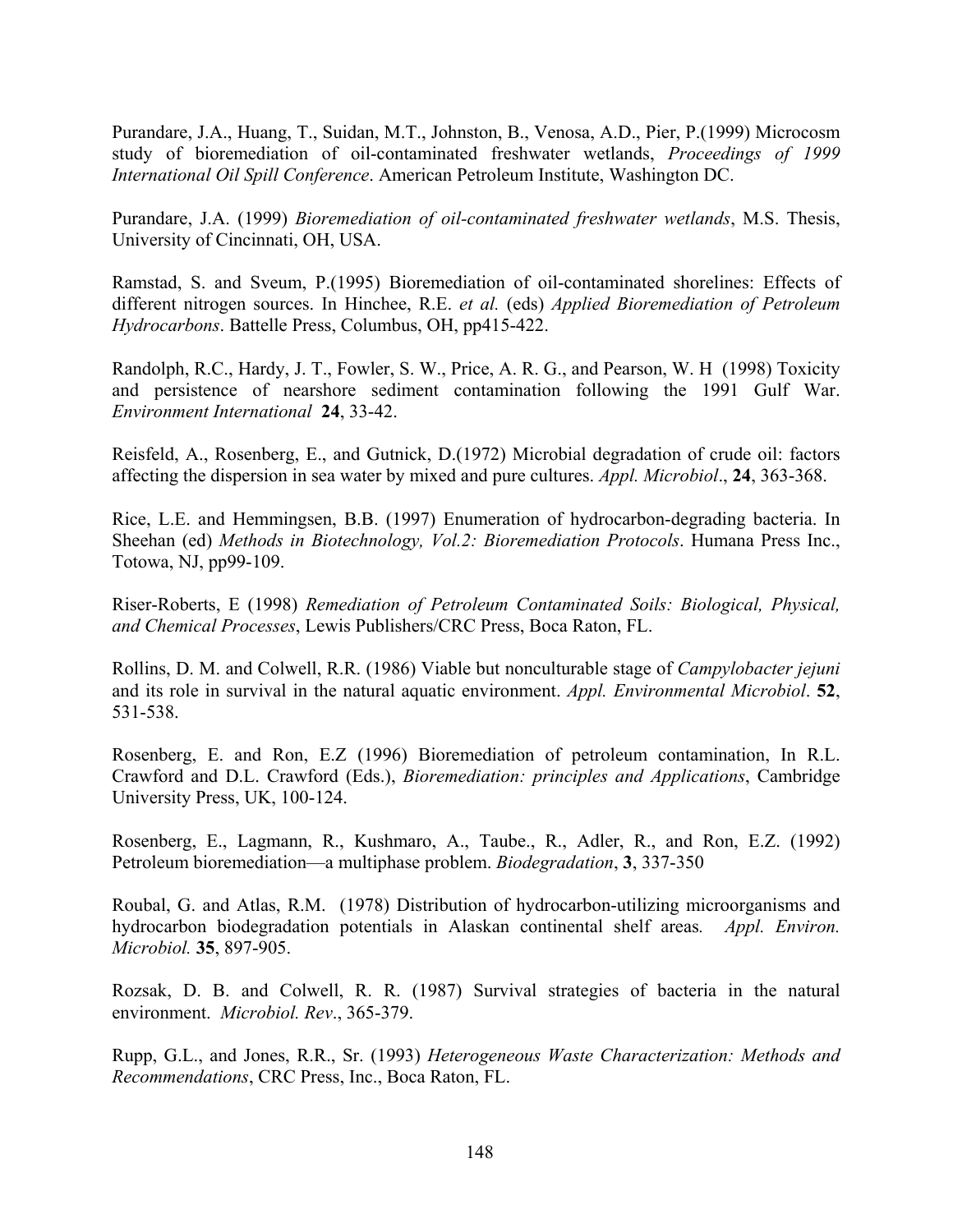Safferman, S.I. (1998) Fundamentals of bioremediation treatability studies. In: S.K. Sikdar & R.I. Irvine(Eds.), *Bioremediation: Principles and Practice*. Vol. I. *Fundamentals and Applications.* Technomic Publishing Co., Lancaster, PA, pp577-600.

Safferman, S.I. (1991) Selection of nutrients to enhance biodegradation for the remediation of oil spilled on beaches. *Proceedings of 1991 International Oil Spill Conference.* American Petroleum Institute, Washington DC, pp571-576.

Salanitro, J.P., Dorn, P.B., Huesemann, M.H., Moore, K.O., Rhodes, I.A., Jackson, L.M.R., Vipond, T.E., Western, M.M., and Wisniewski (1997) Crude oil hydrocarbon bioremediation and soil ecotoxicity assessment, *Environ. Sci. Technol*., **31**, 1769-1776.

Salvador, A., Bonner, J.S., McDonald, T.J., Mills, M.A., Autenrieth, R.L. (1997) Degradation of crude oil enhanced by microbial cultures. *Proceedings of 1999 International Oil Spill Conference*. American Petroleum Institute, Washington DC, pp995-996.

Santas, R. and Santas, P. (2000) Effects of wave action on the bioremediation of crude oil saturated hydrocarbons. *Marine Pollution Bullrtin*, **40**(5) 434-439.

Schnoor, J. L., Licht, L. A., McCutcheon, S. C., Wolfe, N. L., and Carreira, L. H., (1995). Phytoremediation of organic and nutrient contaminants. *Environmental Science and Technol*ogy, **29**, 318-323.

Sell, D., Conway L., Clark, T., Picken, G.B., Baker, J.M., Dunnet, G.M., McIntyre, A.D., and Clark, R.B. (1995) Scientific criteria to optimize oil spill cleanup, *Proceedings of 1995 International Oil Spill Conference.* American Petroleum Institute, Washington DC, pp595-610.

Sharples B.P.M. (1992) Oil pollution by the offshore industry contrasted with tankers: an examination of the facts. *Journal of Process Mechanical Engineering*. **206**, 3-14.

Sexstone, A.J. and Atlas, R.M. (1977) Response of populations in arctic tundra soils to crude oil. *Can. J. Microbiol.*, **23**, 1327-1333.

Shin, W.S., Tate, P.T., Jackson, W.A., Pardue, J.H. (1999) Bioremediation of an experimental oil spill in a salt marsh. In Means and Hinchee (eds): *Wetlands & Remediation: an international conference*. Battelle Press, Columbus, OH, pp33-40.

Simon, M., Autenrieth, R.L., McDonald, T.J., Bonner, J.S.(1999) Evaluation of bioaugmentation for remediation of petroleum in a wetland. *Proceedings of 1999 International Oil Spill Conference*. American Petroleum Institute, Washington DC.

Singer M.E. and Finnerty, W.R. (1984) Microbial metabolism of strat-chain and branched alkanes. In Atlas (Ed), *Petroleum Microbiology*, Macmillan Publishing Company, New York, pp1-60.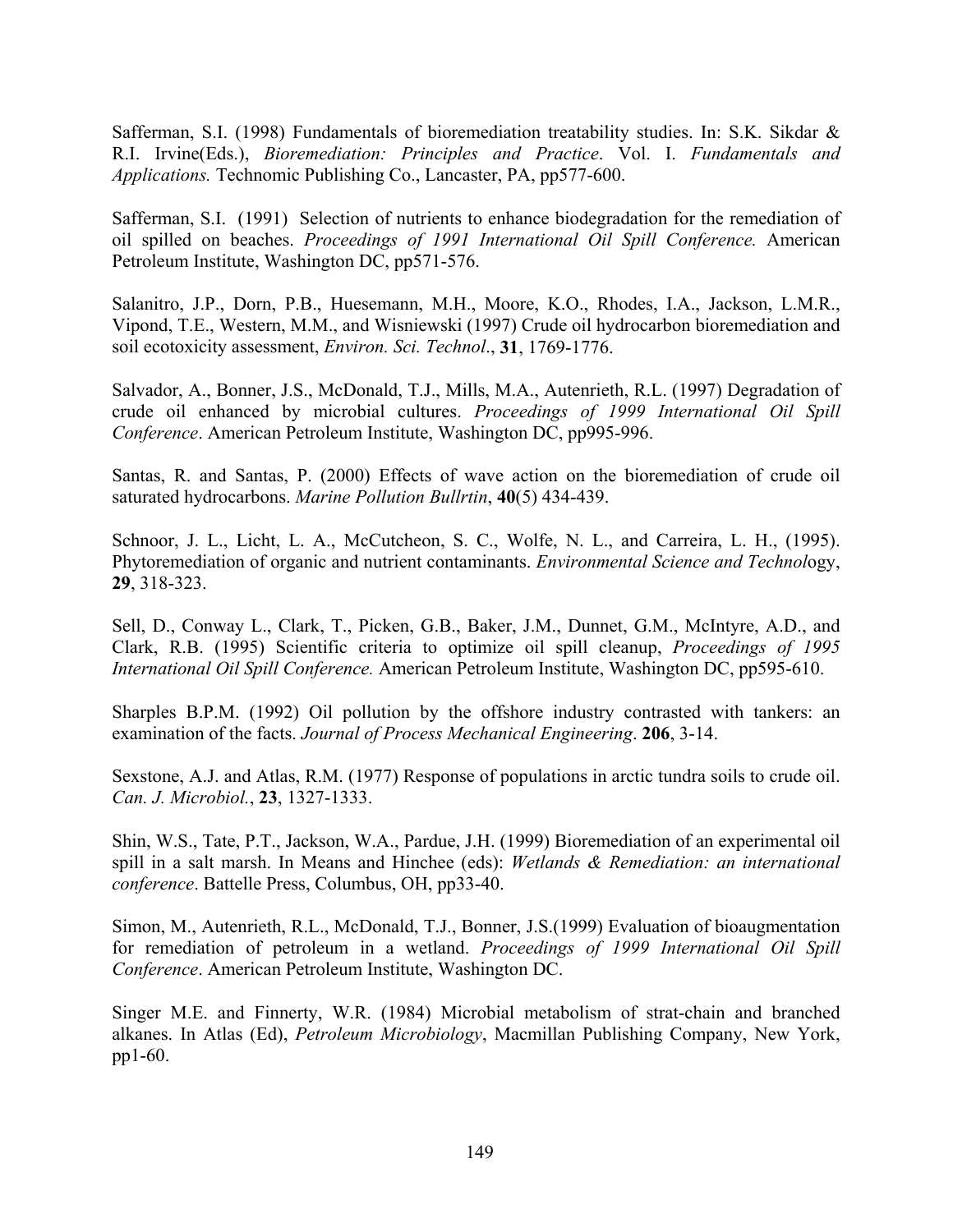Smith, V.H., Graham D.W., Cleland, D.D. (1998) Application of resource ratio theory to hydrocarbon degradation, *Environ. Sci. Technol.*, **32**, 3386-3395.

Spies, R.B., Rice, S.D., Wolfe, D.A., Wright, B.A. (1996) The effect of the Exxon Valdez oil spill on Alaskan coastal environment, *Proceedings of the 1993 Exxon Valdez Oil Spill Symposium*, American Fisheries Society, Bethesda, MD, pp1-16.

Stalcup, D, Yoshioka, G, Mantus, E, and Kaiman, B (1997) Characteristics of oil spills: inland versus coastal, *Proceedings of 1997 International Oil Spill Conference*. American Petroleum Institute, Washington DC.

Stephens, F.L. Bonner, J.S., Autenrieth, R.L. (1999) TLC/FID analysis of compositional hydrocarbon changes associated with bioremediation, *Proceedings of 1999 International Oil Spill Conference*. American Petroleum Institute, Washington DC.

Sugai, S.F., Lindstrom J.E., and Barrack, J.F. (1997) Environmental influences on the microbial degradation of Exxon Valdez oil on the shorelines of Prince William Sound, Alaska. *Environ. Sci. Technol*., **31**, 1564-1572.

Sugiura, K., Ishihara, M., Shimauchi, T., and Harayama, S. (1997) Physicochemical Properties and Biodegradability of Crude Oil*. Environ. Sci. Technol.*, 31(1), 45-51.

Suidan, M.T. and Wrenn, B.A. (2001) *Nutrient transport during bioremediation of contaminated beaches: a tracer study in Maine*. Research Report for USEPA, University of Cincinnati, Cincinnati, OH, in preparation.

Suidan, M.T. and Wrenn, B.A. (2000) *The Effect of Pulsed Applications of Ammonium-N or Nitrate-N on the Bioremediation of Crude-Oil-Contaminated Shorelines*. Final Report for USEPA, University of Cincinnati, Cincinnati, OH.

Sveum, P., and Ramstad, S. (1995) Bioremediation of oil-contaminated shorelines with organic and inorganic nutrients. In Hinchee, R.E. *et al.* (eds) *Applied Bioremediation of Petroleum Hydrocarbons*. Battelle Press, Columbus, OH, pp201-217.

Sveum, P. and Bech, C. (1994) Bioremediation and physical removal of oil on shore. *In* R.E. Hinchee, B.C. Alleman, R.E. Hoeppel, and R.N. Miller (eds.), *Hydrocarbon Bioremediation*, Lewis Publishers, Inc., Boca Raton, FL. pp. 311-317.

Sveum, P., Faksness, L.G., and Ramstad (1994) Bioremediation and of oil-contaminated shorelines: the role of carbon in fertilizers. *In* R.E. Hinchee, B.C. Alleman, R.E. Hoeppel, and R.N. Miller (eds.), *Hydrocarbon Bioremediation*, Lewis Publishers, Inc., Boca Raton, FL. pp. 163-174.

Sveum, P. and Ladousse, A. (1989) Biodegradation of oil in the Arctic: Enhancement by oilsoluble fertilizer application. *Proceedings of 1989 International Oil Spill Conference*. American Petroleum Institute, Washington DC, pp436-446.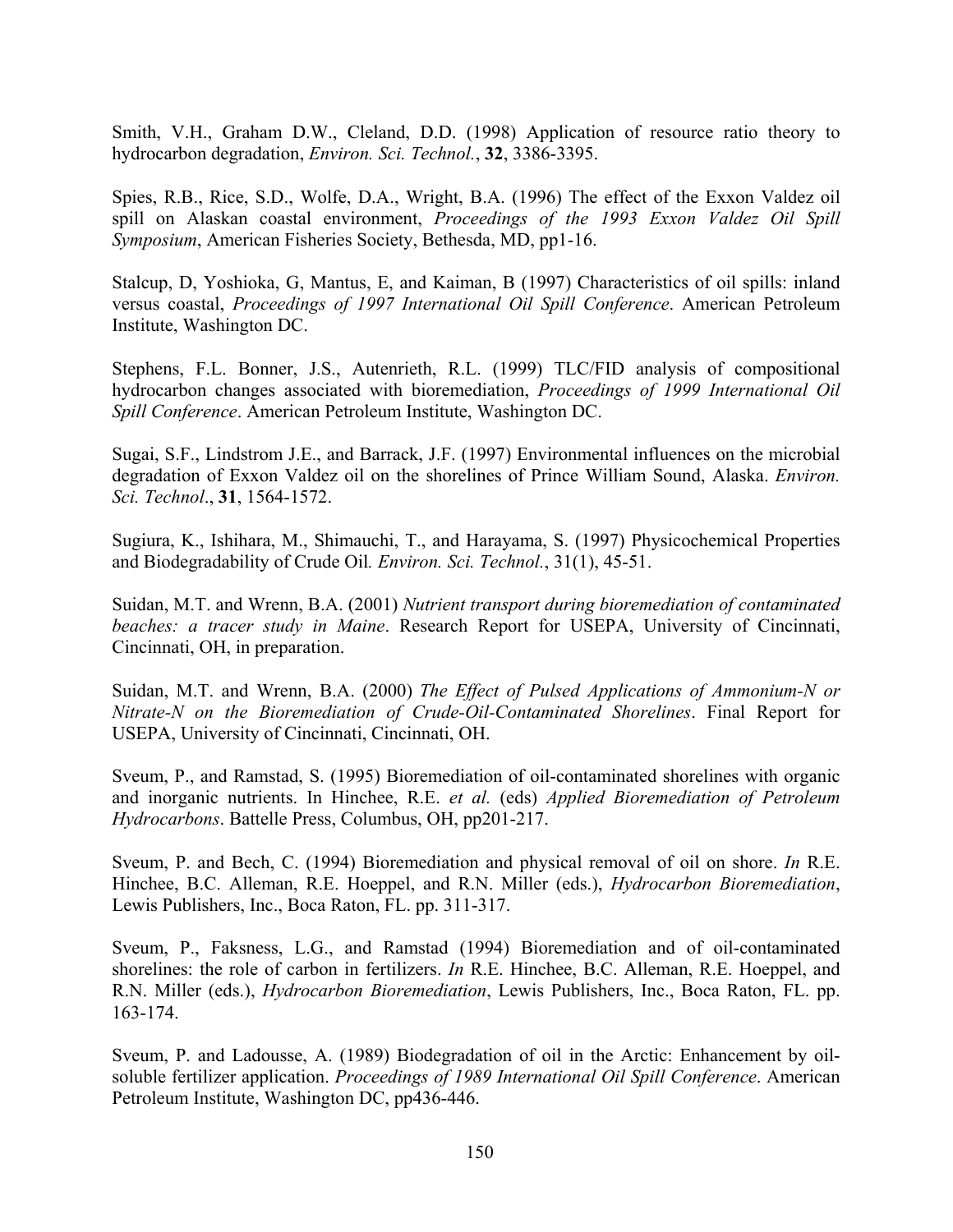Swannell, R.P.J., Mitchell, D., Jones, D.M., Petch, S.P., Head, I.M., Willis, A., Lee, K., Lepo, J.E. (1999a) Bioremediation on oil contaminated fine sediments. *Proceedings of 1999 International Oil Spill Conference*. American Petroleum Institute, Washington DC, pp 751-756.

Swannell, R. P. J., Mitchell, D., Lethbridge, G., Jones, D., Heath, D., Hagley, M., Jones, M., Petch, S., Milne, R., Croxford, R., and Lee, K. (1999b) A field demonstration of the efficacy of bioremediation to treat oiled shorelines following the Sea Empress Incident. *Environmental Technology*. **20**: 863-873.

Swannell, R. P. J., Mitchell, D. J., Jones, D. M., Willis, A. L., Lee, K., Lepo, J. E. (1997) Field evaluation of bioremediation to treat crude oil on a mudflat. In: *In-Situ and On-Site Bioremediation*: Volume 4, Battelle Press, Columbus, OH, pp. 401-406.

Swannell, R.P.J., Lee, K., and Mcdonagh, M. (1996) Field evaluations of marine oil spill bioremediation. *Microbiological Reviews*, **60**(2), 342-365.

Swannell, R.P.J., Croft, B.C., Grant, A.L., and Lee, K. (1995) Evaluation of bioremediation agent in beach microcosms, *Spill Science & Technology Bulletin*, **2**(2/3) 151-159.

Swartz, R. C., DeBen, W. A., Sercu, K. A., and Lamberson, J. O. (1982) Sediment toxicity and the distribution of amphipods in Commencement Bay, Washington, USA. *Marine Pollution Bulletin* **13**: 359-364.

Tagger, S., Bianchi, A., Julliard, M., Le Petit, J., Roux, B., (1983) Effect of microbial seeding of crude oil in seawater. Marine Biology, **78**(1), 13-21.

Tan, K.H. (1996) *Soil Sampling, Preparation, and Analysis*. Marcel Dekker, NY.

Teal, J. M., Farrington, J. W., Burns, K. A., Stegeman, J. J., Tripp, B. W., Woodin, B., and Phinney, P. (1992) The West Falmouth oil spill after 20 years: Fate of fuel oil compounds and effects on animals. *Marine Pollution Bulletin* **24**: 607-614.

Teas, H.J., Lasday, A.H., Luque, L.E., Morales, R.A., Diego, M.E.D., Baker, J.M. (1989) Mangrove restoration after the 1986 Refineria Panama oil spill. *Proceedings of 1989 International Oil Spill Conference*. American Petroleum Institute, Washington DC, pp433-437.

Thibault, G.T. and Elliot, N.W. (1980) Biological detoxification of hazardous organic chemical spills. Proceedings of 1980 Conference on Hazardous Material Spills, USEPA, pp398-402.

Thomas, G., Nadeau, R., and Ryabik, J. (1995) Increasing readiness to use bioremediation response to oil spills. . *Proceedings of Second International Oil Spill Research and Development Forum*. International Marine Organization, London, UK, pp56-62.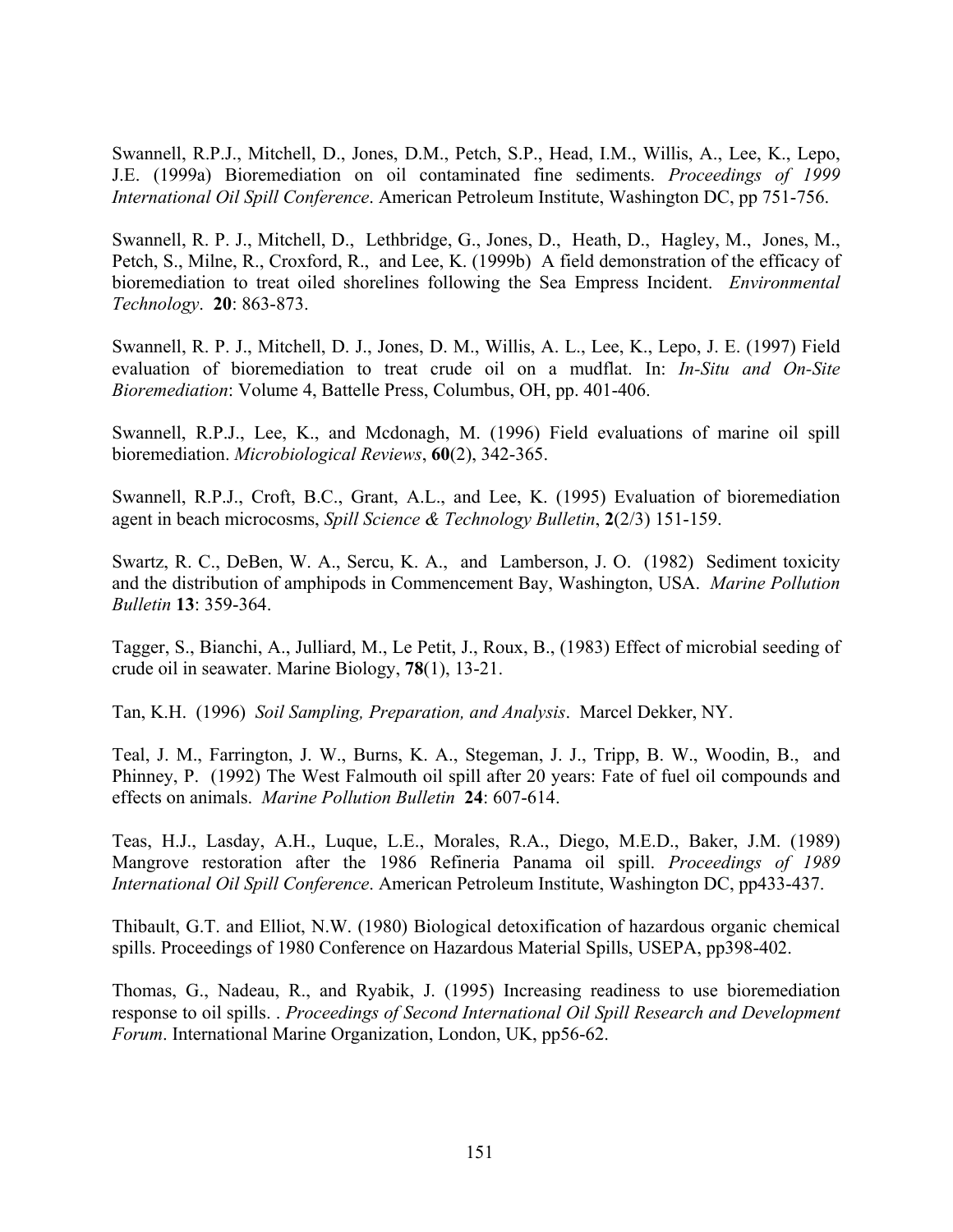Townsend, R.T., Bonner, J.S., Autenrieth, R.L.(1999) The effect of bioremediation on microbial populations in an oil-contaminated coastal wetland. *Proceedings of 1999 International Oil Spill Conference*. American Petroleum Institute, Washington DC.

Treccani, V. (1964) Microbial degradation of hydrocarbons. *Prog. Ind. Microbiol*. **4**, 3-33.

Troy, M.A., Jerger, D.E. (1994) Matrix effects on the analytical techniques used to monitor the full-scale biological land treatment of diesel fuel-contaminated soils. *In* R.E. Hinchee, B.C. Alleman, R.E. Hoeppel, and R.N. Miller (eds.), *Hydrocarbon Bioremediation*, Lewis Publishers, Inc., Boca Raton, FL. pp. 343-346.

Tsutsumi, H., Kono, M., Takai, K., Manabe, T. (2000) Bioremediation on the shore after an oil spill from the *Nakhodka* in the Sea of Japan. III. Field test of a bioremediation agent with microbiological cultures for the treatment of an oil spill. *Marine Pollution Bulletin*, **40**, 320-324.

Uraizee, F.A., Venosa, A.D., and Suidan, M.T. (1998) A model for diffusion controlled bioavailability of crude oil components. *Biodegradation*, **8**, 287-296.

U.S. EPA (2000) *NCP Product Schedule*, http://www.epa.gov/oilspill

U.S. EPA (1999a) *Understanding oil spills and oil spill response*, EPA 540-K-99-007, Office of Emergency and Remedial Response, U.S. Environmental Protection Agency.

U.S. EPA (1999b) *Monitored Natural Attenuation of Petroleum Hydrocarbons*, EPA 600-F-98- 021, Office of Research and Development, U.S. Environmental Protection Agency.

U.S. EPA (1992) *Test Methods for Evaluation Solid Wastes*, SW-846, 3rd ed., Washington, DC.

Varanasi, U., Richert, W. L., and Stein, J. E. (1989). P-post-labeling analysis of DNA adducts in liver of wild English sole *Parophrys vetulus* and winter flounder *Pseudopleuronectes americanus*. *Cancer Research*, **49**, 1171-1177.

Venosa, A. D., Lee, K., Suidan, M. T., Garcia-Blanco, S., Cobanli, S., Moteleb, M., Haines, J.R., Tremblay, G., and Hazelwood, M. (2002) Bioremediation and biorestoration of a crude oilcontaminated freshwater wetland on the St. Lawrence River. Submitted to *Bioremediation Journal*.

Venosa, A.D. (1998) Oil spill bioremediation on coastal shorelines: a critique. In: S.K. Sikdar & R.I. Irvine(Eds.), *Bioremediation: Principles and Practice*. Vol. III. *Bioremediation Technologies.* Technomic, Lancaster, PA, pp259-301.

Venosa, A.D., Haines, J.R., and Holder, E.L. (1997a) Rates of hydrocarbon biodegradation in the field compared to the laboratory. *In: In-Situ and On-Site Bioremediation*: Volume 4, Battelle Press, Columbus, OH, pp. 359-364.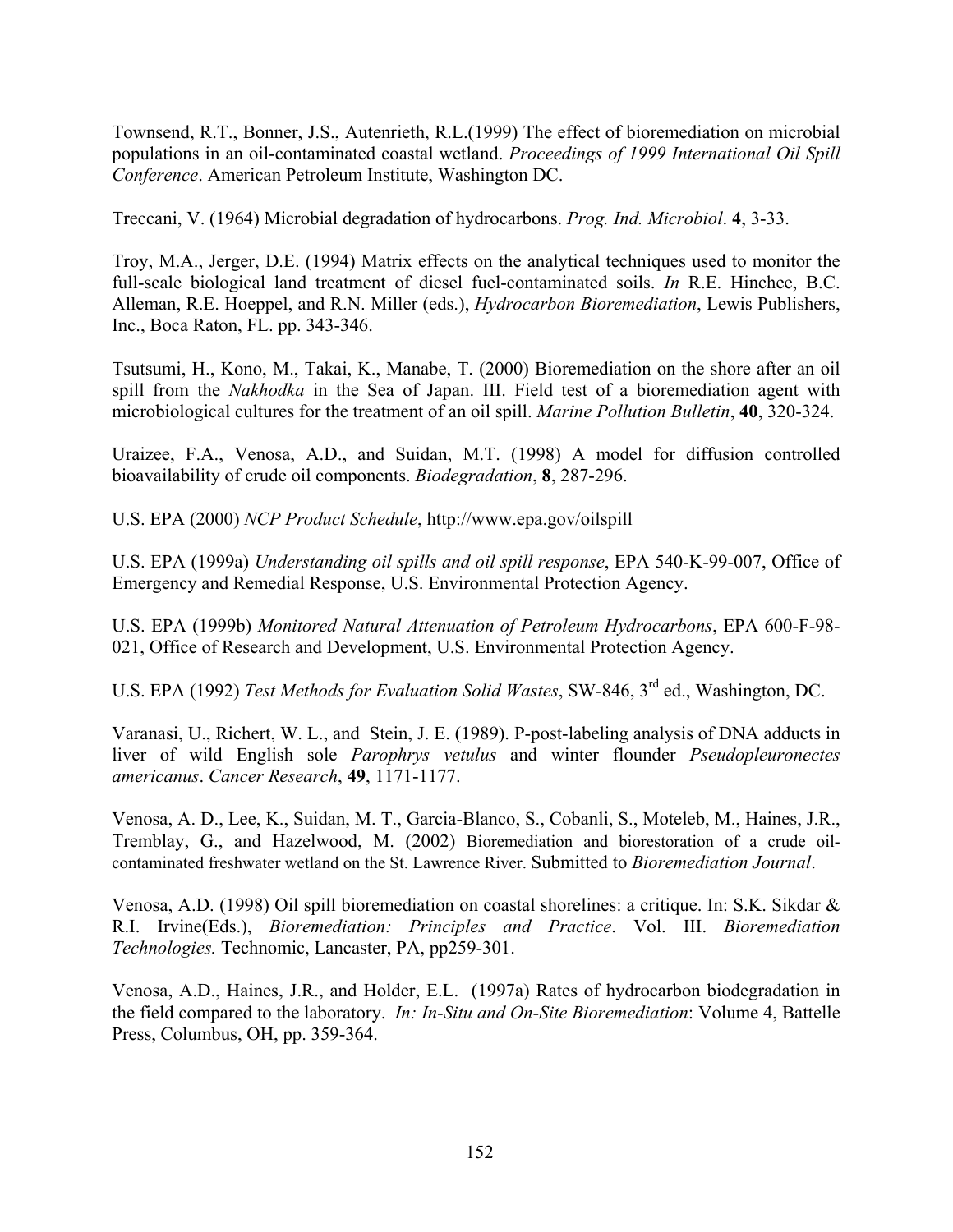Venosa, A.D., Haines, J.R., Eberhart, B.L. (1997b) Screening of bacterial products for their crude oil biodegradation effectiveness. In Sheehan (ed) *Methods in Biotechnology, Vol.2: Bioremediation Protocols*. Humana Press Inc., Totowa, NJ, pp47-57.

Venosa, A. D., Suidan, M. T., Wrenn, B. A., Strohmeier, K. L., Haines, J. R., Eberhart, B. L, King, D.W., and Holder, E. (1996) Bioremediation of experimental oil spill on the shoreline of Delaware Bay. *Environmental Science and Technology*, **30**, 1764-1775.

Venosa, A.D., Suidan, M.T., Haines, J.R., Wrenn, B.A., Strohmeier, K.L., Eberhart, J.R., Kadkhodayan, M., Holder, E., King, D., Anderson, B. (1995) Field bioremediation study: spilled crude oil on Bowler Beach, Delaware. In Hinchee, R.E. *et al.* (eds) *Bioaugmentation for Site Remediation*. Battelle Press, Columbus, OH, pp49-56.

Venosa, A.D., Suidan, M.T., Wrenn, B.A., Haines, J.R., Strohmeier, K.L., Holder, E., and Eberhart, L. (1994) Nutrient application strategies for oil spill bioremediation in the field. *In Twentieth Annual RREL Research Symposium*, U.S. EPA, Cincinnati, OH EPA/600/R-94/011, pp. 139-143.

Venosa, A.D., Kadkhodayan, M., King, D., Wrenn, B.A., Haines, J.R., Herrington, T., Strohmeier, K.L., and Suidan, M.T. (1993) Testing the efficacy of oil spill bioremediation products, *Proceedings of 1991 International Oil Spill Conference*. American Petroleum Institute, Washington DC, pp487-493.

Venosa, A.D., Haines, J.R., and Allen, D.M. (1992) Efficacy of commercial inocula in enhancing biodegradation of crude oil contaminating a Prince William Sound beach. *J. Ind. Microbiol*., **10**, 1-11.

Venosa, A.D., Haines, J.R., Nisamaneepong, W., Govind, R., Pradhan, S., Siddique, B. (1991) Protocol for testing bioremediation products against weathered Alaskan crude oil. *Proceedings of 1991 International Oil Spill Conference*. American Petroleum Institute, Washington DC, pp563- 570.

Walker, J.D., and Colwell, R.R. (1976) Enumeration of petroleum-degrading microorganisms. *Appl. Environ. Microbiol*., **31**, 198-207.

Walker, J.D., Petrakis, L., and Colwell, R.R. (1976) Comparison of the biodegradability of crude and fuel oils. *Can. J. Microbiol*. **22**, 598-602.

Walker, J.D., Colwell, R.R. and Petrakis, L. (1975) Microbial petroleum degradation: Application of computerized mass spectrometry. *Can. J. Microbiol*. **21**, 1760-1767.

Wang, X and Bartha, R. (1990) Effects of bioremediation on residues: activity and toxicity in soil contaminated by fuel spills. *Soil Biol. Biochem*., **22**, 501-506.

Wang, Z., Fingas, M., and Page, D.S. (1999) Oil spill identification. *Journal of Chromatography A*, **843**, 369-411.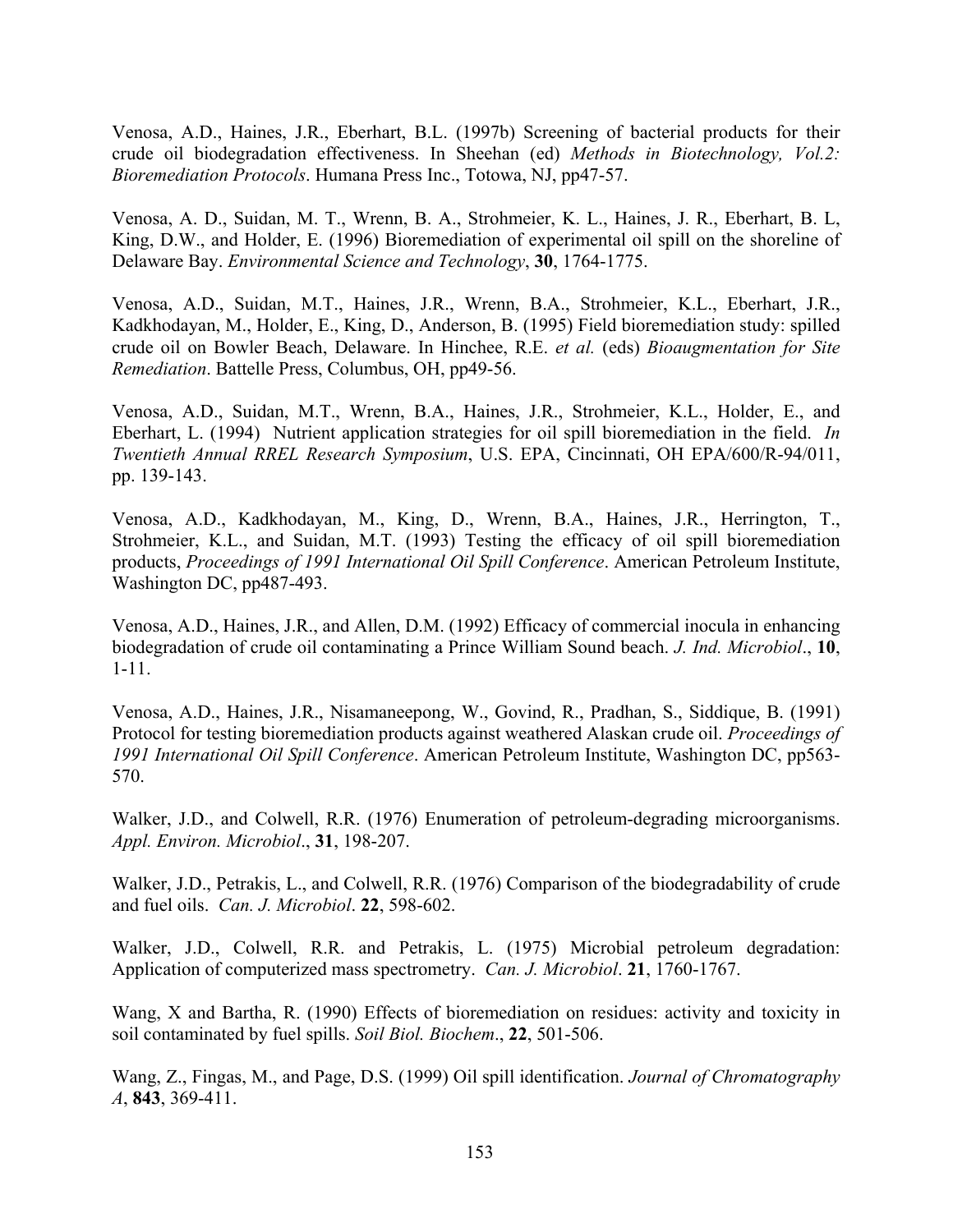Wang, Z., Fingas, M., Blenkinsopp, S., Sergy, G., Landriault, M., Sigouin, L., Foght, J., Semple, K., Westlake, D.W.S. (1998) Comparison of oil composition changes due to biodegradation and physical weathering in different oils. *Journal of Chromatography A*, **809**, 89-107.

Wang, Z. and Fingas, M. (1997) Developments in the analysis of petroleum hydrocarbons in oils, petroleum products and oil-spill-related environmental samples by gas chromatography. *Journal of Chromatography A*, **774**, 51-78.

Ward, D.M., and Brock, T.D. (1978) Hydrocarbon biodegradation in hypersaline environments. *Appl. Environ. Microbiol*., **35**, 353-359.

Ward, D.M., and Brock, T.D. (1976) Environmental factors influencing the rate of hydrocarbon oxidation in temperate lakes. *Appl. Environ. Microbiol*., **31**, 764-772.

Watkinson, R.J., and Morgon, P. (1990) Physiology of aliphatic hydrocarbon-degrading microorganisms, Biodegradation, **1**, 79-92.

Watt, I., Woodhouse, T., and Jones, D. A. (1993) Intertidal clean-up activities and natural regeneration on the Gulf coast of Saudi Arabia from 1991 to 1992 after the 1991 Gulf oil spill. *Marine Pollution Bulletin* **27**: 325-331.

Wells, P. G., Blaise, C., and Lee, K. (1998*) Microscale Aquatic Toxicology: Advances Techniques and Practice*, P.G. Wells, K. Lee and C. Blaise (eds.), CRC Press, Incorporated. 679pp.

Westlake, D.W.S., Jobson, A., Phillipee, R., and Cook, F.D. (1974) Biodegradability and crude oil composition. *Can. J. Microbiol*. **20**, 915-928.

White, D.C., Flemming, C.A., Leung, K.T., and Macnaughton, S.J. (1998) In situ microbial ecology for quantitative assessment, monitoring and risk assessment of pollution remediation in soils, the subsurface, the rhizosphere and in biofilms. *J. Microbiol. Methods*, **32**, 93-105.

White, D.M. and Irvine, R.I. (1998) Analysis of bioremediation in organic soils. In: S.K. Sikdar & R.I. Irvine(Eds.), *Bioremediation: Principles and Practice*. Vol. I. *Fundamentals and Applications.* Technomic Publishing Co., Lancaster, PA, pp185-220.

Whiteside, S.E. and Bhattacharya, S.K. (1997) Bioremediation and volatilization of Saudi Arabian crude oil. In: *In-Situ and On-Site Bioremediation*: Volume 4, Battelle Press, Columbus, OH, pp. 439-444.

Wilkinson, S. G. (1988) Gram-negative bacteria, In: C. Ratledge and S. G. Wilkinson (ed.), *Microbial Lipids*. Academic Press, Longon, England, pp. 299-488.

Wise, W.R., Guven, O., Molz, F.J., and McCutcheon, S.C. (1994) Nutrient retention time in a high-permeability, oil-fouled beach. *J. Environ. Eng.* **120***,* 1361-1379.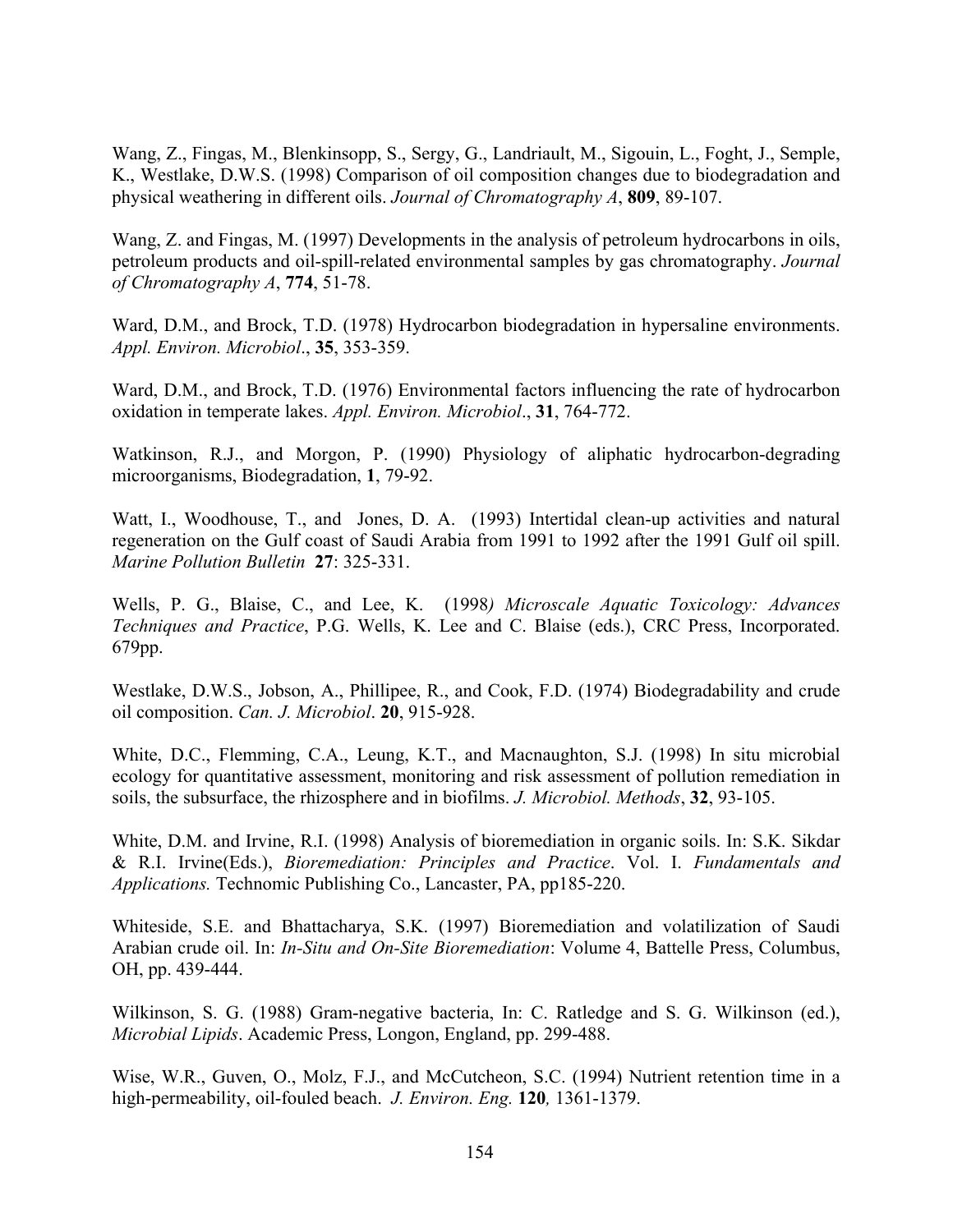Wolfe, D.A., Krahn, M. M., Casillas, E., Sol, S., Thompson, T. A., Lunz, J. and Scott, K. J. (1996) Toxicity of intertidal and subtidal sediments contaminated by the *Exxon Valdez* oil spill. *American Fisheries Society Symposium* **18**: 121-139.

Wolf, D.A., Hameedi, M.J., Galt, J.A., Watabayashi, G., Short, J., O'Claire, C., Rice, S., Michel, J., Payne, J.R., Barddock, J., Hanna, S., Sale., D. (1994) The fate of the oil spilled from the Exxon Valdez, *Envron. Sci. Technol*., **28**(13), 561A-568A.

Wrenn, B.A., Venosa, A.D., and Suidan, M.T., (1999) Contaminant redistribution can confound interpretation of oil-spill bioremediation studies. In B.C. Alleman & A. Leeson (eds) : *In-Situ Bioremediation of Petroleum Hydrocarbon and Other Organic Compounds*, Battelle Press, Columbus, OH, pp. 221-226.

Wrenn, B.A., Suidan, M.T., Strohmeier, K.L., Eberhart, B.L., Wilson, G.J., and Venosa, A.D. (1997a) Nutrient transport during bioremediation of contaminated beaches: Evaluation with lithium as a conservative tracer. *Wat. Res.* **31**, 515-524.

Wrenn, B.A., Boufadel, M.C., Suidan, M.T., and Venosa, A.D. (1997b) Nutrient transport during bioremediation of crude oil contaminated beaches. In: *In-Situ and On-Site Bioremediation*: Volume 4, Battelle Press, Columbus, OH, pp. 267-272.

Wrenn, B.A. and Venosa, A.D. (1996) Selective enumeration of aromatic and aliphatic hydrocarbon degrading bacteria by a most-probable-number procedure. *Can. J. Microbiol.* **42**, 252-258.

Wrenn, B.A., Haines, J.R., Venosa, A.D., Kadkhodayan, M., and Suidan, M.T. (1994) Effects of nitrogen source on crude oil biodegradation*. J. Ind. Microbiol.* **13**, 279-286.

Xie, G., Barcelona, M.J., and Fang, J. (1999) Quantification and interpretation of total petroleum hydrocarbons in sediment samples by a GC/MS methods and comparison with EPA 418.1 and a rapid field method. *Analytical Chemistry*, **71**, 1899-1904.

Xu, Y., Suidan, M.T., Garcia-Blanco, S., and Venosa, A.D. (2001) Biodegradation of crude oil at high oil concentration in microcosms, *Proceedings of the 6<sup>th</sup> International In-Situ and On-Site Bioremediation Syposium*, Battelle Press, Columbus, OH.

Zambon, S., Fragoso, N. M., Tabash, S. P.,Billiard, S. M., and Hodson, P. V. (2000). The bioavailability and toxicity of sediment-borne retene. In: *Proceedings of the 21<sup>s</sup>t Annual Meeting of the Society Environmental Toxicology and Chemistry*, Nashville, TN, Nov. 12-16, 2000, **Abstract PTA 083.** 

Zobell, C. E. (1946) Action of microorganisms on hydrocarbons. *Bacteriol. Rev*. **10**, 1-49.